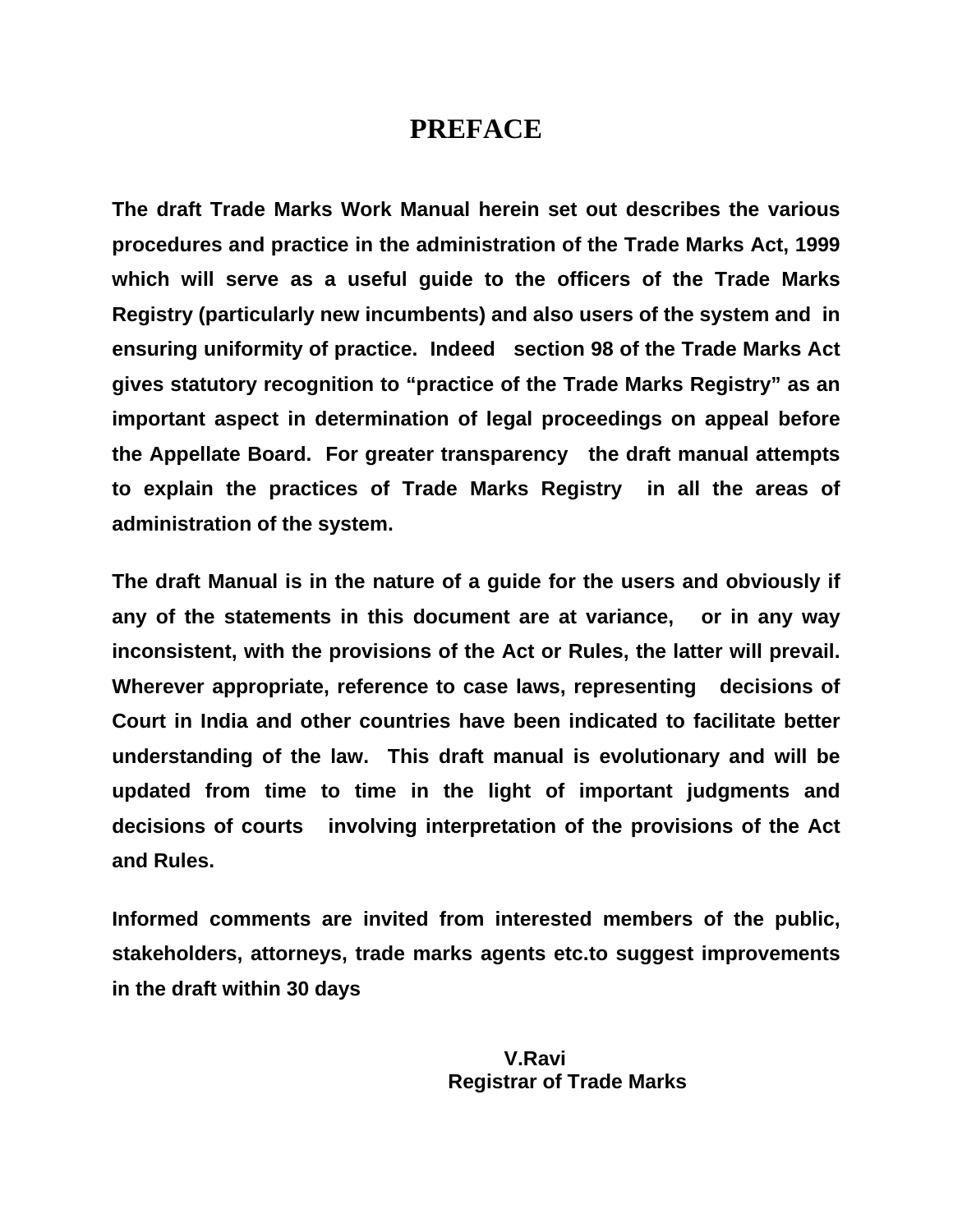# **CONTENTS**

| <b>Chapter 1</b>   | <b>Contract Contract</b> | <b>Introduction</b>                              |
|--------------------|--------------------------|--------------------------------------------------|
|                    |                          | <b>Historical</b>                                |
|                    |                          | <b>Revision of Trade Marks Act, 1958</b>         |
|                    |                          | Harmonization with International<br>norms<br>and |
|                    |                          | <b>standards</b>                                 |
|                    |                          | <b>General Objectives of Manual</b>              |
| <b>Chapter II</b>  | ٠                        | <b>Examination of Trade Marks</b>                |
| <b>Chapter III</b> | $\blacksquare$           | <b>Opposition</b>                                |
| <b>Chapter IV</b>  |                          | <b>Post Registration Procedure</b>               |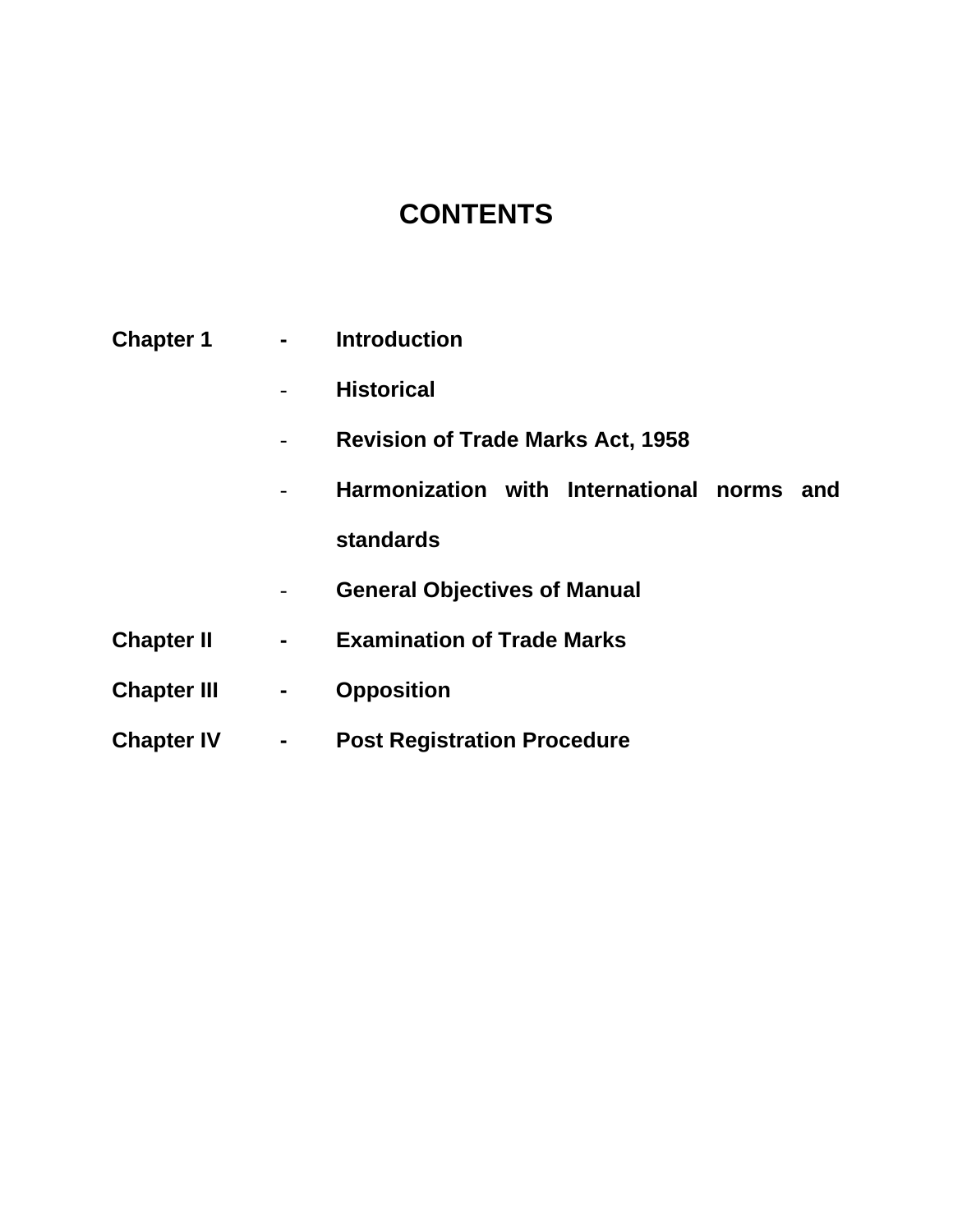#### **DRAFT TRADE MARKS WORK MANUAL**

#### **UNDER**

#### **THE TRADE MARKS ACT, 1999 AND TRADE MARKS RULES, 2002**

#### **CHAPTER I 1. Introduction**

The Trade Marks Act, 1999 and the Trade Marks Rules, 2002 (as amended) govern the law relating to trade marks in India.

 The legislation, as indicated in the Preamble to the Act, is an "Act to amend and consolidate the law relating to trade marks, to provide for registration and better protection of trade marks for goods and services and for the prevention of the use of fraudulent marks."

 The salient features of this Act briefly are as set out in the Statement of Objects and Reasons annexed to the Trade Marks Bill:

- (a) providing for registration of trade mark for services, in addition to goods;
- (b) registration of trade marks, which are imitation of well known trade marks, not to be permitted, besides enlarging the grounds for refusal of registration mentioned in clauses 9 and 11. Consequently, the provisions of defensive registration of trade marks are proposed to be omitted;
- (c) amplifications of factors to be considered for defining a well known mark;
- (d) doing away with the system of maintaining registration of trade marks in Part A and Part B with different legal rights, and to provide only a single register with simplified procedure for registration and with equal rights;
- (e) Simplifying the procedure for registration of registered user and enlarging the scope of permitted use;
- (f) Providing enhanced punishment for the offences relating to trade marks on par with the present Copyright Act, 1957, to prevent the sale of spurious goods;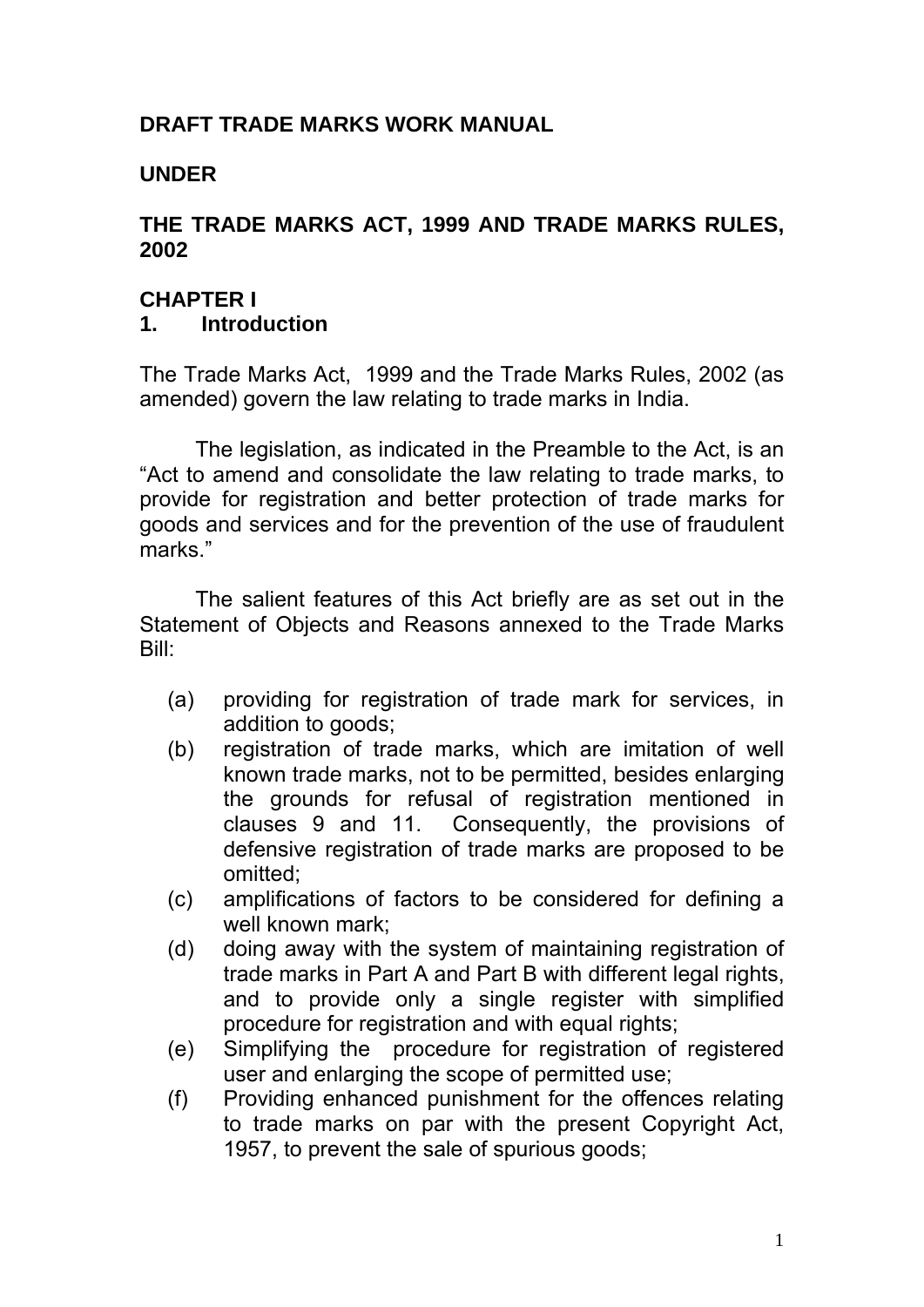- (g) Providing an Appellate Board for speedy disposal of appeals and rectification applications which at present lie before High courts;
- (h) Transferring the final authority relating to registration of certification trade marks to the Registrar instead of the Central Government;
- (i) Providing enhanced punishment for the offences relating to trade marks on par with the present Copyright Act, 1957, to prevent the sale of spurious goods;
- (j) Prohibiting use of someone else's trade marks as part of corporate names, or name of business concern;
- (k) Extension of application of convention country to include countries which are members of Group or union of countries and Inter-Governmental Organizations;
- (l) Incorporating other provisions, like amending the definition of "trade marks;, provisions for filing a single application for registration in more than one class, increasing the period of registration and renewal from 7 to 10 years; making trade mark offences cognizable, enlarging the jurisdiction of Courts to bring the law in this respect on par with the copyright law, amplifying the powers of the Court to grant *ex parte* injunction in certain cases and other related amendments to simplify and streamline the trade mark law and procedure.

 All the provisions of the Trade Marks Act, 1999 and the trade Marks Rules came into effect w.e.f. 15.9.2003 as per notification No. S.O. 1048(E) dated 15.9.2003.

#### **1.1 HISTORICAL**

Trade Marks Act, 1940 (5 of 1940) was the first statute law on trade marks in India. Prior to that protection of trade marks was left to the governed by Common Law. Cases concerning trade marks were decided in the light of section 54 of Specific Relief Act, 1877, while registration was secured by obtaining a declaration as to ownership under the Indian Registration Act, 1908 (See Whirlpool Corporation vs. Registrar of Trade Marks 1998 (Suppl.) Arb. LR 553).

Some of the provisions of the first Trade Marks Act, 1940 came into force on 11.3.1940 and the rest became effective on 1.6.1942 (Gazette of India Extraordinary, 1942. p.684) For statement of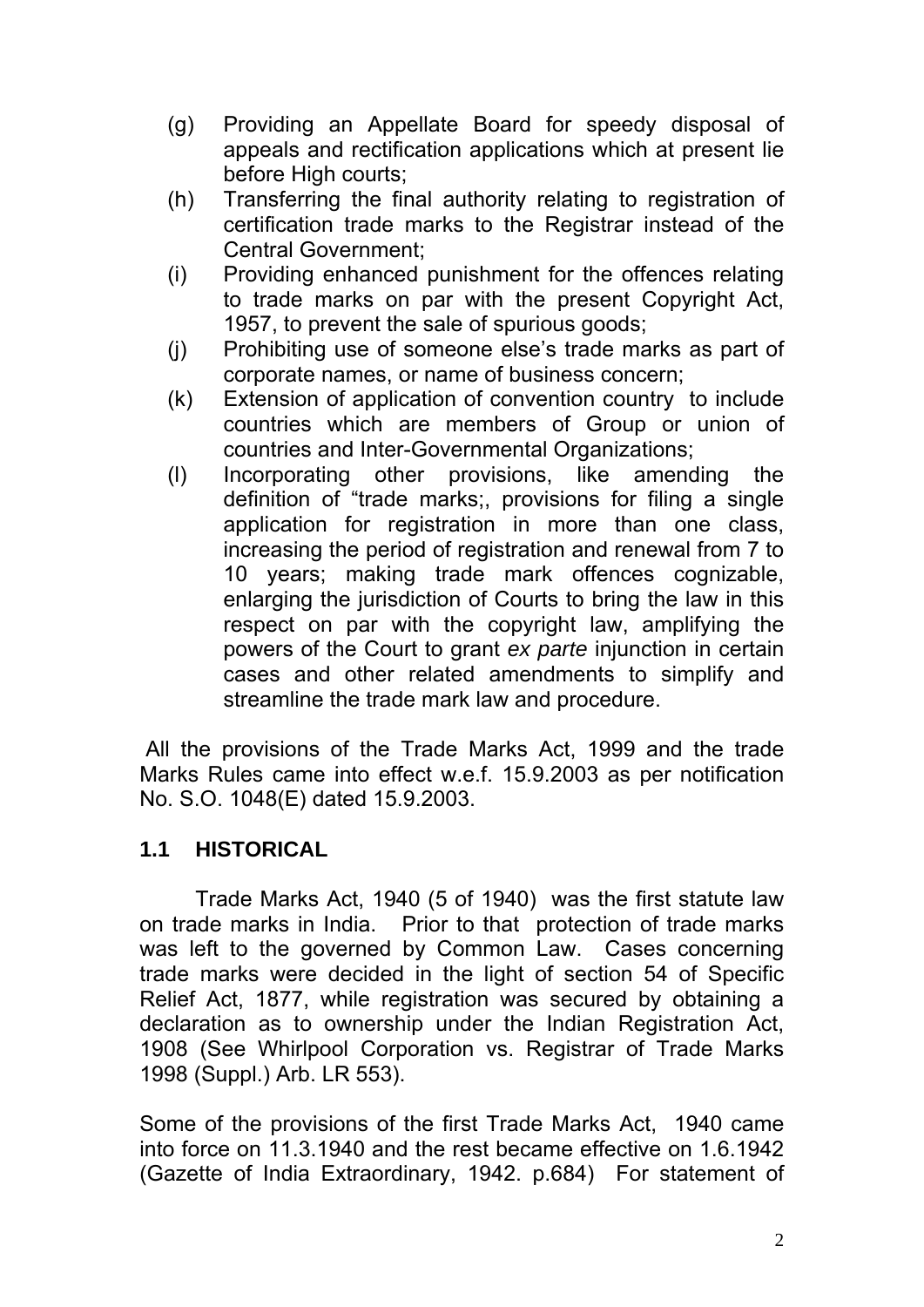objects & reasons, see Gazette of India 1939, Part V, p. 249- Report of Select Committee, Gazette of India, 1940, Part V. p. 51.

The said enactment was amended by the Trade Marks Amendment Act, 1941 (27 of 1941) and later by two other amendments. By the Trade Marks Amendment Act, 1943, the Trade Marks Registry, which was formerly a part of the Patent Office, Calcutta(now Kolkata) was separated from the Patent Office to constitute a separate Trade Marks Registry under a Registrar of Trade Marks at Bombay (now Mumbai). Thereafter, the Act was amended by the Trade Marks Amendment Act, of 1946, to give effect to the reciprocal arrangements relating to trade marks between the Government of India and the then Indian States and further amendments introduced by Part B States Laws Act, 1951.

The Trade Marks Enquiry Committee, which was constituted by the Government of India in November 1953, recommended some changes, but since the report showed some divergence of opinion among the members , Mr. Justice Rajagopala Ayyangar, then a Judge of the Madras High Court, who later served and retired as a judge of the Supreme Court, was appointed by the Government of India to examine the Trade Marks Act, 1940, with reference to the report of the Trade Marks Enquiry Committee and to recommend as to what changes in the then existing law were necessary. On the basis of the report of Mr. Justice Ayyangar, the Trade Marks Act, 1940 was replaced by the Trade & Merchandise Marks Act, 1958. The 1958 Act consolidated the provisions of the Trade Marks Act, 1940, the Indian Merchandise Marks Act, 1889(which was in force since 1.4.1889) and the provisions relating to trade marks in the Indian Penal Code. The Trade & Merchandise Marks Act, 1958 (Act 43 of 1958) was brought into force on  $25<sup>th</sup>$ November 1959. Certain minor amendments were carried out by the Repealing & Amending Act, 1960 (58 of 1960) and the Patents Act, 1970 (39 of 1970). Thus the history of legal protection to trade marks in India is more than a century old.

#### **1.2 Revision of the 1958 Act**

The Trade & Merchandise Mark Act, 1958 has been revised and replaced by the Trade Mark Act, 1999 . The process started, when it was felt that a comprehensive review of the 1958 Act be made in view of new developments in trading and commercial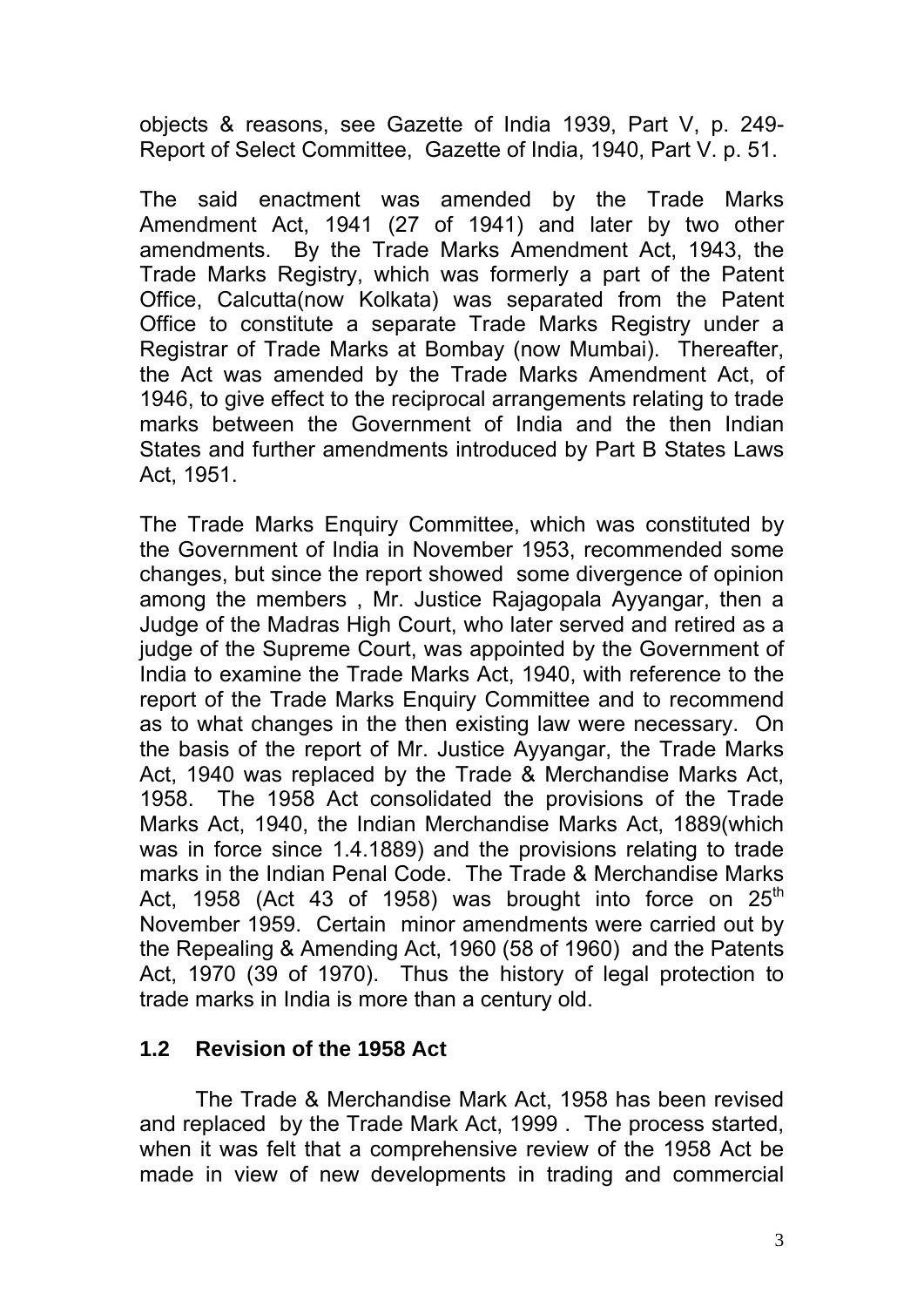practices, increasing globalization of trade and industry, the need to encourage investment flows and transfer of technology and need for simplification and harmonization of trade mark management system.

The Trade Marks Bill, 1993 was introduced in the Lok Sabha on 19.5.1993, which was passed by the Lok Sabha on the lines recommended by the Standing Committee. However, as the Bill failed to get through the Rajya Sabha, it lapsed on the dissolution of the Lok Sabha. A new Bill titled as Trade Marks Bill, 1999 (Bill No.33 of 1999) was introduced in Rajya Sabha and eventually passed by both the Houses of Parliament. The Bill received the assent of the President on 30.12.1999 and became an Act.

### **1.3 Harmonization with International norms and standards**

The current law of trade marks contained in the Trade Marks Act, 1999 is in harmony with two major international treaties on the subject, namely, Paris Convention for Protection of Industrial Property and TRIPS Agreement, both of which India is a signatory.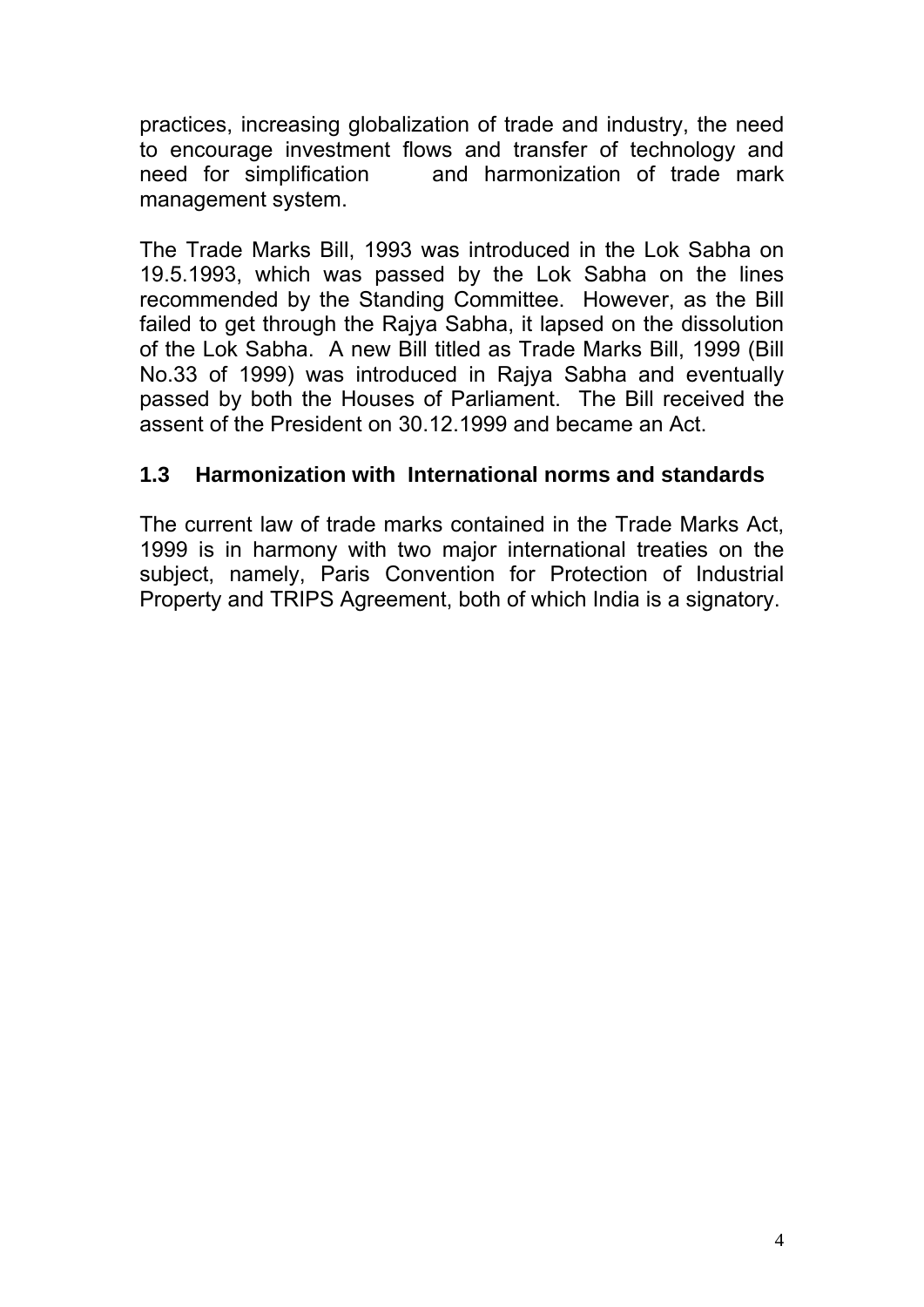### **Chapter II Examination of Trade Mark applications**

### **1. Objective of this chapter**

The objective of this chapter on examination of trade mark application is to explain he important considerations to be applied during examination and to give guidelines on registrability by:

- setting down the definitions of important expressions used in the Act, which have a bearing on examination of a trade mark application, and giving guidance on how this is interpreted in practice;
- referring to the Sections of the Act which deal with the registrability of marks and giving guidance on the legislative intent and scope of those sections;
- indicating when and the manner in which objections are to be raised; and giving guidance as to how objections are overcome;
- setting out the circumstances when evidence may assist an application;
- setting out the type of information normally required in evidence, and giving (where possible) guidance about what to look for in deciding whether a case may proceed on the basis of evidence.

It is obvious that there should be uniformity of practice in the Registry and its branch offices in the administration of the Act.

#### **1.2 Important considerations during examination**

• The examination of marks for acceptability under the Trade Marks Act 1999 must be by reference to the provisions of that Act, and Rules framed there under, taking into account,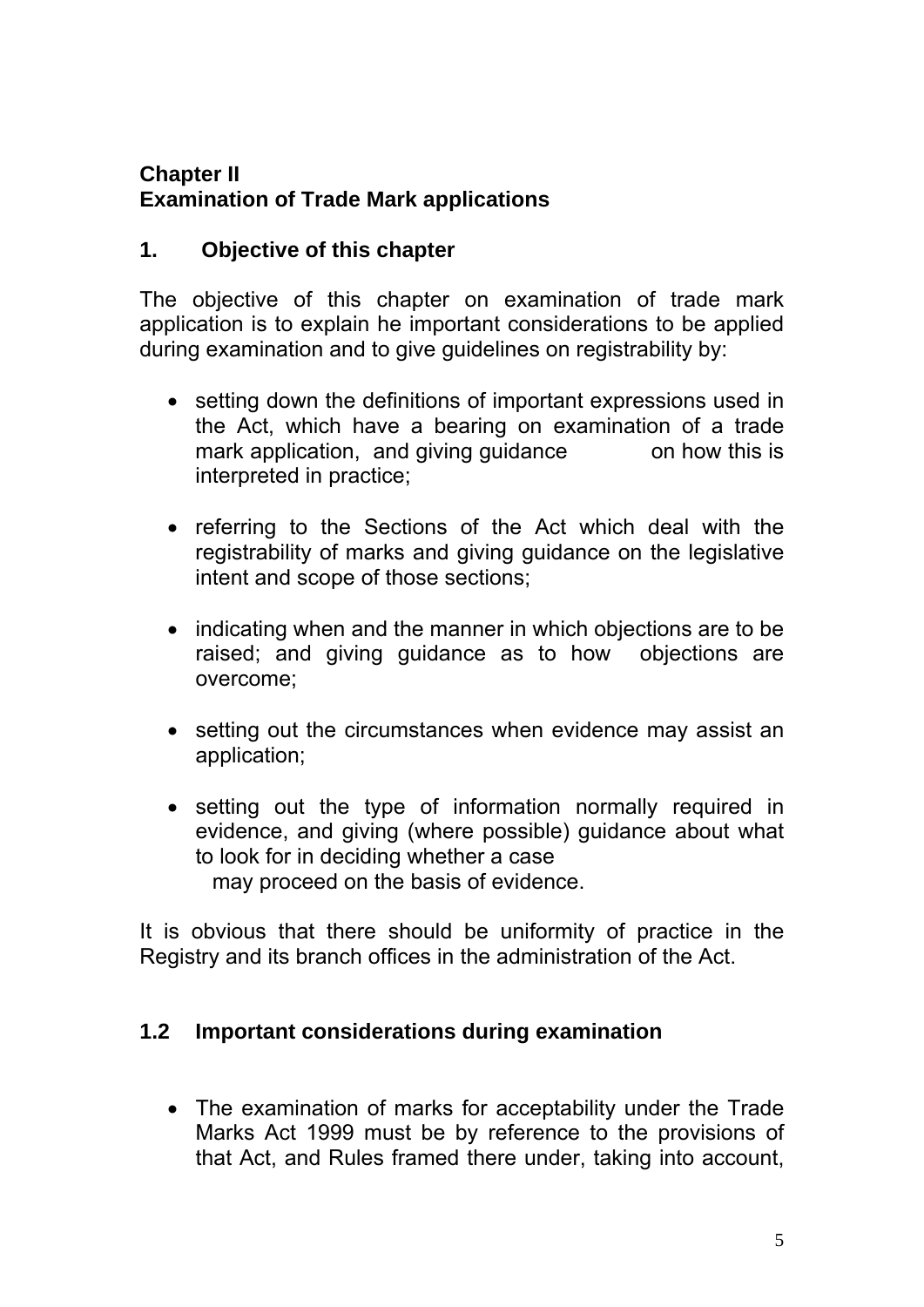the established practice of the Registry and the law as laid down or endorsed by the Intellectual Property Appellate Board (IPAB) and by Courts in India which is binding on the Registrar.

- Since the law in India is in tune with the International Convention for Protection of Intellectual Property and TRIPS Agreement, the administration of the Act will need to be in harmony with international practice. Accordingly, as is already being followed by the TMR and the Indian courts, the development of law as reported in recognized international law reports such as Reports of Patent Cases (RPCs), European Trade Mark Reports (ETMRs), Fleet Street Reports (FSRs), US Trade Marks Reports will continue to be followed as being of persuasive value. To a large extent, the practice of the TMR in India broadly corresponds with the practice prevailing in the U.K.
- While the individual circumstances surrounding each application are paramount, it is to be noted that 'Precedents' are of great value, though not decisive.
- Section 91 of the Trade Marks Act, provides for an appeal against an order or decision of the Registrar to the Intellectual Property Appellate Board (IPAB). In some cases, parties may also invoke the writ jurisdiction of High Courts. It is obvious, therefore, that whenever the Registrar or any officer acting for him passes an order as a tribunal under the Act, it should be a reasoned and speaking order.[See Rule 40 of TM Rules, 2002].
- In this connection, the principle laid down by the Supreme Court is to be kept in mind: "The Court insists upon disclosure of reasons in support of the order on two grounds – one, that the party aggrieved in a proceeding before the High Court or this Court has the opportunity to demonstrate that the reasons which persuaded the authority to reject its case were erroneous; the other, that the obligation to record reasons operates as a deterrent against possible arbitrary actions by the executive authority invested with judicial power" (Travancore Rayon v. Union of India AIR 1971 SC 862, at p.866)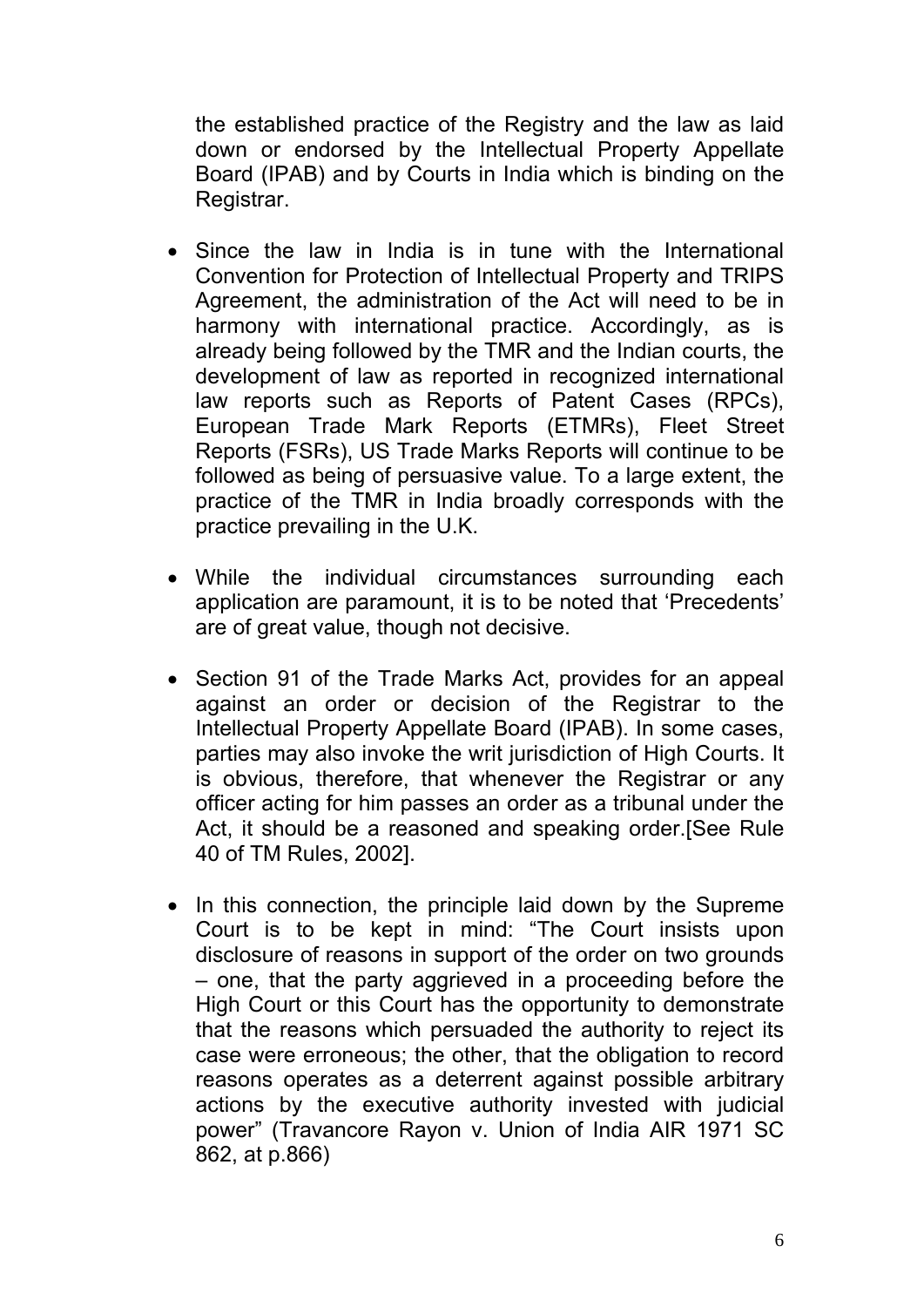### **2 Applications to be examined against current standard of registrability under the new law**

Examiners should be careful to ensure that they do not assume that a mark is not

registrable prima facie just because one or more earlier applications of a similar nature

have been either refused under old law (as not adapted to distinguish, in spite of evidence) or were allowed to proceed only on the basis of evidence of acquired distinctiveness.

The test of registrability under the current law is very different from the old law. The law is greatly simplified so that many marks are registrable today that would have been refused registration under the old law. Therefore applications must be judged against the current standard of registrability under new law.

### **3 Definition provisions which have a bearing on examination:**

**3.1 "trade mark"** *means a mark capable of being represented graphically and* 

*which is capable of distinguishing the goods or services of one person from those of* 

*others and may include shape of goods, their packaging and combination of colours;..."* 

# **(Sec.2(1)(zb)**

**3.2 "mark"** *is defined to include a device, brand, heading, label, ticket, name, signature, word, letter, numeral, shape of goods, packaging or combination of colours or any combination thereof*". [*Sec.2(1)(m)].* 

Being an inclusive definition, it will thus include any mark within the definition of trade mark, so long as the mark is –

capable of being represented graphically; and

capable of distinguishing the goods or services of one person from those of others.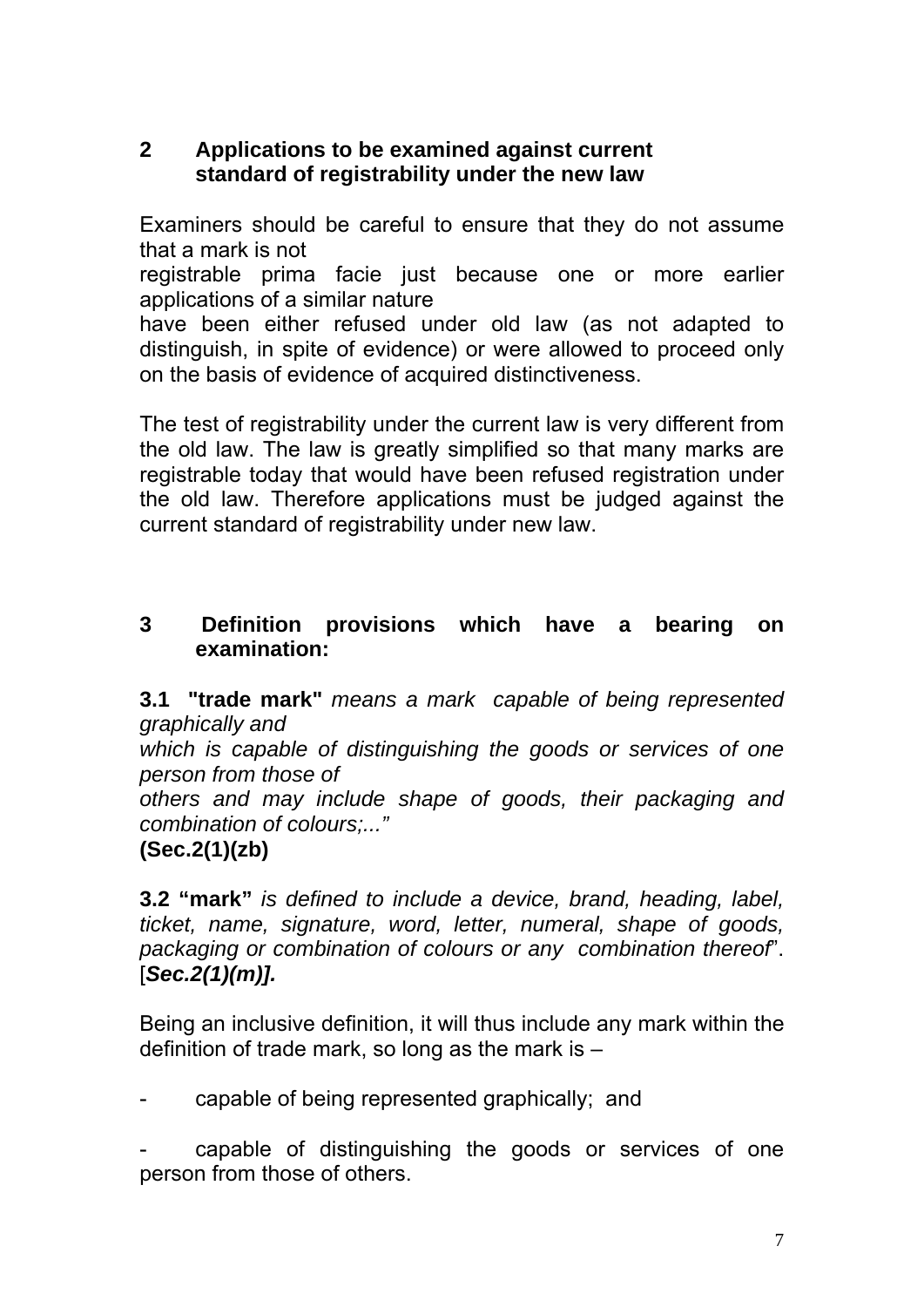The word "mark" is thus intended to be interpreted broadly and no type of sign is automatically excluded from registration. Marks which will require special consideration are colours, shape of goods, sounds and smells.

The expression is a positive requirement that a sign must possess a capacity or ability to distinguish goods or services of one person from those of others before it is elevated to the status of trade mark. For registration, it must possess a distinctive character. Kerley  $13<sup>th</sup>$  edition, EDM, para 2.34 states that. the words "capable of distinguishing" must be construed by reference to the essential function of a trade mark. In this connection, this is what ECJ said:

*"…to guarantee the identity of the origin of the marked product to the consumer or* 

*end-user by enabling him, without any possibility of confusion, to distinguish the* 

*product or service from others which have another origin, and for the trade mark to* 

*be able to fulfill its essential role in the system of undistorted competition which the* 

*Treaty seeks to establish, it must offer a guarantee that all the goods or services* 

*bearing it have originated under the control of a single undertaking which is* 

*responsible for their quality…."* Philips case [2003] RPC 2 paragraph 30.

- **3.3 "goods***" is defined to mean anything which is the subject of trade or manufacture.* **[Sec. 2(1)(j)]**
- 3.4 **"package***" includes any case, box, container, covering, folder, receptacle, vessel, casket, bottle, wrapper, label, band, ticket, reel, frame, capsule cap, lid, stopper and cork; [Sec.2(1)(q)]*
- **3.5 "service***" means service of any description which is made available to potential users and includes the provision of services in connection with business of any industrial or commercial matters such as banking, communication, education, financing, insurance, chit funds, real estate, transport, storage, material treatment, processing, supply of*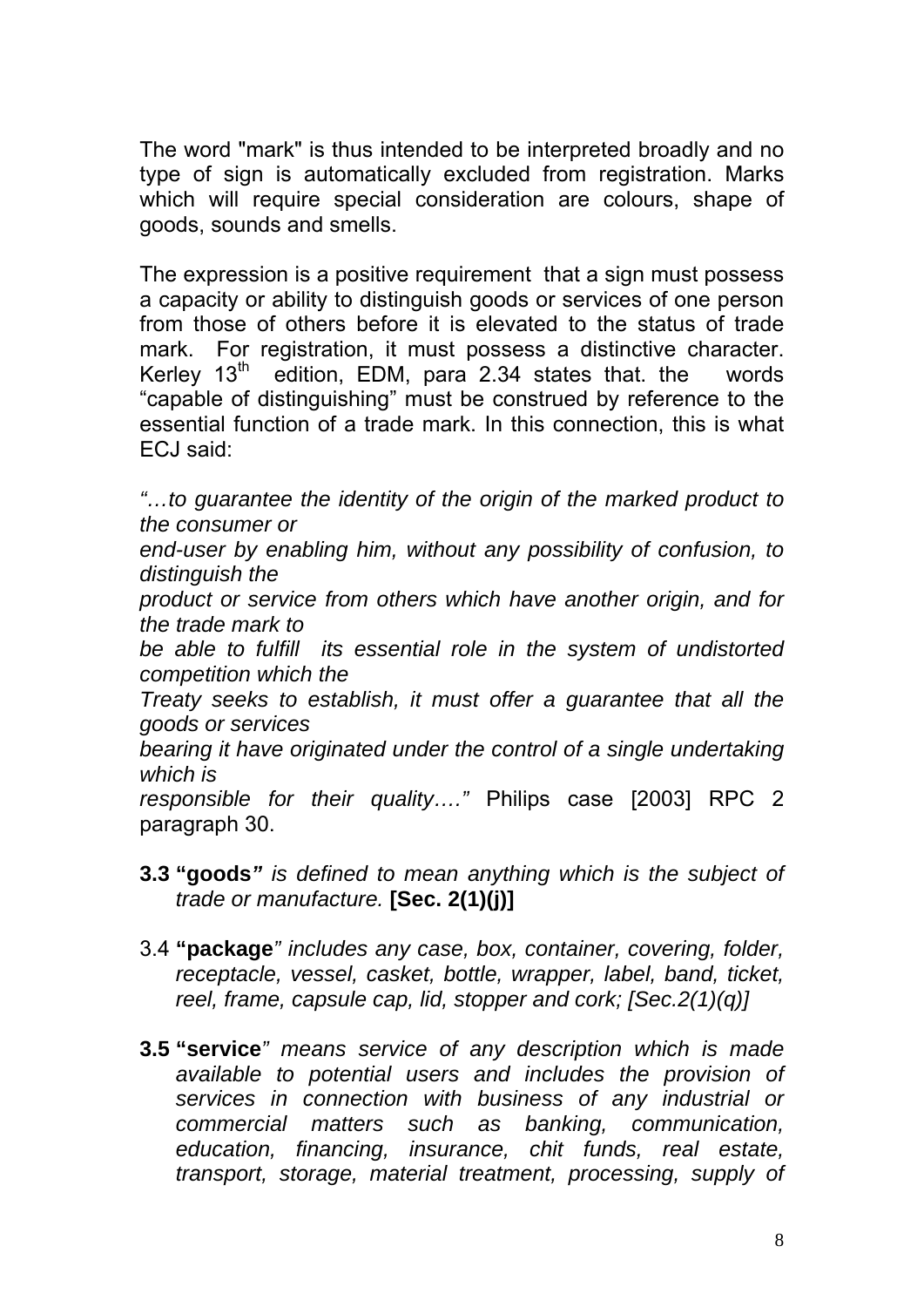*electrical or other energy, boarding, lodging, entertainment, amusement, construction, repair, conveying of news or information and advertising* **[Sec.2(1)(z)** 

- **3.6 "limitations***" (with its grammatical variations) means any limitation of the exclusive right to the use of a trade mark given by the registration of a person as proprietor thereof, including limitations of that right as to mode or area of use within India or outside India; [***Sec.2(1)(l)]**
- 3.7 **"deceptively similar***" A mark shall be deemed to be deceptively similar to another mark if it so nearly resembles that other mark as to be likely to deceive or cause confusion;*  **[Sec.2(1)(h)]**
- 3.8 **"associated mark***" means trade marks deemed to be, or required to be, registered as associated trade marks under this Act;* **(Sec.2(1)(c)]**
- 3.9 **"permitted use***" in relation to a registered trade mark, means the use of trade mark* 
	- *(i) by a registered user of the trade mark in relation to goods or services-* 
		- *(a) with which he is connected in the course of trade; and*
		- *(b) in respect of which the trade mark remains registered for the time being; and*
		- *(c) for which he is registered as registered user; and*
		- *(d) which complies with any conditions or limitations to which the registration of registered user is subject; or*
	- *(ii) by a person other than the registered proprietor and registered user in relation to goods or services –* 
		- *(a) with which he is connected in the course of trade; and*
		- *(b) in respect of which the trade mark remains registered for the time being; and*
		- *(c) by consent of such registered proprietor in a written agreement; and*
		- **(d)** *which complies with any conditions or limitations to which such user is subject and to which the registration of the trade mark is subject; –*  **[Sec.2(1)(r)]**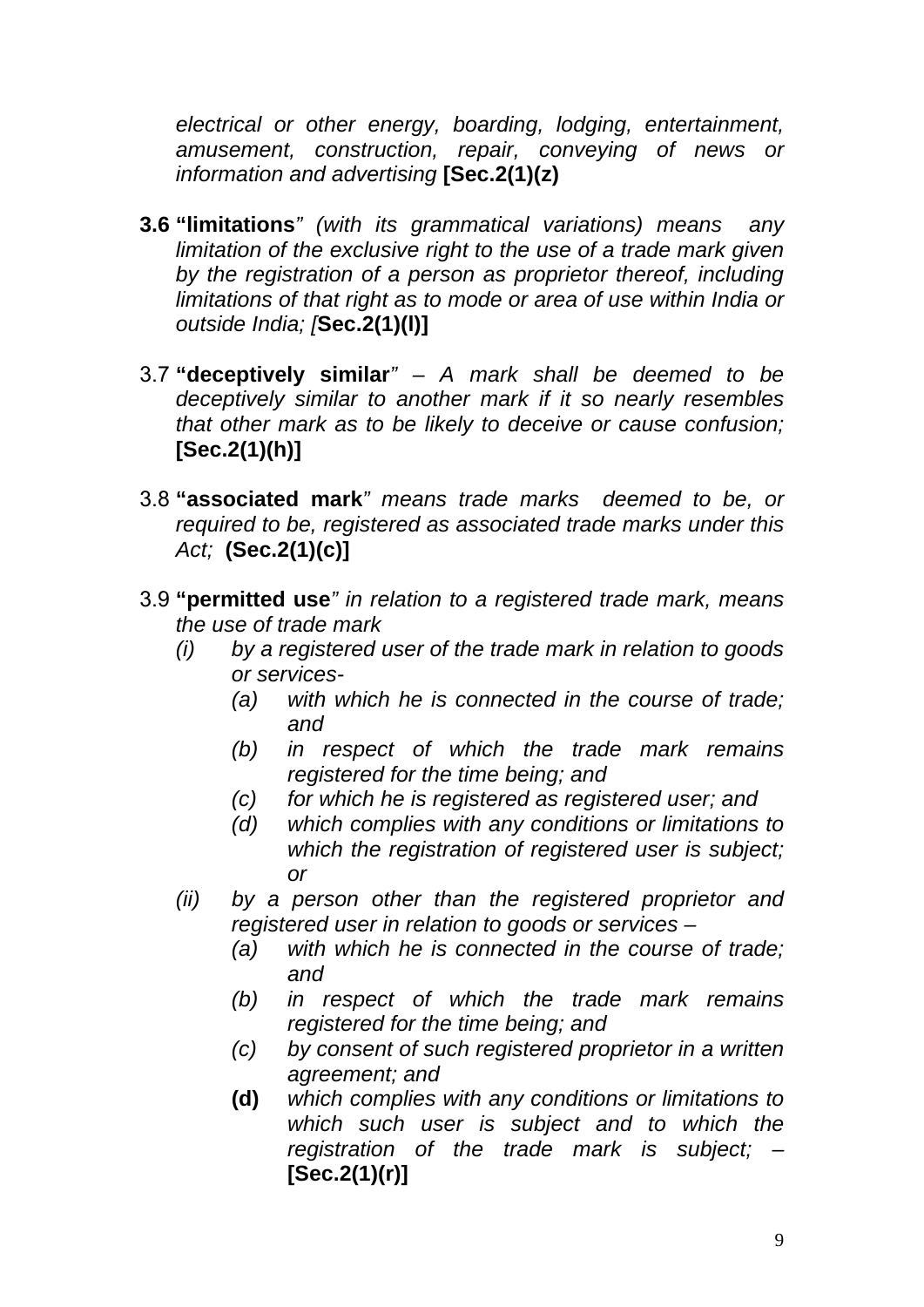- 3.10 *"***trade description***" means any description, statement or other indication, direct or indirect-* **[Sec.2(1)(za)]**
	- *(i) as to the number, quantity, measure, gauge or weight of any goods or*
	- *(ii) as to the standard of quality of any goods or services according to a classification commonly used or recognized in the trade; or*
	- *(iii) as to fitness for the purpose, strength, performance or behavior of any goods, being "drug", as defined in the Drugs and Cosmetics Act, 1940(23 of 1940), or "food", as defined in the Prevention of Food Adulteration Act, 1954(37 of 1954);or*
	- *(iv) as to the place or country in which or the time at which any goods or services were made, produced or provided, as the case may be; or*
	- *(v) as to the name and address or other indication of the identity of the manufacturer or of the person providing the services or of the person for whom the goods are manufactured or services are provided or*
	- *(vi) as to the mode of manufacture or producing any goods or providing services; or*
	- *(vii) as to the material of which any goods are composed; or*
	- *(viii) as to any goods being the subject of an existing patent, privilege or copyright,*

*and includes –* 

- *(a) any description as to the use of any mark which according to the custom of the trade is commonly taken to be an indication of any of the above matters;*
- *(b) the description as to any imported goods contained in any bill of entry or shipping bill;*
- *(c) any other description which is likely to be misunderstood or mistaken for all or any of the said matters;*

3.11*: Well-known trade mark", in relation to goods services, means a mark which has become so to the substantial segment of the public which uses such goods or receives such services that the use of such mark in relation to other goods or services would be likely to be taken as indicating a connection in the course of trade or rendering of services between those goods or services*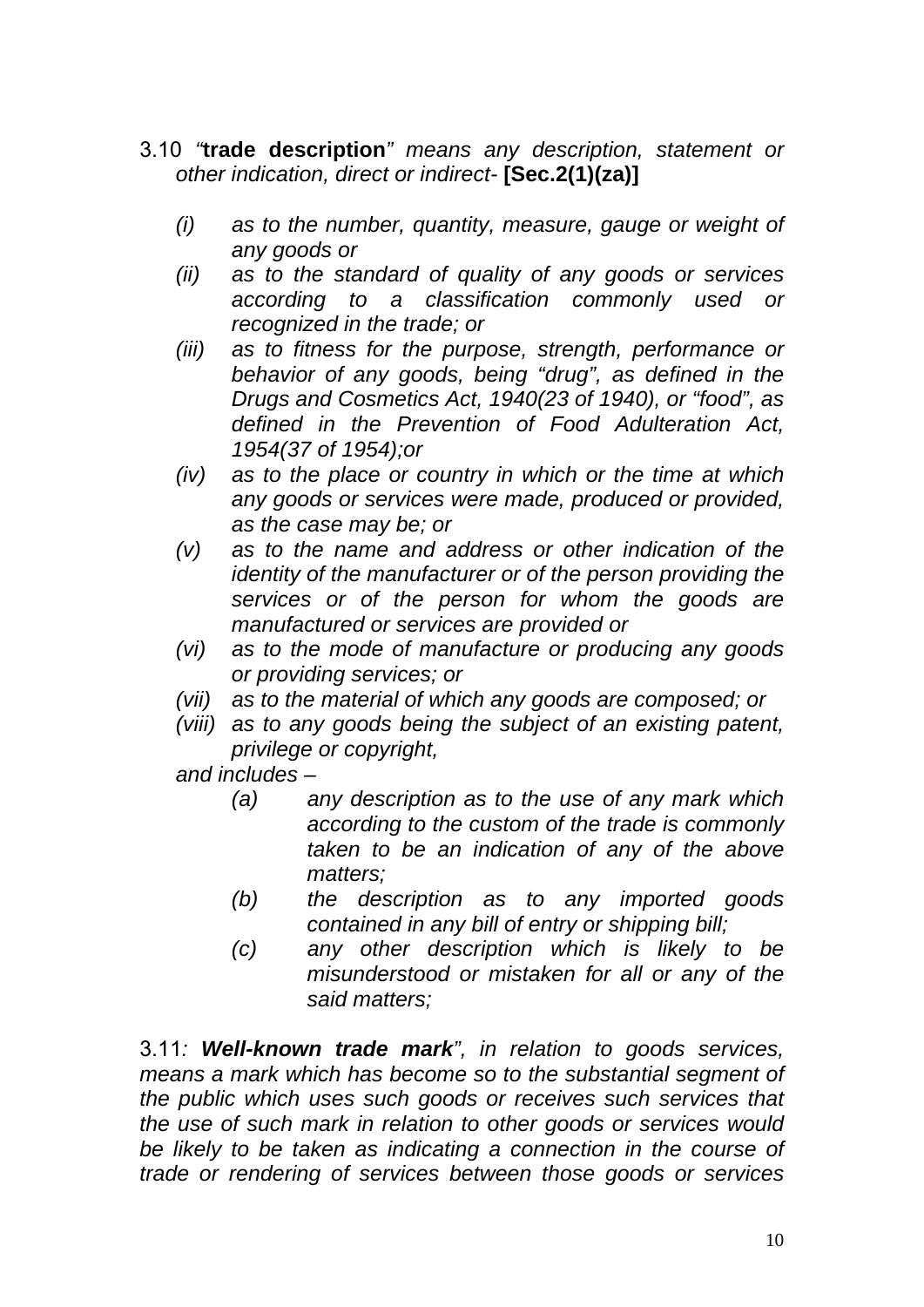*and a person using the mark in relation to the firs-mentioned goods or services. [***Sec.2(1)(zg***)]* 

Section 2(2) clarifies that any reference –

- (a) to "trade mark" shall include reference to "collective mark" or "certification trade mark"
- (b) to the use of a mark shall be construed as a referenced to the use of printed or other visual representation of the mark;
- $(c)$  to the use of a mark,  $-$  ......
	- (i) in relation to goods, shall be construed as a reference to the use of the mark upon, or in any physical or in any other relation whatsoever, to such goods;
	- (ii) in relation to services, shall be construed as a reference to the use of the mark as or as part of any statement about the availability, provision or performance of such services;
- (d) to the Registrar shall be construed as including a reference to any officer when discharging the functions of the Registrar in pursuance of sub-section (2) of section 3;
- (e) to the Trade Marks Registry shall be construed as including a reference to any office of the Trade Marks Registry

### **4. Manner of filing**

There are two methods by which applications for trade marks can be filed which are accepted by the Registry –namely

- 1. Paper filing on prescribed form and in the prescribed manner
- 2. E-filing

4.1 Examination of a trade mark application involves examination as to compliance with –

- (1) the rules of procedure prescribed under the Act and Rules; and
- (2) substantive requirements for registrability of the mark.

### **4.2 Section 18(1) enacts that –**

**"any person claiming to be the proprietor of a trade mark used or proposed to be used by him, who is desirous of**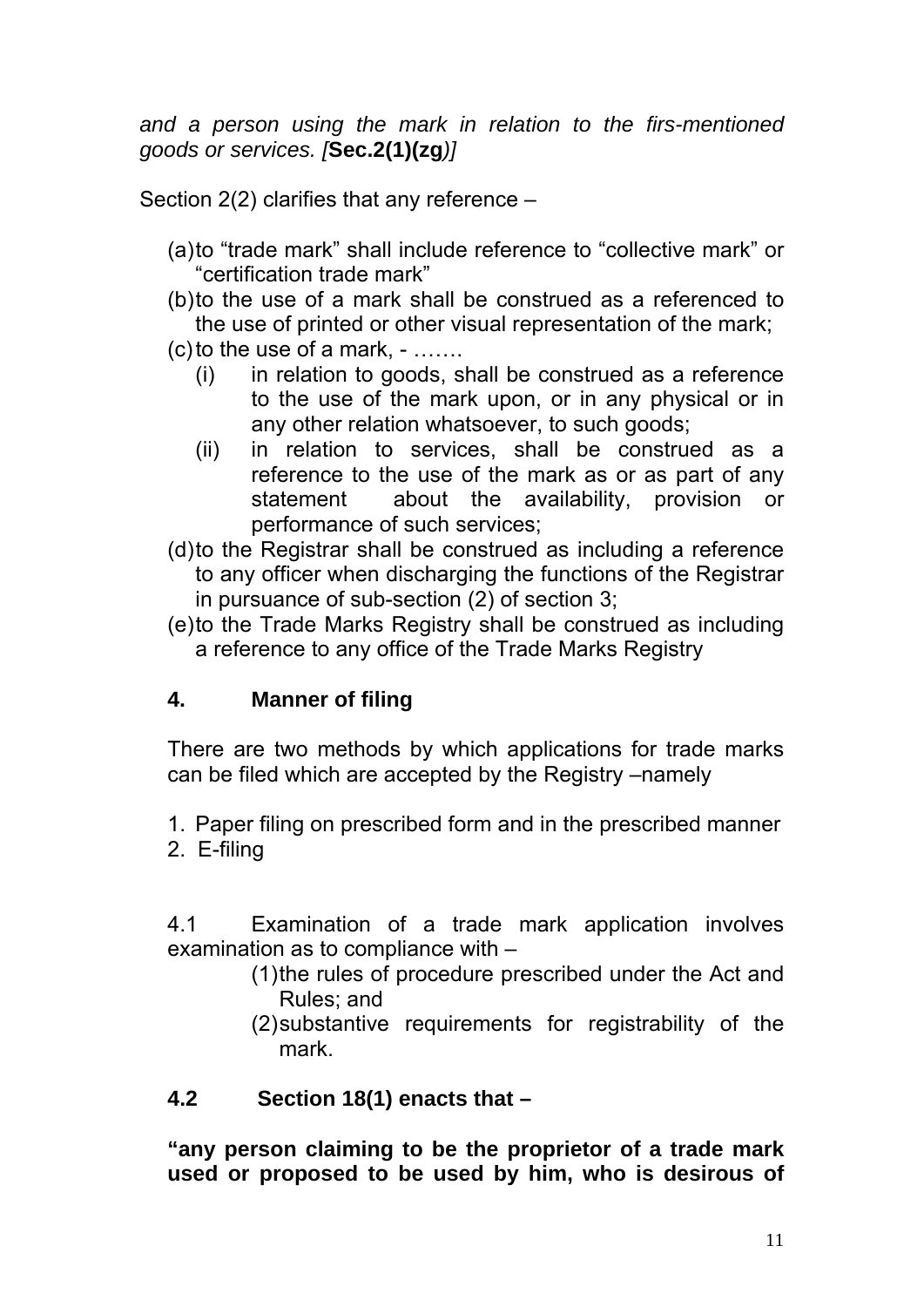#### **registering it, shall apply in writing to the Registrar in the prescribed manner for the registration of his trade mark."**

#### 4.2.1 "Prescribed manner"

See the detailed provisions contained in rules 25 to 31 and 33 to 36 of the Trade Marks Rules, 2002. The Examiner should be familiar with these provisions.

The application should be made in the prescribed form and manner (in triplicate), accompanied by the prescribed fees and filed at the 'appropriate office'.

### **4.2.2 Who may apply**

Any person "claiming to be the proprietor" of the trade mark 'used' or 'proposed to be used' by him may make an application in the prescribed manner for registration of his trade mark.

"Any person" – is wide enough to include any individual, company, or association of persons or body of individuals, society, HUF, partnership firm, whether registered or not , Government, trust etc. [Section 3(42) General Clauses Act 1897]

#### **Company**

 A company may make an application for registration of a trade mark in its own corporate name. In the case of a company incorporated outside India , the country of incorporation and the nature of registration, if any, is to be mentioned.

#### **Firm**

A partnership firm shall make the application in the names of all partners trading as XYZ. When including the name of a minor in the partnership, the name of guardian representing the minors should also be mentioned. If there is omission of the name of any partner in TM-1, omission can be corrected when supported by necessary documents . Such corrections will not constitute change in the proprietorship of the mark. (Vivekananda Match company Vs. Jupiter Match Works ( 1991 PTC 61). However ,any new addition or deletion of name of a partner subsequent to the date of application will mean change in the partnership.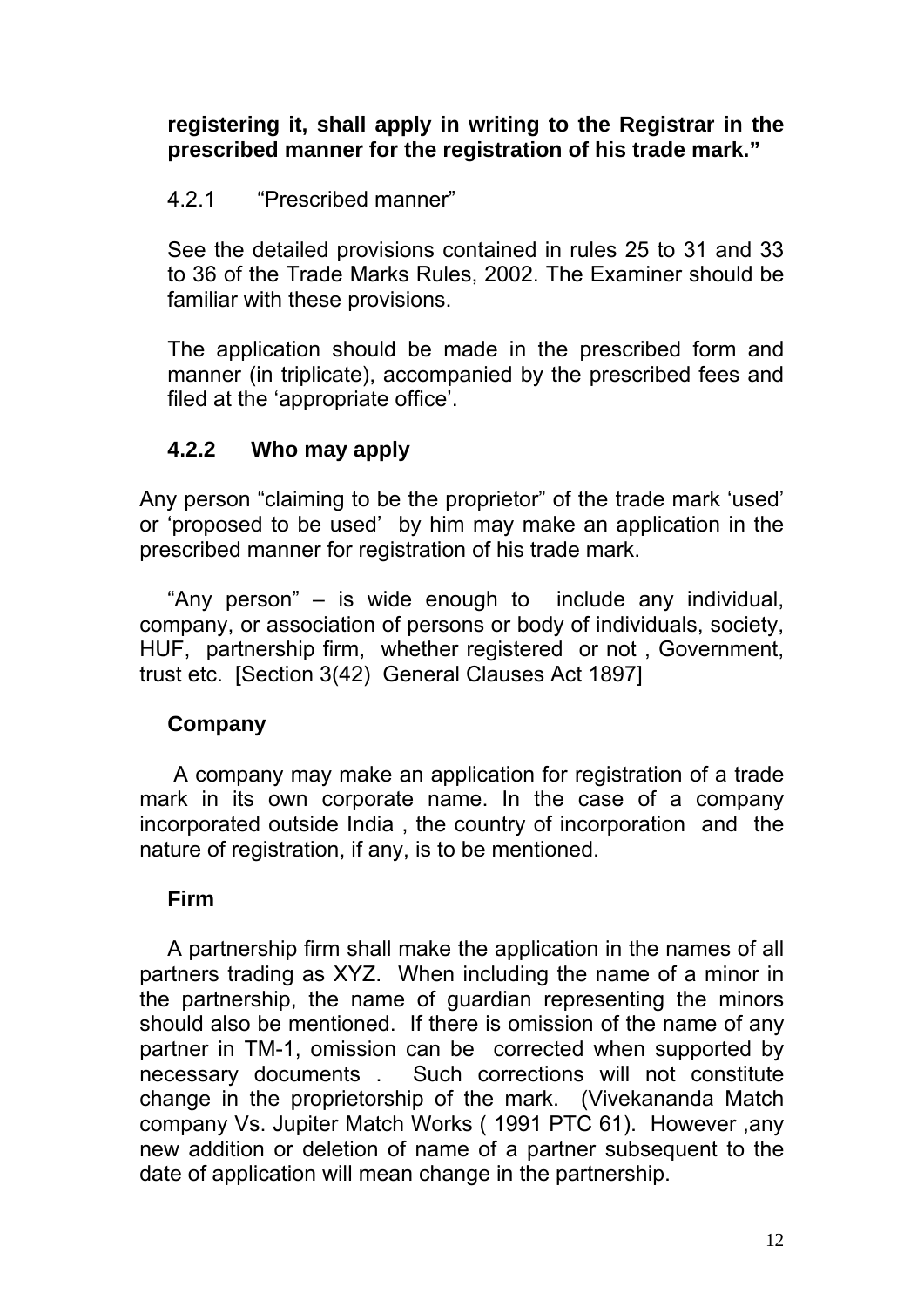### **Trust**

Application may be made in the name of the trust, represented by its managing trustee/chairman etc trading as XYZ.

#### **Government**

A Department of Government , Central or State/or a Government owned or controlled company may also make application for registration of trade mark like any other person.

### **Joint Applicant**

Section 24 enables registration of two or more persons to be registered as joint proprietors of the trade mark, where the mark is used or proposed to be used in relation to goods or services connected with the joint applicants.

### **4.2.3 Jurisdiction for filing application (Sec.18(3))**

As per rule 4, the trade mark application is to be filed at the 'appropriate office' of the Registry, within whose territorial limits, the principal place of business in India of the applicant is situate. In the case of joint applicants, the principal place of business in India of the applicant will be that of the person whose name is first mentioned as having a place of business. If the applicant has no principal place of business in India, he should file the application in that office within whose territorial jurisdiction, the address for service in India given by him (as per mandatory provision in Rule 18) is located. See Rule 3, which deals with 'Principal Place of business'.

No change in the principal place of business in India or in the address for service in India, shall affect the jurisdiction of the appropriate office, once entered. See Rule 5. Thus, a principal place of business once disclosed in the first application, will remain applicable for all subsequent applications by the same person or entity.

The application which should be filed in triplicate, *inter alia,* will include the following particulars: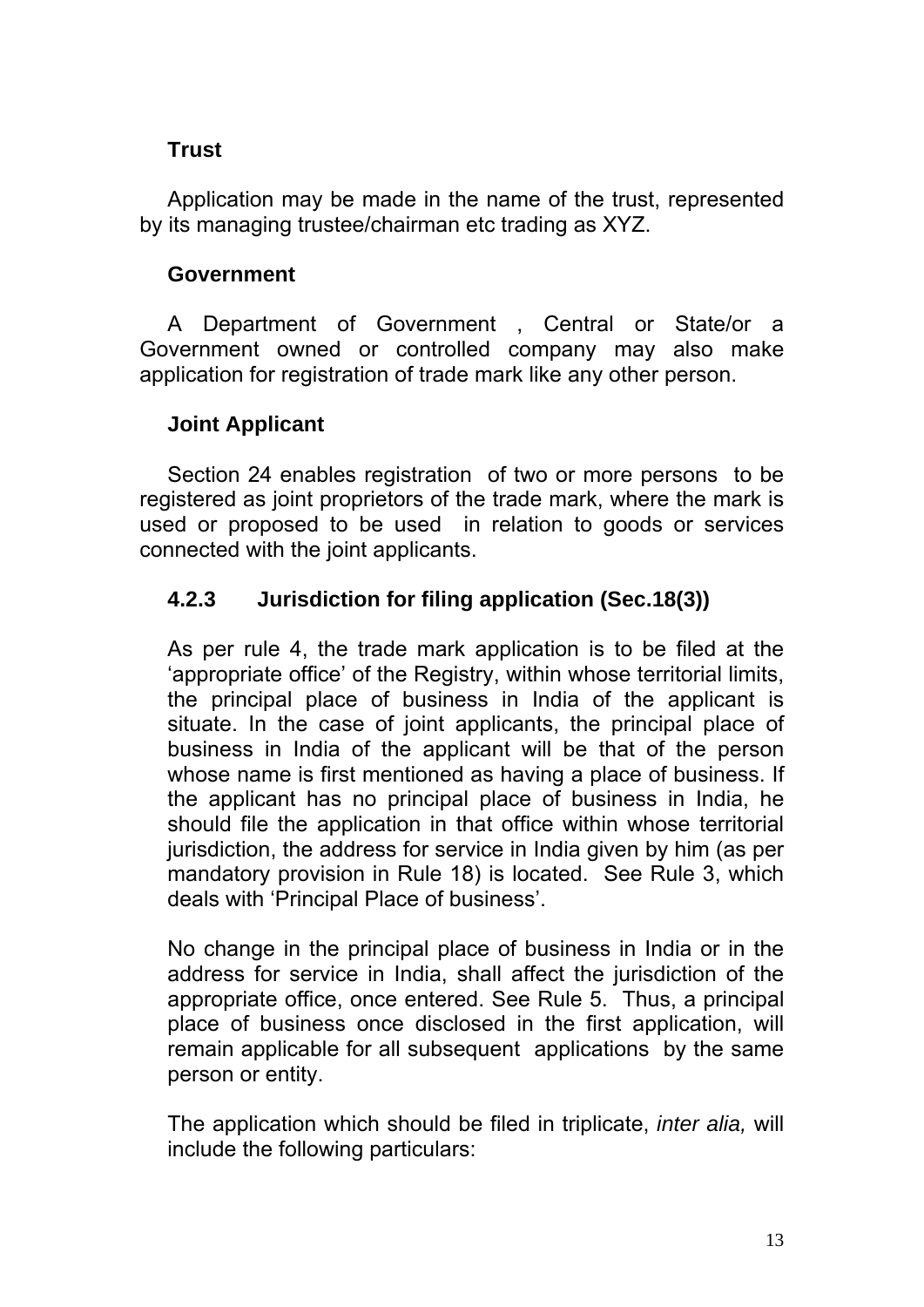# **4.2.4 Graphic representation**

A graphic representation of the trade mark is to be given in the space provided on the application form for that purpose (size 8 cm x 8 cm). In any case, the size of such representation shall not exceed 33 cm x 20 cm with the margin of 4 cm on the left hand side. (Rule 28 read with Rule 30) [See the definition of "trade mark" and rule 2 (1)(k) which defines "graphic representation"] .

# **4.2.5 Acceptable forms of graphical representation**

Section 2(1)(zb) of the Act states that a "trade mark" means a mark capable of being represented graphically.

- In the Registrar's view a mark is graphically represented when:

a) the representation of a trade mark is in paper form

b) it is possible to determine from the graphical representation precisely what the mark is that the applicant uses or proposes to use without the need for supporting samples etc;

c) the graphical representation can stand in place of the mark used or proposed to be used by the applicant because it represents the mark and no other;

d) it is reasonably practicable for persons inspecting the register, or reading the Trade Marks Journal, to understand from the graphical representation what the trade mark is.

# **4.2.6 Additional representations - Rule 29**

Five Additional representations are to be provided corresponding exactly with one another. In all cases it should contain the specification of goods/services and the class in which the registration is sought, with the name and address of the applicant together with the name and address of the agent (if any), the period of user(if any). It shall be signed by the applicant or his agent, indicating the name and status of the signatory.

### **4.2.7 Three dimensional mark- Rule 29(3).**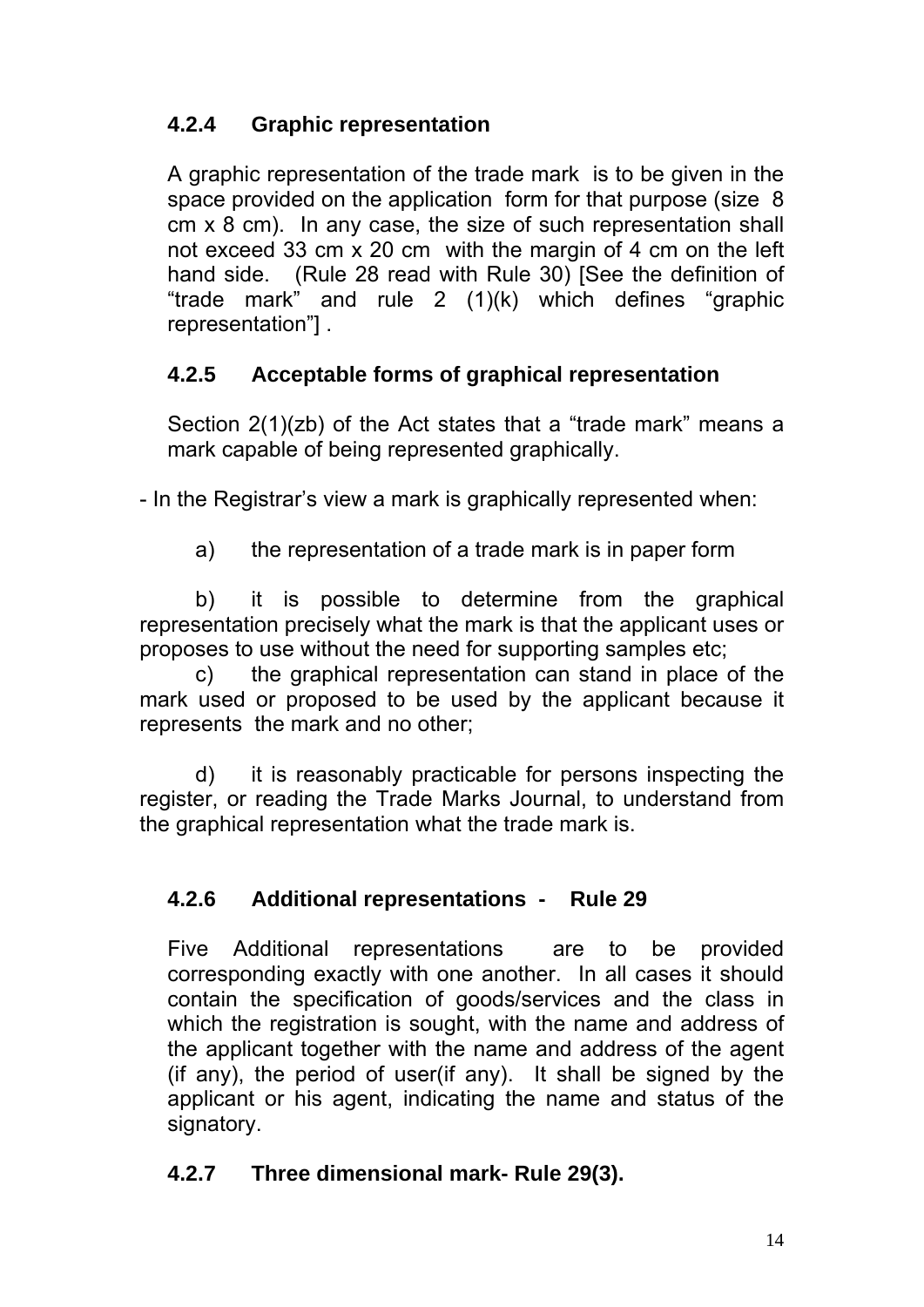In the case of three dimensional mark, the reproduction of the mark shall consist of a two dimensional or photographic reproduction as required in Rule 29(3).

Where appropriate, the applicant must state on the application form that the application is for a shape trade mark. Where the trade mark application contains a statement to the effect that it is a three dimensional mark, the requirement of Rule 29(3) will have to be complied with.

Rule 29(3) runs thus:

"Where the application contains a statement to the effect that the trade mark is a three dimensional mark, the reproduction of the mark shall consist of a two dimensional graphic or photographic reproduction as follows, namely:-

- (i) The reproduction furnished shall consist of three different view of the trade mark;
- (ii) Where, however, the Registrar considers that the reproduction of the mark furnished by the applicants does not sufficiently show the particulars of the three dimensional mark, he may call upon the applicant to furnish within two months up to five further different views of the mark and a description by words of the mark;
- (iii) Where the Registrar considers the different views and/or description of the mark referred to in clause (ii) still do not sufficiently show the particulars of the three dimensional mark, he may call upon the applicant to furnish a specimen of the trade mark

### **4.2.8 Transliteration and Translation - Rule 33**

Where the trade mark contains a word or words in scripts other than Hindi or English, a transliteration and translation of each word in English or in Hindi should be given indicating the language to which the word belongs, at the time of filing the application to facilitate completion of data entry at the initial stage itself.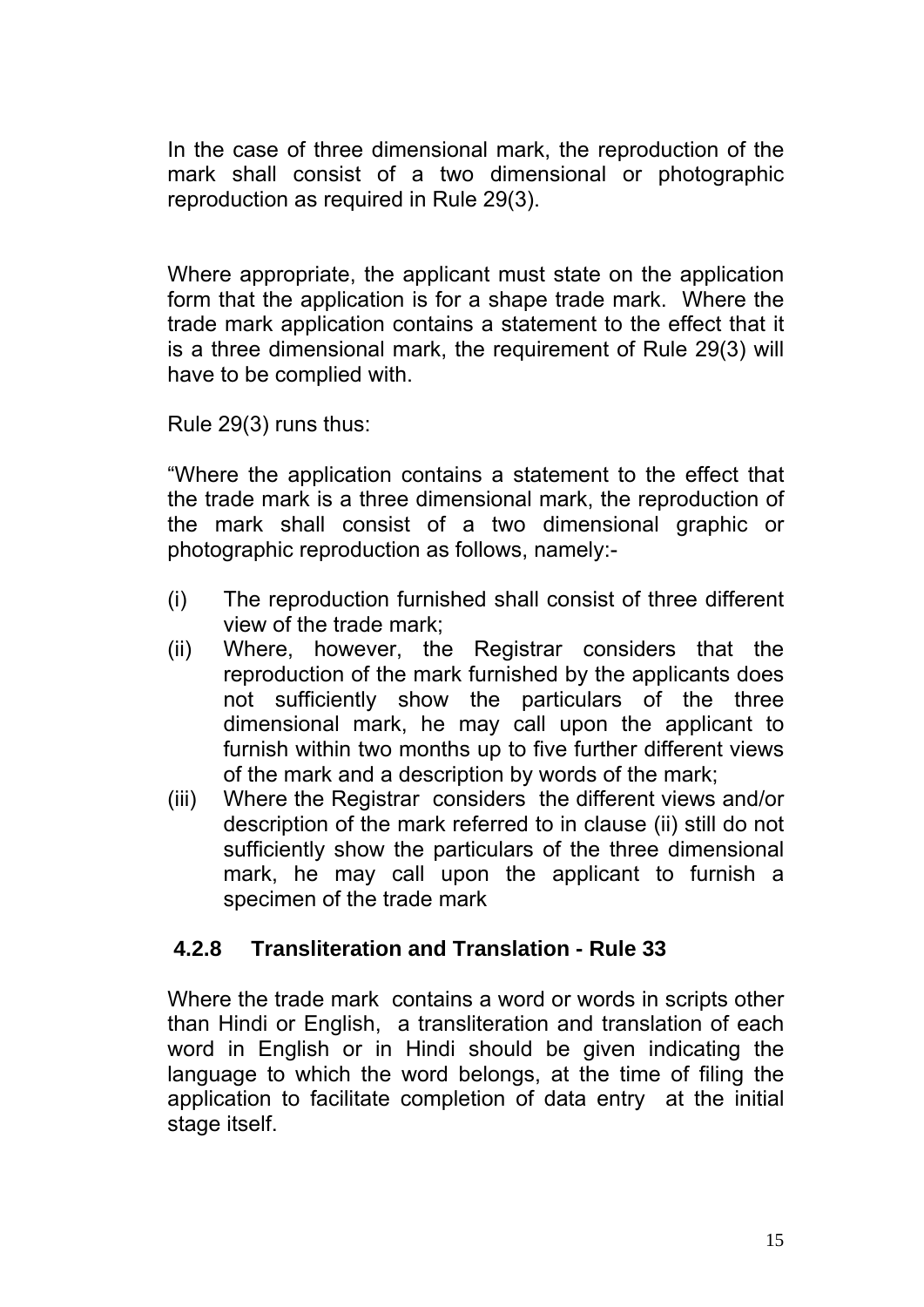An endorsement must be entered on the Register for all trade marks containing words in a language other than English/Hindi and/or characters other than Roman/Devnagiri characters

An application will be liable to be refused unless the translation/transliteration is provided in support of the application.

Where an applicant has given the translation/transliteration, an endorsement will be entered on the system.

Where no translation/transliteration has been provided, the Examiner should request one and enter the appropriate endorsement on the system when the information has been received. Where Chinese or Japanese characters appear in the trade mark the applicant should be requested to provide their transliteration in the Pinyin system in the case of Chinese characters and the Hepburn system in the case of Japanese characters as per UK practice.

#### **4.2.9 Priority date - Rule 26**

The application may contain a declaration claiming priority , as per the Paris Convention. In such cases, it should contain the following information's.

1) Date of the earlier application

2) Number of earlier application

3) State or country in which the earlier application was filed; or where the earlier application is regional or an international application, the office with which it was filed and the country or countries for which it was filed. If the number of the earlier application is not known to the applicant at the time of filing of the application, the applicant may furnish the same within two months from the date of filing of application in India. The Registrar may extend the period if he is satisfied that due to the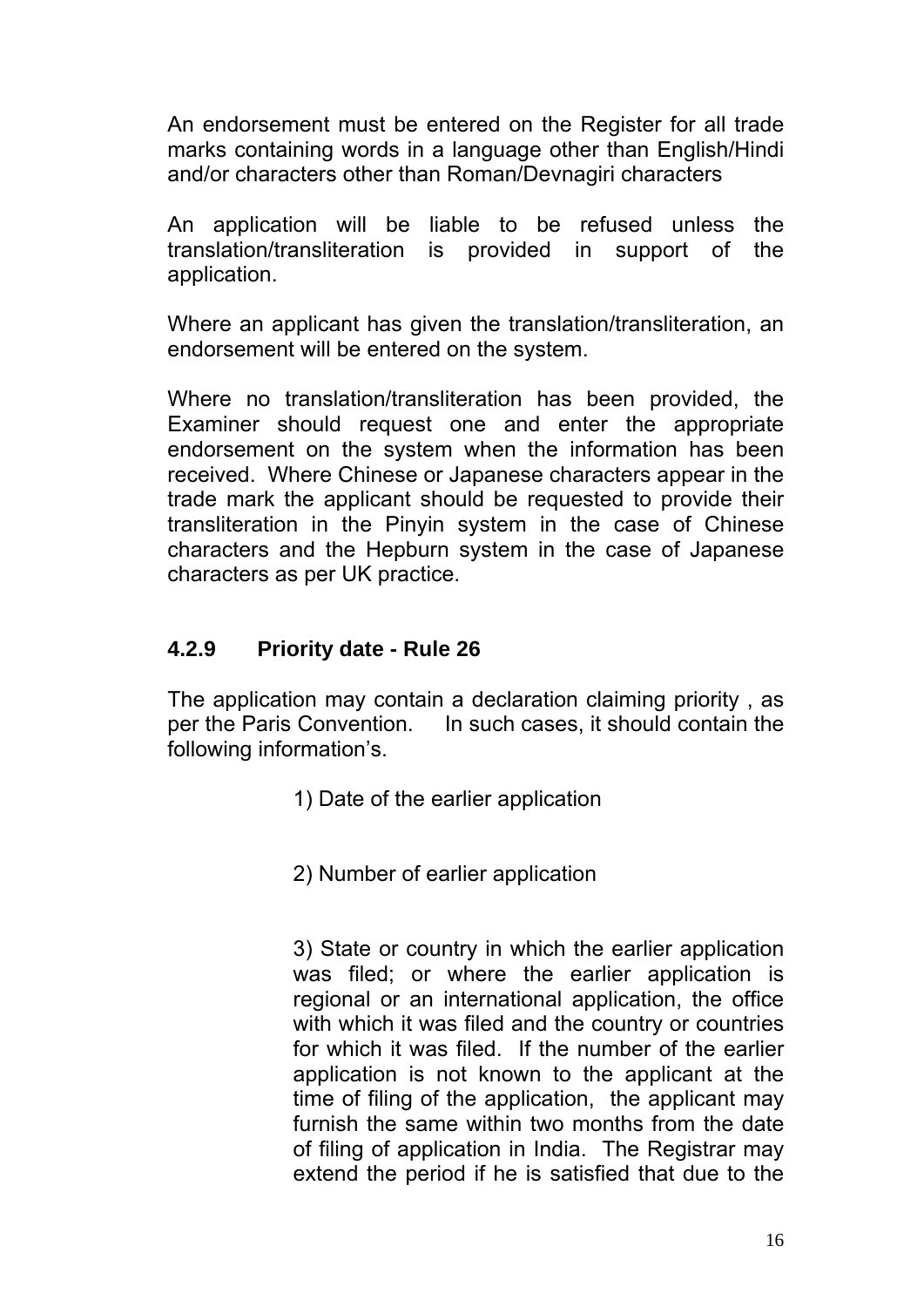circumstances beyond control, the applicant could not furnish the particulars within the initial two months period, on a request made on Form TM-56 for the purpose.

Under section 154(2) where a person has made an application for the registration of the trade mark in the convention country, makes an application for registration of the trade mark in India within six months after the date on which the application was made in the convention country the trade mark shall if registered under the Trade Marks Act, 1999 be registered as of the date on which the application was made in the convention country. That date shall be deemed to be the date of registration for the purpose of the Act. Under sub-section (3) where applications are made in two or more convention countries, the period of six months will be reckoned from the date on which the earlier or earliest of those applications was made.

The above period of six months which is the statutory requirement is to be strictly complied with for giving the benefit of priority date. Where the application is not filed within six months only the actual date of filing in India will be given and no priority date will be admissible.

#### **4.2.10 Other mandatory requirements as stipulated in the Application Form**:

Name of the applicant in full (Rule 16)

Nationality & address of applicant

Signature of the Applicant or his agent with name and status of

signatory

Power of Attorney (as per Form TM-48) including the name and status of the executants

Address for service where applicable (Rule 18). In case of an application from a convention country, and persons having no principal place of business in India, their addresses in their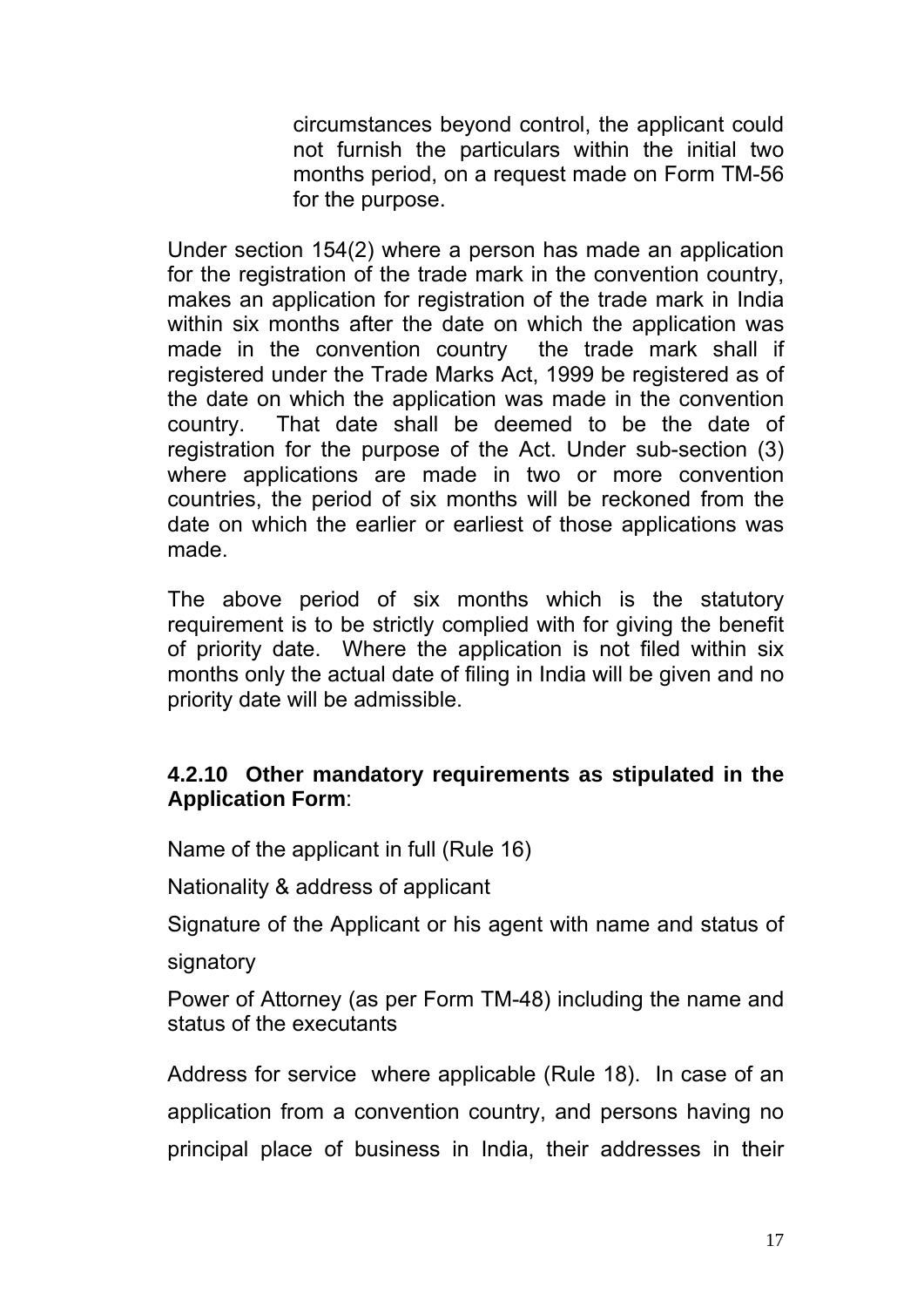home country shall be given, in addition to their address for service in India (Rule 16(3)) No address for service of the agent /advocate is to be stated, where the applicant has his principal place of business in India.

Statement of user (Rule 27).- An application to register a trade mark shall, unless the trade mark is proposed to be used, contain a statement of the period during which, and the person by whom it has been used in respect of the goods or services mentioned in the application. The Registrar may require the applicant to file an affidavit testifying to such user with exhibits showing the mark as used.

Specification of goods/service- For purpose of registration, goods and services are classified in class 1 to 42, in the IV Schedule to the Rules. (Rule 22)

Single application may cover more than one class (Section 18(2))

Fees as prescribed (Rule 11).

#### **4.2.11 Abandonment for "deficiencies"**

The procedure prescribed by the Act and Rules will have to be complied with. Subject to rule 11 concerning payment of fees, non-compliance with or contravention of the procedural requirement will constitute "deficiencies" . In such cases the Registrar will send notice to the applicant to remedy the deficiencies within one month of the date of notice. If the applicant fails to remedy the same, the application may be "treated as abandoned". See rule 36

Where a fee is payable the document will be deemed not to have been filed at the Registry until full fee has been paid. Section 105(3).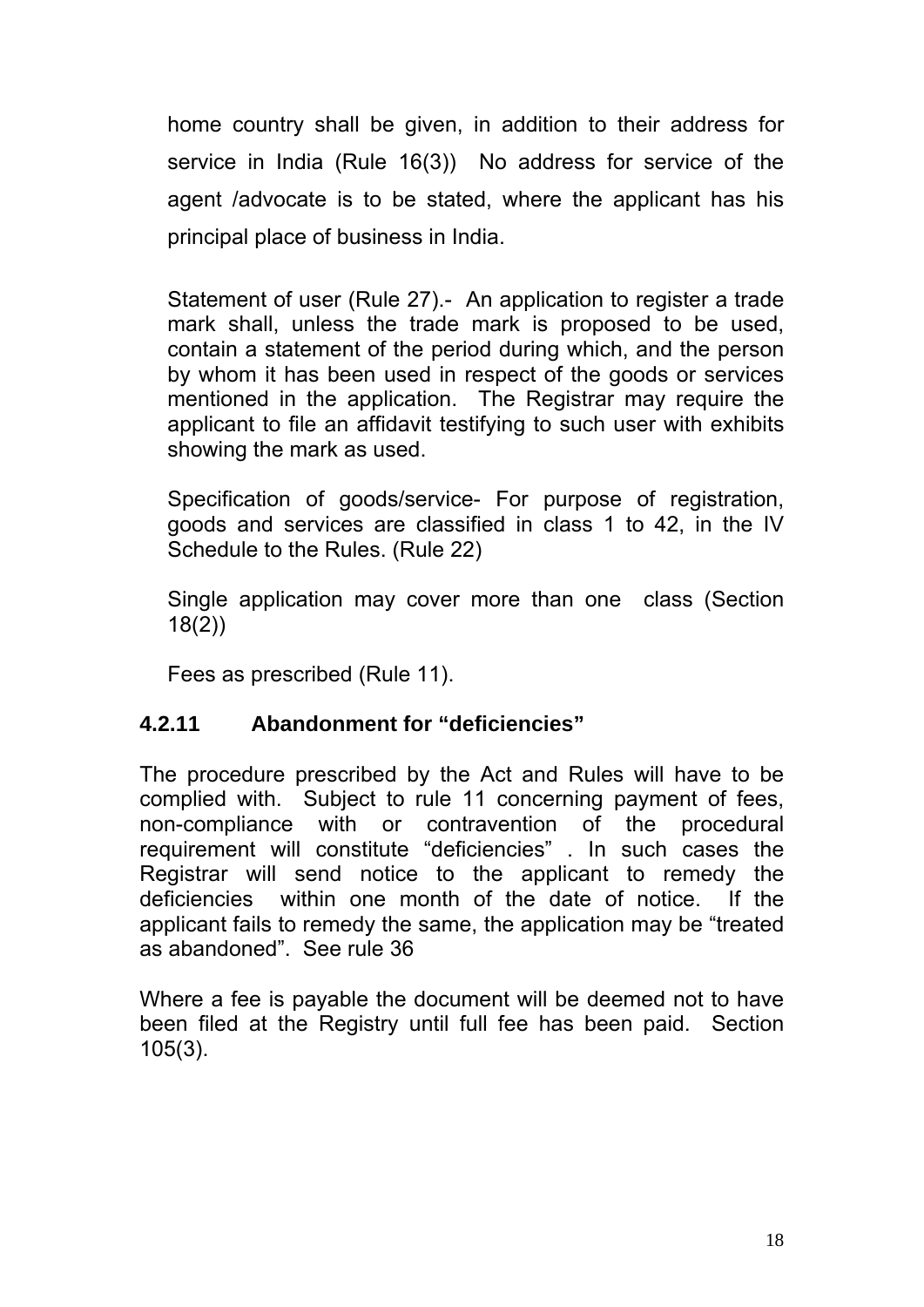#### **5. Substantive examination for registrability**

#### **Substantive examination will cover the following aspects :**

**1) Under section 9** which prescribes **"absolute grounds for refusal"** Marks which are not prima facie "capable of distinguishing" the goods/services of one person from those of another person are devoid of distinctive character.

2) Under section 11, which sets out **"relative grounds for refusal"'** by reason of conflict with prior trade marks and well known marks).

3) Under section 12 to check whether mark could be registered on the basis of "honest concurrent user" when supported by evidence to that effect

4) Under section 13 to see whether the registrability of the mark is prohibited on the ground that the mark consists of name of a chemical element or an international non-proprietory name

5) To see that the mark does not offend against section 14

6) Under section 15, which governs registration of a trade mark as "a series".

7) Under section 16, regarding registration as "associated marks".

8) In a case where the applicant does not use or propose to use the mark, whether the case comes under section 46, read with Rule 79.

#### **Absolute grounds**

**5.1** Section 9(1) of the Act enacts as follows, setting down the following absolute grounds for refusal of registration:

*(a) trade marks which are devoid of any distinctive character; that is to say, not capable of distinguishing the goods or services of one person from those of another person;*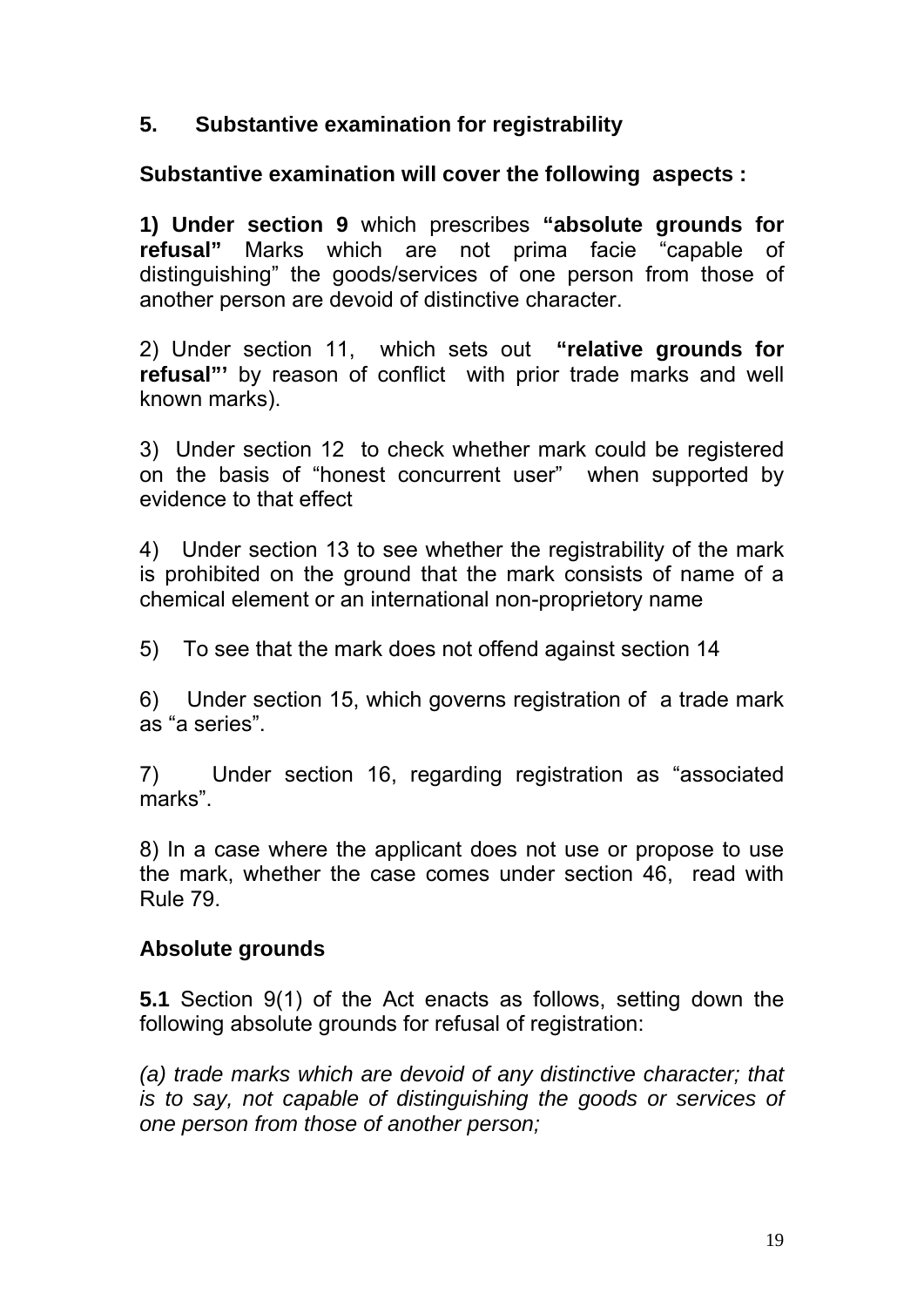*(b) trade marks which consist exclusively of marks or indications which may serve* 

*in trade, to designate the kind, quality, quantity, intended purpose, value,* 

*geographical origin ,or the time of production of goods or of rendering of* 

*services, or other characteristics of goods or service,* 

*(c) trade marks which consist exclusively of marks or indications which have become customary in the current language or in the* bona fide *and established* 

*practices of the trade:* 

*Provided that, a trade mark shall not be refused registration if, before the date of application for registration, it has acquired a*  distinctive character as a result of the use made of it or is a well *known trade mark."* 

# **5.2 Basic objective of section 9(1)**

The basis of section 9(1) is that a trader should not obtain a statutory monopoly through registration in a word which another trader might legitimately wish to use. A competitor should be of course be entitled to make *bona fide* use of the word , to describe his goods or the place of manufacture. Section 9(1) is thus to be read with section 30 , (Limits on effect of registered trade mark) Section 34 ,(Saving for vested right), Section 35 (saving for use of name, address or description of goods or services) and section 36(saving for words used as name or description of an article or substance or service) of the Act.

**5.3** If a word, however, through use has become clearly associated in public mind with the goods/service of a particular trader, then it could not be legitimately used as a trade mark by a competitor. For this purpose the onus is on the applicant to show by cogent evidence that the trade mark, by reason of use has acquired distinctiveness in relation to his goods or services.

# **5.4 Section 9(1)(a)**

Section 9(1)(a) prohibits (prima facie) the registration of trade marks which are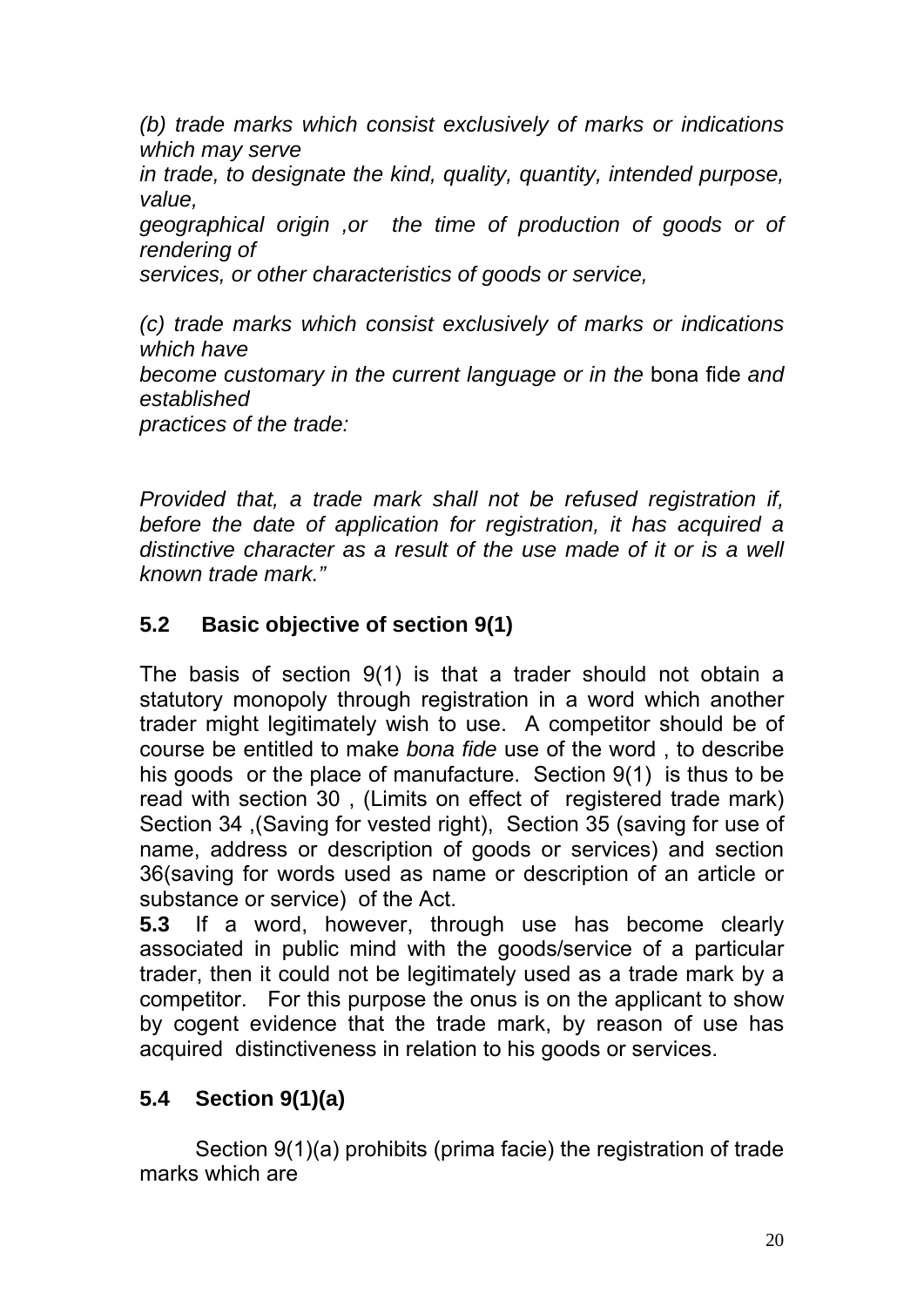devoid of any distinctive character. Unlike Sections 9(1)(b) and (c), it does not give

any clear definition as to the nature of the objection. Its purpose is to prohibit generally

registration of marks which do not fall foul of the definition of 'trade mark' and do not fulfil the function of a trade mark; that is, they do not identify and distinguish goods or services of one person from those of others.

In the TREAT case (1996) RPC 28] Mr. Justice Jacob provided a definition of what is "devoid of any distinctive character" He said:-

What does devoid of any distinctive character mean? I think the phrase requires consideration of the mark on its own, assuming no use. Is it the sort of word (or other mark) which cannot do the job of distinguishing without first educating the public that it is a trade mark?

 Objection under this section should therefore be raised in conjunction with the provisions in  $9(1)(b)$  or (c) or both.

#### **5.5 "Capable of distinguishing the goods or services"**

A mark which has a direct reference to the character or quality of the goods/service is considered as inherently not capable of distinguishing. If the reference to the character or quality is only indirect or suggestive, the mark may be considered as possessing sufficient degree of inherent capacity to distinguish. As under the old law in determining whether a trade mark is capable of distinguishing, the tribunal should have regard to the extent to which the mark is inherently capable of distinguishing and also the extent to which it is in fact capable of distinguishing by virtue of use of the mark or of other circumstances. The fundamental principle is that "traders should not obtain any monopoly in the use of words as trade marks to the detriment of the members of the public, who, in the future and in connection with their goods, might desire to use them". York Trade Mark 1982 FSR 101(House of Lords)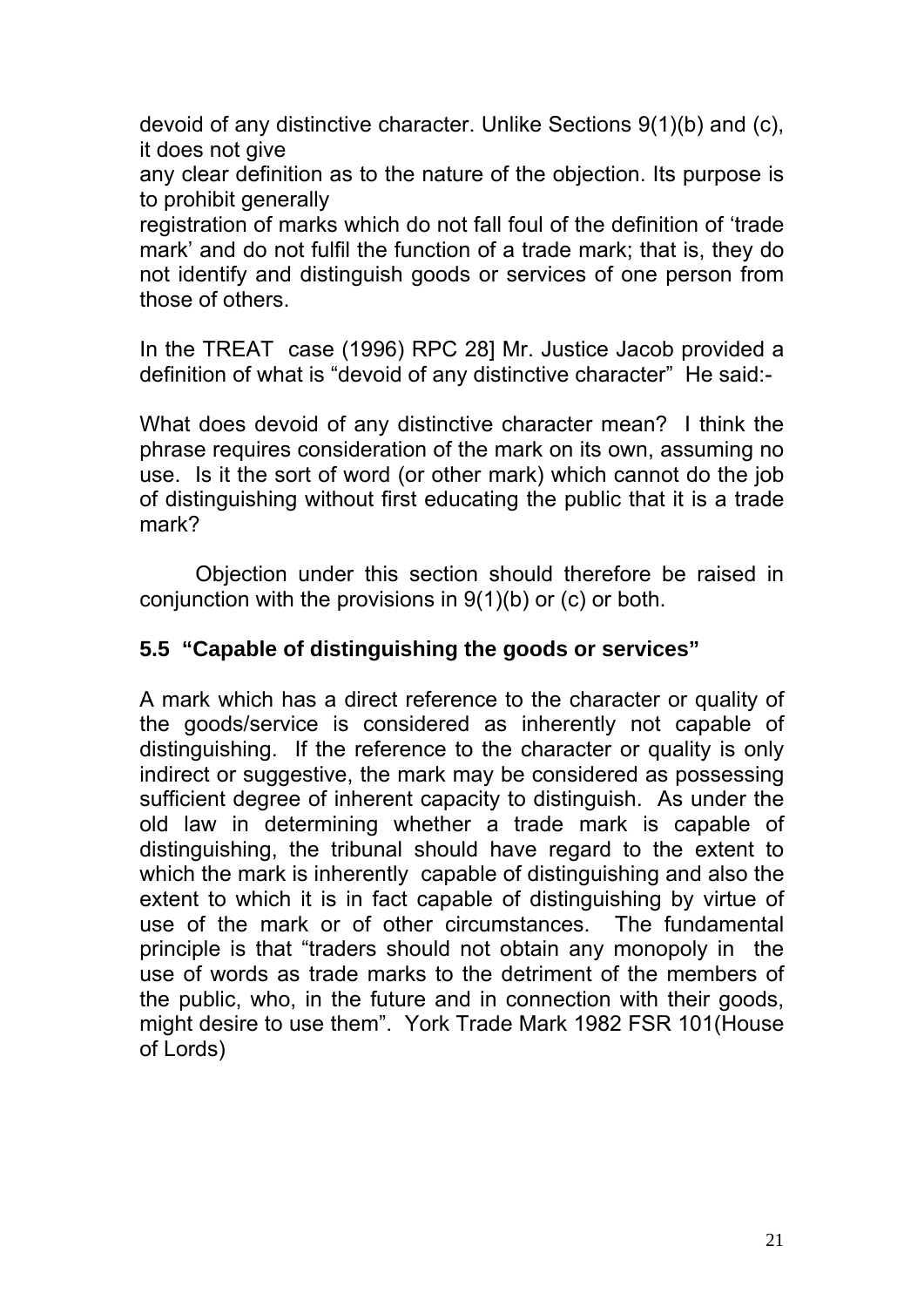#### **5.6 How to communicate objections**

All substantive objections to an application must be raised together. For this purpose, the mark as a whole must be considered. Objection must be clear and understandable. Reproducing the words of section is not accepted by courts, unless reasons are also given.

The Trade Marks Act, 1999 sets out the absolute and relative grounds for refusal. It is necessary to state the section and subsection of the Act being relied upon to support any objection, and to clearly set out the grounds for objection so that the applicant or his agent know the reason for the objections(s).

Section 2(1)(zb) of the Act will provide the basis for objection where the trade mark is not graphically represented on the application form or appears to be incapable of functioning as a trade mark at all. In the latter case there are certain to be additional grounds for objection under section 9 and 11 which should set out the reasons why the mark is considered to be incapable of distinguishing the applicant's goods or services.

Where the objection is under section 9(1)(a) of the Act (only) it is not normally sufficient simply to indicate that the mark is devoid of any distinctive character. The applicant should be given sufficient information so as to allow him to understand the reason for that objection.

The explanation may be fairly general, e.g. that Common surnames or 2 letter marks are regarded as inherently devoid of any distinctive character.

In other cases a more specific explanation is required, e.g. that -

"the mark consists of a 3 dimensional shape of a container which does not appear to be one that the public will take as a mark of origin until they have been educated to do so".

If the objection is under section  $9(1)(b)$  of the Act – that is the mark consists exclusively of a mark or indication which may serve in trade to designate characteristics of the goods or services – the TMR will indicate what (which) characteristic(s) of the goods or services the mark appears to designate, nothing more is required.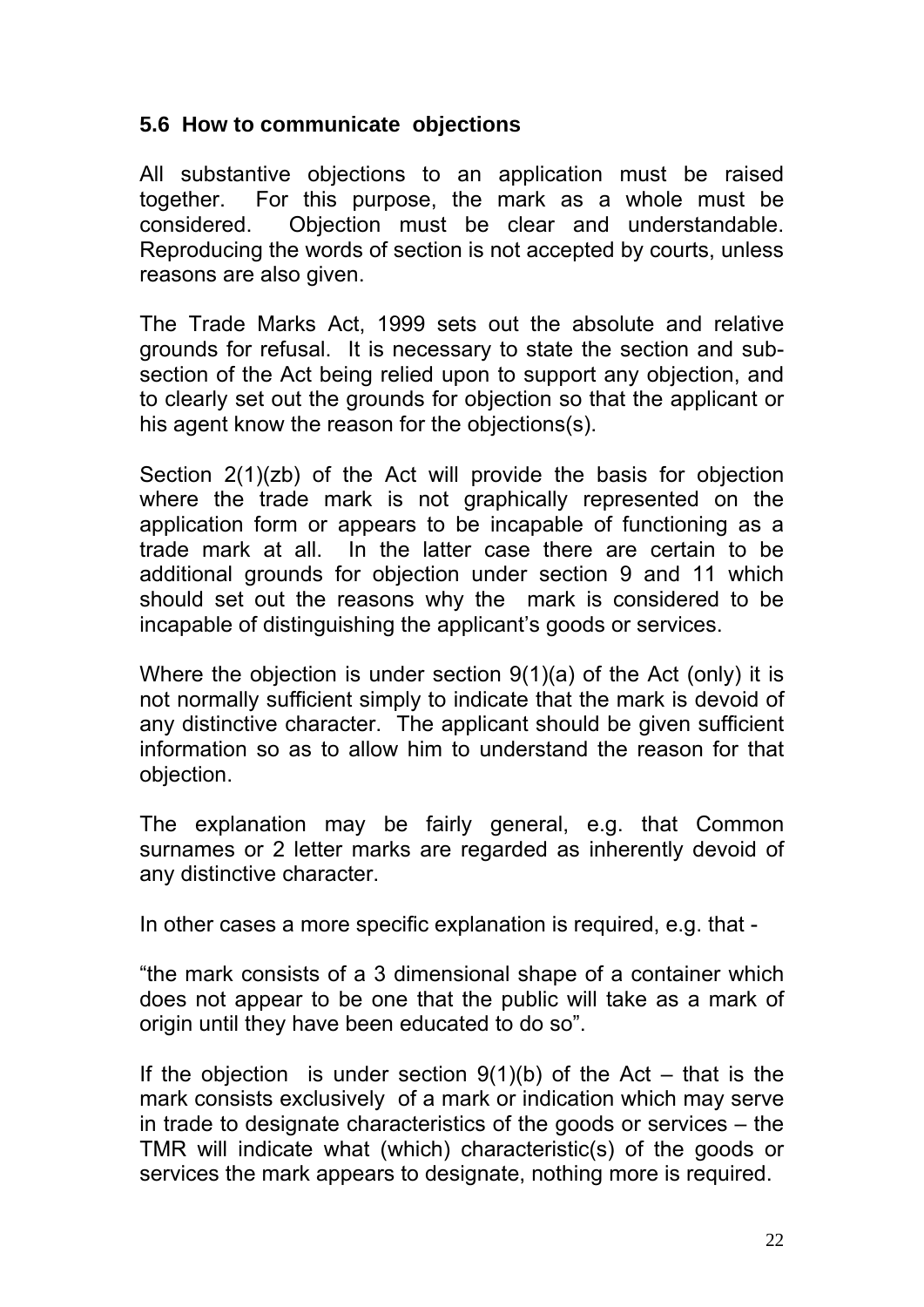If a mark consists of two or more words, or a word and a device, the objection will explain whether the objection is to both(or all) elements of the mark, as well as the combination. If one word of a two or three word mark is acceptable the mark as a whole will normally be accepted. It cannot be devoid of distinctive character.

Section 9(1)( c) is somewhat different because it deals with mark or indications which "have become customary in the current language or in the bonafide and established practices of the trade" and as such they are actually believed to be in use in the trade. Where a mark consists exclusively of descriptive matter which may be used in trade, the objection will be under section 9(1)( b). Where a mark or indication is devoid of any distinctive character, the objection will be under section 9(1)(a).

It would be clear, therefore, that Section 9(1)( c) will be invoked where the mark or indication, which does not appear to describe characteristics of the goods or services, and does not appear to be devoid of any distinctive character, has in fact become customary in the trade. In those circumstances the applicant is entitled to know the basis of the objections. For this purpose, reference to any publication or advertisement may be given to support the objections.

# **5.7 Section 9(1)(b)- "which consist exclusively of"**

As per section 9(1)(b), trade marks "which consist exclusively of marks or indications which may serve in trade to designate the kind, quality, quantity, intended purpose, values, geographical origin or the time of production of the goods or rendering of the service or other characteristics of the goods or services" shall not be registered

The scope of Section 9(1)(b) is distinct and independent of Section 9(1)(c).

Section 9(1)(b) applies to trade marks "which consist exclusively of marks or indications which may serve in trade", to designate a characteristic of the goods or services for which registration is sought, e.g. the kind, quality, quantity, intended purpose, value, geographical origin, or the time of production of goods or rendering of service or other characteristics of the goods or service.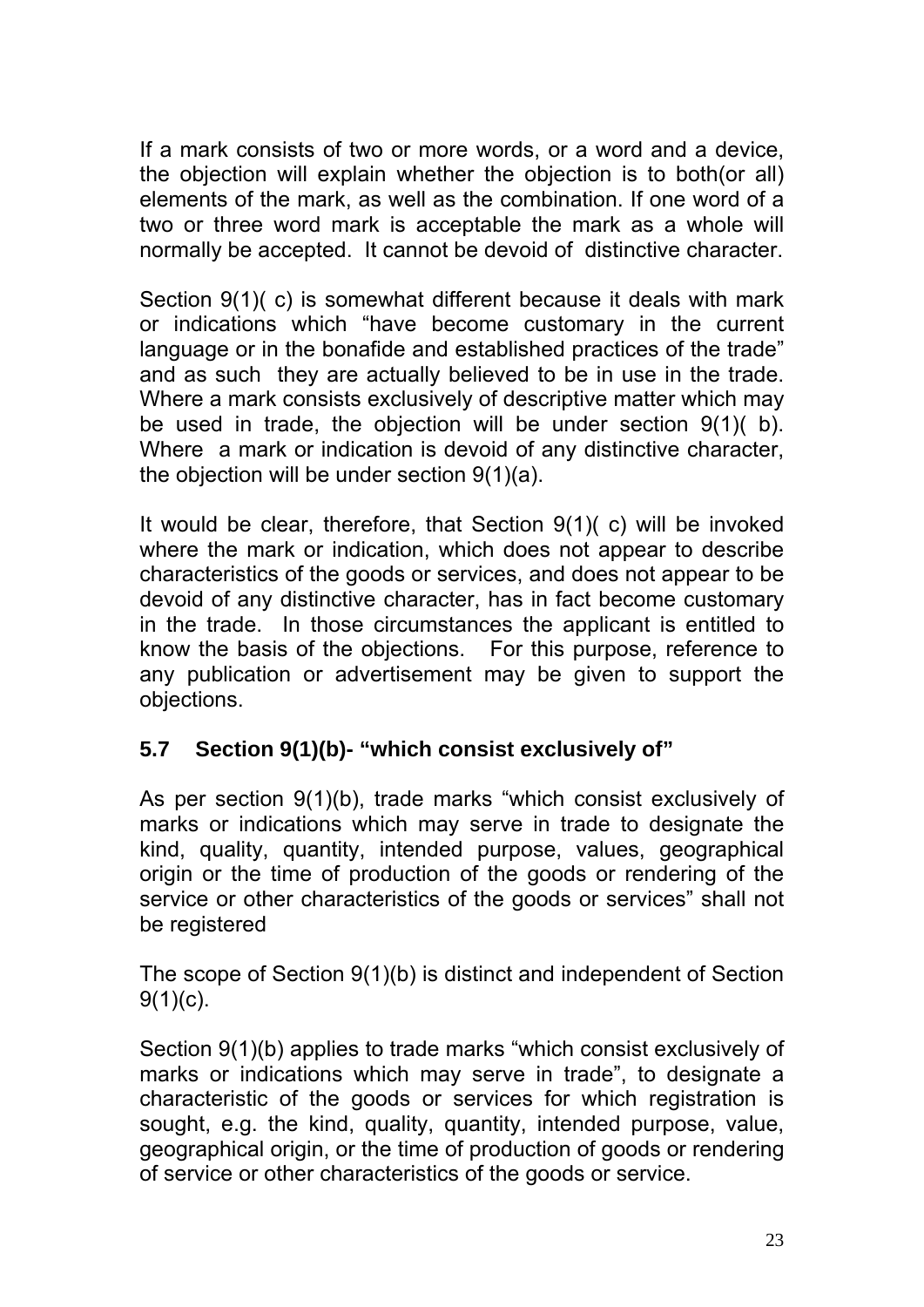In order to determine whether a trade mark is excluded from registration, it is necessary to ascertain whether the mark in question is capable of being used by other traders to describe a characteristic of their goods and services. In the Double mint case, [2004 RPC 18, 327] the European Court indicated that the test is NOT whether the mark is exclusively descriptive; it is sufficient if one of the meanings of the mark designates a characteristic of the goods/services.

The same court confirmed its earlier judgment in *Windsurfing Chiemsee* to the effect that it is not necessary for a sign to be in current use as a description before it is susceptible to an objection under Article 7(1)(c). It is sufficient that the sign is capable of being used as a designation of the goods/services. Article 7(1)(c) of the Community Trade Mark Regulation corresponds to Section 9(1)(b) of the Trade Marks Act 1999 and the court's findings may therefore be taken as a guiding principle in the application of section 9(1)(b) of the Act.

When examining marks consisting of unusually juxtaposed words and marks which consist of only part of a natural description for the goods/services, the court's judgment in *Baby-Dry [2002 RPC 17]*  provides guidance. *Baby-Dry also* assists in an assessment of whether a trade mark consisting of two or more words consists *exclusively* of a descriptive term, when the words in question are juxtaposed in a manner which renders the mark resistant to natural descriptive uses. Although the court stated in *Doublemint* that it is sufficient if the sign in question is "capable" of being used as a description of the goods/services, this must be taken as applying only where there is a reasonable likelihood that the sign in question will serve a descriptive purpose in the ordinary course of trade. What must be considered is whether third parties are likely to use signs corresponding to the trade mark applied for in order to describe characteristics of the goods/services covered by the application.

This assessment will consider the position as at the date of the application, but it will also take account of new uses that were reasonably foreseeable as at that date. It is important to take account of distinctions between a trade mark and a description of the goods/services arising from the *omission* from the trade mark of words or other components that would be essential in order for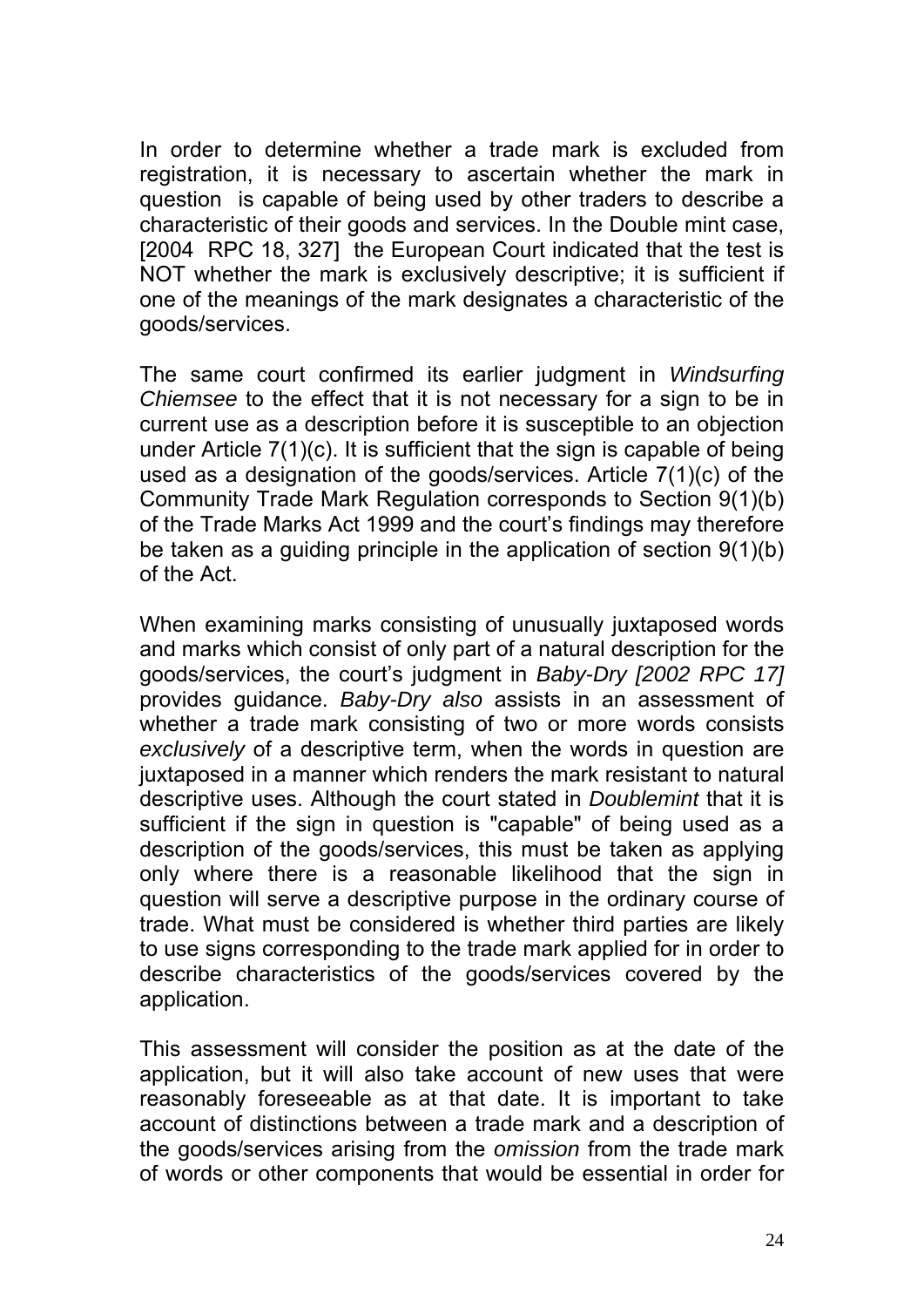the sign to work as a description. For example, compare "Keeps Your Baby Dry." with "Baby-Dry". It must be borne in mind that an abbreviation of, a longer descriptive term may itself be a term which "may serve, in trade, to designate the goods/services or their characteristics". Shortening a longer descriptive phrase will not therefore *automatically* result in a trade mark free from objection under Section 9(1)(b).

In determining whether a trade mark consists *exclusively* of a designation of the goods/services, differences of a kind which may go unnoticed by an average consumer, will be disregarded entirely. The presentation of a descriptive trade mark in a graphical form which corresponds to common forms of presenting descriptions in trade, such as the use of a colour or a simple border, is not sufficient to resist an objection under Section 9(1)(b).

It is well established that each of the sub-sections of Section 9(1) of the Act operate independently of one another. However, a mark which consists exclusively of a sign which may serve, in trade, to designate the goods/services or their essential characteristics is liable to be devoid of any distinctive character. Consequently, the grounds which give rise to an objection under Section 9(1)(b) are also likely to support a further objection under Section 9(1)(a). However, the *absence* of a Section 9(1)(c) objection does not preclude the possibility of a Section 9(1)(b) objection being raised on grounds other than that the mark is descriptive of the goods/services covered by the application.

#### **5.8 "may serve"**

The Registrar considers that the expression "may serve in trade" means that there exists a reasonable likelihood that other honest traders will wish to use the mark in question to designate characteristics of the goods/services. It should not be interpreted as meaning that other traders must use the mark in question (in the sense that there are no/few alternatives). On the other hand a theoretical possibility will not be enough if there is no real likelihood.

The expression "may serve" is to be interpreted "as it does or is liable to serve" . The formulation shows that a sign or indication must be refused registration if it may serve in trade to designate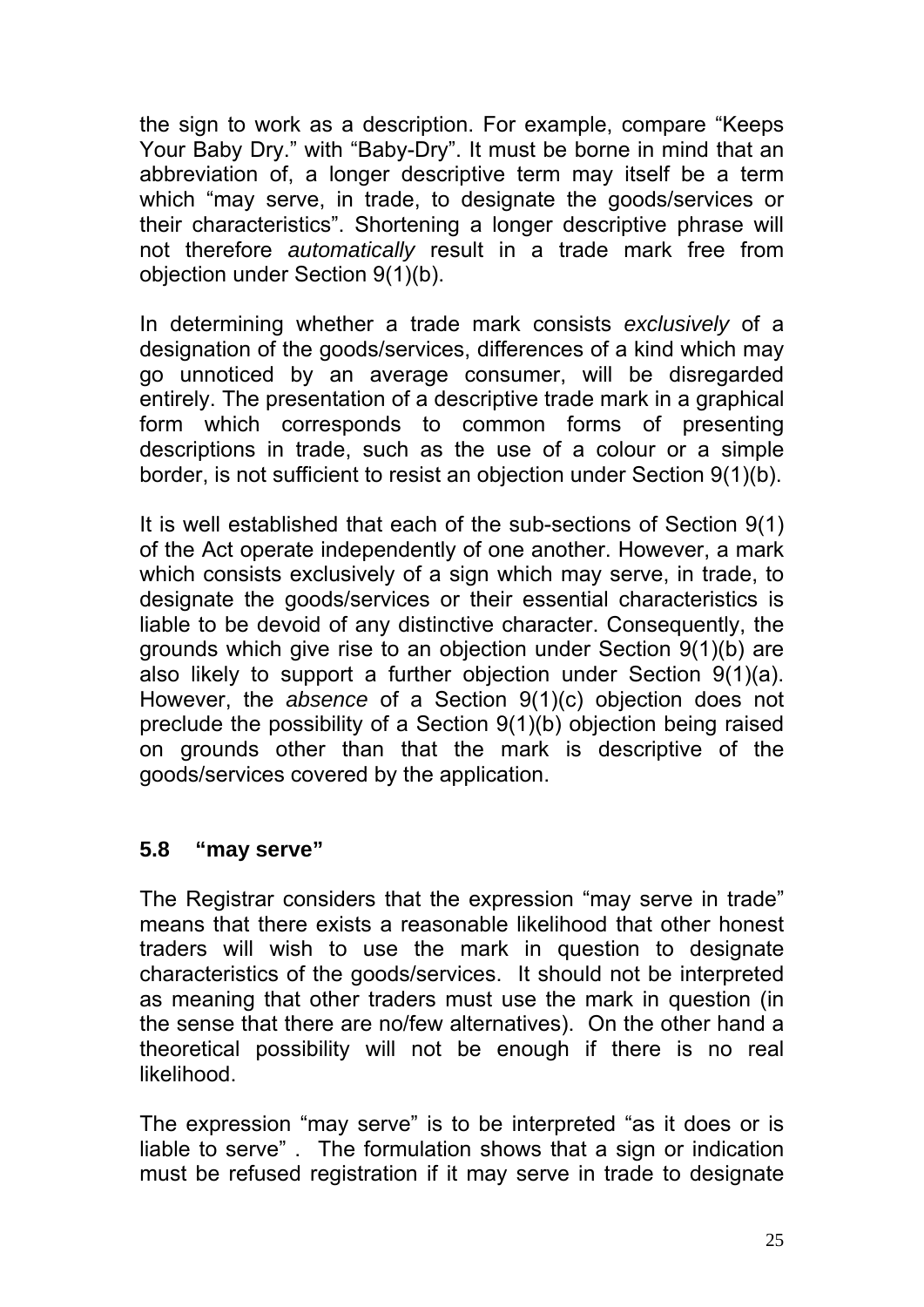characteristics of goods /service without its being necessary to show that the sign or indication is actually used or needed by the trade in question. [See Kerly para 7.67  $(13<sup>th</sup>$  edition]]

# **5.9 'kind"**

The expression "kind" would include the name of the goods or services claimed and any words recognized as indicating size or type. Obviously generic descriptions of the goods or words which are the only available method of description of the goods, would not be found to be capable of distinguishing, eg. words such as "Extra large" or "Large" or "Small" would fall in this category and as such not allowable in respect of any goods or service.

# **5.10 "Quality"**

Laudatory words such as GOOD or BEST are unacceptable for any goods or services since all traders should be equally free to use them in the course of advertising their products. Some words may be unacceptable for a vast range of items, but may be acceptable for others e.g. HIGH TECH would not be acceptable for use in connection with any technical items, such as computer, but it may be accepted for other goods e.g. foodstuff. CLASSIC would not be acceptable for furniture or cars, but may be acceptable for medical apparatus like scanners .

# **5.11 "Quantity"**

Numeral 12 would not , for e.g. be acceptable for wine (12 bottles = one case of wine) or 20 or numeral 200 as a pack of cigarettes. Similarly "1000" would not be acceptable for butter  $(1000 \text{ cm} - 1)$ Kg)

# **5.12 "Intended purpose"**

**Words which refer directly to the use to which the goods are put or which describe the consequences of providing the service are not acceptable. Example are** : KETTLE CLEAN for **preparations for cleaning kettles** ; TWIST AND CURL **for hand implements**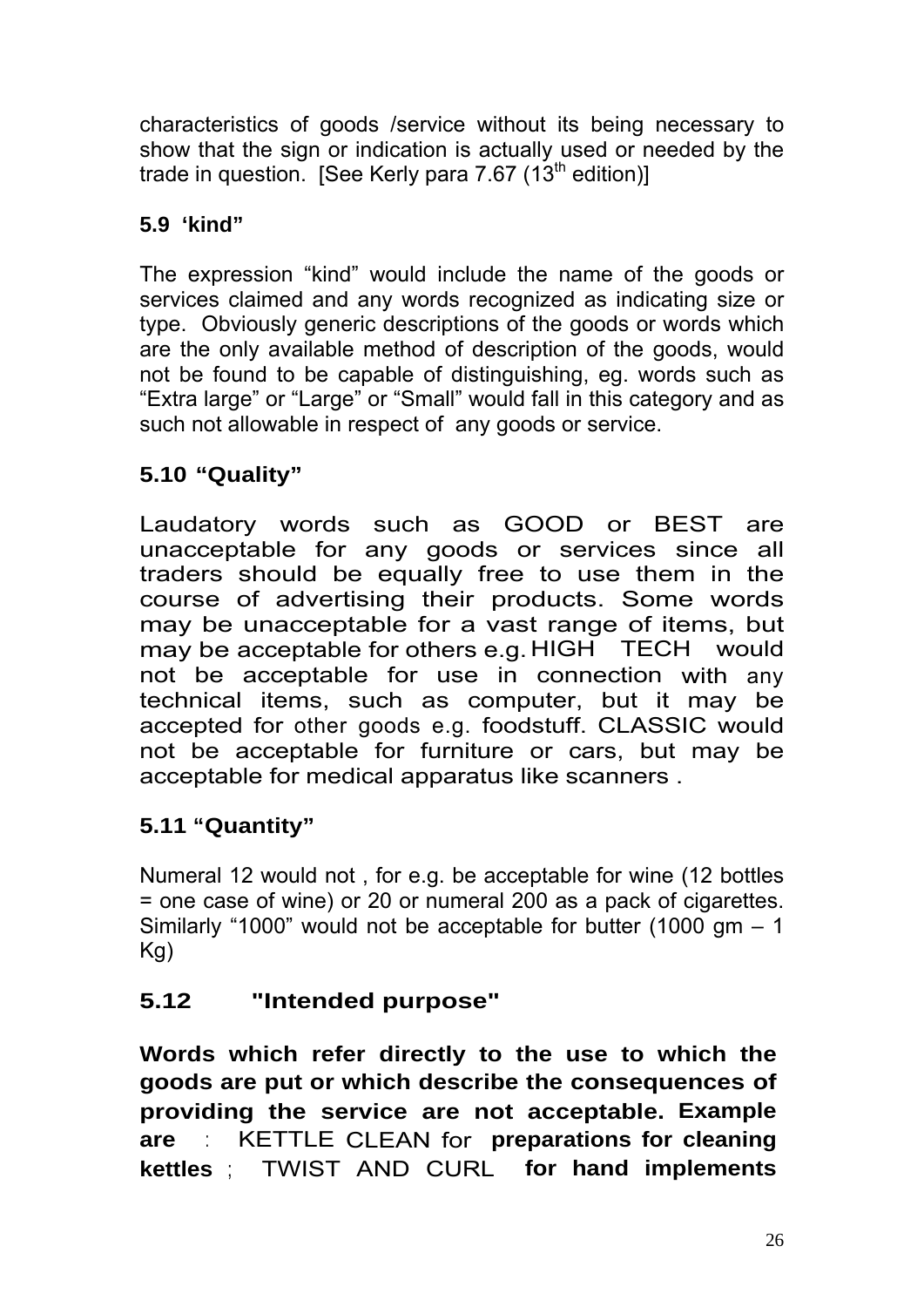**operated by a twisting action for curling the hair** ; SLIM AND FIT **for slimming preparations** . Words which **describe** the effect of **the goods** / **services would also be open to objection as a characteristic of the goods** /**services, for example** RUSTFREE for **paints; and articles made of steel.**

### **5.13 "Value"**

Words or symbols which merely serve **to indicate** the worth, **merit or importance of the** goods or **services are not acceptable** . **Examples are** "TWO FOR ONE; WORTH THEIR WEIGHT IN GOLD.

### **5.14 "Geographical names" – Registry practice**

The name of a place applied in relation to goods/services will prima facie be taken to indicate their origin, and hence nondistinctive . The principles applied to registration of geographical names are the same as those applicable for registration of descriptive words(See Shredded wheat case 1940 RPC 137)(HL)

However, it may be considered for registration on the basis of evidence of acquired distinctiveness by reason of use - proviso to section 9(1) of the Act.

Name of places with populations of less than 5000 in India will prima facie be acceptable. However if the location covers a large area having a reputation in respect of the goods or service, the application may attract objections.

In the case of overseas names, the location is considered more important than size.

In the case of Industrialized countries such as U.S.A., Japan, or Europe, while population size of 100,000 is considered reasonable for acceptability, it is to be borne in mind if the location has reputation for the type of goods or services, the size of the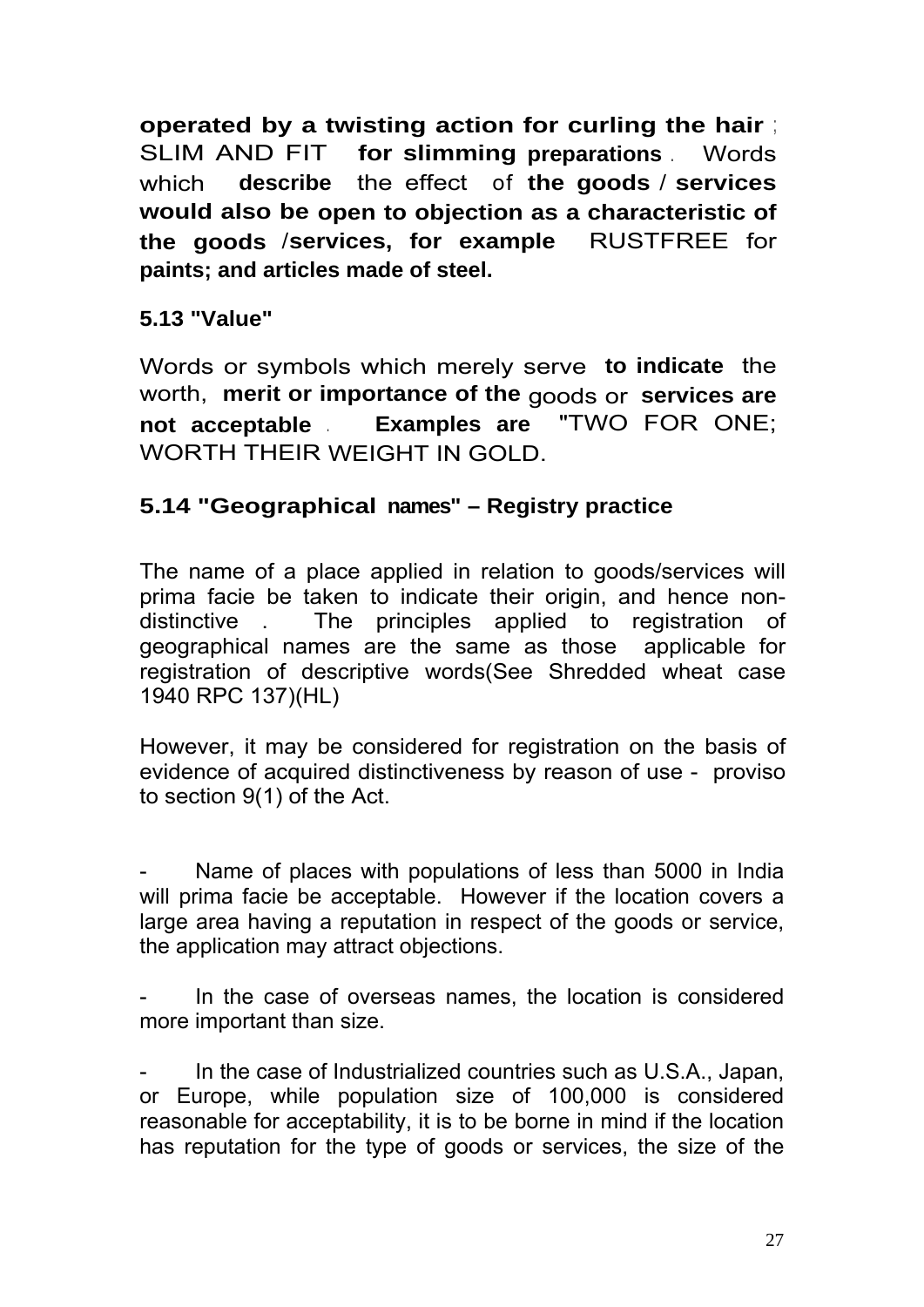location or its remoteness will not help acceptability of the geographical name as a trade mark.

Name of rivers, mountains, seas, lakes, etc will be considered prima facie acceptable in respect of goods, not associated with the geographical feature. For example, in respect of "fish" in class 29 the names of rivers or seas will not be acceptable. "Mediterranean" for transport services may be objectionable. Likewise names of mountains in respect of agricultural produce will be considered non-distinctive.

Names of streets such as Wall street. Dalal street which have strong links with financial services such as stocks and investments will entail objections in respect of such services or related goods.

Proviso to section 9(1), however would enable marks to be accepted, if before the date of application, it is shown to have acquired a distinctive character as a result of the use made of it or it is a well known mark.

### **5.15.1 Names of Small Geographical Locations**

**Names of places with populations** lower than 5,000 in **India will normally be acceptable prima- facie. In such cases it is thought that the likelihood of traders wishing to use place names in relation to their goods is so remote that it does not represent** *a reasonable likelihood* **of the mark being used** in trade **to designate geographical origin.** 

**Nevertheless, where there are more than one person**  manufacturing the same goods in a place , the name of that place will be incapable of acquiring a distinctive character as a trade mark[55 RPC 253, page 260(HL)]

**In the case of overseas names the location is quite often more important than size. In the case of industrialized areas such** as the USA. **Japan and Europe** , **100,000 population size is a reasonable**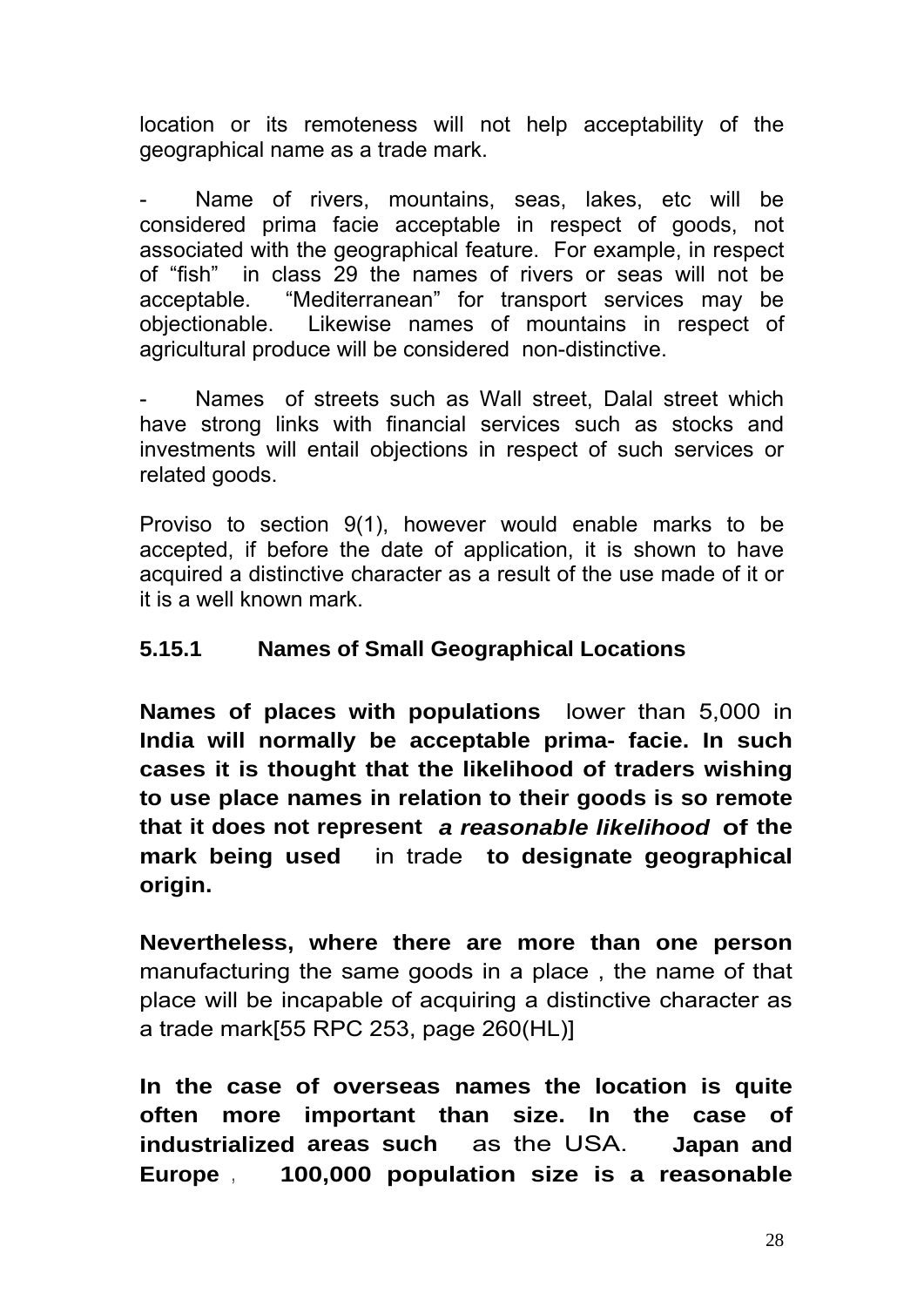**measure. In the case of names in China or South America** , **populations of up to 250,000 could be considered** . **It is also important to bear in mind that these are guideline figures and particular circumstances may justify different levels** . **For example, if a location has a particular reputation for the type of goods or services involved** , **then the remoteness, size of the location or population will not justify acceptance of the application.**

### **5.15.2 Geographical names used fancifully**

Geographical names, used in a fanciful manner, suchas NORTH POLE or MOUNT EVEREST **for bananas, which**  are not likely **to be taken as** indicating **the origin of the goods** , **can be accepted.**

**5.15.3 Names of rivers, seas** & **deserts etc.**

**The names of rivers, seas** , **lakes and mountains etc. are usually accepted prima-facie for goods which are not associated with these geographical features** . However, "Ganga" or "Kaveri", the name of rivers, which are also better known personal names, can be registered only on the basis of acquired distinctiveness. **Names of rivers, seas and lakes would not normally be acceptable as marks for fish or fish products. The names of mountains would not be acceptable as marks for agricultural produce. Some rivers flow through** heavily **industrialized areas and they would not be acceptable** , **for example, "Treated with Ganges water** " **is a common expression** . **As regards oceans , the practice is to accept** ATLANTIC and PACIFIC, **for goods** / **services which are not directly relevant,** and used in a fanciful manner. *See Dan River TM case (1962) RPC 157, where the name was refused for textiles.*

In the case of deserts, care needs to be exercised as the development of desert areas for agricultural or industrial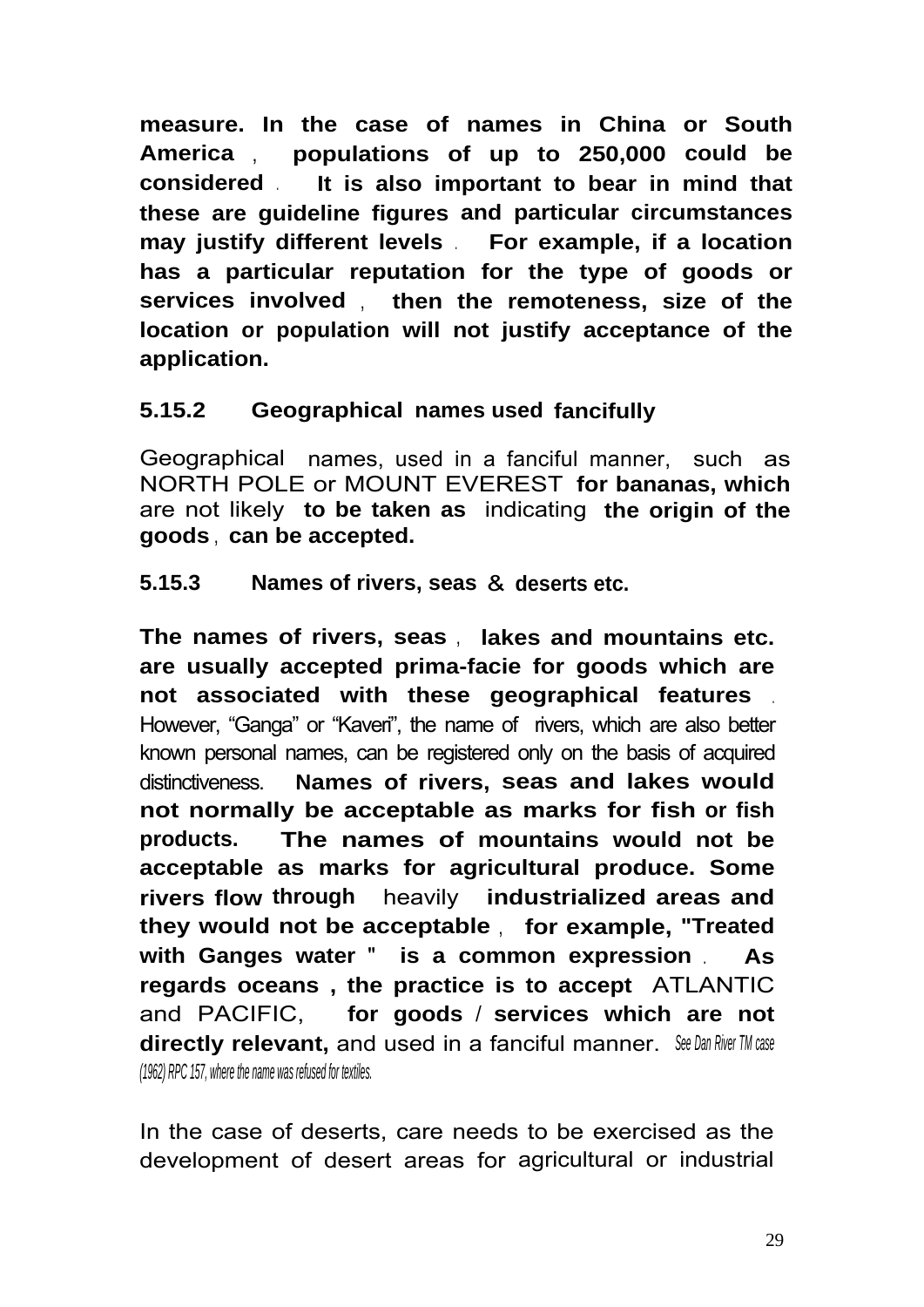use has increased significantly in recent years. However, for a wide range of heavy and sophisticated goods acceptance is possible, though the circumstances of each application must be considered on its merits. Again reputation is a factor to be taken into account . SAHARA would not be accepted for dates , or 'Surat' and "Kalahari" for diamonds.

### **5.15.4 Natural produce**

In respect of natural produce, population figures are not as reliable a guide to acceptability. Natural produce would include fresh vegetables, fruits, eggs, milk, cream, water and minerals, but not processed foods or beverages.

Where the geographical location covers a large area (even if sparsely populated) and/or has a reputation in the goods the application will face an objection

It will usually be possible to accept the name of a small locality provided that the place has no reputation for the goods (particularly if the location is also remote).

#### **5.15..5 The names of streets & roads**

These are generally acceptable unless the geographical name is associated with the goods/service. For example, DALAL STREET which is well known for stock market would not be acceptable for Stock Market Services, nor names of popular roads for a wide range of consumer goods.

Well known names of foreign streets, roads etc are similarly dealt with: 2"d avenue etc is almost be on par with Dalal street for fashion goods, and Wall Street for example would be objectionable for services connected with stocks and shares or investments.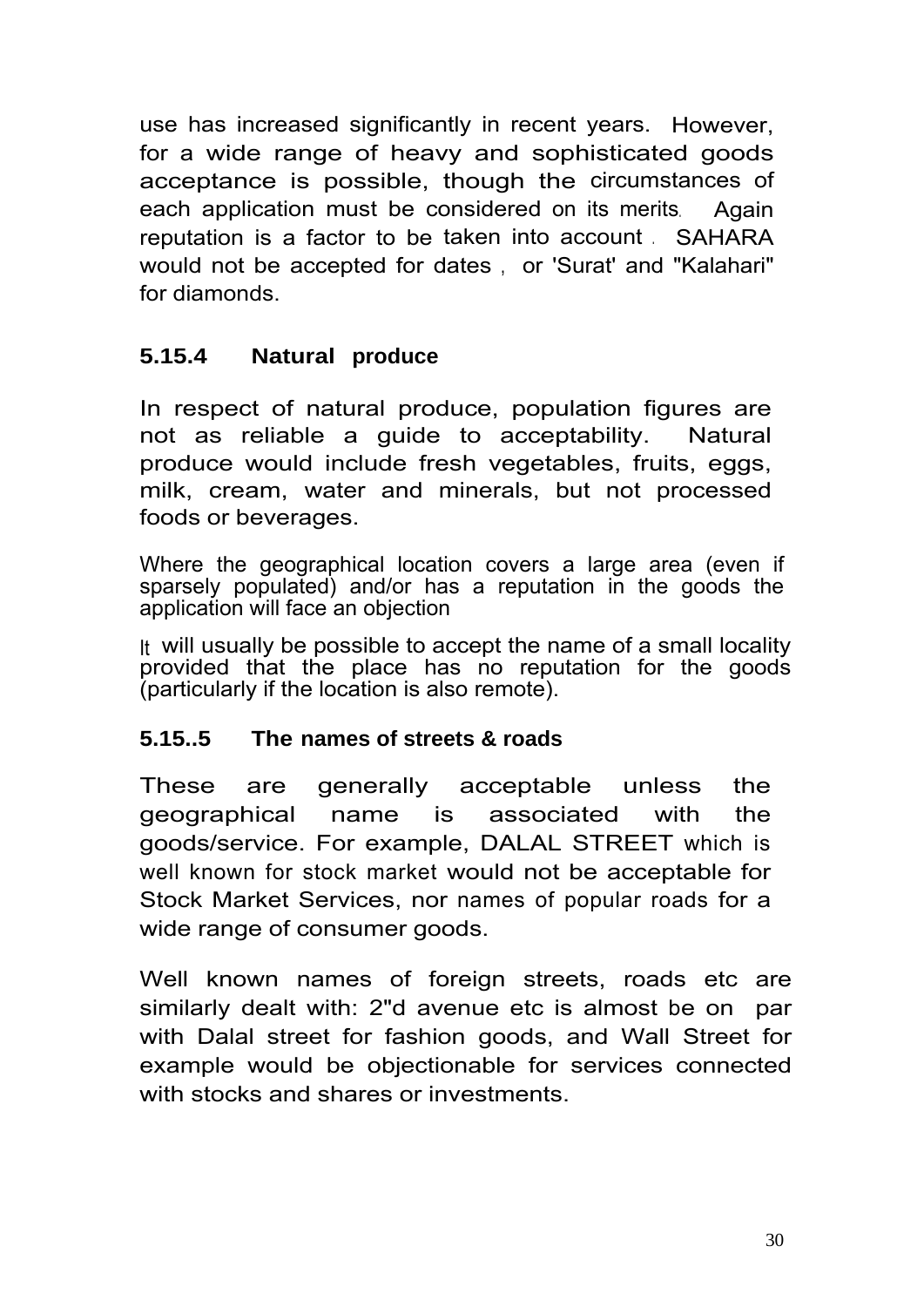# **5.15.6 Names of Districts**

Generally, the districts carry the name of headquarters of concerned town/city, and as such use of such names will attract the same objections applicable to geographical locations. Acceptance of such names will depend upon the extent of reputation of the place for such goods /services.

Where the names do not correspond with precise geographical areas or administrative units e.g. SWISS COTTAGE, will be less objectionable unless they are well known for particular goods or services.

# **5.15.7 Names of suburbs of big cities**

In India, many suburbs of Mumbai, such as Andheri, Borivali or Bhendi Bazar etc., are as large and well known as many towns. They should be considered as per a town with comparable population figures. In the case of an application to register the name of a district of Mumbai, examiners should consider whether the name is likely to be seen as fanciful use of the name or as a plausible indication of geographical origin.

In deciding whether the name is likely to be seen as fanciful examiners should consider

> a) Whether the goods/services are likely to be generally sold/provided from the area concerned; and if so;

> b) whether the use of such name in relation to the goods/services are likely to indicate the origin of goods/services.

### **5.15..8 Towns with company names**

In some rare instances, applicants may be able to show that they established their business at a particular location and that subsequently a town grew up around the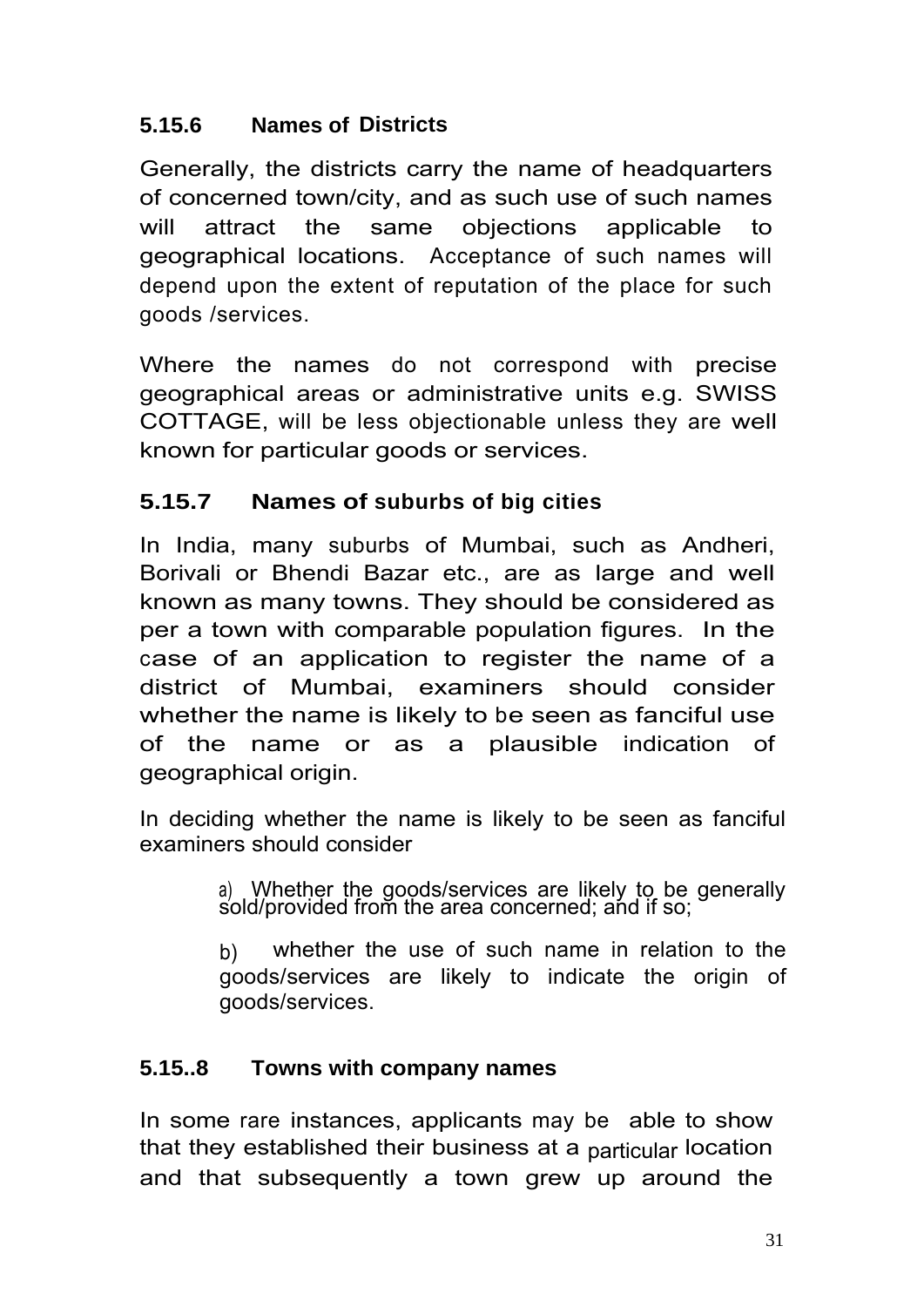business and adopted the same name. Any reputation which the town has in respect of the products concerned originates from the business . In such cases prima facie acceptance is normally possible for such goods. For example TATANAGAR for steel.

### **5.15.9 Different approach for service marks consisting of geographical names**

The Registrar in India takes the view that there is a significant difference between the use of geographical names as trade marks for services , as opposed to trade marks for goods and that there is much more scope for acceptance in relation to services . Goods are almost invariably transported from the area and sold elsewhere in India, whereas a service may be provided generally in a particular locality. Accordingly, while geographical limitations will not usually overcome objections under Section 9(1)(b) in respect of goods; in the case of service marks, there could be a more liberal approach.

### **5.15.10 Local services with geographical names-Entry of geographical limitations to overcome objections .**

Where geographical name used as a trade mark in respect of service has acquired a secondary signification and a distinctive character by reason of such use, it may be register able, e.g. BURDWAN for plumbing services, with a territorial restriction as "not including any services provided in Burdwan or within a 50 km radius of that location". It is extremely unlikely that the public would recognize Burdwan as being an indication of geographical origin of a local service in places outside of Burdwan and the surrounding area. If unrestricted national registration rights are required, evidence of factual distinctiveness to justify such claim by a single entity must be provided.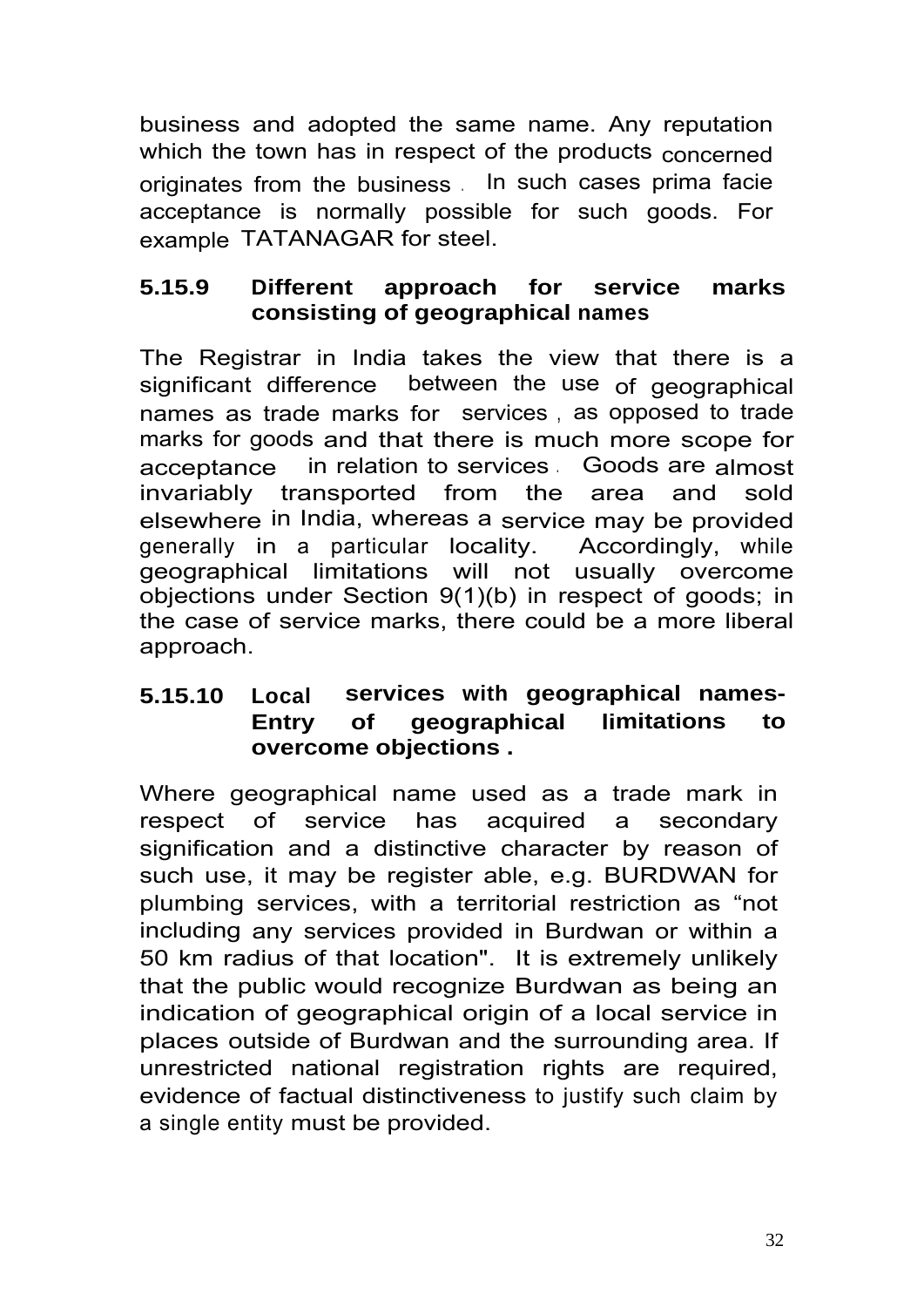In all cases there should at least be a "buffer" zone of approximately 50 km between the name of the mark and the location where the services are provided. For example, in the case of Mumbai Dry Cleaners it would he necessary to exclude services provided in Mumbai. The exclusion should extend to a 50 km radius of the location(s).

In respect of local services for single Indian geographical place names, where the population is very small, i.e. under 5,000, such marks may normally be accepted prima facie and without entering a geographical limitation. The likelihood that more than one service provider would wish to distinguish services by using a place name in such small locations is very remote.

# **5.15. 11 National and International services for Indian geographical names**

# **5.15.11.1 Under 5,000 population**

**In respect** of National **and International** services for **Indian geographical names, if the** population is under 5,000 accept **prima facie** and without **any geographical limitation or** exclusion. For example, allow the mark for village VALIV ( **pop. less than 5000) in** respect of" travel agency services'.

# **5.15.11.2 Over 5000 population**

In respect of National and International services for marks consisting of well known geographical locations with populations over 5,000 e.g. ASALFA cannot be accepted prima facie since they are likely to indicate a geographical origin of the services. Such marks may be acceptable on proof of factual distinctiveness and without a geographical exclusion of the named location and surrounding area.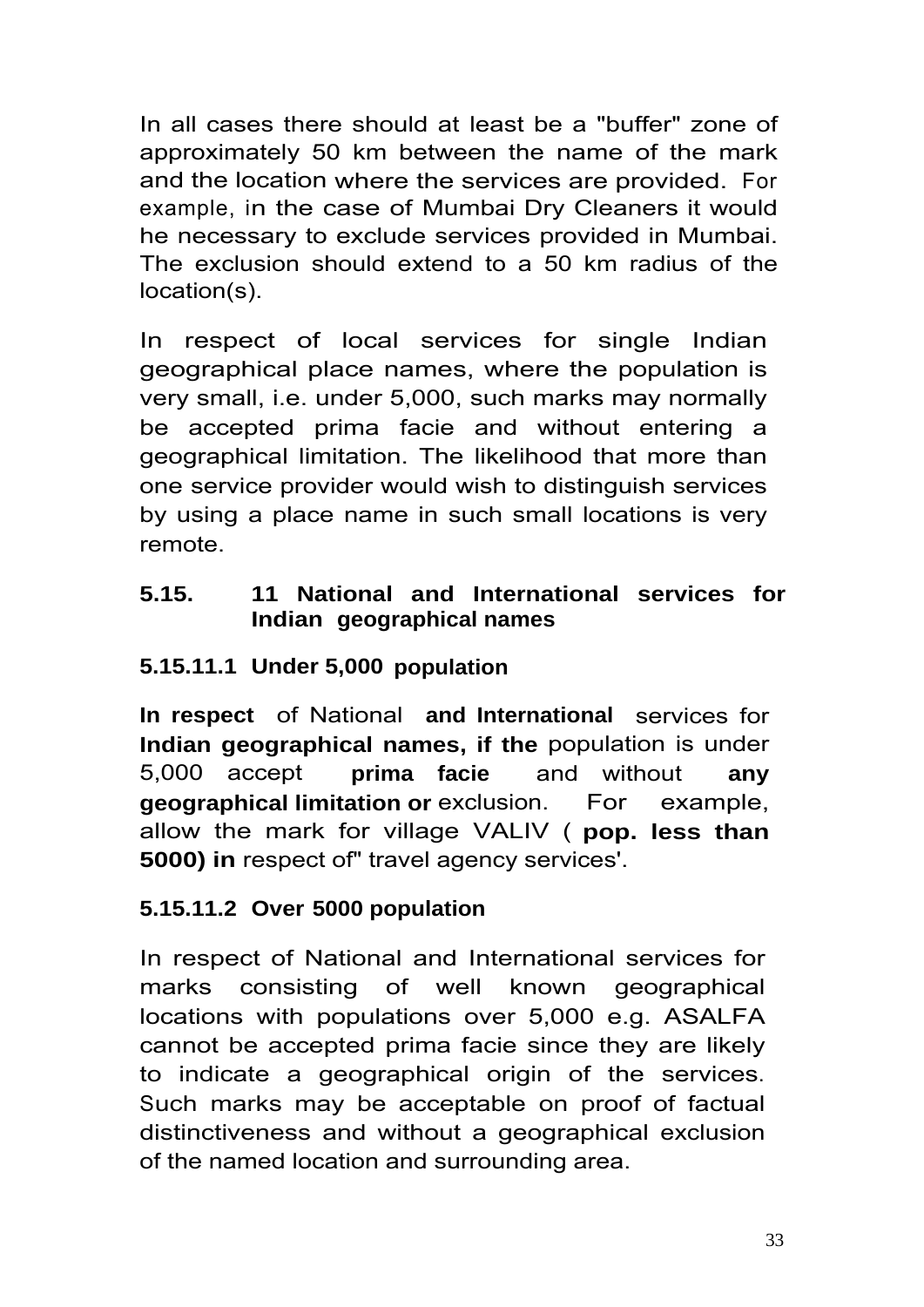# **5.15.12 Two or more Indian geographical names combined**

Regardless of population size these combination names may be acceptable prima facie ( and for any type of service ) provided the combination of location has no reputation for the services, e.g. VASAI - WADALA for "building society services". Where the combination of locations does have a reputation e.g. MUMBAI - PUNE for "information technology or financial services", objection will arise under section 9(1)(a) and the application should not be accepted without evidence of factual distinctiveness under proviso to section 9(1).

# **5.15.13 Foreign geographical names**

Regardless of population size or type of service, these must be considered on the basis of whether the name of the location has a reputation for the service and whether other traders with a business in India are reasonably likely to wish to use the name to indicate the geographical origin *or other characteristics* of their own such services. In many cases the use of foreign geographic locations as trade marks for services would be fanciful, e.g. KARACHI for "shoe repairs"; as would KANSAS FRIED CHICKEN for **restaurant** services. Prima facie **objections would arise if the place name has a connection or reputation** for the service **claimed e** .g. PARIS for **fashion design",** MADRAS for "Masala Dosa" or "Italian" **for restaurant services** ( **indicates type of food served).**

### **6. Registrability of Geographical Indications**

The law governing registration of geographical indications in India is governed by a separate legislation namely the Geographical Indications of Goods (Registration & Protection) Act, 1999. Geographical Indication is defined section 2(1)(e) as follows: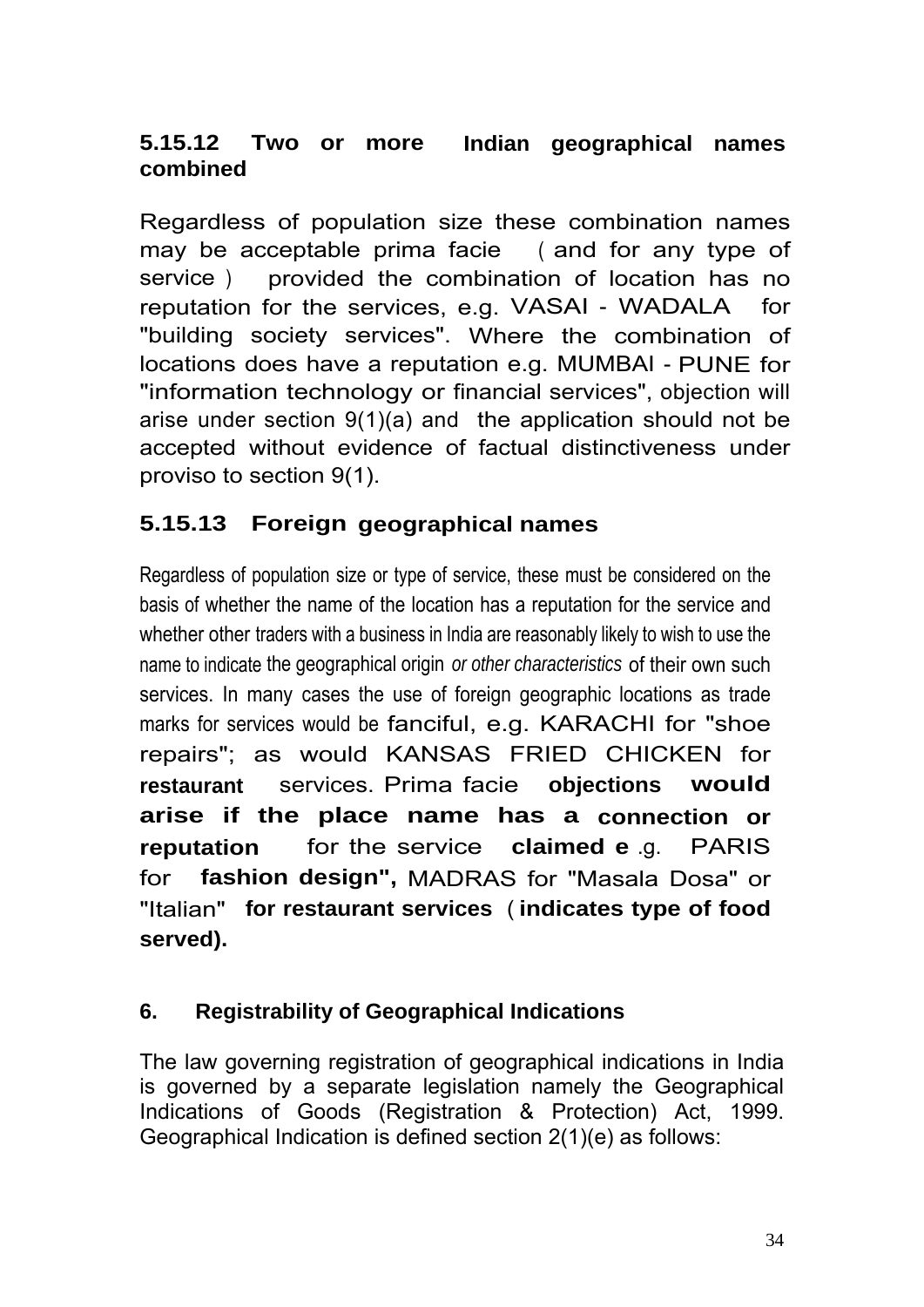"Geographical indication", in relation to goods, means an indication which identifies such goods as agricultural goods, natural goods or manufactured goods as originating, or manufactured in the territory of a country, or a region or locality in that territory, where a given quality, reputation or other characteristic of such goods is essentially attributable to its geographical origin and in case where such goods are manufactured goods one of the activities of either the production or of processing or preparation of the goods concerned takes place in such territory, region or locality, as the case may be .

Explanation – For the purposes of this clause, any name which is not the name of a country, region or locality of that country shall also be considered as the Geographical Indication if it relates to a specific geographical area and is used upon or in relation to particular goods originating from that country, region or locality, as the case may be".

### **6.1 Prohibition of registration of geographical indication as trade mark:**

Section 25 of the GI Act prohibits registration of "geographical indication" as trade mark or invalidate the registration of a trade mark either *suo moto* or at the request of a interested party. The basic intention of section 25 is to prevent appropriation of a public property in the nature of a GI by an individual as a trade mark leading to confusion in the market.

Section 26 of the GI Act however protects the trade mark consisting of a geographical indication which has been applied for or registered in good faith before the commencement of the GI Act. Application form TM-73 prescribes the manner in which request for refusal or invalidation of registration of a trade mark under section 25(a) read with rules 74(2) of the GI Act and Rules is to be filed. Such an application is to be filed in triplicate along with the statement of case accompanied by an affidavit .

## **7. Other characteristics of goods or services**

Under this category will come marks which are apt to describe any character or quality of the goods/services, other than those specified. Straightforward representations of cars, for example, cannot be distinctive in respect of car cleaning preparations because traders in such goods use illustrations of cars in their advertisements.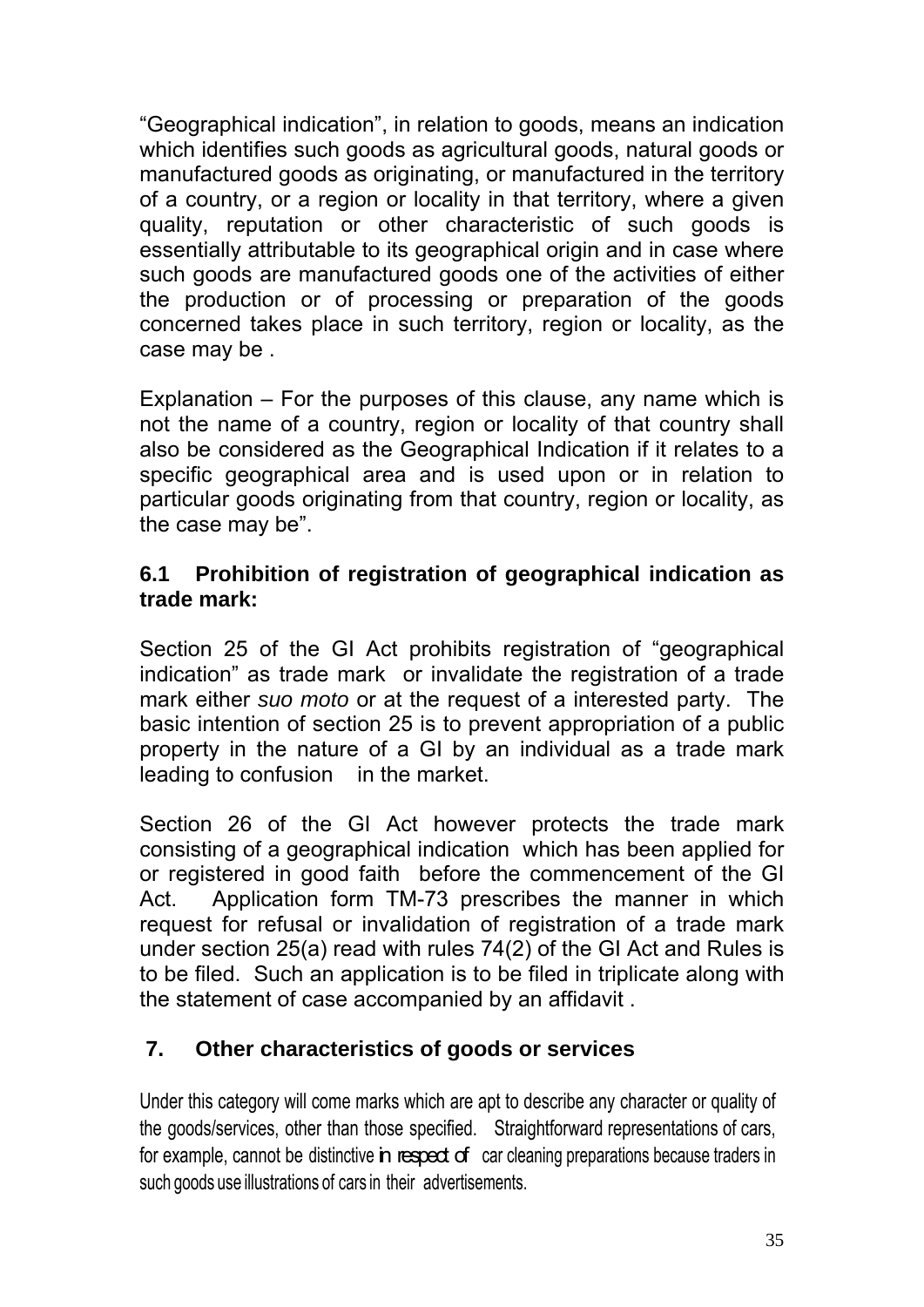Marks which describe the subject matter of publication, e.g. **computer programmes, etc.,** in respect of computers would be open to objection under this heading.

## **8. Section 9(1)(c)**

Section 9(1)( c) of the Act applies where the mark consists of a word which has become customary in the current language or in the bona fide and established practices of the trade. The expression "trade" means the "trade" which is concerned with the goods or services covered by the application. The question is whether the mark is used in the sense described above to designate goods or services of the relevant kind. Use of the mark by consumers **in the course of trading in the goods or services**  is just as relevant as use by traders in the goods/services. The use does not have to be for the purpose of designating characteristics of the goods/services in order to fall within the prohibition.

The basis of law in section 9(1)( c), which corresponds to section 3(1)(d) of U.K. Trade Marks Act, 1994, is the recognition of the well established principle that the true meaning of 'trade mark' is the association of the mark with one person's goods or services. If it is found that a large number of people have been using the same mark in the relevant trade, then it becomes a practical impossibility to say that the mark is associated with any one person's goods. [See 24 RPC 697, p.716.]

When a mark is in common use in the trade or when it is open to the trade to use, the mark is said to be 'common to trade' [See Reckitt & Colman v. Borden (1990) RPC 341 (HL)] and it ceases to be a trade mark of a single source. Marks falling in this category include, for example, simple devices of flowers or their names for 'agarbathis'; devices of grapes for wines, star devices for brandy, etc.

However, in the case of a composite mark, "A man may have used characteristics or factors, in no single one of which he could claim a monopoly , but which, in combination, create a result in which he can claim a monopoly when once it is proved that it is distinctive as identifying his goods". [45 RPC 36, page 46]. For this purpose, the mark must be considered as a whole.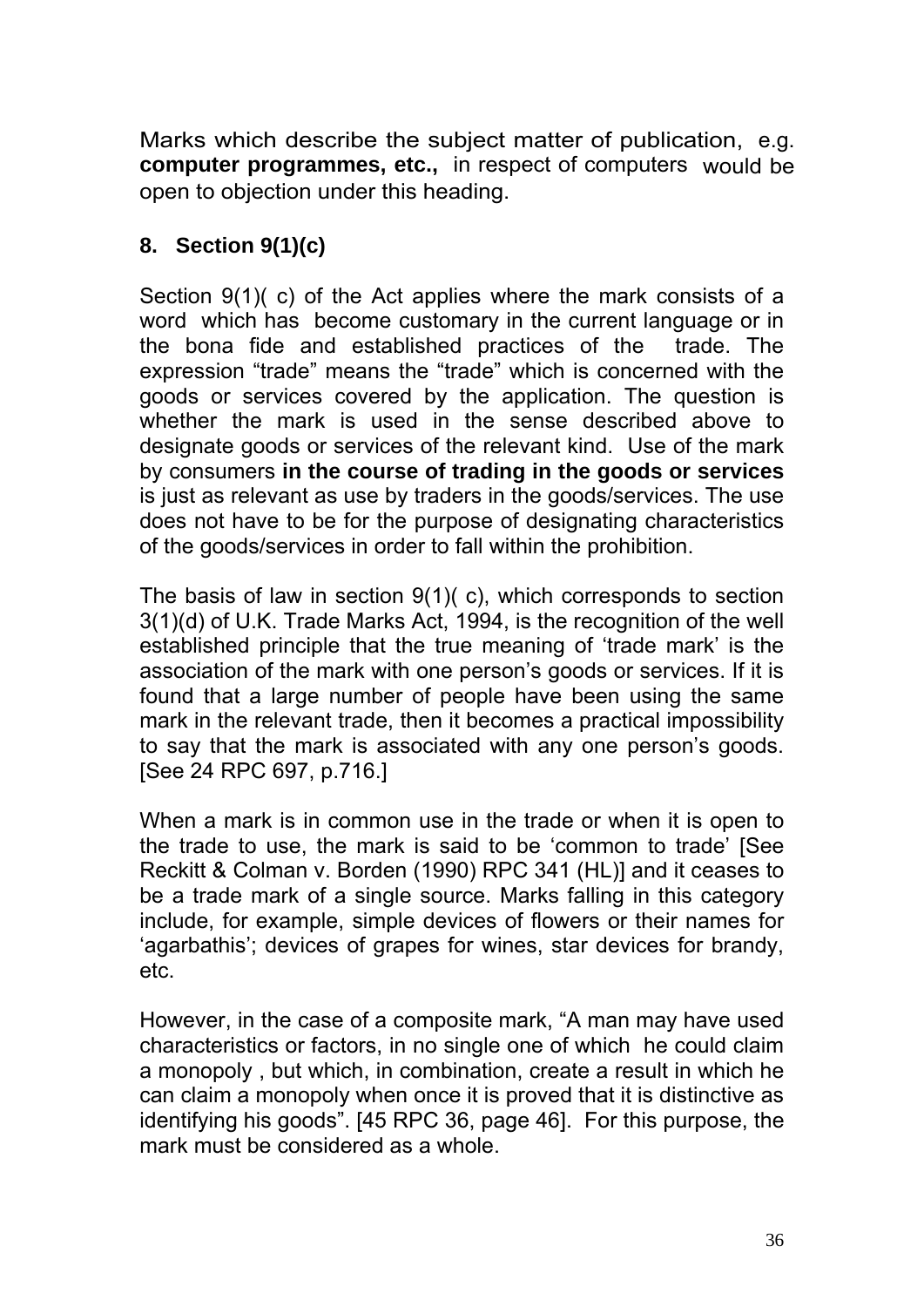# 9. UNCONVENTIONAL TRADE MARKS

The following types of marks will come under the category:

- Colour trade marks
- Sound marks
- Shape of goods, packaging,
- Smell trade marks
- Holograms

## **9.1 Color trade marks**

In order to constitute a trade mark, a color or combination of colors must be capable of distinguishing the goods or services of one trader from those of other traders. If a particular color of packaging has become distinctive in fact as indicating the goods of a particular trader, there is no reason why it should not be protected by registration.

It is conceivable that extensive use of two colours in many different arrangements may result in the colour combination per se becoming distinctive of the applicants' goods. However, if the colours are used not in a special or particular pattern or arrangement, it is likely to be more difficult to prove that in such cases colour would lend distinctiveness as a badge of origin.

## **9.2 Single Colours**

A single colour may be register able as a trade mark if it is very unusual and peculiar in a trade and is recognized by traders and consumers alike that it serves as a badge of origin for that class of goods. See Dyson Ld's Trade Mark Application 2003 RPC 47.

As colour per se is not normally used by traders as a means of brand identification, unlike words or pictures, consumers are not in the habit of making assumptions about the origin of goods and services based solely on their colour or the colour of their packaging. It follows therefore that single colours will only in exceptional circumstances be capable of denoting the origin of a product or service. Marks consisting of a single colour will usually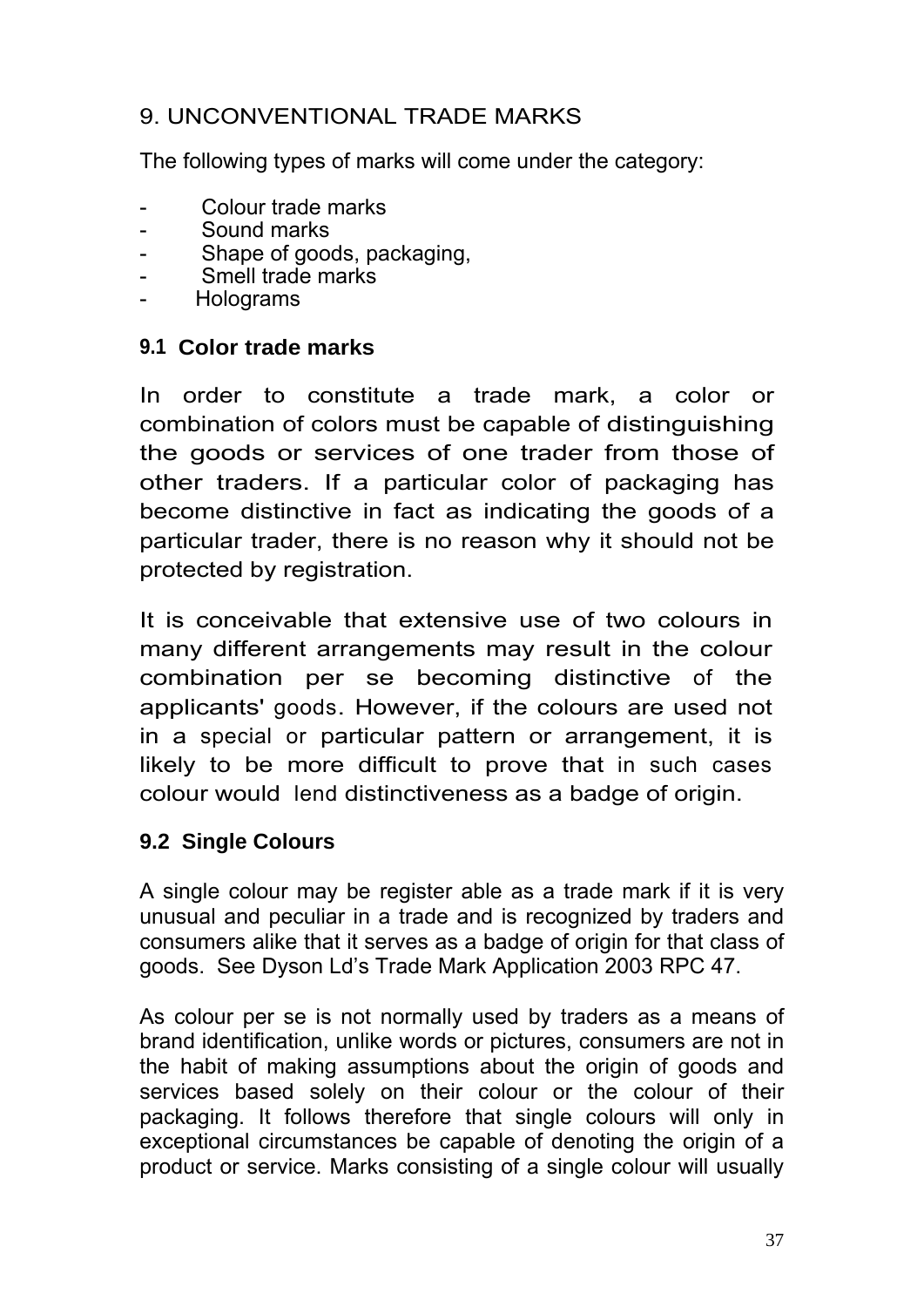be liable to objection under Section 9(1)(a) of the Act because they inherently lack the capacity to distinguish.

In some cases single colours may also attract additional objections under Section 9(1)(b) and (c) of the Act if the colour sends a descriptive message or the colour is customary in the trade i.e. the colour RED for fire fighting services, or the colour GREEN for ecological goods/services. There may be occasions where colour applied to the goods themselves may be inherently more distinctive than when the colour is applied to the packaging; for example, GREEN beer may be quite distinctive, yet the colour GREEN applied to a beer bottle or can would be non-distinctive.

The examination of single colour marks requires careful analysis, because there is a public interest in not limiting the availability of colours for other traders. Each case must be assessed individually.

In the UK, a practice has been established to allow marks consisting of colour alone to be graphically represented if they are filed in the form of a written description of the colours(s)(eg dark blue) and are accompanied by the relevant code(s) from an internationally recognised colour identification system, existence e.g. Pantone®, RAL and Focoltone®. The law or practice in India does not provide for such interpretation. In this connection, the following view expressed in the official practice of U.K. TMR is more relevant to our practice.

"There are limits to what can reasonably be expected of third parties. It must be reasonably practicable for persons inspecting the register, or reading the Trade Mark Journal, to be able to gain an understanding from the graphical representation of what the trade mark is. Representations which are precise but impossible to interpret without costly specialist equipment or services, place too high a burden on third parties and are likely to be rejected because they are not "easily accessible." Accordingly, a mark defined as "a blue bottle of optical characteristics such that if the wall thickness is 3mm the bottle has, in air, a dominant wavelength of 472 to 474 nanometers, a purity of 44 to 48%, an optical brightness of 28 to 32%" was rejected by Appellate authority in Ty Nant Spring Water Ltd's Application [2000] RPC 55, because it would require third parties to use a spectrophotometer to ascertain whether a particular colour was or was not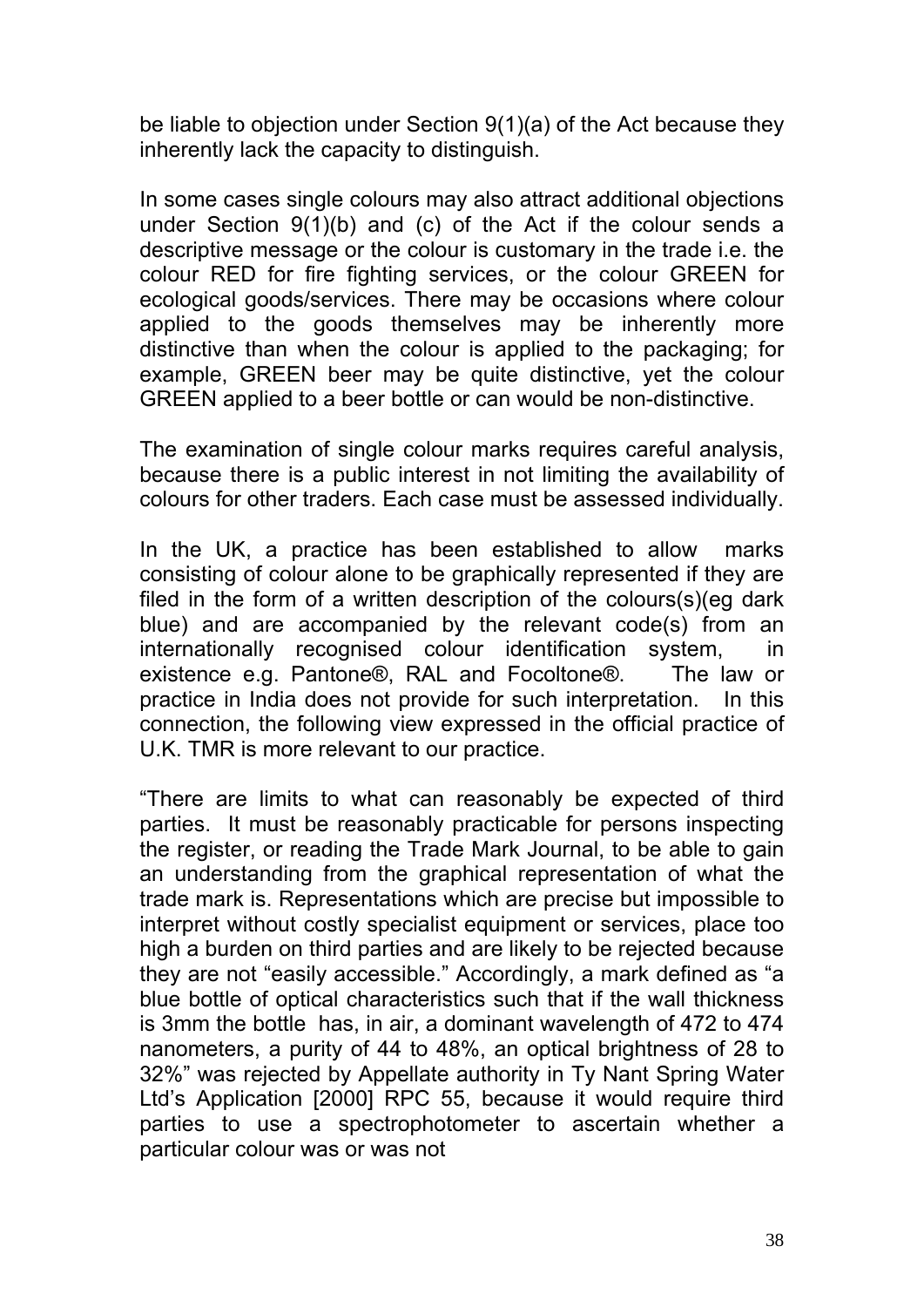covered by the description, and in fact served to veil the identity of the sign (cobalt blue).

The views of TMR in India are no different from what is quoted above. Strong evidence should therefore, be required to demonstrate factual distinctiveness for registrability of colour marks in India.

### **9.3 Combination of colours**

The expression "trade mark" in section  $2(1)(zb)$  is defined to include "combination of colours".

A combination of colours may be registrable*,* but this will depend on its uniqueness and what they are applied to. If the colours are presented as a figurative mark, then as few as two colours could be accepted; but if they are simply the colours of the packaging of the product they are less likely, *prima facie,* to indicate trade source. When applications consist merely of colours applied to the goods or their packaging it will be necessary to consider how unusual the colour combination is in relation to the goods and whether*, prima facie*, the combination is likely to strike the relevant consumer as an indication of trade source. It is, for example, unlikely that the average consumer of washing soaps would, without extensive and exclusive use, view colour combinations such as blue and white or yellow and white as an indication of trade source.

Wherever the exclusive right to color is sought, weighty evidence should be necessary to overcome objection under Section 9(1)(a) of the Act.

As has been made clear by the European Court of Justice, there is no reason why, in principle, colour(s) cannot be registered in the abstract, as opposed to specific applications of colour such as being applied to the exterior of the goods themselves, or to their packaging.

It is for the applicants to demonstrate whether the way colour is used forms an essential part of the subject matter of their trade mark. For example, if evidence of acquired distinctiveness shows that a specific colour has come to be recognized as a trade mark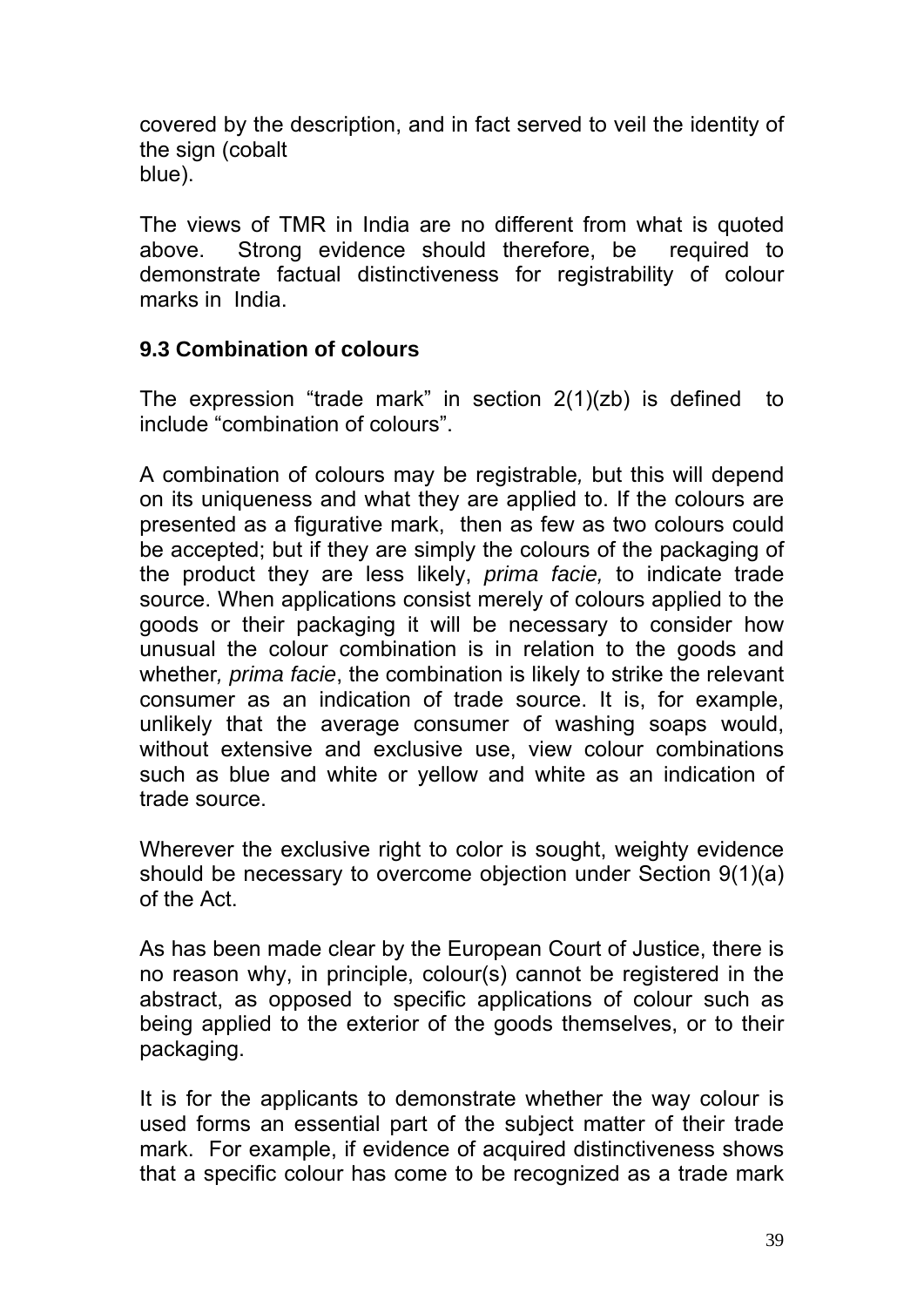when it is used in a particular manner, as in the case of logo used by HP or Bharat Petroleum in their service centers, it may be advisable to define the mark in this way and establish claim for registration of mark limited to colours under section 10 of the Act.. It is not permissible to amend the trade mark application after it has been made in ways which substantially affect the identity of the mark.

## **9.4 Word Marks constituted by names of colours**

Word marks, which consist solely of names of single colors, are likely to lack the required inherent distinctiveness for registrability unless the particular colour **is unusual** or unlikely to be needed for use by competitors for the goods concerned. Names of some combination of colours can appear fanciful in relation to goods, or more probably services, and may be inherently registrable, for example, PEA-GREEN for travel services, or "Red and White" for cigarettes.

### **10. Sound marks**

## **10.1 Graphical representation**

The law does not explicitly exclude "sound marks" from registration nor does it say that a trade mark must be visually perceptible. It only provides that the trade mark must be "capable of being represented graphically" besides capable of distinguishing. Sound marks, in a trade mark sense, are extremely rare.

Accordingly, a trade mark may consist of a sound and represented by a series of musical notes with or without words. According to British practice, sound marks, like smell marks, are not in themselves capable of being perceived visually, but they must nevertheless fulfill the requirements of being represented graphically on the application form. The representation must be clear, precise, self-contained, easily accessible, intelligible, durable and objective. It is sufficient that the sign is easily intelligible. To this end-

1) applications for sound marks must clearly state that they are sound marks. Otherwise the application will be examined as if it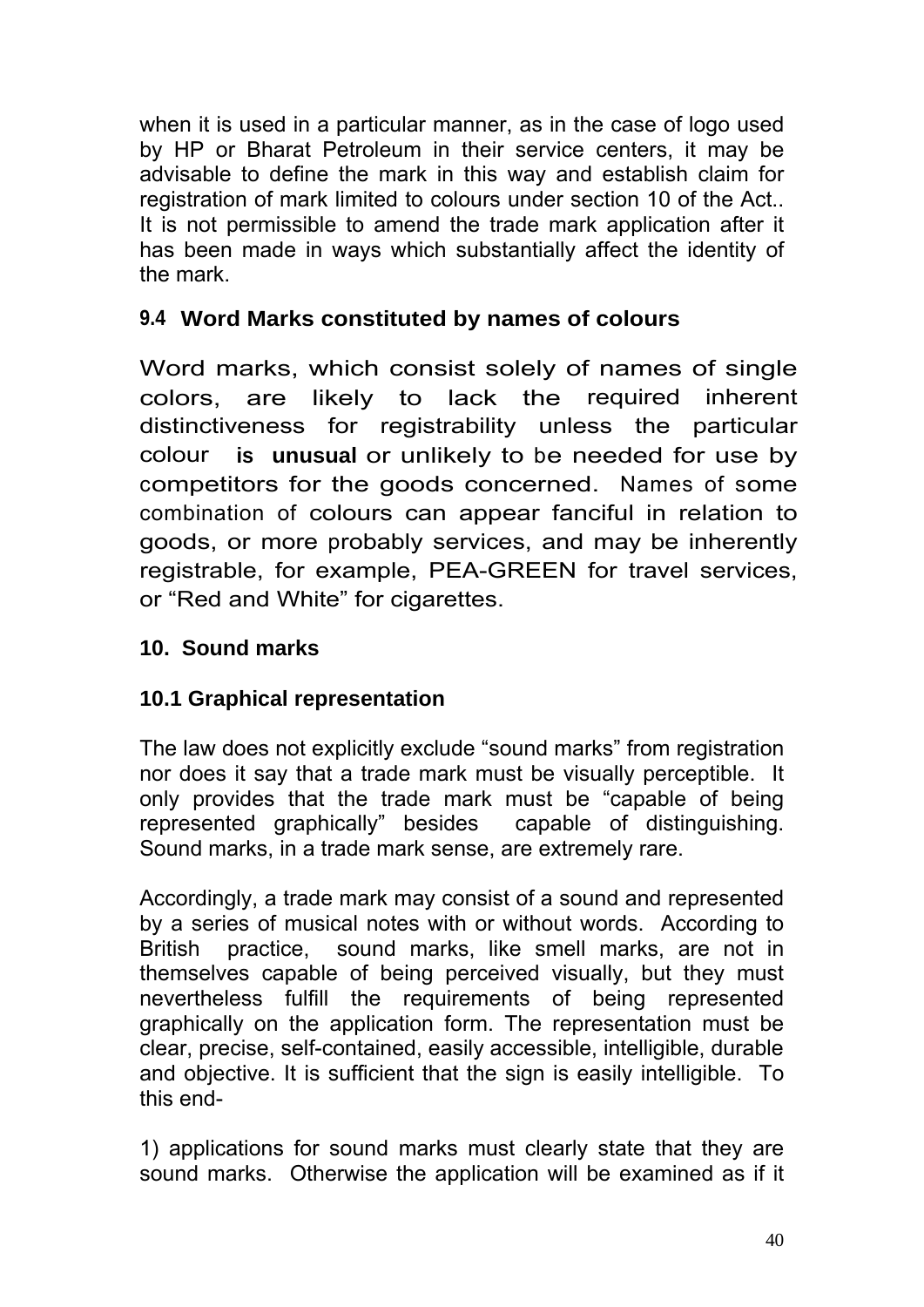were a word and/or device mark (e.g. in the case of musical notation) and

2) graphic representation requirements are met by representation of the sign by a musical stave divided into measures and showing, in particular, a clef, musical notes and rests, indicating relative value, and sharps, flats and naturals (accidentals).

### **10.2 Assessing distinctive character of sound marks:**

The acceptability of a sound mark must, like words or other types of trade marks, depend upon whether the sound is or has become a distinctive sign; that is, whether the average consumer will perceive the sound as meaning that the goods or services are exclusively associated with one undertaking. Consideration should also be given as to whether other economic operators are likely, without improper motive, to wish to use the sound in the ordinary course of their business. However, it is difficult to see how more than a few bars of classical music can function as a trade mark. Consequently applications to register whole or large sections of classical pieces are likely to face objection on the grounds that they are not likely to be taken as a trade mark. Where the mark consists of a non-distinctive sound but includes other distinctive elements, such as words, it will be considered as a whole.

Prima facie, no sound marks will qualify for acceptance without evidence of factual distinctiveness. In particular, the following will fall in this category :

- a. very simple pieces of music consisting only of only I or 2 notes;
- b. songs commonly used as chimes:
- c. well known popular music in respect of entertainment services, park services;
- d. children's nursery rhymes, for goods or services aimed at children;
- e. music strongly associated with particular regions or countries for the type of goods/services originating from or provided in that area.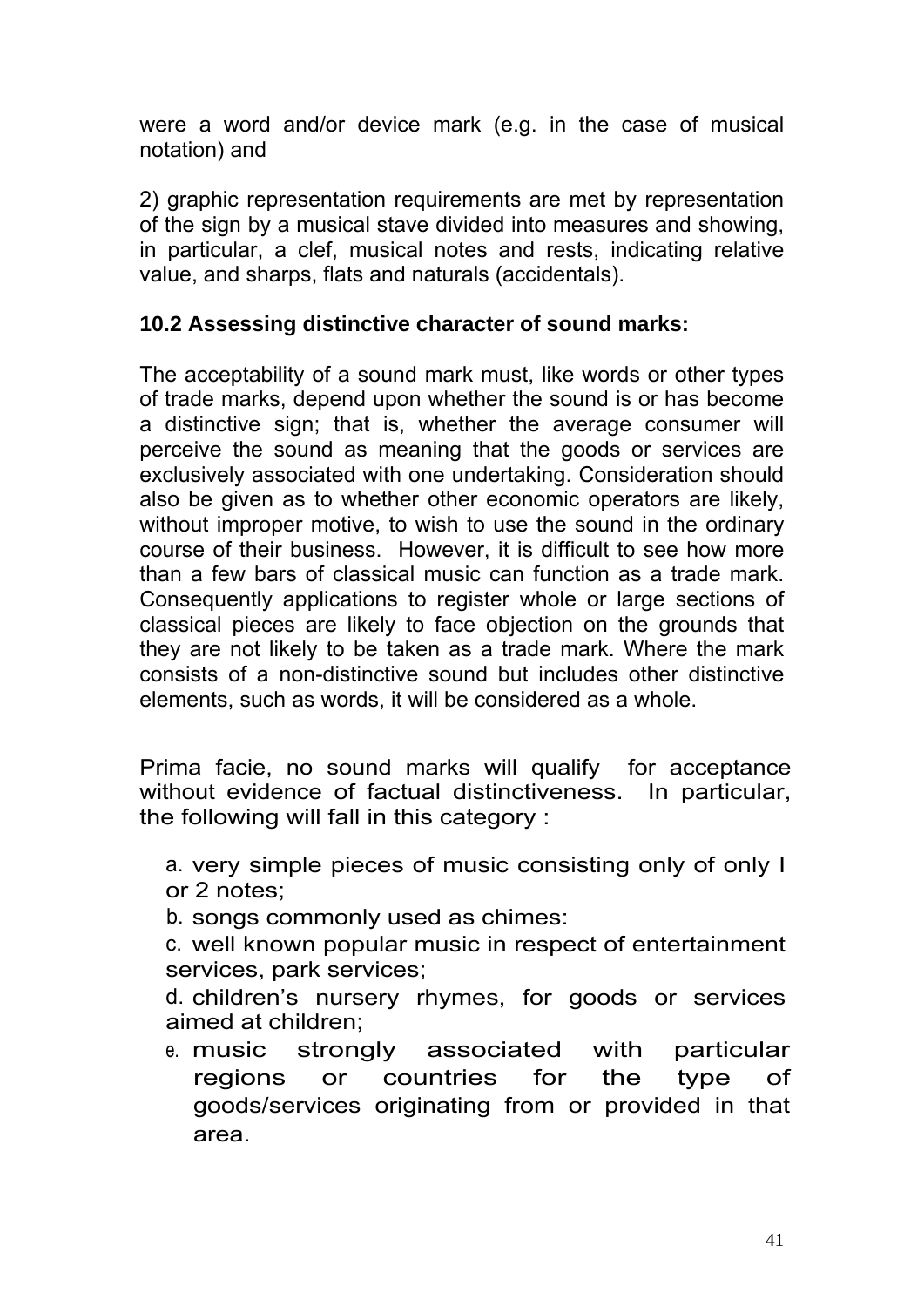### **11. Smell trade marks**

As a marketing strategy, manufacturers of goods introduce smells of scents to make the use of the products more pleasant or attractive. These goods could include cleaning preparations, cosmetics and fabric softeners. Even less obvious goods are now manufactured with particular scents to add to the product's appeal, for example, magazines, pens, paper and erasers.

Consumers of such fragranced goods are unlikely to attribute the origin of the products to a single trader based on the fragrance. Whatever may be the case, for purposes of registration as a trade mark, unless the mark is 'graphically represented' it will not be considered to constitute as a trade mark.

As has been held by the European Court of Justice, an olfactory (smell) mark does not satisfy the requirements of graphical representation if it is presented in the form of a chemical formula, by a description in written words, or by the deposit of the odour sample or by a combination of those elements.

Although the ECJ Court found that an olfactory mark was, in principle, capable of registration, in practice it is going to be difficult to represent such marks graphically. The definition of 'trade mark' in the Indian law requires the mark to be "capable of being represented graphically". So unless this requirement is satisfied, it does not constitute a 'trade mark'.

The expression "trade mark" is defined inter *alia* to mean "a mark capable of being represented graphically and ….." Rule 2(1)(k) clarifies that "graphical representation means the representation of a trade mark for goods or services in paper form". The purpose of graphic representation has been explained thus: " it is essential for traders to be able to identify with clarity what the registered trade mark is. The first question that arises when infringement is in issue is whether or not the alleged infringing mark is identical to the trade mark registered. If it is, and is used in relation to the same goods, the trade mark has an absolute monopoly. Where, however, the mark is not identical but merely similar, the monopoly is restricted to uses, which create the necessary likelihood of confusion on the part of the public. This is the fundamental aspect of the law and it is for this reason that the graphical representation, being the means by which the trade mark is defined, must be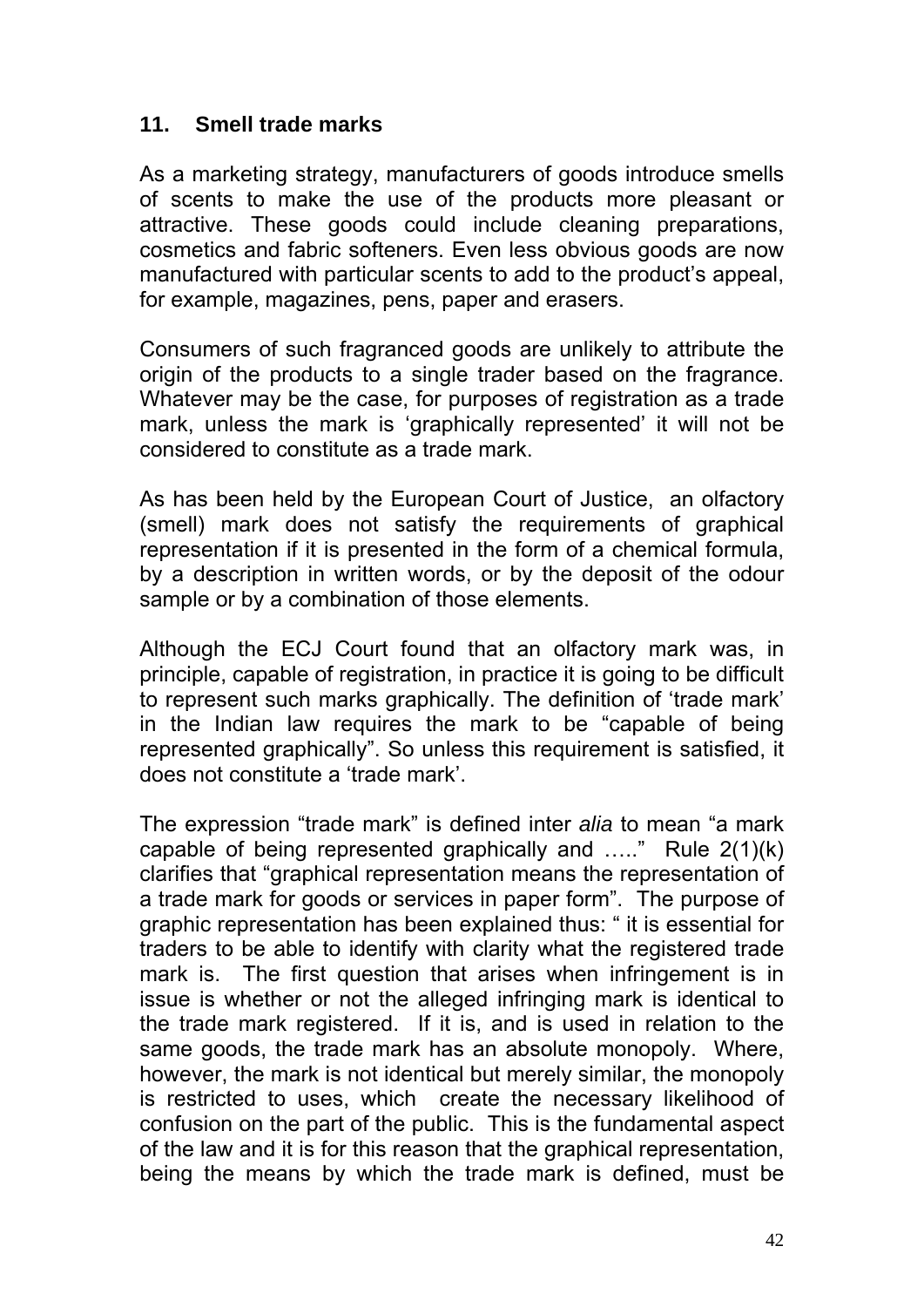adequate to enable the public to determine precisely what the sign is that is the subject of registration." 1999 RPC 879, page 885.

As indicated above, the definition of trade mark makes it clear that in order to constitute a trade mark it should be "represented graphically" [section 2(1)(zb)] An application which does not meet this requirements will face an objection under this section and in the case of "smell mark" the greatest handicap will be the inability of traders to meet the requirements for graphical representation.

## **12. Holograms**

**12.1** There is nothing, in principle, to prevent holograms from operating as trade marks, provided they are capable of distinguishing the goods or services of one undertaking from those of other undertakings and are capable of being represented graphically.

For multiple feature hologram marks, to meet the graphical representation requirements it will be necessary for the application form to contain representations of each of the various views depicted in the hologram. This will ensure that third parties can clearly see all the material features of the mark. For a very simple image, where the essential features do not change according to the angle at which it is viewed, multiple views may not be necessary and a single representation may be acceptable.

The distinctive character of a hologram mark will be assessed in the same manner as applicable to the assessment of a word mark or a device mark.

# **13. Shape of goods - Section 9(3)**

The expression "trade mark" is defined to mean "a mark capable of being represented graphically ……." and "may include shape of goods and their packaging". Section 9(3) provides that the trade mark shall not be registered if it consists exclusively of –

a) the shape of goods which results from the nature of goods themselves; or

b) the shape of goods which is necessary to obtain a technical result ; or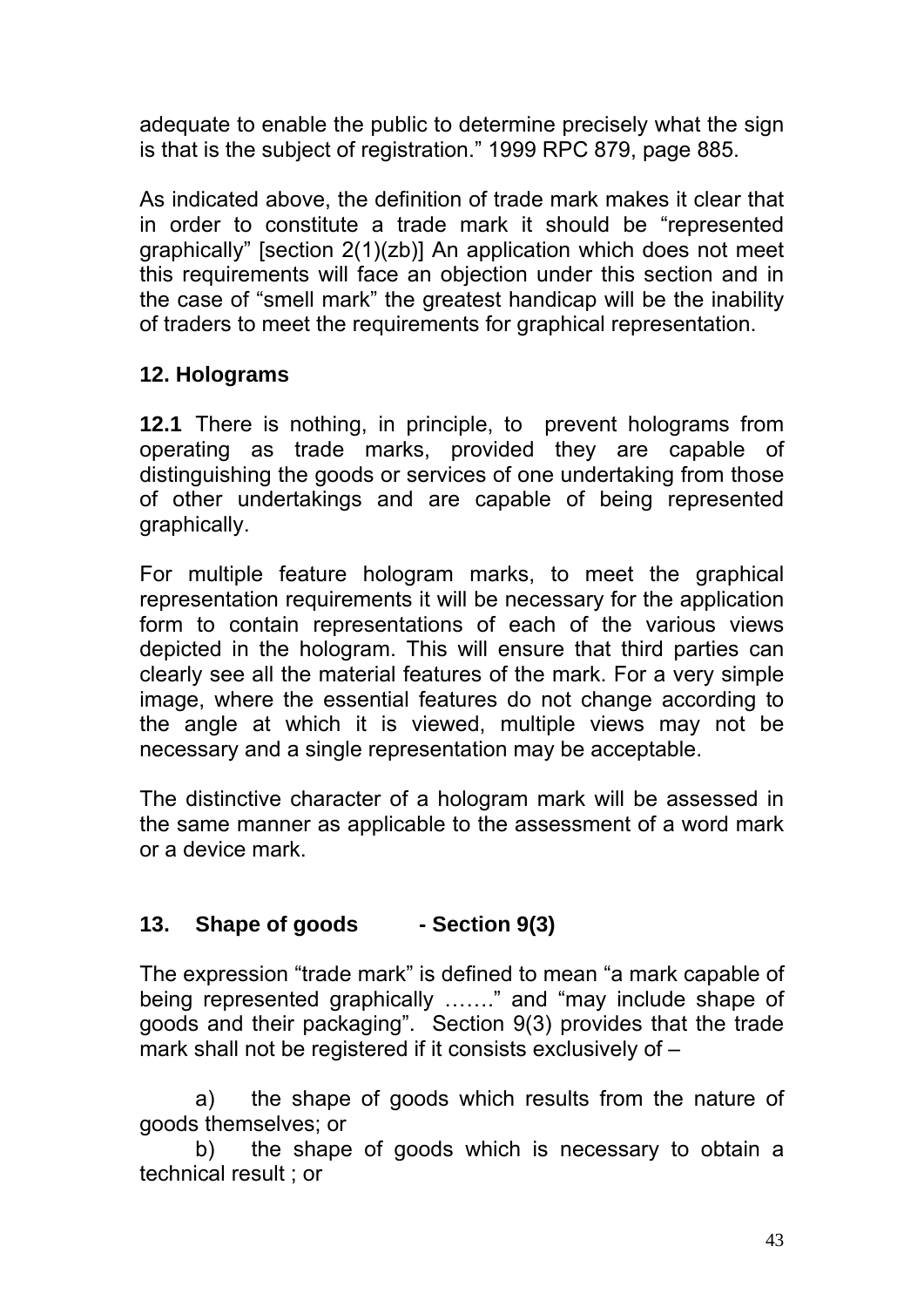c) the shape of goods, which gives substantial value to the goods

When an application for a trade mark consisting of a shape of goods or packaging is made, the application should be in relation to the goods only and not in respect of the container e.g. where the right in a mark is claimed in respect of perfumes contained in a bottle , the goods should be shown as "perfumes" and not as "bottles" which is merely a container

### **13.1 Section 9(3)(a)-** "**Shape which results from the nature of the goods"**

The purpose of Section 9(3)(a) is to keep free basic shapes of goods that should be available for use by the public. However, it is important to bear in mind that there may be more than one such basic shape, or several usual variations, e.g. door handles may be round or lever style. To this extent, there is some overlap with Section 9(3)(b). See 1999(E.T.M.R).816, Phillips case.

### **13.2 Section 9(3)(b)- Shape necessary to obtain a technical result".**

This sub-clause prohibits registration as a trade mark where the shape of goods is necessary to obtain a technical result. In this connection the ECJ ruled, in *Philips*, that this subsection must be interpreted to mean that a sign consisting exclusively of the shape of a product is unregistrable by virtue thereof if it is established that the essential functional features of that shape are attributable only to the technical result." This does not automatically mean that a shape is unregistrable even when all its features serve some functional purpose. If it can be shown that an essential feature (which may include the overall impact arising from the way the individual features are arranged) is not only attributable to a technical result, i.e. the shape is not one which would be adopted for its functional efficiency, it will not be caught by section 9(3)(b). Shapes which do consist exclusively of functional features attributable only to the technical result will be open to objections under Section 9(3)(b); marks in this category are deemed to be incapable of acquiring a distinctive character and therefore the filing of evidence will not overcome the objection. The Court also explained that "necessary" does not mean "the only"; "the ground for refusal or invalidity of registration imposed by that provision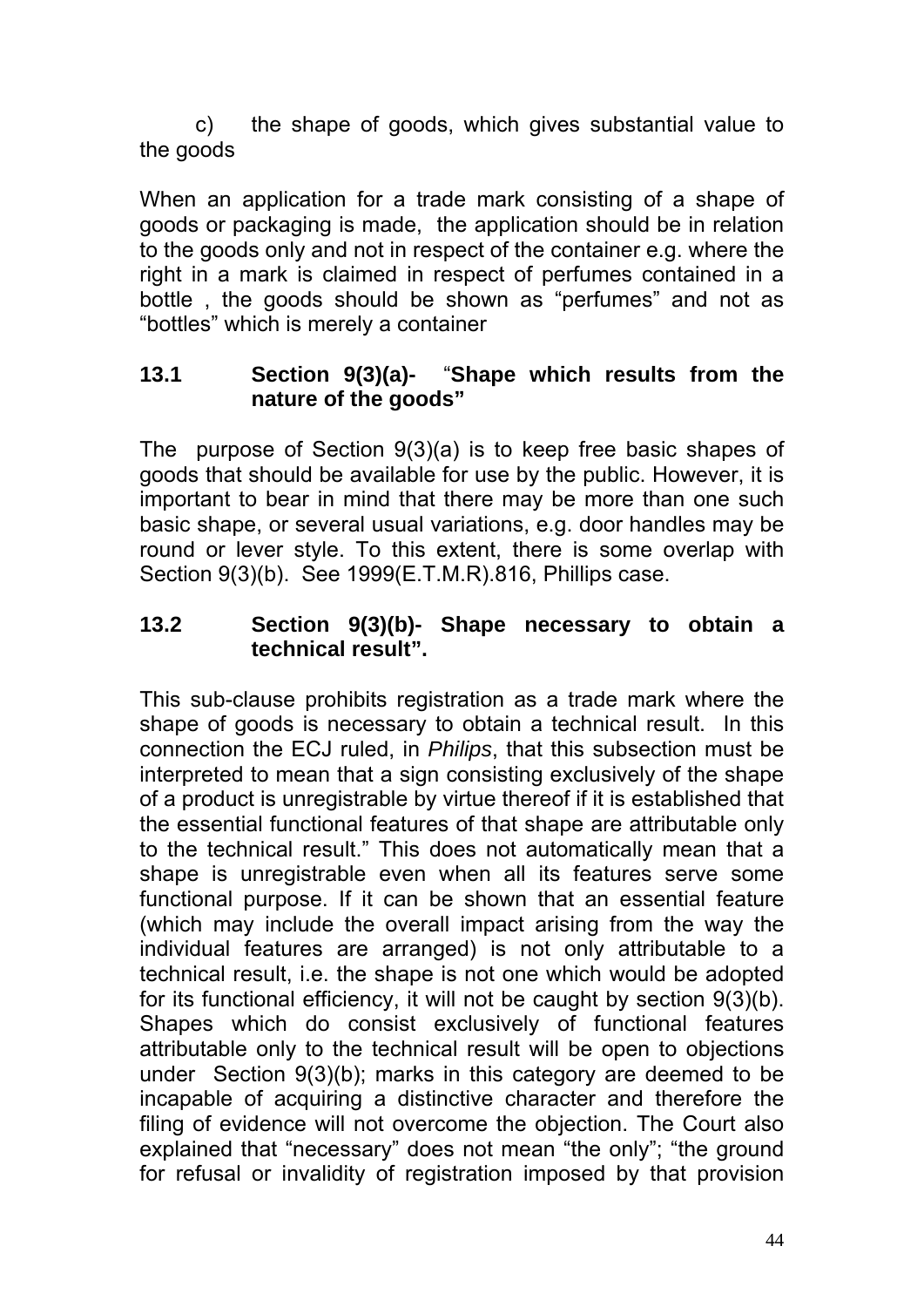cannot be overcome by establishing that there are other shapes which allow the same technical result to be obtained. This prevents a limited amount of economic operators in a given trade area permanently monopolizing shapes which achieve a particular technical result. It is in the public's interest that legal protection of pure functionality is confined to patent rights, which are subject to demarcation in length of time.

### **13.3 Section 9(3)(c)- "Shape which gives substantive value to the goods**".

This subsection deals with shapes which add substantial value to the goods, disregarding the main function attributable to a trade mark i.e. source identification function. This provision is intended to prevent the securing of a permanent monopoly in the type of design of goods which should be protected under Designs legislation, limited in length of time. However, shapes which are, or have been, the subject of registered designs are not excluded from registration unless the shape adds substantially to the value of the goods. It is therefore appropriate to consider whether a substantial proportion of the value of the product to the consumer is attributable to its shape. In many cases this will require a comparative evaluation of the value of the shape in question as compared to those used on competing products. However, this approach may not assist where purely ornamental products are concerned, such as jewellery, where the shape of the product will inevitably also account for a substantial part of the value of competing products.

There is no distinction in law between different types of marks with regard to the test for distinctiveness. As was found by the European Court of Justice [2003] E.T.M.R. 78, the assessment for distinctiveness under section 9(1)(a) must take account of the public interests underlying that provision, which is to keep characteristic shapes free from the constraints of a statutory monopoly.

Whilst the legal test for distinctiveness is the same for shape marks as for other marks, recognition must be given to the differing perceptions of the average consumer in relation to non-traditional trade marks. In particular, the average consumer may not as readily accept the appearance of the goods themselves as an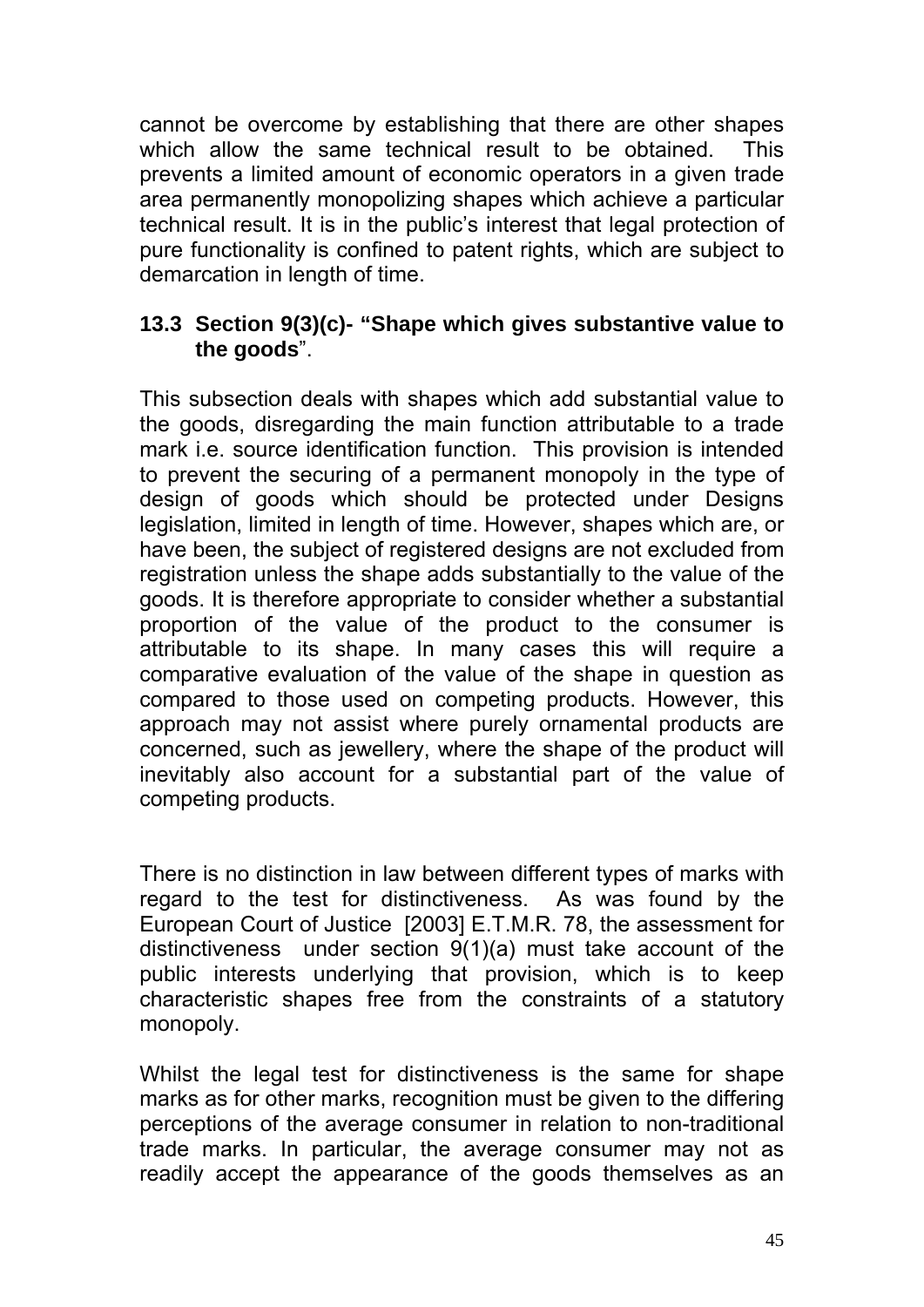indication of trade origin. This is because "average consumers are not in the habit of making assumptions about the origin of the products on the basis of their shape or the shape of their packaging in the absence of any graphic or word element". [*Procter and Gamble v OHIM]*

In *Procter and Gamble*, the ECJ rejected the appellant's argument that the marks were distinctive because, inter alia, the type of product was relatively new and there were no similar dishwasher tablets on the market at the time the applications were filed. The Court repeated its conclusions in *Henkel* and pointed out that "the more closely the shape for which registration is sought resembles the shape most likely to be taken by the product in question, the greater the likelihood of the shape being devoid of any distinctive character". Consequently, it would appear that in deciding which shapes are the "norm" for the sector, account is also to be taken of shapes which are likely to become the norm. It may be easier to show that a shape has the necessary distinctive character where there is evidence that, contrary to the normal assumption made about consumers habits, consumers in the relevant sector do in fact rely upon the appearance of the shape of the product or its packaging as a means of identifying the origin of the product. An example of this is the use of vehicle radiator grilles, which are used by manufacturers as means to differentiate their products, in a trade mark sense. This formed the basis for the European Court of First Instance judgment in the *Daimler Chrysler "Jeep"* grille case (T-128/01) where it was found that the appearance of the grille did have the necessary capacity to distinguish the product of that vehicle manufacturer from those of other economic operators in that trade.

## **13.4 Shape of packaging**

As European Court of Justice Ruled in the *Henkel* case for the purposes of Sections 9(1), the shape of packaging is to be treated as the shape of the goods themselves where the goods are traded in packaged form, for reasons associated with the nature of the goods; for example, beverages, cleaning fluids etc.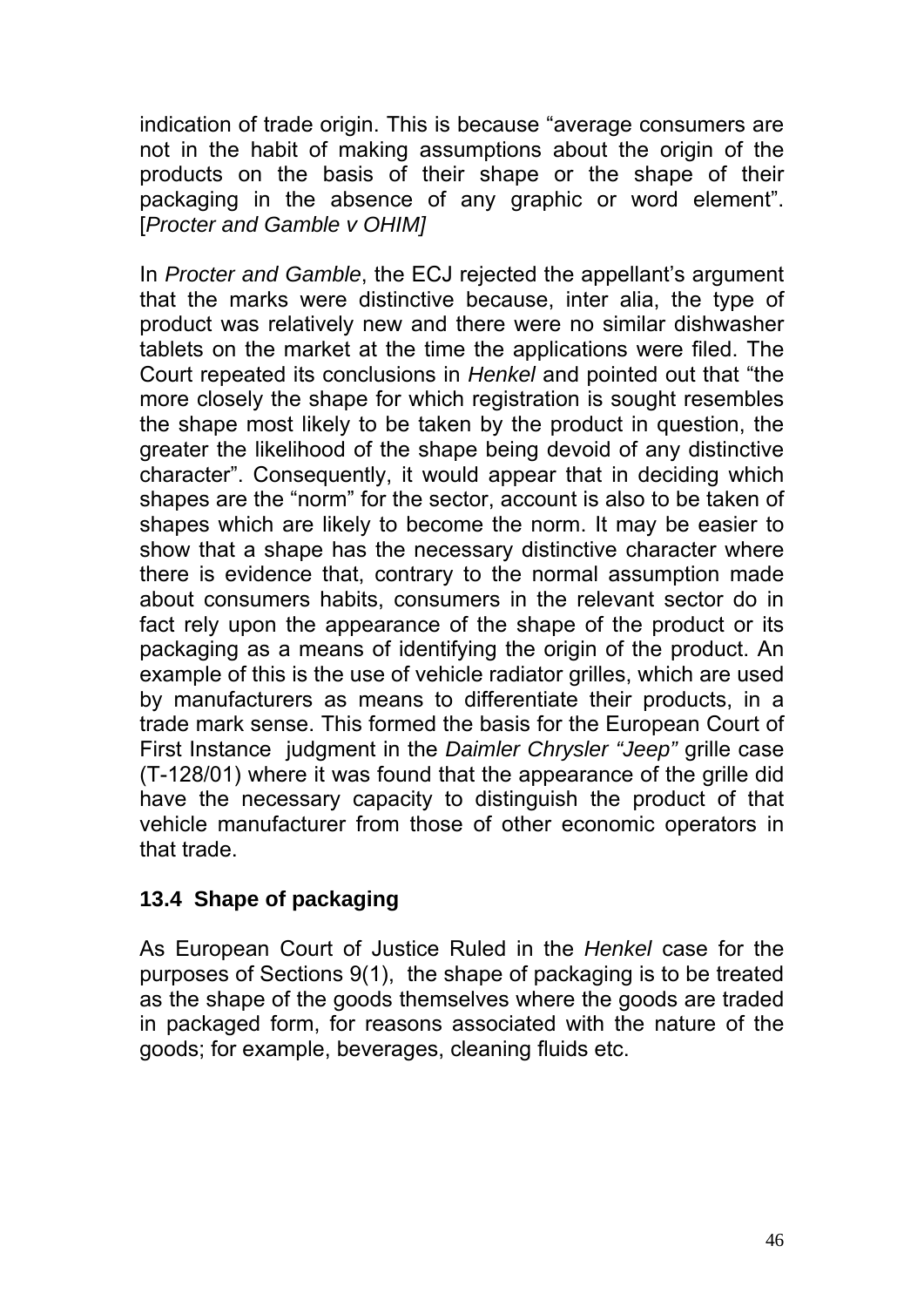## **13.5 Practice**

To sum up-

Section 9(3) is intended to prevent permanent monopolies being created under the Trade Marks Act, by reason of trade marks constituted by the shape of goods giving the proprietor a permanent and substantial advantage over his potential competitors. It is considered that will create unacceptable distortions in the market.

In order to avoid an objection, a mark constituted by a shape must be sufficiently different from a shape which is -

- a) characteristic of the product;
- b) the norm or customary in the sector concerned

In other words the shape should not be descriptive, must stand out from the crowd and in the case of new product development, must not be a shape likely to be taken for the product concerned

The fact that functional claim has been previously made in a patent application will be prima facie evidence that those aspects of the shape covered by the patent claim are necessary to achieve a technical result. This will attract objection under section 9(3)(b). The test is whether there are any significant aspects of the shape or its arrangement which are not only attributable to the achievement of a technical result.

The shape of an ornamental lamp , for example would appear to add substantial value to the goods by making it attractive. This would attract objection under section 9(3)(c ) and also 9(3)(a)

## **13.6. "Three dimensional mark":**

With a view to distinguish a three dimensional representation from two dimensional marks depicting containers etc., Rule 25(12) mandates the applicant to make a specific statement in the application that the mark sought for registration is a three dimensional trade mark. As and when the mark is accepted and advertised, suitable entry to that effect will be made below the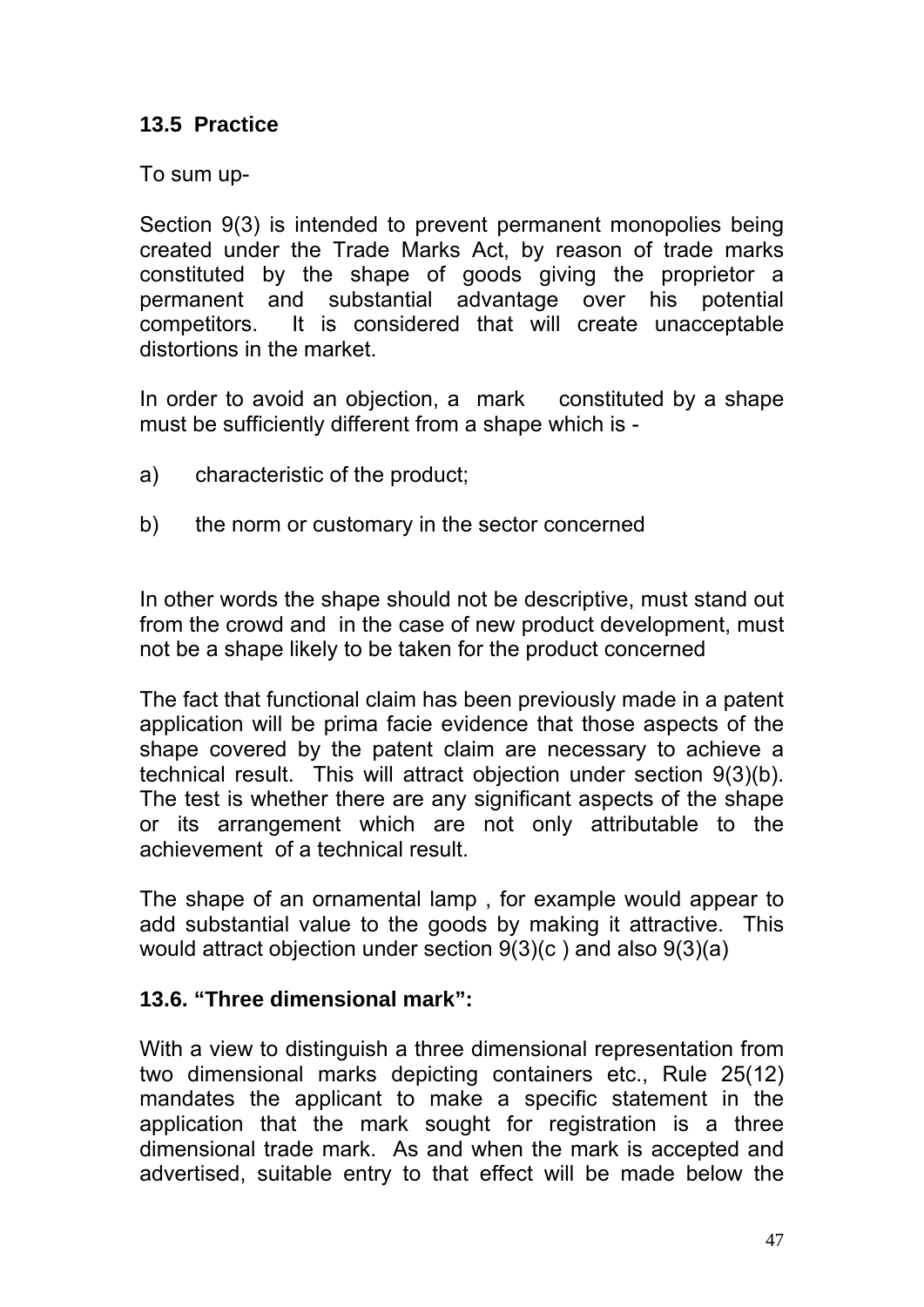mark in the journal publication and later in the registration certificate, when the mark is registered.

The requirement of distinctiveness for the three dimensional mark is the same as for other trade marks. However, besides distinctiveness, functionality aspect as per section 9(3) will also arise.

See "Swizels case" 1999 RPC 879 where the Appellate court held " it is essential for traders to be able to identify with clarity what the registered trade mark is …. This is fundamental aspect of the law and it is for this reason that the graphical representation being the means by which the trade mark is defined, must be adequate to enable the public to determine precisely what the sign is that is the subject of registration…. I cannot accept that the description as it stands on the form is sufficient to enable a trader to determine precisely what the sign is…. The description must stand on its own to identify the trade mark".

### **14. Nature of goods /services irrelevant for refusal:**

The explanation under sub-section (3) of section 9 enacts "the nature of goods or services in relation to which a trade mark is used or proposed to be used shall not be a ground for refusal of registration"

The above provision brings the law in harmony with Article 15(4) of the TRIPS Agreement and Article 7 of the Paris Convention for protection of Industrial Property. The effect of this provision is that protection of industrial properties should be independent of the question whether the goods covered by registration may or may not be sold in the country concerned. For instance the food and drug law may prescribe norms concerning the ingredients of the food products or the effect of a pharmaceutical product and allow the same only after prior marketing approval of the competent authority.

Registration of trade mark for such goods is independent and cannot be refused on the ground that marketing approval for such goods has not been obtained or refused by government under the law. Non-use of the registered trade mark under such circumstance is explicitly protected under section 47(3) of the Act.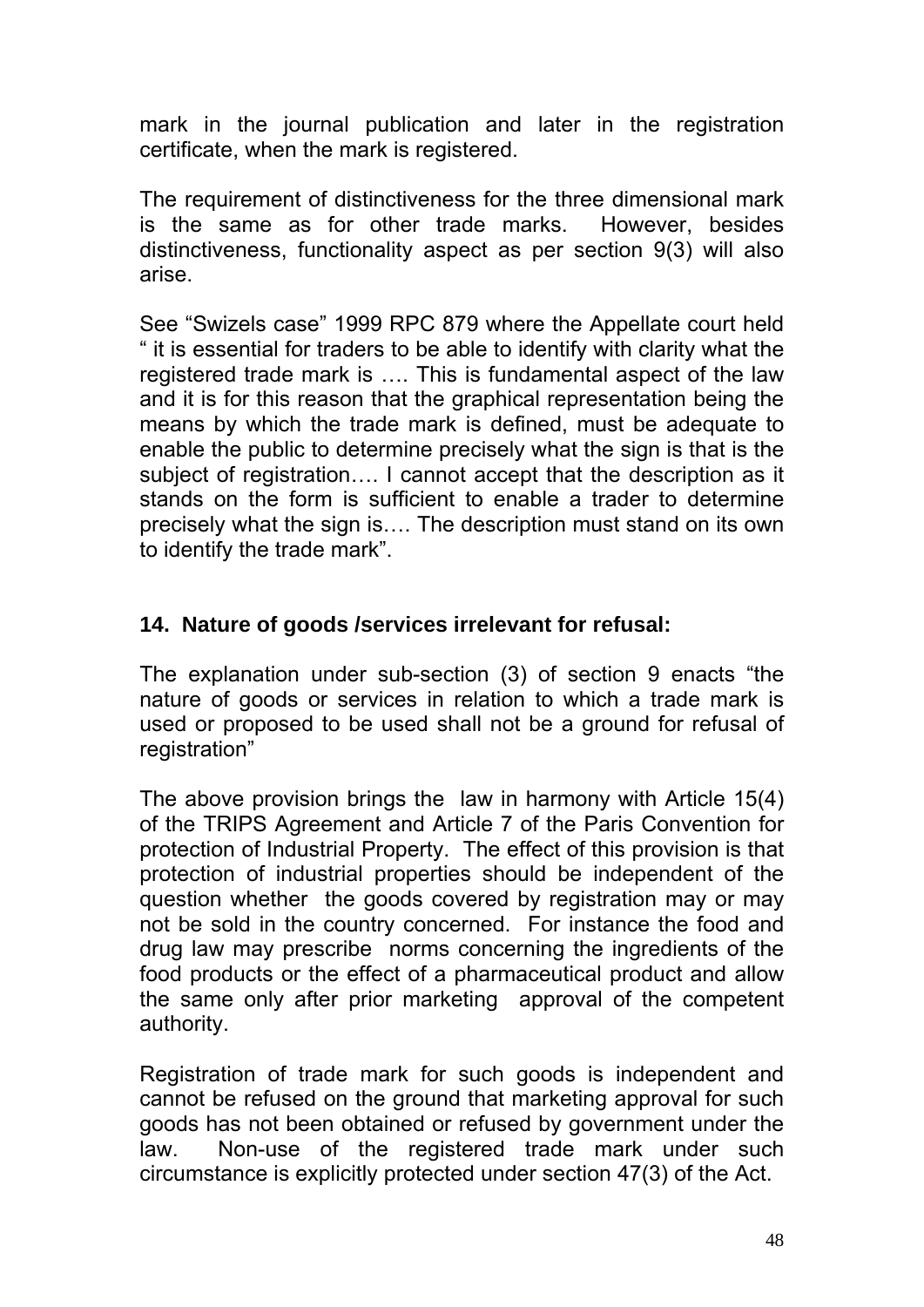### **15 "Notional and fair use"**

Section 2(2)(c) enacts that "any reference to the use of a mark in relation to goods, shall be construed as a reference to the use of the mark upon, or in any physical or in any other relation whatsoever, to such goods." Similar is the law in relation to services. There is no reason to limit the user to use on goods or to sale of goods bearing the trade mark. See AIR 2003 SC 3377.

The concept "Notional and fair use" refers to how a trade mark may be used in the market-place and, consequently, will have a bearing on how distinctive the mark will be in its various modes of use. This will include use on business papers, on packaging and in advertising, i.e. not just on mere conventional means of use . A mark may lose trade mark significance when encountered in a promotional context rather than physically used on the goods. Care must be taken when examining a mark which "reads" into the goods or services.

"Notional and fair use" of a mark registered in block capitals will also include use in differing typefaces and in upper and lower case letters.

Section 29 of the Act recognizes as "use" for purposes of infringement the use of trade mark in the following circumstances:

a) When the mark is affixed to goods or the packaging thereof;

b) When goods are offered or exposed for sale or put on the market, or stocked for those purposes under the registered trade mark,

c) When goods are imported /exported under the mark; or

d) When registered trade mark is used on business papers or in advertising.

## **16. Basis and justification of objections:**

Section 18(4) of the Act empowers the Registrar to 'refuse the application or' 'accept it absolutely or subject to such amendments,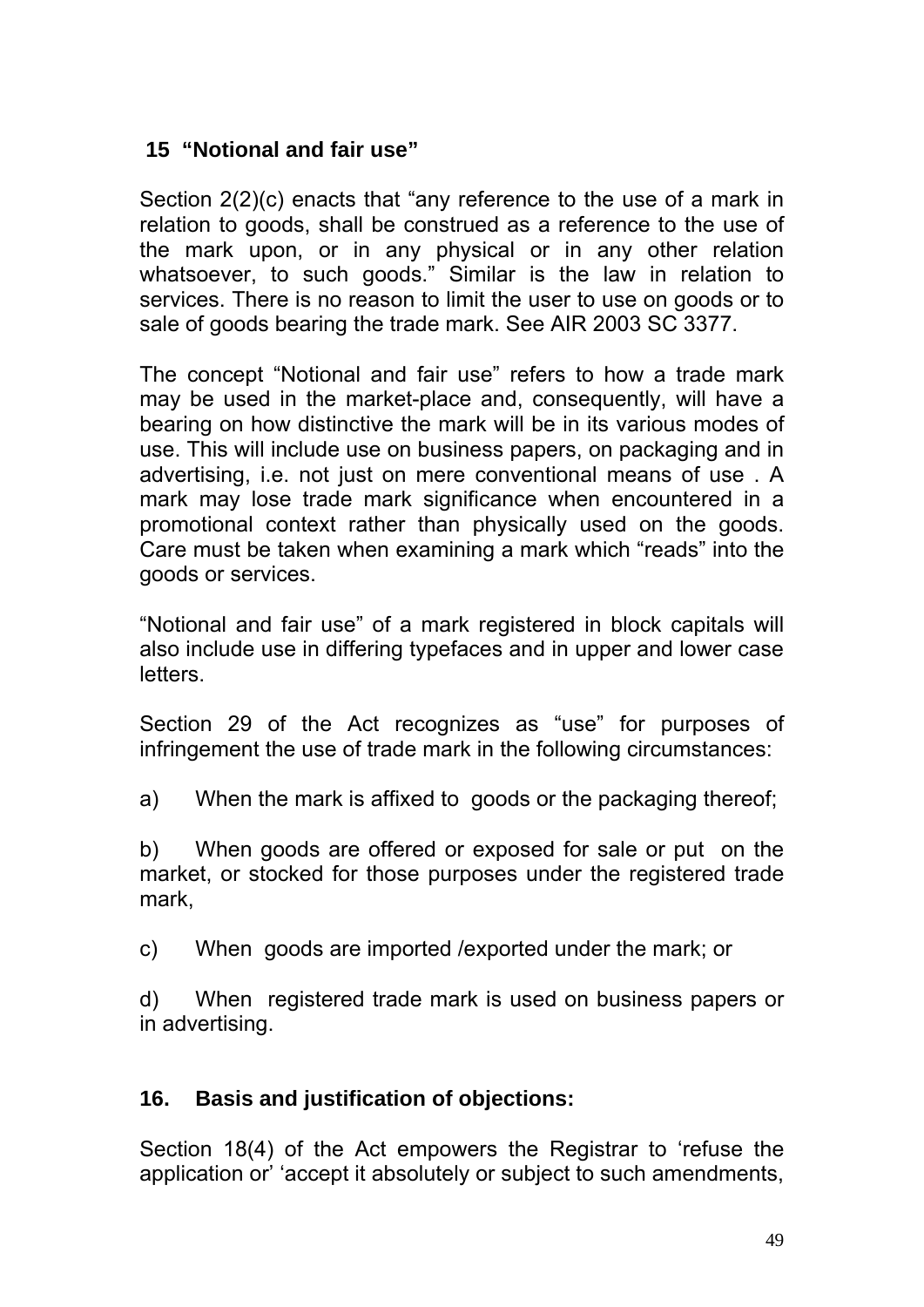modifications, conditions or limitations, if any, as he may think fit.' Applicants and their representatives are entitled to expect the basis and justification of any objections to be clearly explained – see section 18(5). Consequently, Examiners will provide the factual and legal basis so that applicants can understand the objection(s) being taken against them and, if they wish, challenge the Examiner's findings . There cannot be any hard and fast rules about the wording to use when objecting to a mark under any of the sections of the Act.

Each case will need to be adapted to meet specific requirements and it should not look to be stereotyped.

## **17. Devoid of distinctive character - Section 9(1)(a)**

The fact that a mark strongly *alludes* to characteristics of the goods/services is NOT a proper basis for a Section 9(1)(a) objection. Applicants can therefore expect an objection that the mark will be seen as a description of the goods/services listed in the application to be raised under Section 9(1)(b) or (c) or not at all.

A Section 9(1)(a) objection may arise when the mark consists of, for example:

- a) a description of the goods/services combined with some other noticeable but non-distinctive element; eq. words ending with "master" eg. "Lawn Master" for lawn mover; "Coldmaster" for refrigerators etc. However where the word is deemed to have no direct reference (including a covert and skilful allusion) may be acceptable – eg. "Globemaster" for cycles.
- b) a mark which appears to serve a merely decorative purpose in relation to the goods/services concerned:
- c) the shape of goods which does not stand out sufficiently from the norm to be distinctive, or does so in a way which fails to counter on the mark with a trade mark character, e.g because the unusual features of the shape serve an aesthetic or functional purpose;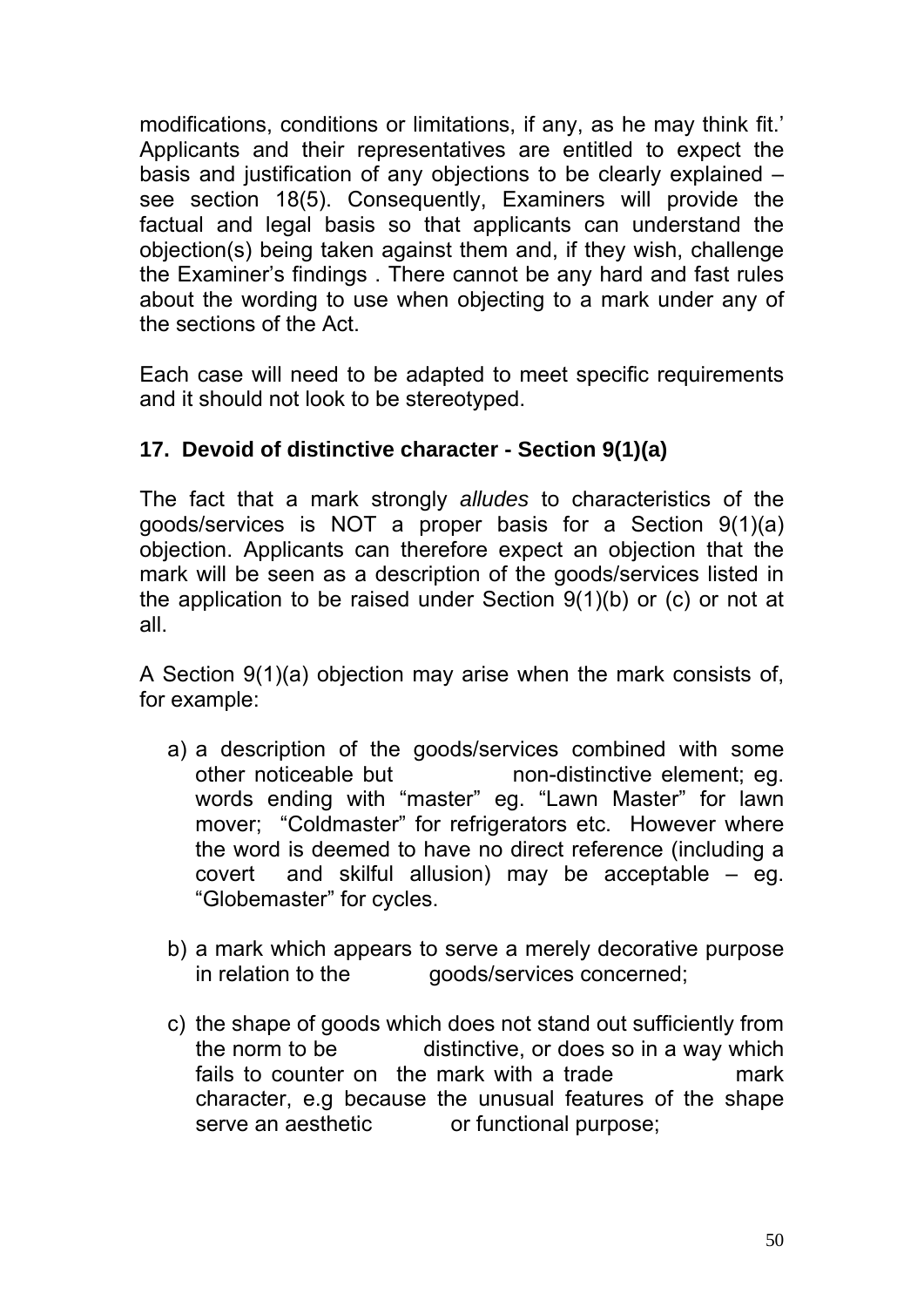- d) a mark which is simply too insignificant to constitute or be taken to be a trade mark for the goods/services concerned, eg colours, very simple geometrical shapes, such as a circle;
- e) a description or slogan of an undertaking or its policies which could equally apply to any undertaking in the field, eg "The ones you want to do business with";
- f) a description of goods/services *not* included in the application but which are so similar to the goods/services covered by the application as to deprive the trade mark of any distinctive character for those goods/services.
- g) A word, which according to its ordinary significance, is a surname/personal name Where the word has a better known meaning, other than as a surname (eg. "Bull", "Jury" etc) it may be regarded as a nonordinary one for being accepted for registration as a trade mark.

### **18. Name marks:**

The expression "mark" is defined to include inter alia "name". See section 2(1)(m). See also the definition of trade mark in section  $2(1)(zb)$  to mean " a mark capable of ........" A name mark may consist of personal names, surnames, full names, trade names, famous names, geographical names, domain names, name of sect, caste or tribe.

Though the Act does not preclude any person from adopting his own name as a trade mark in connection with his trade, prima facie such a trade mark will not be considered as "capable of distinguishing of goods or services of the applicant from those of others" having the same name . Indeed section 35 explicitly recognizes right of a person to trade in his own name by enacting that nothing in the Act shall interfere with any bonafide use by a person of his own name .

### **19.1 Trade Marks consisting of surnames**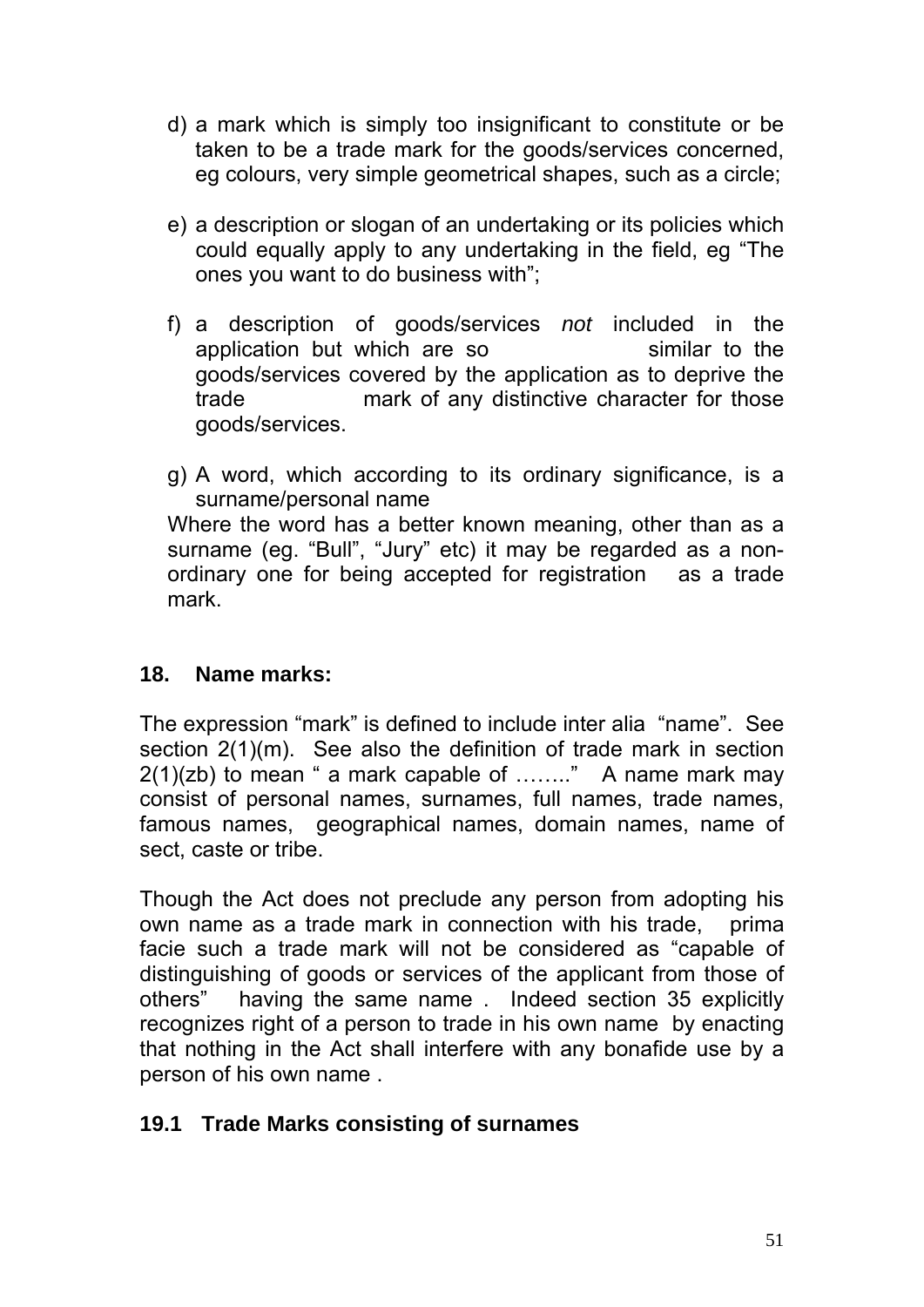A surname is prima facie non-distinctive as a trade mark . A surname used with a laudatory word will also attract objection. See Fantastic Sam's Case (1990) RPC 531, which was refused registration for hair dressing service. Also see Laura Ashley TM case (1990) RPC 539. Where a surname has a better known dictionary meaning (eg. Brown) the surname objection is diluted.

However, the trade mark BROWN would face an objection under Section 9(1)(a) & (b) of the Act if applied for in relation to 'sauces' or 'sugar' because it is a word which may serve, in trade, to designate the kind of goods. Similarly, the same word would not be acceptable as a trade mark for 'paints' because it designates a characteristic of those goods (colour).

Where, in its ordinary significance, it is a surname and also a nondescriptive word, objection may be taken . See Cannon TM (1980) RPC 519, 1981 IPLR 121 where mark was refused registration.

## **19.2 Surnames with initials and full personal names**

Full names and surnames with initials will be treated in the same way as surnames alone. The full names have, by their nature, a greater capacity to distinguish the goods/services of one undertaking than a surname per se. A more practical and liberal approach may be adopted in such cases for acceptance. Subject to section 14, names of famous persons of historical significance may qualify for acceptance. e.g. Julius Caesar.

## **19.3 Mis- spelt surname**

Mis-Spelt surname or their phonetic equivalent are not to be treated differently. They will be on par in terms of objection as a surname properly spelt.

## **20 Famous Names**

Where a famous name is concerned (and where the reputation does not stem from a trade in the goods/services applied for) it is possible that, when used in relation to certain goods/services, the name may appear to the average consumer as an indication that the goods/services are *about* the person whose name it is rather than as an indication that the goods/services are supplied by, or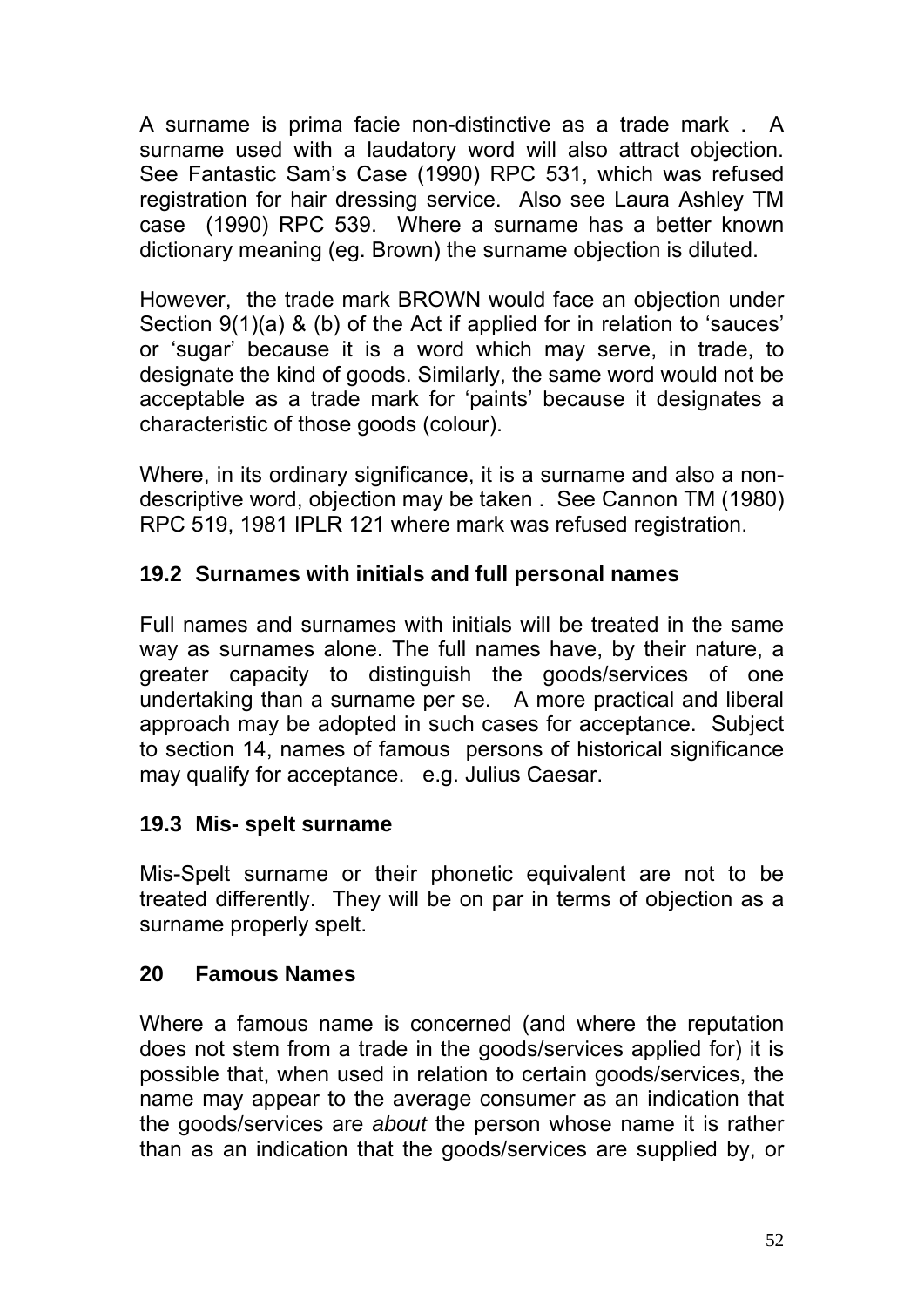under the control of, one undertaking. However, provisions of section 14 will have to be applied.

The Court of Appeal decided that "Elvis Presley" was not registrable under the 1938 Act for memorabilia products in Class 3: see [1997] RPC 543.

See also Arsenal v Reed [2001] RPC .

## **20.1 Media**.

The names of famous persons or groups may serve as trade marks for printed publications, recorded sounds, films, videos, TV programs, musical or live performances etc as use of the mark on such goods or services would be likely to imply some form of connection control of, or guarantee from, the holder*.* Such cases will be considered subject to section 14..

## **20.2 Mere Image Carriers**

The name of a famous person or group is likely to be perceived as merely descriptive of the subject matter of posters, photographs, transfers and figurines. Names of famous persons or groups are therefore unlikely to be accepted by consumers as trade marks for these goods because they will usually be seen as mere descriptions of the subject matter of the product. Objections will arise under Section 9(1)(a) & (b) read with section 14 of the Act.

## **20.3 Objection under section 18(1)read with section 11(10) and 14 – Bad Faith**

Where third parties apply to register the name of a famous individual or a recently deceased famous individual an objection under Section 18(1), read with section 14 and 11(10) of the Act may be appropriate, regardless of the goods and/or services with which the famous individual is associated. For example, an application to register the name of a famous fashion model for "clothing" or "cosmetics" would be liable to an objection because it is an obvious attempt to take unfair advantage of the person's reputation. Conversely, an application to register a name [which corresponded to that] of a famous fashion model for "agricultural machinery" would not, *prima facie,* be liable to a bad faith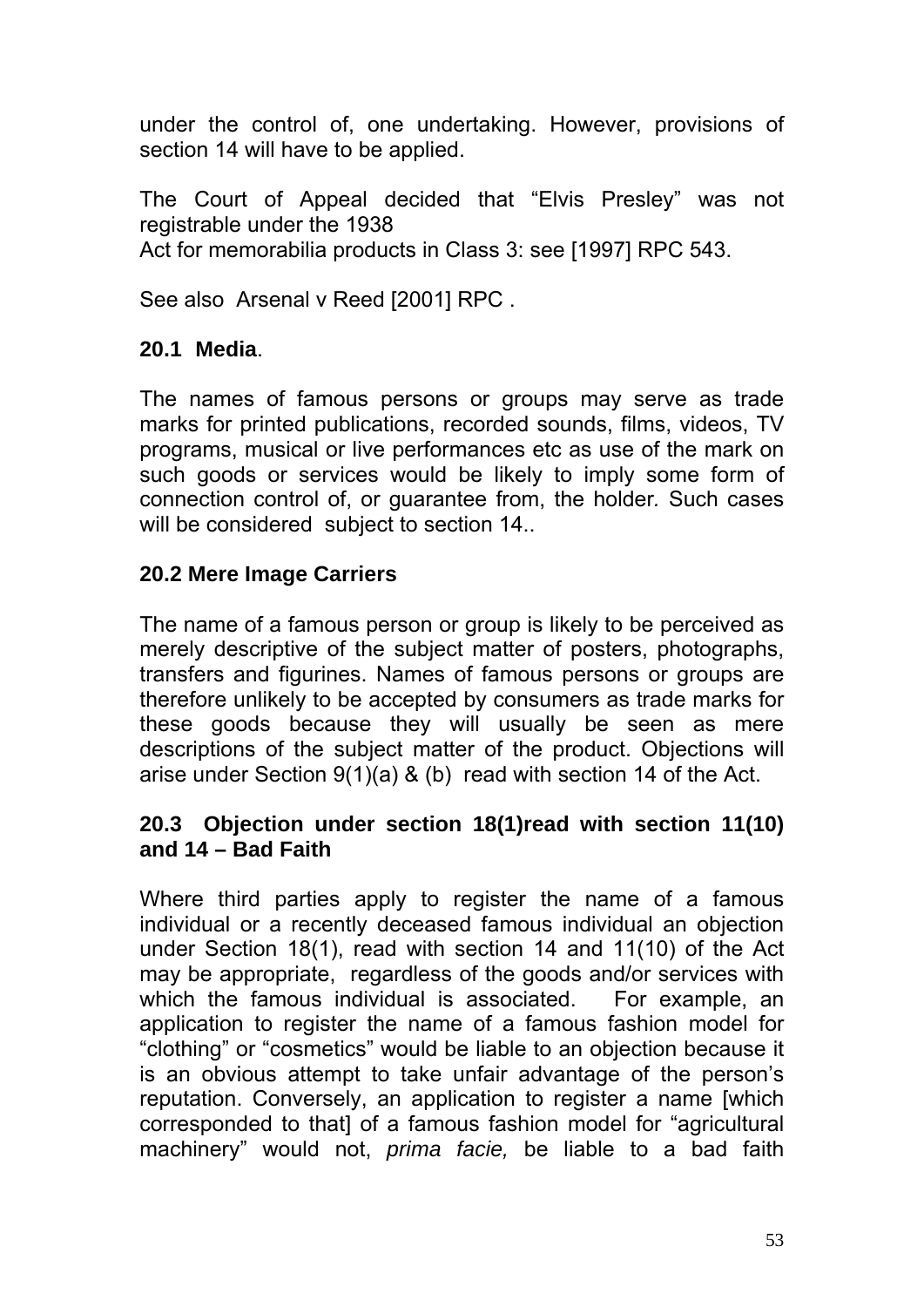objection. However, the application may still be open to objection under section 14.

Applications to register the names of famous musical groups will not normally at the examination stage face an objection. This is because to firmly establish who are the rightful owners of the names of musical groups often requires evidence and is therefore best left to be determined in opposition proceedings.

Bad faith objections can be overcome if permission to the registration of the mark is

obtained from the individual or his/her legal representative.

### **21. Pictorial representations or names of well known buildings**

It will NOT be generally necessary to take an objection under Section 18 read with 11(10) except in the case of applications to register the names or pictures of well known buildings in respect of films and videos, printed matter and photographs falling within Classes 9 and 16 and tourist services within Classes 35, 39 and 42 on the ground of lack of distinctiveness under section 9(1)(a), especially for goods in class 9 & 16..

### **22. Names of well known fictional stories/characters**

The names of fictional characters/stories may be accepted *prima facie* for any goods/services *provided that they are likely to be taken as a sign indicating the goods/services of one trader*. See the Tarzan case 1970 RPC 450 for useful guidance.

If the name in question is **both long established and well known**  it may have passed into the language. In that case its primary signification is likely to be viewed as the name of the story/character concerned. In such instances, the name should be regarded as a sign which may serve in trade to designate a characteristic of goods/services featuring the story/character concerned and objection should be raised under Sections 9(1)(a) & (b) of the Act.

For example, SHERLOCK HOLMES is a name that has been used by many traders over the years in order to describe a story and a character who appears therein. As such it is non-distinctive for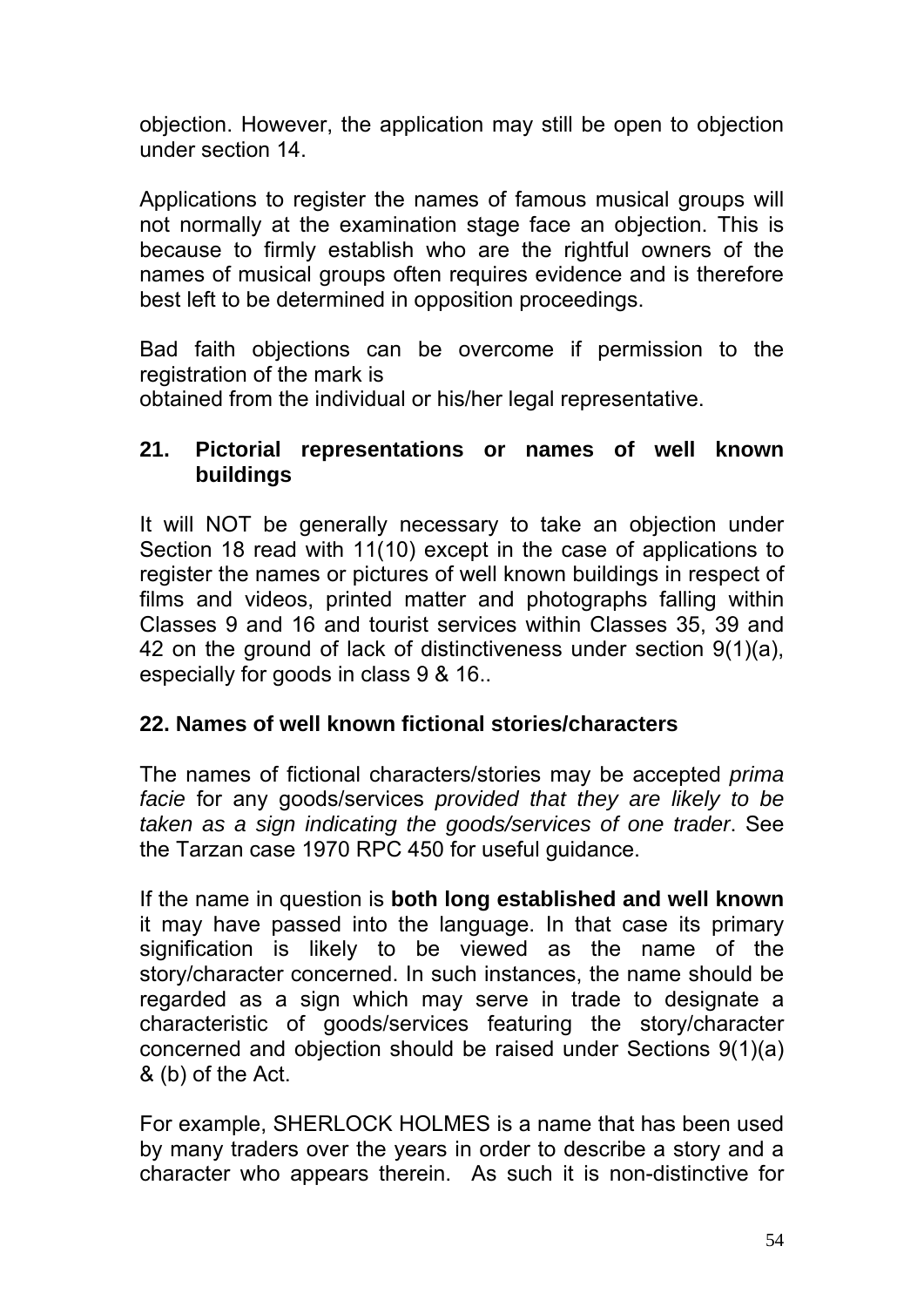books, films etc. featuring that character. In other cases, such as SPIDERMAN, where the name appears to have been used by one party as a trade mark for magazines, the name may be capable of identifying the goods of one trader notwithstanding that it is also the name of a well known fictional character. The question who coined the name is not decisive if it has subsequently come to be seen *purely* as the name of a character/story. Similarly, the question whether the applicant has copyright or some other exclusive right to publish the printed material commonly associated with the title/character concerned is to be seen. The question is whether the sign is likely to be taken as a badge of origin.

Where it appears that the fictional name applied for is unable to distinguish the goods/services of one trader the application is likely to face objections under Section 9(1)(a) & (b) of the Act. Depending upon the nature of the mark in question, this objection may be taken in respect of printed matter; posters; photographs; figurines; films; videos; TV programs; organization of plays and shows; toys, badges and fancy dress costumes (this is not an exhaustive list).

In deciding whether a fictional character, is 'well known and long established' to the extent that it has entered the language, care should be taken to avoid taking into account the applicant's own efforts to promote the name after the date of application. On the other hand, if the name in question had entered the language prior to the date of application, subsequent concerted promotional activity by the applicant should not benefit the applicant even if it has brought about a temporary high level of association with the applicant.

### **23. Representations of well known fictional characters**

Similar considerations apply to representations of well known fictional characters. However, it should be borne in mind that (unlike with a name) there are many ways of depicting the same character and a representation of even a widely used fictional character may be acceptable if it is shown to have acquired distinctiveness by reason of use.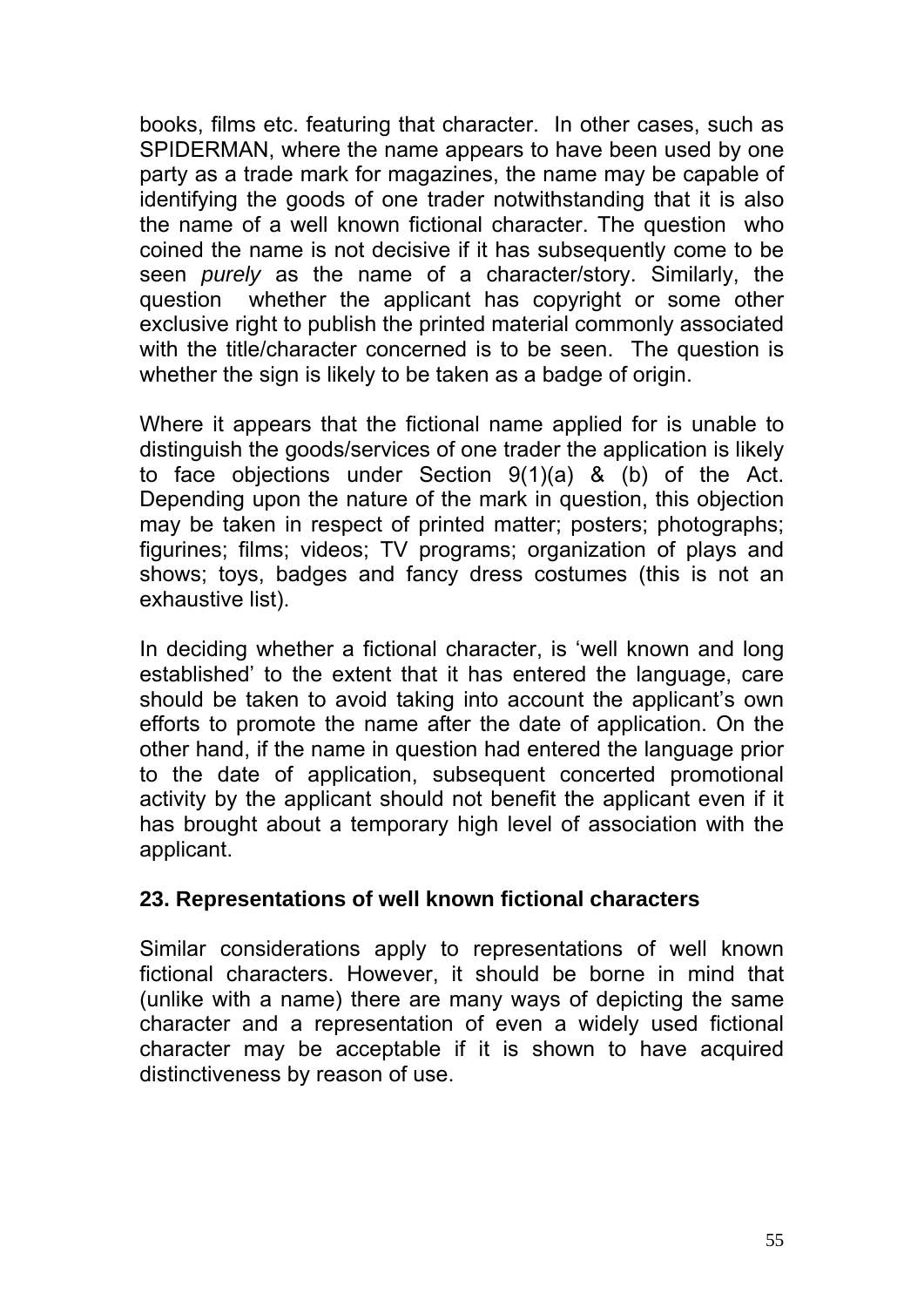### **24. Letters and Numerals**

In section 2(1)(m) the definition of the expression "mark" includes inter alia "letter" and "numeral". The definition of "trade mark" means "a mark capable of ……" The law therefore recognizes a trade mark may be constituted by a letter or letters or a numeral or numerals. Whether a letter or numeral mark can be registered prima facie will depend upon whether the average consumer of the goods/services at issue would expect all such goods/services offered for sale under the sign to originate from a single undertaking. If the sign does not possess the character necessary to perform this essential function of a trade mark it is "devoid of any distinctive character."

Marks consisting of single letters or two letters will be generally regarded as "devoid of distinctive character" for goods because of tendency in trade , to use letters as models or catalogue references , unless otherwise shown as evidence of the trade practice. Two letter marks may be acceptable in respect of services having regard to the trade practice**.** 

Four digit numbers per se which are current such as 2007 or shortly forth coming dates such as 2008 or 2009 etc signifying a year of production or their expiry period will be considered as devoid of distinctive character.

See AD 2000 TM cases (1997 RPC 168)

The mark consisting of letters "P. R.E. P.A.R.E. was refused registration as being devoid of distinctive character and appeal was dismissed. (1997 RPC 884)

#### **25. Combination of letters and numerals:**

Combination of letters and numerals will be considered differently as a composite mark and such unique combination may qualify for registration. The registration of such marks would give right only for the use of composite mark and not for separate integers. See Section 17 (2).

Letters and numerals presented with additional features or which are intertwined, conjoined etc having a trade mark character , may qualify for acceptance.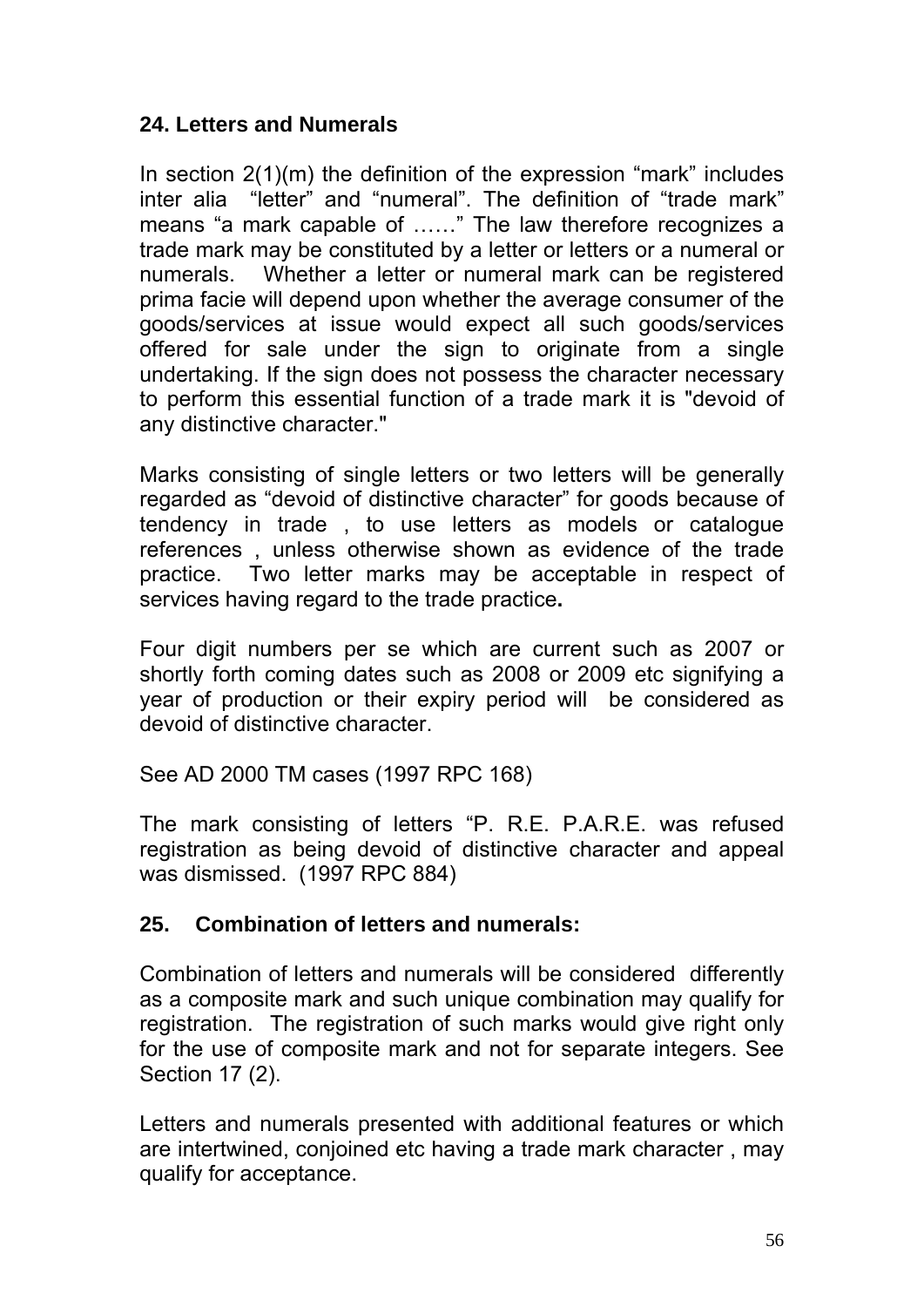The distinctiveness of the mark must be assessed with reference to the goods /service in issue.

### **26. Descriptive letters or numerals and those customary in the trade**

Letters or numerals which designate characteristics of the goods/services, and/or

which are customary in the trade, are excluded from registration by Section 9(1)(b)

and/or (c).

Numbers/letters which may be used in trade to designate:

\* the **date** of production of goods/provision of services (eg 1996, 2000)

\* **size**, eg XL for clothes, 1600 for cars, 34R for clothing, 185/65 for tyres

- \* **quantity**, 200 for cigarettes
- \* **dates** eg 1066 for history books, 1996 for wines
- \* **telephone codes** eg 0800 or 0500
- \* the **time** of provision of services, eg 8 10, 24/7
- \* the **power** of goods, eg 115 (BHP) for engines or cars or
- \* **speed**, eg 486, 586, 686 & 266, 333, 500, 550 for computers
- \* **strength**. eg "8.5%" for lager

Such signs will be subject to objection under Section 9(1)(b) and 9(1)(c) of the Act.

#### **27. Three letter marks :**

Three letter marks constituting a pronounceable word should be accepted in the prima facie case unless they are objectionable as descriptive words, acronyms , etc. If a letter mark consists of letters with dots in between, like P.E.N. , it will be regarded only as a letter mark and objected as such. Similarly, objection will prevail when all the three letters are in capital letters, unless the word is a dictionary word. Applicant may overcome objection by amending the mark, such as "KEEK, PIV" etc. as "Kel", Piv", "KEL" where the first letter is in capital and the other two letters in small type.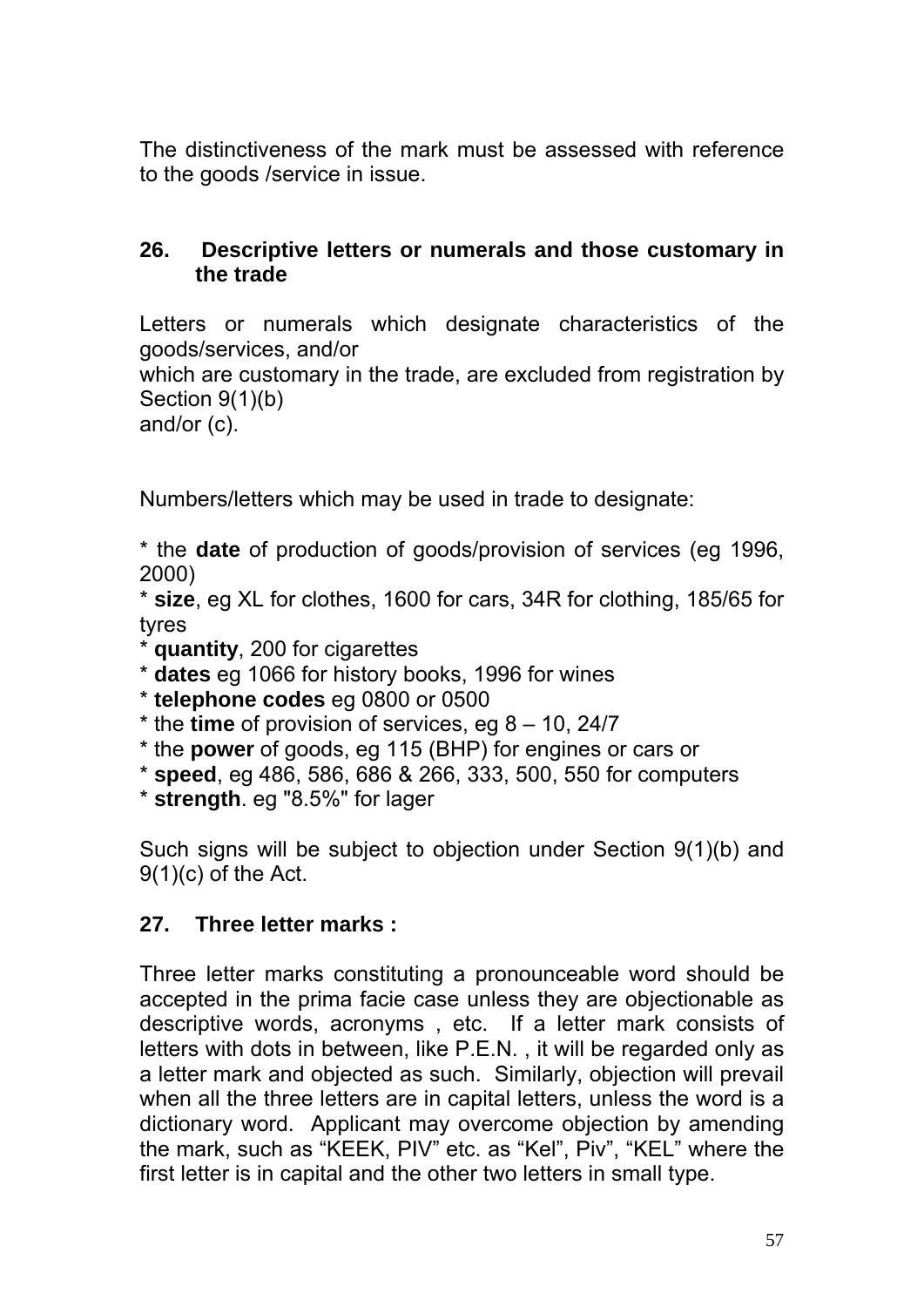## **28. Two letter marks:**

Where two letters form a non-descriptive pronounceable (such as OX) word, it may be acceptable, unless there is specific reason to believe that the particular letters will not be taken by the average consumer as a trade mark. The test is whether the letters are likely to be taken as a word by the public. The well known practices in the concerned trade will be considered in assessing the distinctive character of such marks. The letters XL, indication of 'Extra large' is an abbreviation of descriptive phase. The distinctive character of a mark will be assessed by reference to the mark as a whole.

## **29. Single letter marks:**

Single letter marks are generally non-distinctive and not registrable except upon acquired distinctiveness. However, in some cases e.g. letter 'A' which may signify "A quality" , goods/services may not qualify for registration, without overwhelming evidence. For example, the letter "K" may appear to be a registrable trade mark for footwear, but the letter "H" which is a customary indication of a width fitting for shoes, would not be distinctive. Particular care is required where the goods are technical items such as computers, machines, motors and tools, where particular letters often have a descriptive meaning or have become customary in the language or in the bona fide and established practices of the trade. Where a letter is not distinctive, a plain rectangular or oval border is unlikely to make the mark distinctive. Representation with combination of colours may assist in providing the mark as a whole with the necessary power to individualise

the goods/services of one undertaking.

# **30. Numerals & Letter/number combinations**

Numerals and letter/number combinations will be accepted as trade marks provided that they appear sufficiently random to individualize the goods/services of one undertaking. The distinctiveness of the mark must be assessed in respect of the goods/services at issue.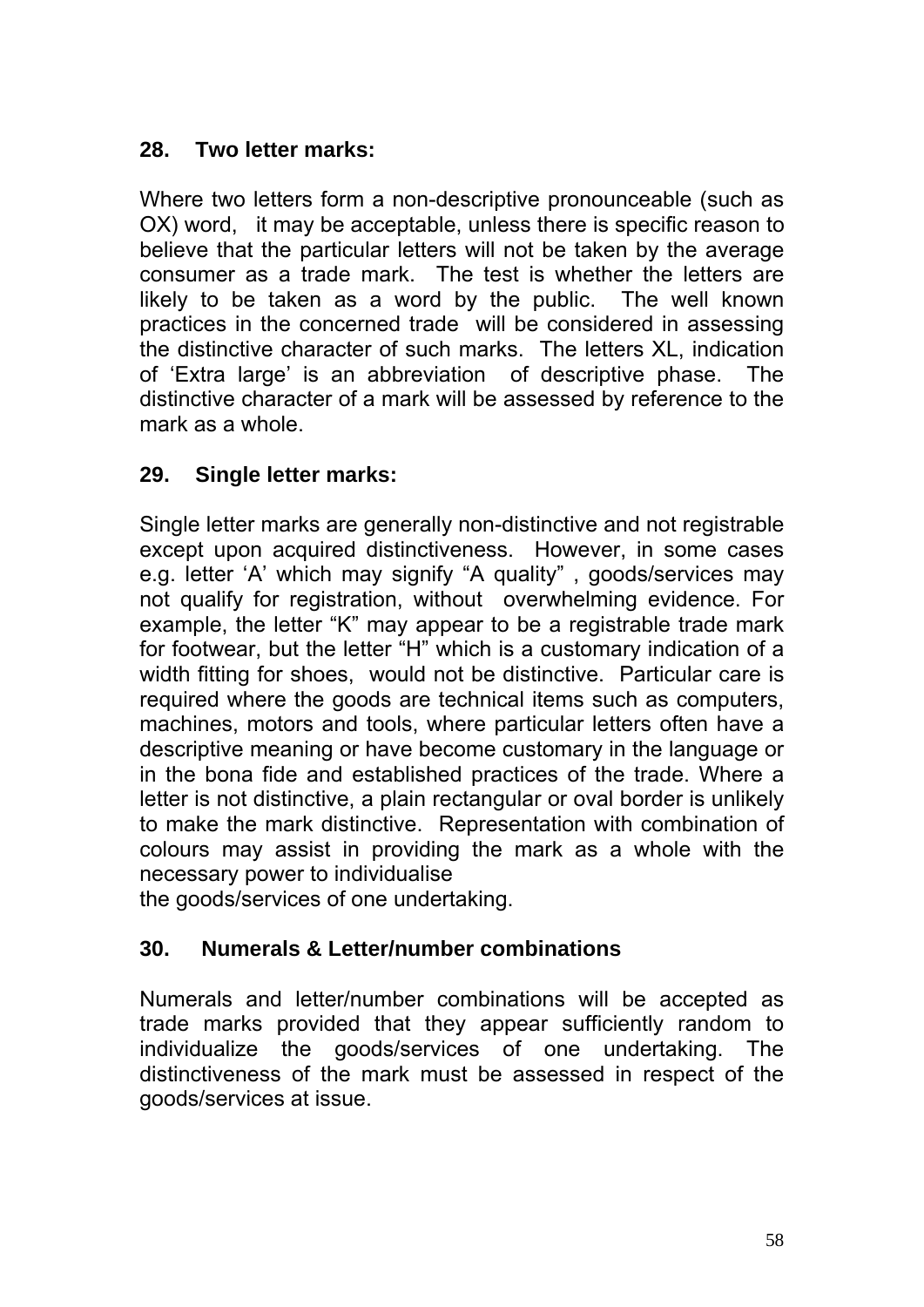## **30.1 Five digit numbers & letter/number combinations**

Five digit numbers, and combinations of numbers and letters will be regarded as having the necessary distinctive character unless the examiner is able to identify a specific reason why a particular combination would not be taken as a trade mark.

## **30.2 Four digit numbers & letter/number combinations**

Four digit numbers will also normally be regarded as having some distinctive character, provided that they are random numbers, eg 1560, 8787 and not round numbers eg 1000, 2400 - which are commonly used in trade as mere model or product numbers for goods. Even round numbers may be distinctive for some services and goods not usually sold under a model or product number such as food & drink. Numbers which are current or shortly forthcoming dates should be regarded as devoid of any distinctive character.

**30.3** Combinations of 4 numbers and letters, in any order, (eg F120) may be regarded as having the necessary distinctive character, unless otherwise considered objectionable in any particular case.

## **30.4. Three digit numbers & letter/number combinations**

Random three digit numbers, such as 159 or 343 may be regarded as having the necessary distinctive character. Round numbers (eg 100 or 120) will normally be regarded as devoid of any distinctive character as trade marks for goods.

Combinations of two letters and one number (eg EK5) may be acceptable. One letter

and two numerals (eg W70) when used in an arbitrary manner, may also have some distinctive character.

## **30.5 Combinations of one letter and one numeral**

Combinations of one letter and one numeral like A1 may signify superior quality of goods/service and will be open to objections Others may have distinctive character. So combinations, such as "Z7" for motor cars may be accepted and other straightforward combinations, such as "C6", may be distinctive for goods (like soft drinks) which are not frequently sold under a model code.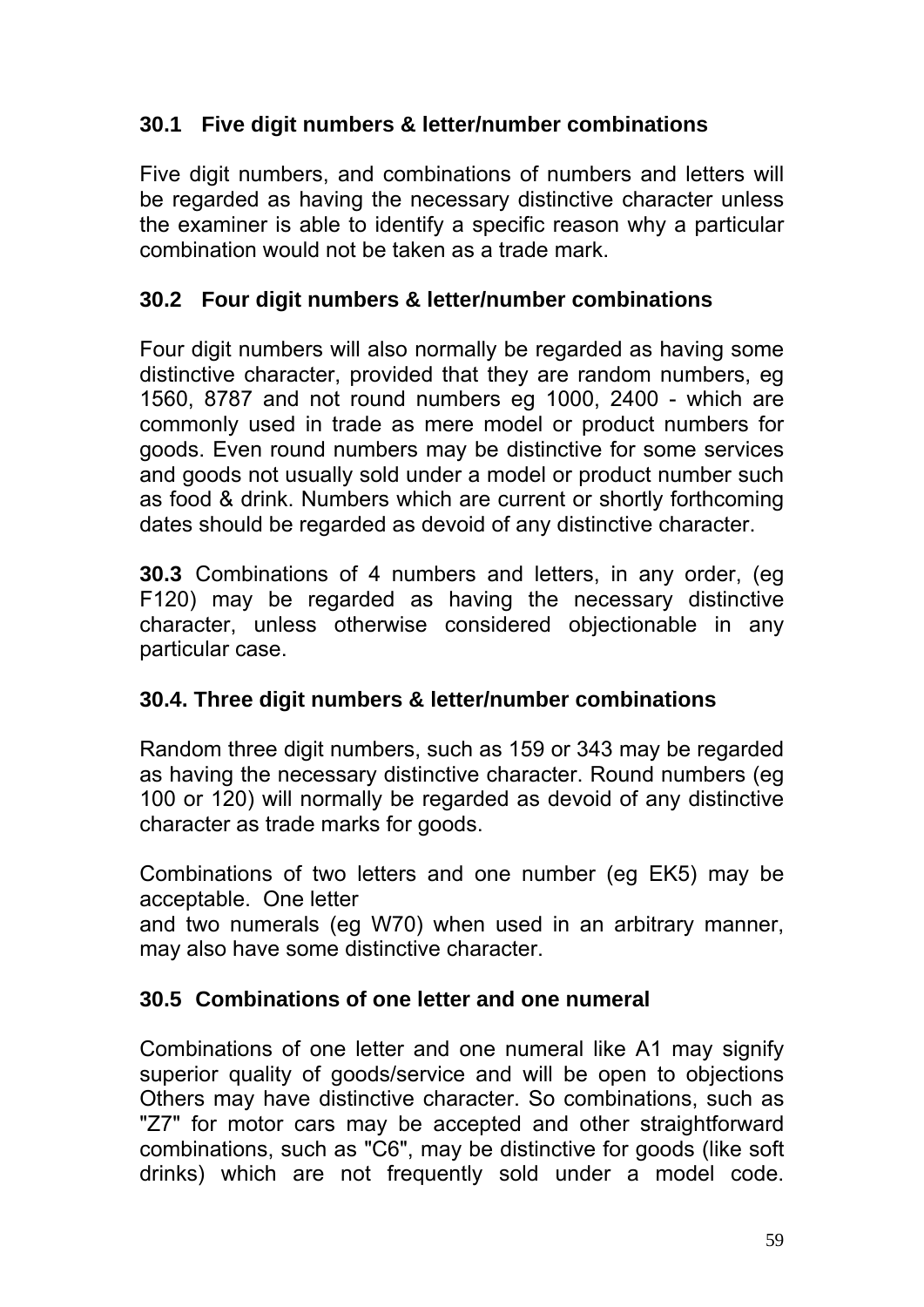Combinations of one letter and one number may also be acceptable for many services.

# **30.6 Two digit numbers**

Two digit numerals may be devoid of any distinctive character because they are commonly used in trade as descriptions or else have become customary in the language or in the bona fide and established practices of the trade. However, they may be capable of distinguishing for certain goods and services (eg 77 for estate agents services or soft drinks).

## **30.7 Single digit numbers**

Single numbers which involve little or no stylization will often face an objection because many such numbers are used in trade to designate a characteristic of many goods (eg 6 = cylinders in an engine, 2 = litres of milk). However, each case must be considered individually. There may be occasions when a single digit number in relation to some services may possess the necessary degree of distinctiveness, eg '9' appears to

be distinctive for recruitment services.

# **31. General approach to be adopted under section 9(1)**

Raising an objection under Section 9(1)(c) does not preclude the possibility of a

separate objection being taken under Section 9(1)(b).

When an objection is taken under Section 9(1)(a) *alone OR* for reasons which *differ* from those given to justify an objection under another sub-section of Section 9(1), the Examiner will provide the factual basis for his or her finding under Section 9(1)(b), eg the trade mark "The ones you want to do business with" is devoid of any distinctive character because it consists of a mark which is merely a description of the customer friendly and high quality nature of a commercial undertaking.

# **31.1 Section 9(1)(b)**

An objection raised under Section 9(1)(b) of the Act, will identify the characteristic(s) of the goods/services designated by the trade mark. The Examiner will also provide an example illustrating how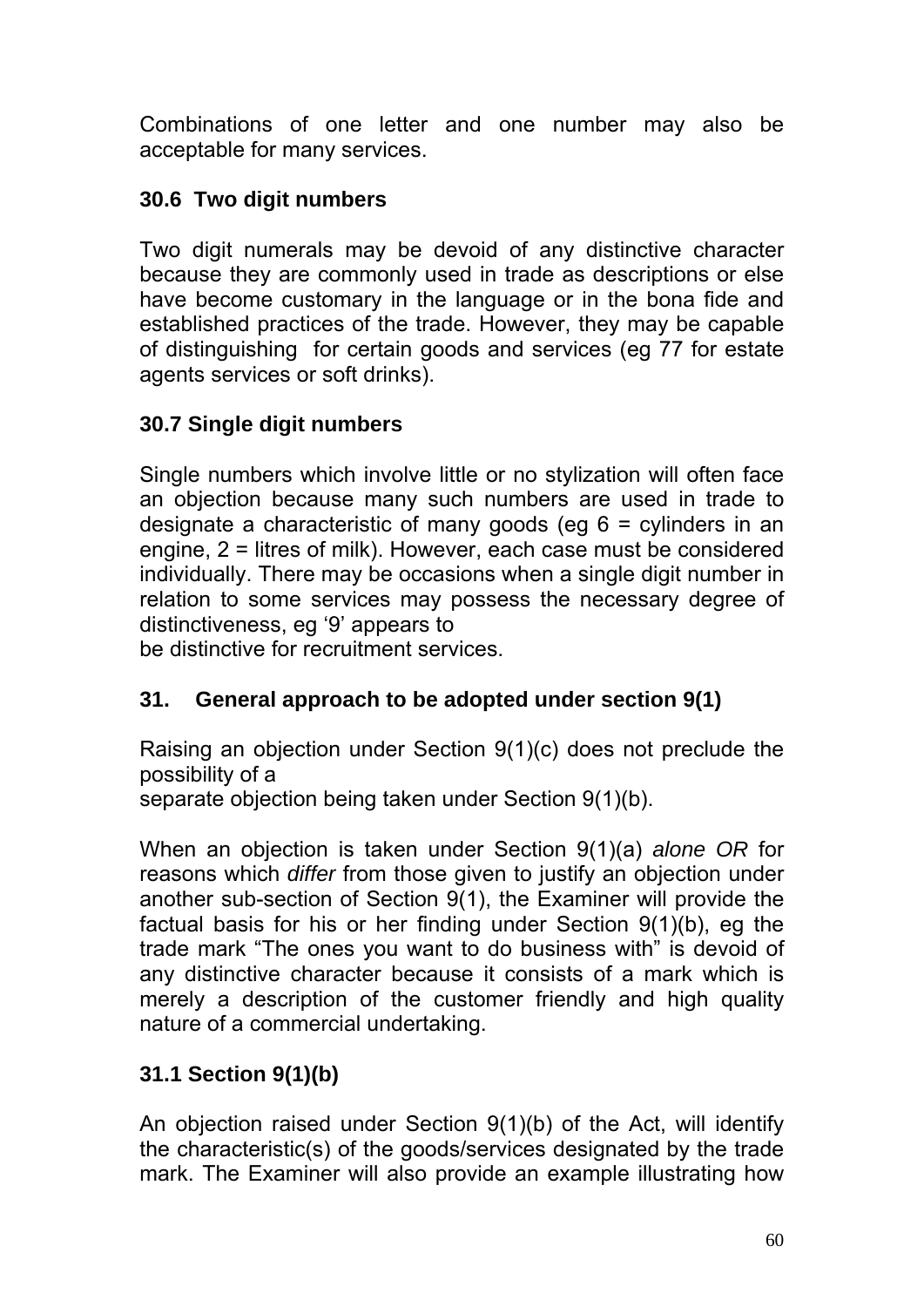the trade mark could be used, in trade, as a description of the characteristic of the goods/services identified in the objection. For example, "the trade mark [TOP VALUE] is excluded from registration by Section 9(3)(c) of the Act because it consists exclusively of a sign which may serve, in trade, to designate the value for money e.g "This is a top value product."

## **31.2 Section 9(1)(c)**

Section 9(1)(c) is somewhat different because [unlike sub-sections (a) & (b)] it deals with marks which are actually believed to be *in use* in trade. Where a mark consists exclusively of descriptive matter which *may be* used in trade, the objection will be under section 9(1)(b). Where a mark is devoid of any distinctive character the objection will be under section 9(1)(a).

A Section 9(1)(c) objection therefore need only be raised where the examiner is in doubt as to whether the mark is inherently capable of designating a characteristic of the goods or services, or is devoid of any distinctive character, but there is evidence that the mark has nevertheless become customary in the current language or in the established and bona fide practices of the relevant trade.

Under similar provision of law, in UK it was found that evidence of two uses of the sign in question by third parties prior to the date of the application for registration, did not amount to 'customary' use. It was held that in order to show that the use of a sign has become 'customary' or 'established' it will be necessary for the Registrar to have evidence which is consistent with those descriptions.

In this connection it should be noted that:

a) use of the mark in widely read publications offering the goods/services to the relevant public may carry more weight than limited uses on obscure web sites;

b) journalistic use, whilst not irrelevant (because it leads to use by the public), is less relevant than use in the course of trade;

c) private use (in 'chat rooms' and the like) is of little relevance;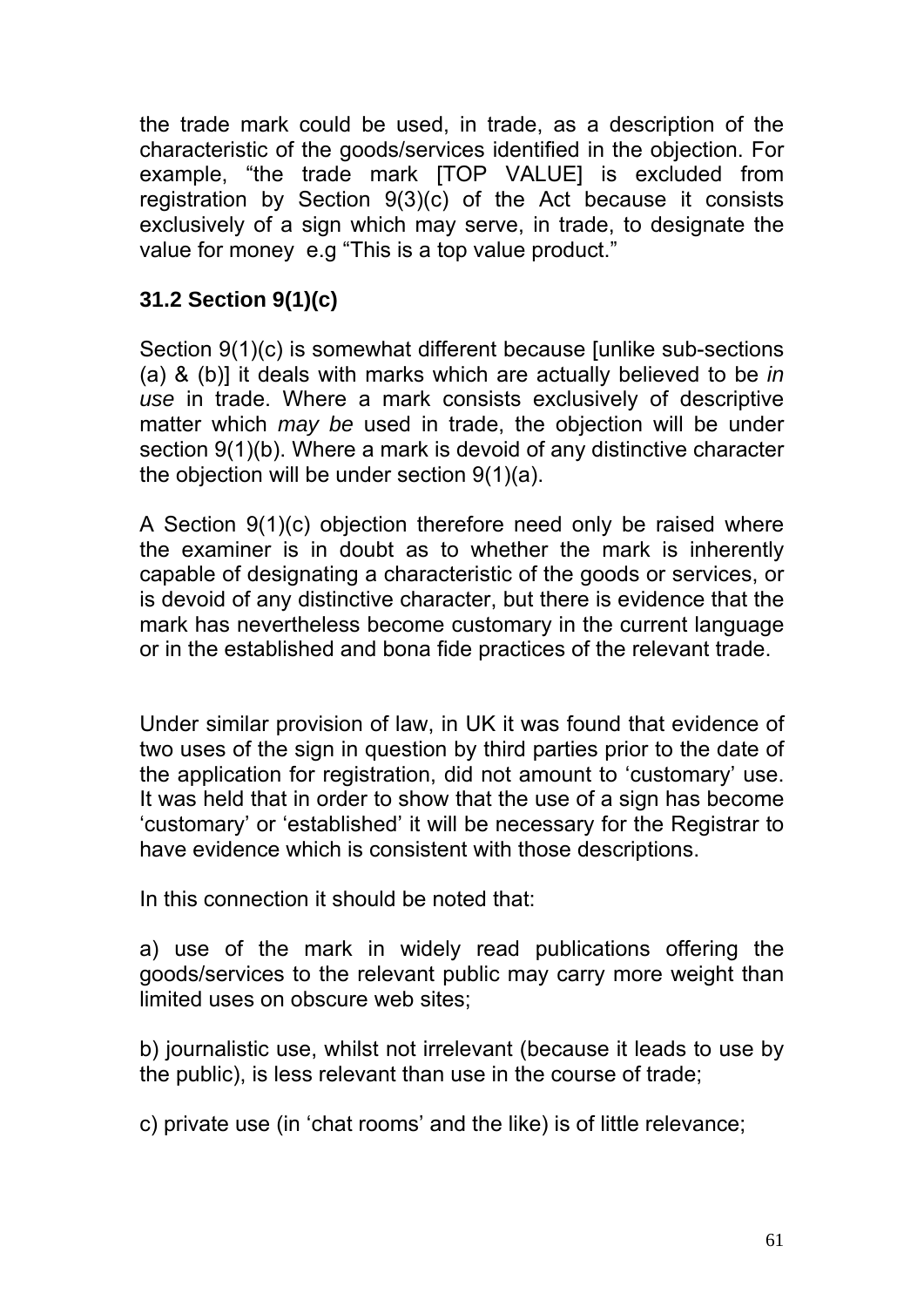d) the size and nature of the market for the goods/services is a relevant factor: the amount of use required to show that a mark has become 'customary' or 'established' in a specialised market is liable to be less than that which is required to show the same thing in relation to a much bigger market for general products or services.

e) evidence must normally be prior to the date of the application;

f) evidence which post dates the application, but which shows what was happening prior to the date of the application is also relevant.

# **31.3 Possibility of "future use" would be sufficient**

Section 9(1)(b) of the Act prohibits registration of trade marks -

*(c) which consist exclusively of marks or indications which may serve in trade, to designate the kind, quality, quantity, intended purpose, value, geographical origin, the time of production of the goods or of rendering services, or other characteristics of goods, or service."* 

As already mentioned above, the European Court of Justice said [*Doublemint* case] that it is not necessary that a sign is actually in descriptive use at the time of application but that it is sufficient that the sign **could** be used descriptively.

The presence of the word "may" indicates that an assessment of descriptiveness is not confined to what is already in common usage at the relevant date: this is the focus of section 9(1)(c). The word "may" should be construed as meaning "reasonably likely to" come into descriptive use in the foreseeable future.

# **31.4 New products**

The possibility of "future" use of mark will be particularly relevant, when examination of an application suggests that the mark applied for may become the accepted description of a new type of product or service. The applicant may, for example, be the first to use or invent a product and have coined a term as a brand which may, or may not, be something by which the product will become known. Similarly, in relation to shapes of new products, account should be taken not only of shapes which are already the "norm" for the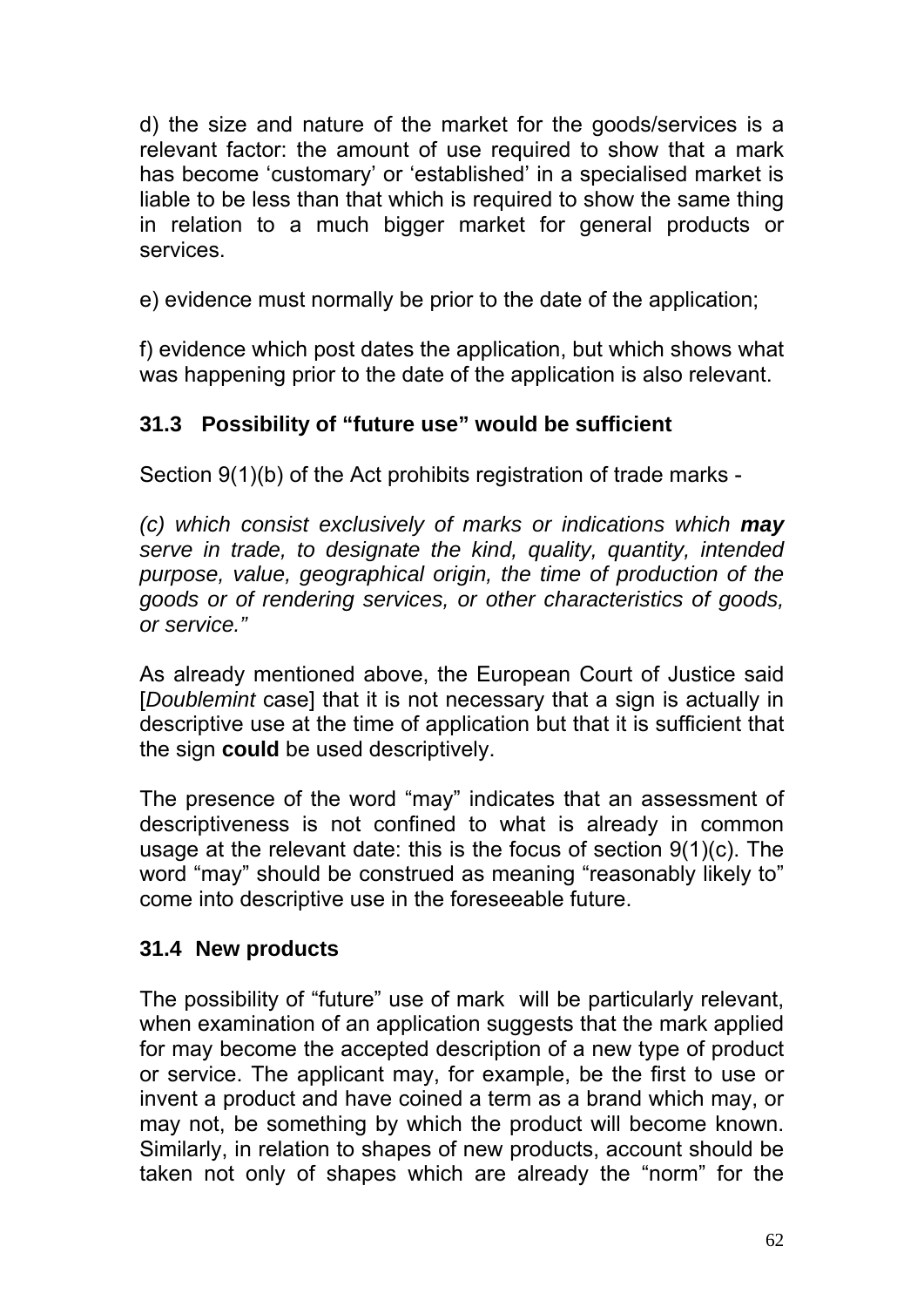relevant sector, but also of which shapes are likely to become the normal shape of the product: "the more closely the shape for which registration is sought resembles the shape most likely to be taken by the product in question, the greater the likelihood of the shape being devoid of any distinctive character." (*Proctor and Gamble)* 

For example, frozen potato chips which were cooked in domestic ovens instead of deep fat fryers were, at one time, a new product. The manufacturer branded them "Oven Chips", but although they were the first to coin the term, the term was an apt description and it was reasonable to assume that it would become the natural description in trade for that category of goods.

Conversely, the inventor of a revolutionary new type of temporary plastic mesh fencing also invented a trade mark to brand the new product. The mark was inspired by the names of the inventor's children, Catherine and Nicholas, *Catnic*. It would be unreasonable to assume that this mark would be the natural description of the goods because it is an invented word and is distinctive. Unless allowed by the proprietor to pass into generic usage, it would be unreasonable to assume that it would be used by others, as a description, in the natural course of trade.

Thorough research will be prudent particularly in fast-changing fields such as technology and scientific research, where the consultation of patent examiners and/or trade bodies may yield results which the Internet may not.

If the product is entirely new to INDIA, it is more likely that we will also adopt the foreign descriptive name because it is commercially convenient. In addition, the appeal to the average consumer in foreign clothing or food may also extend to the ethnic description, which may then become the accepted description in India, e.g. cappuccino for coffee or yogurt for curd.

### **31.5 Relevant dates**

The "relevant date" is the date of application but

a) with regard to Section 9(1)(b), it is appropriate to consider what was reasonably foreseeable at that date and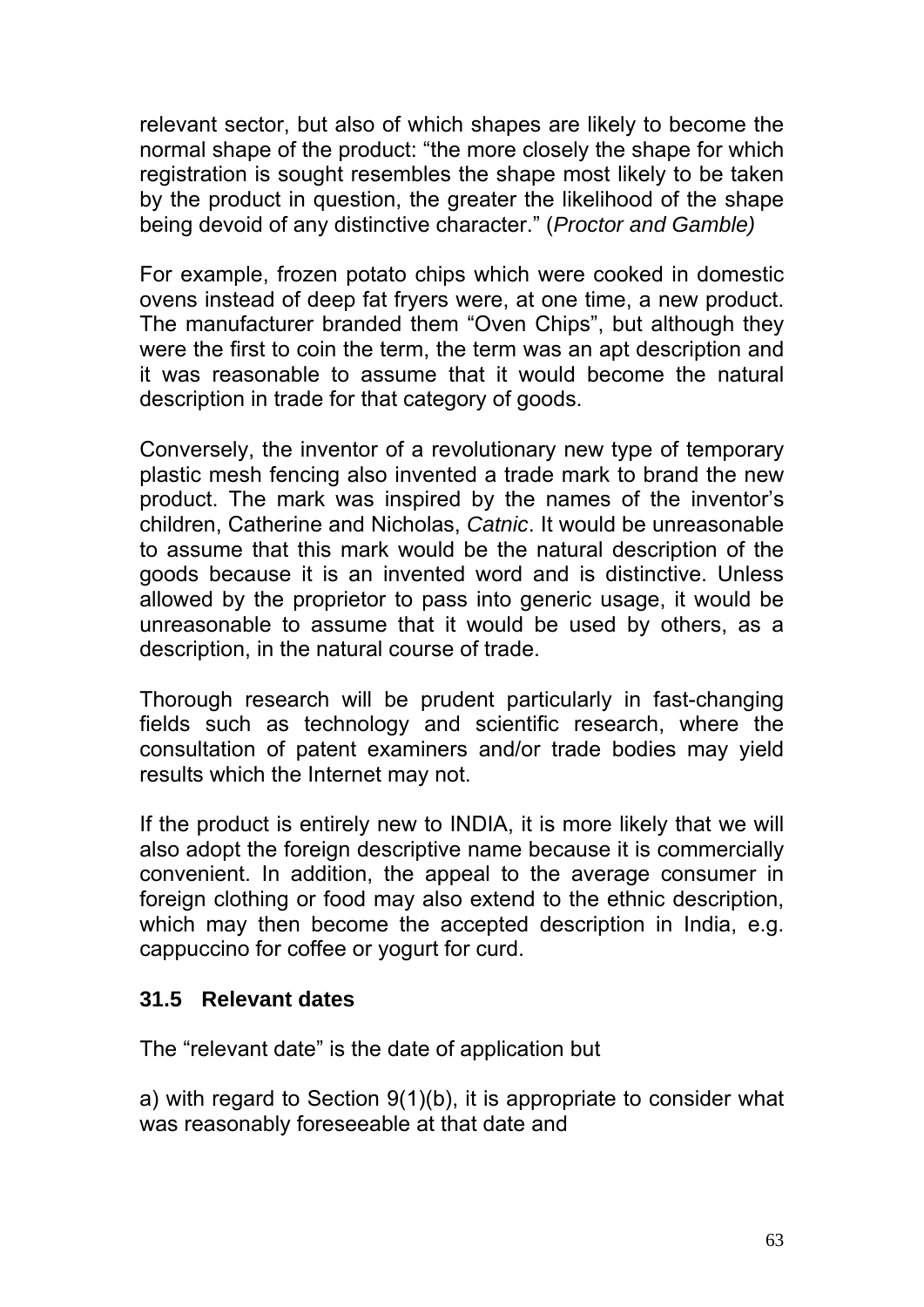b) the fact that the mark has not been used by third parties by the relevant date does not automatically mean that it has distinctive character.

## **32. Use of the Internet by Examiners and Hearing Officers**

Examiners and Hearing Officers will observe the following practice concerning use of Internet/Dialog references to support objections taken under Section 9.

## **32.1 When are Internet searches are done?**

Web-wide searches may not be carried out as a matter of routine. Searches may be done either where the Examiner has identified a descriptive meaning from the usual references (i.e. technical dictionaries or subject-specific websites identified by the Registry as suitable reference sources) but is unclear about whether the word(s) are really apt for use in trade as a description, or because the Examiner has suspicions that an apparently non-descriptive word(s) has come to be used in trade as a description. The latter will usually only be justified in fast moving fields, such as information technology where it is often difficult to keep up with the current language of the trade. However, the same point could apply wherever the goods/services appear to be of a new type or are highly specialized.

The Registrar is required to observe principles of natural justice. See section 128. This means that applicants or their representatives, are entitled to know the case against them, and be given an opportunity to respond to any material that has influenced the Examiner or Hearing Officer in coming to a view of the application which is adverse to the applicant. Accordingly, where an Internet search has been conducted any *relevant* results should be sent to the agent or applicant with the examination report. If a search is conducted later any relevant results should be disclosed to the attorney/applicant.

When a file leaves for a hearing, no search report should be on the file which have not been disclosed to the attorney/applicant. If a search reveals no relevant hits , note to that effect in the file is to be recorded by the Examiner .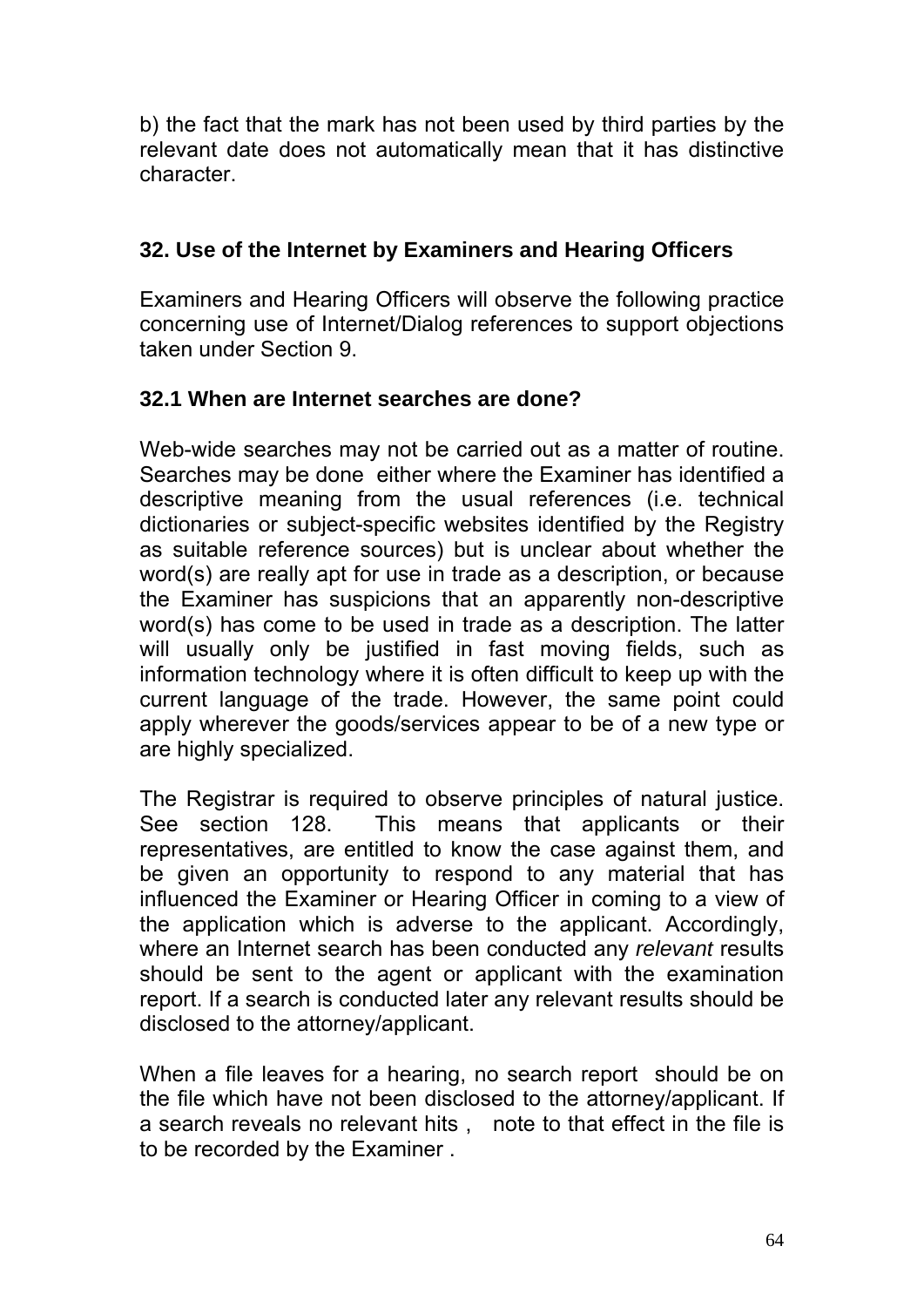## **32.2 Relevancy**

## **Section 9(1)(c)**

Every trader has a right to use for his trade the terminology common in his trade, provided always he does this in a fair and honest way. Marks which are common to trade cannot be distinctive of goods/services of any particular enterprise and will not be register able.

Before an objection is taken under Section 9(1)(c) it is necessary to pinpoint sufficient use of the sign by third parties prior to the date of the application to show that it was in use in the 'customary language' or 'established practices of the trade' at the relevant date. It is not possible to lay down a minimum number of uses required to show this as much depends upon the nature of the hits (e.g. use in an advertisement for the goods/services in a popular daily newspaper would carry much more weight than an instance of journalistic use of the sign in an article on a web site). In order to be relevant the use must be in this country (e.g. India website or extract from publications circulating in India). The references must show use that occurred *before* the relevant date. Extracts showing use on overseas websites (unless they include relevant extracts from Indian publications) should *not* be used to support a Section 9(1)(c) objection.

## **32.3 Section 9(1)(b)**

A limited number of examples of use of the mark in the course of trade in India as a designation of characteristics of the goods or services **may** support a Section 9(1)(b) objection (and a consequential section 9(1)(c) objection) where a descriptive meaning can be adduced from the ordinary meaning of the sign and the purpose of citing examples of use is therefore to illustrate the capacity of the sign to function as a description in trade.

Examples of use of words in other jurisdictions are *not* usually conclusive without more. This is because the same word can be descriptive in one country and distinctive in another. However, overseas use *may* be relevant where:-

a) the *ordinary meaning* of the word(s) identified in the usual reference works suggests that the sign may serve in trade in this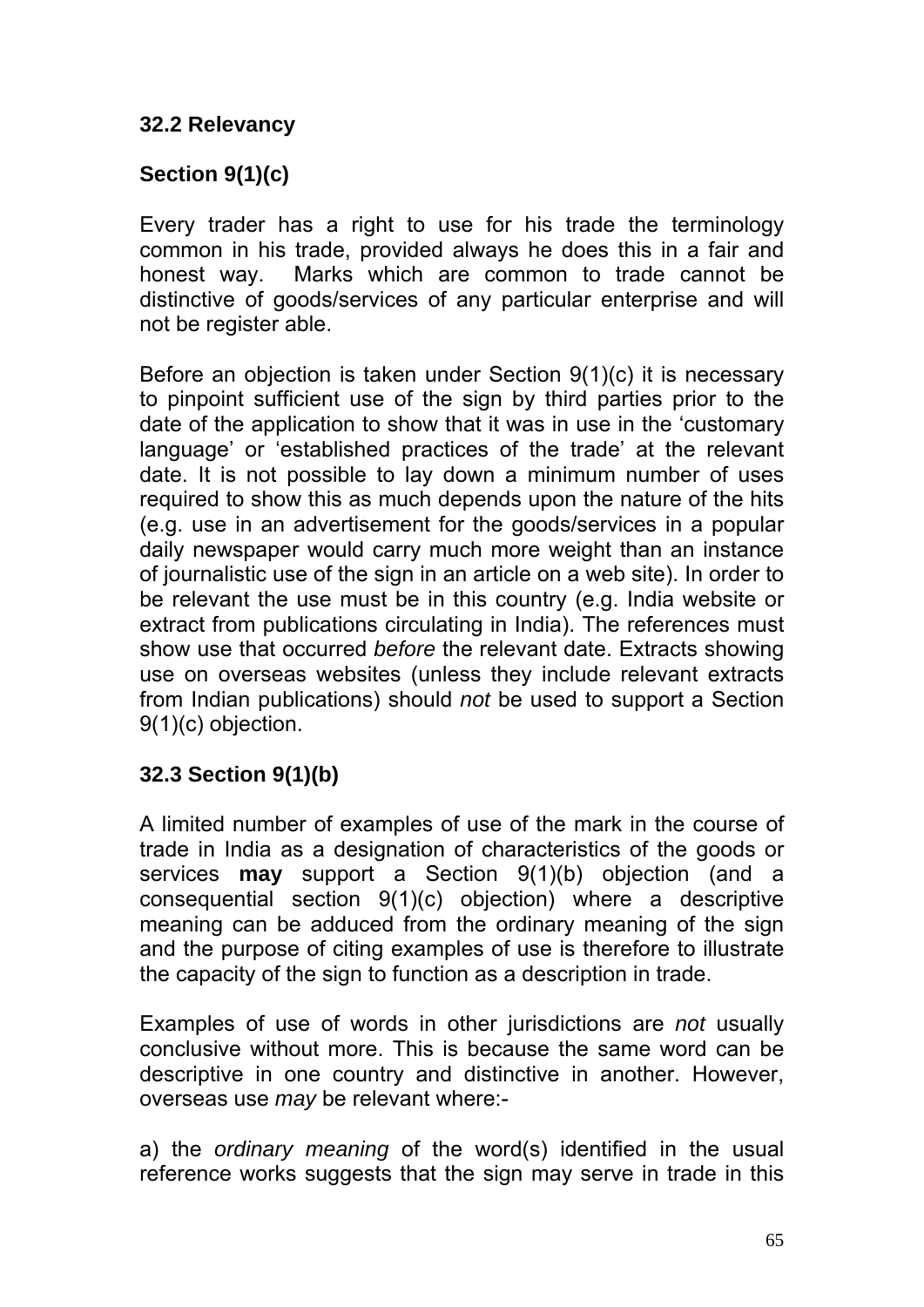country as a description and the use made of the mark in other English speaking countries is merely confirmation that the mark is apt for such use here, or

b) the hits suggest that the sign in question had, *at the date of the application*, been adopted in other English speaking countries as the name of (or an abbreviation for) a new sort of product or service.

## **32.4 Use in trade**

It should be borne in mind that objections under Section 9(1)(b) can only be based upon the existence or likelihood of the sign being used for descriptive purposes *in trade in the goods/services.*  One or two isolated examples of journalists using a word as a description will not, without more, serve to show that an apparently meaningless or inapt word is apt for use in trade as a description. On the other hand, a persistent pattern of descriptive use by journalists (particularly in trade papers) is sufficient to establish that the sign is liable to be used in trade as a description.

## **32.5 Use after date of application**

Use after the date of the application is *usually* irrelevant. However, if an objection is raised under Section 9(1)(b) which is based primarily upon the descriptive meaning of the word(s) identified in the usual reference works, then examples of descriptive use in trade after the date of application may be relevant. This is because such examples confirm that the word(s) had descriptive potential at the date of application. In the absence of any other indication, we should take the date that the web-page was last updated as the date of the article for examination purposes.

## **32.6 Applicant's own web site**

Evidence of the applicant using the sign in an *obviously* descriptive manner *may* be relevant.

# **33. "Acquired distinctive character"- proviso to section 9**

Section 9(1) proviso implies the possibility that certain words, although primarily descriptive of the character or quality of the goods or service, may – by reason of use – lose their descriptive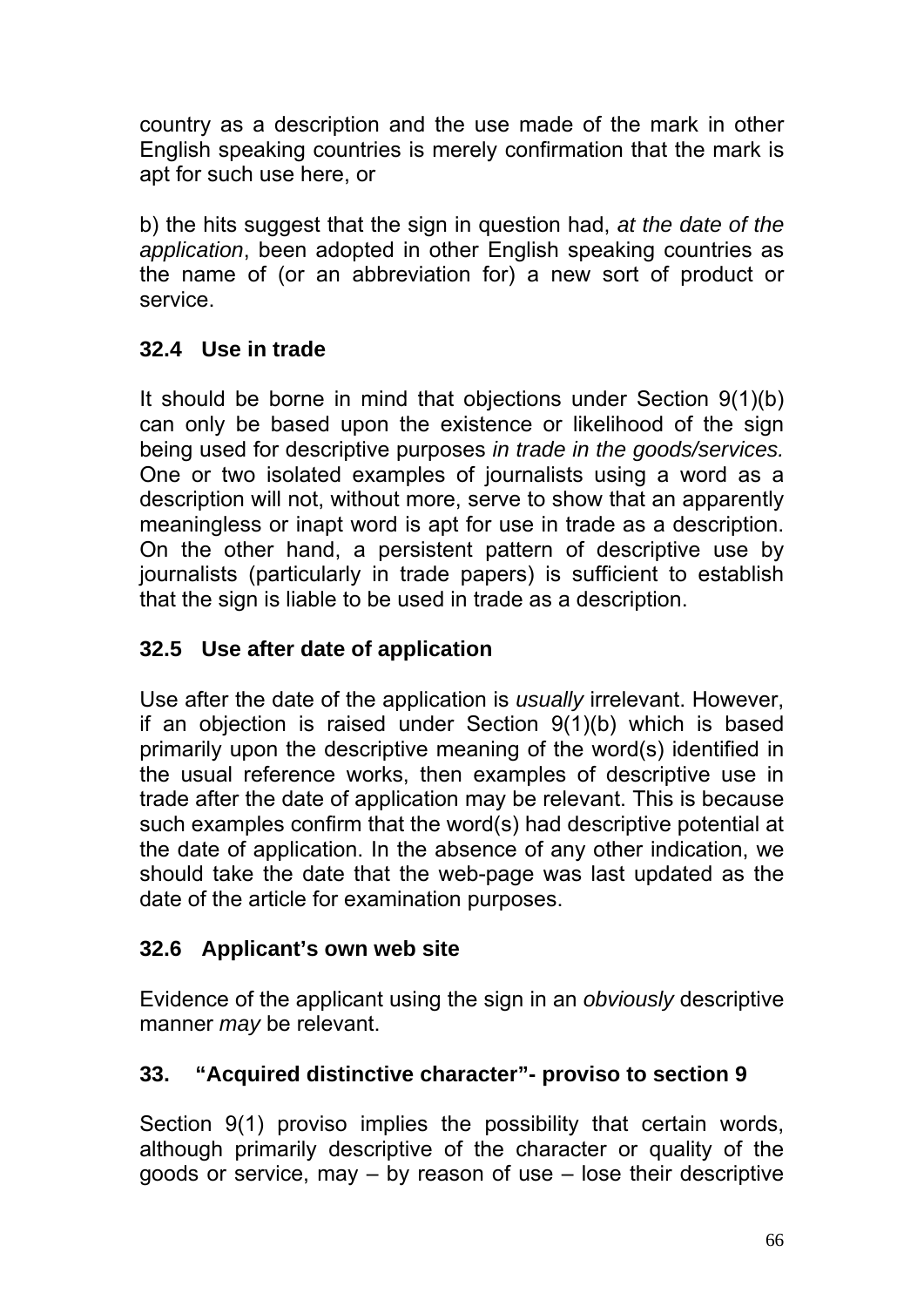meaning and acquire a secondary distinctive meaning so that they indicate that the goods/service in connection with which they are used are goods made by a particular manufacturer.

A mark that is said to have acquired a distinctive character must be shown to have come to operate as a guarantee of origin. For that to be so consumers must rely on it as a means of returning to the same undertaking if their experience of its products is positive, or to avoid that undertaking if their experience is negative

The requirements for securing protection under the proviso to section 9(1), as expressed in Duckham & Co's Trade Mark Application, [(2004) RPC 28 ]are as follows:

a) "the mark must have been used by an undertaking as a means of identifying the trade origin of the goods;

b) the effect of this use is that the relevant public(or a significant proportion thereof) have come to reply upon the mark, in the course of trade, as a means of identifying the trade origin of the goods;

c) if the mark is but one of a number used by the undertaking to identify the trade origin of the goods, the competent authority must be satisfied that the mark applied for has, by itself, come to foster a concrete expectation amongst the relevant public that goods bearing that mark originate from , or under the control of, a single undertaking."

A descriptive trade mark may be entitled to protection if it has assumed a secondary meaning which identifies it with a particular product or as being from a particular source [2005 (30)PTC(SC)1]

# **34. Vague specifications hiding descriptive significance**

The Registrar is entitled to require the applicant in particular cases , to clarify the goods or services in relation to which he/she proposes to register the mark. The applicant is not entitled to hide the descriptive nature of a mark within a broad or vague specification of goods/services - the reasoning behind this is as set out in HOLD AND DRAW case 1964 RPC 142. under the U.K. Trade Marks Act, 1938. The Registrar has power to require such additional information and documents as he deems necessary.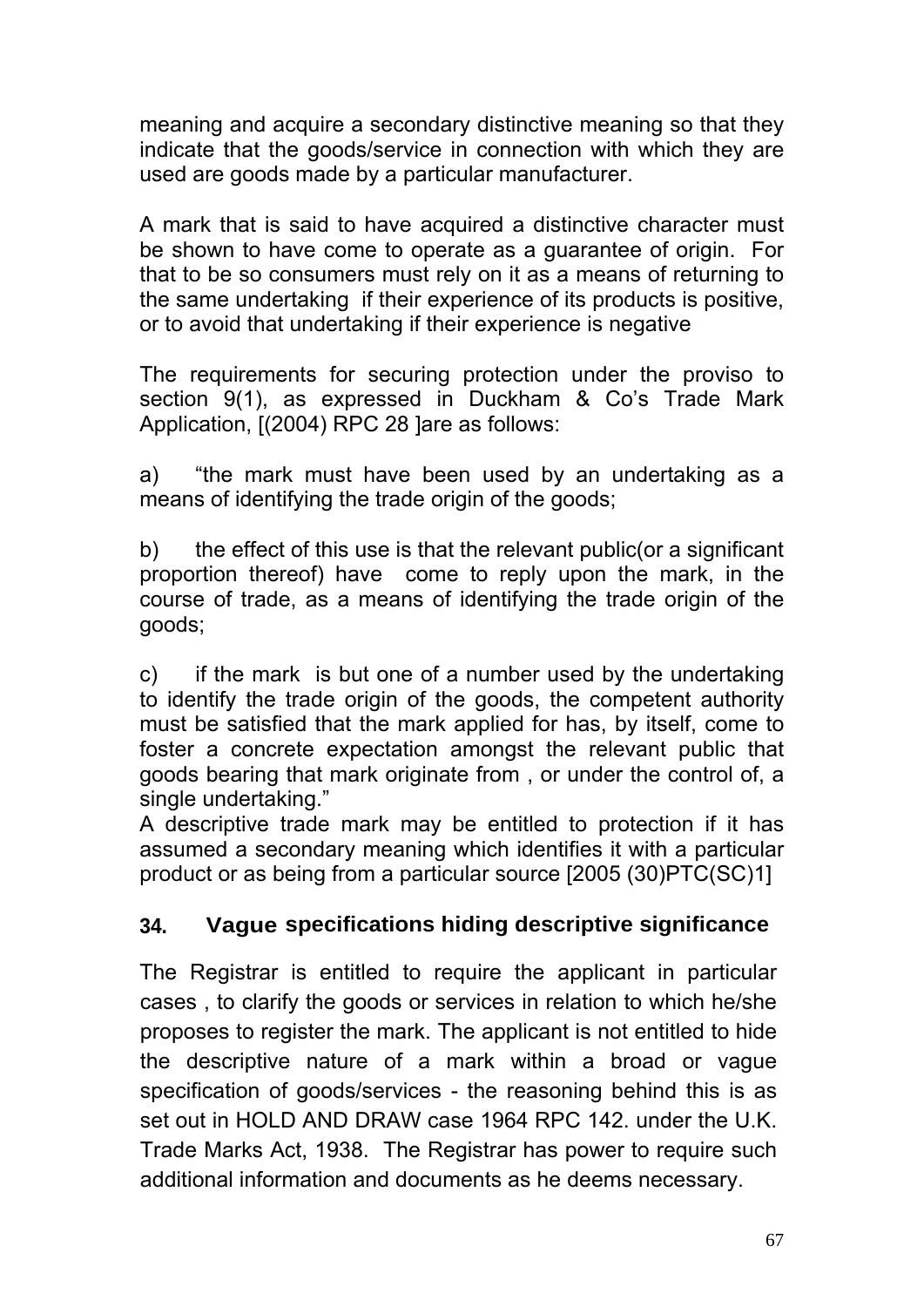An objection will always be raised where it appears that the specification includes goods/services for which the mark would not be acceptable. The applicant will be invited to clarify or limit the goods/services of interest in his response.

## **34.1 Misspellings of descriptive and other words**

Misspellings of descriptive words excluded from registration by section  $9(1)(c)$  of the Act cannot normally be said to consist *exclusively* of marks that may be used in trade to designate characteristics of the goods/services. However, misspellings commonly used

in trade, such as XTRA instead of EXTRA, may be excluded from registration. Similarly, mis-spelt words RYS for "Rice" is equally objectionable as phonetic equivalent of the objectionable word.

At the other end of the spectrum are fanciful mis-spellings, has a strong identity of its own. The Registrar takes the view that this is not a mark that may be used in trade to designate the geographical origin of the goods.

In between these two extremes are mis-spellings which may not be common but which do little to disguise the descriptive words at the heart of the mark. The mark FROOT LOOPS in U.K. was refused registration because it was an obvious mis-spelling of FRUIT LOOPS being an apt description of fruit flavoured cereal sold in loop form. The refusal was upheld by Simon Thorley QC acting as the Appointed Person. The applicant conceded that FROOT LOOPS was no more registrable than FRUIT LOOPS and the phonetic point was not contested.

In this regard the practice is set out as below:

a. In the case of common mis-spellings of descriptive words (as in the XTRA example above) there will be an objection;

b. In the case of fanciful misspellings with skilful allusion, there will be no objection, when it is shown to have acquired a distinctive character by reason of use.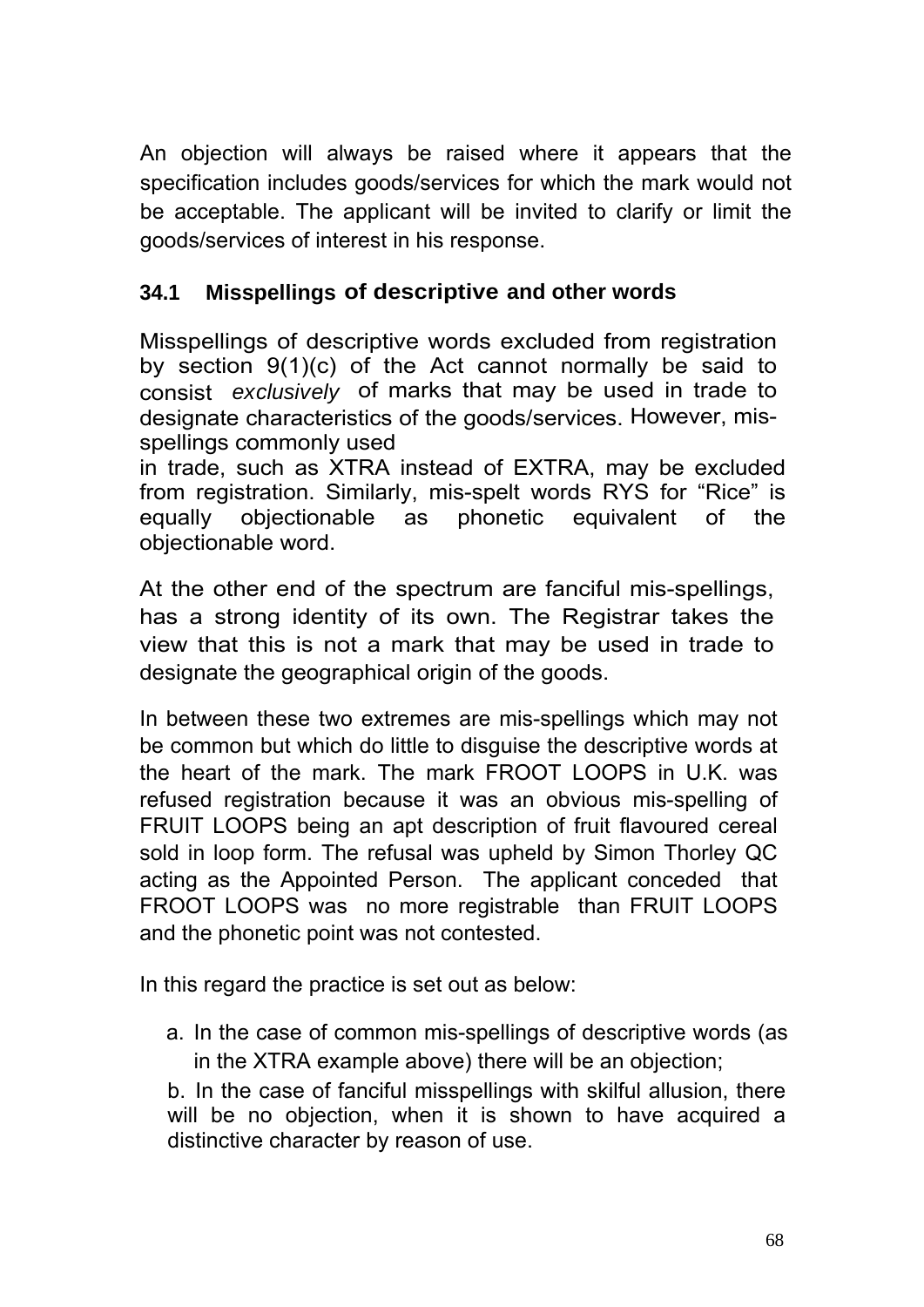c. In the case of mis-spellings which fail to disguise the descriptive words which comprise the mark, there will usually be an objection on grounds that the words are still likely to be seen as a description (FROOT LOOPS) and the trade mark therefore lacks any distinctive character;

d. In the (relatively rare) circumstances where the mis-spelling effectively disguises descriptive words and creates a significant "surplus" (eg PNEUSTILE - new style), there will be no objection;

e Misspellings of words which, in the true spelling, would he excluded - such as surnames and other non-distinctive (but not descriptive) words - will not normally face an objection, eg LUWIS (Lewis).

f. Words which have their own (non-objectionable) meaning, but which are phonetically the same as a descriptive word (such as STERLING/STIRLING) will not normally face an objection.

## **34.2 Common misspellings**

Whilst obvious misspellings of words may be acceptable because the average consumer would perceive the difference between the trade mark and the descriptive word, this may not be true when considering applications to register words which are commonly misspelt, or where the public are not used to seeing the word written down.

For example, KOMMUNIKATION is clearly misspelt and the average consumer would immediately recognize the difference between this mark and the descriptive word **COMMUNICATION** 

When confronted with words which are often misspelt, the difference may not be perceptible as a matter of first impression. For example, MILLENNIUM is often misspelt with either one "l" or one "n". The average consumer is therefore less likely to see any perceptible difference between the word and the mark MILENNIUM.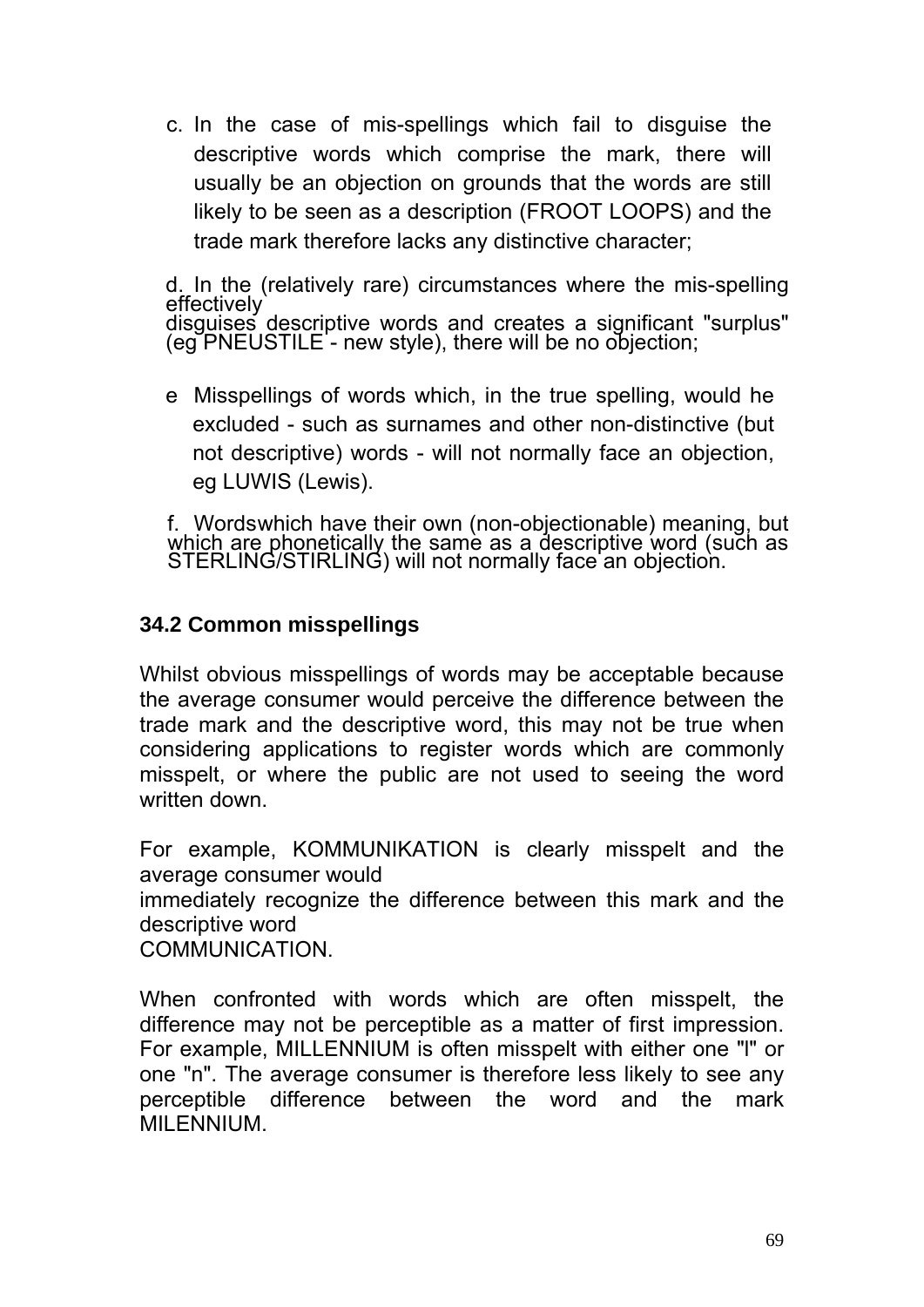This may often be true where "double" letters appear in the middle of the word. Informal words may be more often heard than written down, eg, CUPPA for tea. The average consumer may therefore be unsure of the correct spelling of the word because they will be unused to seeing it written down. Arguments that the word is is spelt will not assist in these circumstances.

Similarly, use of the "American" spelling of a word is less likely to be perceived as different to a normal presentation of the word. e.g. colour.

Even if the difference is noticeable, the average consumer is unlikely to suppose that the difference is on account of the fact that the American spelt version of the word is a trade mark.

Where there is a perceptible difference between the trade mark and those descriptive or non-distinctive terms, the trade mark will be generally acceptable. For example, the following examples of obviously misspelt are no different from descriptive words .

NOWAX for ear drops (In this case the conjoining of the two words NO and WAX, the individual words are simply combined without lending any distinctiveness. On the other hand if the resulting merger of the two words become NOVAX it may be taken as an invented word.

'SERIAL' for breakfast cereals

'DIETETIX' for dietician services or which do not readily convey the descriptiveness of the words, may qualify for acceptance.

## **34.3 Misspellings generally used in trade**

Care should be taken however where misspellings are commonly used, for example "XTRA" instead of EXTRA and 'N' instead of AND. Such variations will not lend distinctiveness.

Where mis-spellings or abbreviations are commonly used in the trade, the marks

would still be open to objection. For example :

CUT 'N BLOW DRY for hairdressing.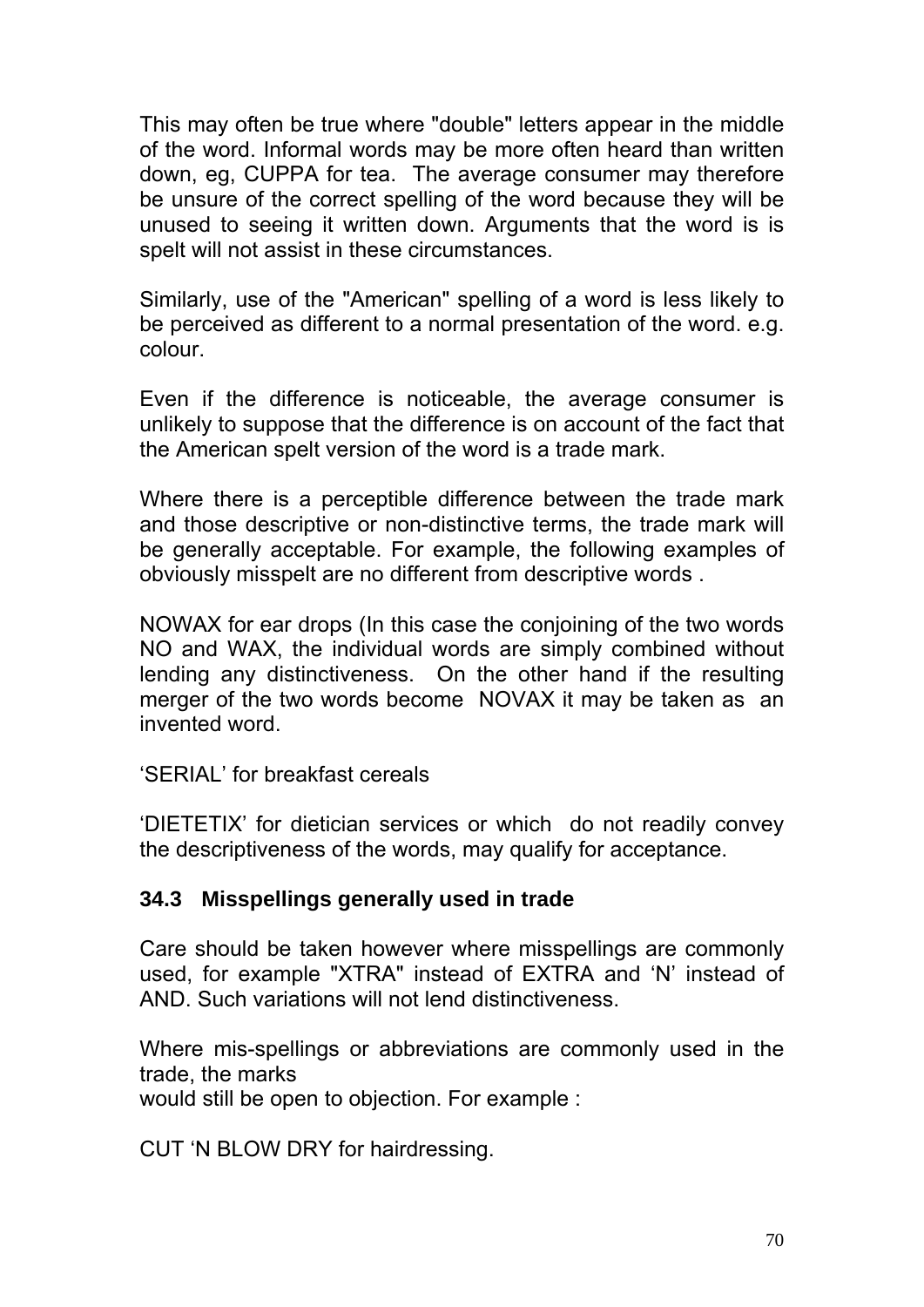DRIVE THRU /DRIVE IN for restaurant services.

STARTER PAK for beginner packages.

FRESHLY PREPARED 2 GO for takeaway pizzas.

BEST 4 YOU

### **34.4 Text messaging abbreviations**

With the growing practice of sending text messages via mobile phones, a completely new language is evolving using abbreviations rather than the full word. Indeed there are dictionaries available which detail the meanings of such abbreviations. Further, goods and services are now commonly promoted through advertisements in the form of text messages delivered through mobile phones. The average consumer will, or it is reasonably foreseeable that they will in future, see direct descriptions in the form of text messages as being a usual way of designating goods or services provided to the general public. Consequently applications consisting of this abbreviated version are equally open to objection in the same manner as the full word(s) would be objectionable.

For example: LRN 2 TXT for telecommunications or education services would be objectionable as it directs the consumer to the subject matter, namely, "Learn to Text".

## **35 Registrability of non-English descriptive words**

The following practice will be adopted in dealing with applications to register non-English words as trade marks where, if words with the same meaning were applied for in English, the application would be subject to an objection on the grounds that the words are descriptive and/or non-distinctive.

The U.K. TMR has established a practice that there are no grounds for refusing registration of trade marks on the basis that they are descriptive or non distinctive in a language which is unlikely to be understood by the relevant trade in the UK or by the relevant average UK consumer of the goods/services in question. The same practice will be followed by the Trade Marks Registry in India.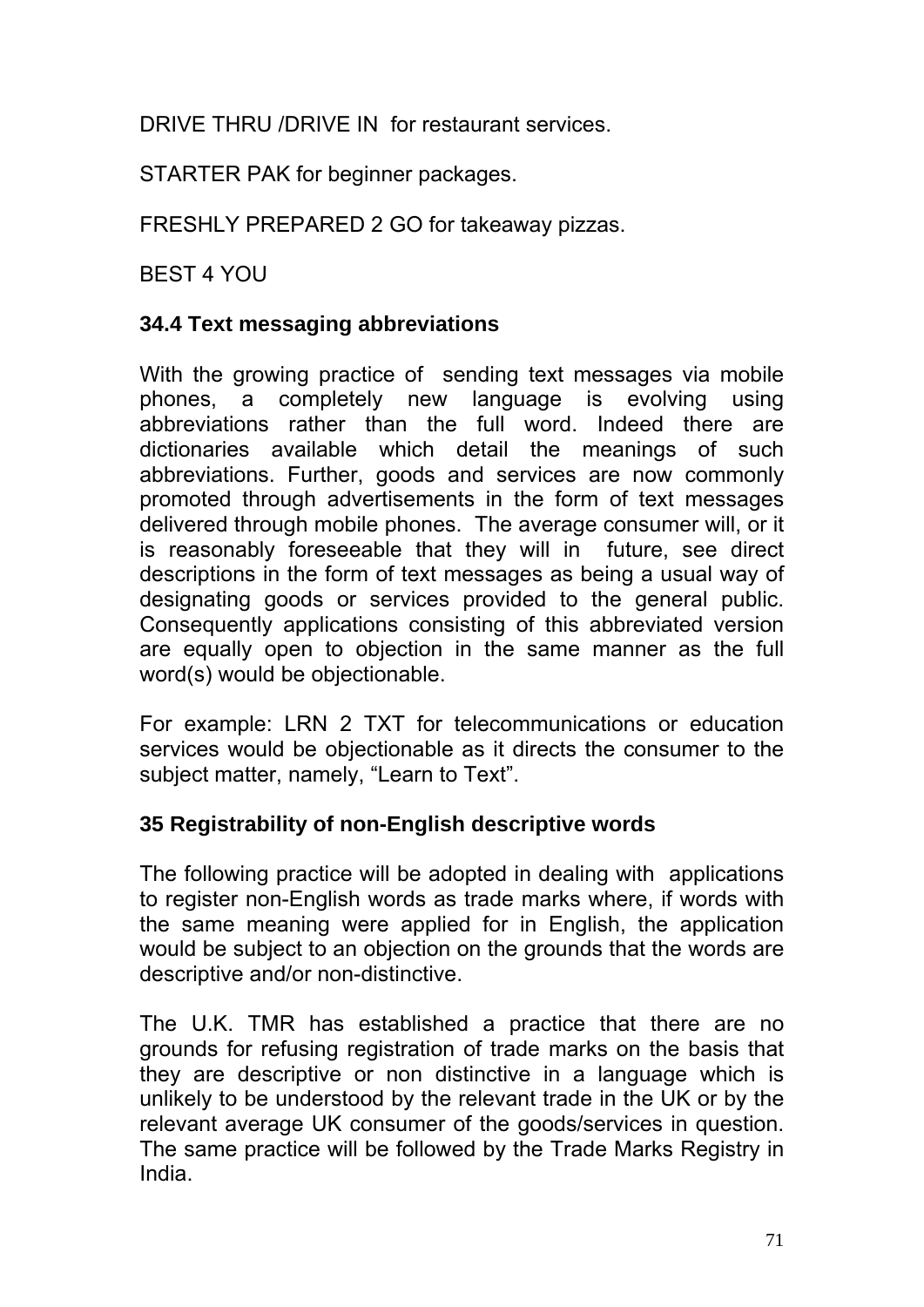Accordingly if the foreign word is in a language that is not likely to be known to a significant proportion of the public in India, there will not exist any ground for objection that the mark is descriptive.

Consequently, the Examiner will only object to the registration of word marks which are likely to be recognised as a descriptive of the characteristic of the goods or services. The relevant trade in India consists of those in this country who trade in the goods or services in question.

#### **35.1 Non English Descriptions which are most likely to be Understood**

Again in general, the average consumer is far more likely to be familiar with the non-English name of a product or service, or the local name for its geographical origin, than he is with the non-English words which describe other characteristics of the product or service. For example, the average English speaking consumer of wine would know that 'Bourgogne' is the French word for the region known as 'Burgundy' and would also be likely to know that 'vin rouge' means 'red wine.' Consequently, such names would be objectionable. This English practice could be well followed in India, if necessary by reference to internet.

### **35.2 Non-English Words which resemble English Descriptive Words**

The more closely a non-English descriptive word resembles its English equivalent, the more likely it is that its descriptive significance will be understood by the consumer. So, for example, the Italian words 'Caffe Fresco' should be rejected as a trade mark for coffee because the average consumer of coffee would be likely to see that it simply means 'fresh coffee'.

#### **35.3 Non-English Words which have become customary in the Current Language or in the bona fide and Established Practices of the Trade.**

Non-English words which have become generic in the trade in the goods or services (by customers or traders) are excluded from registration under Section 9(1)(c) of the Act. So the German word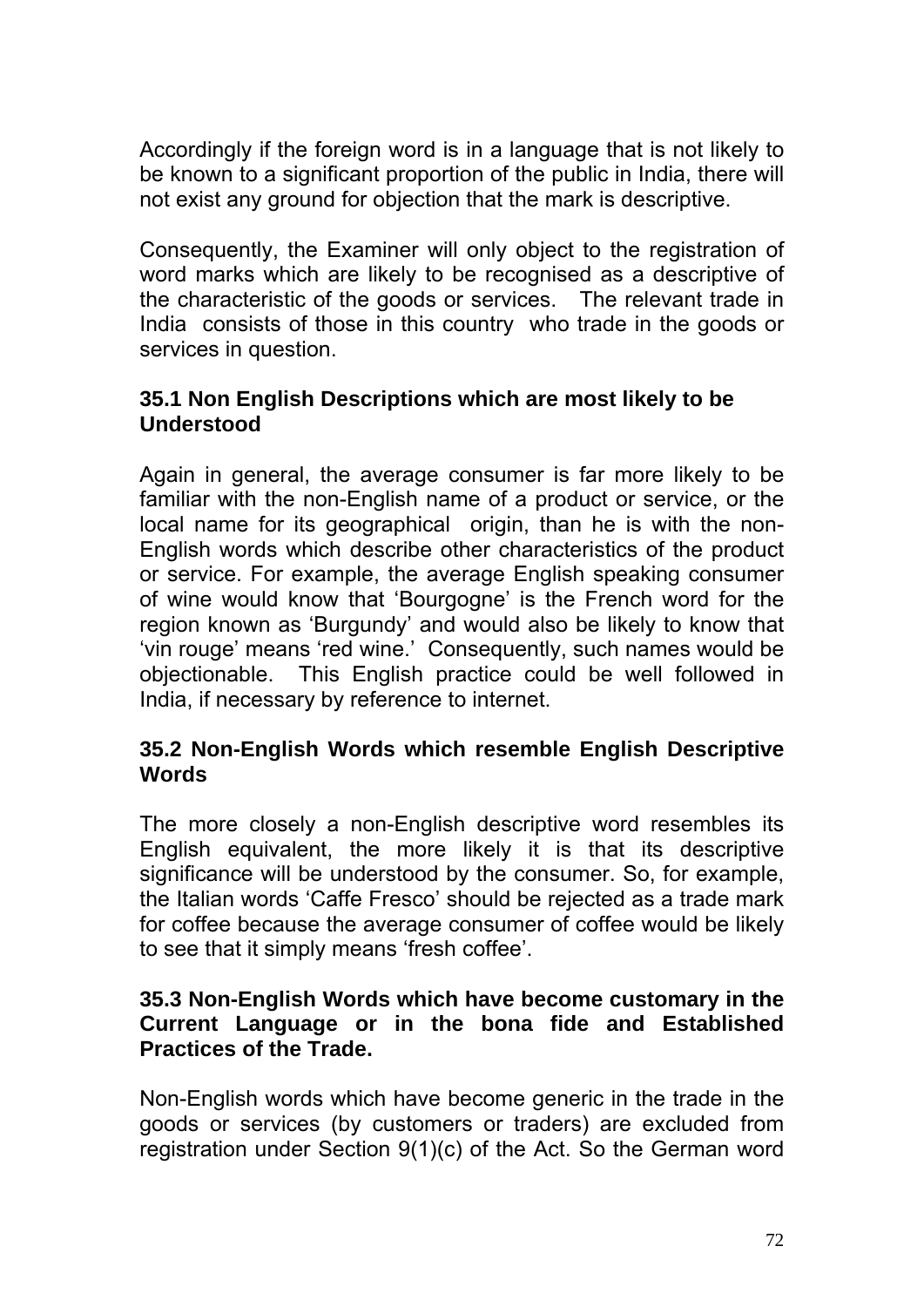'auto' is not registrable for motor cars or their parts and fittings, or related services.

#### 35.4 Well known Indian languages

The following language are likely to be known to a reasonable (and increasing ) number of Indian public. As such, descriptive use in any of these languages will be equally objectionable.

Punjabi, Tamil, Bengali, Urdu, Hindi, Telugu, Oriya, Assamee, Rajasthani, Malyalam, Karnatak. Marathi, Frankiand English and scheduled languages under the constitution.

Languages such as French, German, Italian, Spanish and Japanese are hardly known in India. Accordingly marks in such languages will be less objectionable.

### **36 Domain names and Section 9(1)**

A domain name is a written representation of an Internet electronic address, e.g.www.ipindia.nic.in, which is the Office's web site address. It is common-place for traders to have their electronic mail address and use the same in respect of their goods /services as trade name. In other words the domain name is being used as a trade name or trade mark, and the Registrar will, subject to the usual criteria of the Act, permit domain names to be registered as trade marks if otherwise registerable.

Elements of the domain name such as ".com" or ".co.in" are considered to be totally non-distinctive, much in the same way as "Ltd" and "Plc". As a general rule, one should consider whether the remainder of the mark is descriptive or non-distinctive; if so, there is likely to be an objection under Section 9(1)(a) of the Act.

There may be exceptions. For example TWIST AND SEAL would be liable to an objection for storage jars on the basis that it describes a characteristic of the goods, whereas the addition of ".COM" gives to the sign a trade mark character, when ued as one whole word.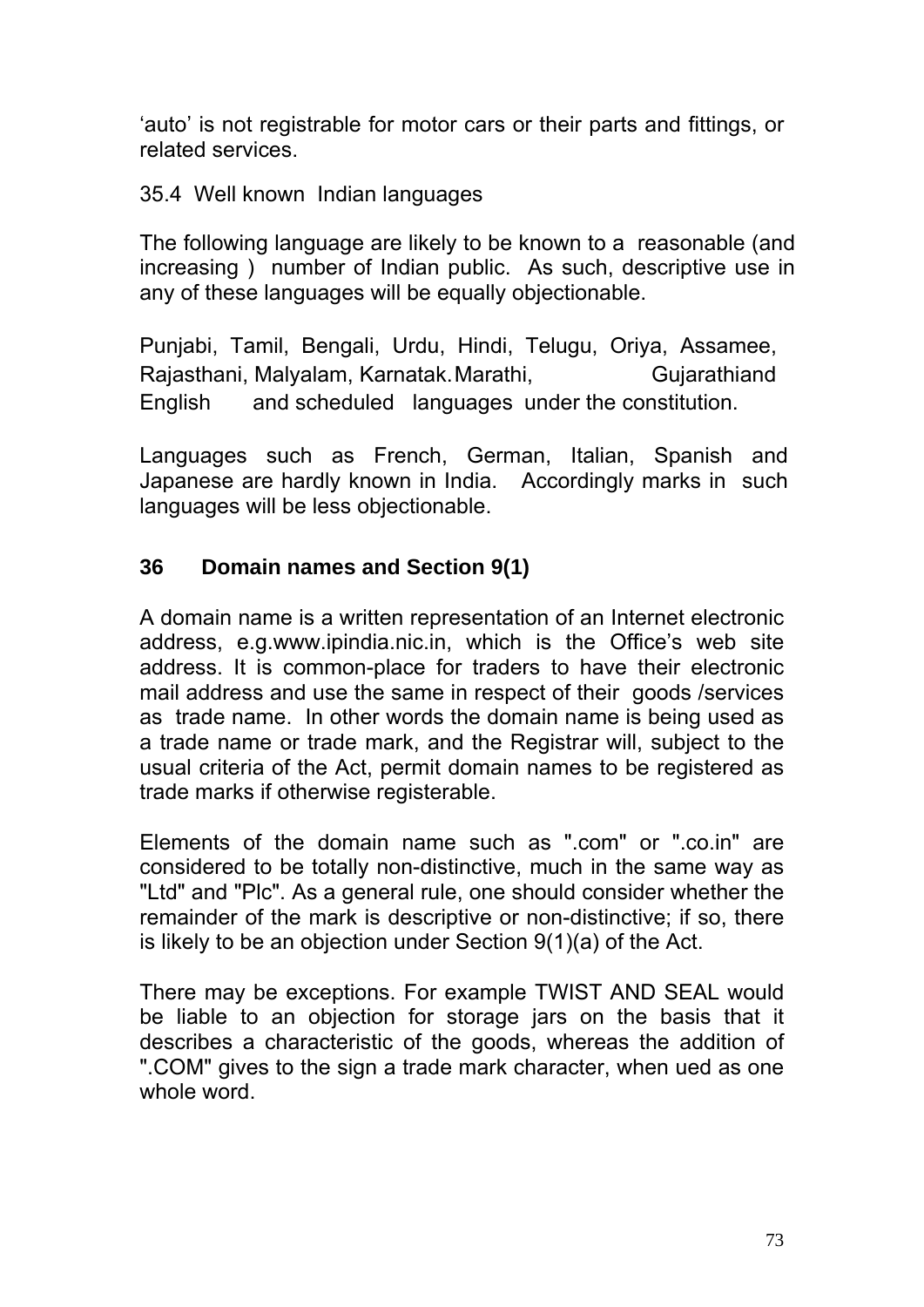## **37 Names of Organizations**

Words which describe the nature of an organization are not excluded from registration under Section 9(1)(b) of the Act, unless the words may also serve in trade to describe characteristics of the goods/services.

For example, "National Institute for the Disabled" describes an organisation for the services provided by it. Consequently, there is no objection under Section 9(1)(b). In contrast "National Breakdown Service" would be taken to describe not only the organization but also the characteristics of the services, ie. breakdown services with national coverage. Consequently, these words would be barred from registration under Section 9(1)(b).

Further, the presence of the word "national" would give the impression of government patronage, participation or connection with any local authority or body constituted under any law. Therefore, it will be also objectionable under section 9(2)(d) of the Act.

### **38 Trade marks made up of a number of features each of which is non-distinctive.**

Section 17(1) enacts that when a trade mark consists of several matters, its registration shall confer on the proprietor exclusive right to the use of the trade mark taken as a whole. This brings the statute law in accordance with the judicial decision evolved by the case of Diamond T. Motor Company's Appln. (1921), 38 RPC 373. In this case a mark consisting of a diamond border device, the word Diamond and a single letter 'T' inside the device was allowed registration , without exclusive right to each separate component. The mark as a whole was considered capable of distinguishing , while the individual elements were not.

In an European case [*Campina Melkunie BV v Benelux-Merkenbureau]*, similar approach was adopted where a trade mark was composed of a number of elements, each of which was descriptive of the goods/services in the application. The trade mark as a whole was considered perceptibly more than the sum of the meanings of its descriptive parts. If the combination of descriptive elements was unusual and created an impression that was sufficiently far removed from being simply a composite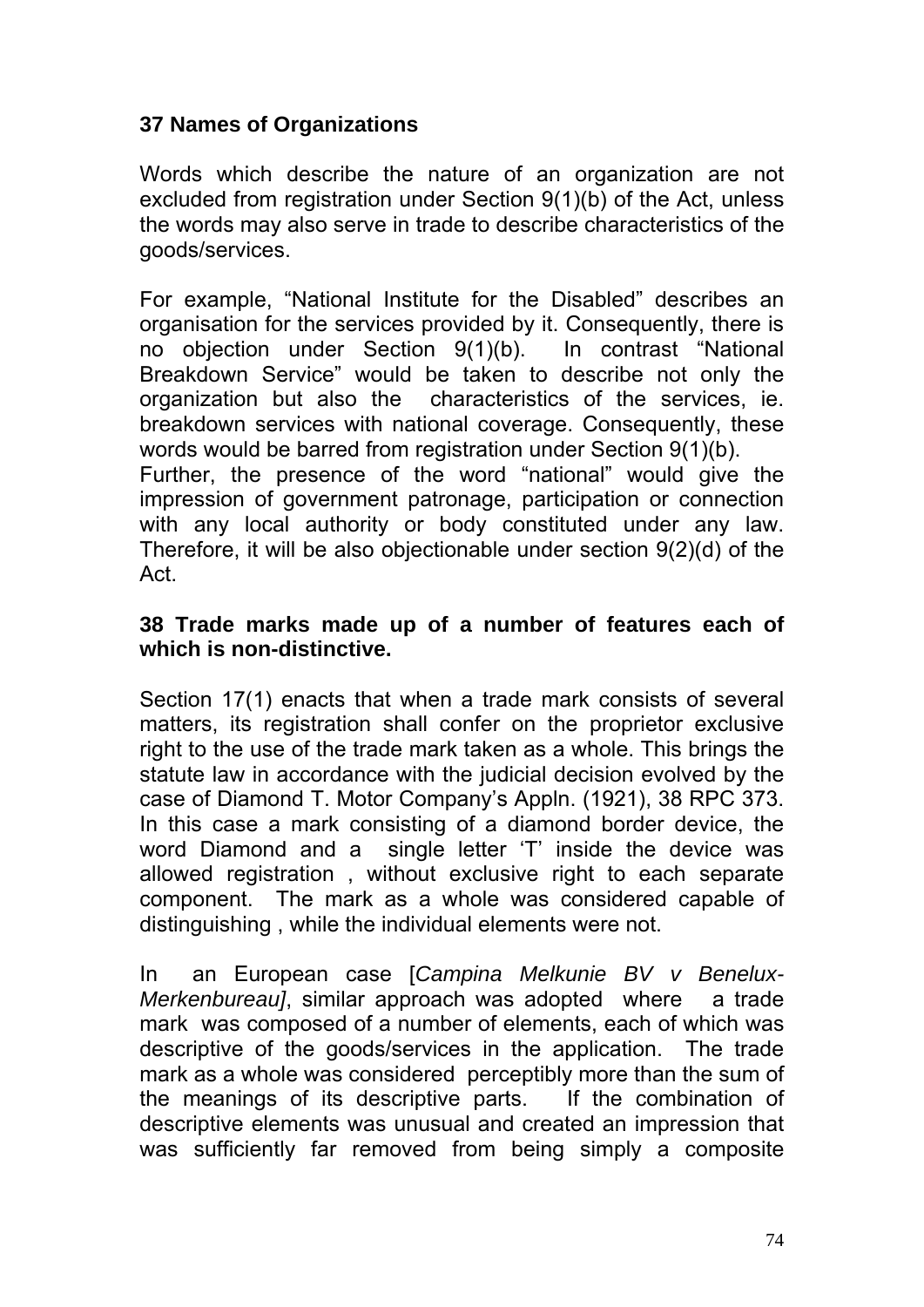description of the goods/services, the trade mark might be registrable.

The mark EUROLAMB was found to be unregistrable (for lamb) under the UK Act on the ground that the element EURO is commonly used to indicate "European" and conjoining EURO and LAMB therefore results in nothing more than a composite description of the kind and geographical origin of the goods, which is no more registrable than the term "European Lamb". See (1997) RPC 279.

Similarly while the mark MULTIBLADE, for example may not be registrable for razors, the mark MULTICLOSE may be registrable (for razors). Although razors commonly have multiple blades (and 'Multi' is therefore descriptive) which are designed to provide the user with a close shave (and 'close' is therefore descriptive of the intended purpose of the product), the terms 'Multi' and 'Close' would be an unusual combination and not a natural one to use as a description of these characteristics of the product.

If the mark is constituted by purely descriptive phrase (e.g. HIGH SPEC HOME COMPUTING SYSTEM for computer software) it would not be permitted registration

In contrast, the word 'AUTOMOTIVE NETWORK EXCHANGE' in UK was found to be registrable (for business information for the automotive industry provided by means of a private network) because although each of the words was individually considered unregistrable, the amount of effort and analysis required to interpret the composite phrase as a description of the services was more than an average consumer was likely to undertake.

However, it would appear that in the Indian context the phrase as a whole being no less equally descriptive it would be register able, only upon evidence of acquired distinctiveness under proviso to section 9(1).

### **39 Slogans**

Under section 9(1) proviso , any trade mark which is demonstrated to be distinctive in fact, will be regarded as distinctive in law and therefore qualify for registration. One or more words , constituted as a slogan mark may be registrable but the onus is on the applicant for registration to show acquired distinctiveness.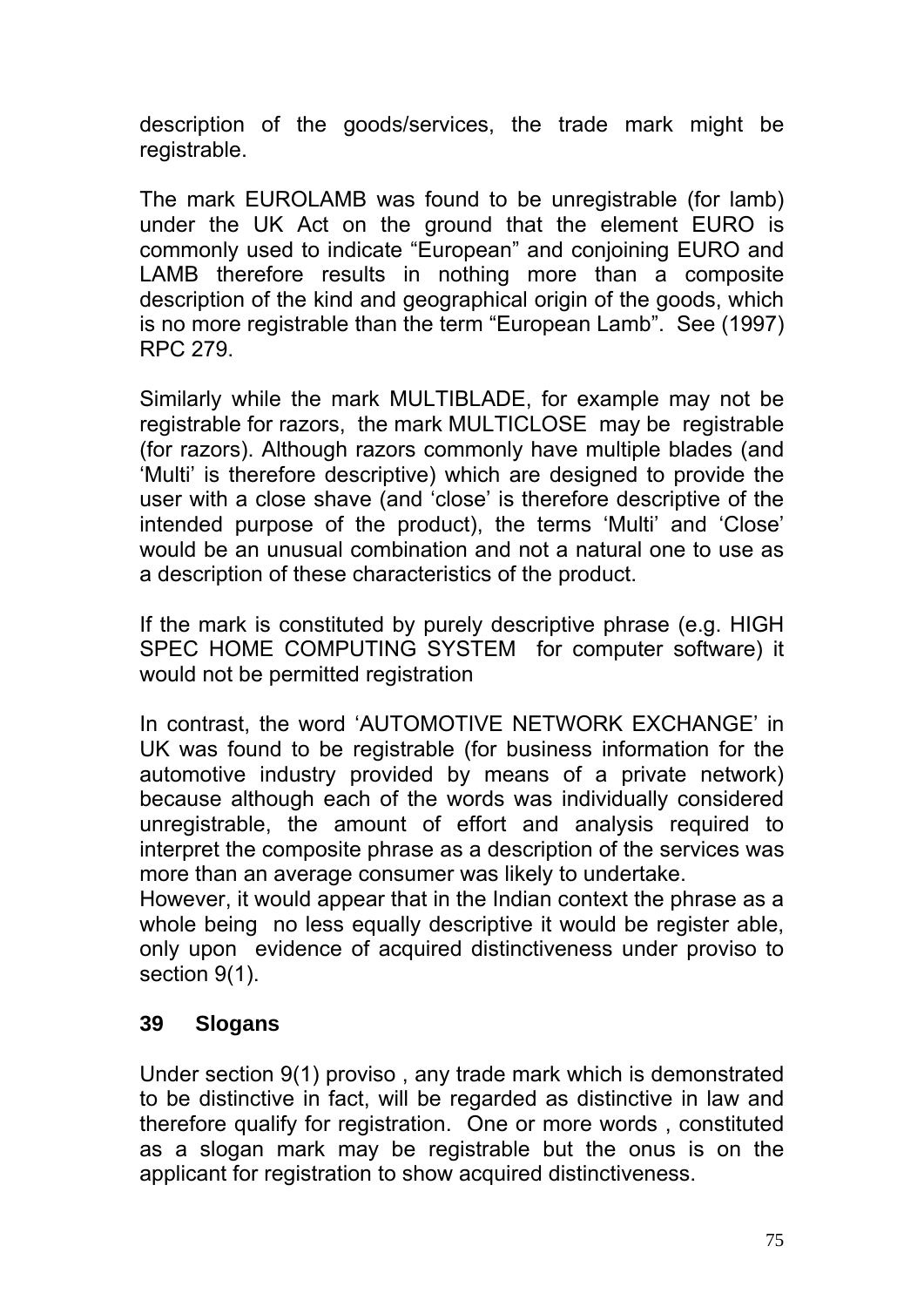In "Have a Break Trade Mark", (1993) the applicant sought to register the mark "HAVE A BREAK" in class 30. Evidence was provided that the applicant had been using the slogan "HAVE A BREAK…… HAVE A KIT KAT" as a registered trade mark but the words, "HAVE A BREAK" alone had not been used as a trade mark in relation to chocolate, chocolate products, confectionery, candy, biscuits. Therefore the application for registration refused. It was held that the criteria for registrability of slogan is no stricter than for other types of mark.

The European Court of Justice observed that Slogans serving a promotional function will be objectionable because "average consumers are not in the habit of making assumptions about the origin of products on the basis of such slogans". At the same time, the ECJ took the view that there is no justification for applying a stricter examination criteria to slogan marks and that such slogan marks may be considered as a non-conventional trade mark where the relevant public is slower to recognize them as indicating the product of an undertaking.

Slogans will face the same objection under Section 9(1)(b) of the Act, if they are comprised of a word combination that an average consumer would regard as a normal way of referring to the goods or services or of representing their essential features. The intended purpose of the goods or services should be regarded as an essential characteristic of the goods or services for the purposes of this assessment.

### **40. Slogan when used in plain descriptive language**

Plain descriptive phrase of a slogan is always considered nondistinctive. For example the UK Registrar objected to the registration of slogan:

### NEVER CLEAN YOUR SHOWER AGAIN (Class 3)

– because it describes in plain language the intended purpose of the goods. It is considered that the fact that the statement might not be literally true was not decisive. Consumers are accustomed to a certain amount of overstatement in advertisements. On the other hand, the slogan "THE SHOES YOUR FEET HAVE BEEN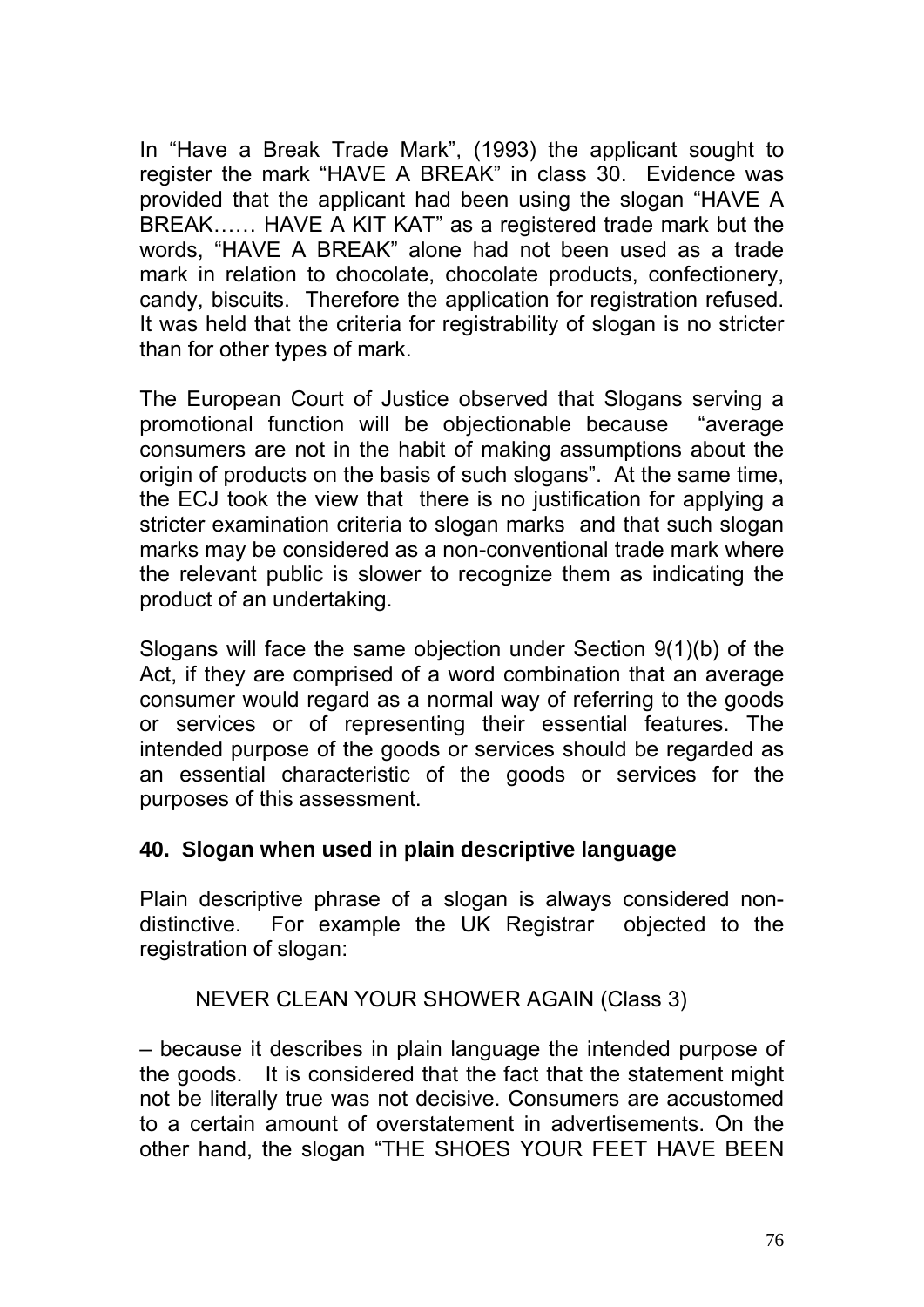ACHING FOR", was considered to be an unusual way of putting a descriptive phrase.

The mark "AN EYE FOR DETAIL" (for clothing) was refused because it is a common phrase which, considered in relation to clothing, designates not just a characteristic of the consumer, but also the quality of the goods, i.e. clothing of such quality that it will be appreciated by those consumers with an eye for detail.

The mark "HOW TECHNOLOGY SHAPED THE WORLD" would not be acceptable for publications, information or exhibition type goods or services.

The UK Registrar accepted the mark "THE BEST WAY TO PREDICT THE FUTURE IS TO CREATE IT" (for technology related services in classes 35, 38 & 42) because this was not considered to be a normal way of designating these services, nor to be a commonplace phrase.

Similar approach may be adopted by the Registrar in India.

## **40.1 Normal use in advertising to be considered**

Some allowance must be made for the fact that, in advertising, it is customary to use shortened phrase when promoting the goods or services. The UK Registrar's refusal to register the trade mark 'WHERE ALL YOUR FAVOURITES COME TOGETHER' for chocolate confectionery was upheld on the ground that it was a natural abbreviation for the longer expression 'THIS IS WHERE ALL YOUR FAVOURITES COME TOGETHER IN ONE BOX'.

By contrast the mark FROM THOUGHT TO FINISH has been accepted for goods and services in classes 9, 16, 35, 41 & 42 because it is not a normal means of designating goods and services in the development field, the mark being a play on the well known phrase "From start to finish".

## **40.2 Ambiguity**

In the U.K. the view is ambiguity may enhance the prospects of registrability, and based on that the UK Registrar accepted the mark NATURE's REAL THING for foodstuffs in classes 29 and 30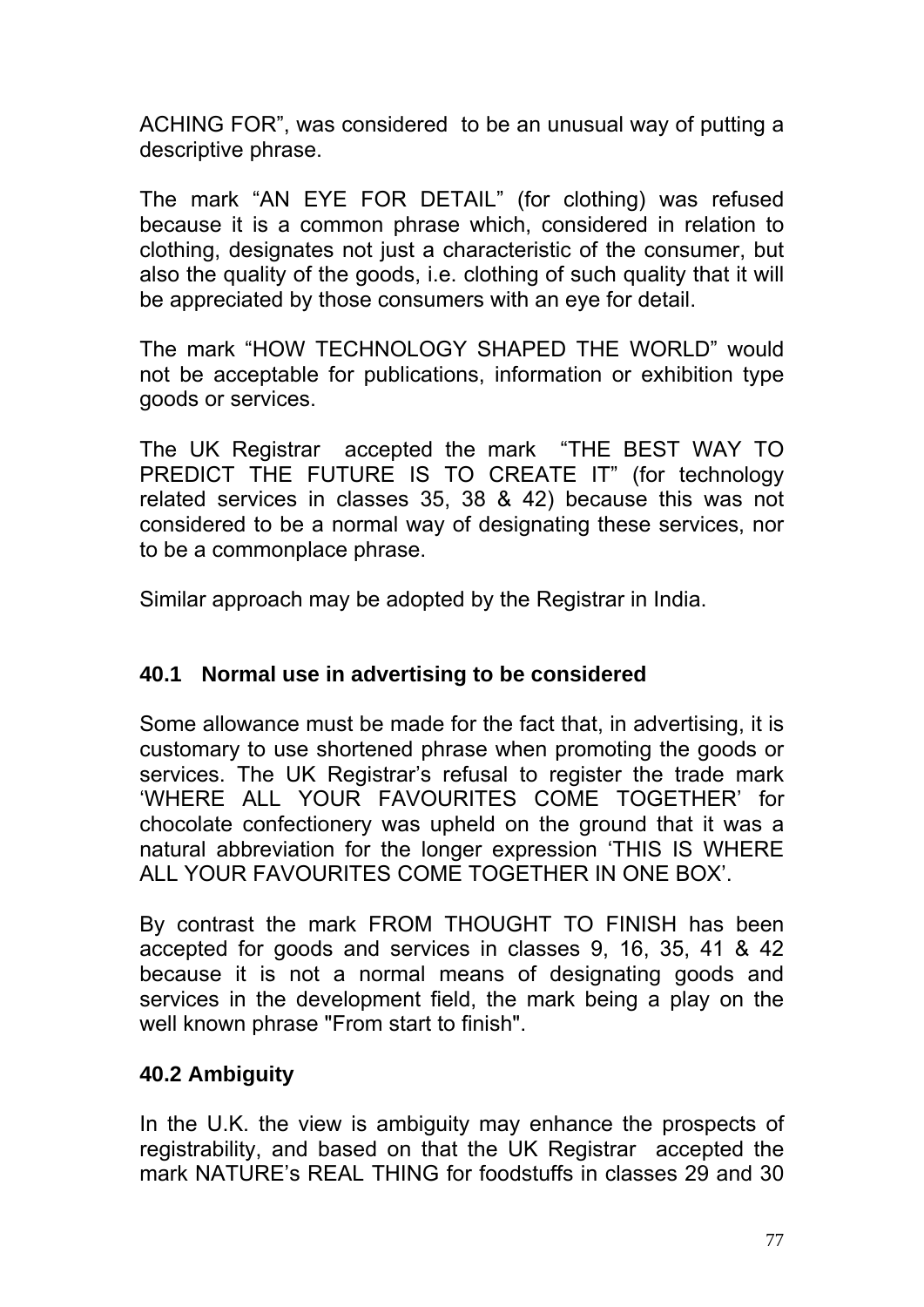because the reference to natural products is sufficiently allusive. However, it is possible to take a view that ambiguity in a sense may render the mark misleading and deceptive as to its characteristics to entail objection.

The mark BEST BUY (on a coloured background resembling a price tag) was refused registration by the European Court of First Instance despite the applicant's argument that it had no precise descriptive meaning to consumers. A slogan which has two meanings will not be registrable if one of them is a description of the goods or services. The mark WE SET THE HIRE STANDARD was refused (for car hire services) despite the possible phonetic alternative meaning, and this would have been the case even if the other meaning had not also been a description of the services.

### **Slogan mark- guidelines**

Based on U.K. practice generally, we may adopt the following guidelines in the application of section 9(1) of the Act in respect of slogan marks.

An illustrative list of the areas where an objection might be relevant, and the types of areas covered is given below:.

### **40.3 Value statements**

Straightforward value statements that could apply to any undertaking are devoid of any distinctive character, e.g., CARING FOR THE PLANET.

### **40.4 Inspirational or motivational statements**

These types of slogans are considered to be non-distinctive particularly for services, e.g., YOU CAN DO IT WITH US for driving schools, or GO FOR IT for training courses.

### **40.5 Customer service statements**

Similarly, straightforward statements about customer service that could apply to any undertaking are also devoid of any distinctive character, e.g., PUTTING CUSTOMERS FIRST; as are natural abbreviations for such statements, e.g., PUTTING YOU FIRST.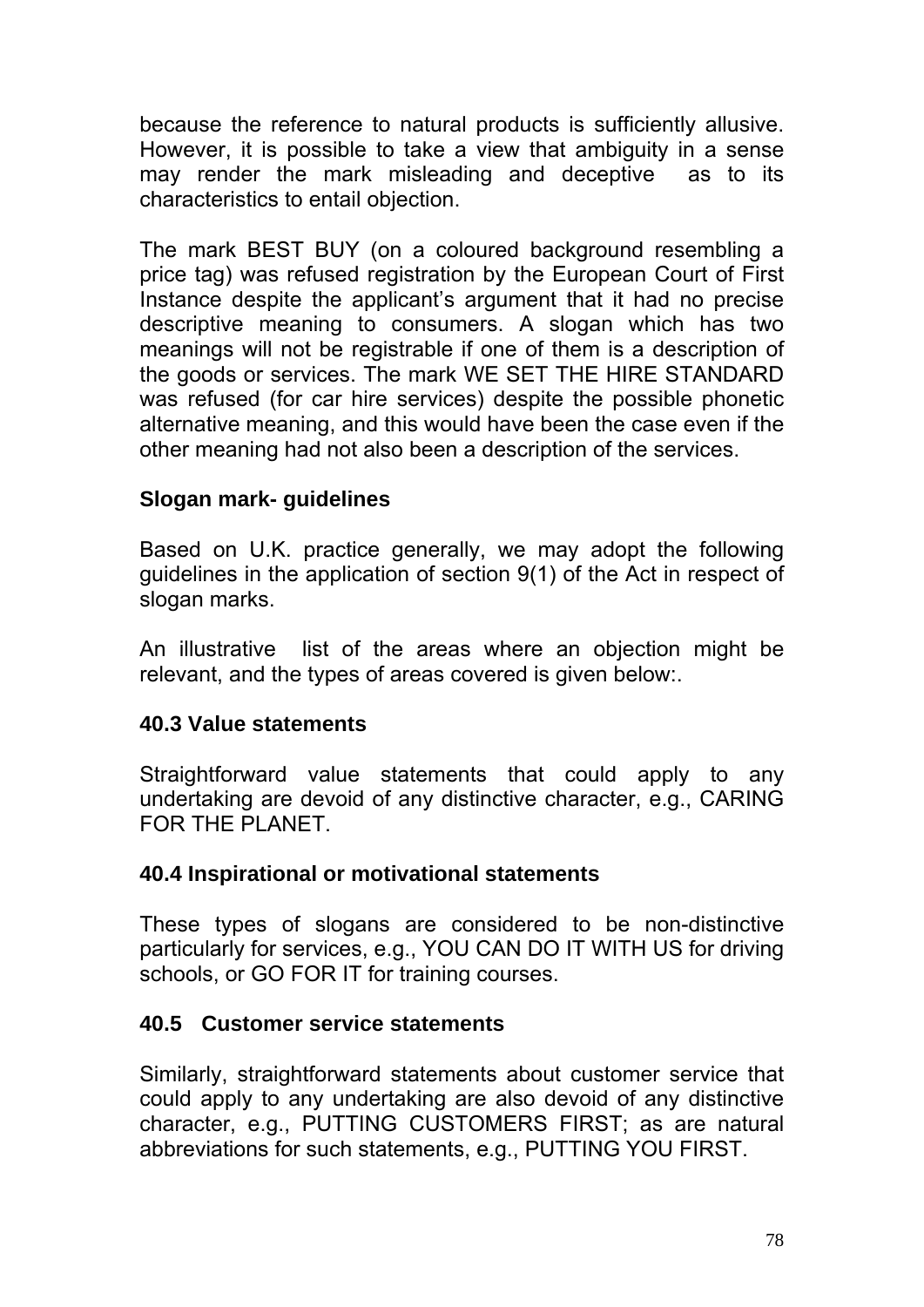### **40.6 Purely promotional statements**

The mark SAY IT WITH CHAMPAGNE is composed of a well known advertising strap line "Say it with..." followed by the name of the goods (Champagne). This mark therefore fulfils a purely marketing function, i.e., an invitation to the public to send a message through the gift of champagne. Similarly, the European Court of First Instance said that "REAL PEOPLE, REAL SOLUTIONS", whilst not having a directly descriptive connotation, nevertheless has nothing about it to displace its purely promotional message.

### **40.7 Statements by/about the user of goods/wearer of clothing**

Slogans such as "I ♥ My Boy Friend" or "Here comes Trouble" are often used to decorate goods, particularly clothing – T-shirts, sweatshirts or baseball caps. In this context, consumers are unlikely to perceive this type of slogan as a sign of trade origin. When seen they seem to be as a personal statement by/about the wearer/user rather than indicating the trade origin of the product. Slogans which are likely to be seen as such will therefore be open to objection under Section 9(1)(c) of the Act.

The Examiner should see whether the phrase applied for is indeed used as a trade mark by calling for evidence**.** 

### **40.8 Retail services- Class 35 of International Classification**

There was a view earlier that 'retail services' did not constitute a business in the provision of 'services' in respect of which a trade mark may be registered . However the services provided by retailers have come to be recognised by the Court as being "..all activity carried out by the trader for the purpose of encouraging the conclusion of a transaction. That activity consists, inter alia, in selecting an assortment of goods offered for sale and in offering a variety of services aimed at inducing the consumer to conclude the above mentioned transaction with the trader in question rather than with a competitor".

Accordingly, these are the services covered by a "retail services" type registration. The Court stated that it is not necessary to specify in detail the retail services for which registration is sought. Rather general wording may be used. In that connection the Court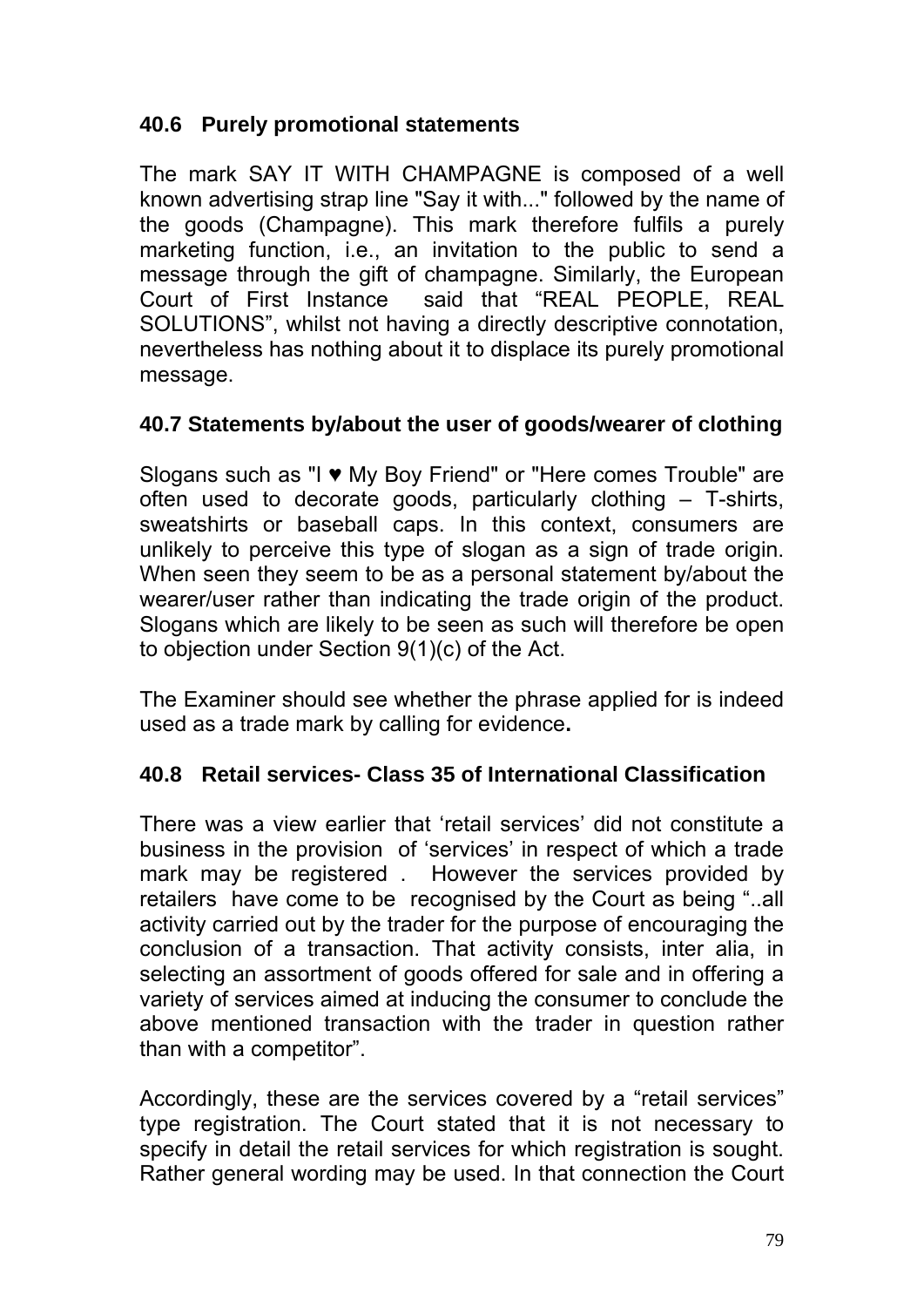cited with approval the wording in the explanatory note to Class 35 of the International Classification, namely, "the bringing together of a variety of goods, enabling customers to conveniently view and purchase those goods."

Having recognized that there is no barrier to the registration of services connected with the retail trade in goods, the Court did not draw any distinction between the various forms of retail services (for example, supermarkets, department stores, specialist retail outlets, mail order, electronic shopping etc). Whereas in the past it was a requirement in the UK to specify the precise nature of the retail services being provided, the Court made it clear that this is not required and that the emphasis is to be placed on the nature of the goods supplied in connection with the services.

#### **Consequently, it is necessary to specify the goods or types of goods in all cases.**

An indication of the types of goods concerned with the services will be sufficient, although applicants may list the associated goods in more detail if they so wish. Note that a registration for retail services does not cover the sale of goods themselves and therefore if applicants require protection for their marks to include the transaction that occurs between the customer and the retailer at the point of sale, it will be advisable to file in the appropriate goods classes in respect of those items that are being sold under the trade mark.

## **40.9 What is acceptable- U.K. Practice to be followed in India**

Based on the UK practice, we may adopt the following guidelines on what is (and what is not) acceptable

## **Acceptable form of specification- class 35**

The bringing together, for the benefit of others, of a variety of [indicate goods or types of goods], enabling customers to conveniently view and purchase those goods;

The bringing together, for the benefit of others, of a variety of goods, enabling customers to conveniently view and purchase **[indicate goods or types of goods];**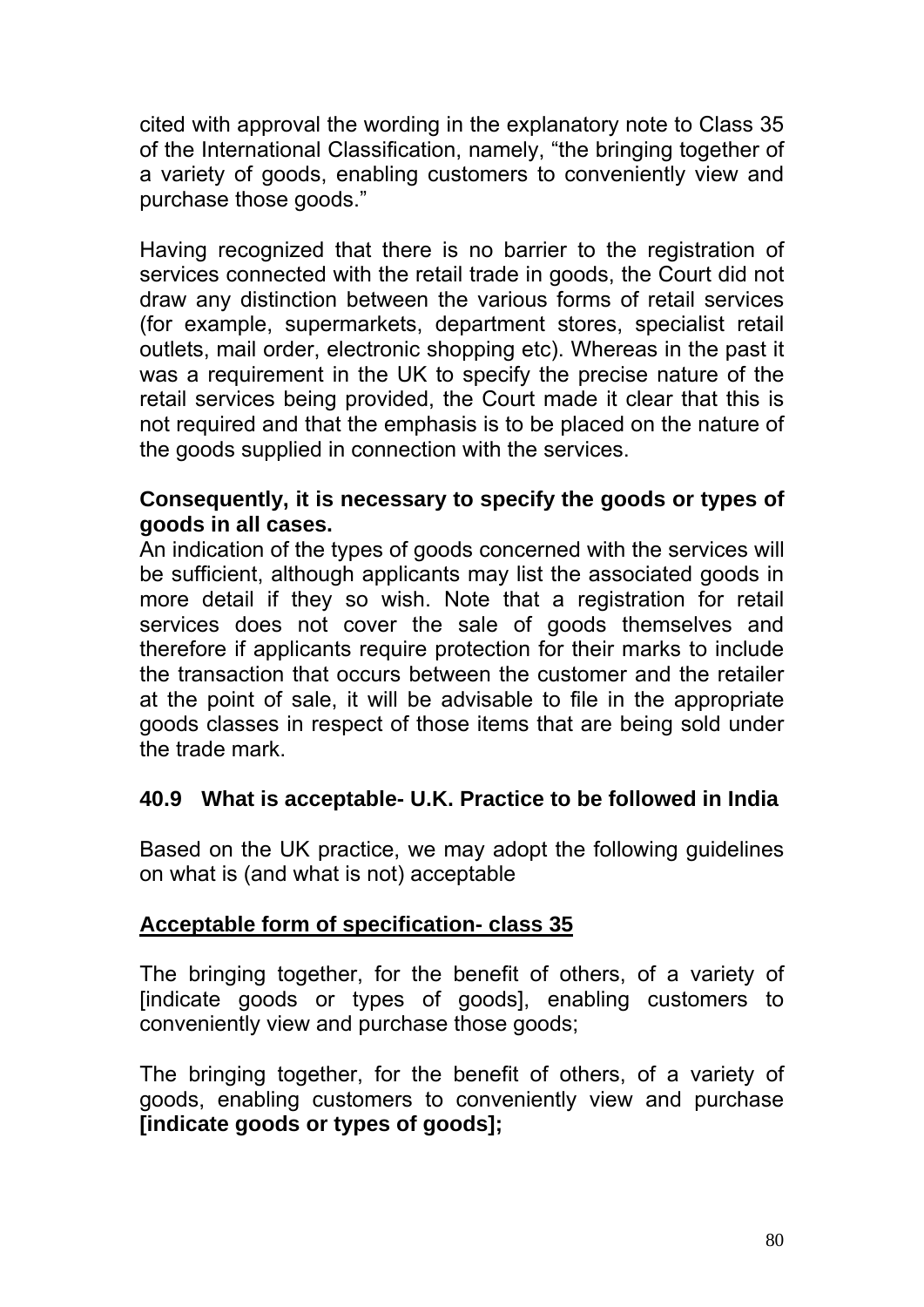Retail services connected with **[indicate goods or types of goods];** 

Retail services connected with the sale of [indicate goods or types of goods];

Retail store services in the field of [indicate goods or types of goods];

Department store retail services connected with [indicate goods or types of goods] as in, for example:

Department store services connected with the sale of beauty products, toiletries, machines for household use, hand tools, optical goods, cameras, domestic electrical and electronic equipment, including white goods, jewellery, clocks, watches, stationery, publications, leather goods, luggage, furniture, household containers and utensils, furnishings, textiles, clothing, footwear, headwear, haberdashery, toys and games, sports equipment, foodstuffs, drinks and tobacco products;

Shop retail services connected with [indicate goods or types of goods];

Mail order retail services connected with [indicate goods or types of goods];

Electronic shopping retail services connected with [indicate goods or types of goods];

Retail clothing shop services;

Stationery shop retail services connected with the sale of stationery, printed matter, computer equipment and peripherals and home entertainment products;

The bringing together, for the benefit of others, of a variety of goods enabling customers to conveniently view and purchase those goods from a clothing and clothing accessories catalogue by mail order or by means of telecommunications.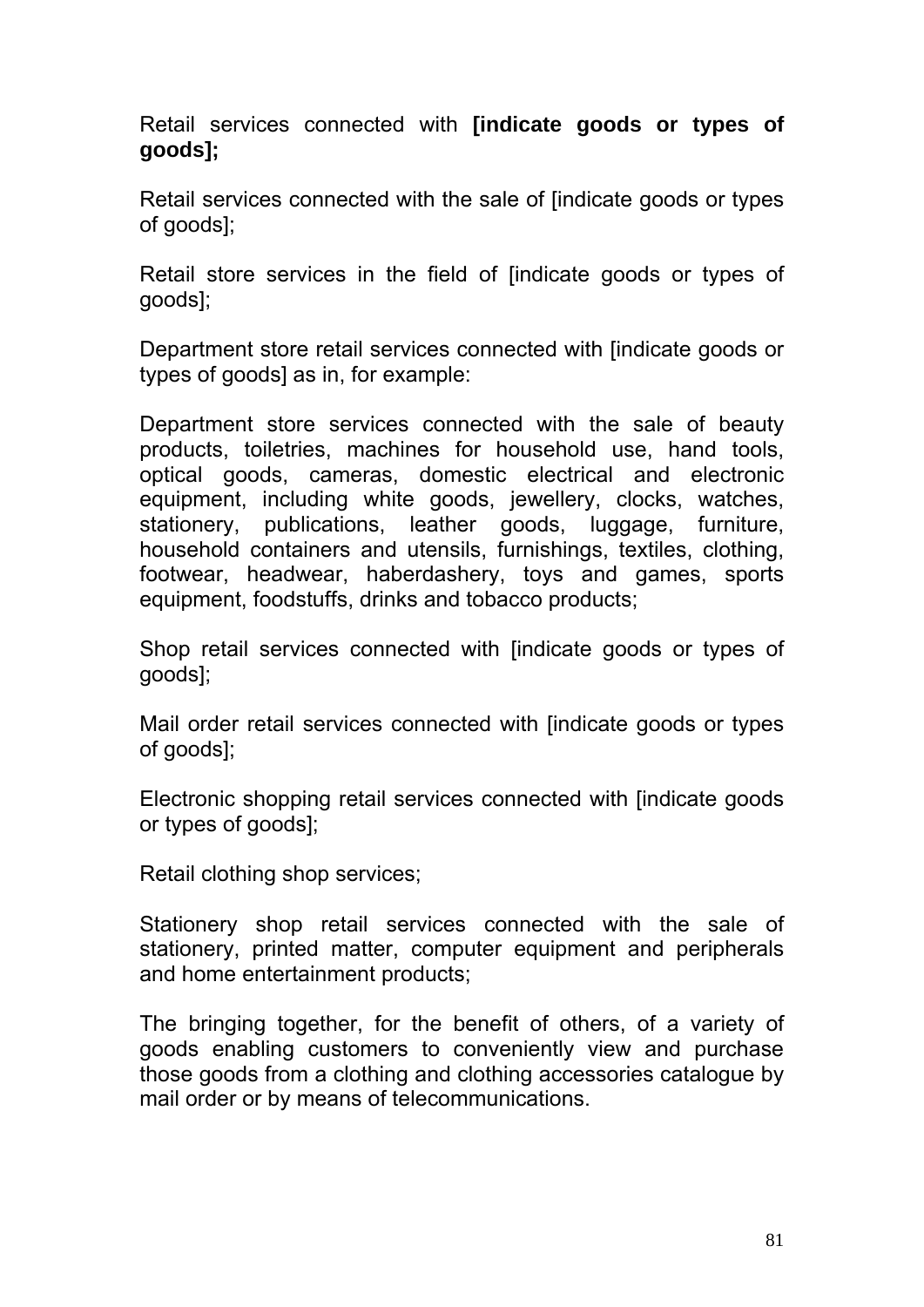## **Not acceptable form of specification – class 35**

Sale of electrical and electronic goods for industrial use [the sale of goods is not a service];

Trade in building products [trading in goods is not a service];

Retailing [retailing goods is not a service per se];

Retailing of cars [retailing of goods is not a service];

Retail services for the sale of foods [sale of goods is not a service];

Retail off licences specialising in the sale of alcoholic beverages [sales are not a service];

Shops [not a service per se];

Factory shops [not a service per se];

Shop keeping [not a service per se];

Merchandising[not a service per se];

Distributorship [not a service per se];

Sales services [not a service per se];

Direct selling [not a service per se];

Mail order [not a service per se];

Television shopping [not a service per se];

Electronic shopping [not a service per se];

Computer shopping [not a service per se];

E-commerce [not a service per se] ;

Retail services [unqualified] ;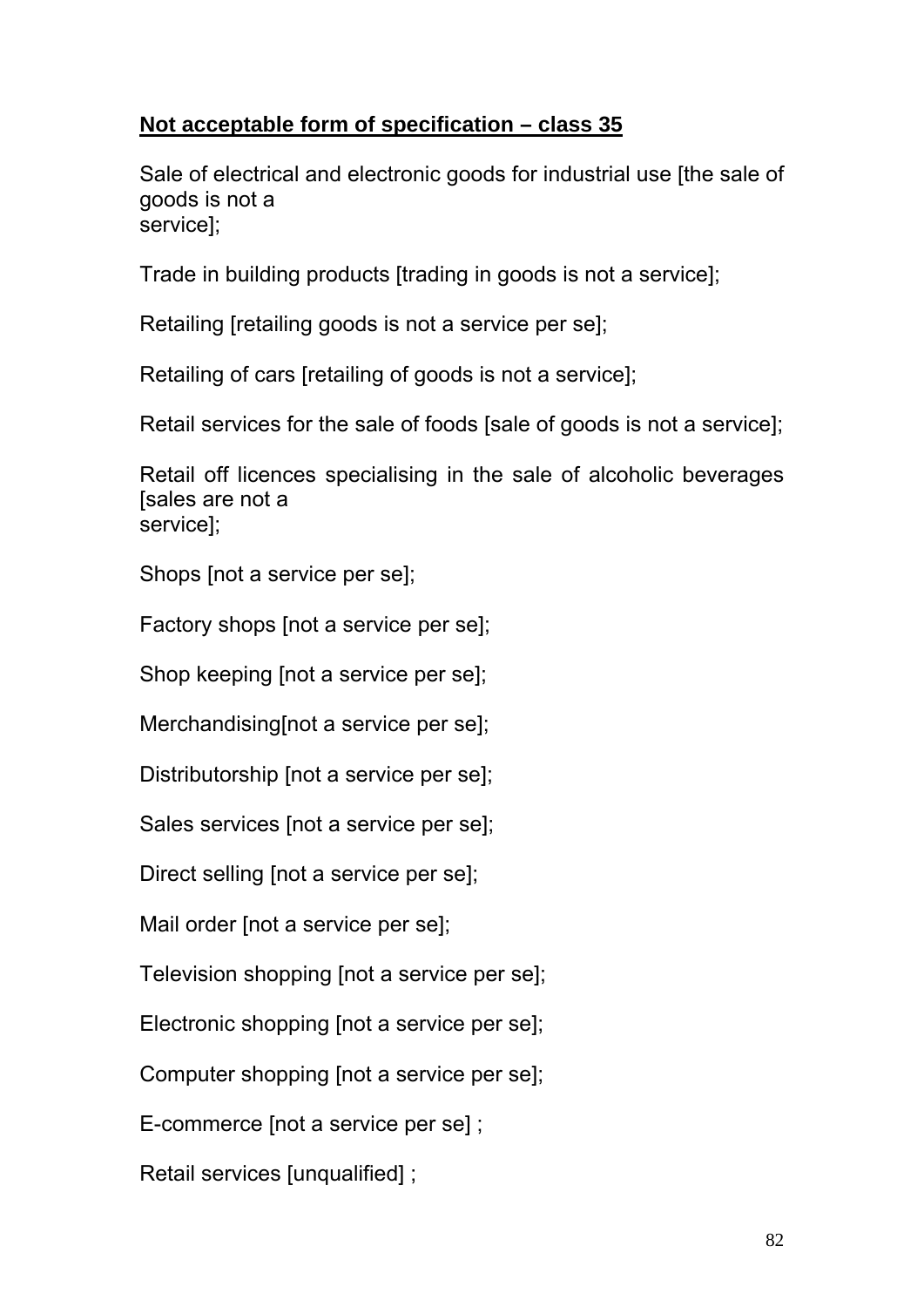Retail store services [unqualified];

Department store services [unqualified];

Mail order catalogue services [unqualified];

The bringing together, for the benefit of others, of a variety of goods, enabling customers to conveniently view and purchase those [unqualified] goods;

The bringing together, for the benefit of others, of a variety of goods, enabling customers to conveniently view and purchase those goods in a department store

["department store" does not identify the types of goods];

The bringing together, for the benefit of others, of a variety of goods, enabling customers to conveniently view and purchase those goods from a general merchandise internet web site ["general merchandise" does not identify the types of goods];

Retail services connected with the sale of electrical and electronic goods [the terms

"Electrical" and/or "Electronic" are too vague without further indication to define types of goods];

Retail services connected with stationery products and the like goods ["and the like goods" fails to identify the goods or types of goods];

#### **40.10 Wholesale services**

The Court's judgment did not include any observations concerning the acceptability of services provided by wholesalers. However, the same practice will apply as for retail services and it will be necessary to specify the goods or types of goods, as in, for example: Wholesale services connected with the sale of [indicate goods or types of goods]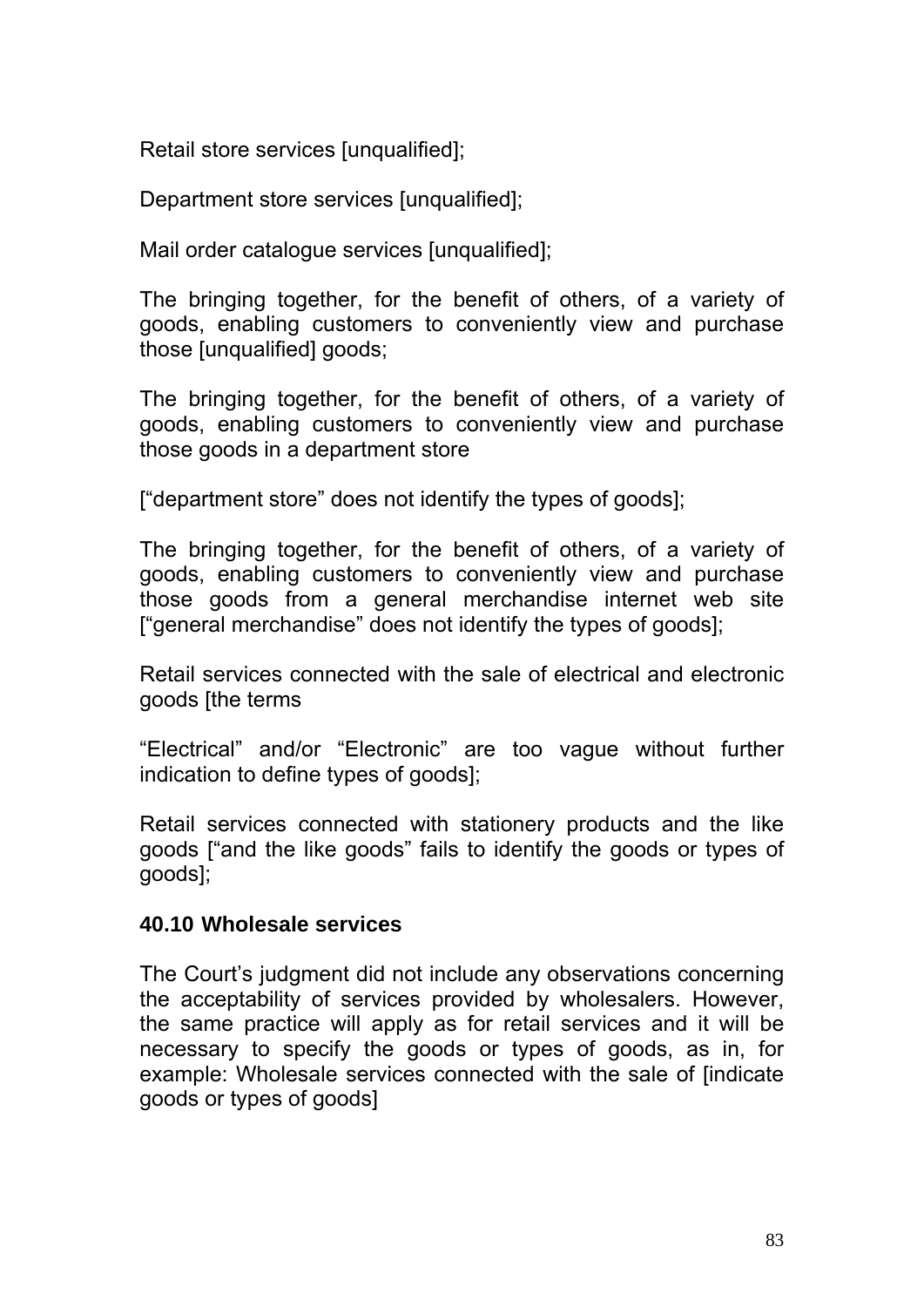## **40.11 Where the specification is deficient**

For descriptions which identify retail services but which do not clearly indicate the goods or types of goods connected with the services, an objection will be raised because such claims do not clearly identify "services". Similarly, specifications which include descriptions that adequately identify the goods, but fail to define the retail services, (for example, "sale of clothing") will face similar objections.

### **41. Effect of using letter ® etc : Section 107 of the Act:**

**41.1** Section 107 provides penalty for falsely representing a trade mark as 'registered'. If the Registrar finds that if a person states in terms, or otherwise represents, that a trade mark is registered in India and this is proved to be untrue, then the person will be at risk for criminal action under Section 107 of the Act. What the law prohibits a person from doing is the following :

- (a) to represent a trade mark, which is not registered, to the effect that it is a registered trade mark; or
- (b) to represent a part of a registered trade mark, not being a part separately registered, to the effect that it is separately registered; or
- (c) to represent a registered trade mark as registered in respect of any goods or services in respect of which it is not in fact registered; or
- (d) to represent that registration of a trade mark given an exclusive right to the use thereof in any circumstances in which, having regard to limitations entered on the register, the registration does not in fact give that right.

However, if a person makes a statement or representation that a mark is registered, without implying that it is registered in India, then the Registrar will not seek to invoke Section 107 if he is satisfied that the mark is in fact registered in another country and that the reference to registration is a reference to such registration in that country.

### **41.2 Refusal of application:**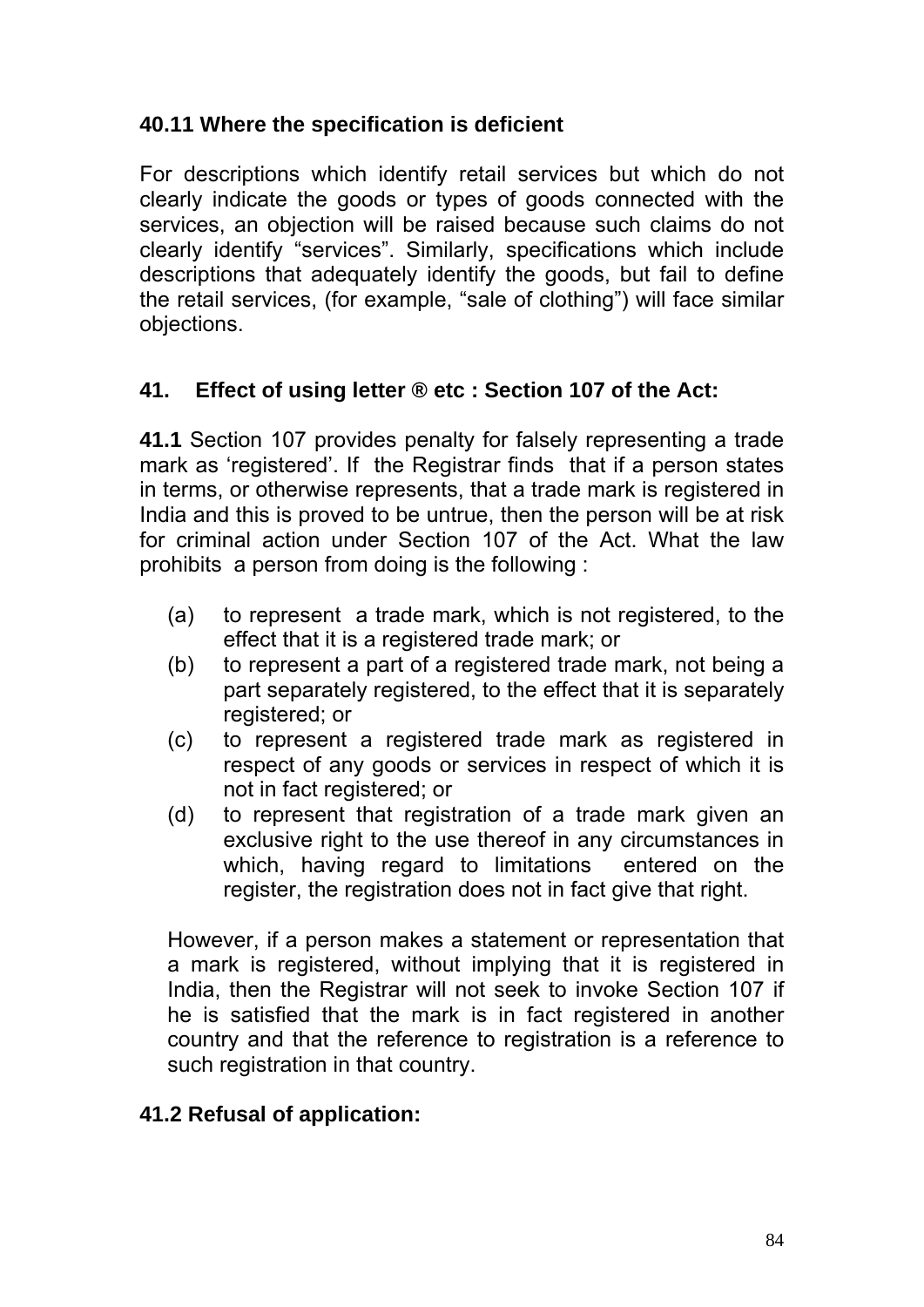Misrepresentation of an unregistered mark as 'registered' may be a ground for refusal of application. See Burcombe & Co. Ltd Appln. 1948 65 RPC 179 where application was refused on the ground of use of the abbreviation " Regd" , without any explanation for misuse. See also 52 RPC 137 for a similar finding. It was held that such use was enough to conclude that the user was tainted with dishonesty to hold that the applicants were not entitled to discretionary relief under section 12. See 1981 PTC 269 BOM.

# **42. Applications to register trade marks "as series"**

Section 15 (3) makesprovision for registration of trade mark as series in respect of the same or similar goods /services where the marks, while resembling each other in the material particulars thereof , yet differ in respect of -

- 1. Statement of goods or services in relation to which they are respectively used or proposed to be used; or
- 2. Statement of number, price, quality or names of places; or
- 3. Other matter of a non-distinctive character which does not substantially affect the identity of the trade mark; or
- 4. Colour

It is an essential condition of registration that the differences in the 'series marks' should be only in respect of non-distinctive matters, such as size, (8 ½" size), description of the goods, (bleached, khaki shades etc) , price , quality etc.

To qualify for registration as series, the mark should resemble each other in the material particulars but differ only in matters of non-distinctive characters which do not substantially affect or alter the identity of the mark.

The test is NOT simply whether the marks in the series would be regarded as confusingly **similar** to each other if used by unrelated undertakings. Any variation in the non-distinctive features in the marks must leave the visual, aural and conceptual identity of each of the trade marks substantially the **same**.

Further, it is not enough for marks to share the same conceptual identity if there are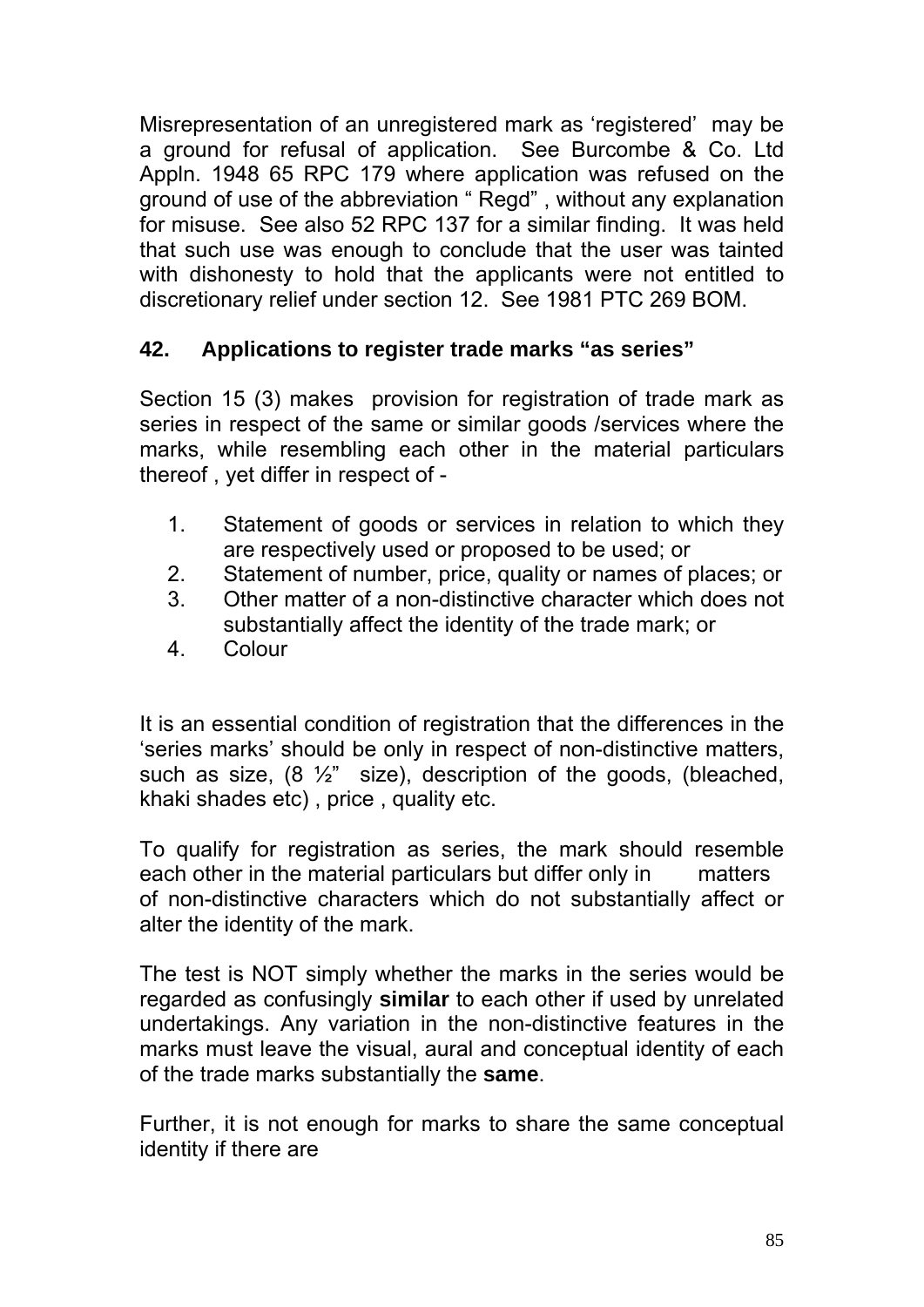substantial differences in the visual or aural identities of the marks. The matter must

be assessed by reference to the likely reaction to the marks of an average consumer of

the goods/services in question.

### **42.1 Series marks with letters / numerals /colours**

Marks constituted by 3 letters or numeral marks consisting of 5 digits are regarded as capable of distinguishing per se. Accordingly such group of marks is to be registered only as independent marks and not as series.

Each of the trade mark in the series must be in respect of the goods or description of goods or services.

Section 15(3)(d) provides for registration of trade marks in series, where the mark differs only in respect of colours.

### **42.2 Procedure relating to series registration**

Application for registration of series marks is to be on form TM-8 or TM-37 as the case may be. Though it is permissible to file a single application for registration of trade mark in more than one class, it is to be noted that each series marks must be in respect of the same goods or services or description of goods/services. Where a group of marks are applied for registration as series in one registration and the Registrar does not consider them eligible for registration of series marks under section 15 the applicant will be required to delete any of the mark which is under objection.

It is also open to the applicant to apply on form TM-53 for division of the application to conform to the provision of section 22.

All trade marks registered as series in one registration are deemed to be registered as associated trade mark, under section 16(4) of the Act. Therefore, the examination report should make this clear for the applicant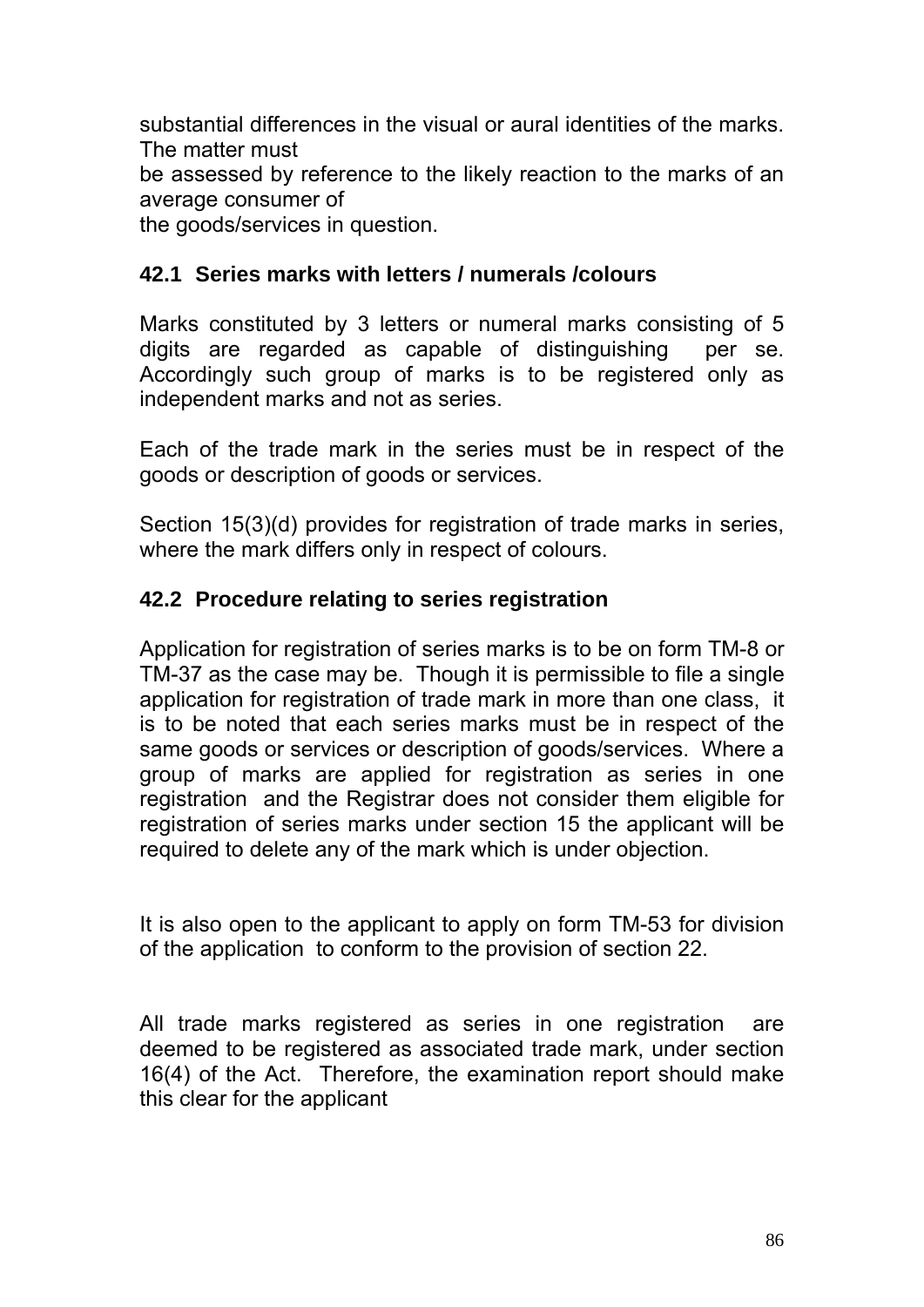# **43. Application for Registration of Collective marks**

Special provisions have been made for registration of collective marks in section 61 to 68 of the Act. "Collective mark" is defined to mean a trade mark distinguishing the goods or services of members of an association of persons (not being a partnership within the meaning of Indian Partnership Act, 1932 ) which is the proprietor of the mark from those of others"- section 2(1)(g).

To be registerable, the collective mark must be capable of being represented graphically and meet other requirements as are applicable to registration of trade marks in general. The points to be noted by the Examiner in such cases are –

(1) The collective mark is owned by an association of persons , not being a partnership. (2) The collective marks belong to a group and its use thereof is reserved for members of the group .

(3) The association may not use itself the collective mark but it ensures compliance of certain quality standards by its members who may use the collective mark.

(4) The primary function of a collective mark is to indicate a trade connection with the association or organization, who is the proprietor of the mark.

## **Procedure:**

Application for registration as collective mark will be made on form TM-3. Where appropriate, form TM-66 , 64 or TM-67 will be used. The draft regulations governing the use of the collective mark is to be submitted with the application on form TM-49. It shall include –

a) the name and object of association

b) the persons authorized to use the mark and the nature of control the applicant would exercise over the use

- c) The condition of membership of association
- d) Conditions of use of the mark
- e) Sanctions against mis-use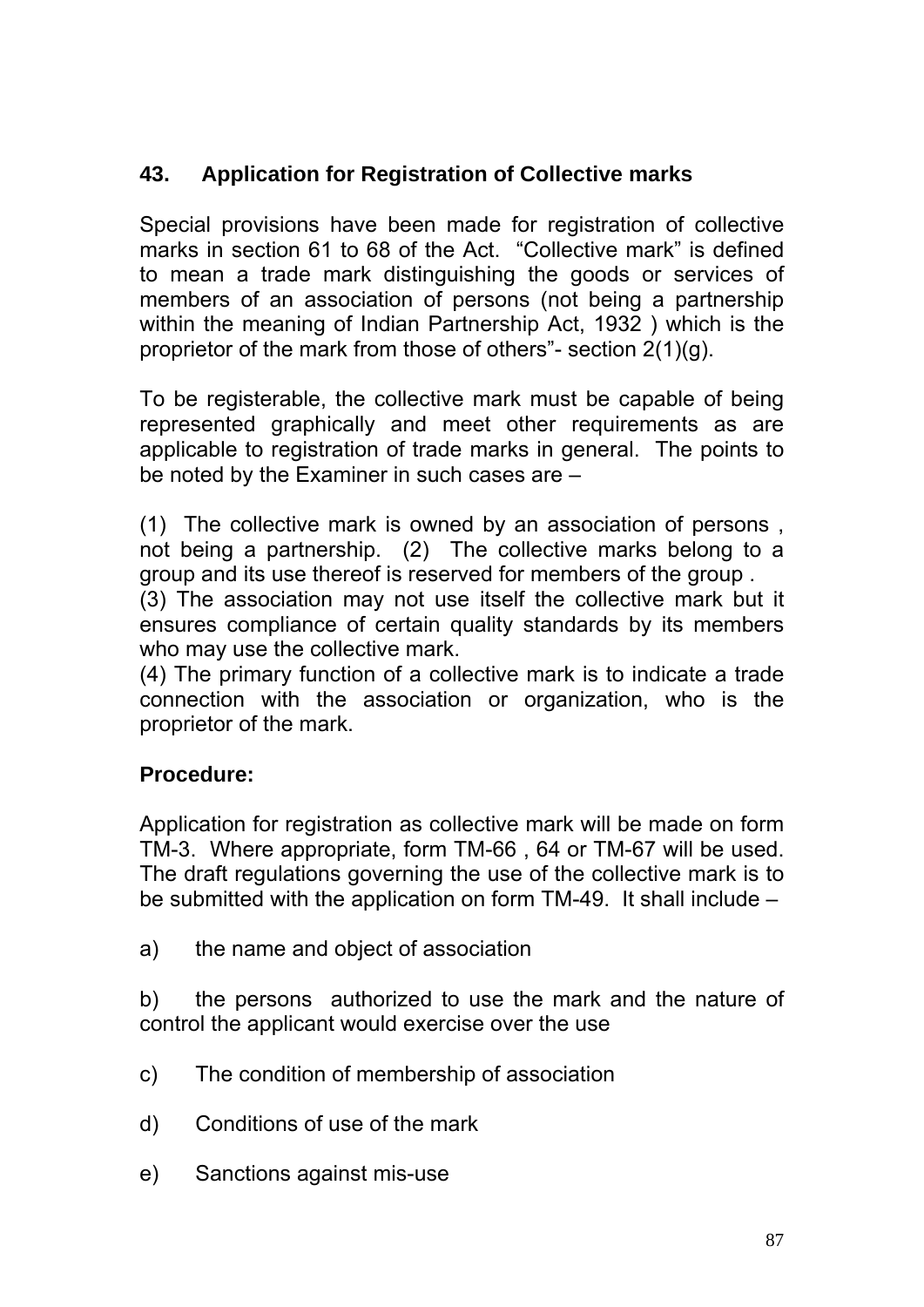f) Procedure for dealing with appeals against the use of collective marks

The rules 127 to 133 of the Trade Marks Rules, 2002 make special provision in this context. It is expressly provided that provisions of the Trade Marks Act will apply to collective marks subject to the special provisions contained in Chapter 8. Accordingly the examination of an application for registration of collective mark will also be subject to the same standards as applicable to registration of trade mark in general subject to the additional requirements to scrutinize the draft regulations governing use of the collective mark and statement of case filed under rule 129.

In the case of acceptance of the application subject to conditions or limitations the provisions of rule 38(4), 39, 40, 41 and 42 will be applicable.

### **44. Certification trade mark**

Sections 69 to 78 of the Act deal with registration of certification trade mark. The purpose of a certification trade mark is to show that the goods or services in respect of which the mark is used have been certified by some competent person in respect of certain characteristics such as Origin, mode of manufacture, quality etc

Section 2(1)(e) defines certification trade mark to mean "a mark capable of distinguishing the goods or services in connection with which it is used in the course of trade which is certified by the proprietor of the mark in respect of origin, material, mode of manufacture of goods or performance of services, quality, accuracy or other characteristics from goods or services not so certified and registrable as such under Chapter IX in respect of those goods or services in the name as proprietor of the certification trade mark, of that person".

Section 70 of the Act makes it clear that the proprietor of a certification trade mark should not himself carry on a trade in the goods of the kind certified or a trade of the provision of services of the kind certified. Besides, the certifying authority who may be an individual or a company or association of persons should be competent to certify the goods in respect of origin, material, mode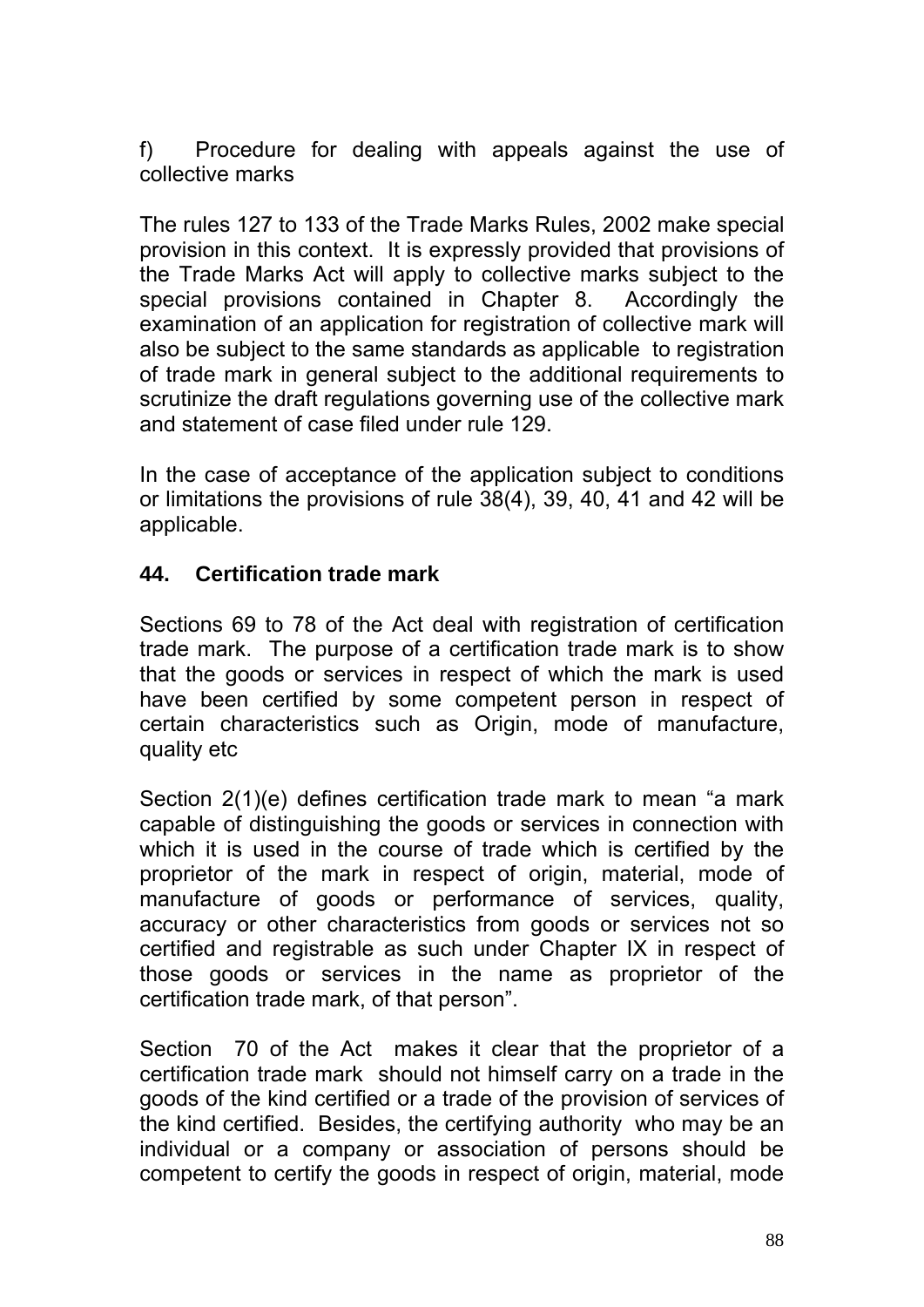of manufacture or performance of services , quality , accuracy or other characteristics.

### **44.1 Procedure**

a) Application for registration will be made on form TM-4 or TM-65, TM-68 or TM-69 as the case may be accompanied by prescribed fee.

b) Draft regulation in triplicate to be deposited under section 64 along with TM-49.

c) Statement of case in triplicate under rule 136

#### **44.2 Distinction between "trade mark" and "certification mark"**

Trade Marks in general serve to distinguish the goods or services of one person from those of others.

The function of a certification trade mark is to indicate that the goods or services comply with certain objective standards in respect of origin, material, mode of manufacture of goods or performance of services as certified by a competent person .

### **44.3 Scope of applicability of Act and Rules to certification trade marks**

Under section 69, the following provisions of the Act are not applicable to certification trade marks:

a) Clauses (a) and ( c) of sub-section (1) of section 9;

b) Sections 18, 20, and 21, except as expressly applied by the Chapter;

c) Sections 28, 29, 30, 41, 42, 47, 48, 49, 50, 52, 54 and subsection (2) of section 56;

d) Chapter XII, except section 107.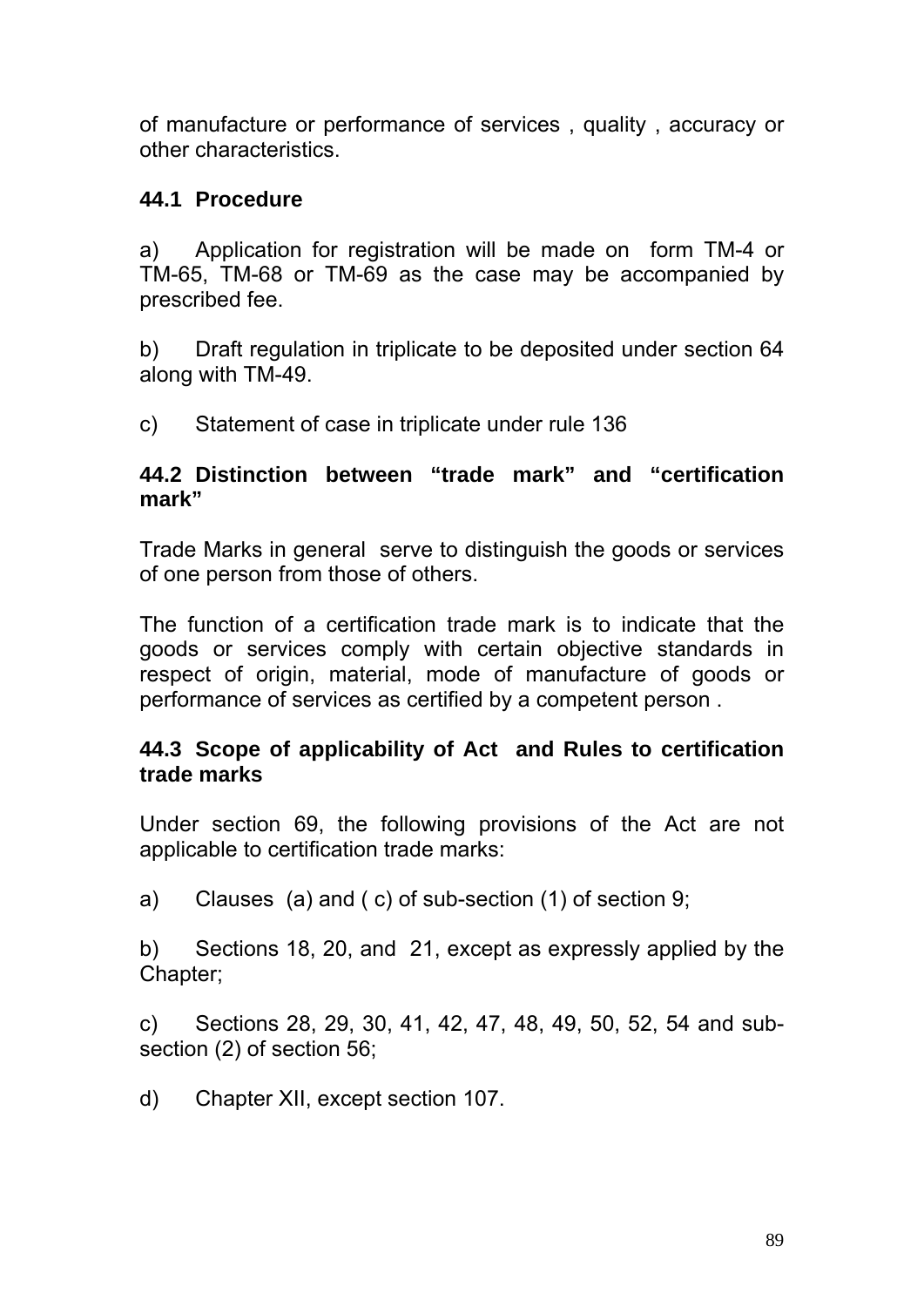## **44.4 Examination Procedure for certification marks:**

The general rules of examination as to formality as are applicable to ordinary trade marks will be applicable also to certification trade marks.

In view of the express provisions in section 69 of the Act, the rules governing in examination as to substantive requirements are slightly different in the case of certification trade mark.

The exclusion of the requirement in section 9(1) (a) would mean that the criteria of distinctiveness of a trade mark is not applicable to certification trade mark. For example, the words "Woolmark" in respect of articles of wool with the device of wool yarns would be considered descriptive for registration as ordinary mark, and would not be register able as an ordinary trade mark. Since the function of certification mark is different from an ordinary mark, the applicable law for register ability is also different. Accordingly "Woolmark" which is not register able as an ordinary mark may be registered as a certification trade mark. Also "Agmark" in respect of agricultural products is a registered certification trade mark.

In the context of an application for registration of certification trade mark under section 71 the provisions of section 18 as to making of an application will apply. Rule 134 provides that Part I, Part IV and Part VII of the Rules will apply subject to the provisions of Part III of the Rules.

The substantive examination of an application for certification trade mark will include –

examination of the draft regulation,

statement of case and more particularly about the competency of the applicant to certify the goods in respect of which the mark is to be registered and **whether in the circumstances of the case , the registration applied for would be to public advantage.**

The proprietor should be an independent competent certifying agency without itself being engaged in dealing with those goods or provision of services.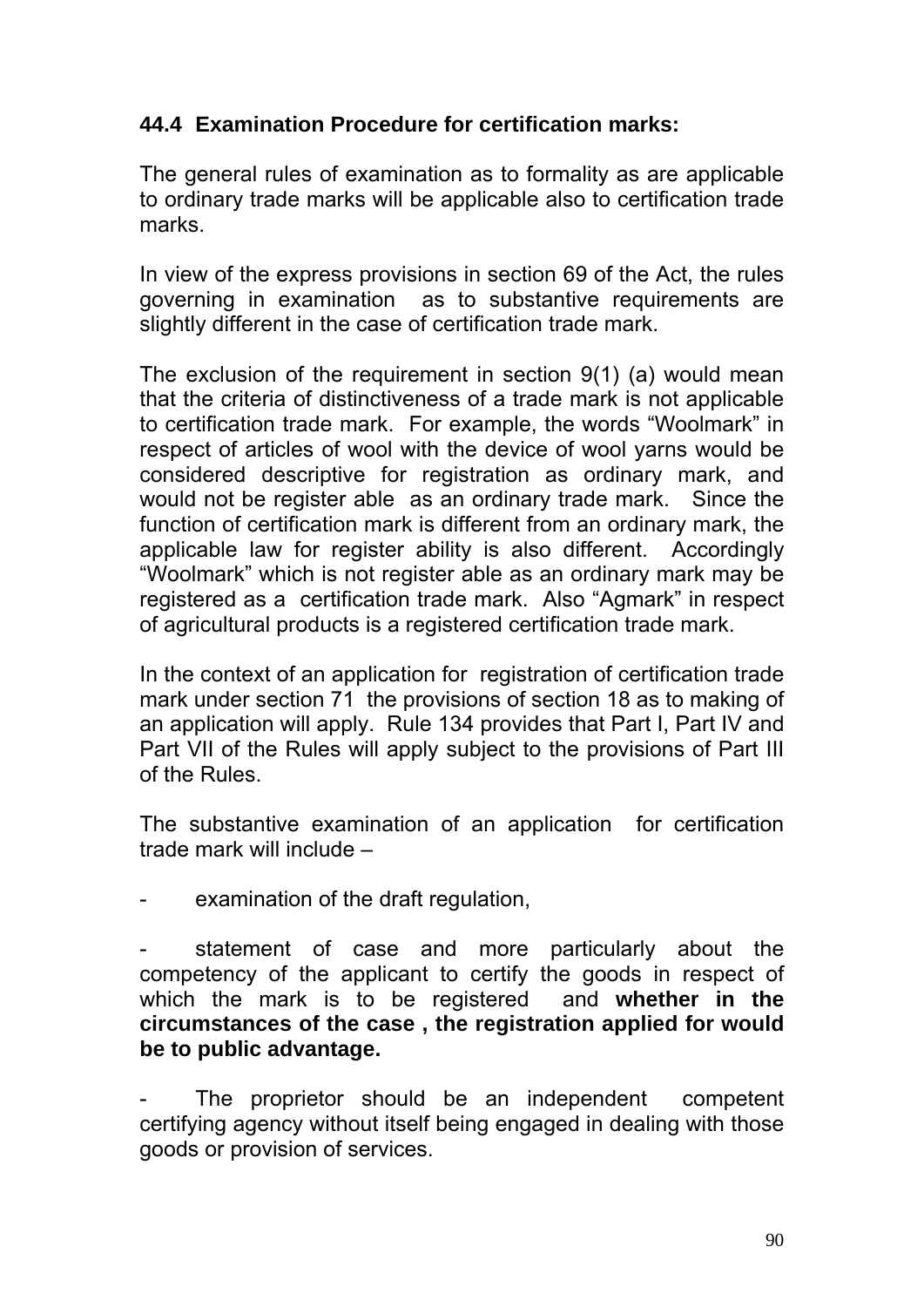The draft of the regulation should meet the requirements of Act and Rules and the contents should include matters set out in rule 135(5), namely-

a) A description of the applicant

b) Nature of applicant's business

c) Particulars of infrastructure like R & D, technical manpower support

d) Applicants' competence to administer certification scheme

e) The applicant's financial arrangement

f) An undertaking from the applicant that there will be no discrimination between parties if they meet the requirement set down in the regulation.

g) The characteristic the mark will indicate in the certified goods or services

h) The manner of monitoring the use of the mark

# **45 Prohibition of registration of certain marks – section 9(2)**

Section 9(2) prohibits registration as a trade mark if the mark –

a) is of such nature as to deceive the public or cause confusion

b) it contains or comprises any matter likely to hurt the religious susceptibilities of any class or section of the citizens of India.

c) it comprises or contains scandalous or obscene matters

d) its use is prohibited under the Emblems and Names (Prevention of Improper use) Act, 1950

## **45.1 "Deceive" Section 9(2)(a)**

In Collins Dictionary the verb "to deceive" is defined as "to mislead by deliberate

misrepresentation or lies".

An objection under Section 9(2)(a) to the registration of a mark will only be raised if there is any real potential for deception of the public.

Section 9(2)(a) is primarily concerned with the deceptive nature of the mark by reason of something inherent in the mark itself or in its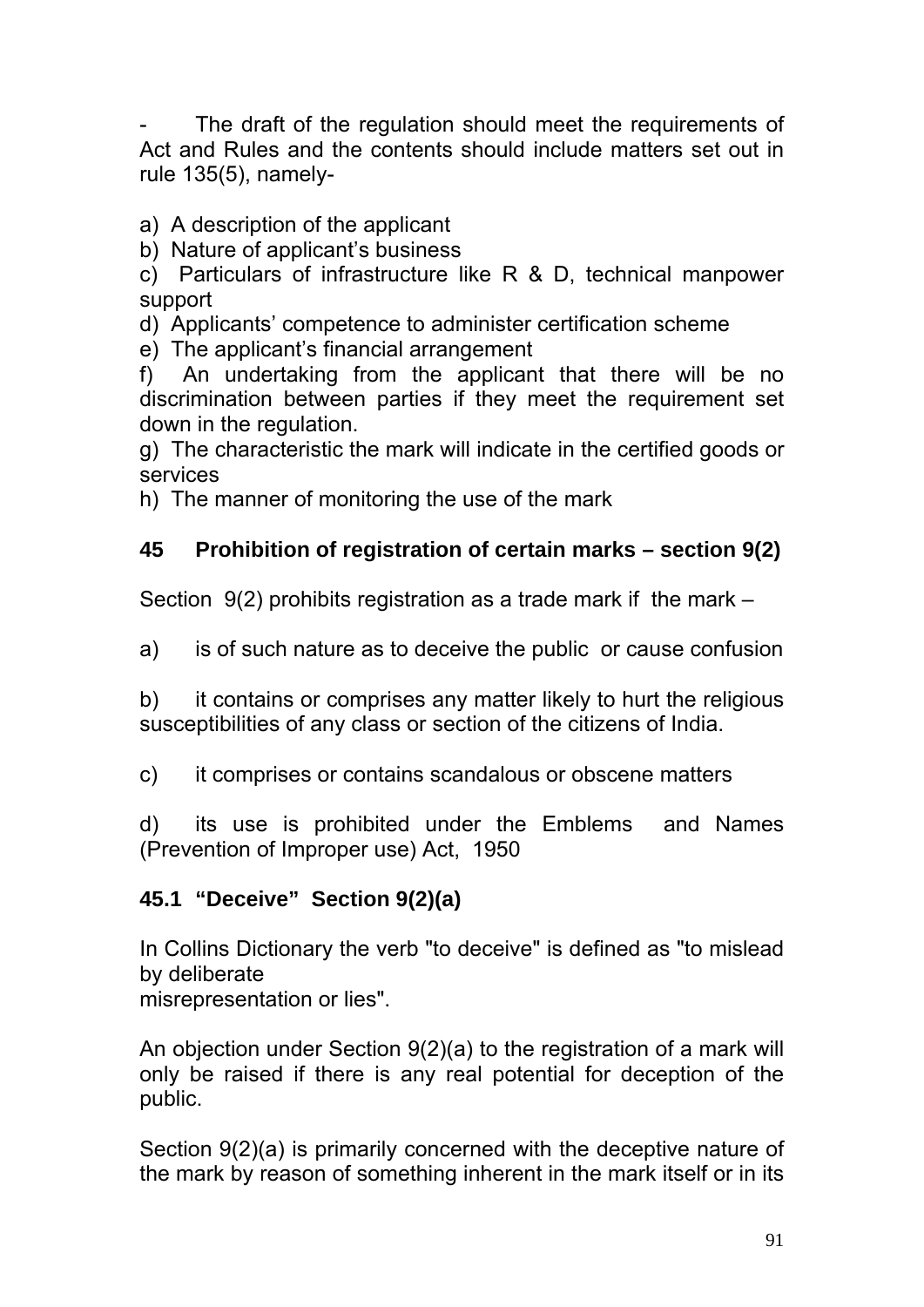use, such as to nature, quality or geographical origin of the goods or services. The mark may be in the nature of misrepresentation as to the characteristics of the goods or services or to the effect that they were made in a specified geographical region or place, when in fact, not so made.

Deceptive use may also arise where the mark contains misleading indication (such as the use of the word "registered" when the mark is not registered),or marks which are used in a fraudulent trade.

# **45.2 Nature**

It is not necessary to raise an objection to the mark where there is no realistic possibility of deception. For example, there would be no objection against HARTLEY'S STRAWBERRY JAM for "jam"; an application to register such a trade mark for "jams" will not be regarded as a "misrepresentation." The applicant will be required as a condition of registration to use the mark only on "strawberry jam" or he will be required to agree to a variation condition which may be imposed by the Registrar so that the name of the actual product in respect of which the mark is used will be required to be substituted for the word "Jam". If the mark is used deceptively contrary to the condition , the registration will become liable for rectification under section 57.

However, if, in response to an objection under Section 9(2) of the Act, an applicant seeks to exclude goods or services from the specification, the examiner should reconsider whether the mark has now become free from objection of such a nature as to deceive the public.

For example no objection under Section 9(2)(a) may have been raised at the examination stage to the mark FINANCIAL WORLD for "magazines". It is against any trader's own interests to use such a phrase on anything other than magazines about finance. However, if the applicant seeks to exclude such goods simply to overcome official objection ont eh ground of descriptiveness to get his mark on the register, it will at once give rise to a Section 9(2)(a) objection since the rise of the phrase 'financial world' in respect of magazines not dealing with finance will be deceptive.

Where, because of the nature of the mark, it appears obvious that it will only ever be used on one item within a broad specification,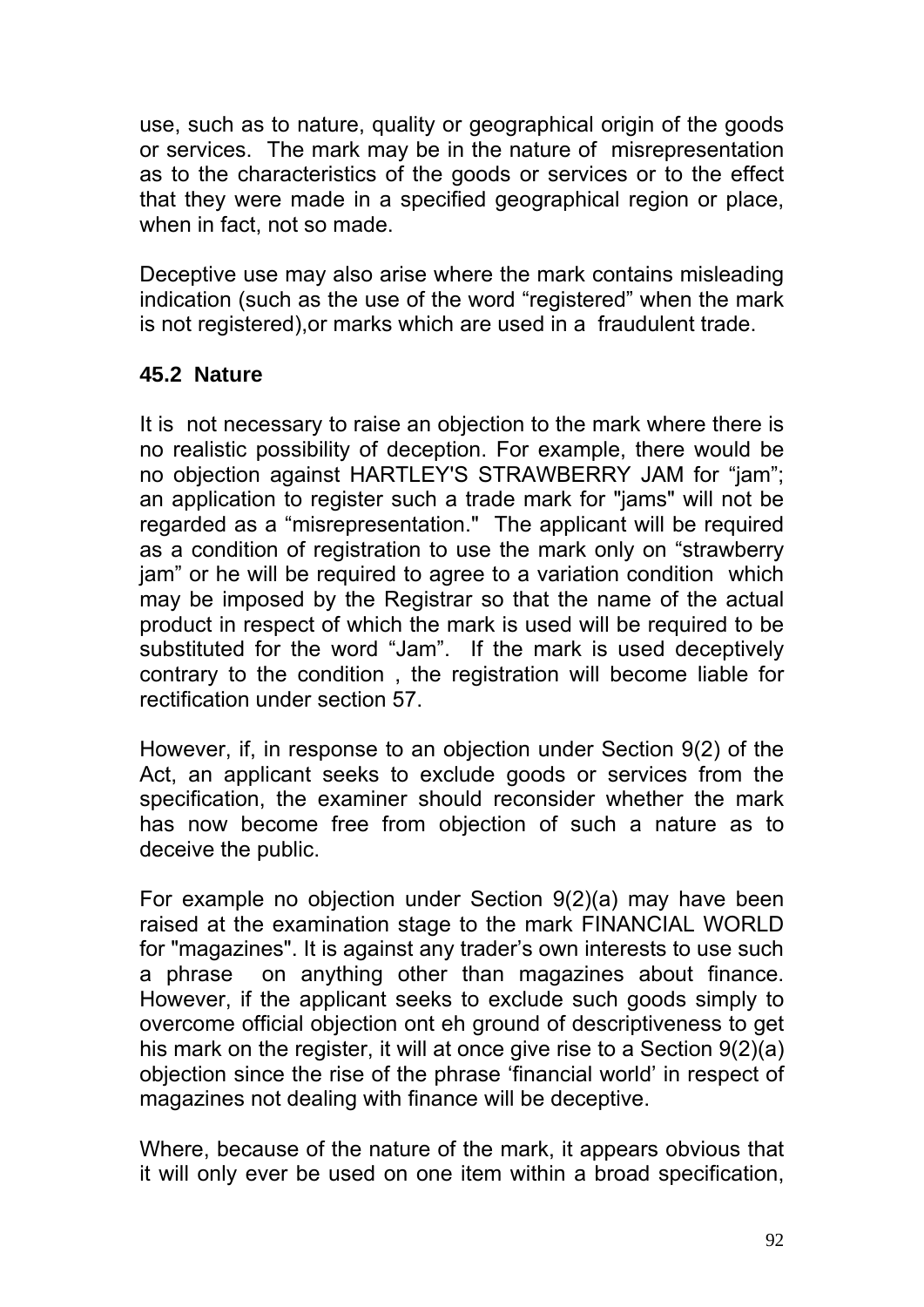the examiner should consider whether an objection under Section 9(2)(a) is appropriate. For example, a trade mark containing such terms as " Bitter beers with alc 4.7% vol" for "beers, stout, lager, porter, ale: non-alcoholic drinks; mineral and aerated waters" 'Kingfisher' is clearly not going to be used in relation to "nonalcoholic drinks; mineral and aerated waters". Prima facie the applicant has applied to register the mark for all those goods not in good faith. Accordingly objection should be raised where it is manifestly clear that the applicant's claim is broader than that which could possibly be justified.

## **45.3 When to raise an objection under Section 9(2)(a):**

In the main, therefore, Section 9(2) (a) objections (deceptive nature) at first examination stage should be taken where there is prima facie misrepresentation as to "nature or quality of goods/services, geographical origin" etc:

### **45.4 Quality**

ORLWOOLA for "suits", because the public would expect the goods to be made of all wools and to pay more for suits containing wool; Each word would be open to objection either on ground of descriptiveness or deceptiveness. Descriptiveness objection will arise where the word is (page 71)\_\_\_\_ on "woolen goods" and deceptiveness objection will only when used on non-woolen goods.

STAINLESS SUREFIT for "exhausts", because stainless steel exhausts are exposed to be of better quality, being more durable. Similar objection would arise.

## **45.5 Overcoming Section 9(2)(a)objections**

Where a mark is prima facie capable of distinguishing, objections under Section 9(2)(a) **may be overcome** by a restriction of the specification. Objections raised under this Section of the Act generally result in the narrowing of the rights in the mark by means of imposing a limitation to the specification of goods/services. For example:

Mark applied for: Woolpoint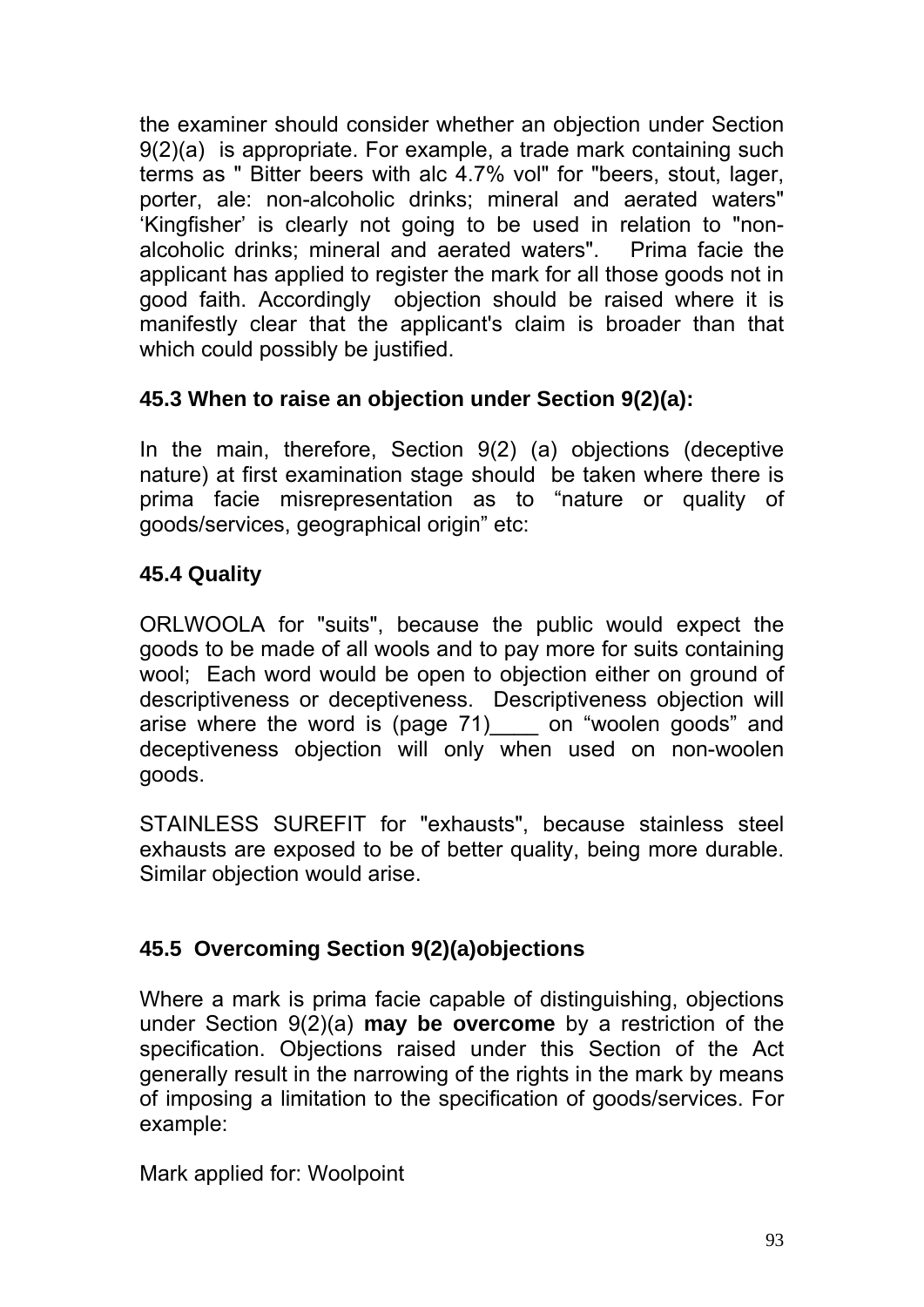Specification: *Suits*  Limitation required: *"...; all made wholly or principally from wool."* 

Where a specification is being restricted to overcome a deceptiveness objection based upon the origin of the goods/services the specification should be restricted to goods *manufactured in* the appropriate place for manufactured goods or *produced in* for other goods.

### **46 Deceptiveness – Geographical origin and Section 9(2)(a)**

**46.1** Section 9(2)(a) objections should only be taken at first examination stage to place names or figurative marks indicating **geographical origin** where the place has a reputation for the goods or services, for example:

PIAZZA D' ITALIA for "clothing", is indicative of the goods being from Italy. The public would be deceived if the goods were not manufactured in Italy. In such cases, objections would be raised.

So also SWISSTEX for "watches", because Switzerland is famous for high quality watches.

Geographical names appearing in trade marks for wines and spirits, not originating from such place would amount to deceptive use. E.g.. word SCOTCH for whisky, not produced in Scotland should be refused , as it involves misleading allusion.

## **46.2 Overcoming Section 9(2)(a)objections**

Objection under Section 9(2)(a) **may be overcome** by a restriction of the specification of goods. Objections raised under this Section of the Act generally result in the narrowing of the rights in the mark by means of imposing a limitation to the specification of goods/services.

Where a specification is being restricted to overcome a deceptiveness objection based upon the origin of the goods/services the specification should be restricted to goods *manufactured in* the appropriate place for manufactured goods or *produced in* for other goods, for example: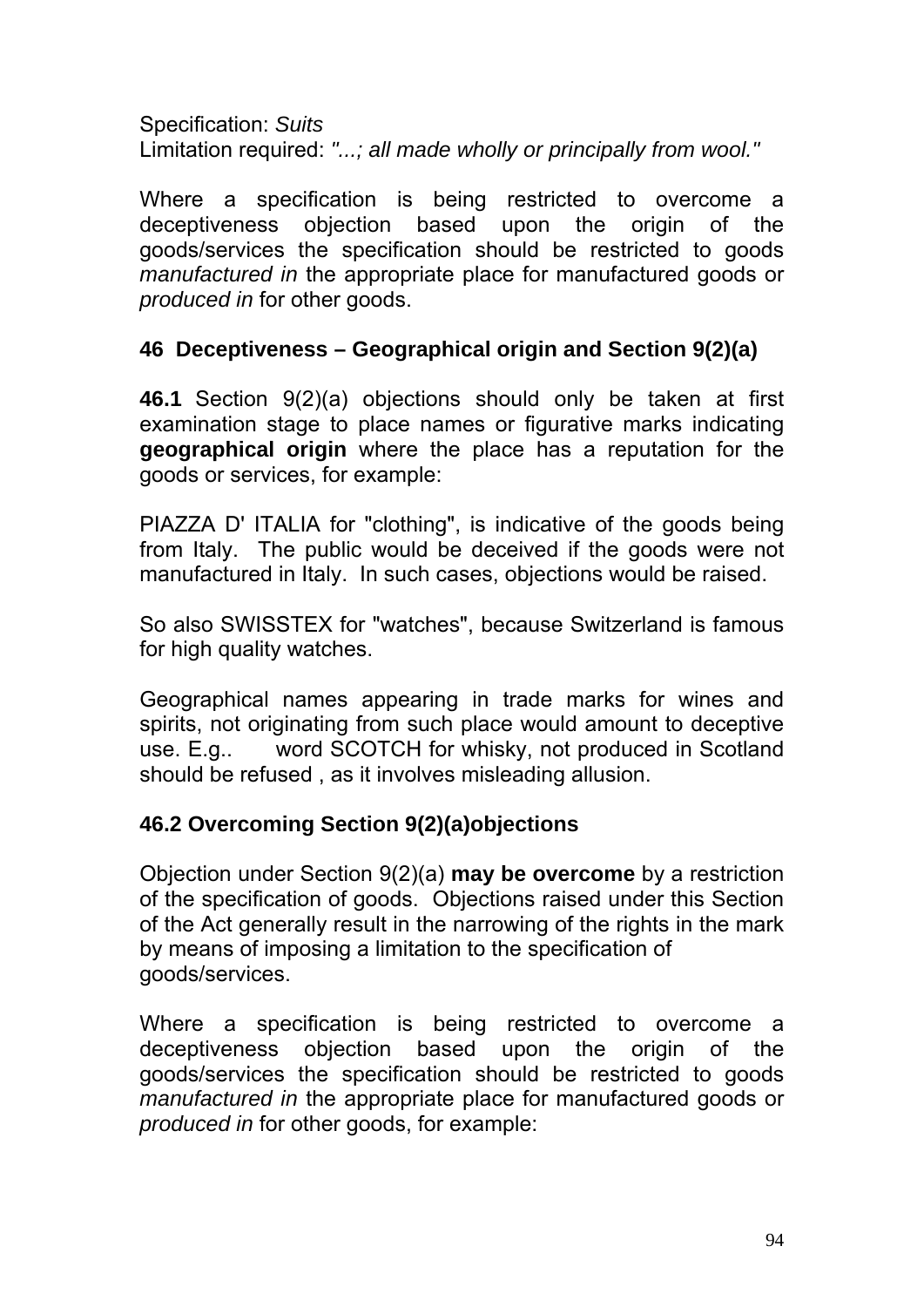**SWISSTEX**: "Watches and horological instruments; all manufactured in Switzerland";

From the above it would be clear that the general rule is that misstatement of any material fact calculated to deceive the public will be sufficient to constitute an objection under section 9(2)(a) of the Act and unless the objection is remedied , the application will be refused.

### **47 "Marks likely to hurt religious susceptibilities" - Section 9(2)(b)** -

**Section 9(2)(b)** mandates that a mark shall not be registered as a trade mark if it contains or comprises of any matter likely to hurt the religious susceptibilities of any class or section of the citizens of India.

It is to be noted that it is a common trade practice in India to use names and picture of Gods and goddesses or religious symbols as trade mark. Accordingly such use per se is not regarded by public as offending religious sentiments of any class or section of public. However, such use in relation to certain goods may offend the religious sentiments of the people.

For Example, use of names/device of deities or religious heads on footwear may be considered distasteful and will be open to objection . Similarly use of Hindu gods in respect of Beef or meat products or use of names of Muslim saints for pork products would offend the religious feeling of respective sections of the public, to attract the objection under section 9(2)(b).

Registration of mark consisting of Goddess Meenakshi in respect of fertilizers and manures was rectified under section 11(b) of the 1958 Act (1976 IPLR 144).

The word "Vishnu" was treated only as a personal name in the absence of the device of Lord Vishnu , attaching no religious significance. See Sri Vishnu Cement Ltd vs. B.S. Cement Pvt. Ltd 1998 (18) PTC 130

The word "Ramayan" was refused registration. See Amritpal Singh vs. Lal Babu Priyadarshi 2005 (30)PTC 94(IPAB)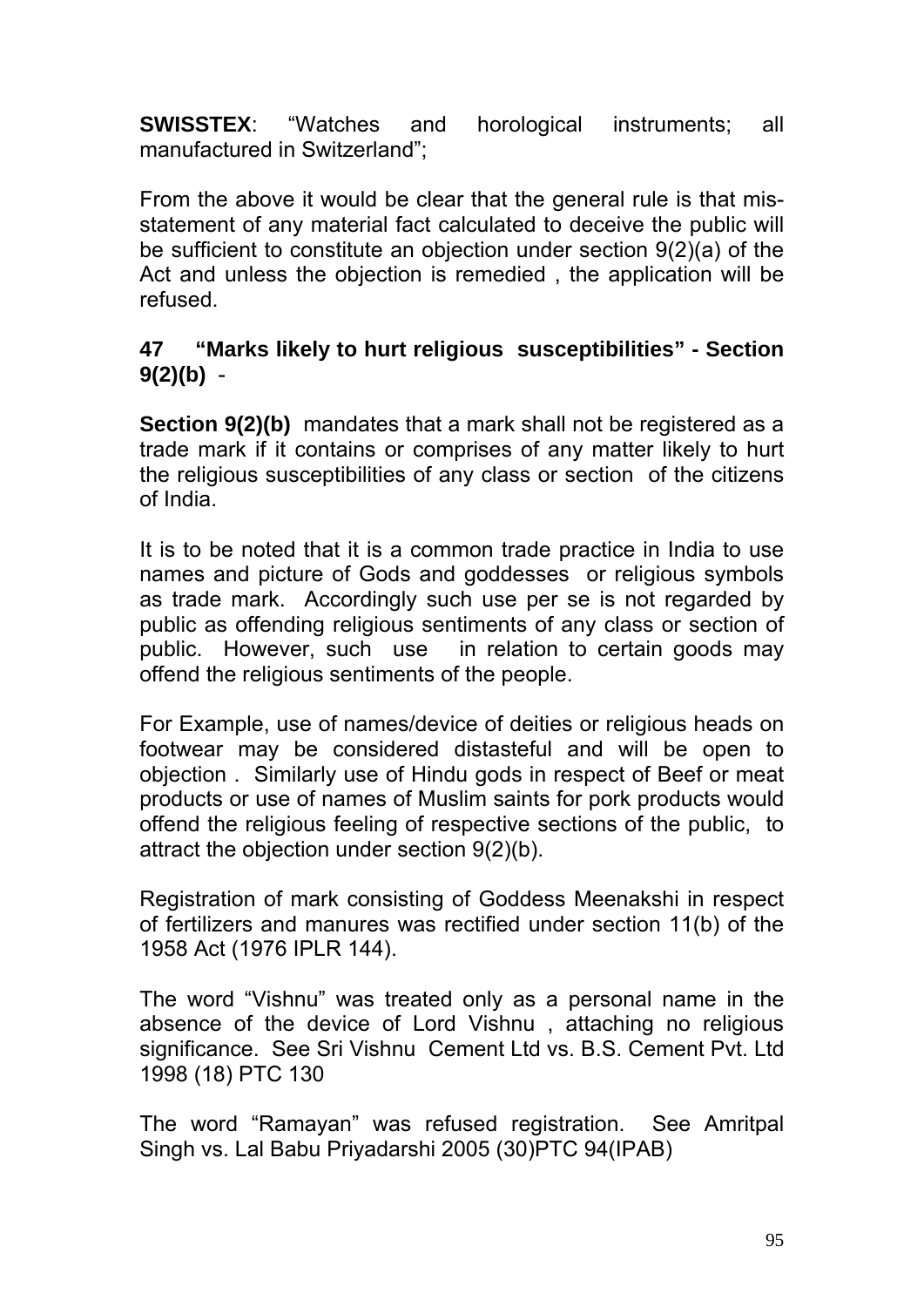### **47.1 List of marks prohibited from registration by virtue of directions of Central government**

Certain names and pictures of God and Goddess and also religious heads are prohibited from being registered as trade marks in terms of directions issued by the Central Government under section 23(1) of the Trade & Merchandise Marks Act, 1958. These directions continue to remain valid. The list which includes the following should therefore be checked in all cases to ensure compliance.

(Insert List)

### **48. "Mark containing scandalous or obscene matter"- Section 9(2)(c )**

 Section 9(2)( c) of the Act prohibits registration as a trade mark if the mark "comprises or contains scandalous or obscene matter".

Whether a mark is obscene is a question of fact and it is for the applicant to demonstrate that it is not so when faced with objections under this provision.

Scandalous marks are those likely to offend accepted principles of morality. A mark which on its face appears to be offensive shall be refused. In this category will fall marks which could induce public disorder, or incite the criminal or other offensive behaviour.

The applicability of the objection must be decided objectively and non-discriminately.

**49.** The term "accepted principles of morality" is somewhat harder to define and the general principles applied in U.K. may be relevant

#### *Is the mark likely to cause offence which amounts only to distaste or is it likely to cause offence which would justifiably cause outrage?*

If a mark is merely distasteful, an objection under Section 9(2)(c) is unlikely to be justified, whereas if it would cause outrage or would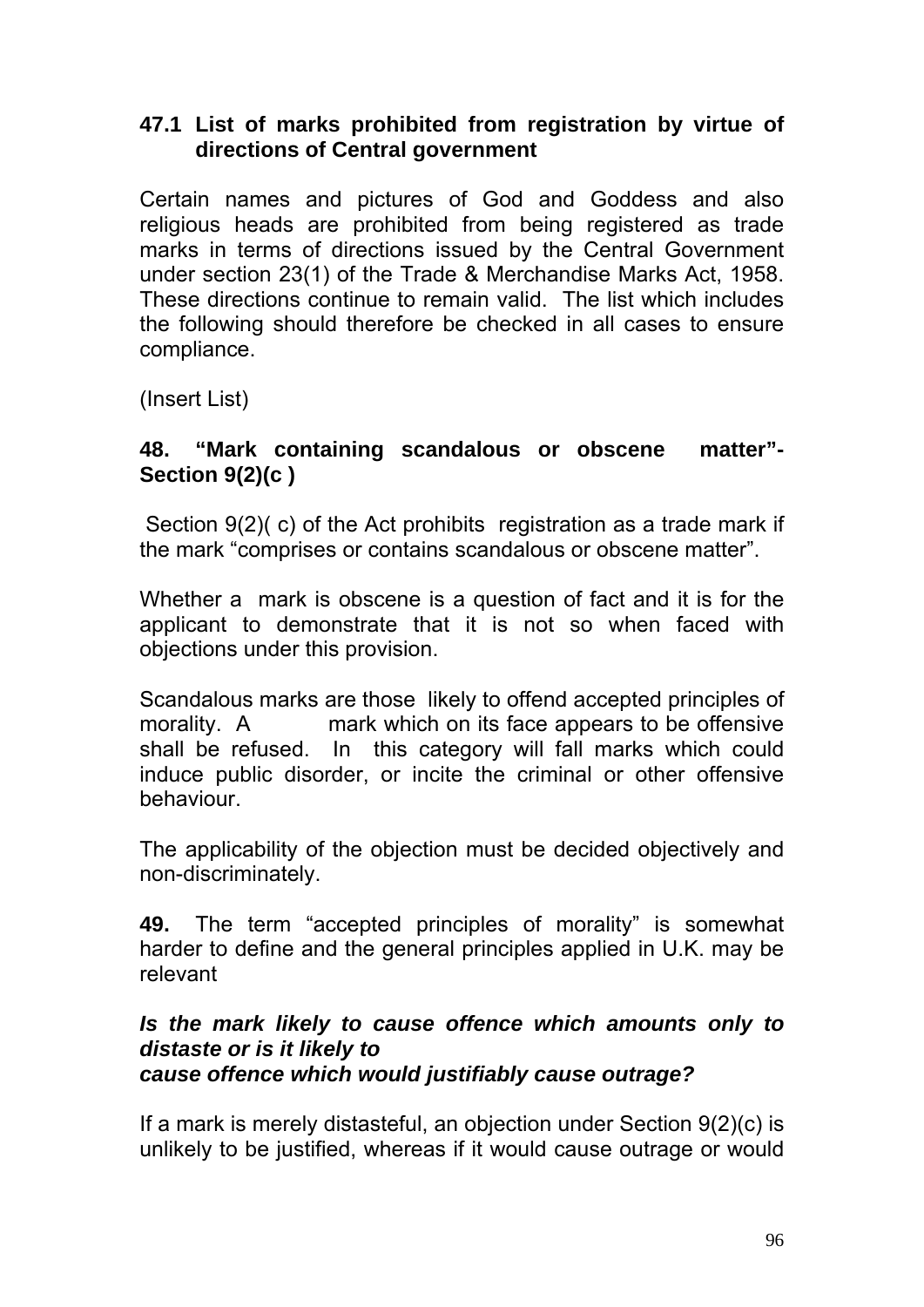be likely significantly to undermine religious, family or social values, then an objection will be appropriate.

### *How much outrage is enough to raise an objection?*

The outrage must be amongst an identifiable section of the public. A higher degree of outrage amongst a small section of the public will be sufficient to raise an objection, just as a lesser degree of outrage amongst a larger section of the public will also suffice.

## *Is it enough that the Examiner finds the mark offensive?*

No, but the fact that the Examiner is offended will alert him or her to the need for caution. They may find it helpful to seek the views of others; for example, women may find some marks offensive, whilst men may find them distasteful, at the most. Similarly, the Examiner may not be offended, but must have regard to the likelihood of an identifiable section of the public being offended. *How should the assessment be made?* 

In order to make this assessment, the Examiner must be objective, not subjective. Objectivity means being neither out of date nor a trend setter; not setting some kind of moral standard but also not being insensitive to public opinion.

### *Does it make a difference what the goods or services are?*

Examiners are entitled to rely upon their own knowledge of words and their own perception of how they may be used; for example, some goods are traditionally used as message carriers, e.g. Tshirts, caps, banners, badges, mugs, stationery items and bags.

The nature of the goods or services can influence the degree of likely offence. For example, a vulgar mark not may be acceptable on any goods or services and similarly racially offensive mark will face a blanket objection, regardless of the goods and services. Where an obscene or crude mark is concerned, an objection will be certain where the goods or services are primarily or equally aimed at children, such as toys, games, confectionery, soft drinks etc. For goods intended for adults, such as alcohol and contraception, there may be less cause for concern.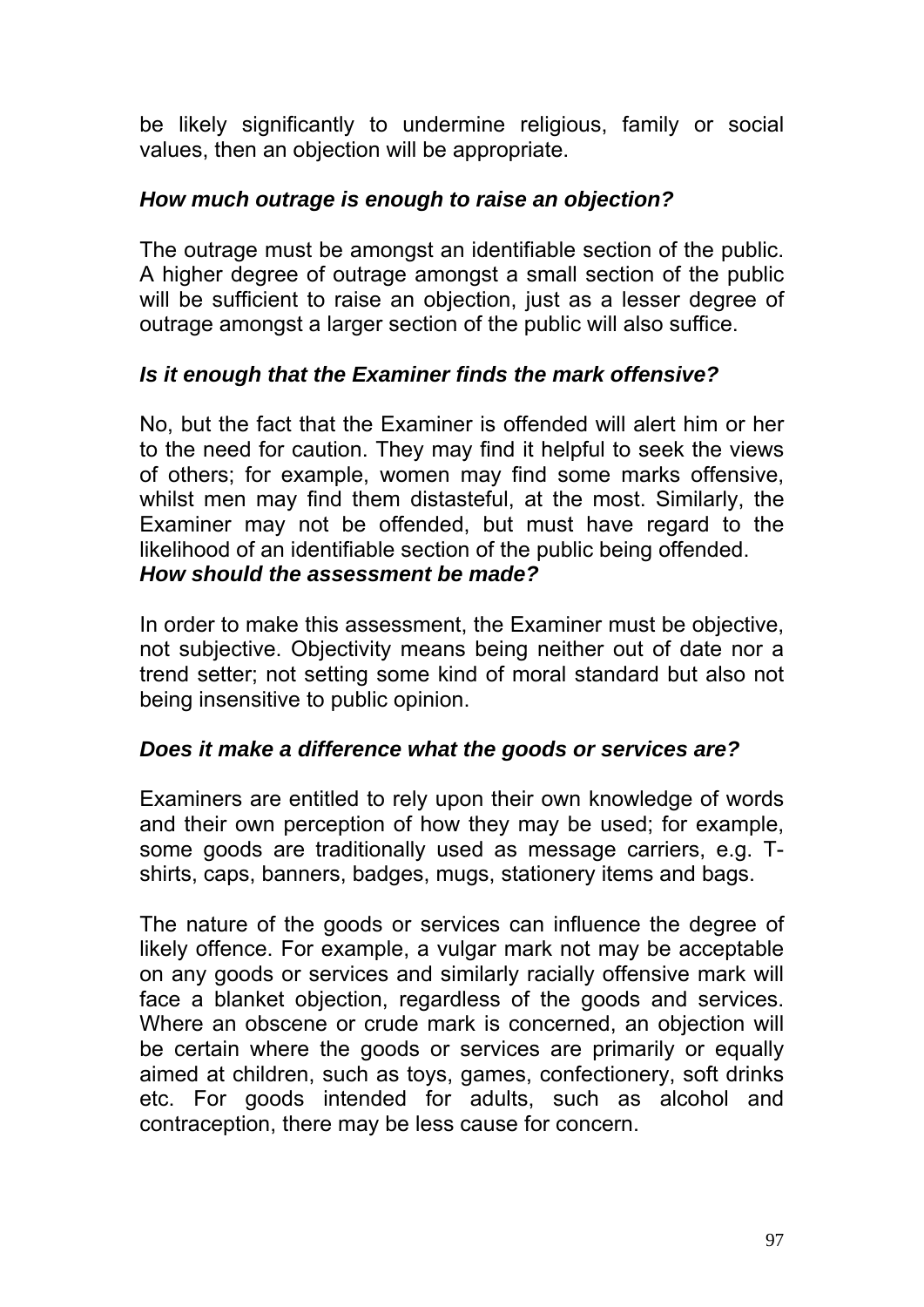Objection should be taken under Section 9(2)(b) or 9(2) (c) to any mark which is likely to be offensive to religious susceptibilities or to public decency. Objections should be raised against explicit full frontal nudes and offensive (scandalous) back views.

Registration of trade marks in respect of contraceptive is not considered to be obscene. AIR 1959 CAL 56 (DB) Also AIR 1963 SC 1882.

Each case must be decided on its own facts. The dividing line is to be drawn between offence which amounts only to dis-taste and offence which would justifiably cause outrage or would be the subject of justifiable censure as being likely to undermine current religious, family or social values. See Ghazilian's TM Appln. (2002)RPC 628.

**50 Examples of marks which may considered to be objectionable - Section 9(2)(b) or 9(2)( c)** 

### **Religious symbols**

Use of religious symbols (like OM) or names (eg. Jesus) as trade marks is likely to undermine/offend religious value and sentiments. Names of Gods/goddesses which are also used as personal names may be considered as personal names unless accompanied by the device of such God/Goddess for registration purpose.

#### **WHITE DOVE YOU DON'T NEED WINGS TO FLY**

Contrary to public policy as it would be seen as promoting drugs (White Dove is a nickname for a type of drug)

### **SNUFF MOVIES**

Obscene and scandalous, promoting pornography and murder. Contrary to accepted principles of morality in view of bad language.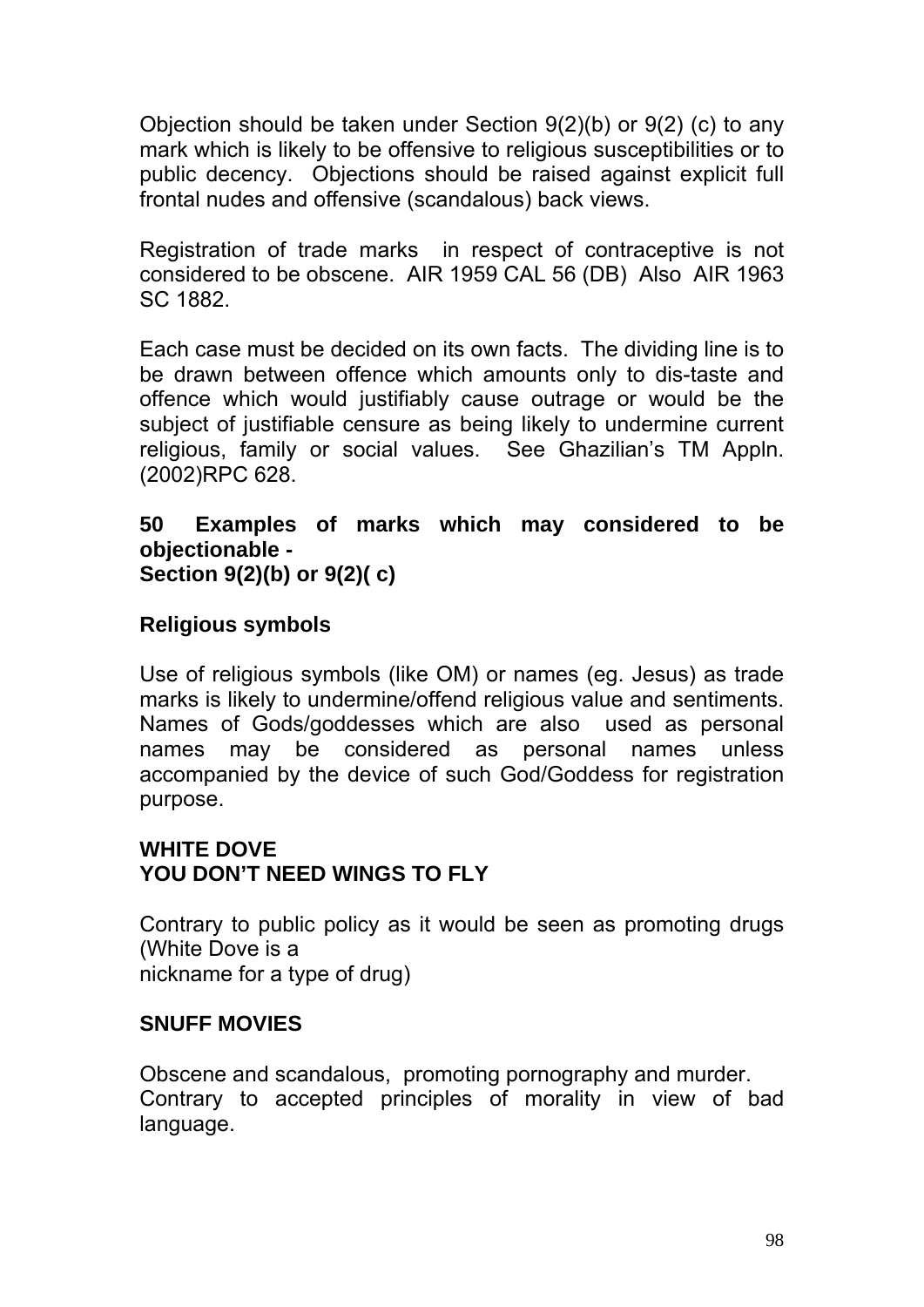Under Article 7(1)(f) of the EC Regulations brief guidelines laid down are as follows:

"Words or images which are offensive or rationally derogatory images, or which are blasphemous are not acceptable. There is a dividing line between this and trade mark which might be considered in poor taste. The later do not offend".

#### **51. Prohibition under Emblems and Names (Prevention of Improper Use) Act, 1950-Section 9(2)(d)**

Section 9(2)(d) bars registration as a trade mark if "its use is prohibited under the emblems and Names (Prevention of Improper Use) Act, 1950 (12 of 1950) .

Section 4(b) of the Emblems Act prohibits generally registration as trade mark or design which bears any emblem or name the use of which is in contravention of section 3 of the Emblems Act. The prohibited name or emblem is specified in the schedule to the said Act. Under section 8 the Central Govt. is empowered to add or alter the schedule. The full text of the schedule must be seen to confirm whether the name or emblems falls within the prohibition. The schedule inter alia contains the name or emblems or official seal of the UNO, WHO , Govt. of India or any state Government or of department of any Government , or the President, Government or Union of India.

Item 7 of the schedule expressly includes "any name which may suggest or may calculate to suggest –

i) Patronage of the Govt. of India or Government of a State

ii) connection with any local authorities or any corporation or body constituted by the Government under any law for the time being in force.

Certain guidelines under Item 7 have been issued by the Central Government, in terms of which registration of any name is prohibited under the Emblems Act, if :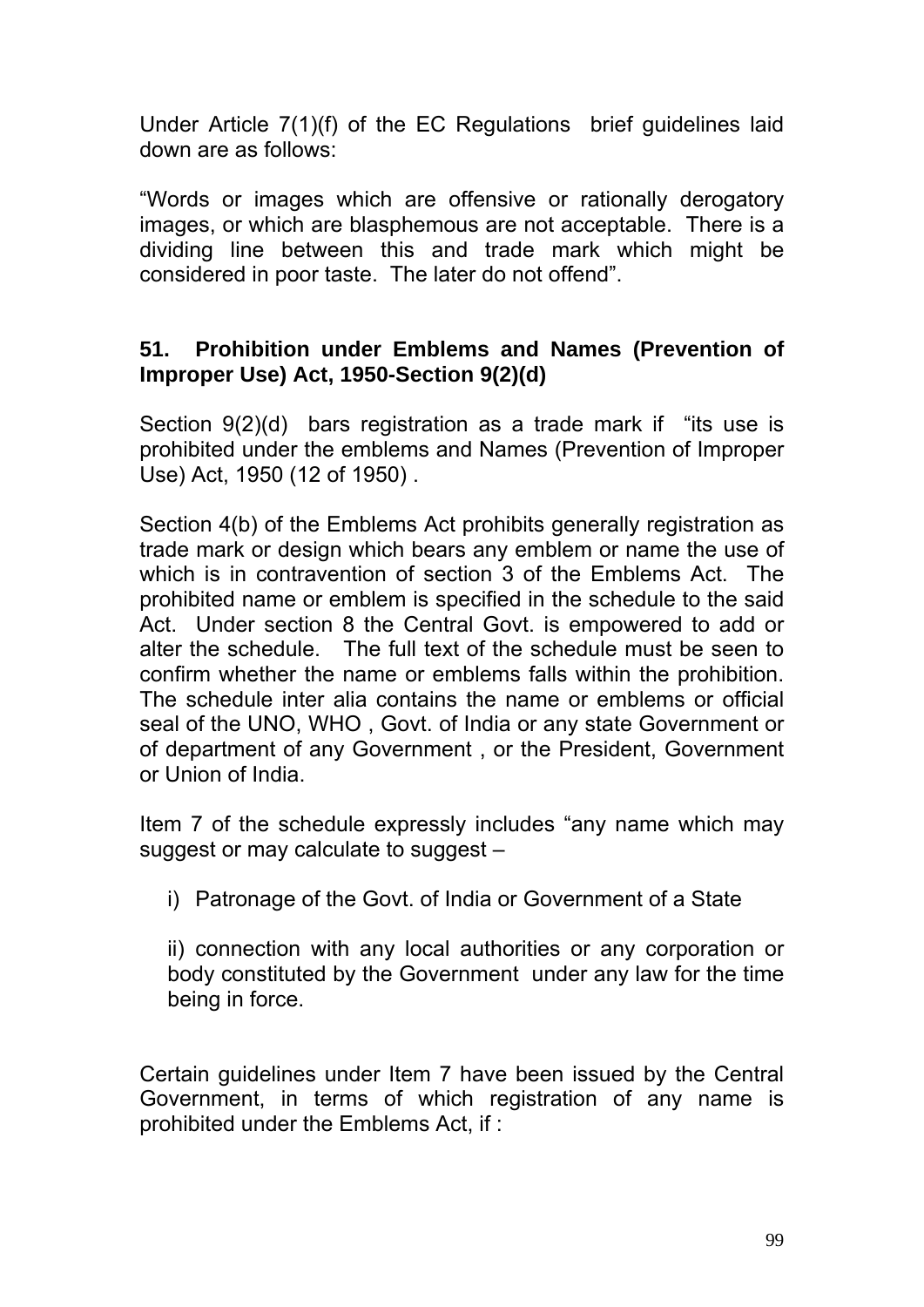1) it is identical with the name of any society/corporation or local body which has been set up by the Govt. of India or State Govt. under any law for the time being in force;

2) it gives the impression of the patronage of Central Government or State Government. For example, Indian Council of Agricultural Research (ICAR) is a registered body under the Ministry of Agriculture and Co-operation. Any name beginning with the words "Indian Council of" may mislead the public that it is patronized by the Government.

3) It too nearly resembles a name of body corporation or local authority set up by Government under any law for the time being in force. For example, 'Indian Institute of Mass communication' is an autonomous body under Ministry of Communication. Names like Institute of Mass Communication may give the impression and the said society is also patronized by the Central Government. Here it should be kept in view whether any other body carrying same kind of activities with similar name is in existence.

4) It connotes government's participation or patronage unless circumstances justify it. Certain words in a name may give the impression of Government's patronage. Such words are "National, National Institute of, National Council, of University, Indian Institute of, Indian Council of, etc.

This list is illustrative and not exhaustive.

# **51.1 Practice with regard to Red Cross**

Marks consisting of words "Red Cross" or "Geneva Cross" or any cross device in red or in any closely resembling colour is not accepted for registration – See Geneva Convention Act, 1960(Act 6 of 1960).

However, applications made in black and white, which contain the device of a cross, or a crescent moon or lion and sun, will not attract objection.

Green crosses on a white background are generic for pharmacy and medical goods and services. Use of such emblems as trades mark is not to be permitted.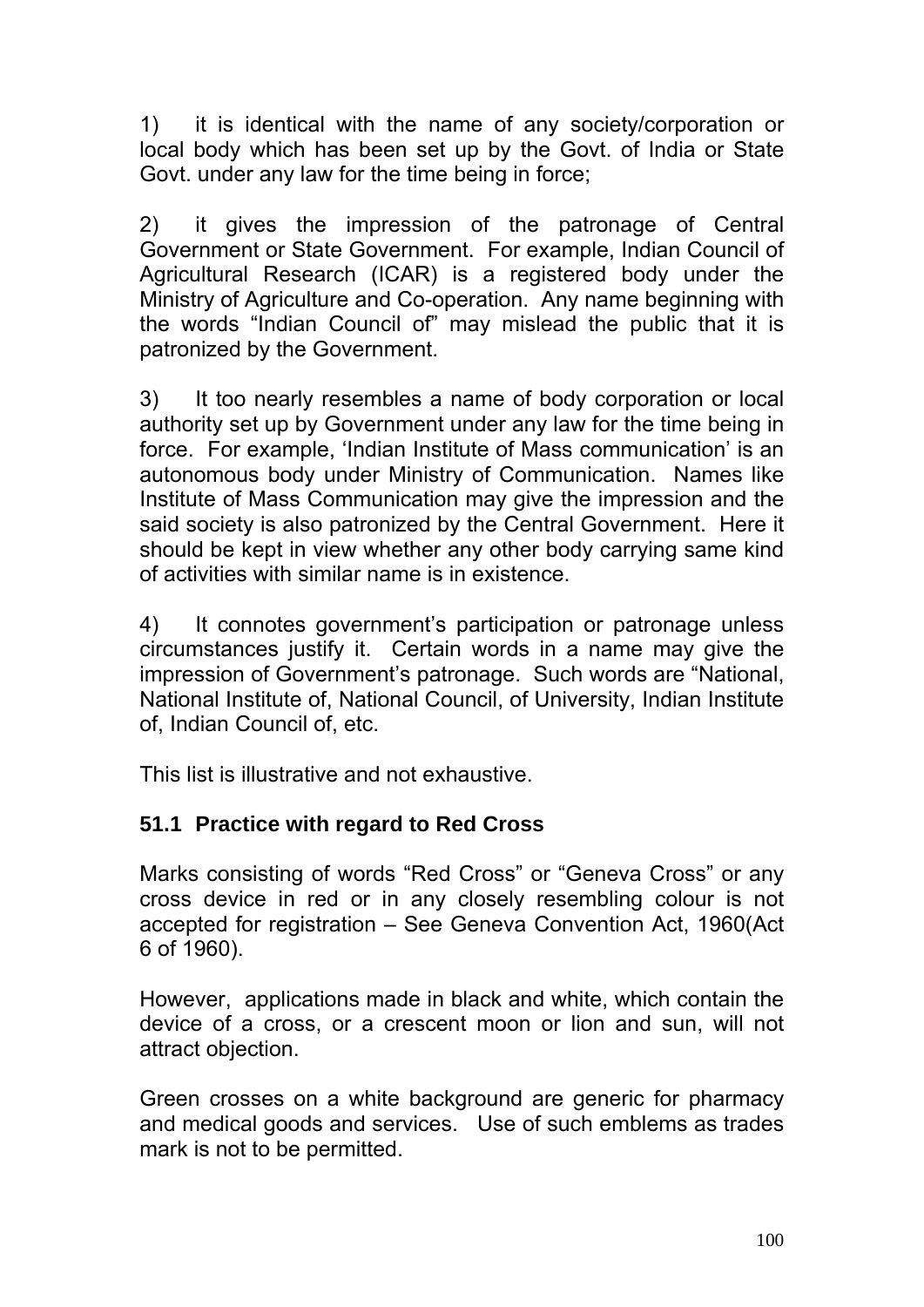White crosses on green backgrounds are generic for first aid goods and services, and are based on European Union legislation establishing a white cross on a green background as the first aid sign. Objection must be raised for registration of such devices as trade marks

In respect of mark generally consisting of cross device, applicant is required to comply with the condition not to use the cross device in red or in any similar colour. Where the cross device is confusingly similar to the prohibited cross device, a condition is imposed that :-

"the mark will not be used with cross device appearing thereon in red or in which or silver on a red ground or with the cross device and ground in or of any similar respective colour or colours".

## **51.2 Practice regarding Olympic Symbol or Word**

The Olympic Symbol, the Olympic Motto and the words Olympic(s), Olympian(s) and Olympiad(s) are not to be registered as trade marks, except under the authority of the Olympic committee.

Protection extends to signs which are sufficiently similar to the Olympic Symbol or the Olympic Motto as to be likely to create in the public mind an association with those signs. Where an application is made consisting of or containing the Olympic symbol or words, object under Section 9(1)(a) of the Trade Marks Act.

### **52. Prohibition of registration of names of chemical elements or international Non-Proprietary Names- Section 13**

Under section 13, the registration of a word as a trade mark, which is commonly used and accepted name of any single chemical element or compound in respect of chemical substances or preparation is prohibited. It is to be noted that such prohibition is only in respect of chemical element or compound and does not extend to other goods. For example, the word "Radium" may be registered in respect of readymade garments or any services.

Also the law prohibits registration of a word which is declared by the WHO and notified by the Registrar as international nonproprietary name, or which is deceptively similar to such name. This will mean that not only a word which is declared to be non-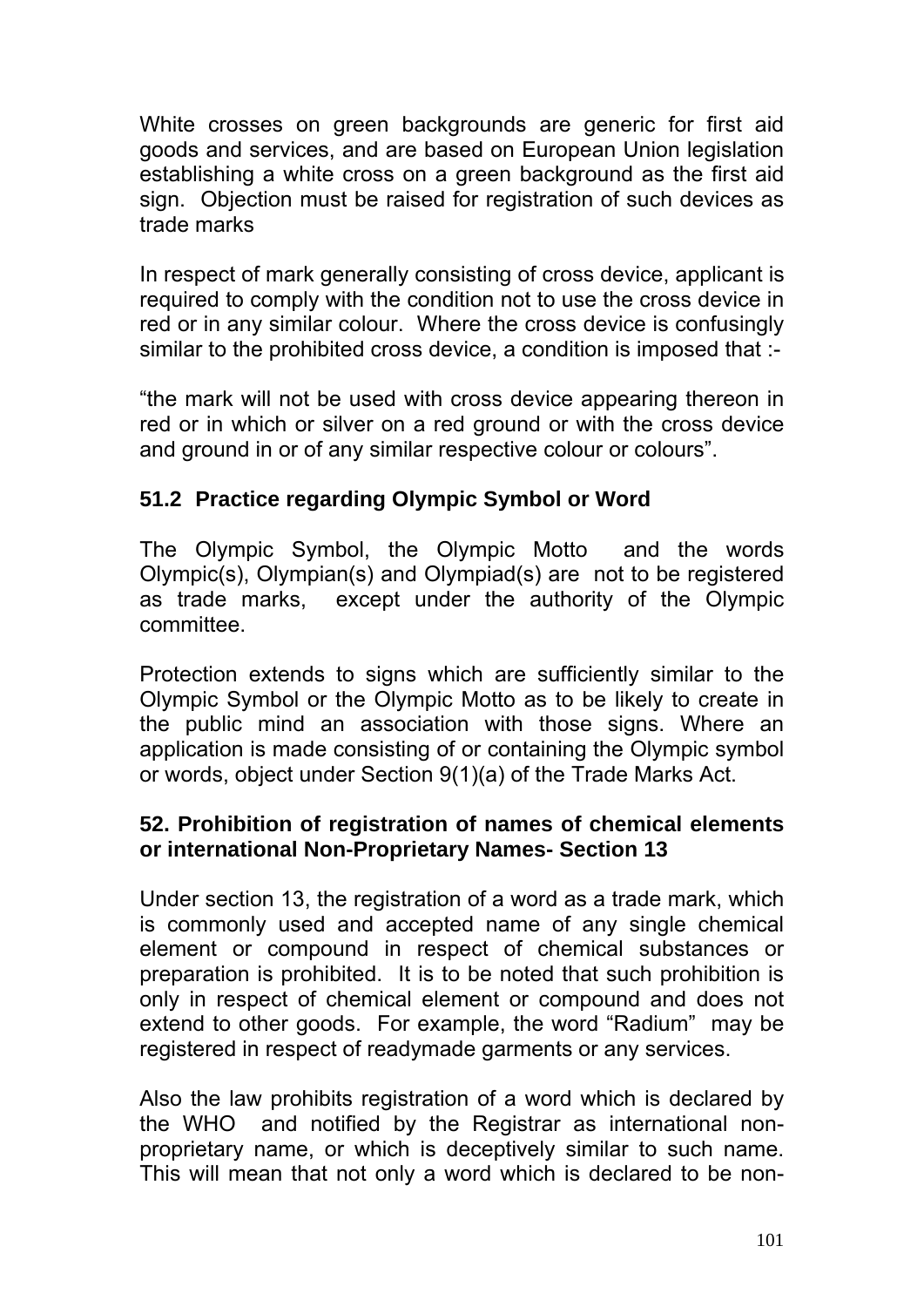proprietory by WHO but also any word which is deceptively similar to such word is prohibited from registration

CYLOVIR was refused, as being confusingly similar to the nonproprietary name ACYCLOVIR Cadila Laboratories vs. Burroghs Wellcome 2005 30 PTC 349 IPAB

The TMR should have a collection of alphabetical list of names as received from British Standards Institute (BSI) or World Health Organization (WHO) which are declared as non-proprietary names. All applications for registration of trade mark in class 5 should be subject to a search through this list to give effect to the provisions of section 13 of the Act. Non-proprietary names are generic names for specific substances in the fields of (a) Veterinary substances (b) Pesticides and (c) Pharmaceuticals.

Applications in Class 5 which **consist of**, a mark identical with or a trivial variation of a non-proprietary name in this category are open to objection under Section 9(1)(a) read with section 13.

Where the use of such name is in generic sense, there will be no objection. Also where the word is used in combination with a house mark or another distinctive trade mark the application would be *prima facie* acceptable.

## **52.1 Wording of objections**

*The mark in the application is open to objection under Section 13 read with Section 9(1) of the Act because the mark consists exclusively of the word "paracetamol" being a non-proprietary generic term for a pharmaceutical product.* 

Where the application consists exclusively of such prohibited name in this category, the objection cannot be overcome, and the application will be refused..

## **SPECIFICATION OF GOODS/SERVICES**

### **53 Wide and Vague specifications**

Rule 22 provides that for purpose of registration of trade marks, goods and services are to be classified in the manner specified in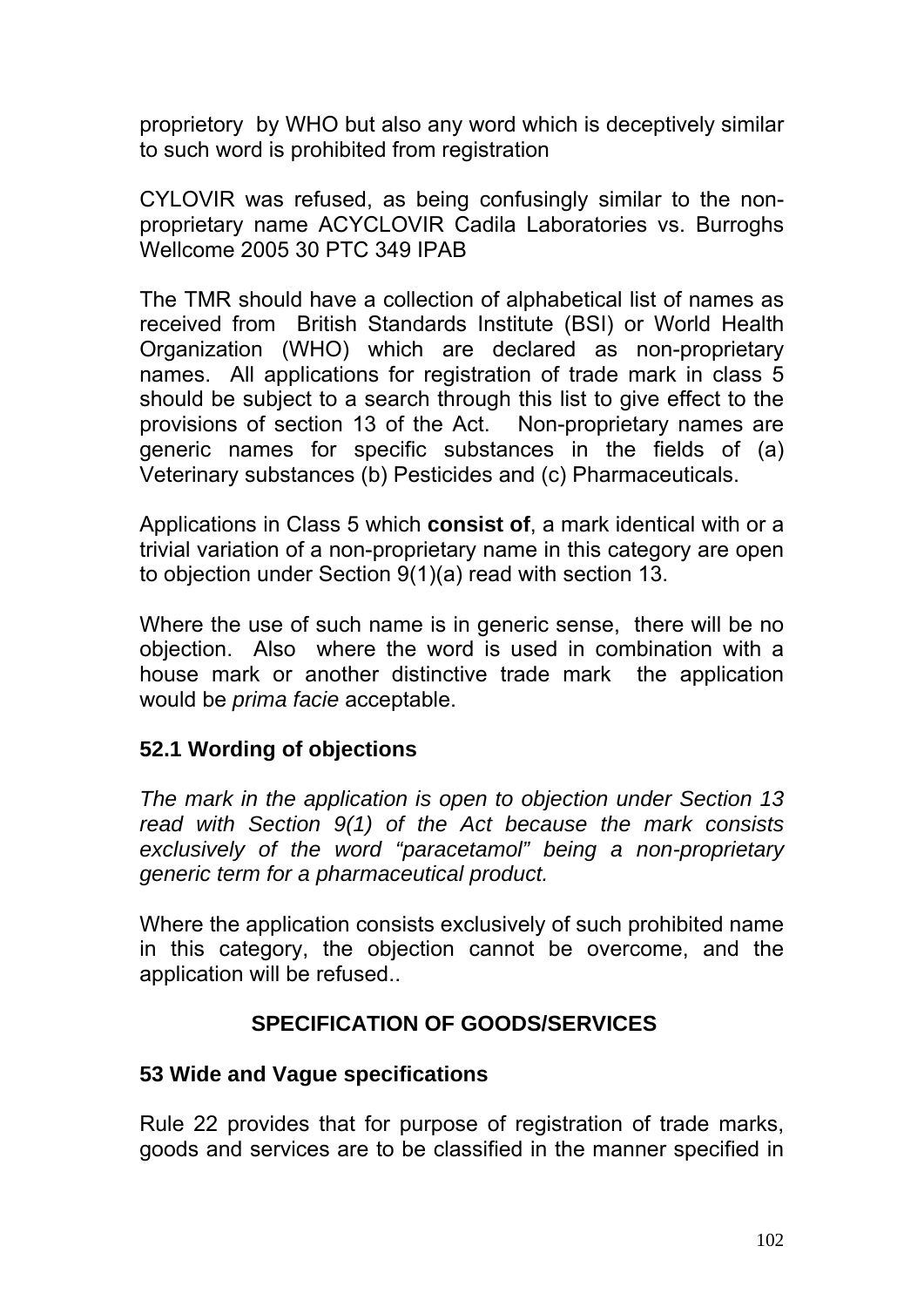the Fourth Schedule, which follows the system of international classification of goods and services.

Objection will be raised **under Rule 25(15)** in cases where registration is sought for 'All goods' or 'All services' in a Class these descriptions are too vague and do not constitute a proper list of goods or services. See Rule 25(15) which explicitly states that in the case of an application for registration in respect of all goods or services or large variety of goods and services in a class, Registrar may refuse to accept the application, unless satisfied that the specification is justified by the use of the mark or the applicant intends to make in respect of all such goods/services.

From the Journal advertisement, it is noticed that in a large number of cases, apart from listing the goods/services, a further phrase is added as "and all other included in the class". This amounts to allowing registration of the mark for "all goods or services" in a class , contrary to the specific provision in Rule 25(15). This should be strictly avoided.

Similarly, applications filed in respect of specifications that are drafted in the form of specific headings given in the 8th edition of the International Classification, such as musical instruments in class 15 will not be subject to an objection.

Classes 7 and 45.

The following U.K. practice may be adopted:

### **Class 7**

In Class 7, claims to 'machines' without further qualification will be objected to. The following gives examples of descriptions which are acceptable, since in each case the end use of the machine has been identified:

Machines for agricultural purposes;

Machines for use in manufacturing processes;

Machines for the woolen industry

Or other specific machines, eg washing machines.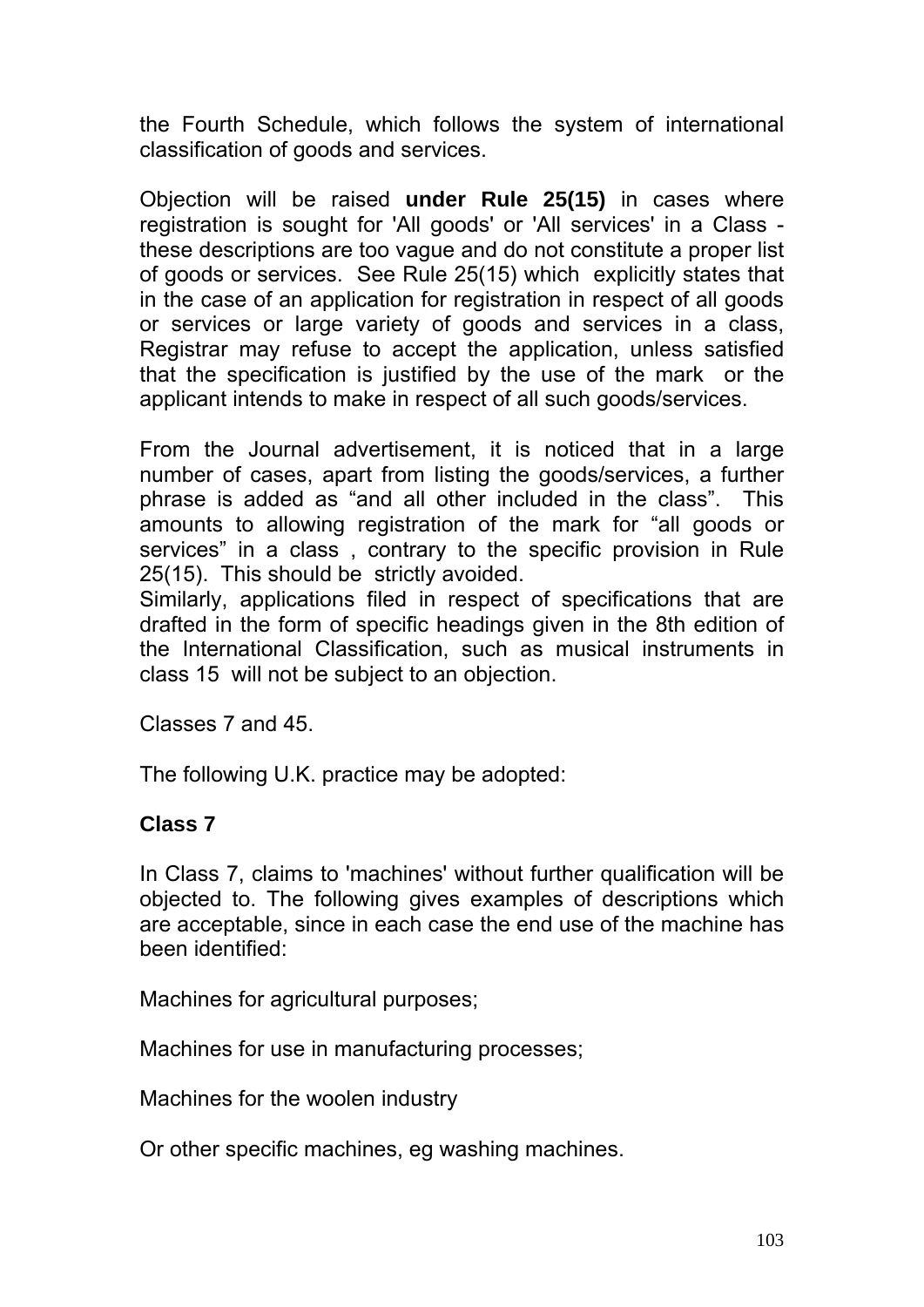# **Class 9**

Applications filed in Class 9 which continue to make vague and generalized reference to 'electric, electrical and/or electronic apparatus, devices, equipment and instruments' will be objected to –

whether listed separately or in combination.

### **Classes 42, 43 and 44**

The Class 42, 43 and 44 headings are acceptable, but applications which include claims such as 'services that cannot be classified in other classes' or 'miscellaneous services' will face an objection **under Rule 25(15).** 

### **Class 45**

The class heading to Class 45 is:

"Personal and social services rendered by others to meet the needs of individuals;

security services for the protection of property and individuals".

The first part of the heading, 'Personal and social services rendered by others to meet

the needs of individuals' is considered too vague and consequently a **Rule 25** objection will be raised against applications containing this description. Objections will also be taken against applications where specifications contain either 'personal services' or 'social services' as individual elements, eg, 'personal services rendered by others to meet the needs of individuals' or the like descriptions. The second part of the heading, 'security services for the protection of property and individuals' is sufficiently precise and will not attract an objection.

## **53.1 Lack of clarity of Individual in specifications**

Although it is unlikely to happen very often, individual descriptions of goods or

services sometimes fail to clearly describe the nature of the goods or services, even when read in conjunction with the class of the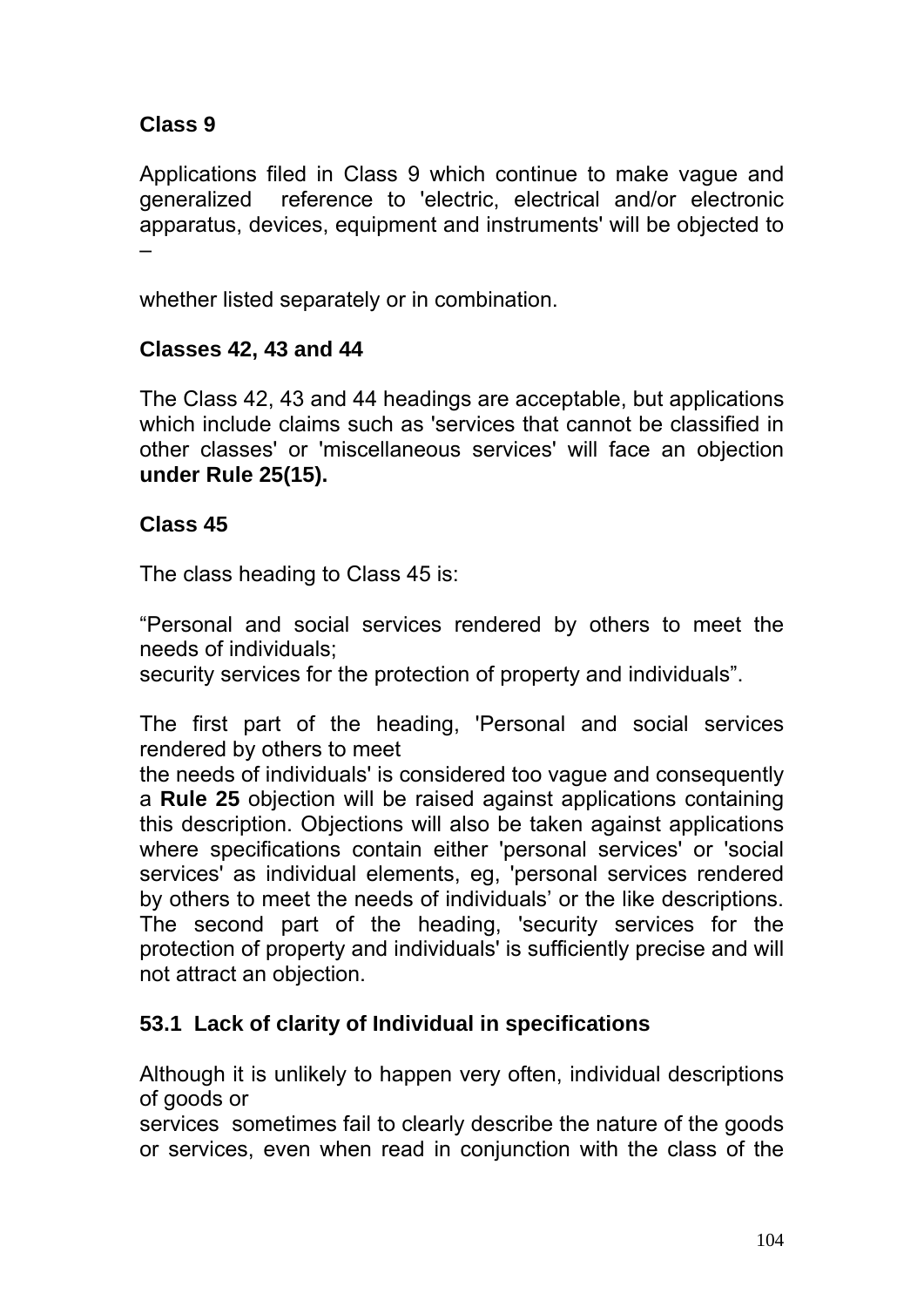application. In these circumstances an objection will be raised under **Rule 25.** 

### **53.2 Misleading Specifications**

The Registrar is entitled to require the applicant, in particular cases, to clarify the goods or services in relation to which he/she proposes to register the mark. The applicant is not entitled to hide the descriptive nature of a mark within a broad or vague specification of goods/services - the reasoning behind this is as set out in the HOLD AND DRAW case under the 1938 Act (1964) RPC 142. The Registrar has power to require such additional information and documents as he deems necessary.

Under rule 35, where the name or description of any goods appears on a trade mark the Registrar may refuse to register such mark in respect of goods or services other than those so named or described. Alternatively the Registrar may permit registration subject to the applicant giving an undertaking that the name will be varied where the trade mark is used upon goods or services covered by the specification other than the named goods or services. Such an undertaking will be included as a condition in the advertisement of the application in the Trade Marks Journal.

### **53.3 Evidence of distinctiveness acquired through use**

The proviso to Section 9(1) makes it clear that a trade mark which offends against Section 9(1) of the Act may still be registered if it can be shown that on the date of application, the mark has in fact acquired a distinctive character as a result of the use made of it.

### **53.4 Requirement for registration**

In *Windsurfing Chiemsee (C108&109/97) [1999] ETMR 585,* the ECJ provided guidance as to the conditions which should result in a finding that a trade mark has acquired a distinctive character through use*.* The court found that: "If the competent authority finds that a significant proportion of the relevant class of persons identify goods as originating from a particular undertaking because of the trade mark, it must hold the requirement for registering the mark to be satisfied."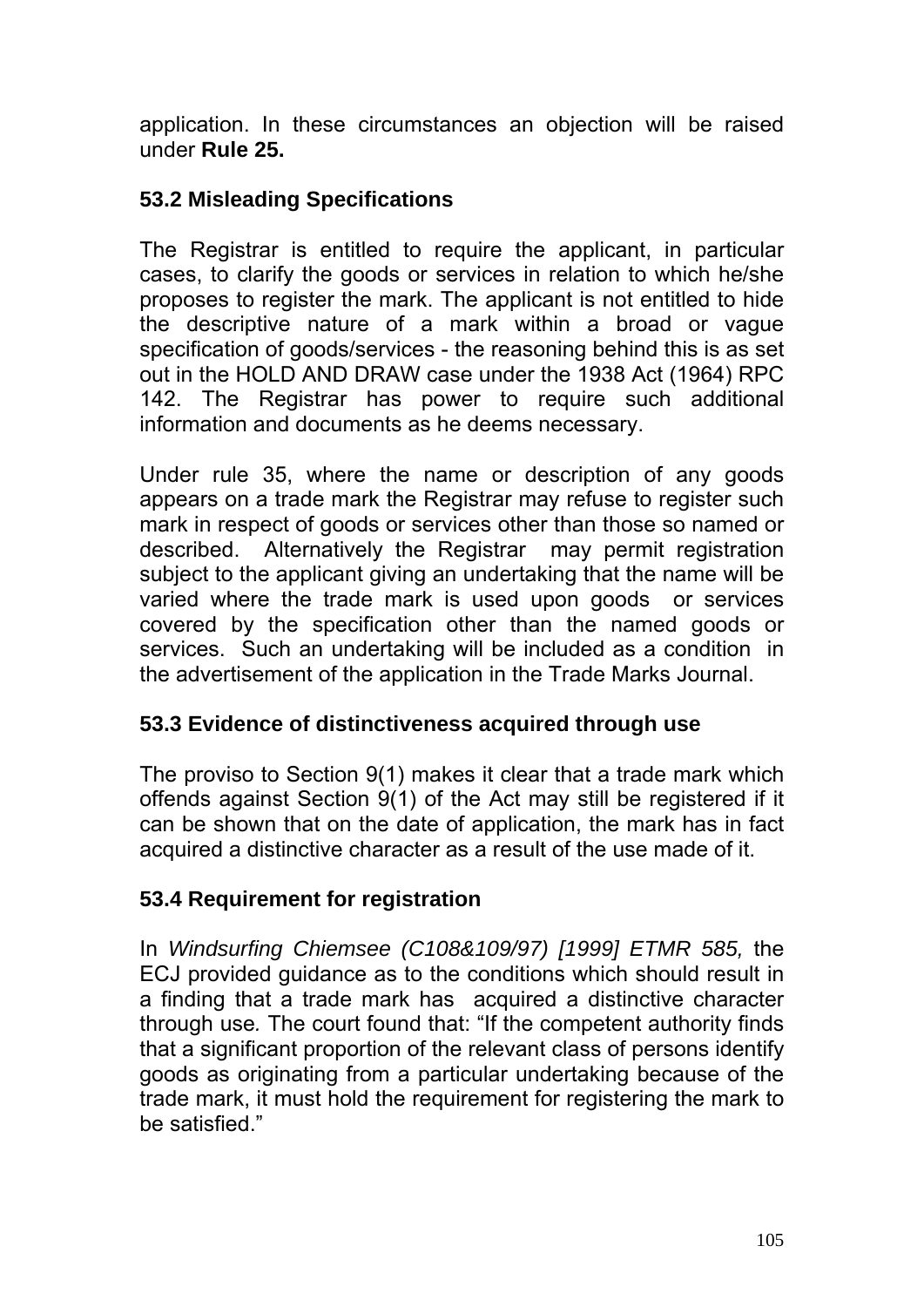### **53.5 Mark must have been used distinctively – as a trade mark**

In the *Philips case*, the ECJ found that the fact that an undertaking is the only known supplier of a kind of goods/services does not preclude a finding that a mark has acquired a distinctive character for the goods/services. However, the court pointed out that such a finding was only possible where reliable evidence shows that recognition of the mark as indicating the goods/services of one undertaking is as a result of its use *as a trade mark.* According to the ECJ this means "use of the mark for the purposes of the identification, by the relevant class of persons, of the product or services as originating from a given undertaking." In principle, this applies whether or not the applicant is the only supplier of a kind of goods/services to the market. The significance of the monopoly is that its effect may make it difficult to gauge whether the public has come to recognize the sign as a trade mark or whether they merely recognize the sign as characteristic of a particular kind of goods or services, and associate that kind of goods/services with the applicant because it is the only known (or the best known) supplier of goods/services of that kind.

Acquired distinctiveness cannot therefore be shown to exist *solely*  by reference to general, abstract data such as pre-determined percentages of recognition by the relevant class of persons. Instead the views of an average consumer must also be taken into account. Such a consumer is reasonably well informed, observant and circumspect. Such a consumer is unlikely to have come to recognize a sign as being one that identifies the trade source of the goods/services, unless the proprietor has educated the consumer to that perception.

The less plausible it appears on the face of it that consumers would take the mark in question as serving a trade mark function the more important it is to consider what, if anything, the proprietor has done to nurture the mark into a trade mark. Or to put it another way, the more descriptive or non-distinctive the mark appears, the more work the proprietor will have to put in to educate consumers that it is a trade mark. Where the mark has been used on a substantial scale as the sole or principal means of identifying the trade source of the goods it will often be quite easy to conclude from the context of the use that the public have been educated to see the mark as a trade mark.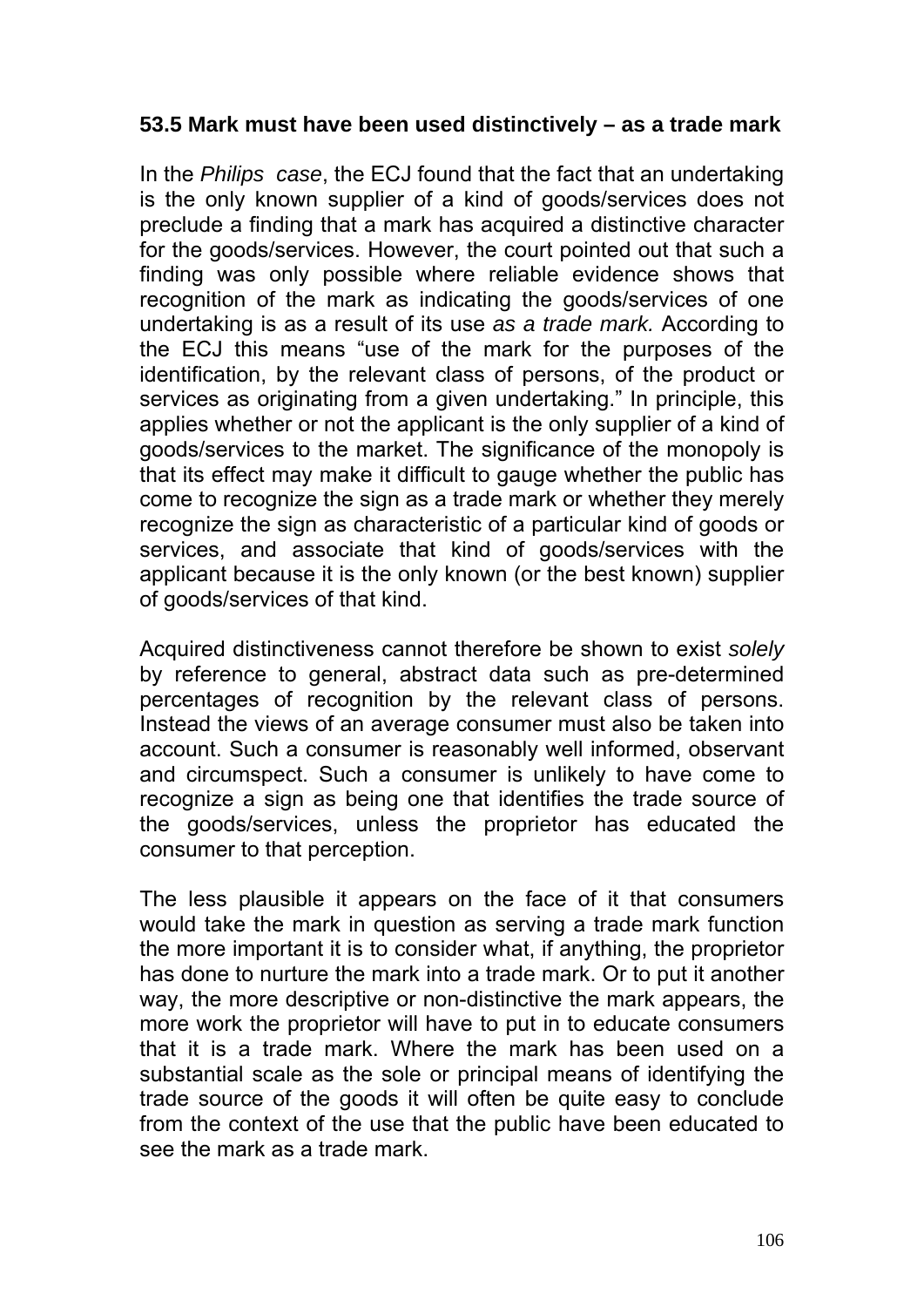### **53.6 Secondary trade mark**

Where a trade mark consists of several features, the exclusive right of registration is in respect of the mark as a whole. (Section 17). However, a mark may acquire a distinctive character as a result of its being used as part of, or in conjunction with, another mark. There is no requirement for a non-distinctive mark to have been used alone before it can be registered on the basis of acquired distinctiveness, but where such a mark is used alongside another distinctive sign the burden on the applicant to show that the non-distinctive mark has come to be seen as a secondary trade mark will be greater. See TREAT case, [1997] E.T.M.R. 118.

Non-traditional marks, particularly colours and the appearance of the goods or their packaging, often pose particular problems. Such marks are seldom used as the principal means of distinguishing the trade source of the goods or services. Nevertheless, they are capable of being used as secondary trade marks. The key issue will usually be whether the proprietor has used the mark distinctively to educate the public that it is a trade mark. The most obvious way of educating the public that such a mark is a trade mark is for the proprietor to indicate this in its advertising by the use of statements such as "look for the one with the [blue] wrapper" or "you can rely on the [description of appearance of goods or packaging] to tell you its a [brand name]". Evidence of such use is required.

In this connection, it should be noted that the use of small letters "TM" in relation to a mark with no trade mark character is not relevant. It can make an impression more on a lawyer than on an average consumer.

One means of signifying the trade mark significance of colours is to use them as a livery, i.e. as a consistent colour scheme applied to a range of products of the same general kind so as to designate the trade source. The use of such liveries for buses, trains and vehicle service stations are good examples of such use in relation to services. On the other hand, evidence that an applicant uses a wide range of colour schemes in relation to goods or services of the same kind tends to point away from the trade mark significance of any one such colour scheme.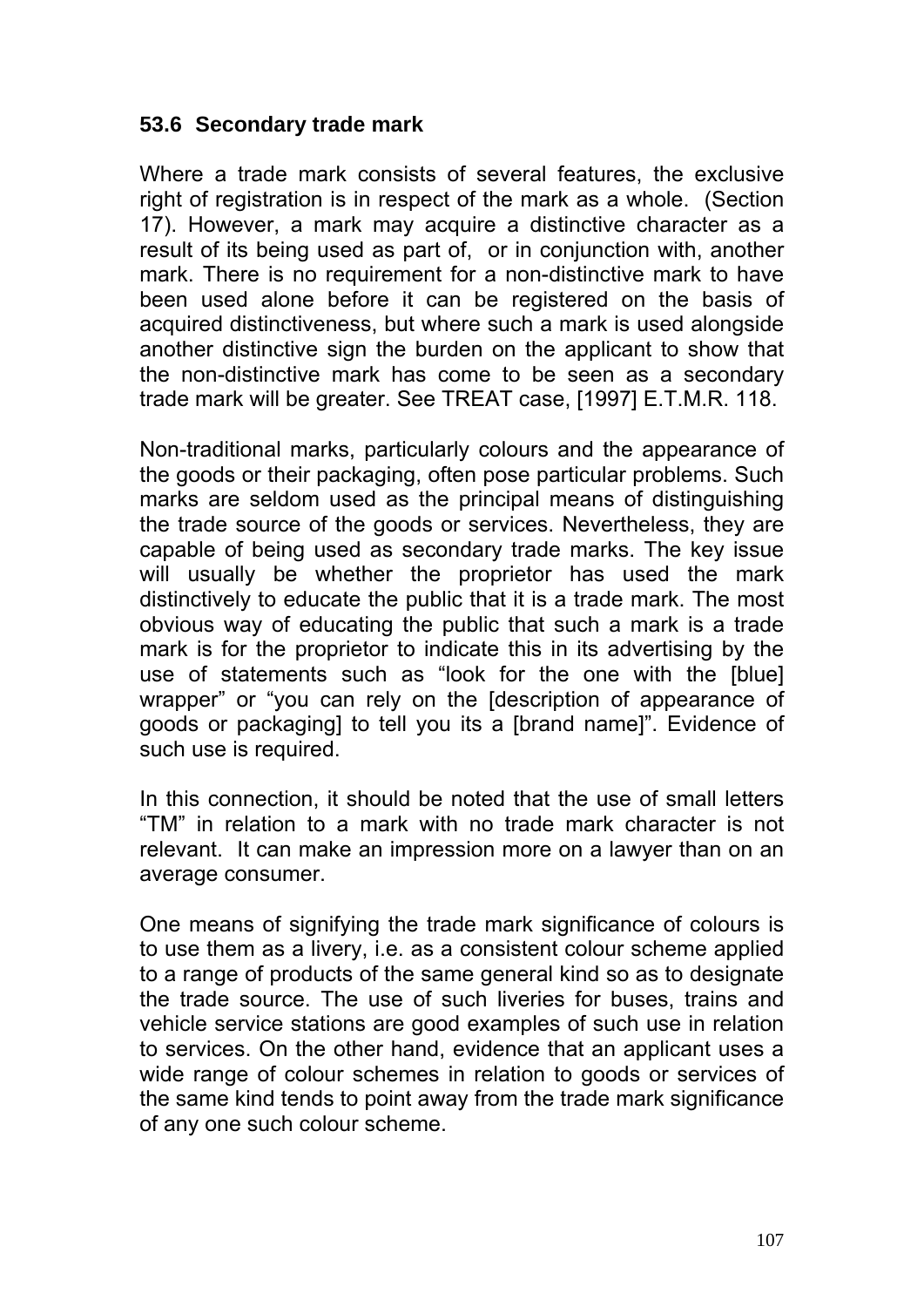Where there is doubt as to whether the proprietor has done enough to educate the relevant public that at least one of the functions of the sign in question is to identify the product or services as those of a single undertaking, evidence that the relevant public has come to rely upon the sign in question for the purpose of distinguishing between goods/services of different undertakings may be sufficient to show that the sign is recognized as serving a trade mark function. The best evidence of reliance is that which shows that (and in what way) those making selection decisions between competing products or services have come to rely upon the sign in the course of the selection process.

#### **53.7 Use of the Mark as Part of another Trade Mark**

In the light of the ECJ's judgement in *Societe des produits Nestle SA v Mars UK Ltd,* it is clear that, as a matter of law, there is no bar on a mark acquiring a distinctive character as a result of its use as part of another trade mark. Word marks are often used with device marks but that does not mean that the consumer could not look upon the use as being of two trade marks used together.

The rights of the registered proprietor are very clearly defined in section 17(1) which state that the exclusive right is in respect of the use of the trade mark taken as a whole . If the proprietor desires statutory protection to the exclusive use of any part of the trade mark, he has to apply to register not only the whole of the mark but also each such part as separate trade mark. Obviously any part , which is common to trade or is otherwise of a nondistinctive character will not be allowed registration, unless the applicant is able to adduce evidence of acquired distinctiveness for such part to claim exclusive right.

It is apparent that there would be no difficulty for the proprietor to obtain separate registration in respect of a part of trade mark if such part is inherently distinctive

The use of "HAVE A BREAK, HAVE A KIT KAT" was not accepted as useof HAVE A BREAK as a trade mark because that approach was found (as in the example above) to represent an artificial dissection of the used trade mark, contrary to the likely reaction of an average consumer to the use in question.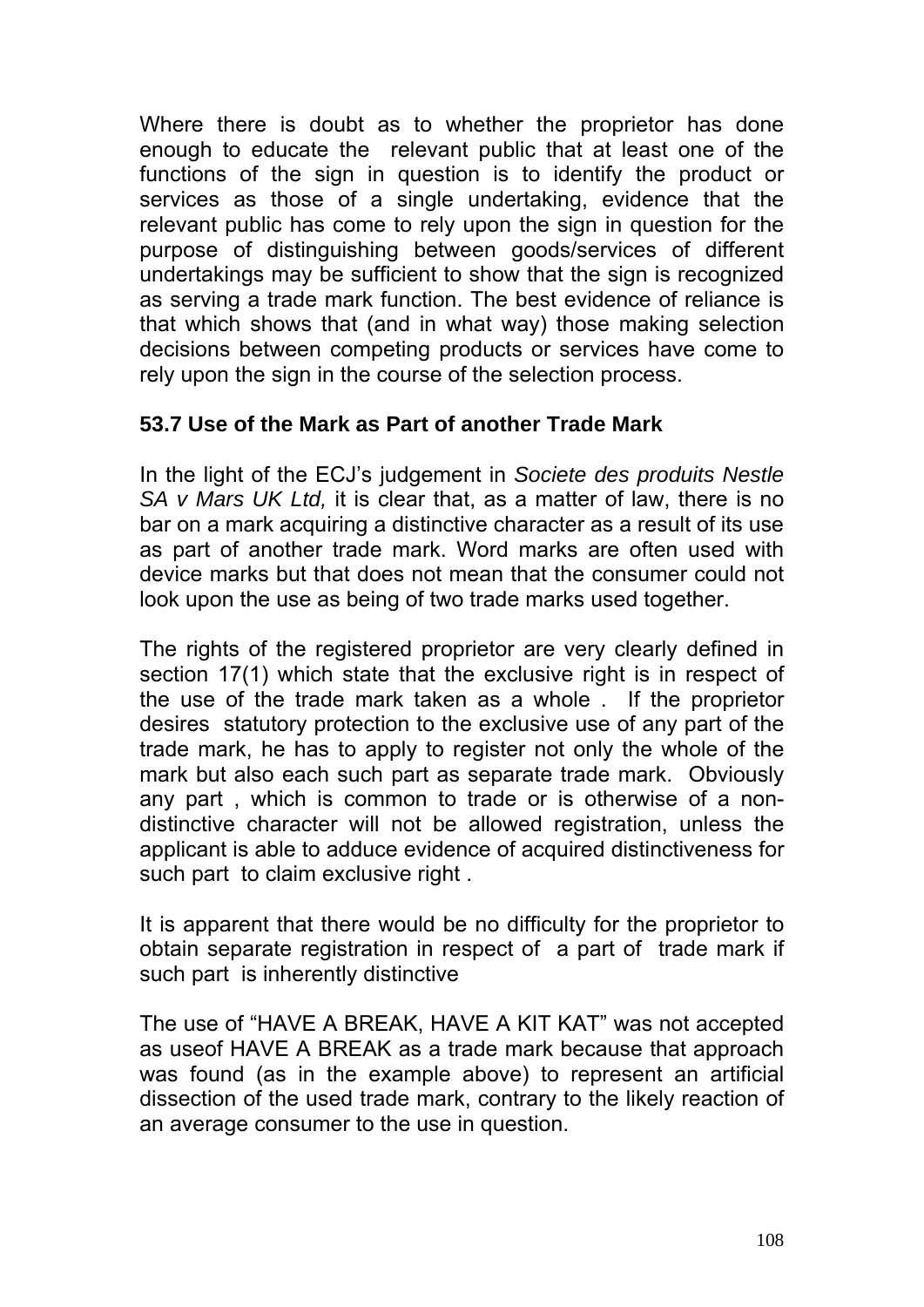### **53.8 Evidence – Pure colour marks**

Evidence filed to support a claim of factual distinctiveness for a mark consisting of colour as such will need to be very strong and persuasive. It will need to clearly demonstrate that the colour mark exclusively designates the applicant's goods or services to the relevant consumer. There is more likelihood of establishing factual distinctiveness where the goods or services are very restricted and the relevant market very specific.

As was held by the ECJ in examining the potential distinctiveness of colour sign, regard has to be had to the general public interest of not unduly restricting the availability of colours for other traders. It was held that colour could serve as badge of origin of an undertaking and might be capable of distinguishing the goods or services of an undertaking . However it was emphasized that the competent authority should consider the matter on case by case basis, the circumstances of each, including the use of the trade mark in question. See the reported case in (2004) FSR 65.

#### **54. Evidence**

Under section 129, in any proceeding before the Registrar, evidence shall be given by affidavit. But the Registrar may, if he thinks fit, take oral evidence in lieu of, or in addition to, such evidence by affidavit. Rule 116 prescribes the manner in which the affidavits are to be executed. Rule 109 empowers the Registrar to require the filing of a document or produce such evidence as he may specify in the notice. This provides the legal basis for calling for information and other evidence from the applicants as part of the examination process.

However, it will normally be more efficient to raise an objection and then to give the applicant an opportunity to file information, documents and/or evidence in order to overcome the objection.

#### **54.1 Practice**

Where Examiners have reasonable grounds for believing that an application is open to objection he or she will raise an objection outlining the grounds for prospective refusal. Where the Examiner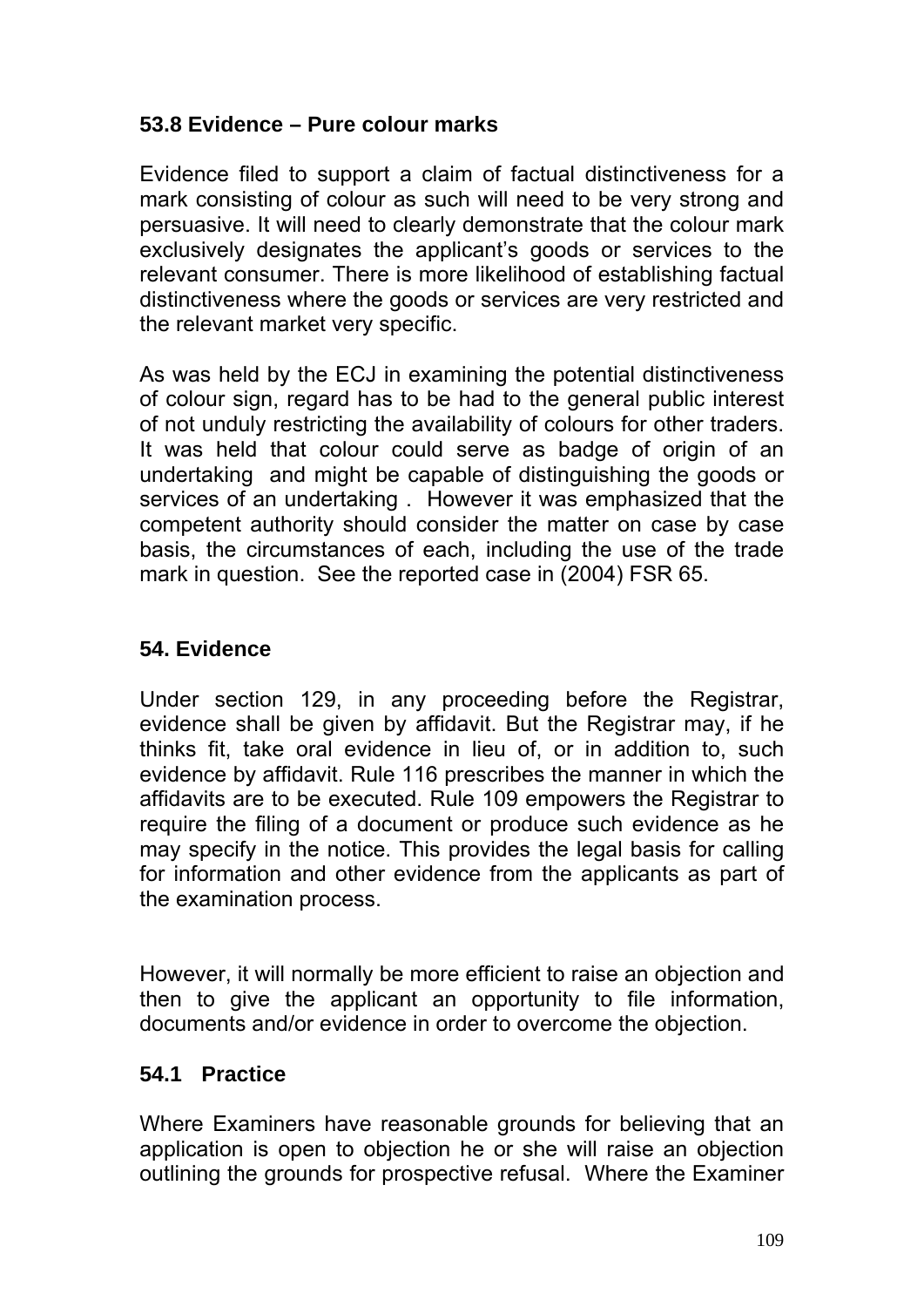considers that evidence of the mark in use may assist the application, he or she will invite the applicant to submit such evidence. There may be a few cases where the Examiner is unable to complete his or her *prima facie* examination of the application without further information from the applicant. For example, if the list of goods or services is highly technical or particularly obscure it may be necessary to seek further information about the exact nature of the goods or services before an assessment of distinctiveness can be made.

The Registrar therefore reserves the right to seek further information under Rule 109 in

those cases where a full and stringent examination cannot be undertaken without it.

### **54.2 Thorough examination required**

Examination of trade mark application has to be reasonably thorough, so that registration does not prejudicially affect the legitimate interest of honest traders and the general public. In this connection the following statement by Geoffrey Hobbs QC in relation to an appeal against the refusal of an application for the mark 'AD 2000' (1997) RPC 168, in the context of UK Act is relevant.

*" Although Section 11 of the Act contains various provisions designed to protect the* 

*legitimate interests of honest traders, the first line of protection is to refuse the registration of signs which are excluded from registration by the provisions of Section 3 (corresponding to section 9 of the Indian Act). See Yorkshire TM (1954) RPC 150 at 154 lines 20-25 per Viscount Simonds LC." the privilege of a monopoly should not be conferred where it might require honest men to look for a defence."* 

The ECJ in Libertel Group BV and Benelux-Merkenbureau confirmed that:

*"…examination carried out at the time of application must not be a minimal one. It must be a stringent and full examination, in order to prevent trade marks from being improperly registered. As the Court has already held, for reasons of legal certainty and good*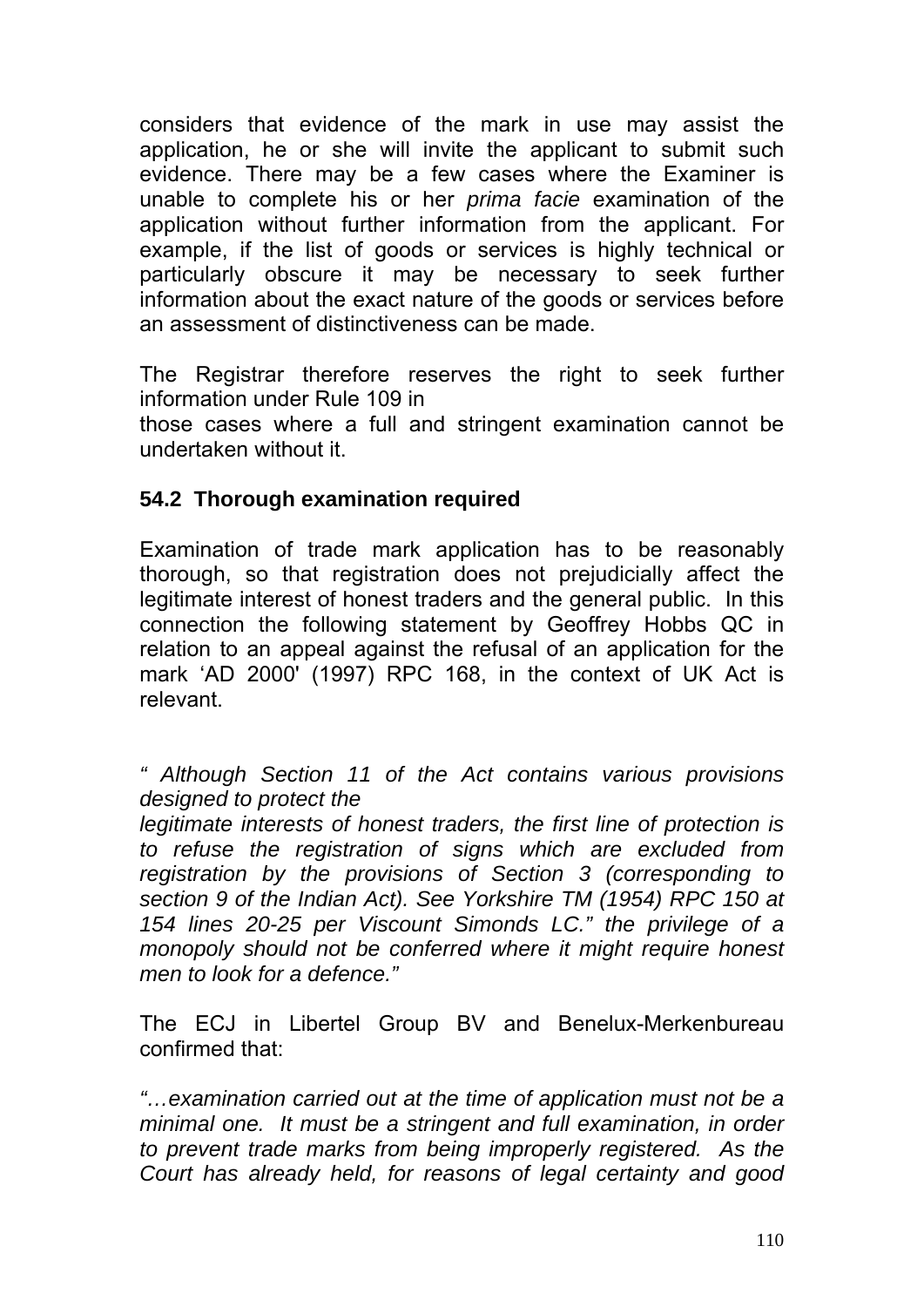*administration, it is necessary to ensure that trade marks whose use could successfully be challenged before the courts are not registered [2003] E.T.M.R . 63, Para 21).* 

### **54.3 Examination of evidence of use as a Trade Mark**

Having established that the mark has been used as a trade mark (including use as a secondary trade mark) the next thing is to assess the *extent* and *effect* of the use. In this regard, ECJ provided guidance as follows:

 "In assessing the distinctive character of a mark in respect of which

registration has been applied for, the following may also be taken into account:

a) the market share held by the mark;

b) how intensive, geographically widespread and long-standing the use of the mark has been;

c) the amount invested by the undertaking in promoting the mark;

d) the proportion of the relevant class of persons who, because of the mark,

identify goods as originating from a particular undertaking;

e) statements from chambers of commerce and industry or other trade and

professional associations".

#### **54.4 Market share**

The **"market share"** question will generally arise in the case of marks owned by large corporations. In India in a competitive business environment trade marks are used by also small traders in connection with small business. It is impracticable to require them to show "market share" held by the mark.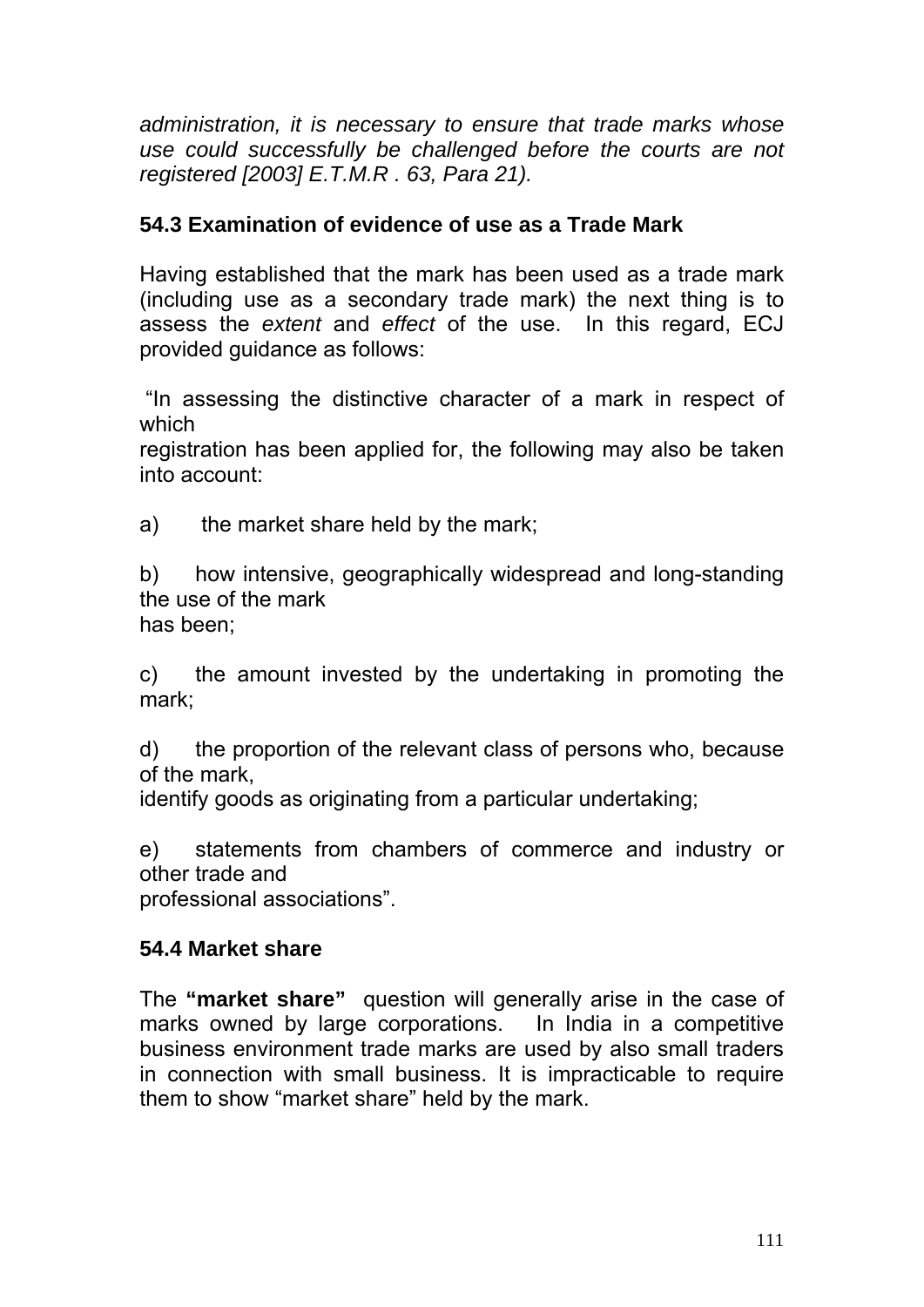However where claims are made for recognition of a trade mark as wellknown trade mark, it will be appropriate to require details of market share held by the applicant under the mark applied for.

#### **54.5 Turnover, commencement of use and Period of Use**

Evidence should be in respect of the user of the mark, when first commenced and the period of use must be before the date of filing. Any use after that date should not be taken into account. If there have been gaps in the use, it will be necessary to consider how this affects the reputation of the mark applied for. For example, a strawberry grower may not be able to demonstrate sales throughout the year, but if he sells his strawberries for two months of the year every year for ten years, that is likely to be sufficient to illustrate continuous use, given the seasonal nature of his product. Another trader might sell goods under a certain mark for twelve years, but there may be a two year gap leading up to the date of the application in which few or no sales took place. Before a judgement can be made about accepting or refusing the mark, it would be necessary to look at all the surrounding facts to see what effect that gap had. If sales weren't particularly strong beforehand, the reputation of the mark may have been severely diminished. If, on the other hand, sales were very good both before and after, it may be that the gap would have no negative effects on the reputation at all.

Turnover figures should normally be given for the sales of goods/services under the mark over a period of about five years before the date of application. If the period of use is shorter, the turn over for the period in question should be considerable, having regard to the nature of goods.

The greater the turnover, the more likely it is for the mark to be accepted. Turnover, advertising and period of use are considered together - massive turnover and/or advertising could compensate for a short period of use.

Ideally, the turnover figures should be broken down to give the turnover relating to each class of goods/services. However, industry does not group its products according to the WIPO system of classification, so this may not be a practical proposition. There should however be sufficient breakdown of the goods/services to support a finding that the relevant public has been repeatedly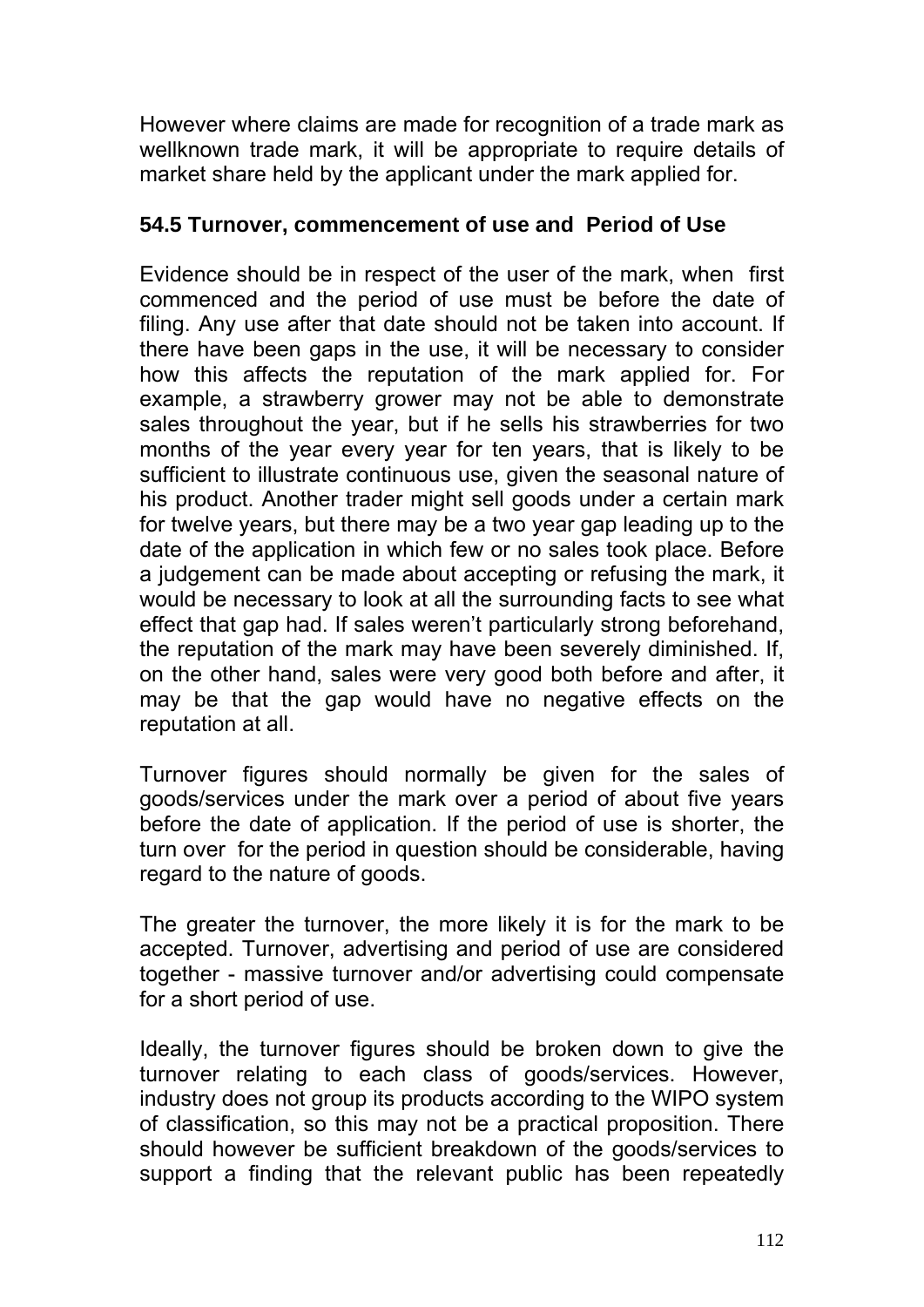exposed to the mark in use as a trade mark for all the goods/services for which acceptance is proposed.

In the case of financial services, turnover figures may not always be the appropriate means to gauge the extent of use of the trade mark. For example, turnover figures which are merely the total amount loaned or insured by the applicant will give an inflated picture in relation to how well-known the mark is in terms of exposure to the relevant public. However, a clear indication of the extent of use is required if the applicant is relying on this to demonstrate that the mark has acquired a distinctive character. In the case of financial services the number of account holders or investors and, if appropriate, the number and geographical spread of branches, could be used to demonstrate the extent of the use.

#### **54.6 Area of use**

Registration of trade mark is made generally on All India basis, unless otherwise the registration is limited to particular territory such as "for use in the state of ……" or "for use in the district of ………". Such territorial restriction may be applied generally in the case of perishable goods such as milk products or vegetable products and not in the case of other consumer durables/FMCG.

**For export: O**ccasionally, turnover figures also include goods for export. These figures may also be taken into account when considering the strength of the evidence. If turnover relates to goods manufactured in this country which are **only** for export, the applicant stands in the same position as a proprietor with a purely local reputation. The evidence will not normally be sufficient to demonstrate that the mark has acquired a distinctive character amongst a significant proportion of the relevant public in India. In such cases, application may be accepted as "only for export".

If the use of the mark is only outside India, such use is irrelevant in the country.

#### **54.7 Expenditure on advertisement of trade mark**

Expenditure on advertisement of trade mark are normally provided for a period of 3 years or more prior to the date of filing of the application. The nature of the advertising should be given where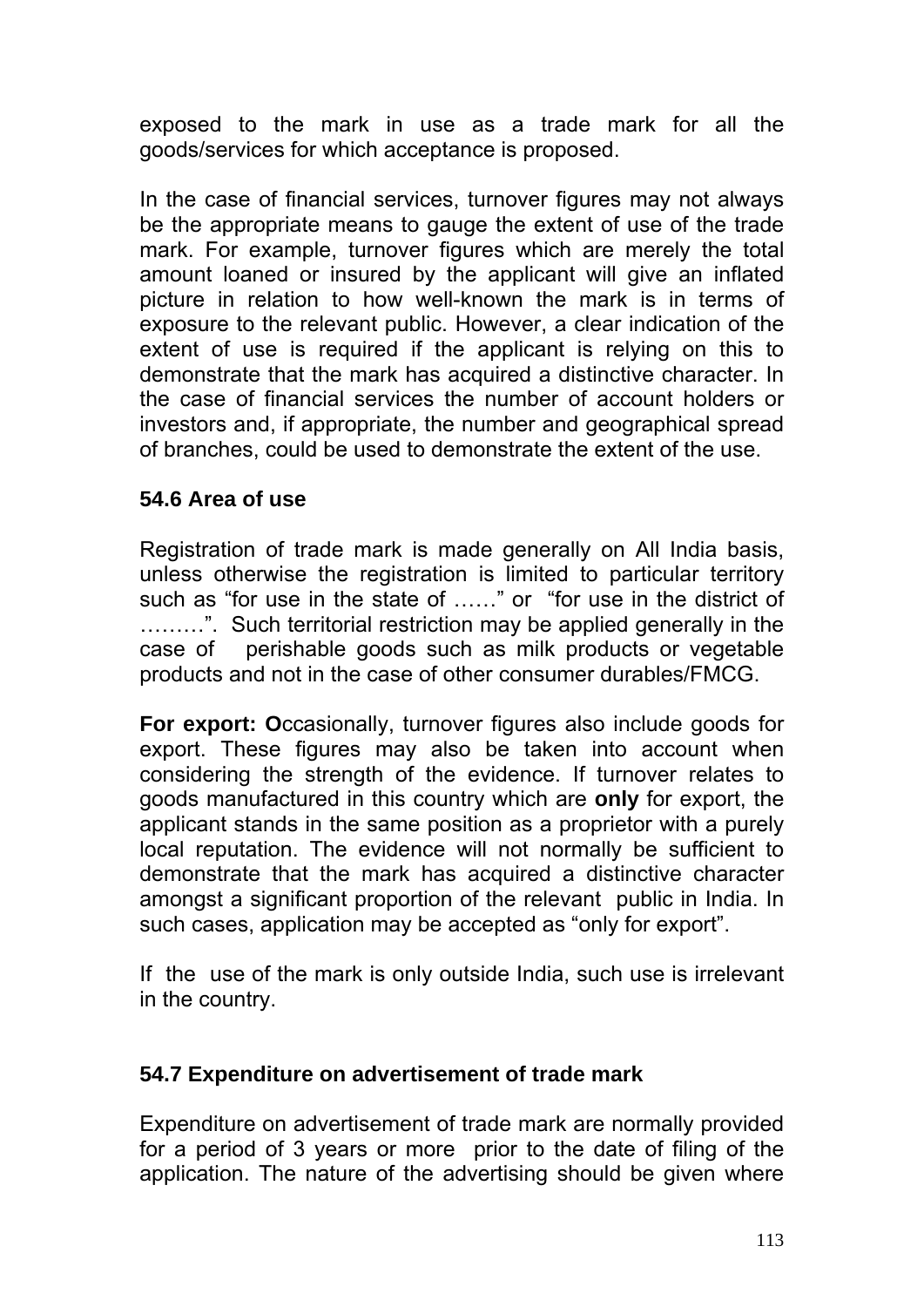possible e.g. television, radio, newspapers, trade magazines, etc. The TMR should see whether the advertising was nationwide or restricted to local areas. The figures should be broken down to show costs in relation to each class of goods/services *where this is feasible*.

The importance to be attached to advertising figures will very much depend on the goods/services at issue. For example, the advertisement expenditure between highly sophisticated goods or fast moving consumer goods would be totally different. There may be little or no advertisement expenditure for highly specialized products with a special market. e.g. air craft market As against that the expenditure in relation to the promotion of toothpaste or cosmetics may be very high. In the case of some products of small value the company's promotion of their products may be through catalogue informing the existing clients of their updated products,. It is therefore important to assess the circusmtances of each case in assessing the quantum of expenditure on advertisement on trade marks.

# **54.8 Exhibits**

Exhibits are required to show how the mark has been used and in relation to which goods/services. They may be, for example, brochures, catalogues, price lists, invoices, area of sales, advertisements, etc. All exhibits should be dated prior to the date of application.

### **55. Evaluating the effect of the use of the trade mark**

### **55.1 Average consumer to be considered.**

Who is the average consumer depends on the nature of goods. If the goods are consumer goods/services then it will be the general public who are relevant. This will not be the case for specialist goods/services where the average consumer may be in a trade and is likely to have a higher level of knowledge when buying.

### **55.2 Nature of goods/services**

The cost of the items should be considered in the context of the turnover figures. Are they expensive, specialized goods or cheap everyday item? The wider the market the more traders will be in it. Consequently, it will be harder for a trade mark to acquire a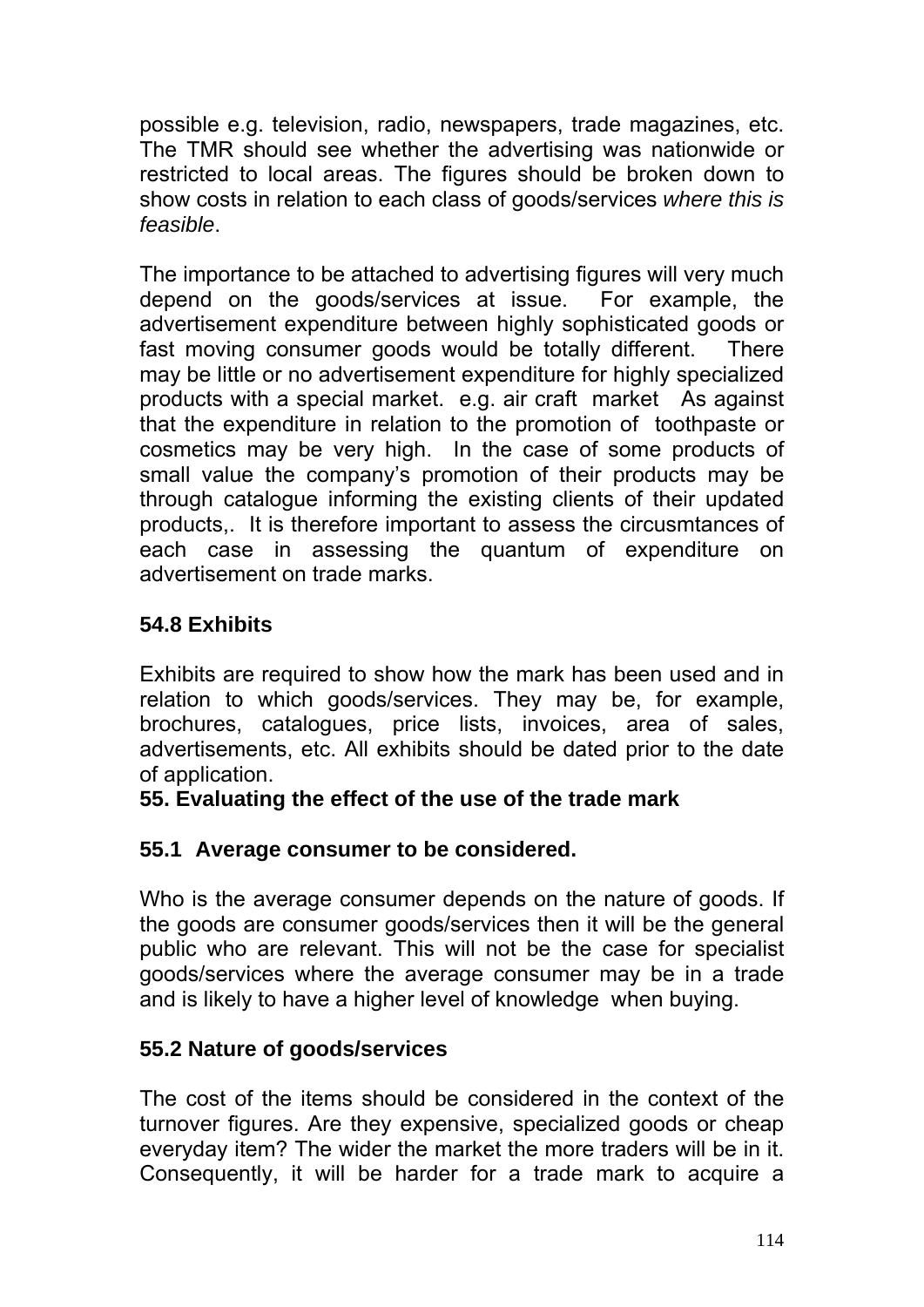distinctive character for common inexpensive goods/services than would be the case with an equivalent scale of use on expensive, specialized goods/services sold in a small market.

# **55.3 Goods/services in respect of which registration is sought**

The specification of goods/services should normally reflect the goods/services shown in the exhibits to the applicant's declaration, affidavit or witness statement, and not the more general claims often used in the latter.

However, a wider specification of goods/services may be allowed where:

1. Prima facie objections do not apply to the goods/services not shown in the evidence;

or

2. the exhibits show use on a range of goods or services (e.g. "Pencils, pens, rulers, wall charts, staples, ink, deskpads") within the general term applied for (e.g. "Stationery").

Where use is shown on a specific item only (e.g. "magazines") the specification should reflect that item rather than the general term "printed matter", which includes books.

### **56 Retail Services - examination of evidence**

There has been a doubt about whether retailers, including the emerging super markets, marketing goods of several manufacturers, could properly register their trade mark in respect of any goods /services. In other words the question is whether use of a mark under a retail trade name can be regarded as "use in relation to goods"

Section 2(2)(c ) defines "the use of a mark,-

(i) in relation to goods, shall be construed as a reference to the use of the mark upon, or in any physical or in any other relation whatsoever, to such goods;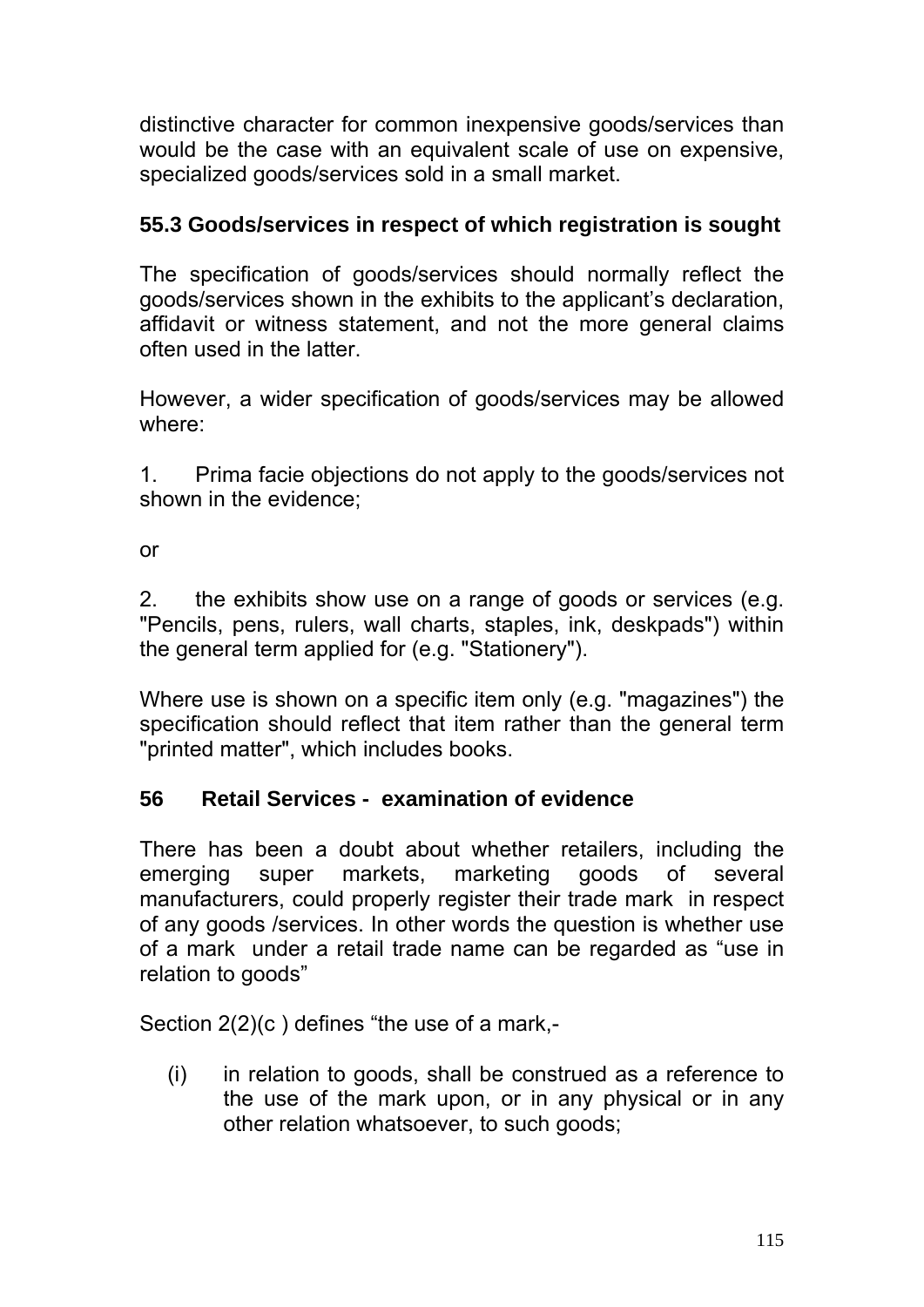(ii) in relation to services, shall be construed as a reference to the use of the mark as or as part of any statement about the availability, provision or performance of such services

In Euro market Designs Inc v Peters and Crate & Barrel Ltd [2001] FSR, the Court remarked *"If one looks at the advertisements they are essentially for the shops. True it is that some of the goods mentioned in the advertisements fall within the specification, but doubt whether the reader would regard the use of the shop name as really being "in relation" to the goods. I think that this is an issue worthy of trial itself…… . For instance, if you buy Kodak film in Boots and it is put into a bag labeled "Boots", only a trade mark lawyer might say that Boots is being used as a trade mark for film. Mere physical proximity between sign and goods may not make the use of the sign "in relation to" the goods. Perception matters too."* 

It would appear that use of a shop name can be use in relation to the goods, if it distinguishes the goods of one undertaking from those of another. However, if goods are sold under the mark of another party, and are also available at other retailers, it is difficult to see how the use of the shop name serves a trade mark function for the goods. On the other hand if the goods do not carry another party's trade mark, the use of a shop name may be perceived as use of the retail name in relation to the goods, for example the name of a "fruit and vegetable" shop.

It is well settled that a selector of goods could own a trade mark. e.g. Akbarallys, a well known marketing agency of well known products in Mumbai.

As a rule of thumb therefore, the answer to the question "can use of a mark as a retail name be regarded as use in relation to the goods", will usually be "no" where the goods carry a trade mark of another party. However, every case must be considered on its own facts. As indicated above, the expression "use of the mark" is given a wide import so that the use is to be construed as a reference to the use of the mark upon, or in physical or in any other relation whatsoever to such goods. This will cover use of the mark in advertisement, in invoices, in orders and so on. See Hermes TM(1982) IPLR January 7, page 13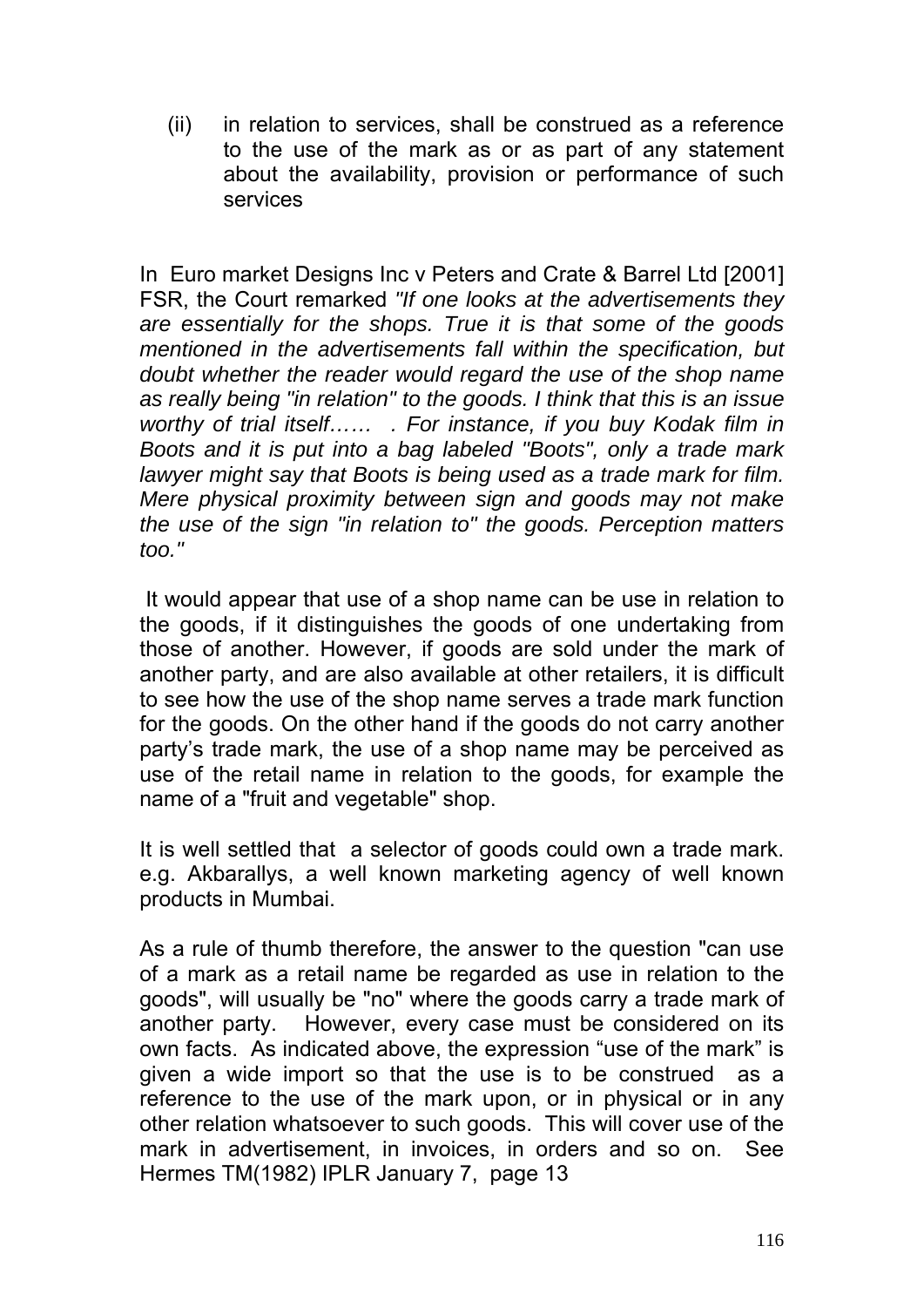The position of specialist retailers may be difficult to assess, particularly where the producer's mark is not prominently applied to the goods. In such cases the average consumer may well perceive the specialist retailer as having more than just the usual retail relationship with the goods

It is not that only manufacturers can register marks for goods. The party whose name is used in relation to the goods may be a manufacturer or a selector, or a retailer selling his own goods or goods of others. Though the Registrar will not generally seek to look behind applications from retailers seeking registration of their marks for goods, retailers will not be able to register their marks for goods on the basis of distinctiveness acquired through use, if all they can show is use in relation to a service in Class 35.

#### **57 Domain Names – Examination of evidence of distinctiveness**

It has been fairly well settled that domain names are neither automatically eligible nor ineligible for registration as trade marks. The key question is whether the designation put forward for registration has the ability to function not simply as a domain name , but also as a trade mark for goods or services of the kind specified by the applicant. See Digeo Broadband INC's TM Appn. (2004) RPC 32.

For assessing distinctiveness of such trade marks, where the mark is not prima facie distinctive , the applicant may submit evidence of factual distinctiveness. If such evidence shows goods or services being offered for sale under the mark is likely to constitute trade mark use, and may (subject to the usual considerations) be sufficient to show that the same has acquired a distinctive character as a trade mark.

Use of the mark as a domain name will not assist unless the evidence shows that the relevant goods/services have been offered for sale under the domain name. Prominent use of the domain name (or at least the distinctive element(s) of it) on web pages offering goods or services for sale may constitute trade mark use, but each case should be considered on its own merits taking account of the way that the domain name has been used.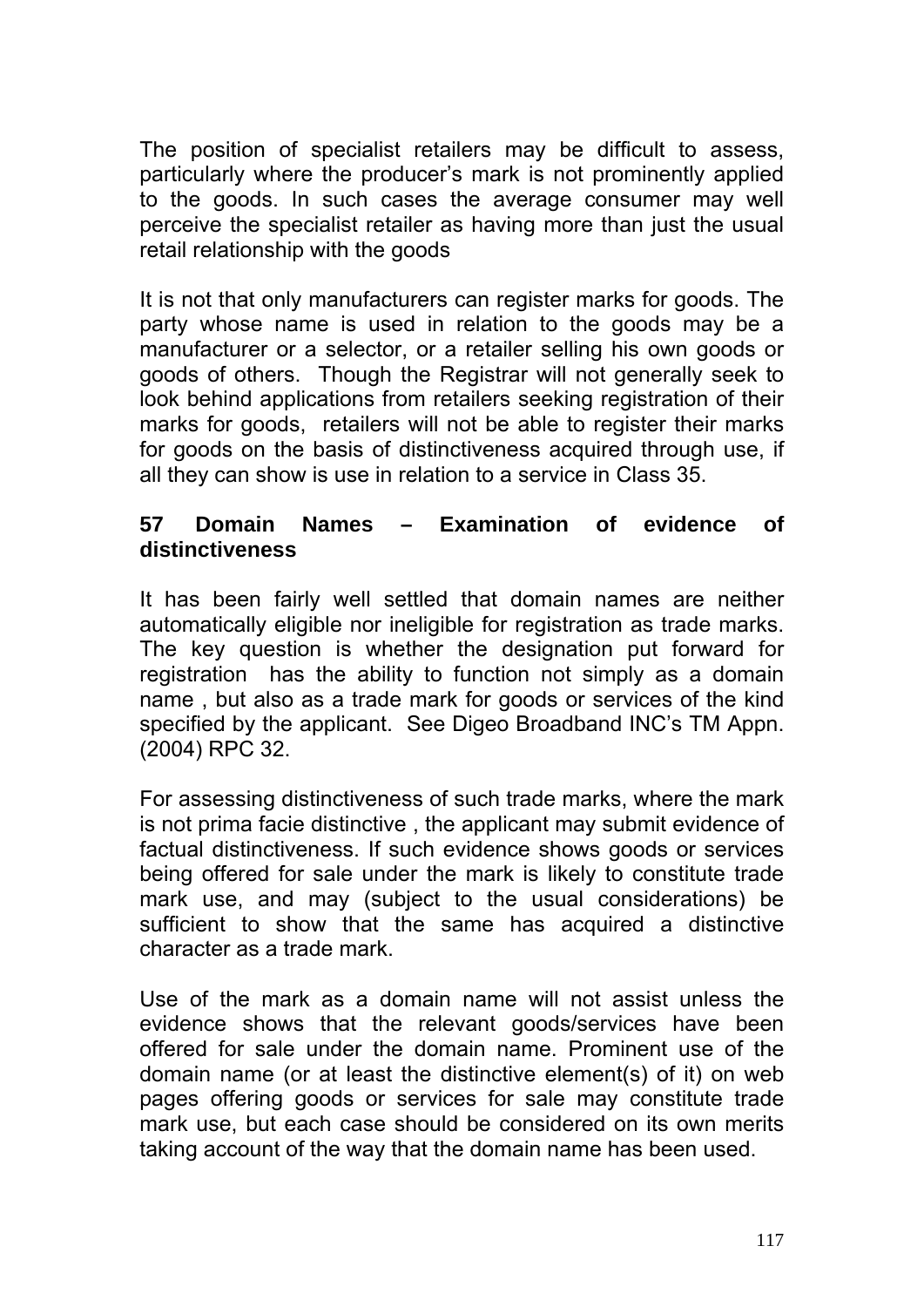# **57.1 Examination of Evidence of Use –**

An analysis of the nature of the use of the mark followed by a careful evaluation of the extent of the use prior to the date of the application will, in virtually all cases, enable the Registrar to reach a reliable finding on whether, and for which goods/services, the mark has acquired a distinctive character because of the use made of it. However, in a few cases doubt may remain either about the nature of the use (whether the mark has been used and perceived as a trade mark) or about the extent and effect of the use (the extent of the reputation acquired under the trade mark).

### **58 Trade evidence & survey evidence**

More than the declaratory affidavit by the applicant himself, trade evidence may be useful. Thus, the applicants may submit evidence from others in the same trade attesting to the distinctive character of the trade mark. These statements may come from chambers of commerce or other trade and professional associations, or from consumers. Such evidence may assist where there is doubt about the whether the trade mark has been used to a sufficient extent in the market place so as to have acquired a distinctive character in the eyes of a significant proportion of the relevant class of consumers.

Trade evidence may also assist where the goods or services are highly specialized. Trade evidence of this type is less likely to assist where the doubt is not about the extent of the use of the mark, but whether the nature of the use is such as to have educated an average consumer to regard the mark as an indication of the trade source of the goods/services. Where trade evidence is intended to fulfill this function, it will probably only be of assistance where it comes from traders with direct contact with ordinary consumers of the goods/services, who can give evidence of consumers reaction to, and reliance upon, the mark in question **in the course of trade.** 

A public survey will usually be superfluous, seldom adding anything of materiality.

Survey evidence may , show that (contrary to what might be expected from the primary facts) a significant proportion of the relevant consumers do in fact look upon the applicant's mark as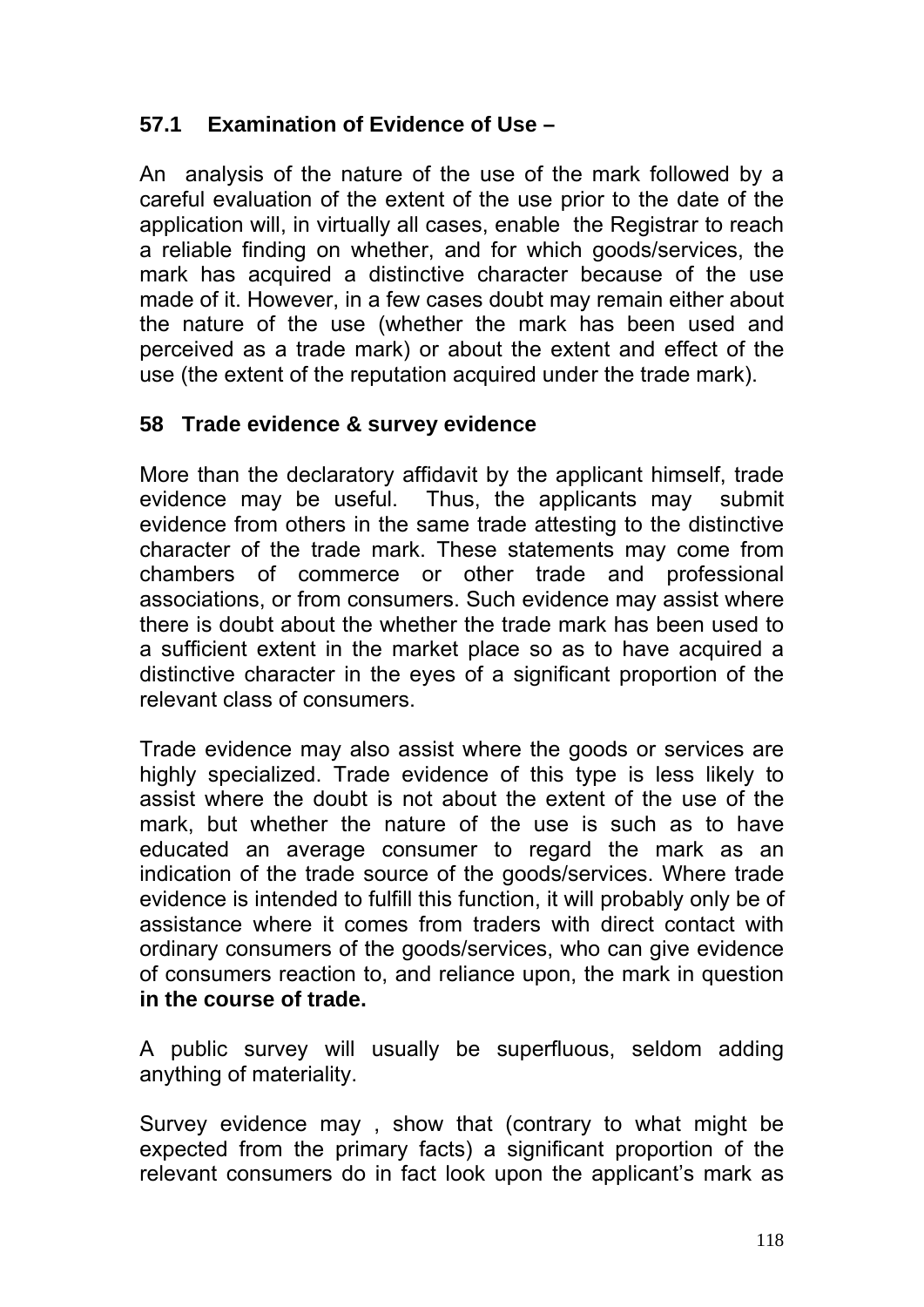serving a trade mark function. A survey is only likely to be of assistance if it is conducted in accordance with the guidelines set out below, and is directed to a matter in respect of which there is room for doubt.

### **58.1 TMR not to suggest type of evidence required**

Examiners and Hearing Officers should avoid giving the impression that they are *requiring or requesting* evidence in support of trade mark applications. In letters, the Registrar will instead aim to say what needs to be proved. He will leave the applicant or his representative to decide what kind of evidence might prove it. The usual formula is to put it like this-

### **"In the absence of evidence that [eg the relevant public perceive the mark as designating trade source] the objection is maintained.".**

This is not to say that the Registrar will not help in advising the applicant the kind of evidence which might assist an application. The Registrar will make it clear that all evidence will be considered on its merits . Registrar **cannot commit himself before the applicant marshals his own evidence and files it before Registrar.** 

### **58.2 Sworn Statements and Others - Weight**

Since section 129 provides for evidence before Registrar to be by way of affidavit. As such unsworn statements are not admissible. The stronger the objection to the application is, the more important it will be for the applicants to provide trade evidence. Evidence in the form of a witness statement is acceptable and the Registrar will also take account of unsworn exhibits, e.g. letters, which have been submitted alongside, and as part of an affidavit.

# **58.3 Statements from the Trade**

Where the person making the statement is a representative of a trade association or the editor of a trade journal this evidence may be considered provided it forms part of an affidavit by the applicant. In other cases it should be disclosed how the parties were selected.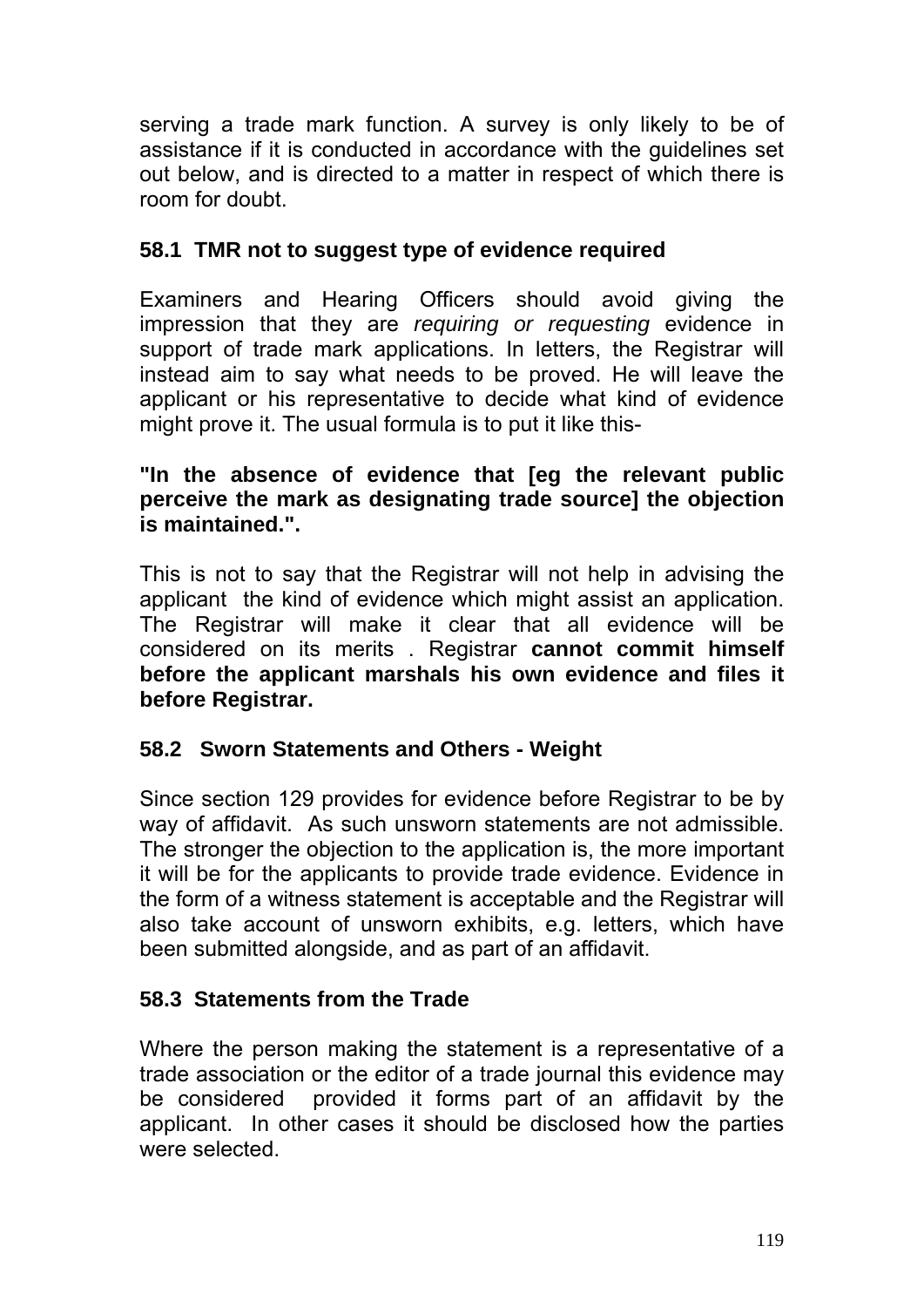Such evidence normally includes:

- the status of the person within the trade or service industry (this will assist in estimating the weight to be given to the trade evidence);

- that the person concerned either has no relationship with the applicant, or details of what the relationship is;

- the specific goods/services that the witness knows are traded in under the mark;

- how long the witness has known of the mark (this must be prior to the application date otherwise it is of no assistance);

- whether the person concerned regards the mark as indicating goods/services originating from a single source, ie the applicant;

This evidence may also include:

- a statement that the person concerned would regard use of the sign by other traders as likely to cause confusion, and why;

- any first hand experience the witness has about consumers' reaction to, and reliance upon, the mark in question **in the course of trade.** 

Evidence from any party under the control of the applicant, or in respect of whom the applicant is likely to be able to apply commercial pressure to for supporting statements, should be given little weight. Examples of this may be those who manufacture, distribute or provide the goods or services on the applicant's behalf (other than independent retailers), or those with a vested interest in securing registration, such as a licensee.

#### **58.4 Trade Experts seeking to Speak for the Public**

Where the goods or services are not specialized, the fact that trade experts (who are likely to be much more familiar than the general public with the signs used in the trade) regard the applicant's sign as a trade mark may not be representative of the public at large. However, such evidence may still assist an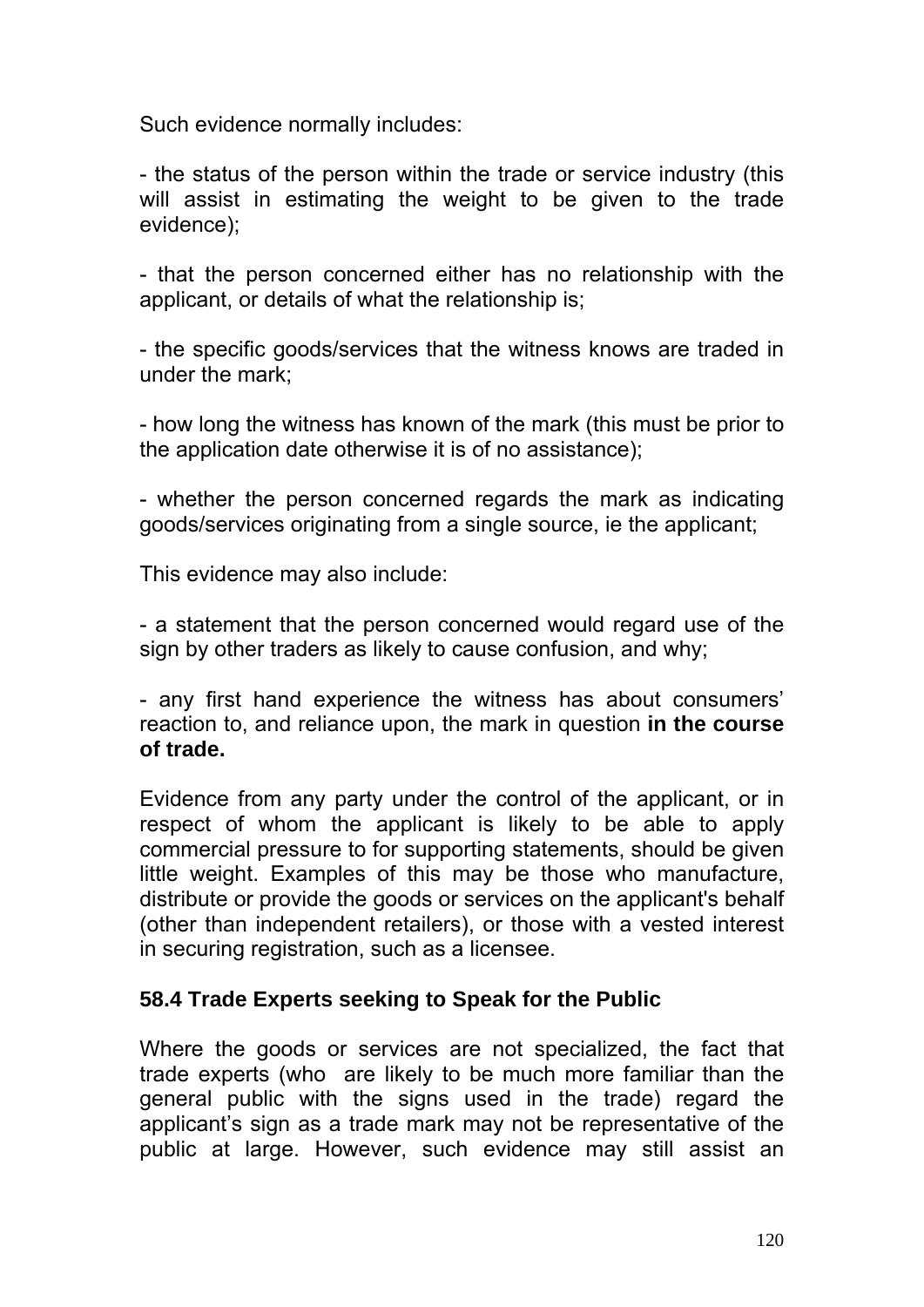application to the extent that it establishes that the applicant's mark is known in the trade.

If the applicant has provided evidence from traders with direct contact with relevant consumers, appropriate weight should be attached to any direct experience they can provide of consumers reacting to the mark as a trade mark and relying upon that mark **in the course of trade.** 

#### **58.5 Survey evidence**

Where the applicant submits responses to questionnaires filed as a result of a survey (whether of the general public or of the trade), the following guidelines should be considered:

- it should be stated how the interviewees have been selected (the survey will carry more weight if they have been selected so as to represent a cross section of the relevant public or trade);

- the 'relevant public' is comprised of actual or potential customers of the **kind** of goods/services in respect of which registration is sought – it is not appropriate to restrict the survey only to the class of persons who might purchase the applicant's goods/services;

- the number of persons issued with questionnaires or otherwise invited to take part in the survey should be disclosed;

- the total of those responding should be disclosed and should equal those responses submitted to the Registrar;

- the name of the applicant should not be disclosed in the questionnaire or in the covering letter;

- a representation of the sign(s) (if any) shown to interviewees should be included;

- the exact answers should be disclosed by providing copies of the actual response sheets;

- where the survey is conducted by professional interviewers, the place where the survey was conducted should be disclosed,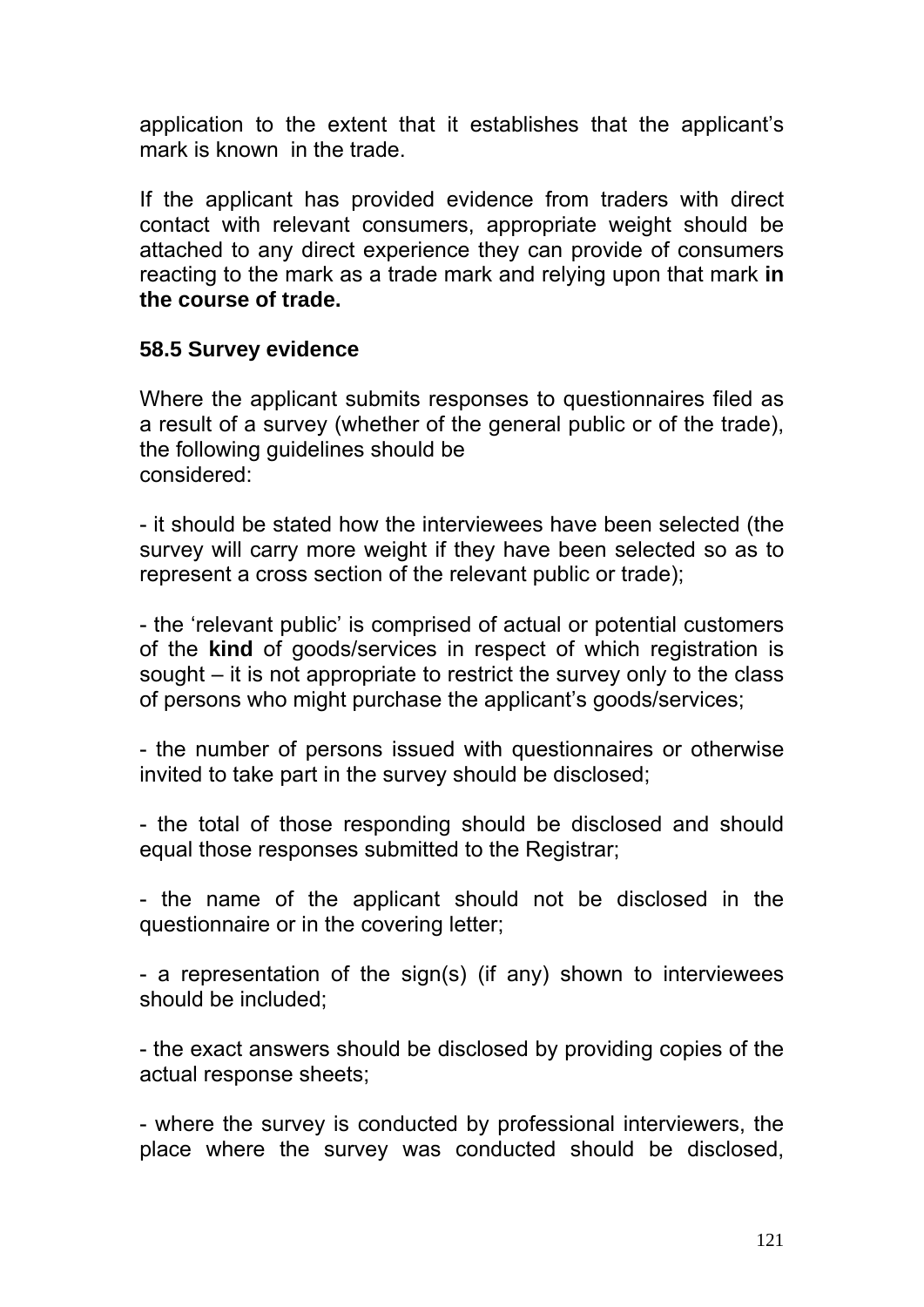together with the exact instructions given to interviewers, including any coding instructions if the results were recorded on a computer.

The value of 'survey evidence ' depends on how best it is able to demonstrate that the deponents recognize the mark in particular source.

# **58.6 Timing of Survey**

Care is needed because a survey will most likely be conducted after the date of application. If the mark has had a long period of use before the date of application, and the survey is conducted reasonably soon after the material date, the perception of the average consumer will probably not differ greatly during that time. However, if the mark has not had much use before application and/or there is much more use and publicity etc after the material date, this could negate the value of a public survey: the public's perception of the mark will be as a result of education postapplication date.

### **58.7 Questions in the survey**

Obviously questions must not be leading. For example, if the question to be answered is "is the sign regarded as the applicant's trade mark" the questionnaire should not refer to the expression "trade mark" but use more open questions such as "What, if anything, does this picture signify to you?" It is legitimate to probe those that directly or indirectly mention the applicant in order to test the nature of any association using questions like "what would your reaction be if I told you that this is not a product of [the applicant]?"

### **58.8 Control Sample**

It will often be helpful to include one or more other marks (fictitious or third party) in the survey to act as a control sample. This can assist in isolating recognition resulting simply from guesswork from more concrete identification.

However particular care is required where the applicant has been the only or best known

(perhaps first) supplier of a category of goods/services to the market and the association is the result of the applicant's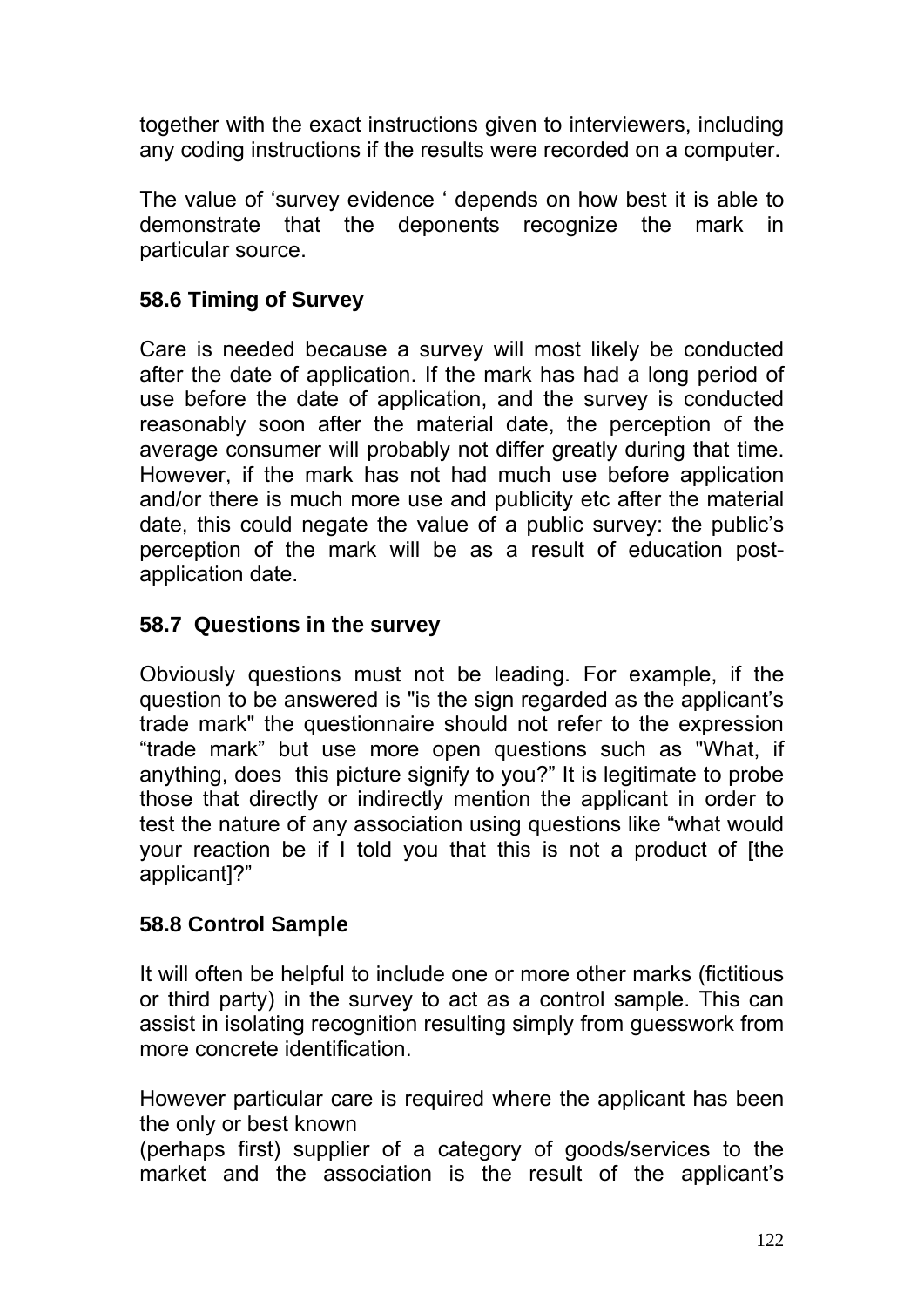monopoly in the goods/services rather than because of use of the sign in question as a trade mark. In this sort of case the views of the average consumer who is reasonably well informed etc must be established.

### **58.9 Surveys which do not meet the requirements**

Failure to comply with these requirements does not necessarily mean that the evidence should be given no weight, (although it may do if the defects suggest that the survey has not been conducted fairly). However, it will mean that reduced weight should be given to the outcome of the survey.

In cases where there is big doubt about whether a sign is a distinctive trade mark, it will be particularly important that any survey evidence is valid before it can form the basis for accepting the application. Where the case for acceptance is otherwise more debateable, a technically defective survey may still carry enough weight to justify acceptance, provided that it has been conducted honestly and the defects do not appear to seriously undermine the result.

The survey evidence essentially will have to clearly show that the deponents recognize the applicant's mark as a trade mark of a particular source.

The relevant date for judging the matter is the date of application . Any attempt to rely upon the survey for the purposes of establishment of public attitude few years earlier is unsafe. See Brookebond Tm (2004)FSR 15.

### **59 Relevance of prior registration**

### **59.1 General Principles**

In the case of a mark which has been accepted on the basis of factual distinctiveness, the Registrar will not routinely require applicants to prove that the mark is distinctive for the purposes of a subsequent application to register a later mark, incorporating the earlier mark, for the **same** goods/services.

In cases, where the applicant applies to register a mark which consists of, or contains, a mark which is **similar** to an existing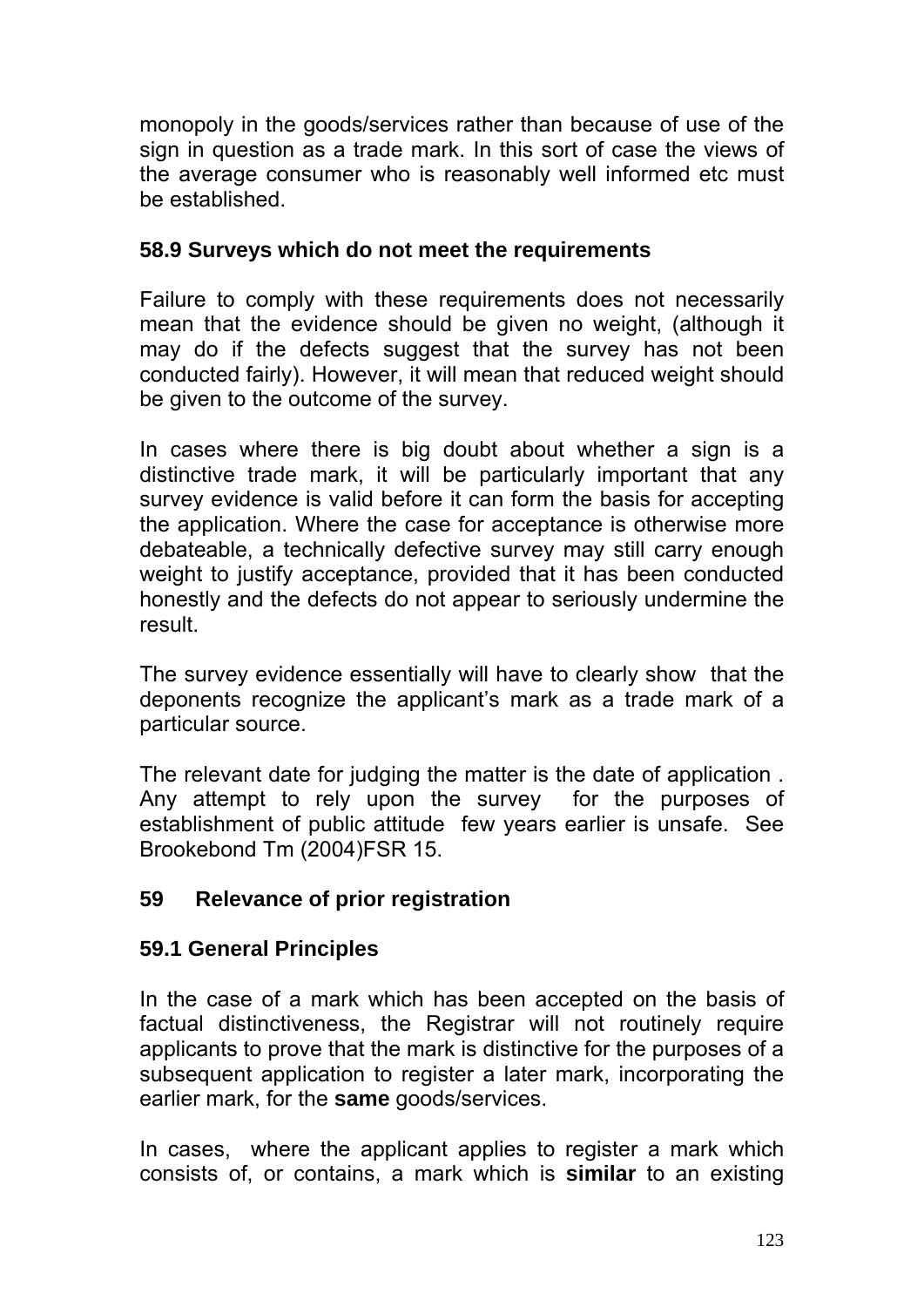registered trade mark in its name for the same goods/services, or where the applicant applies to register an existing registered mark for goods/services which are **similar** to those for which it is already registered, the earlier registration will have whatever value it provides as a precedent.

They may be accepted subject to the condition of association in terms of section 16 of the Act.

### **60. Association of trade mark - when required**

Association of trade mark may be required where a trade mark applied for is –

Identical with another trade mark registered or is the subject of an application for registration in the name of same proprietor; or

the mark so nearly resembles as to be likely to deceive or cause confusion, if used by a person other than the proprietor

In respect of the same goods or description of goods or same services or description of services

Condition of association should not be imposed if the goods/services are of different description. For example, if even though the mark may be same, which is registered for "small arms" in class 19 should not be required to be associated, when identical mark is sought to be registered by the same proprietor for say, cycles in class 12.

### **60.1 When evidence of distinctiveness be required for associated marks**

The proviso to Section 9(1) of the Act makes it clear that a trade mark which is excluded from *prima facie* registration by Section 9(1)(a) - (c), may nevertheless be registered if:-

*"....before the date of application for registration, it has in fact acquired a distinctive character as a result of the use made of it"* 

The final words of the proviso make it clear that the question of factual distinctiveness must be determined by reference to the *use made* of the trade mark. In the TREAT case (1996 RPC 281)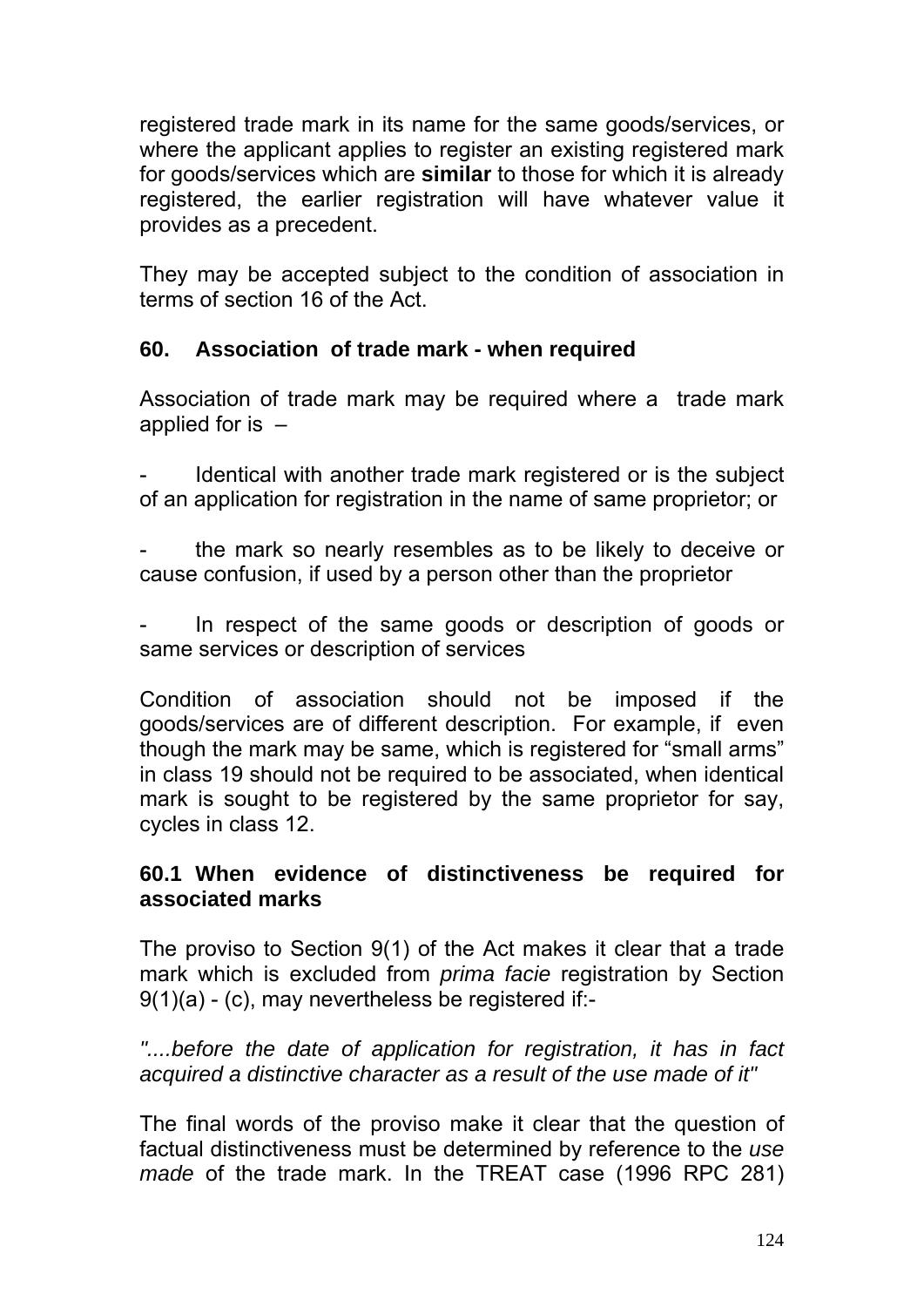Jacob J [as he then was] criticized the registration of the TREAT mark for 'dessert sauces and syrups' when the evidence of use filed only showed use of the mark on 'ice cream toppings'.

The words *"acquired a distinctive character as a result of the use made of it"* therefore mean the use made of the mark in relation to the goods/services for which it is proposed to be registered. In this connection it should be noted that the infringement rights extend to the use of the same or similar marks in respect of similar goods/services, provided that there exists a likelihood of confusion.

The existence of a previously registered trade mark with which the new mark is to be associated, will not automatically facilitate its registration without compliance with the provisions of Section 9(1)

### **60.2 When applicant relies on earlier evidence**

Under section 148, the register and any document upon which any entry in the register is based, among others are open to public inspection

Where the applicant desires to rely on the evidence filed in connection with an earlier application/registration in the applicant's name, the applicant will have to file an affidavit annexing therewith a copy of the evidence already filed in the earlier case on which he relies.

#### **61. When New trade mark includes existing registered mark - same goods/services**

A later trade mark which is *prima facie* objectionable under Section 9 of the Act will

not normally face an official objection where the trade mark proposed for registration

*includes*:

- an earlier trade mark which is already registered in India in the applicant's name **and which proceeded on the basis of distinctiveness acquired through use**;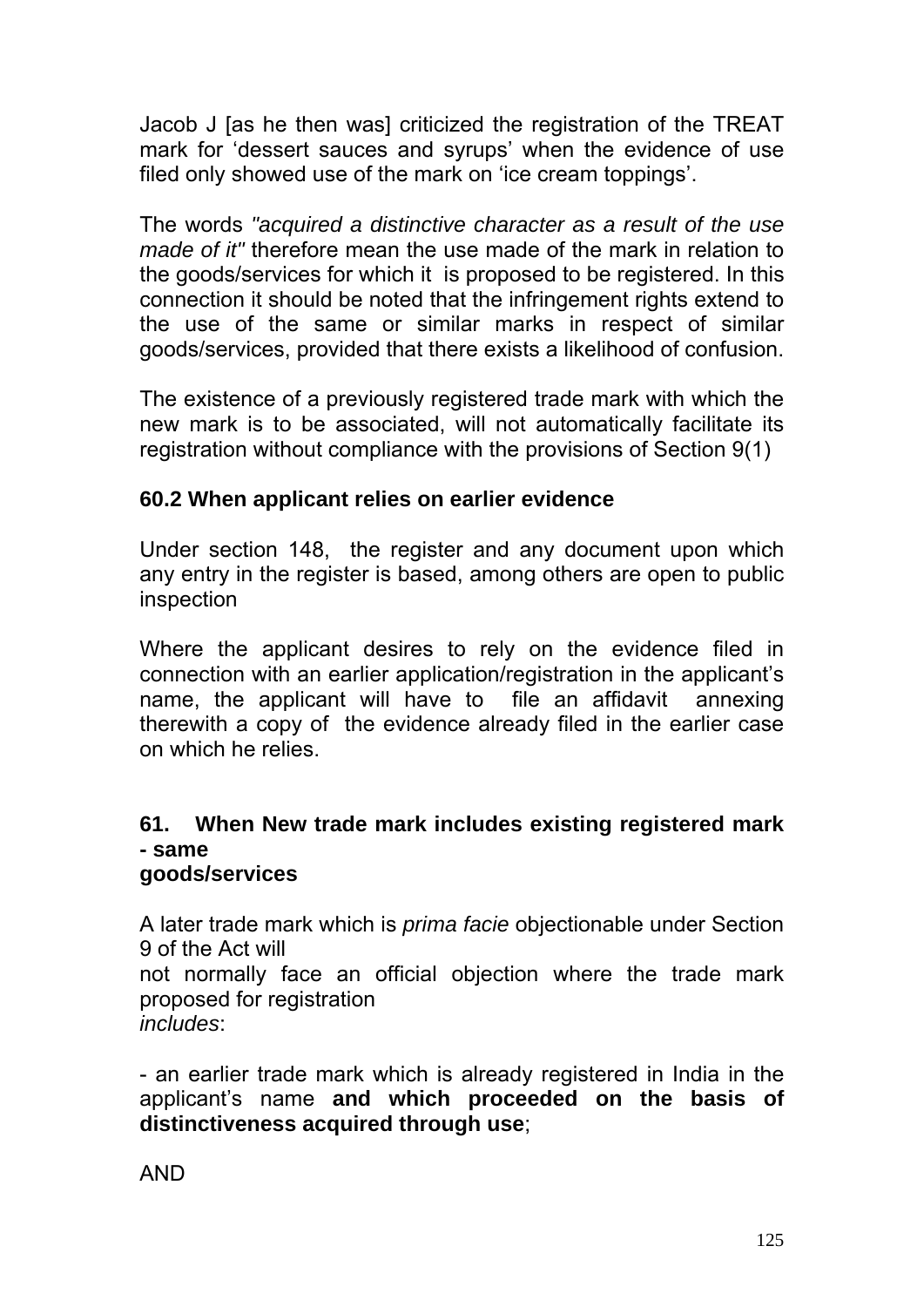- which is registered in respect of ALL the goods/services covered by the later application;

PROVIDED THAT the earlier trade mark is *not:* 

(i) *de minimis* in the later mark; OR

(ii) included in the later mark in such a way as to take away any distinctive character the earlier mark had when viewed alone.

Accordingly, as per U.K. practice, for example, if an applicant already has a registration of EXETER (for ties) it would be appropriate to accept a subsequent application to register EXETER TIES or EXETER'S TIES (for ties).

However, it would not follow that CHOICE COMPUTERS has acquired a distinctive character (for computers) because an applicant had established that PC CHOICE had acquired a distinctive character (also for computers) through use. Where all the elements in a trade mark are non distinctive, the distinctive character is to be found in the specific combination of the elements. CHOICE COMPUTERS is not therefore a minor variation on PC CHOICE.

Nor would it be appropriate to accept an application to register KEEPS YOUR BABY DRY on the basis that the applicant had an existing registration of BABY-DRY because any distinctive character that BABY-DRY has is lost when incorporated into the longer phrase, though the applicant may agree to associate the earlier mark.

### **62. Same mark for goods/services which are similar to those**

#### **listed in the new application**

In all cases the applicant must file evidence showing use of the mark applied for, before the date of the application, **in relation to the goods/services listed in the application**.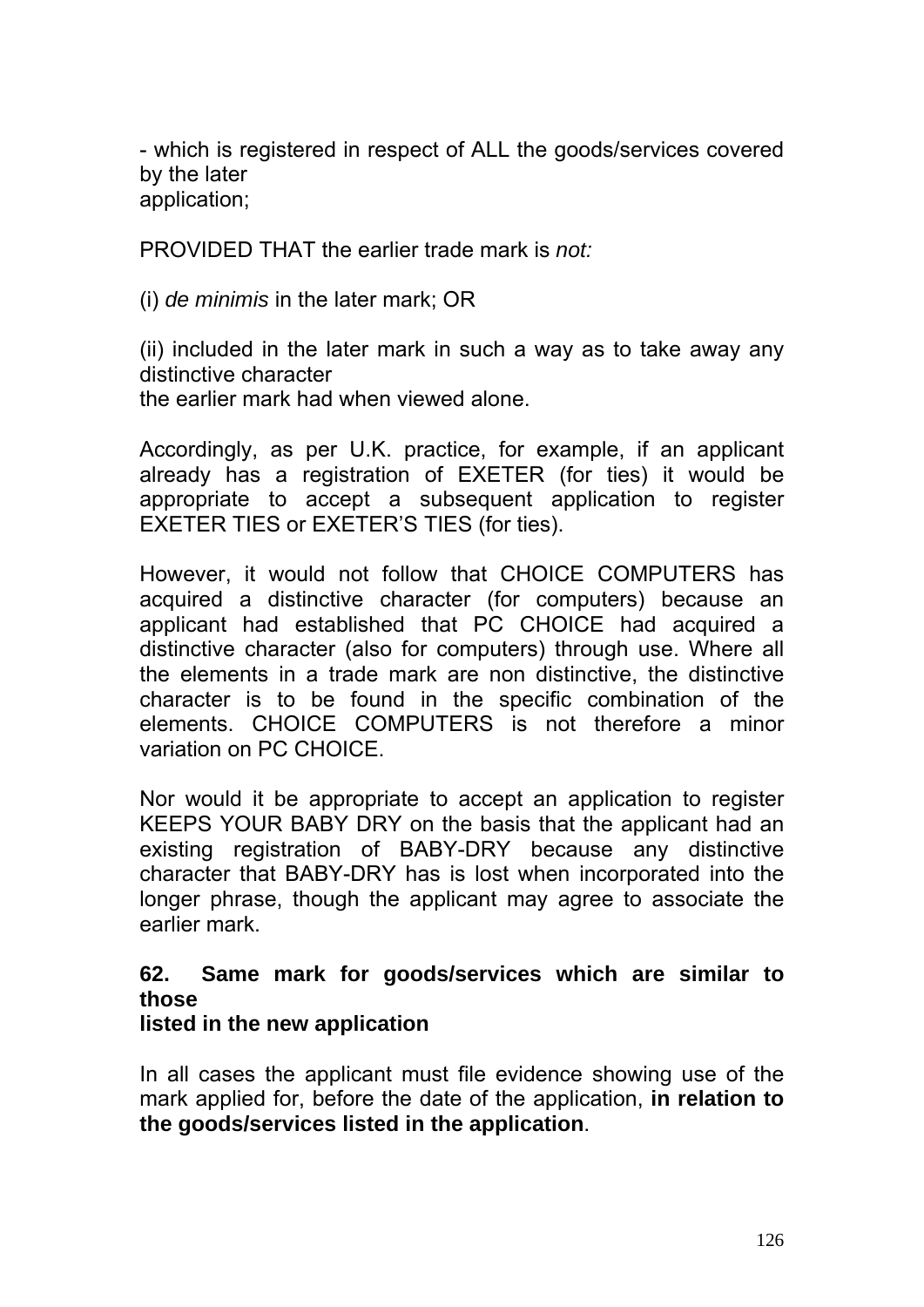However, it is recognized that marks that are factually distinctive for one range of goods/services can more quickly become distinctive for similar goods/services. Accordingly, in assessing whether the evidence the applicant has filed on the application under examination is sufficient to show that the mark has acquired a distinctive character for the goods/services listed in the application, account may also be taken of any evidence filed on earlier applications for the same or closely similar trade mark for the same or similar goods/services.

It does *not* follow that a trade mark will *automatically* be accepted for additional goods/services simply because they are similar to the goods/services for which the mark is already registered. Every case should be decided on its own merits taking particular account of the strength of the *prima facie* objection to the latest application. Where the mark is *even less* distinctive for the goods or services in the latest application compared to those goods/services for which it is already registered, evidence of factual distinctiveness filed in respect of the earlier registration will not assist the latest application.

For example, an application to register TAX ADVISOR as a trade mark for 'financial advisory services' will not be assisted by evidence from an earlier case showing that the mark had become distinctive as a trade mark for 'periodical publications relating to finance' - even if these goods are similar to 'financial advisory services.'

### **63 Journal Entries**

Where the later mark incorporates, or differs only in ways which do not alter the distinctive character of, the earlier mark and the goods/services are the same as, or more restricted than, those of the earlier mark, the Registrar will publish entries in the Journal advertising acceptance indicating "associated with T.M. No…….

Where evidence from an earlier registration is taken into account, the Journal may indicate thus:

"Proceeding on the basis of evidence of distinctiveness acquired through use".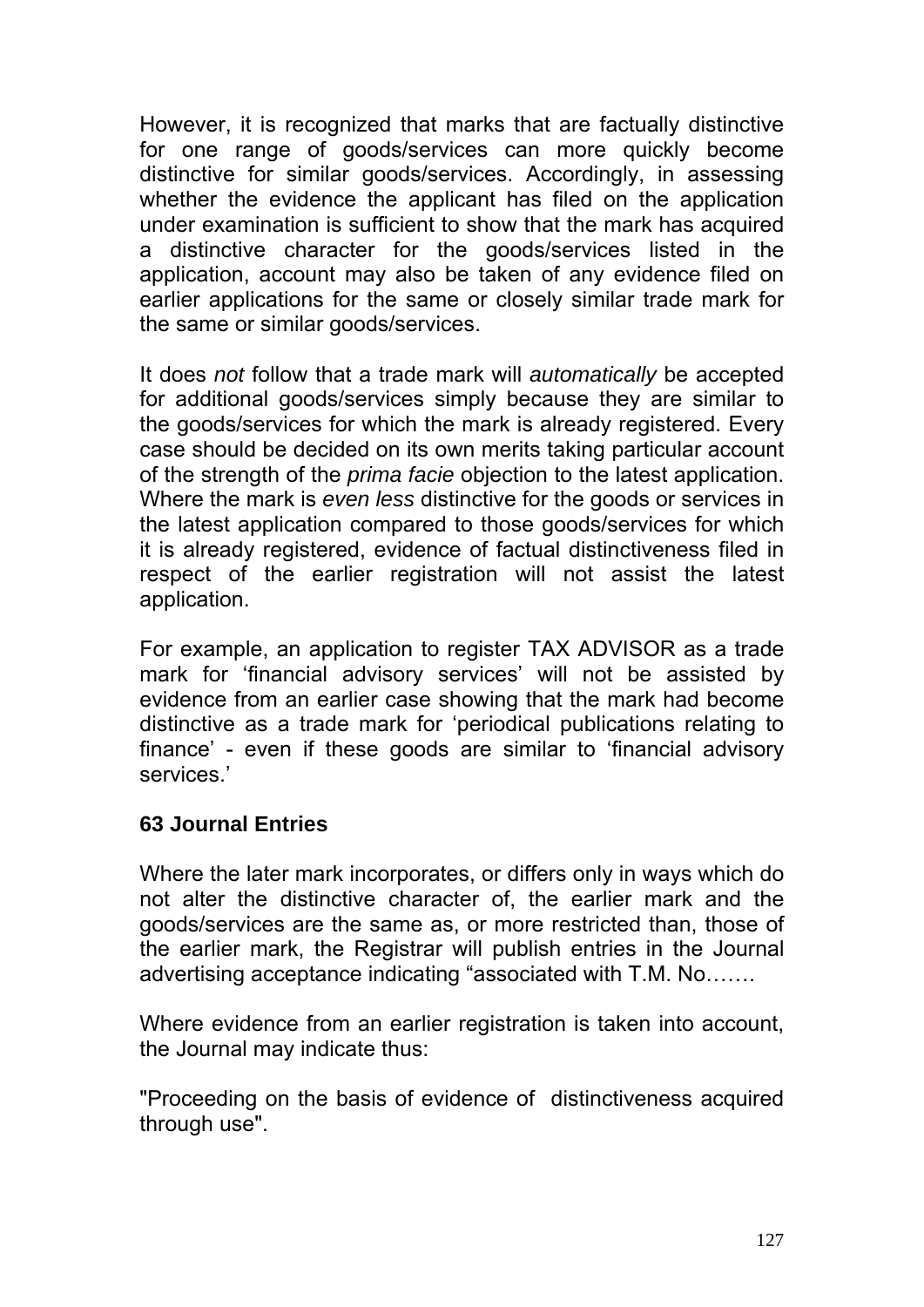# **64 Restricting the specification by amendment**

Restricting the specification involves amending the description of goods or services applied for in order to limit their scope and thereby overcome an objection that has been raised because of the inclusion in the specification of particular goods or services. Specifications are usually restricted as a result of agreement by the applicant to meet the objection requirement of the TMR

Although Examiners and Hearing Officers should endeavor to assist the applicant/attorney to overcome the objection by amending the specification, there will be occasions when it will be impossible to do this. The responsibility for overcoming the objection remains with the applicant or his attorney. Accordingly, if an Examiner's suggestions are adopted, they become the applicant's proposal and accordingly, a request on Form TM-16 for amendment of specification of goods/services, should be filed in all cases.

# **65 Types of specification restriction**

There are two ways to restrict a specification in order to overcome an objection-

- **a deletion**
- **a positive limit**

### **65.1 Deletions**

Deleting is a simple removal of the goods or services which are causing the problem. This is an option if the mark faces objections only in relation to specific items in the specification, but is clearly distinctive for the rest of the specification. It is important to ensure that if specific terms have been deleted, the same goods or services are not still included elsewhere in the specification, for example within a broad term. For instance, a deletion of a specific inclusion of "computer software for financial management" would still be covered by the broader term "computer software for business purposes", elsewhere in the specification. When undertaking deletion of a broad term and substituting individual items, care must be taken not to widen the original scope of the specification. This is especially relevant when the original specification was filed as the class heading.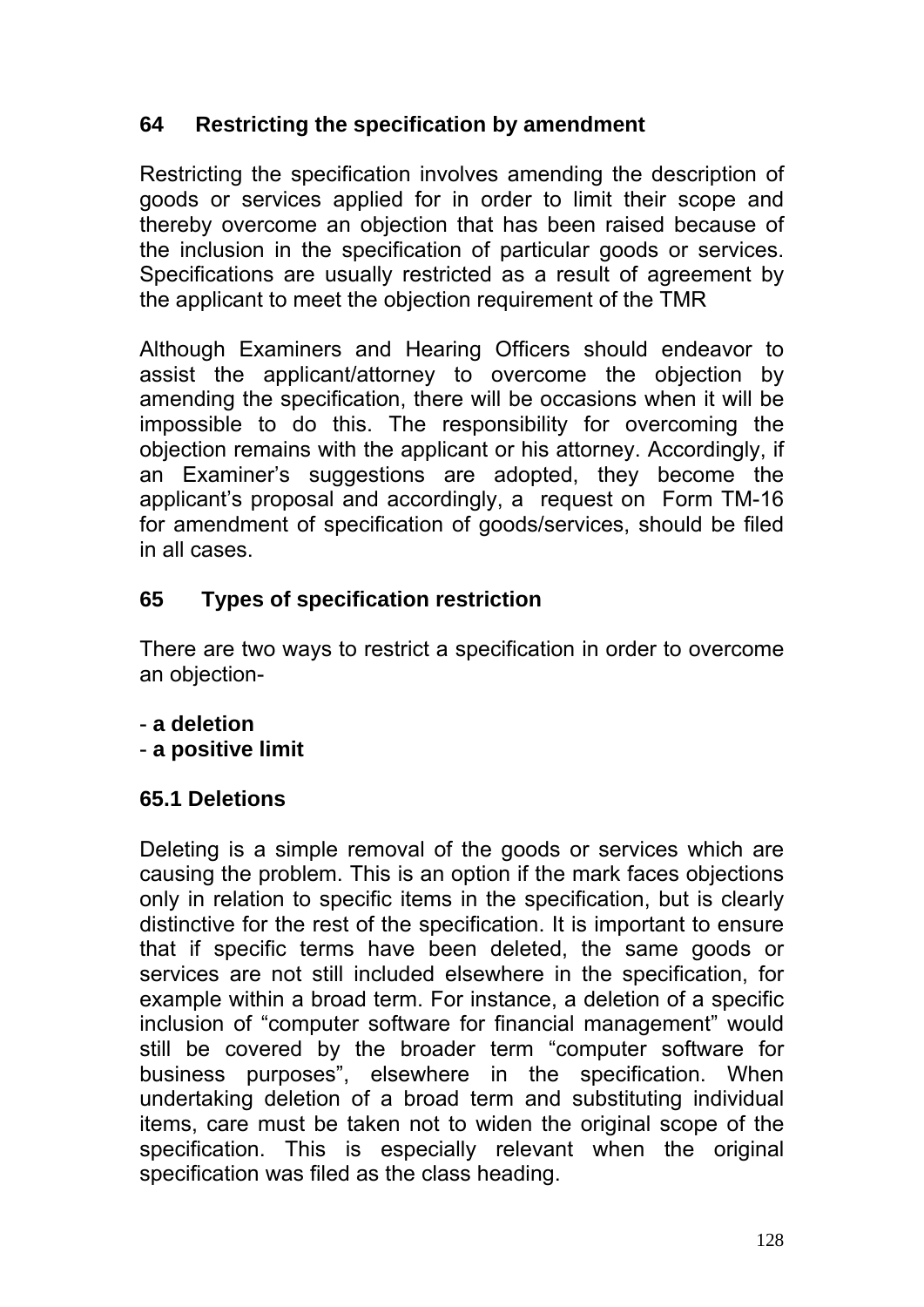Once a specification has been limited by deletion, the deleted goods or services

cannot be reinstated as it will amount to widening the specification.

#### **65.2 Positive Limitations**

These restrict the scope of the specification by more clearly defining the goods or services. This may be done either by a simple listing of specific items, or by saying specifically, for example, "all relating to…" or "all of the aforesaid goods being for use in…". Commonly, a limitation of this type will be placed at the end of a specification, but in the case of a lengthy specification, may also be appropriate elsewhere in the text. Wherever it appears, it is very important to ensure that the punctuation is correct. The use of commas or semi-colons can make all the difference to the meaning of a specification. A semi-colon means that the limitation covers all the preceding wording, whilst a comma only covers the wording as far back as the preceding semi-colon.

A restriction in this way is a positive statement by the applicant, affirming exactly what they have cover for. It is therefore a desirable way to amend the specification, making for clarity of the Register, in the interests both of the applicant and of third parties.

Wherever it is considered necessary to amend the specification of goods by exclusion of certain goods/services regard may be had whether the exclusion will render the mark deceptive . For example , where the trade mark is **ROSE,** the specification of goods cannot be amended as "Cosmetics, perfumes, toiletries, but not including any such goods scented to smell like roses." This exclusion, intended to overcome the descriptiveness of objection will render the mark deceptive when used on perfumes not smelling rose.

Similarly, in a trade mark consisting of the word BROADBAND GLOBAL the descriptiveness objection cannot be overcome by requiring amendment to exclude "services provided by internet".

#### **66 Section 11: Relative Grounds for Refusal of registration**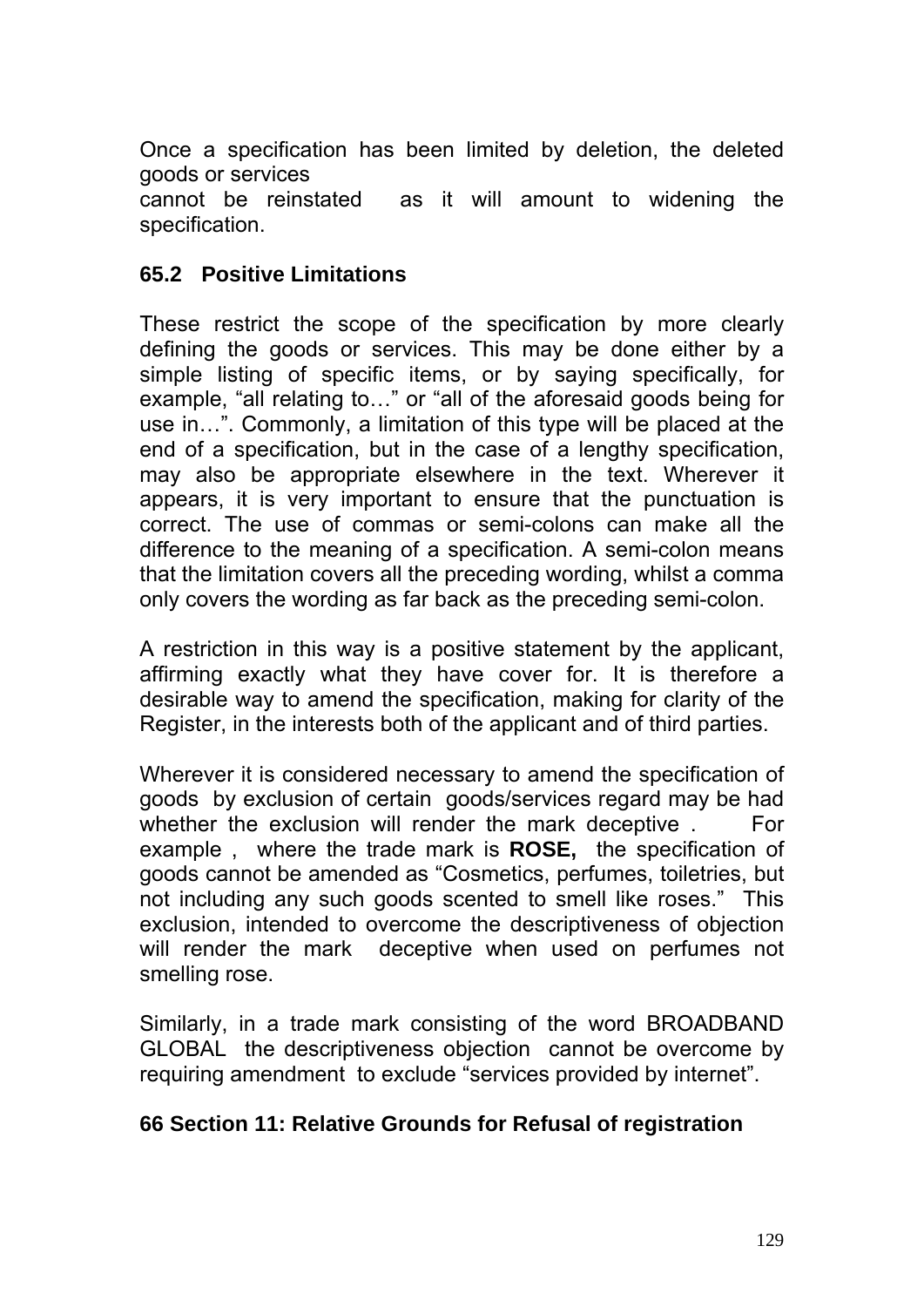This Section of the Act deals with the comparison between later marks and earlier marks. The Sections relevant to examination and searching are 11(1) and 11(2).

Section 11(1) reads as follows:

1) "Save as provided in section 12, a trade mark shall not be registered if, because of-

- (a) its identity with an earlier trade mark and similarity of goods or services covered by the trade mark; or
- (b) its similarity to an earlier trade mark and the identity or similarity of the goods or services covered by the trade mark,

there exists a likelihood of confusion on the part of the public, which includes the likelihood of association with the earlier trade mark."

This section is concerned with examination for conflicting marks where the marks are identical or similar and the goods or services covered by the trade mark are either identical or similar. Because of these there exists a likelihood of confusion on the part of the public including likelihood of association with the earlier trade mark.

The ECJ, in its judgment in the *LTJ Diffusion SA v. Sadas Vertbaudet SA* case, said that " a sign is identical with the trade mark where it reproduces, without any modification or addition, all the elements constituting the trade mark or where, viewed as a whole, it contains differences so insignificant that they may go unnoticed by an average consumer."

This approach was followed by the English Court of Appeal in the *Reed v. Reed* case, [2004] EWCA 159.

#### **66.1 Search for identical or similar mark**

The search for identical or similar mark is confined to a particular class in which registration is applied for. Schedule IV to the Trade Marks Rules contains the classification of goods or services .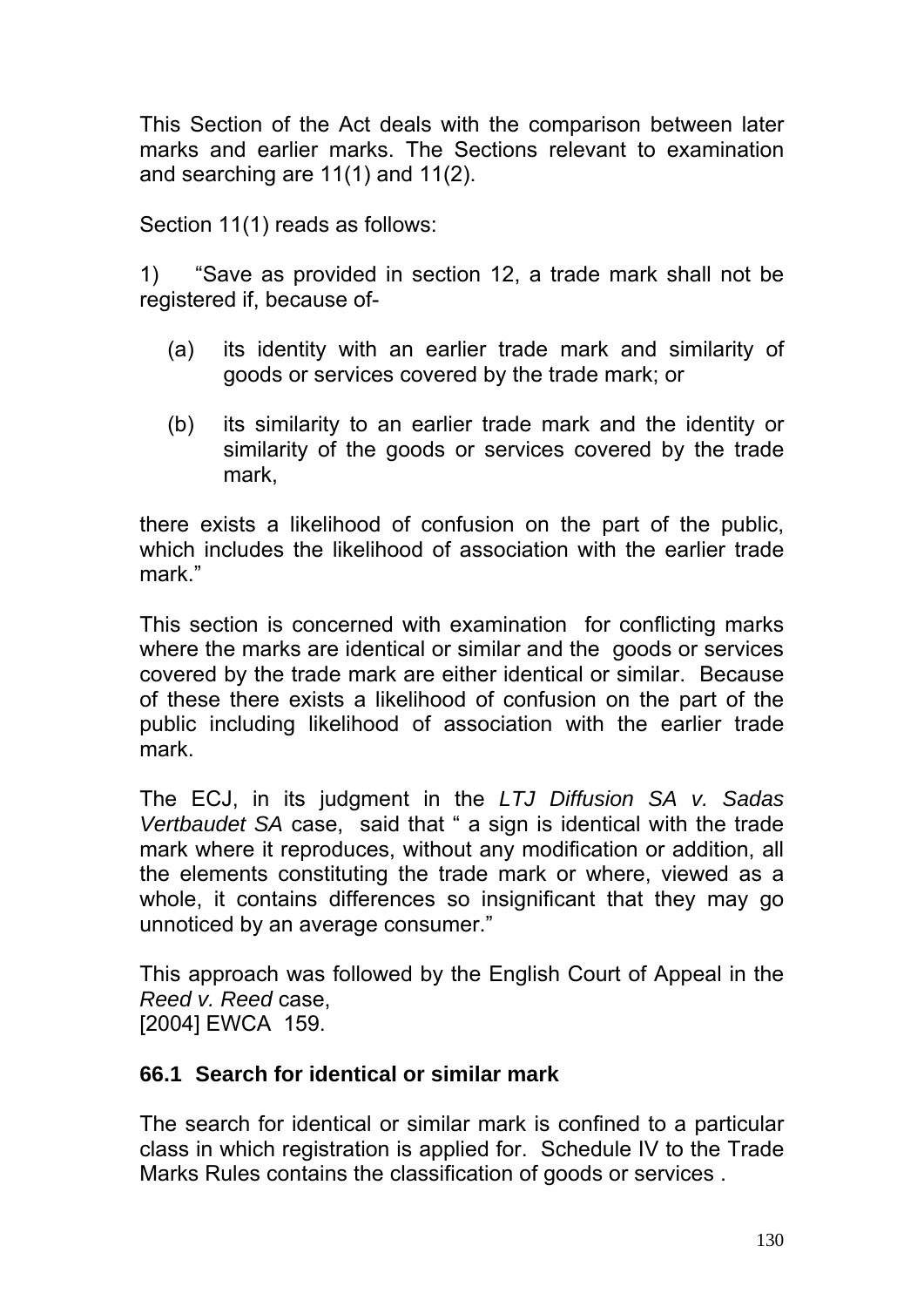As prescribed in Rule 22, goods and services in the Fourth Schedule provide only a means by which the general content of the numbered international class can be quickly identified. For determining the classification of particular goods and services the alphabetical index of goods published by the Registrar or the current edition of international classification of goods and services published by WIPO should be consulted. It is settled law that classification of goods is not the criteria for deciding the question whether the two sets of goods or services are of the same description. The question has to be determined by taking into account several factors . Goods comprised in the same class may include goods of different description . Therefore the search may, in some cases extend to the class in which the goods/services fall and where necessary cross search in other related class.

The cases in which objection may arise are, where-

- (a) rival marks (namely the proposed mark and the earlier mark) are identical and the goods/services covered by them are also identical;
- (b) rival marks are identical, but goods/services covered by them are not identical but similar;
- (c) rival marks are not identical but similar and the goods/services covered by them are either identical or similar;

By reason of any of the above, there exists a likelihood of confusion .

#### **66.2 Identical trade marks**

A mark is identical with the trade mark where it reproduces without any modification or additions all elements constituting the trade mark or where, viewed as a whole it contains differences so insignificant that they may go unnoticed by an average consumer . This interpretation laid down by ECJ was followed by the court of appeal in Reed vs. Reed (2004) EWCA 159.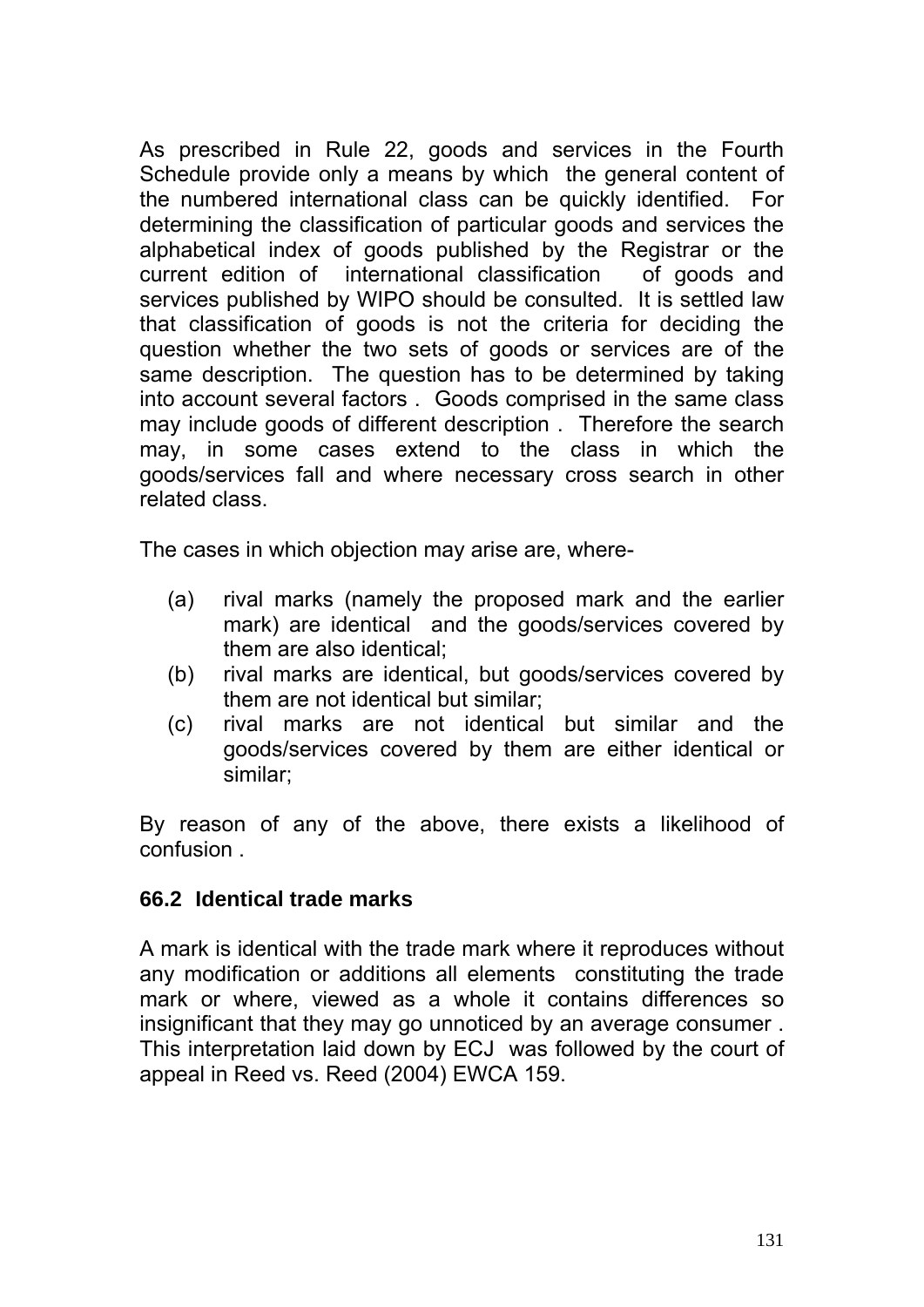#### **66.3 Similarity of marks**

The terms similarity of trade marks is to be construed as "deceptively similar" which expression has been defined "as so nearly resembling that other mark as to be likely to deceive or cause confusion". Section 2(1)(h)

#### **66.4 Similarity of goods or services**

For determining the similarity of goods/services (namely whether the goods/services are of the same description) the UK Registry follows the guidelines given in the Jellinex case (1946) 63 RPC 59 and the Floridex case(1974) RPC 583) . For the goods to be of the same description, the following considerations may be taken into account.

- the nature of the goods is the same
- purpose of the goods is the same
- channels of trade for the goods are the same or coincide at some stage

In respect of marks in relation to services the following criteria may be adopted to determine whether the services are to be regarded of the same description.

- the nature of services is the same
- purpose of the service is the same
- user of the services are the same
- and normal business relation are the same

#### **Whether the goods/services are in competition or whether they are complimentary:**

In recognizing that " a service provider of one sort is apt to provide a range of particular services some of which will be common to those provided by a service provider of another sort", is important to identify what are the core activities of the provider, rather than giving a wide interpretation of the specification of the registered mark. When performing a relative grounds search for conflicting marks, an earlier mark will be considered identical if: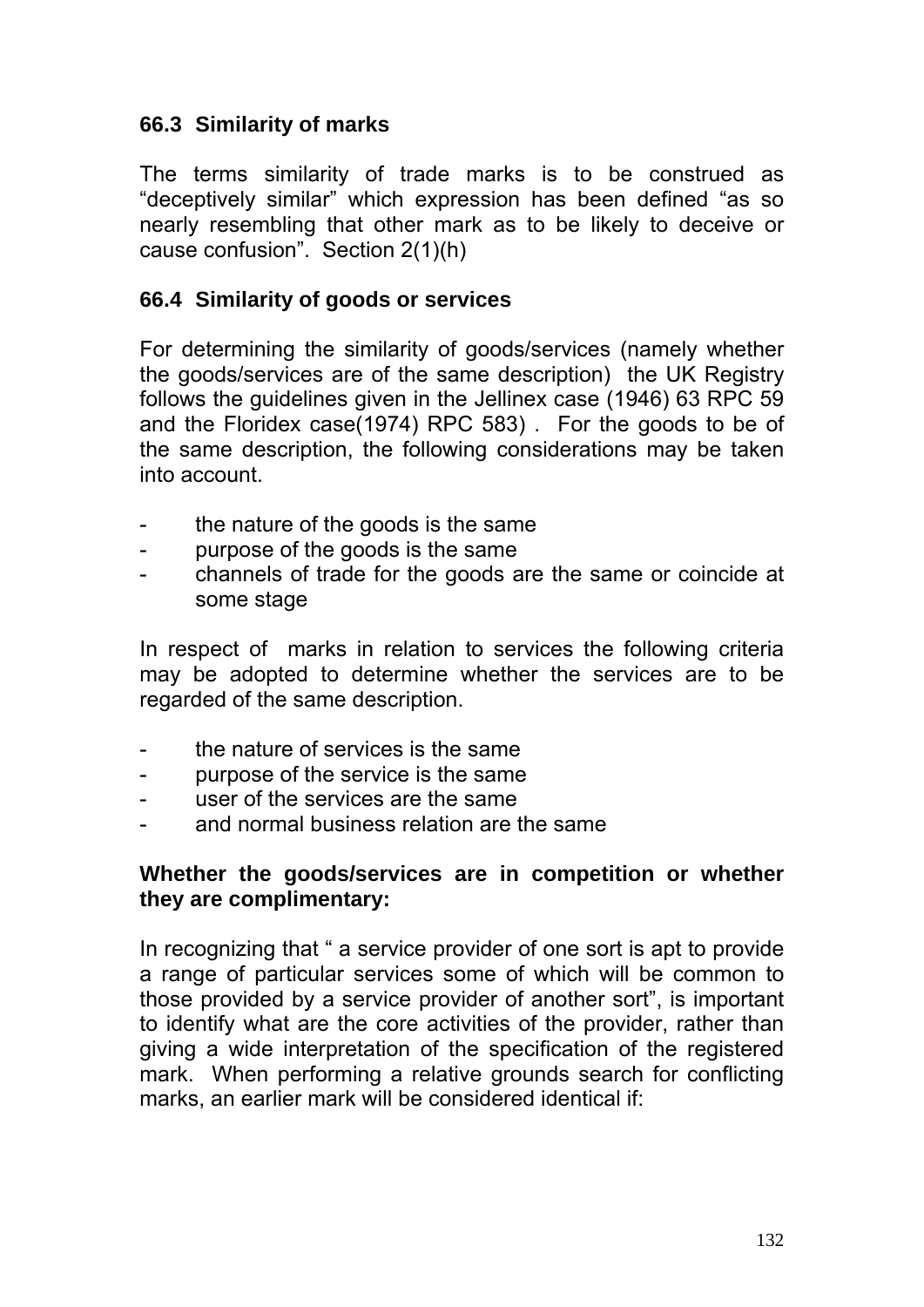a) all the elements are the same, or the differences between the two are so minor that the average consumer is unlikely to notice them;

# **and**

b) the specifications cover identical goods or services. In deciding the

meaning of particular terms in the specifications, examiners should not

"stretch" the meaning of the terms to cover all eventualities, but should

give the terms their ordinary natural meanings.

The question to be answered in each case is, would the public be led to think the goods/services have a common source? If the answer is yes, the goods/service must be regarded as similar within the meaning of the Act.

Further, if the goods perform the same function, then use of similar marks on both sets of goods may result in the marks being "associated" in the minds of the public. For example, the public may associate similar marks used on clocks and watches, audio tape and tape recorders, calculators and personal computers, banking services and magnetic cash cards.

# **66.5 Likelihood of confusion**

For likelihood of confusion to exist, it must be *probable*, not merely *possible* that confusion will arise in the mind of the average consumer. Likelihood of association is not an alternative to likelihood of confusion, "but serves to define its scope". Mere association, in the sense that the later mark brings the earlier mark to mind is insufficient to find a likelihood of confusion, unless the average consumer, in bringing the earlier mark to mind, is led to expect the goods or services of both marks to be under the control of one single trade source. "The risk that the public might believe that the goods/services in question come from the same undertaking or, as the case may be, from economically-linked undertakings, constitutes a likelihood of confusion" (*Canon*).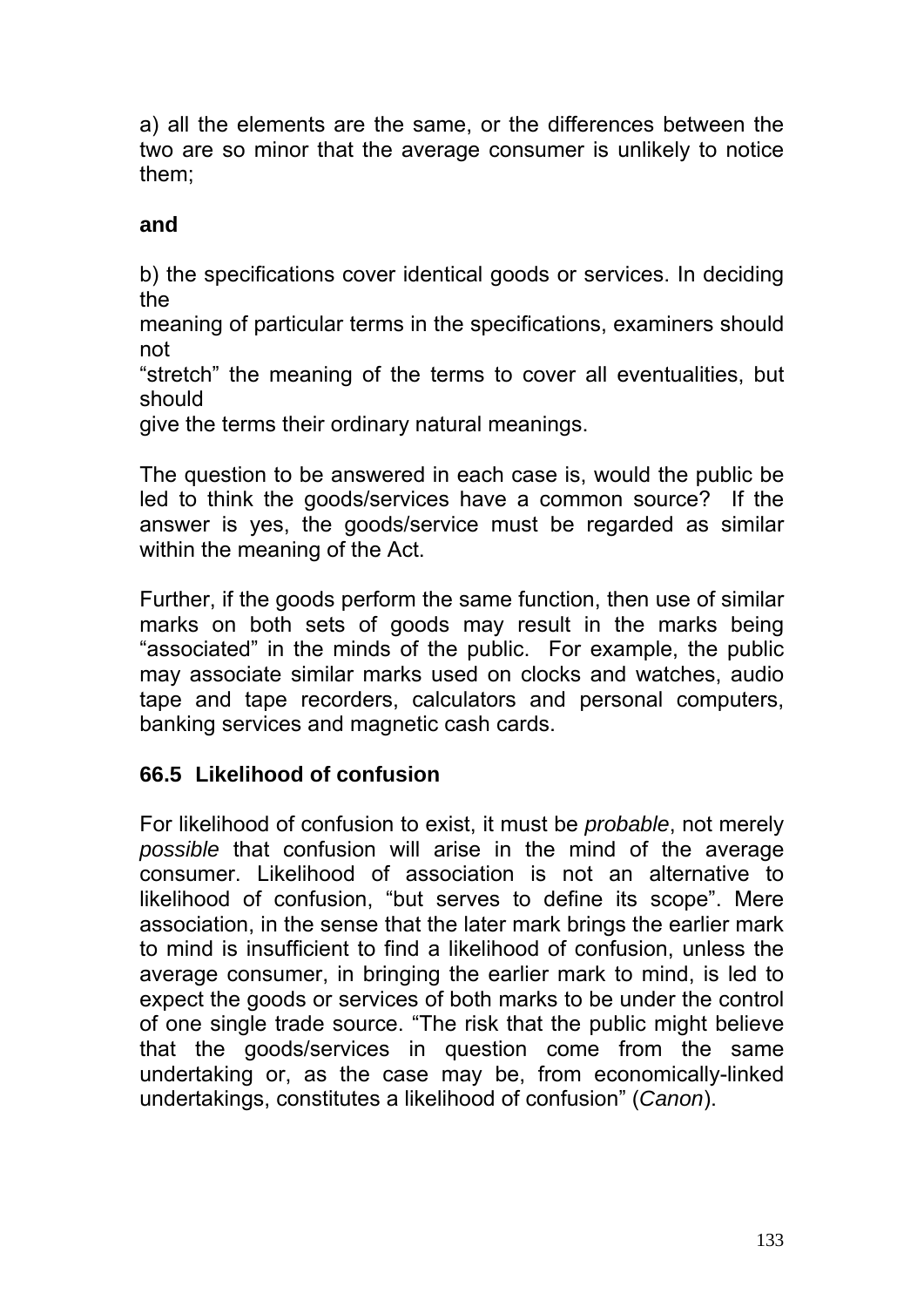#### **66.6 Global assessment**

The main emphasis in *Sabel* is the idea that no single factor will lead to a conclusion that there is or is not a likelihood of confusion between marks, a theme shared by the judgments which followed. In *Sabel*, the Court decided that:

"The likelihood of confusion must be appreciated globally, taking into account all factors relevant to the circumstances of the case."

The three most relevant factors in examination of trade mark applications by the Office will usually be

i) the similarities and differences between the respective trade marks,

ii) how distinctive the earlier mark is, and

iii) the degree of similarity between the respective goods or services.

Once an initial assessment of the individual factors has been undertaken, all three factors must be considered together in order to assess the overall likelihood of confusion. These factors are interdependent. "A lesser degree of similarity between the marks may be offset by a greater degree of similarity between the goods, and vice versa" (*Canon*). And, "…the more distinctive the earlier mark, the greater will be the likelihood of confusion." (*Sabel*).

The weight given to visual, aural and/or conceptual similarities and differences between the marks will vary depending upon the goods or services at issue. For example, purchase of clothing is likely to be on the basis of visual selection, whilst over-the-counter medication may be purchased orally, rendering the aural comparison paramount (*Lloyd)*.

"A global assessment of the likelihood of confusion implies some interdependence between the relevant factors, and in particular the similarity between the trade marks and between these goods/services. Accordingly, a lesser degree of similarity between these goods/services may be offset by a greater degree of similarity between the marks and vice versa. Canon Case (1999) RPC 117.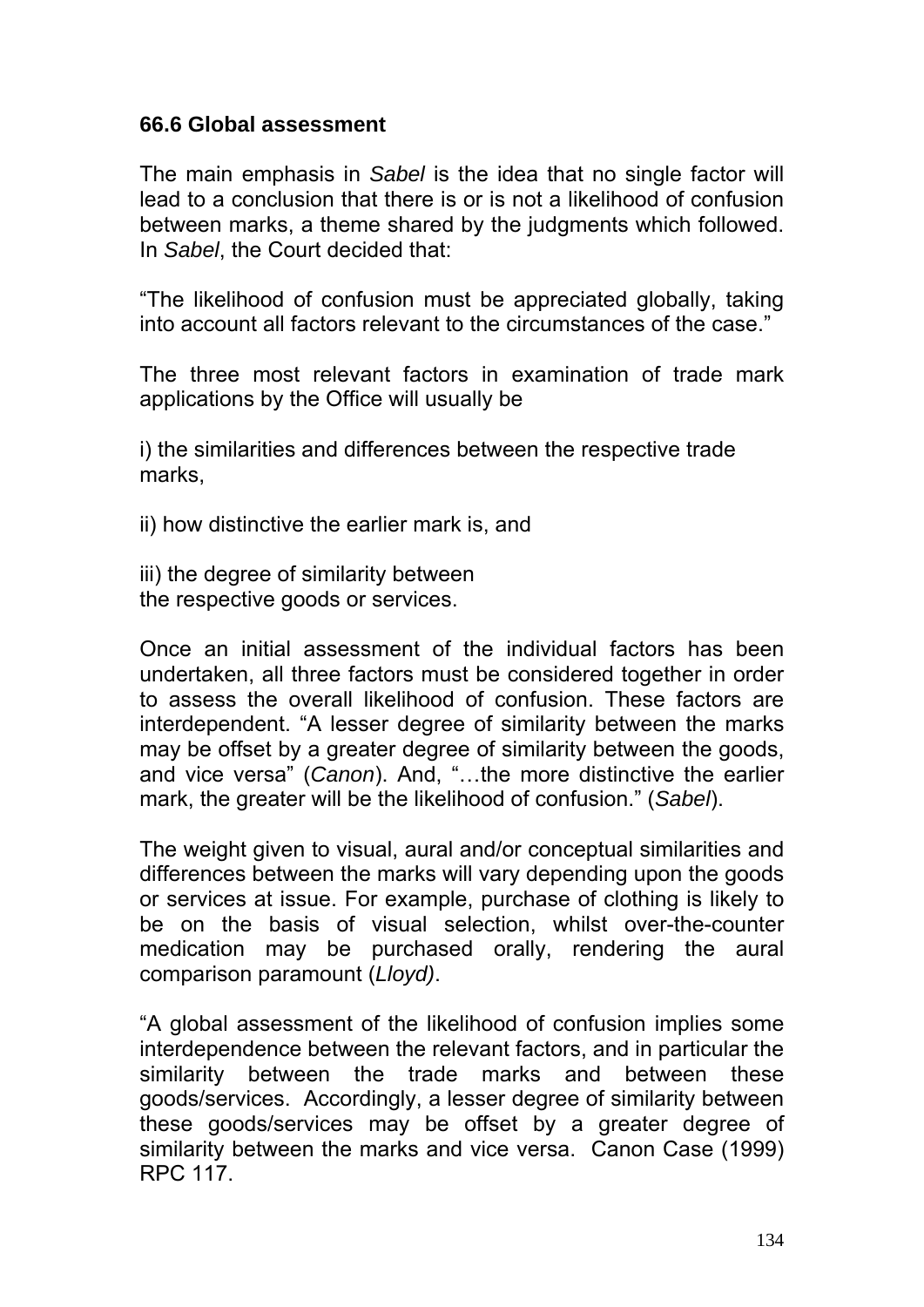### **66.7 "Earlier trade mark"**

Section 11 of the Act refers to "*earlier* marks" which are given a fuller definition in explanation in sub-section (4).

An earlier trade mark means-

a) a registered trade mark or convention application referred to in section 154 which has a date of application earlier than that of the trade mark in question, taking account, where appropriate, of the priorities claimed in respect of the trade marks;

b) a trade mark which, on the date of the application for registration of the trade mark in question, or where appropriate, of the priority claimed in respect of the application, was entitled to protection as a well known trade mark

Thus it will include an earlier registered mark and a prior pending application

#### **67. Where composite trade mark comprises different distinctive element**

In the case of composite marks comprised of two or more **distinctive** elements, it will often be difficult to determine that any one of those elements is dominant. For example in 'Alexander Morgan', where both elements contribute roughly equally to the origin identification message sent by the composite sign, which therefore depends upon the presence of both elements. Accordingly, the view is that the UK Registrar would not normally regard the marks 'Alexander' or 'Morgan' as being in conflict with the mark comprised of the full name, even if the respective goods are the same. The same principle is recognized in Section 17(1) of the Act which enacts that the mark must be considered as a whole.

It is possible for a word to be subsumed within a multiple slogan mark even though the words do not combine to form a totality with an obvious meaning. For example, it would be difficult to say that the word 'targets' has an independent and distinctive role in the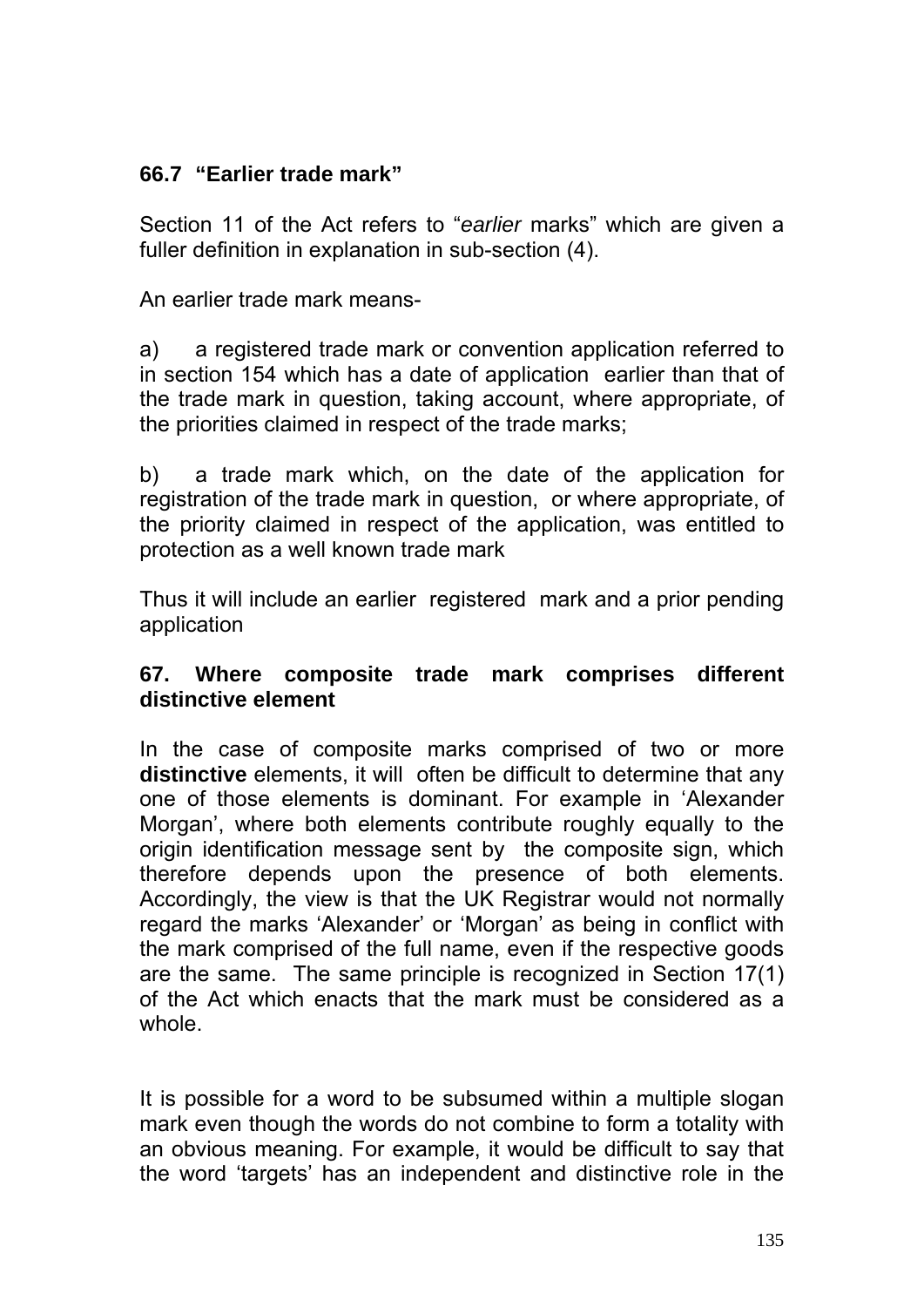composite mark 'Fashion Week Targets Friday' (for clothing). Consequently, it is not likely that it would be held to be in conflict with the mark 'Targets' solus (again assuming same goods) because it is not the dominant element of that mark, and neither is it an independent and distinctive element of the composite mark.

In a different case eg the mark CAREAID is included in a two word composite mark such as SPINESPAN CAREAID (for medical services) where the two elements would appear to the consumer to be a) normally distinctive, and b) entirely independent of each other. If the respective goods/services are also identical, it is quite likely that the relevant consumer will assume that the inclusion of the CAREAID mark as an element in the composite mark SPINESPAN CAREAID is indicative of an economic connection between the undertakings using the marks. A section 11(1) objection would therefore be justified if the marks are in different ownership.

#### **68. The average consumer**

The global appreciation of the likelihood of confusion must be made through the eyes and the ears of the "average consumer". The average consumer will depend upon the type of goods or services in question, so that this may include members of the trade as well as of the general public. He/she is "deemed to be reasonably well informed and reasonably circumspect and observant - but who rarely has the chance to make direct comparisons between marks and must instead rely upon the imperfect picture of them he has kept in his mind" (*Lloyd*).

The consumer's level of attention is likely to vary according to the category of goods or services, e.g. closer attention will be paid to the purchase of engineering equipment than is likely for everyday items such as foodstuff.

### **69. Notional and fair use**

This refers to use across the range of goods/services claimed in any way that would be considered to be normal use of the trade mark in relation to the goods or services in question. Section 11 objections should not be waived on the basis that the goods/services will only be sold in a certain environment, or in a specific price range, or that the mark will only appear in a certain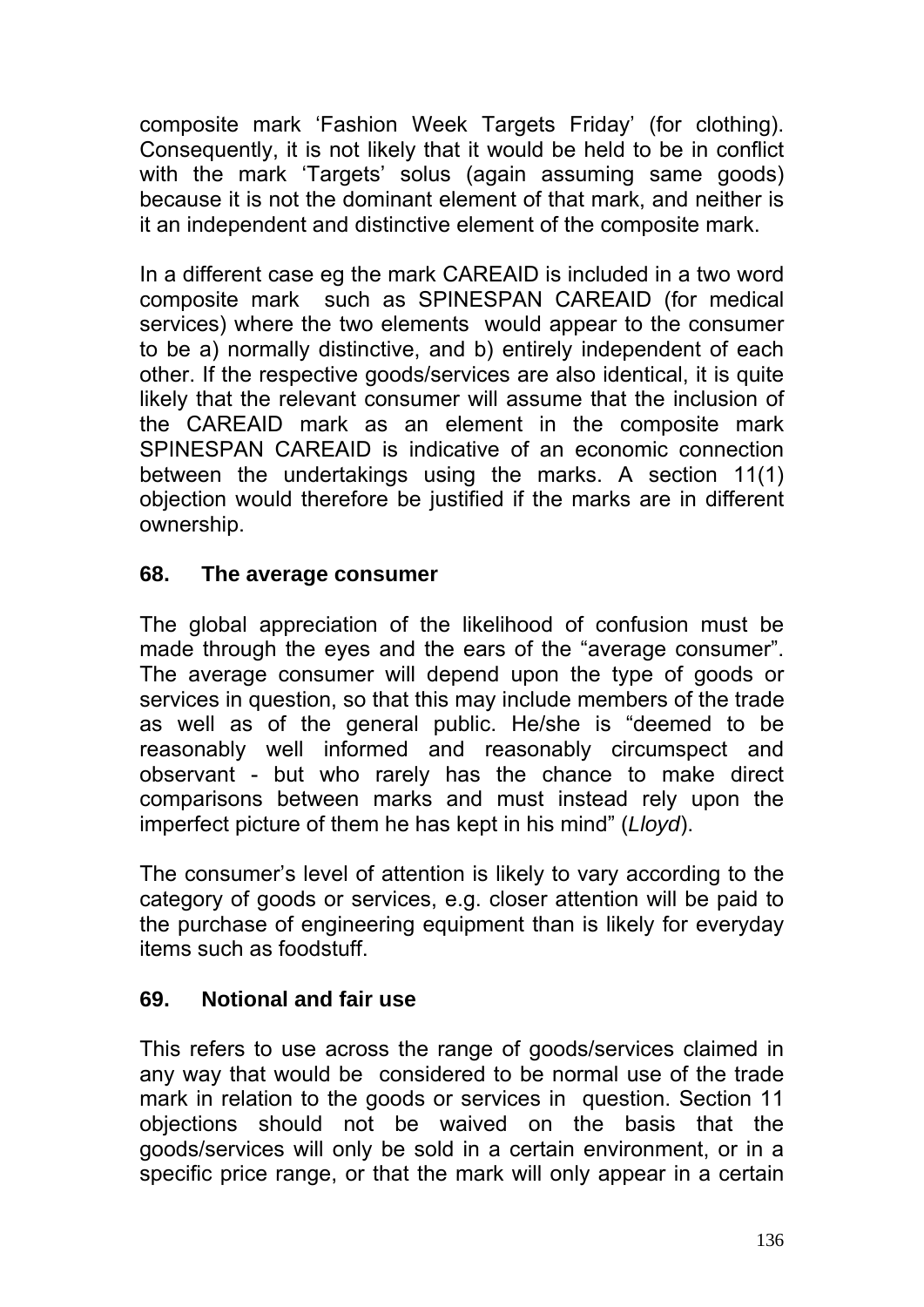way in connection with the goods/services. Trade Mark proprietors are free to change the way they market goods/services and they can assign marks which may then be used by the new proprietor as he considers fit.

# **70. Scope of Section 11(2)**

Sub-section (2) is directed specifically to cases where the proposed mark is identical with or similar to the earlier trade mark but where the goods/services are not similar. Reputation of the earlier mark is an essential requisite in the context of sub-section (2), which is not called for in respect of section 11(1).

Section 11(2) incorporates the principles of law of unfair competition. The following considerations would arise in the application of the prohibitory provision in section 11(2)

- the distinctiveness of the earlier trade mark
- the extent to which the earlier trade mark is a well known mark in India
- the range of goods or services for which the earlier trade mark is well known
- whether the mark applied for is identical or similar to the earlier trade mark
- whether the respective goods/services, although dissimilar, are in some way related or likely to be sold through the same outlets
- whether the use of the later mark is without due cause and such use would take unfair advantage of or be detrimental to the distinctive character or repute of the earlier trade mark.

Sub-section (5) of section 11 however specifically enacts "a trade mark shall not be refused registration on the grounds specified in sub-section (2) and (3) unless objection on any one or more of the grounds is raised in opposition proceedings by the proprietor of the earlier trade mark. It would thus imply that though the examination of the trade mark application may cover the aspects mentioned above, refusal of the application under section 11(2) should not be done ex officio by the TMR but only on the basis of an opposition.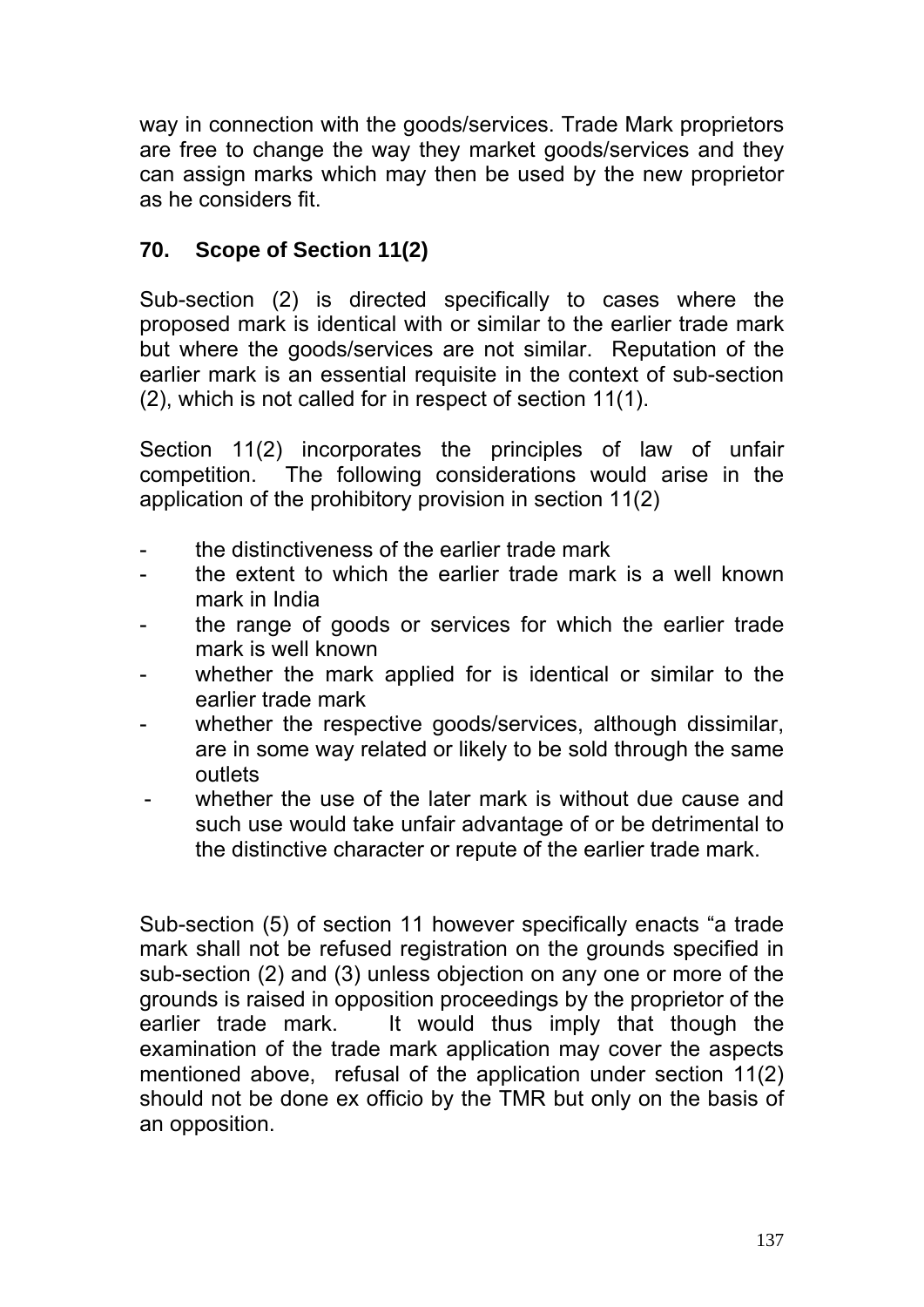# **71. Section 11(3)**

This provision seeks to prevent registration of a trade mark whose use in India is liable to be prevented by virtue of any law in particular ,the law of passing off protecting an unregistered trade mark used in the course of trade; or by virtue of law of copyright. Section 11(3) can only be determined on the basis of evidence filed in opposition or rectification proceedings – by virtue of the law contained in section 11(5). Nevertheless, the Examiner should examine the case with reference to Section 11(3) so as to enable the applicant to file his submissions or evidence in support of the application. The ultimate refusal under sub section (3) will be based only on objection being raised in opposition proceedings

#### **72. Well known trade mark**

Sub-sections (6) to (10) of section 11 deal with matters concerning protection of well- known trade marks. See also definition of the expression "well-known trade mark" in section 2(1)(zg). All these provisions will have to be read together for proper interpretation of the phrase.

Sub-section (6) lays down factors which the Registrar should take into account in determining whether the trade mark is welknown. The onus is on the proprietor to establish by evidence that the mark is welknown.

On the other hand, sub section (9) mandates that the Registrar shall not require as a condition, for determining that a trade mark is welknown any of the following factors.

- 1. that the trade mark has been used in India;
- 2. that the trade mark has been registered;
- 3. that the application for registration of the trade mark has been filed in India;
- 4. that the trade mark is well known in, or has been registered in, or in respect of which an application for registration has been filed in any jurisdiction other than India; or
- 5. that the trade mark is well known to the public at large in India

Sub-section (10) casts an obligation on Registrar to protect a welknown mark against identical or similar trade mark and to take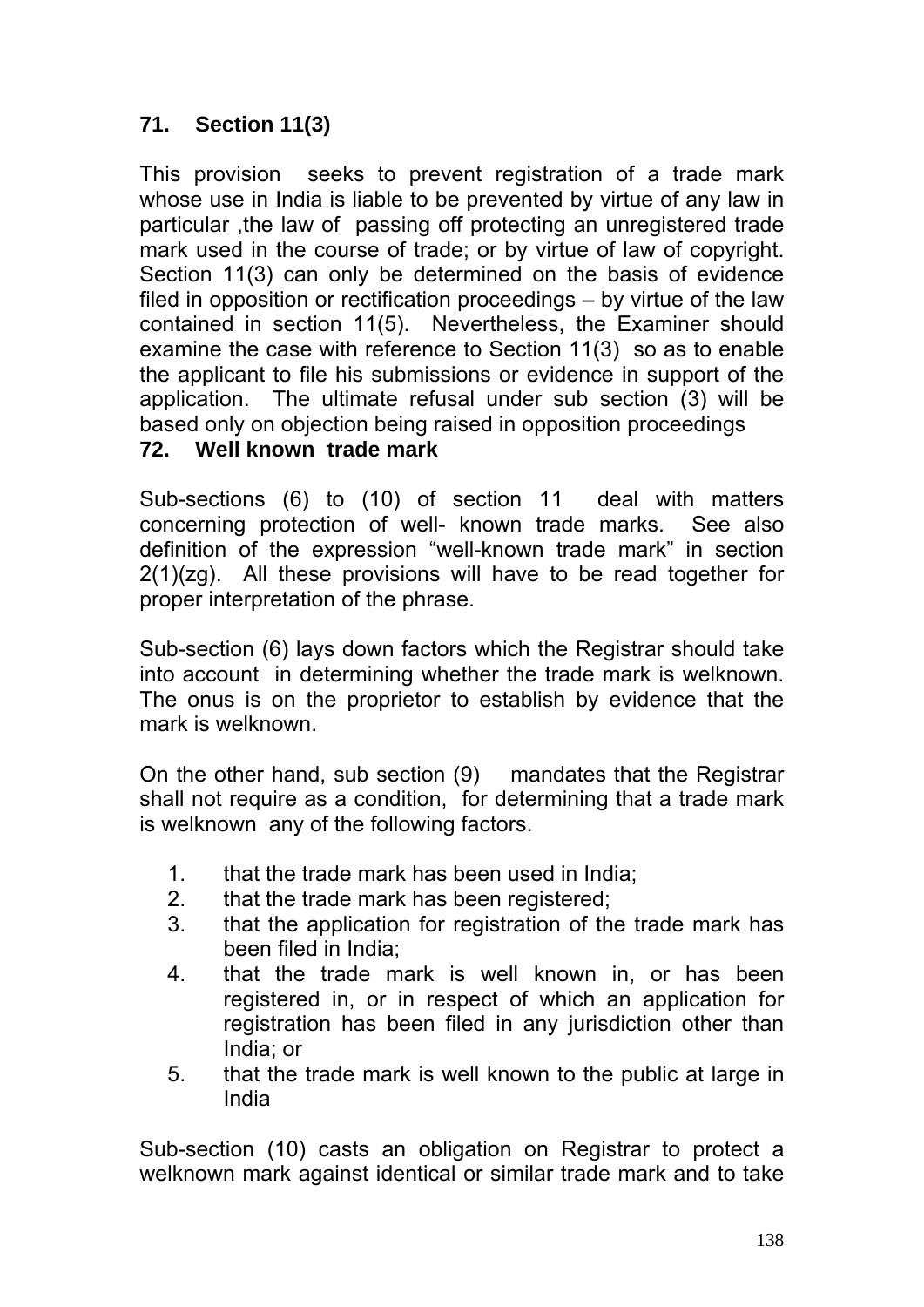into account "the bad faith of either the applicant or the opponent in respect of the rights relating to the trade mark".

### **Mark already registered in good faith protected**

Sub-section (11) protects prior use in "good faith" or prior registration in good faith, made before the commencement of the Act.

# **73. Family of Marks(with common prefix)**

If a search reveals a number of marks in the same ownership with common identical elements, they should not be regarded as confusingly similar to the mark being examined on this count alone; to do so, would be to assume a degree of reputation in the common feature of the earlier marks. Reputation cannot be considered at the *exparte* stage because this is only appropriate as a matter for consideration under opposition. It cannot be assumed in the prima facie that any or all of the marks are even in use at the date of application. Consequently, where similar marks in the name of the same party are identified in a search, they should be compared with the later mark sequentially, not collectively.

Of course, there may be a case for raising all or some of the earlier marks as citations on other grounds. For example, company A has registered marks including "Portakabin", "Portaloo", "Portahouse", "Portatank" and "Portasafe", and company B has applied for "Portahome". The Registrar would not cite all the registered marks but only those, if any, that are individually confusing, i.e. Portahouse, on the grounds of visual and conceptual similarity.

### **74**. **Retail Services: search of the Register**

Where there is likelihood of confusion by reason of identity of marks in respect of 'services' and related products objection based on official examination will be raised where:

• a mark is registered (or proposed to be registered) for retail services (or similar descriptions of this service) connected with the sale of specific goods or types of goods;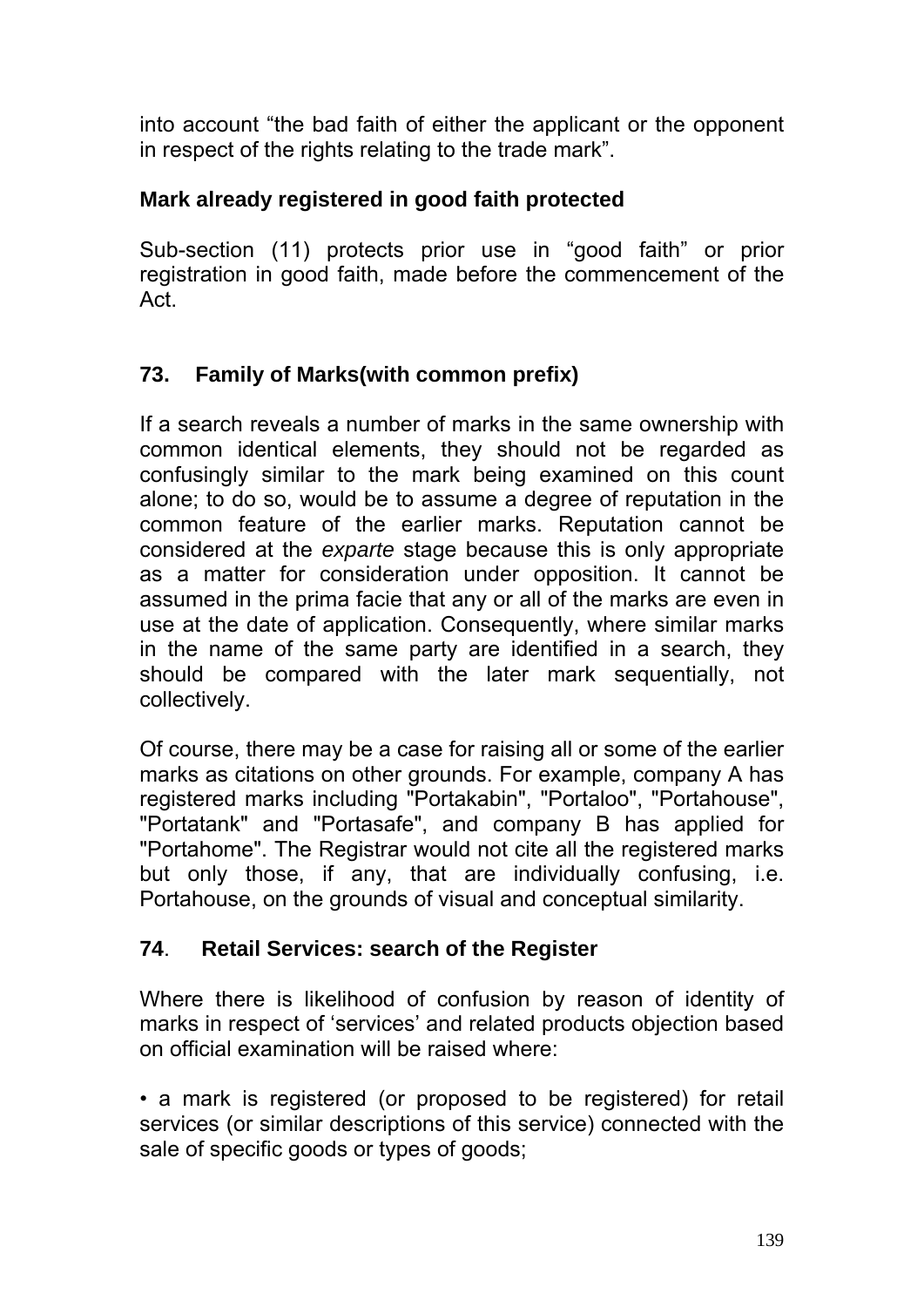• another mark is registered (or proposed to be registered) by a different undertaking for goods of the type expressly mentioned in the specification of the retail services trade mark;

• the later trade mark is not just similar to the earlier mark but is identical or virtually identical to it, or contains a dominant and/or independently distinctive feature of it.

The reputation of the earlier trade mark and (unless it is obvious) the practices of the trade will only be taken into account on the basis of evidence in opposition or rectification proceedings.

For this purpose a search for earlier trade marks as per cross searching procedure, may be made.

### **75. General rules for comparison of marks**

Rules of comparison as developed over the years and as laid down Parker J. in Pianotist case should continue to be followed- (1906) 23 RPC 774 page 777.

"You must take the two words, you must judge them by the look and by the sound, you must consider the goods to which they are to be applied, the nature and kind of customer who would be likely to buy the goods. Consider all the surrounding circumstances , as to what is likely to happen if each of those trade marks is used in the normal way as a trade mark for the goods, the respective owners of the mark. If there is likely to be confusion, the application must be refused."

The general well settled principles are:-

It is not right to take part of the word and compare it with part of the other word

The word must be considered as a whole

Approach it from the point of view of a person of average intelligence and of imperfect recollection

the over all structural and phonetical similarity and similarity of the idea in the two marks , whether reasonably likely to cause confusion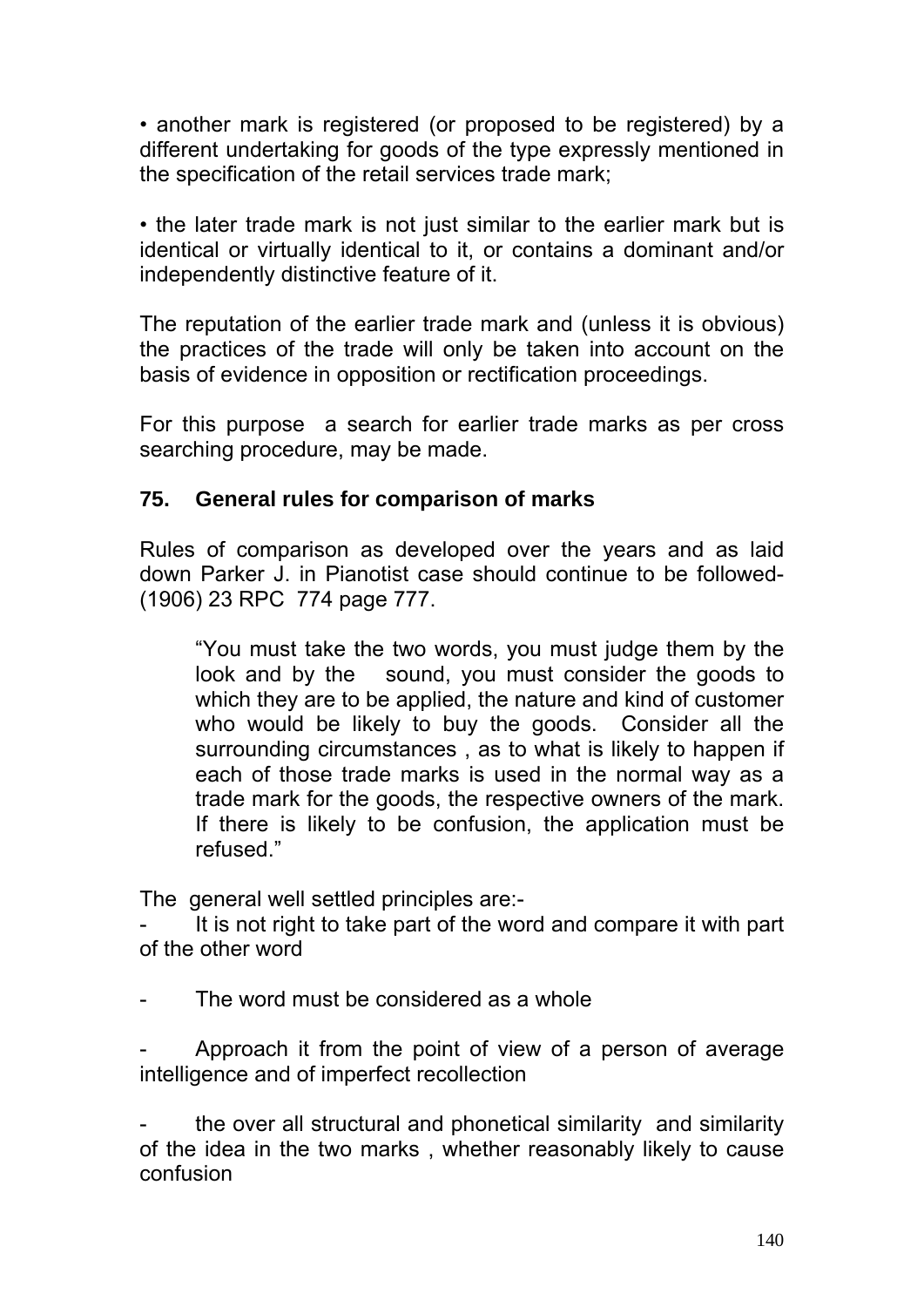- No meticulous or letter by letter comparison required
- side by side comparison is not the correct test

#### **76. ADDITIONAL PRECAUTIONS REQUIRED WHERE THE GOODS ARE MEDICINAL PREPARATIONS (CLASS 5)**

In Cadila Healthcare Limited vs. Cadila pharmaceutial Limited(AIR 2001) SC 1952, the Supreme Court has laid down that -

"Exacting judicial scrutiny is required if there is a possibility of confusion over marks on medicinal products because the potential harm may be far more dire than that in confusion over ordinary consumer products".

In the above case, the apex court recommended "keeping in view the provisions of Section 17 B of the Drugs and Cosmetics Act, 1940 which *interalia* indicates an imitation or resemblance of another drug in a manner likely to deceive being regarded as a spurious drug, it is but proper that before granting permission to manufacture a drug under a brand name the authority under that Act is satisfied that there will be no confusion in the market, the authorities should consider requiring such an applicant to submit an official search report from the Trade Mark office pertaining to the trade mark in question which will enable the drug authority to arrive at a correct conclusion"..

Thus, greater care is required to be taken where the goods involved are pharmaceutical preparation

#### **77. Priority date claims**

A person who has filed an application for protection of a trade mark in a country party to the Paris Convention can claim a right of priority during a period of six months from the date of filing of the foreign application. The effect is that if, within that period, he files an application to register the same trade mark in India, his application takes precedence over another application which has an earlier filing date, but a later priority date.(See para 4.2.9 above)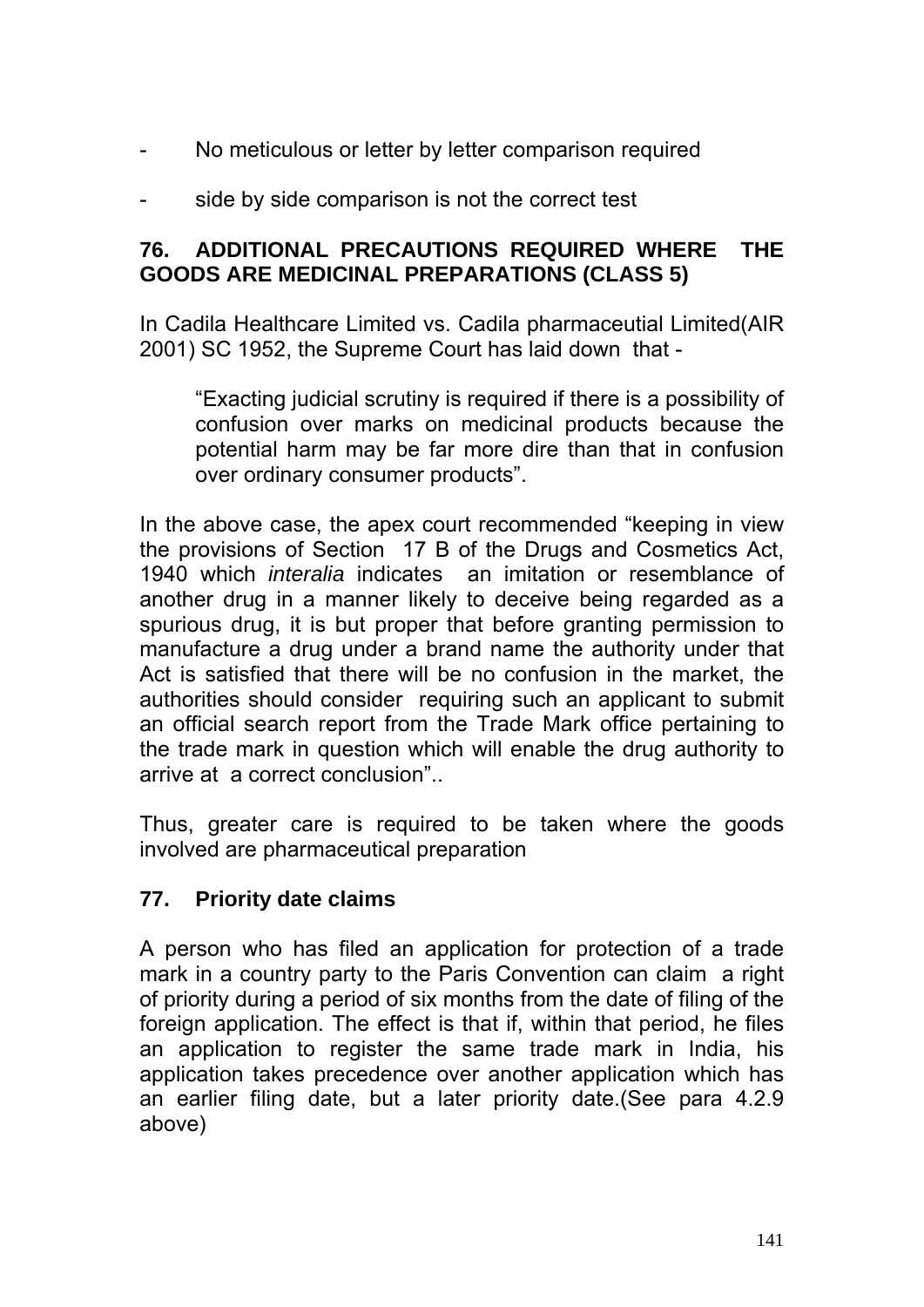## **77.1 Marks with the same priority/filing date**

If it is found that an application was filed on the same day (or has the same priority date) as the application being searched, the applicant should be notified of the potential conflict in the examination report.

They should also be informed that the Registrar does not intend to take any further action - both marks will be advertised in the Journal and the two parties will have to determine any conflict by way of opposition proceedings. If there is no opposition to either application, mutual consent will be presumed and both will proceed to registration.

Similar considerations will apply where two parties have the same priority date by virtue of an International Convention (I.C.) date. However, if the I.C. claim does not cover all the goods/services it is likely that the applicant with the earliest filing date will have priority in respect of at least some of the goods/services. The application with the earliest filing date will be raised as a cite in these circumstances.

### **78 Where marks are removed for non-renewal**

Section 26 states that where a trade mark has been removed from the register for failure to pay the renewal fee, it shall nevertheless for the purpose of any application for registration of another trade mark during one year next after the date of renewal, be deemed to be a trade mark already on the register.

Therefore in examining an application under section 11, the examiner will take into account for a period of one year a trade mark which has been removed. In other words, even though technically the mark is removed for purpose of citation of conflicts, the mark will be deemed to be on the register for the period of one year after the date of removal subject to the two exceptions mentioned in the section namely:

1) There has been no bona fide use of the removed mark during two years preceeding its removal.

2) That no deception or confusion would be likely to arise from the use of the applicant's trade mark .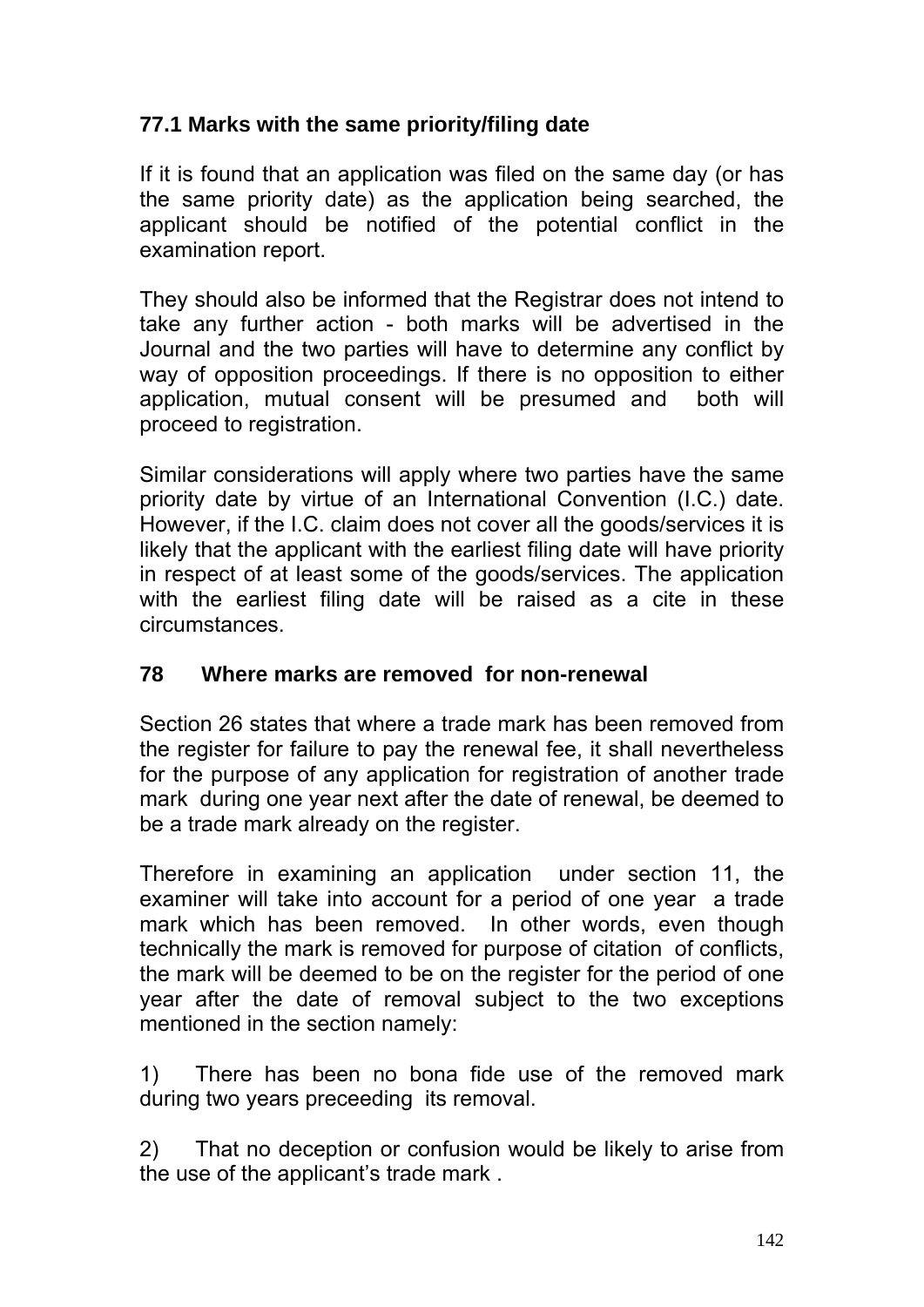# **79. Consent of the earlier proprietor- Section 11(4)**

Section 11(4) overrides the prohibitory provisions of section 11 in empowering the Registrar to allow registration notwithstanding the objections , where the proprietor of the earlier trade mark or other earlier right consents to the registration. In such case the Registrar will proceed to register the mark under "special circumstances" in terms of section 12.

Consent letter from the proprietor of the earlier mark must contain the following particulars:

- 1. Application number of the mark
- 2. goods/services to which the proprietor of the cited mark is consenting
- 3. If the specification of goods/services indicated in the letter of consent is not the same as that for which registration is sought or narrower than that applied for, the applicant must seek to amend the specification of goods covering only those goods in respect of which consent is given
- 4. The letter of consent should be from the same company whose name appears in the citation, with the details of the cited mark including the application/registration number of the mark.

5. Letters of consent should be in English or, if in a foreign language, be

accompanied by a certified translation.

Just as provided under section 12, the Registrar , when allowing registration of a trade mark on the basis of a consent, he may impose such conditions and limitations, if any, as he may think fit.

# **79.1 Consent between Companies in the Same Ownership**

The Registrar accepts the following simplified procedure in such cases:

(i) A general letter of consent may be provided between the two companies setting out the relationship between the two companies and confirming that they are prepared to consent to any trade mark applications made by the other party.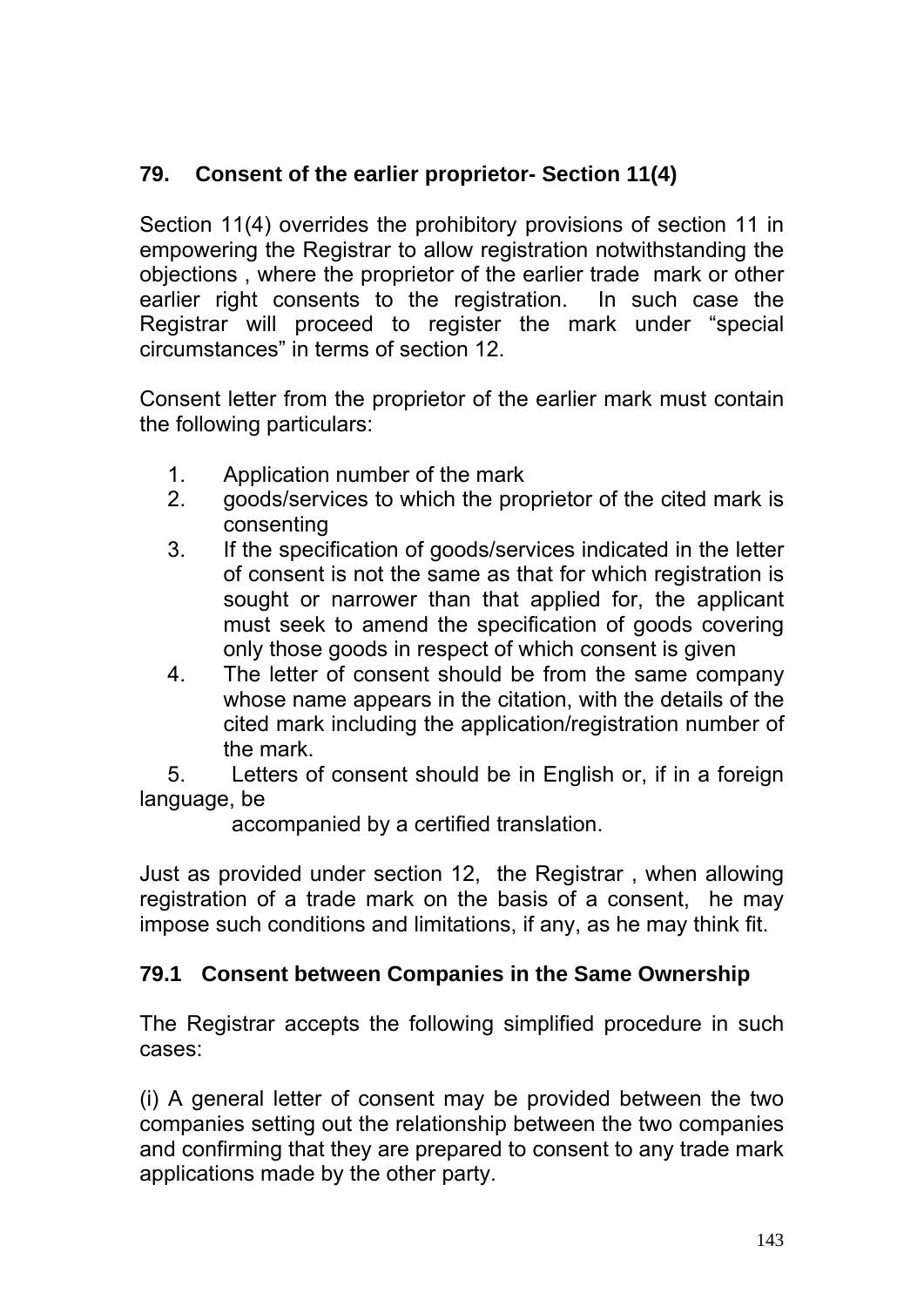(ii) On each occasion that a copy of the general letter of consent is filed, the applicant, or his agent, must supply a covering letter certifying that the general consent is still valid.

# **80. Overcoming the Registrar's objections**

Objections raised under Section 11 can be overcome by:

- removing the conflicting goods/services; however it is not the function of the Registrar to state what goods/services should be excluded form the cited registration(Optimol TM) 1977 RPC 163 page 167
- obtaining consent from the proprietor of the cited mark(s); section 11(4)
- filing evidence to establish honest concurrent use to secure registration under section 12;
- By securing rectification of register excluding such goods/service of the same description from the specification of the cited mark, under section 57;
- By dividing the application, and allowing the objections- free part of the application to proceed further .

# **81 Removing of conflict of goods/services**

Many applications are filed with very wide specifications, and/or include terms which cover a wide range of goods/services. The applicant may not actually intend to trade in/offer all the goods/service which could be covered by such wide specification and therefore may be able to be more specific about his intended activities. It may then be possible to identify whether a clash remains when more detail is available. Such a limitation could take the form of a shorter list of the goods/services for which protection is required, or it could consist of a more precise description of the kinds of goods/services named in the original list.

The Registrar may allow the deletion or limitation of goods/ services; but in no case he should allow enlargement , addition or substitution of goods/services .

# **For example:**

(a) Class 7 application: Spraying machines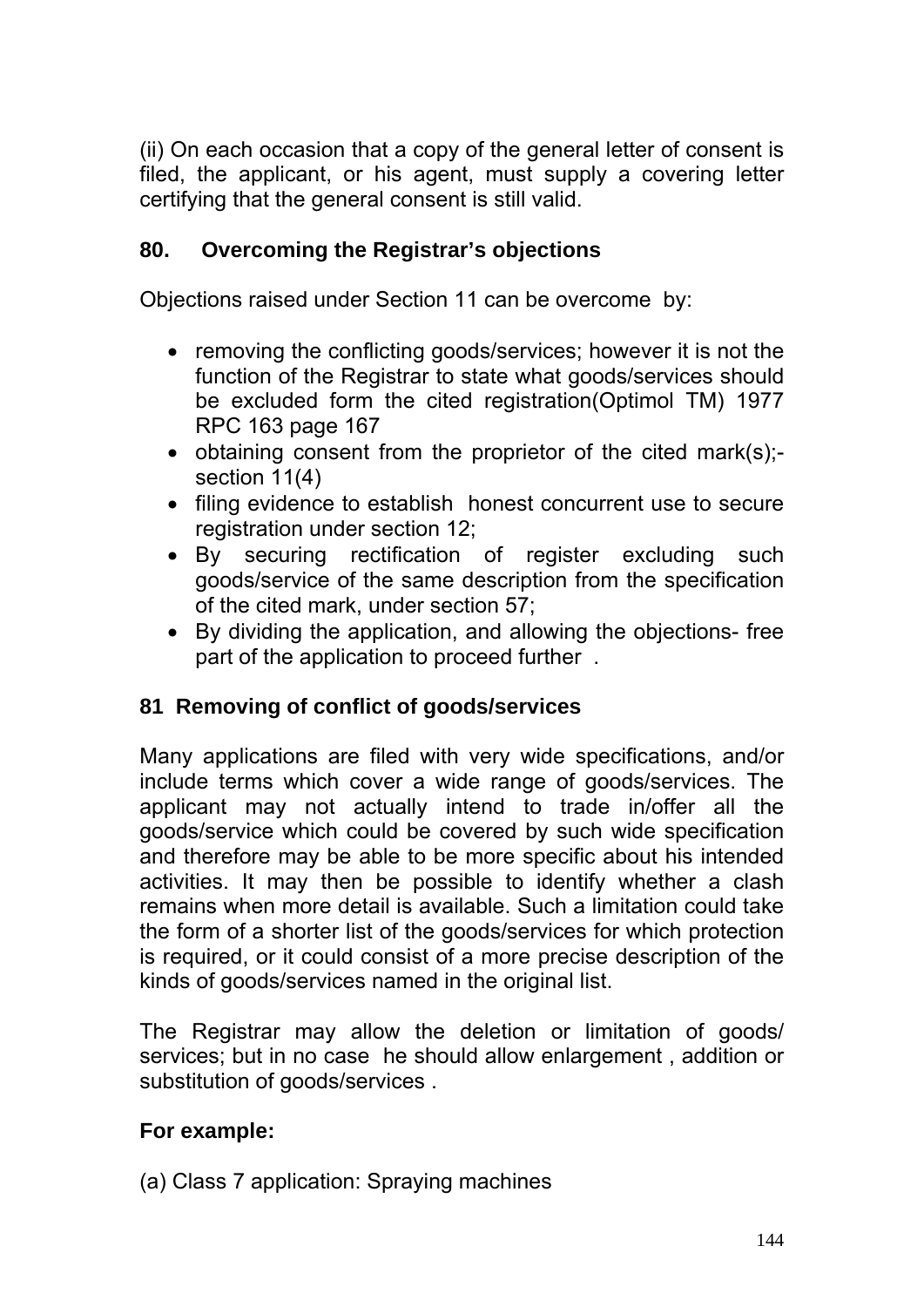(b) Class 7 citation: Agricultural machines and parts and fittings therefor

Limitation required of (a): "...; all for use on vehicle construction lines."

## **For example**:

(a) Class 9 application: Electric cables

(b) Class 9 citation: Speakers and parts and fittings therefor.

Limitation required of (a):"...all for use in providing an electricity supply to properties".

A positive limitation should always be suggested where the applicant has used wide or vague terms in the specification of the application.

### **82 Exclusions**

When using an exclusion as a means of overcoming a citation it is normally necessary to ensure that all the goods and/or services considered to be both identical and similar to the cited mark are excluded from the application. Previously, where the respective goods or services fell in the same class, it was acceptable to express the exclusion in the following way: "….; but not including x or any goods/services similar to x".

However, as it is now established that the similarity of goods/services is a somewhat elastic concept and but one factor in the global appreciation of all the relevant factors in the interests of legal certainty and proper administration, it will no longer be appropriate to deal with conflicts involving similar goods/services simply by excluding the identical conflicting good/service (X) from the specification of the later application and further excluding "… any goods/services **similar** to X".

Instead, the application will need to be amended to explicitly exclude not only all those goods/services that are considered to be identical, but also any descriptions of goods/services that are considered to be sufficiently similar that the mark applied for would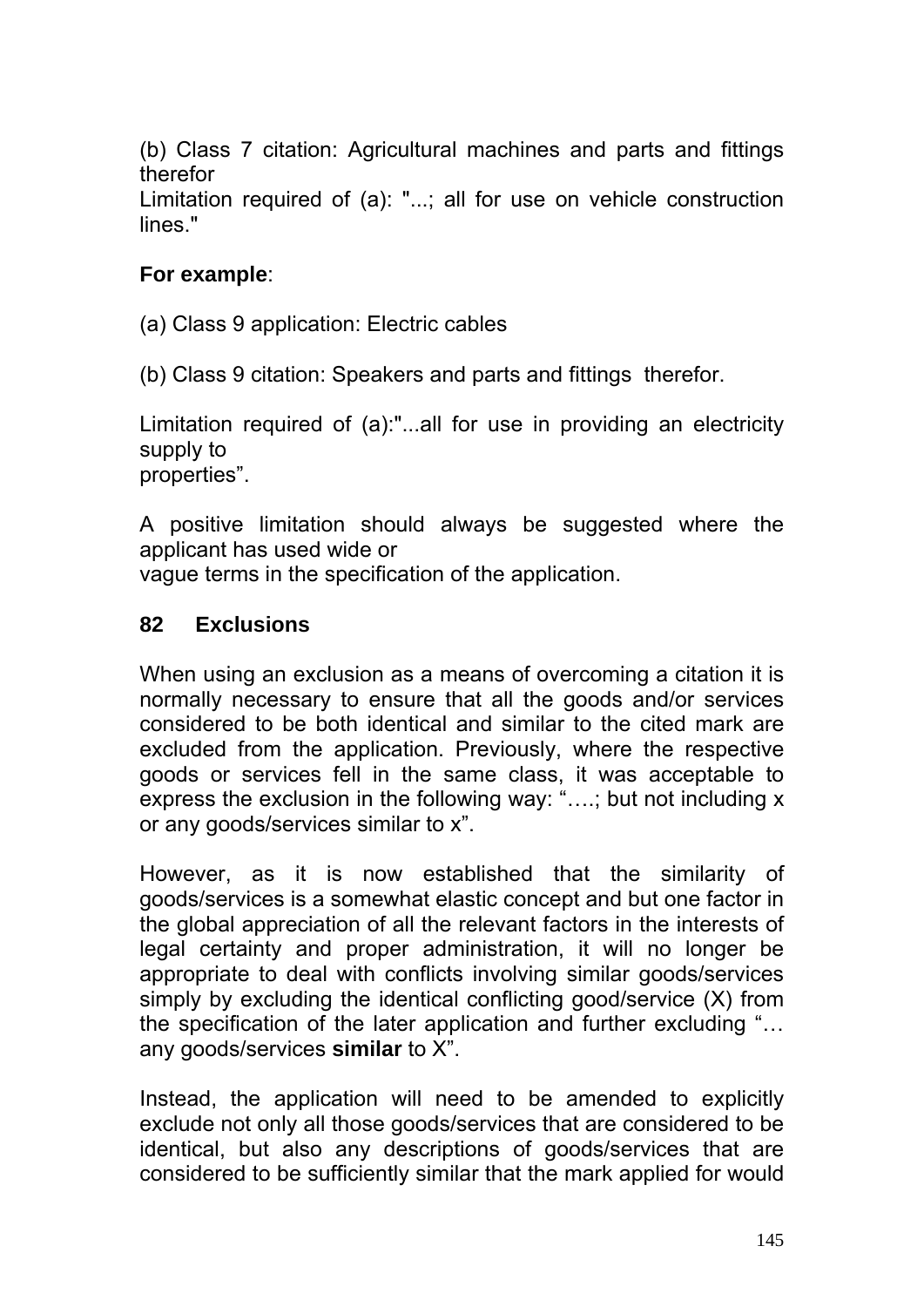give rise to a likelihood of confusion if it were used in respect of those goods/services.

Exclusions must be added to the specification of the relevant class of the application. If an exclusion is applied to resolve a conflict which arises because the applicant's description of goods/services (whilst relatively specific) still encompasses a product in the specification of an earlier conflicting mark, the exclusion applied to the applicant's specification of goods/services will have to exclude not only identical goods/services, but also similar goods/services (insofar as the similarities give rise to a likelihood of confusion on the part of the public).

For example:

- (a) Class 9 application: Electrical machines for use in the Office
- (b) Class 9 citation: Modems

Exclusion required of (a): "…but not including modems or telecommunications or computing apparatus."

Where the clash is only in respect of similar goods/services, the conflict needs to be identified and only those (named) similar goods/services excluded.

- (a) Class 12 application: Cycles
- (b) Class 12 citation: Motor land vehicles

Exclusion required of (a): "..; but not including motor cycles."

## **To strike out goods or services covered by the registered mark (TM-36)**

It is possible for registered proprietor of trade mark to apply on form TM-36 to strike out goods or services covered by the registered trade mark under section 58(1)(d) read with rule 97 . Such an action is carried out by the proprietor of the cited mark, if he/she can be persuaded to do so by the applicant. The Registrar does not get involved in such negotiations. The specification of goods/services covered by the registered mark is then amended to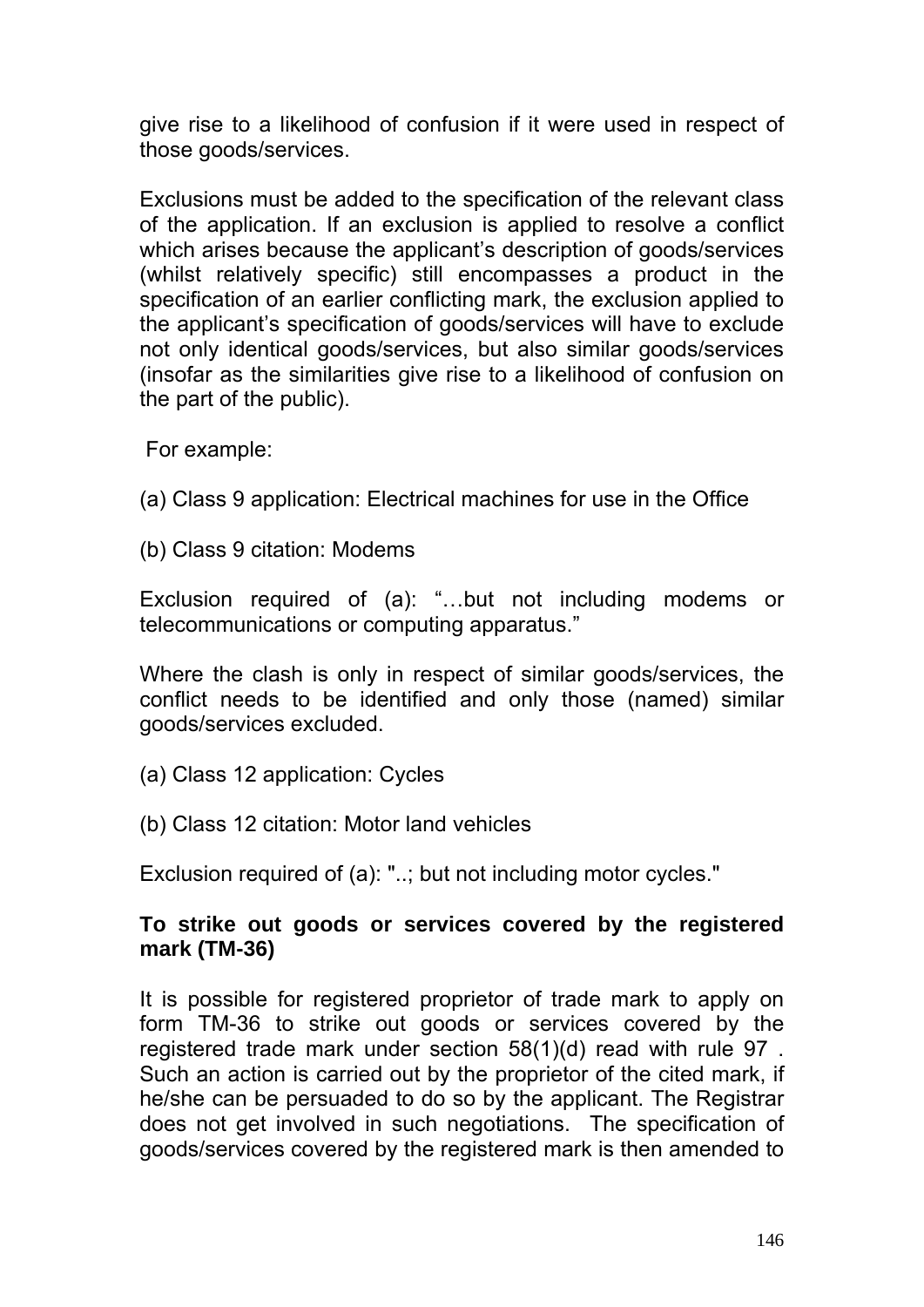ensure it does not include the goods/services specified in the new application for registration.

### **83. Honest concurrent use - examination of evidence under Section 12**

This provision means that the Registrar will allow an application, which conflicts with an earlier mark under Section 11(1) or 11(2) to be published for the purposes of opposition if the applicant can demonstrate that they have built up a sufficient amount of goodwill, or common-law right, in their mark. It is a practical means of consolidating that goodwill into a registered trade mark.

The important point about honest concurrent use is that commonlaw rights have accrued by reason of honesty of adoption and use of the trade mark, **without dishonest intention and without the owner of the earlier right having taken any prohibitive action against the applicant**.

To demonstrate honest concurrent use, the applicant's mark must have had sufficient visibility or exposure for the owner of the earlier right to have become aware of that mark so that a challenge could have been mounted. For this reason, a period of less than five years before the date of application is not usually viewed by the Registrar as being a sufficient length of time for such exposure to have occurred. Exposure will also normally be dependant on the extent of the use in this period. However, each case will turn upon its own facts.

If an application which has been accepted on the basis of honest concurrent use is then opposed, the mere fact of honest concurrent use will not save the application from refusal; see *ROADRUNNER Trade Mark [1996] FSR 805.* 

The format and content of evidence presented to overcome conflicting citations is thus basically the same as that for overcoming Section 9 objections. Both pending or registered citations can be overcome only on the basis of consent under Section 11(4) for registration under section 12 under special circumstances. The Registrar's practice is to focus on the claim of honest concurrent use that has been made of the mark.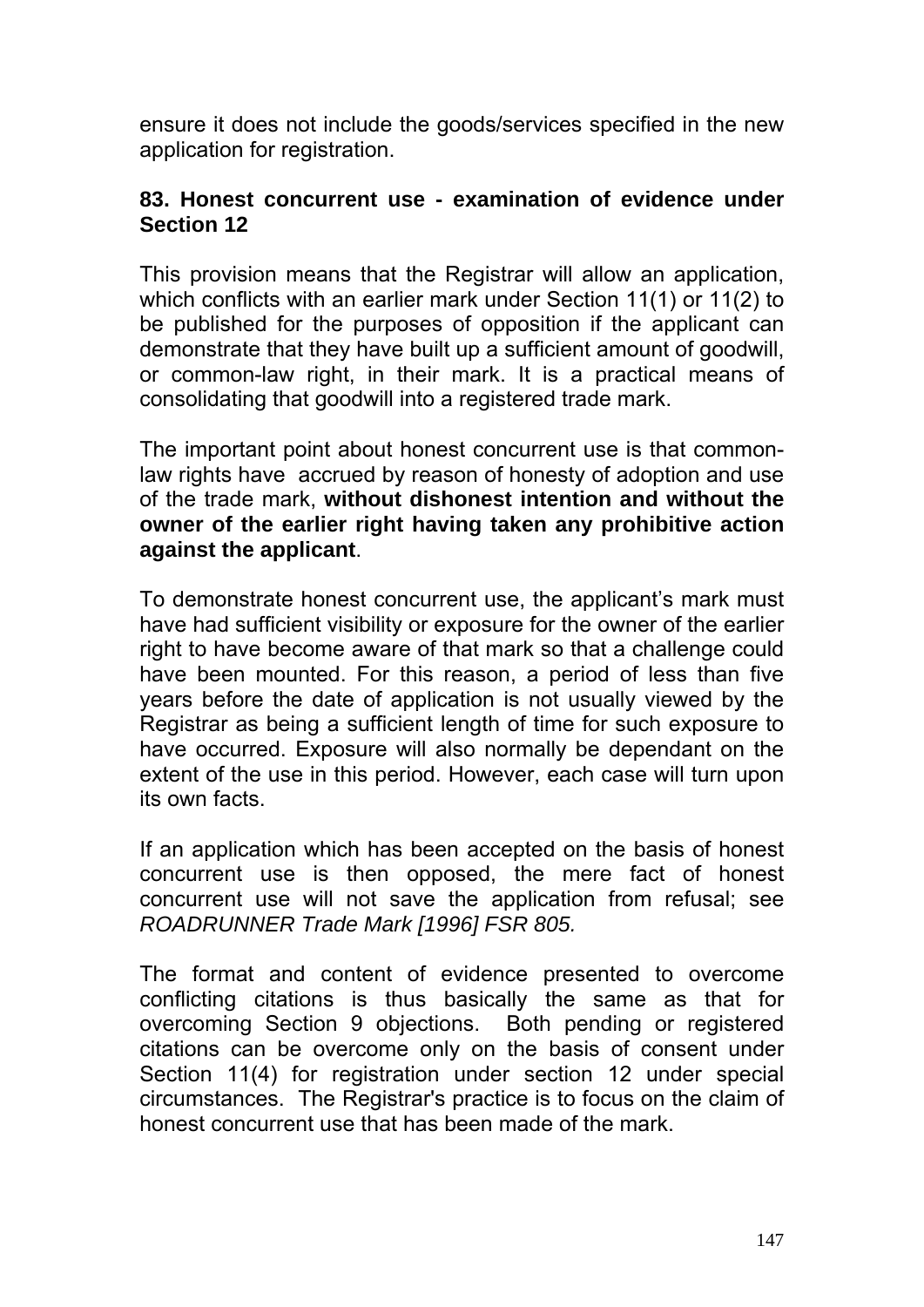### **83.1 Points for consideration in examining evidence for registration under Section 12**

When examining the evidence, certain aspects need to be dealt with particularly carefully. These are:

# **Length of use:**

As a starting point, the mark should have been in use for a reasonable period, usually five years, prior to the application date. This means the other party, in respect of whose mark the applicant is claiming honest concurrent use, has had a reasonable time in which to become aware of the applicant, and to make any challenge. It must be stressed, however, that this period is only a guideline. Where circumstances dictate otherwise, this period can be reduced (or indeed, increased). It may be possible to reduce this period if e.g. the applicant has spent a massive amount on advertising his product and/or has had a very good turnover, even though his use only predates his application by a couple of years. Conversely, the period of use may need to be substantially more than five years, if the turnover is so small that it diminishes the weight that can be given to the length of use.

## **Form of use:**

The exhibits must show the mark has been used as applied for or that any difference is

negligible and will not affect the likelihood of confusion with the earlier trade mark.

## **Specification:**

Insofar as the goods/services conflict with earlier trade marks, the specification **must** 

be limited to those goods/services for which the mark is actually used, as shown by evidence . There is no need to limit goods and services which are not in conflict.

## **Geographic limitation:**

Depending upon the nature of goods, this may be appropriate if the applicant's use is limited to a **region** and the conflict with the earlier mark is significant, for example, when both marks are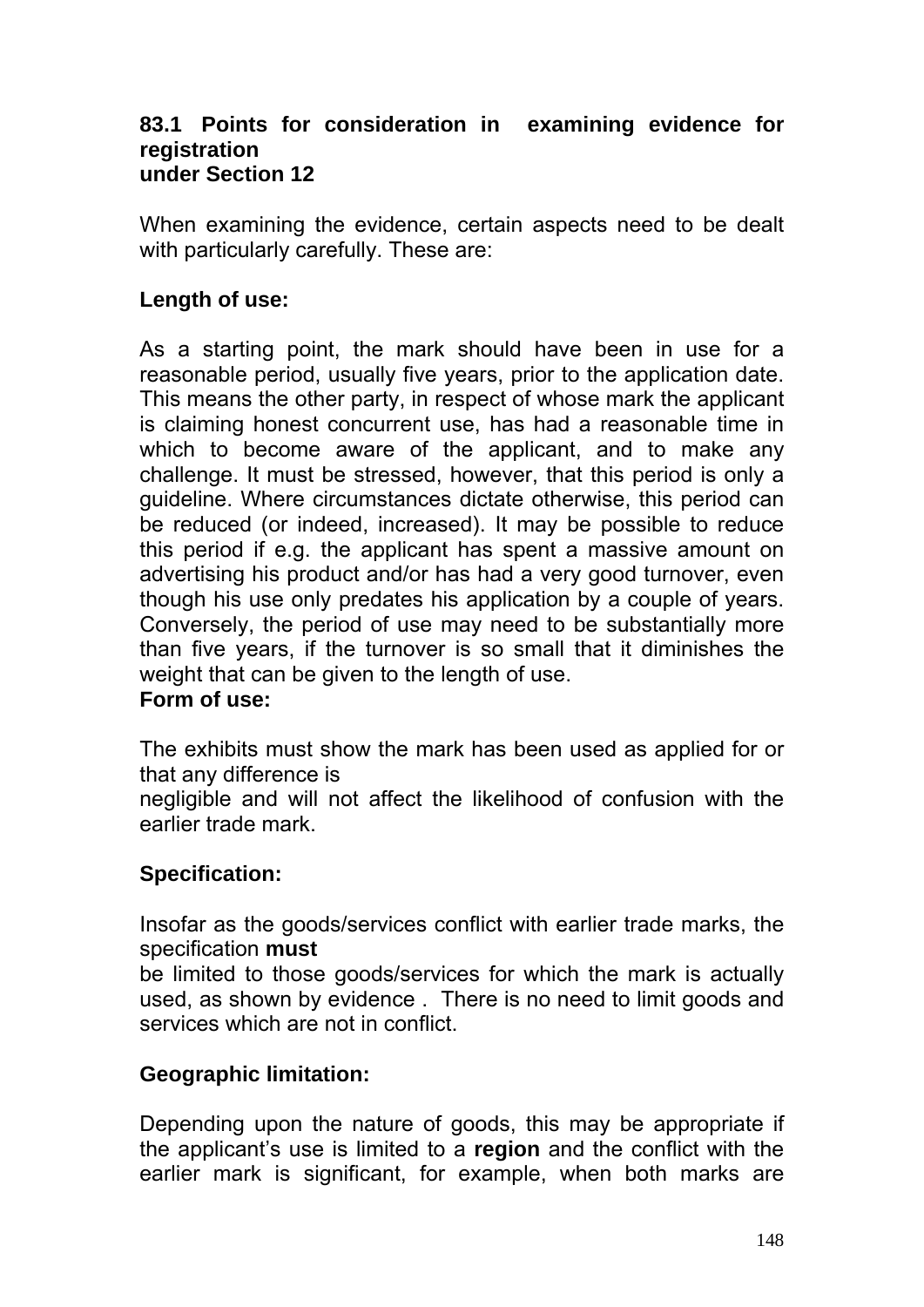identical and cover identical goods and/or services. Territorial limitation may be purposeful only in cases where the trading is local/regional.

## **Changes in ownership:**

Changes in ownership of the mark from time to time is to be given where appropriate. Where affidavit declaration makes it clear that the user has been by the applicant or a predecessor in business or with the consent of the proprietor of the earlier mark, it should assist the applicant's case.

## **Balance of convenience:**

In considering the question of registration on the basis of section 12, balance of convenience is a relevant consideration and in this the tribunal will take into account whether the hardship that may be caused to the applicant will be out of proportion to the hardship that will be caused to opponent or the interest of the public.

In Gloy & Empire Adhesives Ld.'s Application, where the trade of the applicants and their predecessors in business under the mark in question was very small and was confined to certain narrow areas, the application for concurrent registration was refused by the Registrar on the ground that registration on the strength of such user would give the applicants rights extending to the whole of the UK, that protection in such extended user would be likely to cause very considerable deception to the public and seriously injure the opponents, and that there was no way in which their registration could be limited so as to protect them in the use of the mark to the small extent to which it had recently been used, without running the risk of deceiving and confusing the public and injuring the opponents.

## **83.2 Clauses which should appear in the advertisement**

When applications proceed on the basis of honest concurrent use, it is desirable that the Journal advertisement should refer to the number(s) of one or more of those citations which have been overcome by the filing of evidence to substantiate the claim to honest concurrent use, together with the words "and others" if several citations have been overcome in this way identify cases where their clients may wish to file opposition.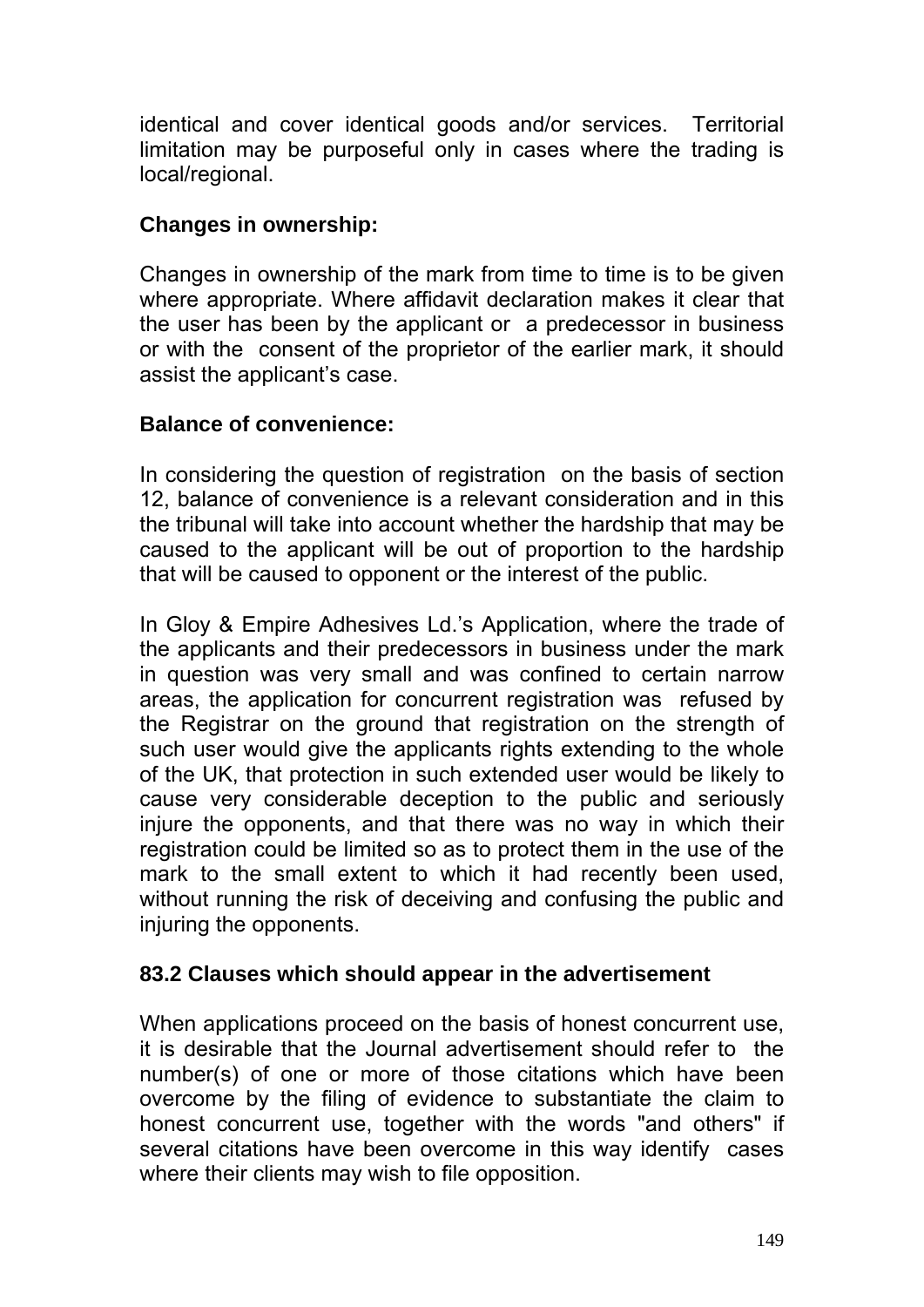The journal entry will read as :

Honest concurrent use, with Registered Trade Mark No................ or

Honest concurrent use with Application No................

# **84. Single application covering goods/services in more than one class (Section 18(2))**

Section 18(2) provides that a single application may be made for registration of trade mark for different classes of goods and services . However, fee payable therefor shall be in respect of each such class of goods or services.

Under Rule 25(19) where an applicant files a single application, for more classes than one and the Registrar determines that the goods or services applied for fall in classes in addition to those applied for, the applicant may be required –

(a) to restrict the specification of goods or services to the class or classes specifically applied for; or

(b) amend the application to add additional class or classes on payment of appropriate class fee and divisional fee.

The new class created through the division will retain benefit of the original filing date. In the case of an application from convention country, the convention application date under section 154(2) can be maintained.

Where the applicant or the agent failed to comply with the requirement, the goods/services which fall outside the classes specified in the application will be removed from the list and the application will be proceeded with for examination only in respect of remainder of the goods/services

Amendment of specification which will have the effect of widening the specification will not be permitted. Therefore if particular goods/services are not included within the class listed by the applicant the inclusion of such goods /services or addition to any additional class will not be allowed.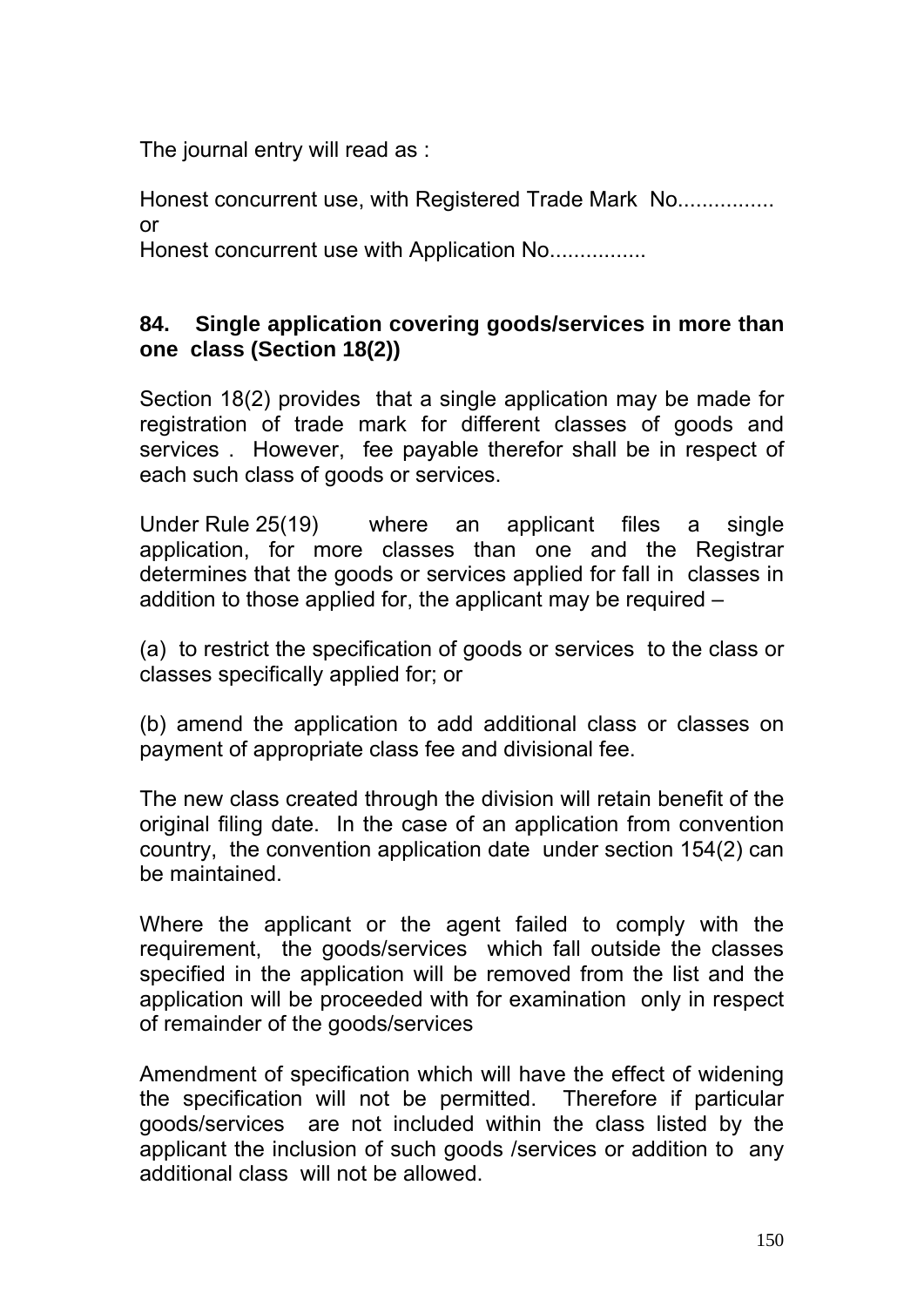To avoid lengthy specification of goods/services, rule 125(16) provides that specification of goods or services shall not ordinarily exceed 500 characters for each class. Otherwise, payment of excess fee will be necessary.

# **85. Amendments**

Section 22 permits correction of any error in or in connection with the application or amendment of the application either before or after acceptance. The practice of the Trade Marks Registry will continue to be what it was under the 1958 Act . The expression "amendment" would mean something more than mere correction of error. The following types of amendments would be permissible.

Where a label is in colour, it may be substituted by a black and white lable.

If the label contains letter  $'R'$  in a circle as per trade practice or the word Regd./registered, the amendment of label by deletion of such signs and by substitution of a fresh representation would become necessary.

Amendment of the label where there is a change in the name of the company becomes necessary where the label contains the name of the company. Such an amendment was held by the IPAB to be permissible. See the case reported in 2005(30) PTC 321.

Amendment of the mark which affects substantially the identity of the mark should not be allowed if the mark has been already advertised . However where an amendment to the mark is permitted, the amendment must be readvertised and procedure governing opposition etc should be followed afresh.

# **86. Division of Application**

Under proviso to section 22, if an amendment is made to single application, involving division of such application into two or more applications, the divided application will retain the date of making the original application. The division of application may arise in the following cases: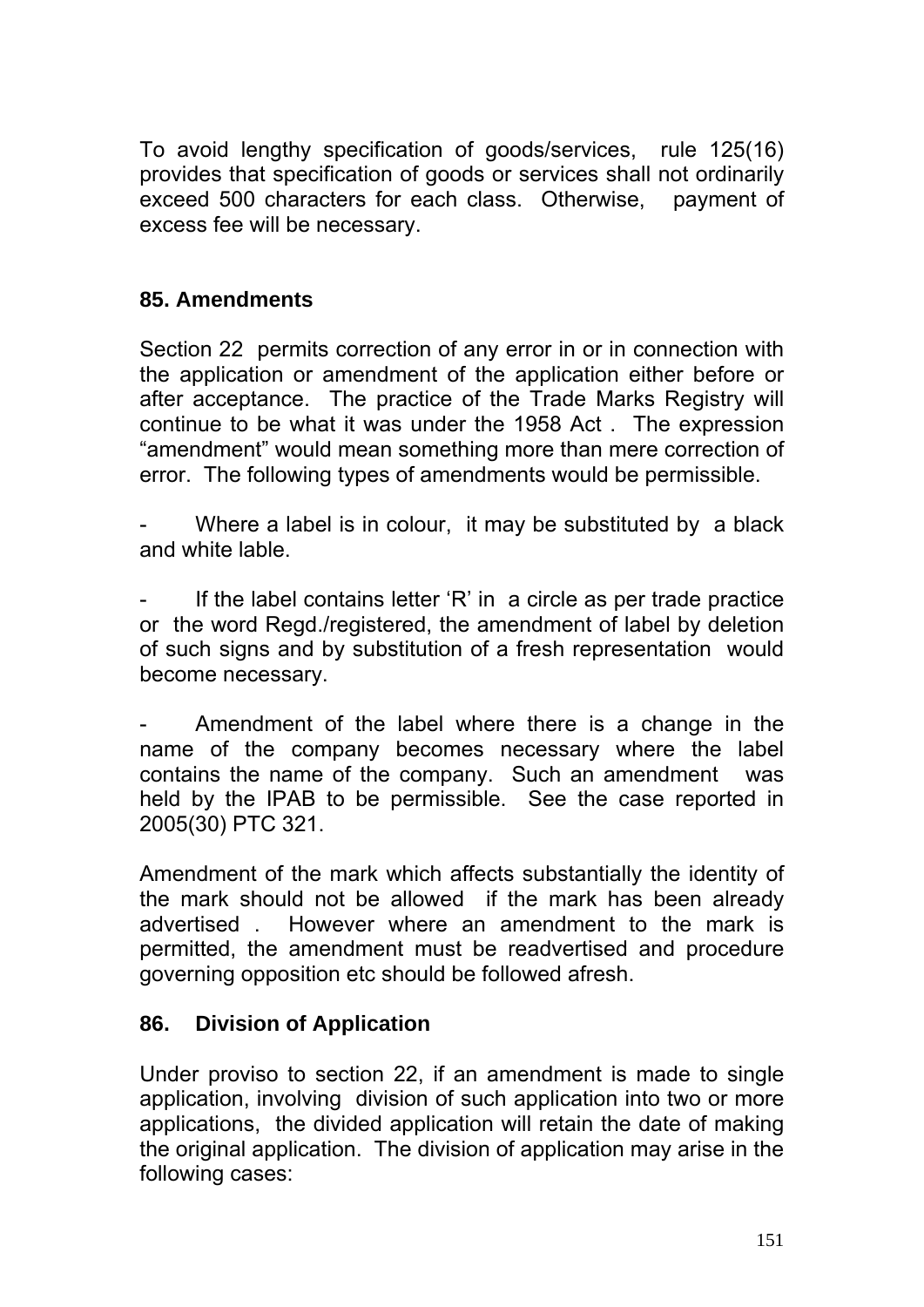- 1. Pursuant to an objection on examination of the application by Registrar and before advertisement; or
- 2. During any opposition proceedings, or during any appeal proceedings regarding the case.

Rule 104 provides the procedure for division of application. Each divided application will be treated as separate application, with the same filing date. The Registrar will assign a separate new serial number to the divided application and they will be linked by cross reference with the initial application.

# **87. Advertisement of "Application before acceptance"**

Proviso to section 20 enables the Registrar to cause an application for registration of trade mark to be advertised before acceptance if it relates to a trade mark to which sub-section (1) of section 9 and sub-sections (1) and (2) of section 11 apply. Such a course can also be adopted by the Registrar in any other case where it appears to him to be expedient "by reason of any exceptional circumstances so to do"

It is felt that this provision is being routinely used by the Examiner to advertise almost all trade marks even in cases where there is strong objection to the registration of the mark under section 9 or 11. After advertisement if there is no opposition the mark generally proceeds to registration. This may lead to two serious anomalies:

- (a) The mark, the registration of which falls fairly within the prohibitory clause of section 9 may proceed to registration setting a bad precedent for other claimants for registration.
- (b) It may embarrass the proprietor of an earlier registered trade mark or proprietor of a prior pending application, by diluting the vested rights, and by forcing them to enter into avoidable litigation, through opposition or rectification proceedings..

It may lead to the necessity to right to withdrawal of acceptance , much to the inconvenience to the party and the TMR.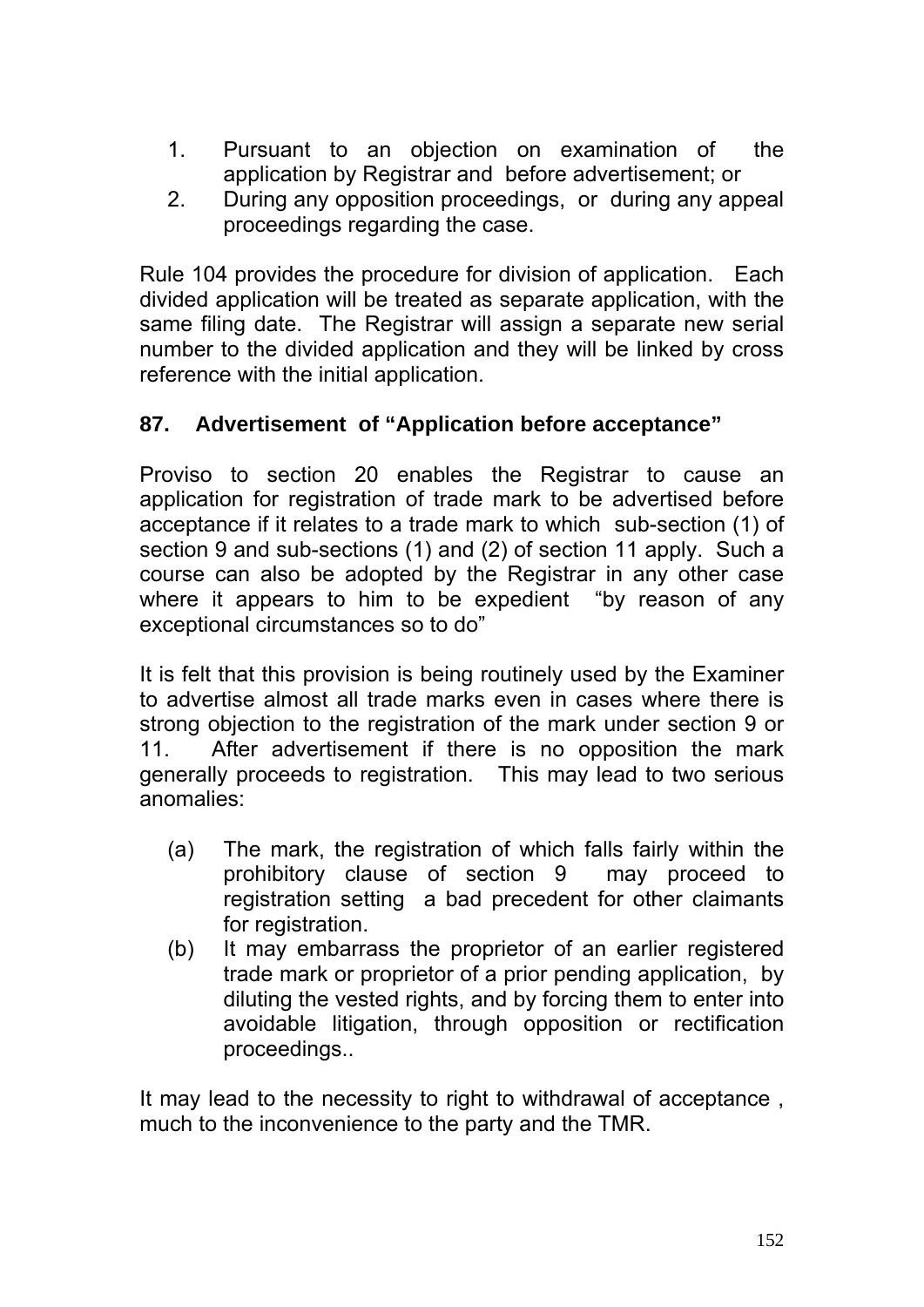Unless, therefore, the Examiner is fully convinced by reason of evidence or otherwise that the trade mark qualifies for registration on the basis of material made available to him by the applicant or before the Hearing Officer where the matter goes for hearing, the application should not be ordered to proceed for advertisement as "before acceptance".

The provision for advertisement before acceptance, as the law itself enacts, should be invoked only in "exceptional circumstances" . Where the Examiner finds strong evidence of bonafide commercial adoption and use of the mark, the Examiner or the hearing officer may "Accept" the application and order the mark to be advertised "as accepted". In all such cases, it is essential that a cross notice must be issued to the registered proprietor or the prior applicant drawing his attention to the mark in question and inform him of the journal number in which the mark is proposed to be advertised. This will enable him to oppose the registration, if he chooses to do so.

If the applicant's mark is considered to conflict with the same or similar mark of a prior pending application, the action on the later application should be deferred till a decision is taken on the same or similar mark covered by the earlier application. Otherwise both the marks should be advertised simultaneously giving cross notice to each other.

# **88. Conditions or limitations**

Section 18(4) empowers the Registrar to accept an application subject to conditions or limitations. The Registrar may impose generally following types of conditions and limitations.

## **Variation condition governing the use of the mark:**

"In actual use of the marks the name of the goods appearing in the label shall be varied by indicating the name of the goods in respect of which the mark is used."

## **Blank space condition**

 Where blank space appears in a label, the condition may read as "The Blank space shall be accepted only by a matter of wholly descriptive and non-trade mark character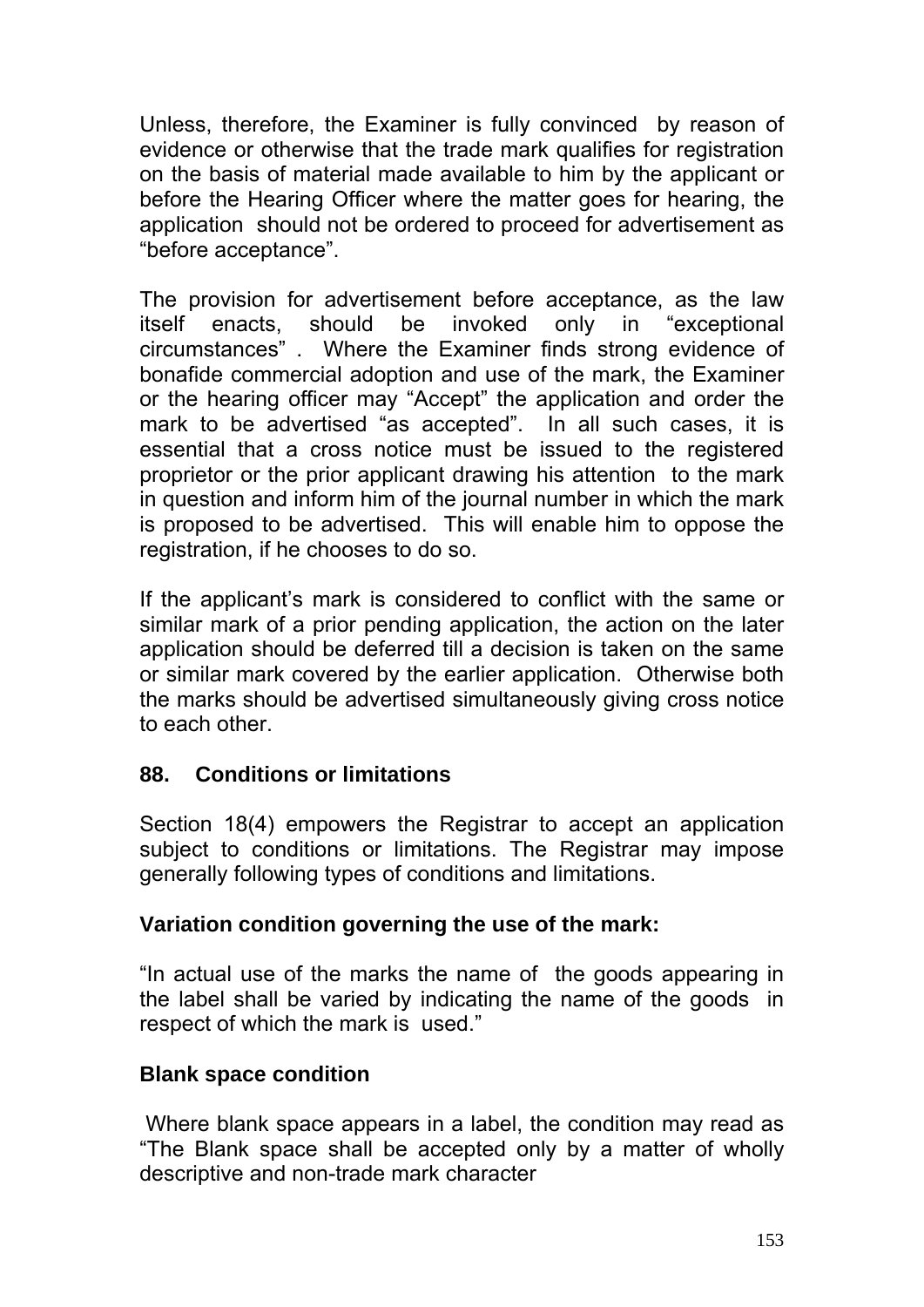## **Condition as to joint use:**

In a case of jointly owned trade mark, the condition will be "that the mark will be used only in relation to goods connected in the course of trade with all the joint applicants".

### **Condition as to association:**

The Registrar may require the association of trade marks, where necessary, in terms of section 16 of the Act and make entry to that effect in the Register as "mark is associated with T.M. No. …….

## **Limitations**

The expression "limitation" has been defined in section 2(1)(l) as "any limitation of the exclusive right to the use of a trade mark given by the registration of a person as proprietor thereof, including limitations of that right as to mode or area of use within India or outside India;"

## **Limitation by Agreement:**

The parties may by mutual agreement limit the mode and area of use of their marks to avoid deception and confusion, and where the Registrar agrees, limitation may be entered insuitable manner.

### **Limitation as to area of use or mode of use:**

 Limitation may be entered as e.g. "Bidis for sale in the states of ……..( or as "except for sale in the state of ………"), or "solely for exports".

### **Limitation as to colour**

Registration may be limited to colour e.g. "Registration is limited to the colours, blue and red in stripes as appearing in the label" This will ensure that the mark when limited to such colours will be distinctive and will not cause confusion in actual use.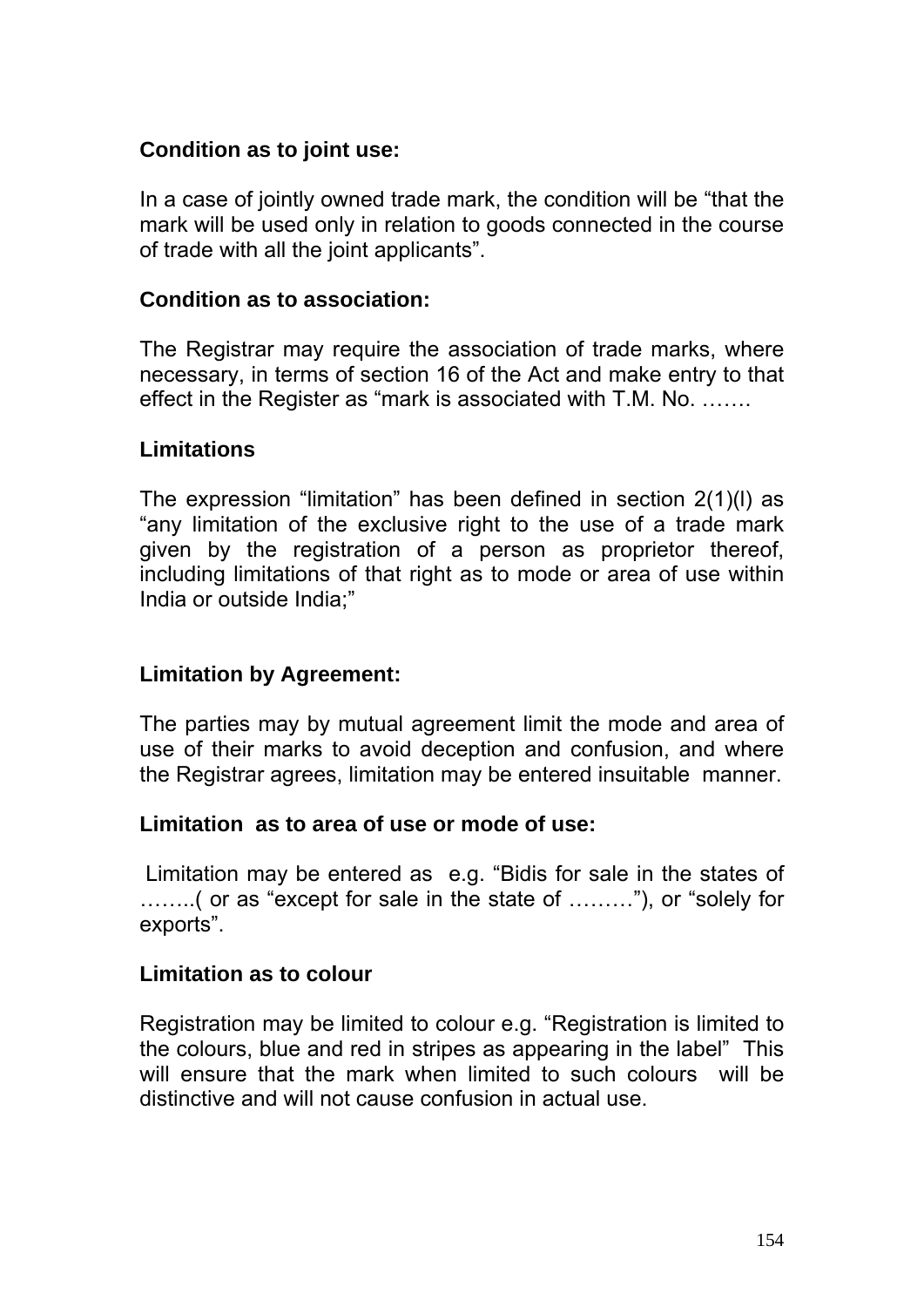The conditions or limitations should be worded in such a way as to make is reasonably clear to third parties, what its effects are. Since the provision for requiring disclaimer has been omitted in the present Act, where the Registrar requires some conditions should be imposed to clearly specify the rights of the proprietor, he may suitably word the condition to say that "registration shall give no right to the exclusive use of ………………" In respect of purely descriptive matters which are so obvious , there is no need to enter such conditions.

# **89. Conditional acceptance**

Under Section 18(4) Registrar has a discretion to refuse or accept an application subject to such modification, conditions and limitations as the Registrar may require or impose,. However in all such cases the Registrar should communicate an objection or proposal in writing to the applicant. The applicant may agree to the requirement of the Registrar or submit his observation or apply for a hearing . Failure to do so within the prescribed period of one month, (unless the period is extended) will result in the application being deemed to have been abandoned.

# **90. Amendments/modifications**

Amendments or modifications may arise in respect of specification of goods/services or classification of goods / services as per international classification . Rule 25(15) lays down that the Registrar may refuse an application unless he is satisfied that the specification of goods/services is justified by the use of the mark which the applicant has made or intends to make when the mark is registered. Where the application seeks to cover all the goods included in particular class there may be strong suspicion about the applicant's intention to use the mark in connection with all goods or services. The application may also become open to objection under section 11(10) namely bad faith in making the application. In such cases amendment/modifications may be required .

# **91. Withdrawal of acceptance**

The power of withdrawal of acceptance of an application for registration of a trade mark before its registration is an enabling provision and therefore it should be exercised very rarely in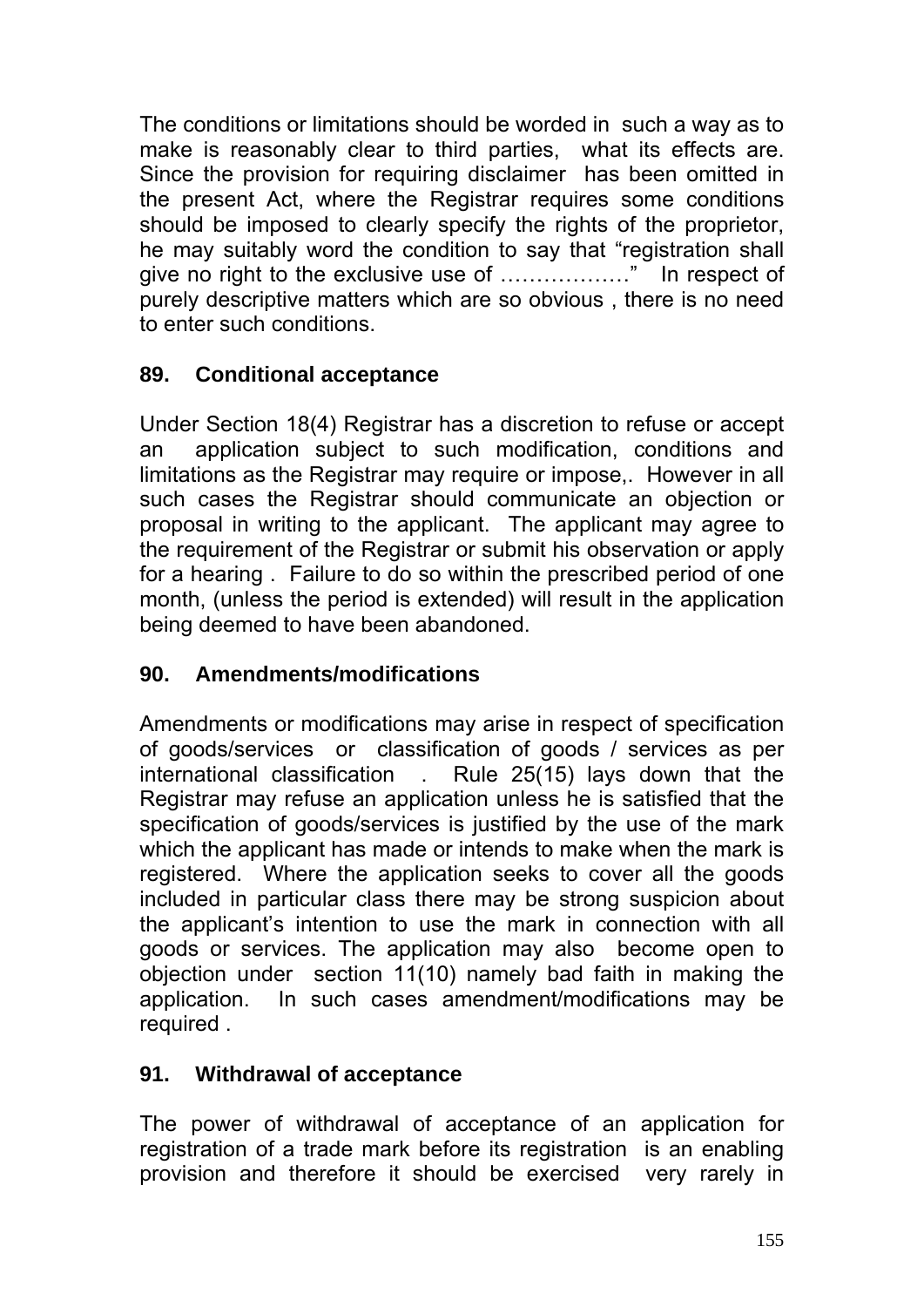unavoidable circumstances. If the acceptance of an application has been properly made after thorough examination of the case in all its aspects, the need for withdrawal of acceptance will not ordinarily arise.

Section 19 enables the Registrar to withdraw acceptance of an application in error or in circumstances the trade mark should not be registered or should be registered subject to conditions or limitations .

In such cases, rule 42 provides for the following procedure

The Registrar shall communicate in writing such objection to the applicant

- 30 days notice from date of receipt of communication for response is mandatory

- the applicant may amend the application to comply with the requirements of the Registrar or may apply for a hearing.
- If the applicant does not respond within the prescribed time, the acceptance of the application shall be deemed to be withdrawn.

The application thereafter shall proceed as if it had not been accepted

-Where the applicant desires a hearing, Registrar will issue notice appointing a hearing atleast 15 days after the notice . Alternatively, the applicant may make such submissions stating that he does not desire to be heard . Thereafter the Registrar may, after hearing the applicant or after considering the submission, pass such orders as he may deem fit.

Where an order for withdrawal of acceptance is passed, in case it is felt that the application should be refused or accepted only subject to certain conditions, a show cause notice should be issued and where required, an opportunity of hearing should be given, before final orders of refusal or conditional acceptance are passed.

## **92. Refusal of application:**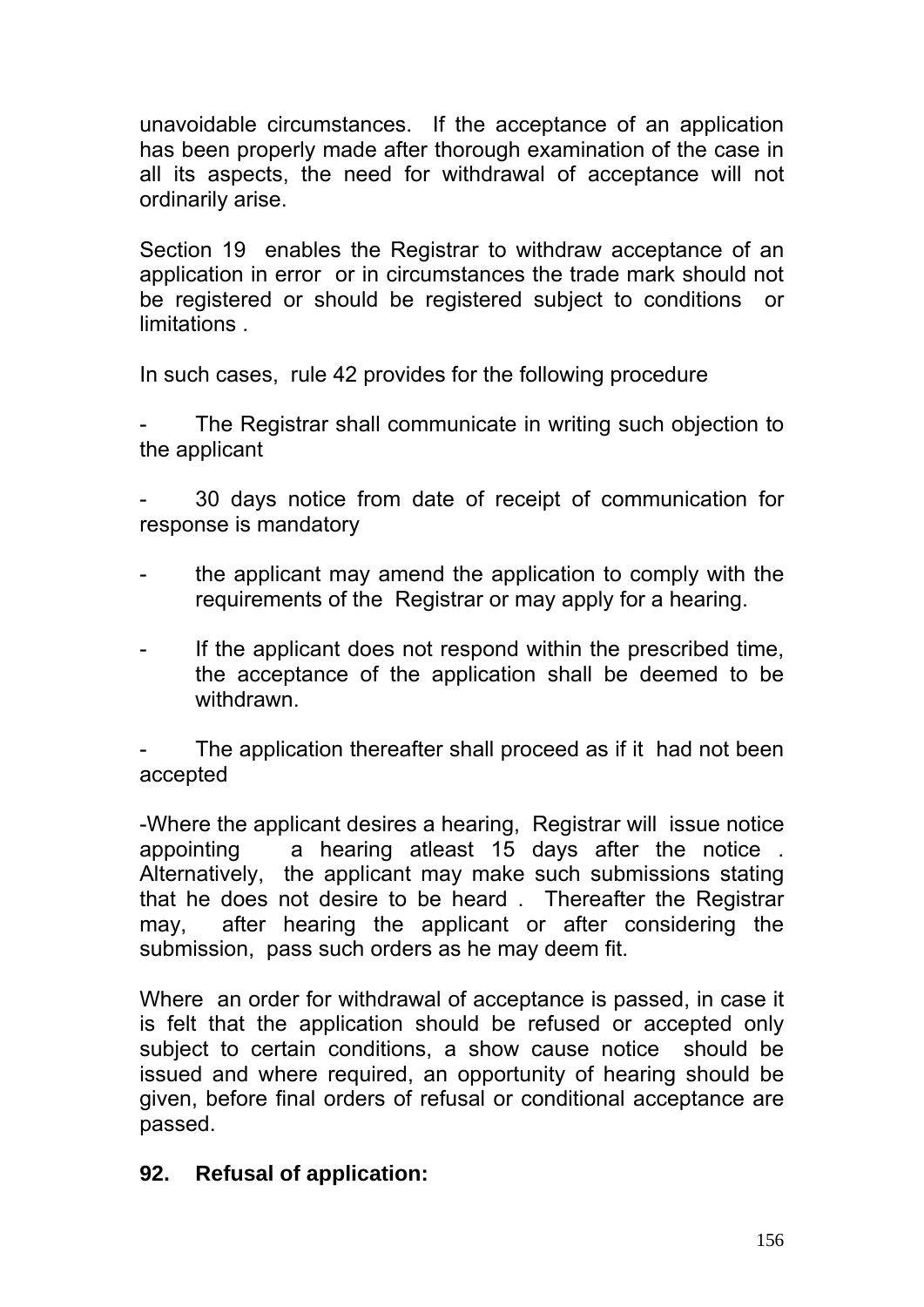Section 18(4) empowers Registrar to refuse an application or he may accept it absolutely or subject to such amendments, modifications, conditions or limitations, if any as he may think fit.

In case of refusal or conditional acceptance the Registrar shall record in writing the grounds for such refusal. See Section 18(5). The requirement under section 18(5) is mandatory and should be complied with on the file of the application.

Under rule 40, the decision of the Registrar must be communicated to the applicant in writing. Since the said rule 40 provides for a procedure to apply to the Registrar requiring him to state the grounds of decision, while communicating the decision as per first part of Rule 40, the Registrar should draw attention of the affected party to the later part of Rule 40 and the procedure for obtaining the grounds of decision. The letter should clearly indicate that the grounds of decision will be communicated on receipt of a request on form TM-15 to be filed within 30 days.

With the establishment of IPAB to facilitate speedy disposal of appeals against decisions of Registrar, the aggrieved party may be expected to appeal against order of refusal by registration in almost all cases. Therefore a one line communication to the party that the application is refused, coupled with non-recordal in the file of grounds of decision for refusal is not a good practice and is liable for challenge. See the ruling of the Supreme court in Travancore Rayon vs.Union of India AIR 1971 SC 862, p. 866 (quoted in para 1 above page 2)

It cannot be assumed by the hearing officer that the grounds of refusal need to be prepared only when the party applies for it. It should be on the file, to be supplied when the requirement of Rule 40 is met by filing an application on form TM-15.

Similarly, if the objection is based on section 13 or 9(2)(d), there is no way it can be overcome and refusal become inevitable. In such cases, if there are no other objections, the report should only highlight the objection.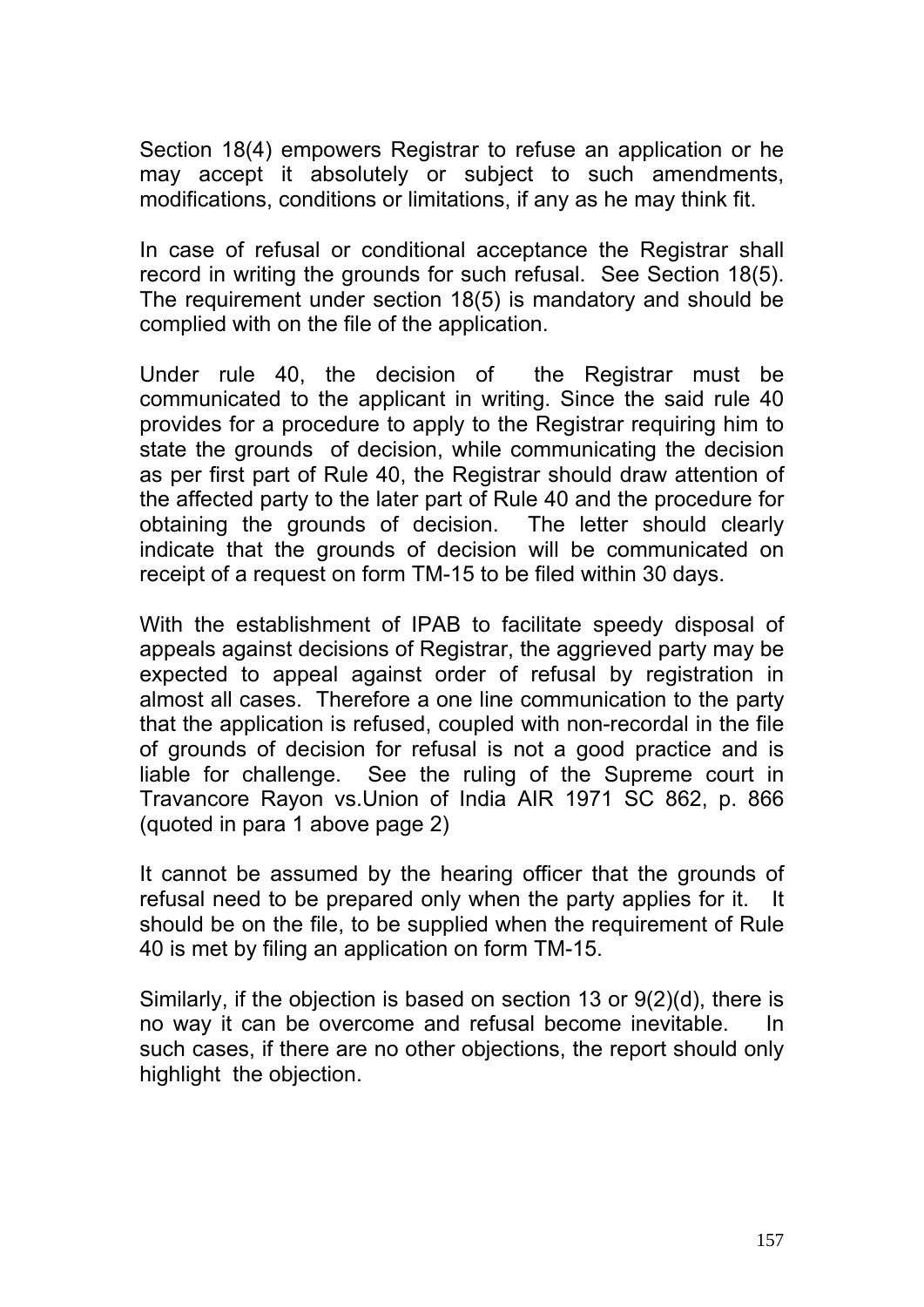# **Examination Report**

A model examination report is annexed, for use by the Examiners with such variations as may be considered appropriate, depending upon the requirements in each case. The wordings and nature of objections cannot be the same in all cases and should be suitably modified. It is necessary that the report should not look stereotyped. Every examination report should be application specific. For example, if an application is free from any objection, either on formality or substantive grounds, the report should contain an indication of acceptance of the application, stating that it is proceeding to advertisement in the TMJ. If possible specify the journal number. If acceptance of the application is subject to any conditions (including association), state that also.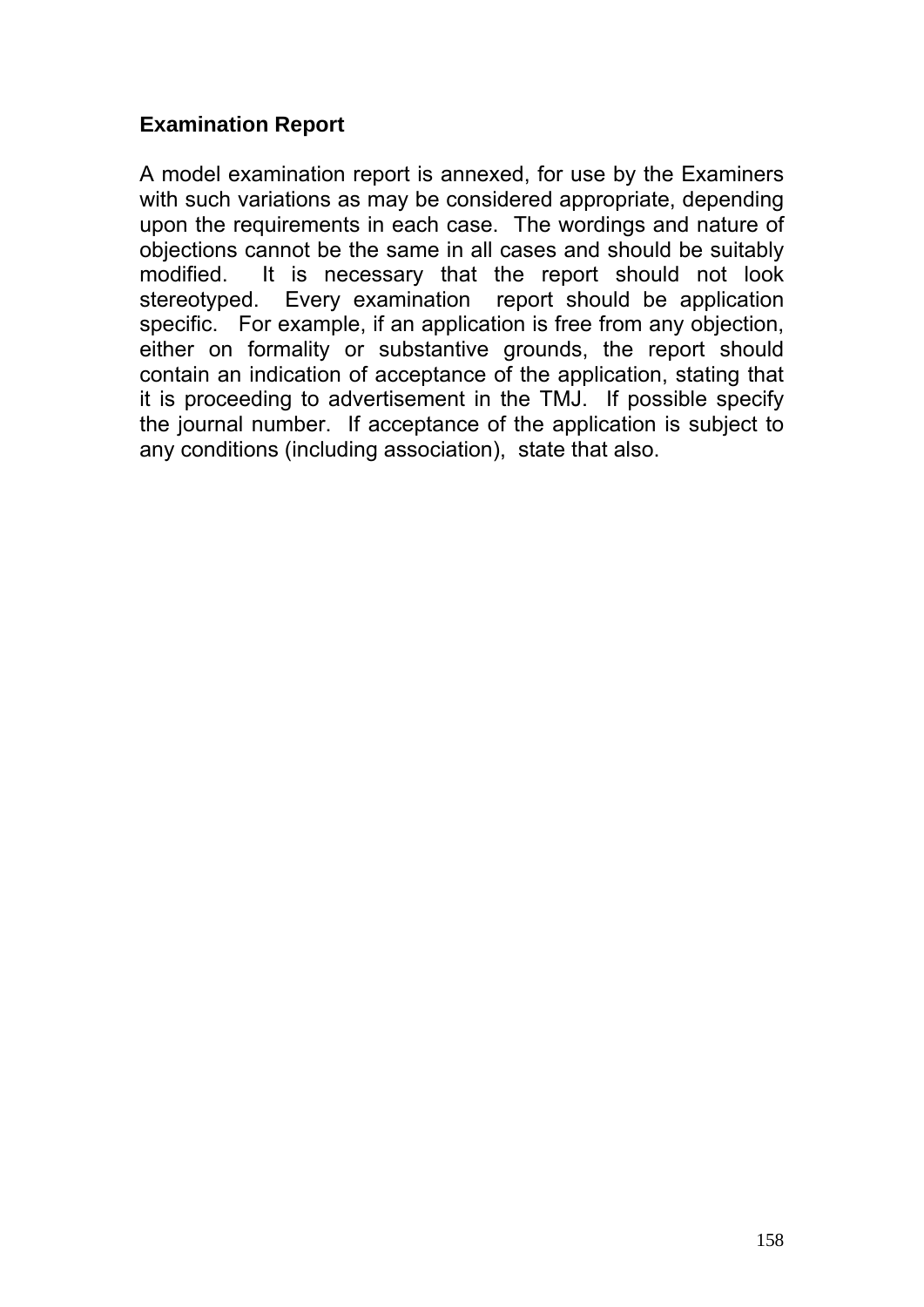# **CHAPTER III**

## **Rules of Procedure in opposition proceedings**

After advertisement of a trade mark in the Trade Marks Journal, section 21 provides a period of 3 months (which may be extended by a period not exceeding 1 month) within which the registration of the trade mark may be opposed by any person.

This opposition proceeding can be filed only before the Registrar and cannot be taken direct either to the Court or the Appellate Board (IPAB). If the opposition is successful, the registration of the trade mark will be refused. If it fails, the mark will be registered.

### **Who may oppose:**

Section 21 provides that "any person" may give notice of opposition to the registration of a trade mark, whether he has or has not any commercial or personal interest in the matter.

The person need not be a prior registered trade mark owner. He can be a customer, a purchaser or member of the public likely to use the goods. The question of bona fides of the opponent does not arise. The opponent is considered to represent not only his own interest but also to some substantial extent, that of the public. See Pharmedica GMBH'S TM Appln. 2000 RPC, 536, page 542. The opposition must, none the less, be started within a strict and generally non-extendable time limit because, regardless of the public interest in having the issues decided, the person otherwise entitled to the benefit of the grant or registration which is opposed should not be subject to an unreasonable delay in the decision of the opposition.

## **Essential requirements for filing notice of opposition:**

In all cases (whether an ordinary trade mark, collective mark or certification mark), the notice of opposition should be on the prescribed form TM-5, accompanied by the prescribed fee.

It should be filed at the appropriate office – see rule 8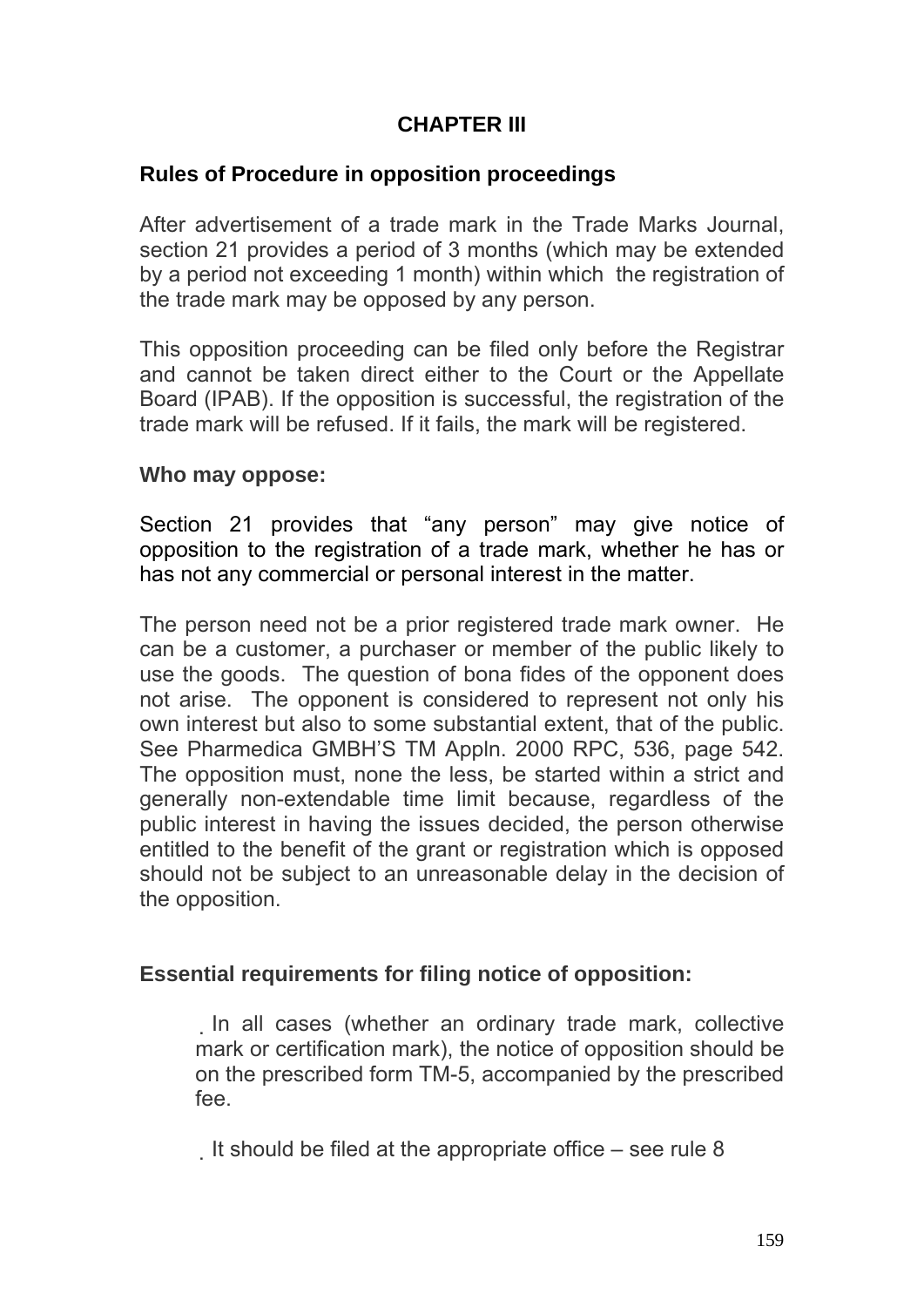The provisions of rule 18 regarding 'address for service' must be complied with, where necessary.

 The notice of opposition should contain particulars as prescribed in Rule 48, which runs as follows:

A Notice of opposition shall contain,-

a) in respect of an application against which opposition is entered-

- (i) the application number against which opposition is entered;
- (ii) an indication of the goods or services listed in the trade mark application against which opposition is entered; and
- (iii) the name of the applicant for the trade mark.

b) in respect of the earlier mark or the earlier right on which the opposition is based,-

- (i) where the opposition is based on an earlier mark, a statement to that effect and an indication of he status of earlier mark;
- (ii) where available, the application number or registration number and the filing date, including the priority date of the earlier mark;
- (iii) where the opposition is based on an earlier mark which is alleged to be a well known trade mark within the meaning of sub-section (2) of section 11, an indication to that effect that an indication of the country or countries in which the earlier mark is recognized to be well known
- (iv) Where the opposition is based on an earlier trade mark having a reputation within the meaning of paragraph (b) of sub-clause (2) of section 11 of the Act, an indication to that effect and an indication of whether the earlier mark is registered or applied for;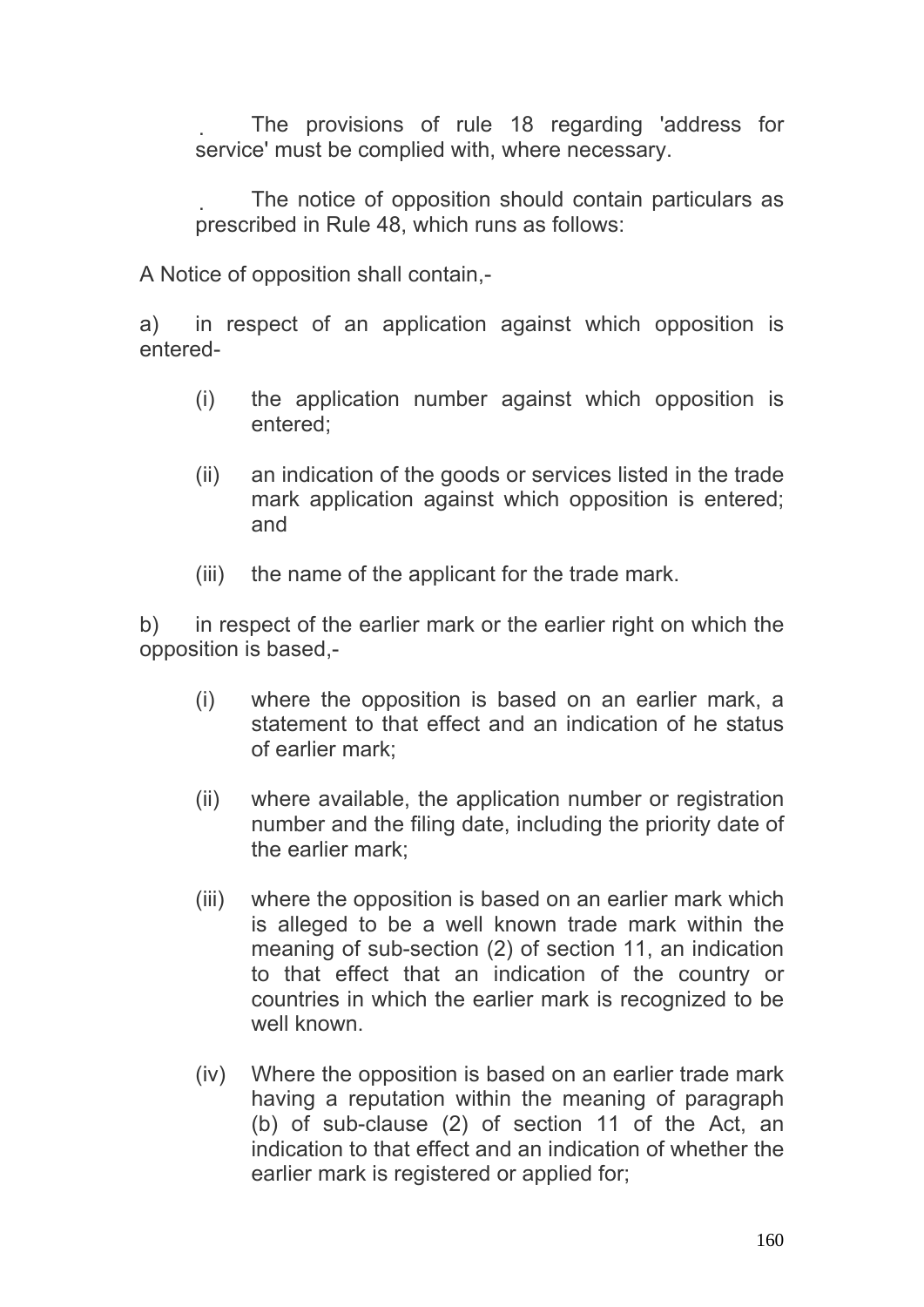- (v) A representation of the mark of the opponent and whether appropriate, a description of the mark or earlier right, and
- (vi) Where the goods or services in respect of which earlier mark has been registered or applied for an in respect of which the earlier mark is well known within the meaning of sub-section (2) of section 11 or has a reputation within the meaning of that section, the opponent shall when indicating all the goods or services for which the earlier mark is protected, also indicate those goods or services on which the opposition is based.
- ( c) in respect of the opposing party-
	- (i) where the opposition is entered by the proprietor of the earlier mark or of the earlier right, his name and address and an indication that he is the proprietor of such mark or right;
	- (ii) where opposition is entered by a licensee not being a registered user, the name of the licensee and his address and an indication that he has been authorized to enter the opposition.
	- (iii) where the opposition is entered by the successor in title to the registered proprietor of a trade mark who has not yet been registered as new proprietor, an indication to that effect, the name and address of the opposing party and an indication of the date on which the application for registration of the new proprietor was received by the appropriate office or, where this information is not available, was sent to the appropriate office; and
	- (iv) where the opposing party has no place of business in India, the name of the opponents and his address for service in India.
- (d) the grounds on which the opposition is based.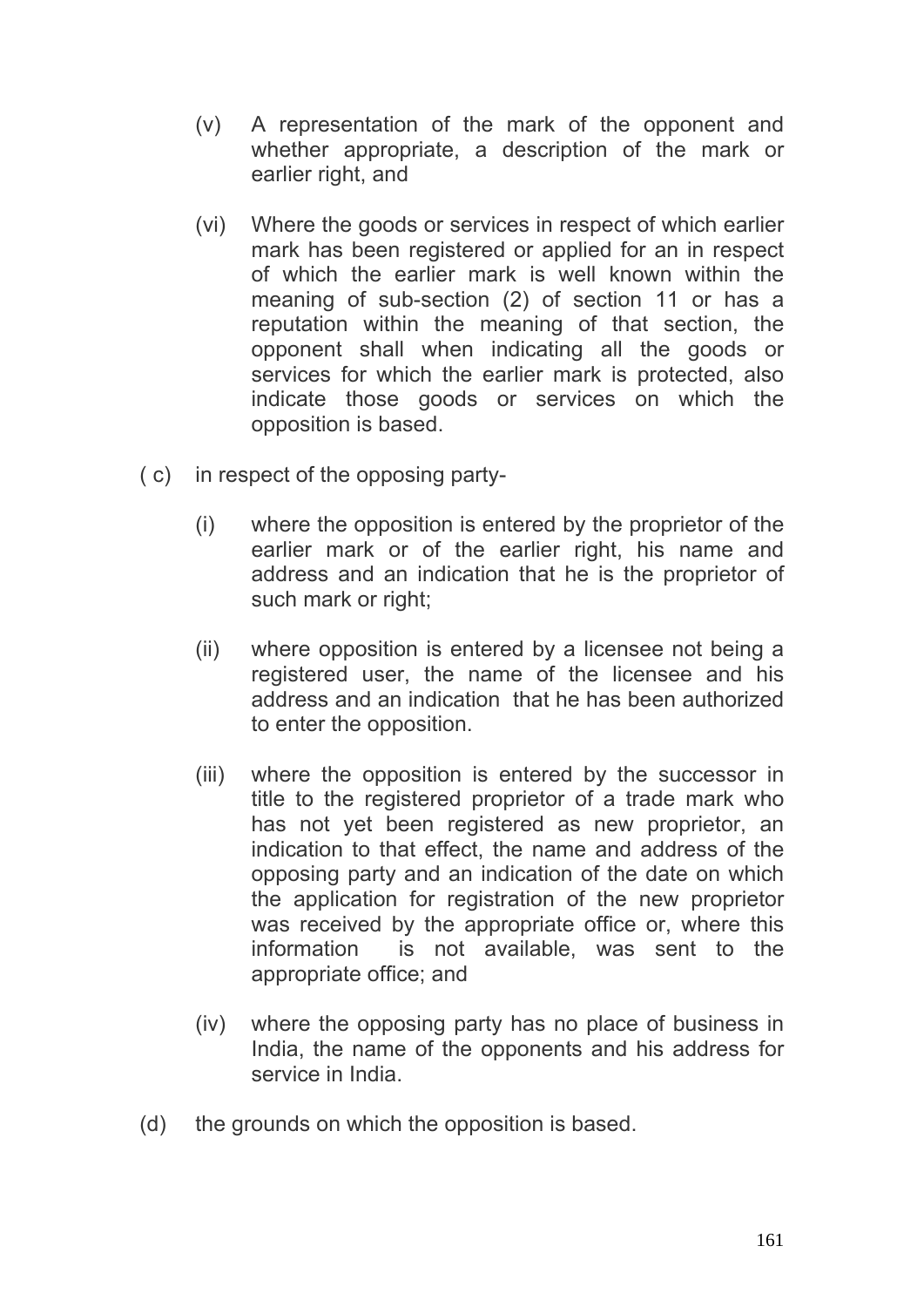(2) A notice of opposition shall be verified at the foot by the opponent or by some other person who is acquainted with the facts of the case.

(3) The person verifying shall state specifically by reference to the numbered paragraphs of the notice of opposition, what he verifies of his own knowledge and what he verifies upon information received and believed to be true.

(4) The verification shall be signed by the person making it and shall state the date on which and the place at which it was signed.

It should be noted that Section 150 expressly enacts that 'where a fee is payable in respect of the filing of a document at the Registry, the document shall be deemed not to have been filed at the registry until the fee has been paid.'

# **Grounds of opposition:**

Section 21, which provides for filing notice of opposition, does not refer to any ground on which the opposition may be filed. The opponent is thus at liberty to set up any ground which may support his opposition against the registration of the trade mark under any of the provisions of the Trade Marks Act, 1999 and the Rules prescribed there under. However, under section 11(5), a trade mark shall not be refused registration on the grounds specified in sub-section (2) and (3), unless objection on any one or more of those grounds is raised in opposition proceedings by the proprietor of the earlier trade mark.

In this connection, it is to be noted that section 9 contains 'absolute grounds for refusal of registration' and section 11 contains provision for 'relative grounds for refusal of registration'. See also section 12, section 13, section 14 and section 18, which may form grounds of opposition.

## **Further procedure on receipt of opposition:**

• A copy of the notice of opposition is to be served on the applicant, as early as possible – ordinarily within 3 months – see rule 47(7), drawing attention of the applicant to the time limit requirement prescribed in section 21(2) and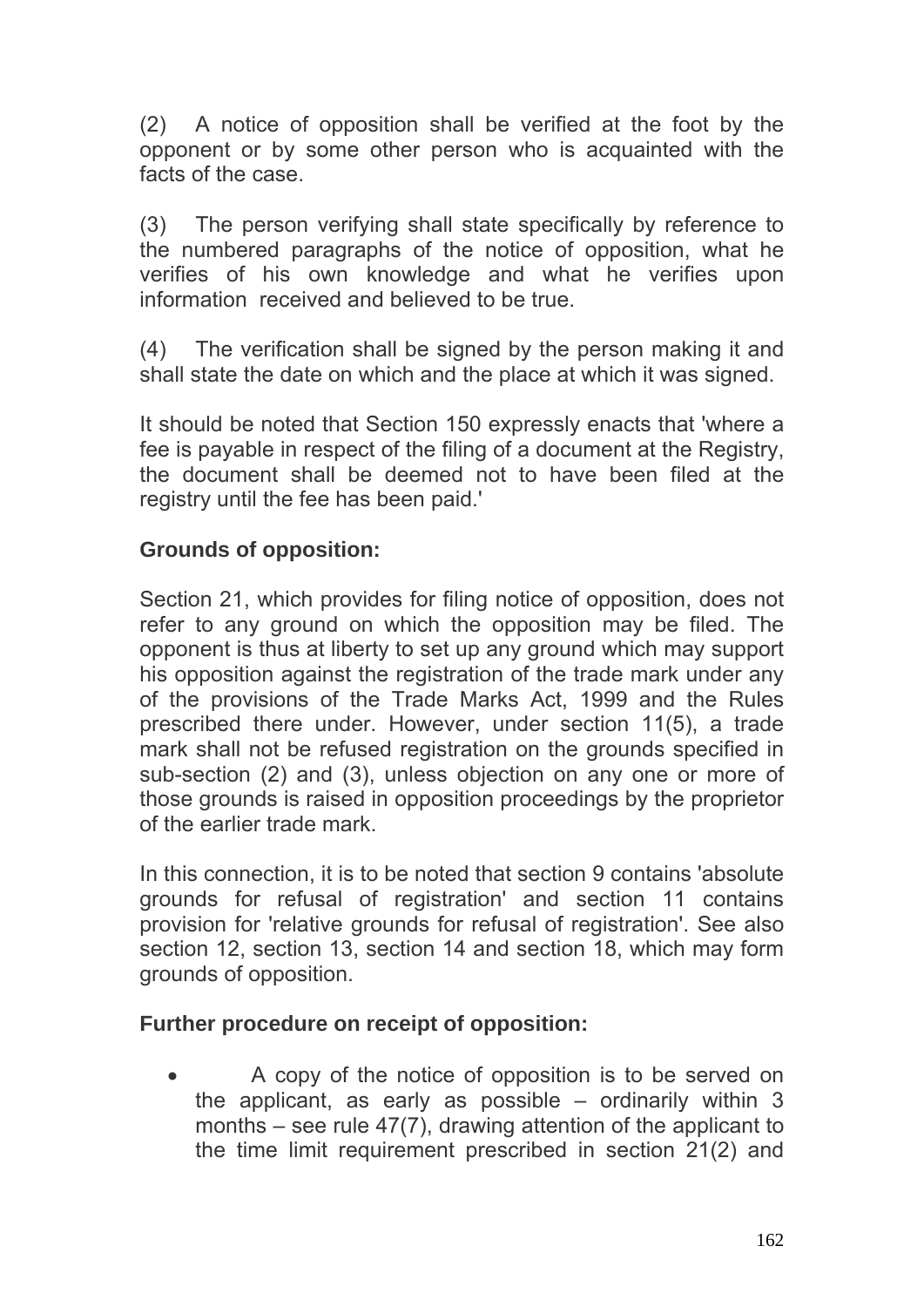indicating that non-compliance to file the counterstatement within the prescribed period will be fatal to the application.

- The counter statement is to be filed by the applicant in the manner prescribed in Rule 49 on Form TM-6 together with the prescribed fee at the appropriate office, within 2 months from the date of receipt by the applicant of the copy of notice of opposition. There is no provision in the law for extension of this period. Section 21(2) enacts that if the opponent does not do so, he shall be 'deemed to have abandoned his application'.
- Rules 50, 51 and 52 govern the procedure for filing of evidence in support of opposition, evidence in support of application and evidence in reply by opponent.
- No further evidence may be filed, except with the leave of the Registrar subject to costs or otherwise, as the Registrar may think fit, vide Rule 53. For this purpose, the party seeking leave of Registrar should file an interlocutory petition and the matter may become subject matter of hearing, if the other party contests the petition – see section 128.
- If there are exhibits to affidavits a copy of the same shall be sent to the other party on his request and at his expense. Where it cannot be conveniently done, the original shall be left with the Registrar so that they may be open to inspection. The original exhibits are required to be produced at the time of hearing before Registrar. Evidence may refer to exhibits to support the case. They may be conveniently numbered sequentially for easy identification.
- In case of documents, which are in languages other than English/Hindi and relied on by any of the parties, an attested translation in Hindi/English shall be furnished in duplicate – Rule 55.
- Any act which is required to be done before the Registrar by any person may be done by a legal practitioner, a registered trade mark agent or by his employee when such person is "duly authorized in the prescribed manner". See section 145.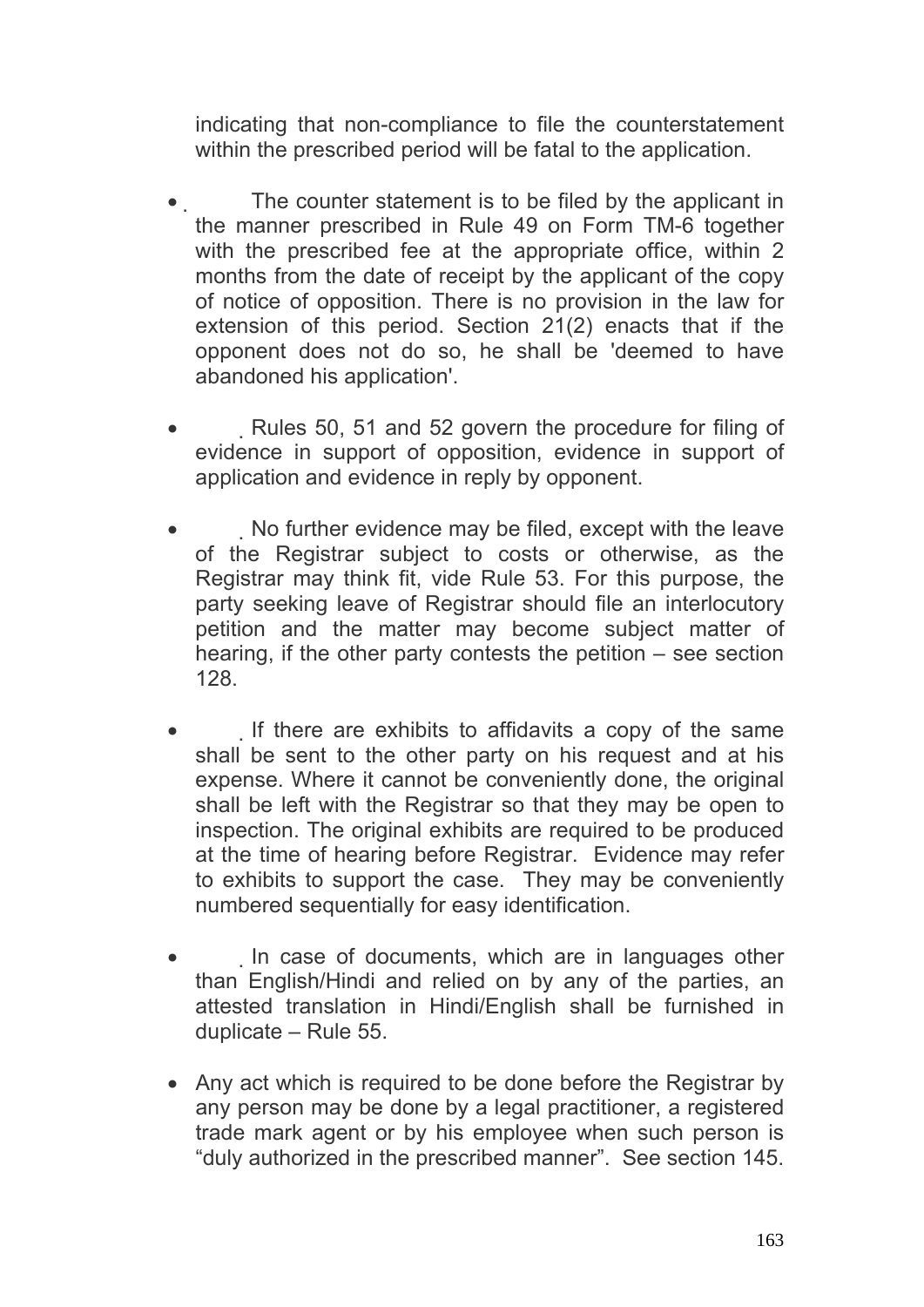Rule 21 prescribes the form TM-48 for the purpose of executing the power of attorney. When an opposition is filed by a legal practitioner on behalf of his client, without the power of attorney, it is necessary to file it subsequently at the earliest. Otherwise the opposition may be treated as void ab-initio. See Accurate Engineers vs. Alps Engineering Co. 1993 PTC, 242.

### **Extension of time**

Section 131 empowers the Registrar for extending the time for doing any act (not being a time expressly provided in the Act), whether the time so specified has expired or not, on application made to him in the prescribed manner and accompanied by the prescribed fee, if there is sufficient cause. It is imperative, therefore, that 'sufficient cause' must be shown by giving justifiable reasons for extension of time. The onus is on the person seeking the extension. See 1996 RPC 507.

### **Substitution of parties to proceedings.**

 The Registrar has power to allow the substitution of an opponent, where it becomes necessary. See Kirkbi AG's Appl. (1999) RPC 733.

 By virtue of section 30, an unregistered trade mark is assignable or transmissible with or without the goodwill of the business. So if there is change in ownership of the mark, which is the subject matter of opposition, the name of the new owner has to be brought on record and the opposition proceedings can be continued, subject to the following: the respective parties stand by the grounds or statements made in the notice of opposition/counterstatement/evidence and confirm that where the name of the original party appears, this should be read as though it is made in their name; and that they are aware of and accept their liability for the whole of the proceedings in the event of the opposition/application being unsuccessful.

 For example, where an interest in a mark or marks forming the basis of an opposition is assigned to another party, that party may apply to the Registrar to be substituted for the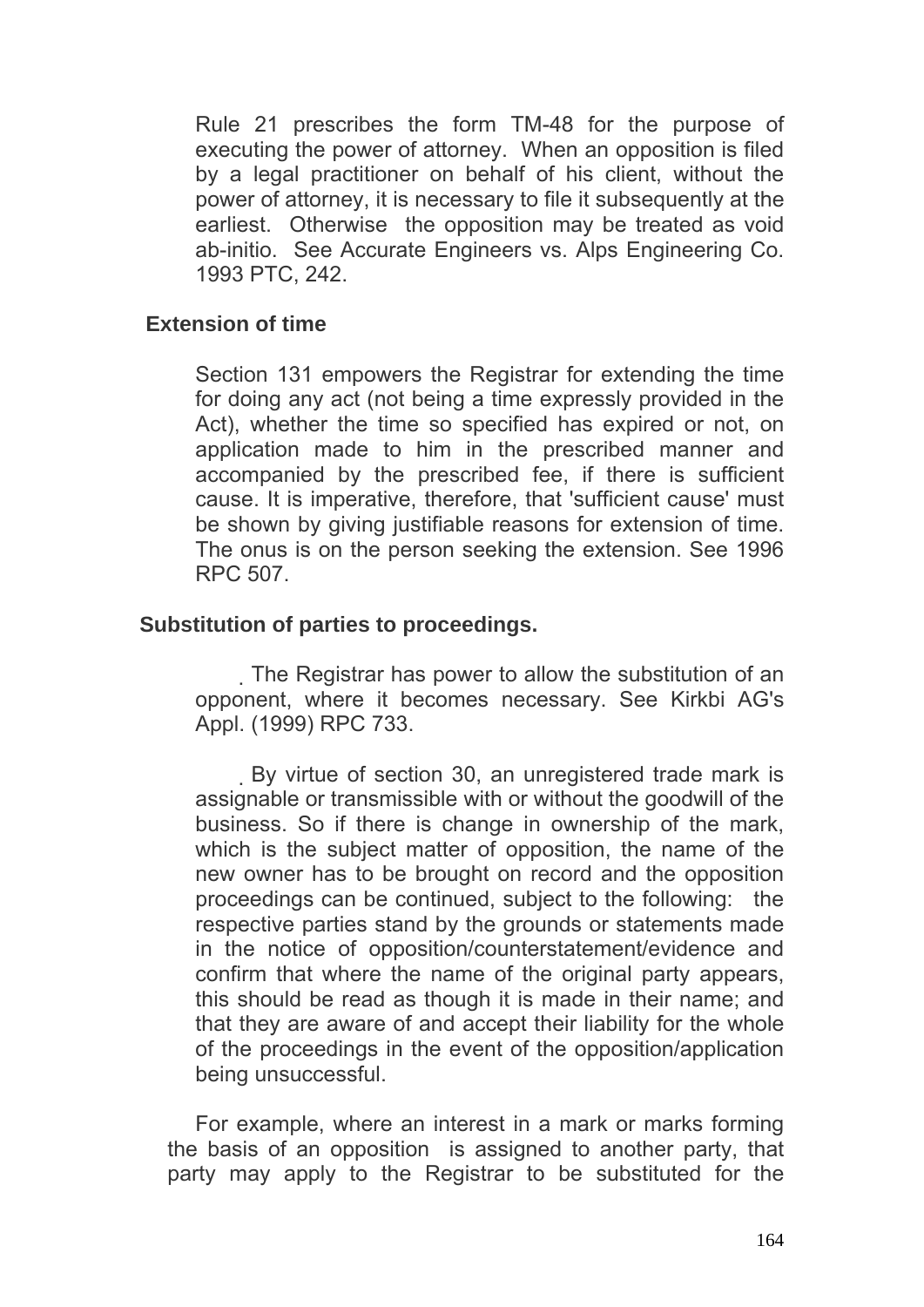original opponent or applicant. It should be noted that this only applies if the transfer takes place after the proceedings have commenced whether or not any inextensible periods for filing pleadings have expired. In cases where proceedings have been launched in the wrong name, the ability to correct the misnomer will depend on the intention of the people responsible for filing the forms which commenced proceedings.

When such a substitution takes place it does not give the new party a right to recommence proceedings based on fresh pleadings and/or evidence. There is a discretion to amend pleadings, withdraw evidence or file fresh evidence, but the substitution of an opponents/applicants gives no additional right to revisit the pleadings and/or evidence.

Any application to substitute a party must be made in writing, supported by copies of any transfer documents(e.g. an assignment). The other party(ies) will be invited to comment before any determination is made.

### **Security for costs**

Section 127(b) empowers Registrar to make such order as to costs, as he considers reasonable, and any such order shall be executable as a decree of a civil court. If the applicant or the opponent does not reside or carries on business in India, the Registrar may require him to give security for costs of the proceedings before him, and in default of such security, may treat the opposition or application, as the case may be, as abandoned. See Section 21(6).

### **Protection of well known trade mark**

Section 11(10) expressly enacts that while considering an application for registration of a trade mark and opposition filed in respect thereof, the Registrar shall protect a well known trade mark against identical or similar trade marks. Accordingly, if the applicant's mark is well known, the Registrar is bound to allow registration of the mark. The contrary will be the position when the opponent's mark is well known and the application is made in bad faith.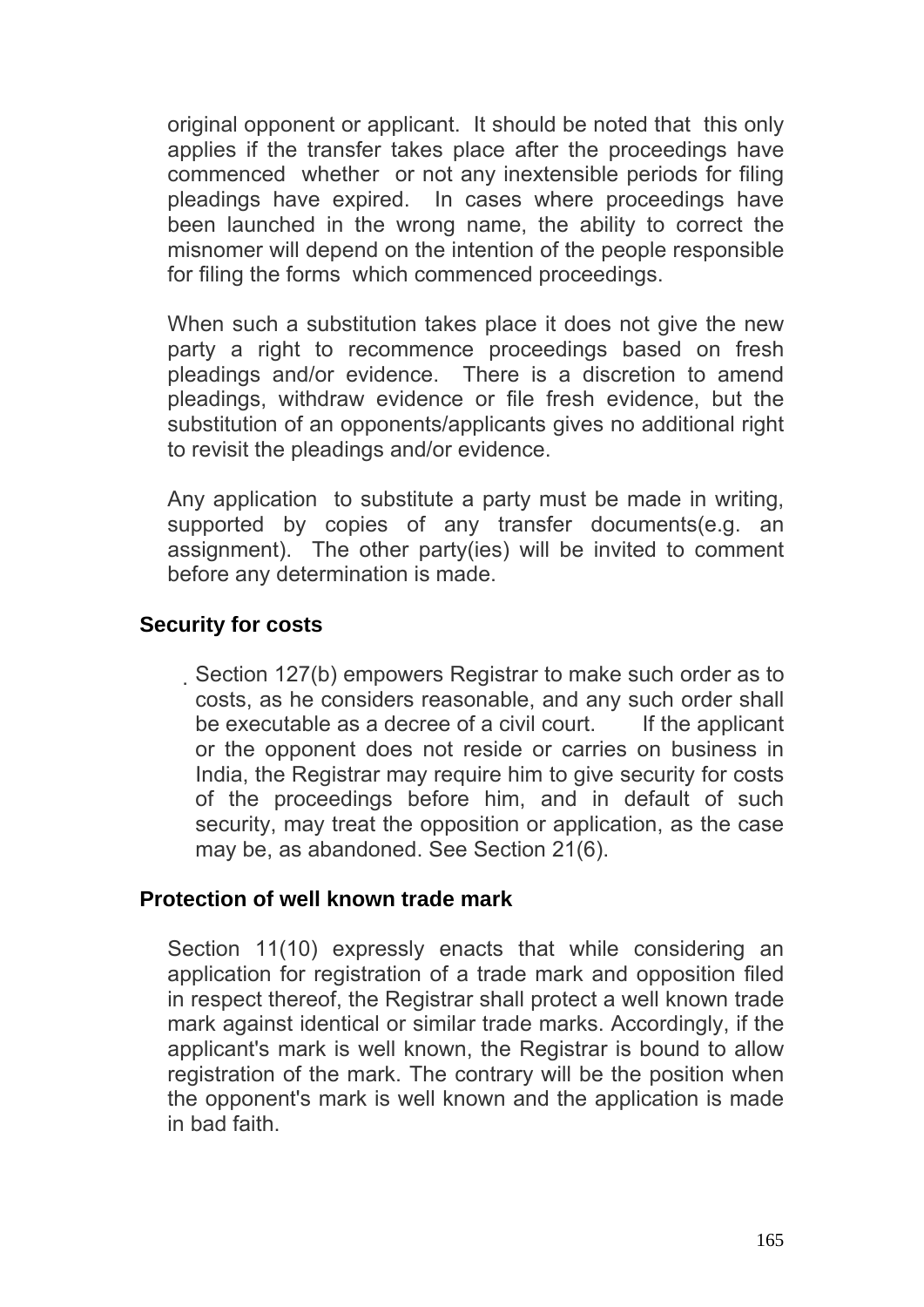## **Evidence:**

In proceedings before the Registrar, evidence shall be by way of affidavit under section 129. The form and manner in which affidavits are to be executed is prescribed in rule 116.

Verification of affidavits is an important requirement. As laid down by Supreme Court, it should be done in the manner prescribed by Order 19, Rule 3 of the Code of Civil Procedure.

In view of the sacred character of sworn affidavits, inaccuracies or false statements will not be taken lightly by the courts and they may reject them on the ground that they are prepared in a careless manner. (31 RPC 501, p.506.) That apart, it may also render the party liable for action – see 1982 PTC 321; 1985 PTC 80.

Section 129 empowers the Registrar to take oral evidence in lieu of or in addition to the evidence by affidavit.

Under Section 148(2), read with section 137(2), certified copies of affidavits filed in proceedings before Registrar are admissible as evidence. See Ajit Singh v. Charan Singh AIR 1974 P&H 116, p.119.

## **Main evidence:**

The Registry cannot advise on the content (as distinct from form) of evidence as this is a matter entirely for the parties, these being judicial or quasi-judicial proceedings. Plainly, the parties will be seeking to prove the facts which they have asserted and identified as being in dispute in their statement and counterstatement. Each party has an opportunity to file evidence to support their respective cases, and then the person initiating proceedings has an opportunity to file evidence strictly in reply.

Evidence in support of opposition will be filed in the manner prescribed in Rule 50(1). Thereafter evidence in support of opposition will be filed as per provisions of Rule 51. Rule 52 then provides for filing evidence in reply by opponent.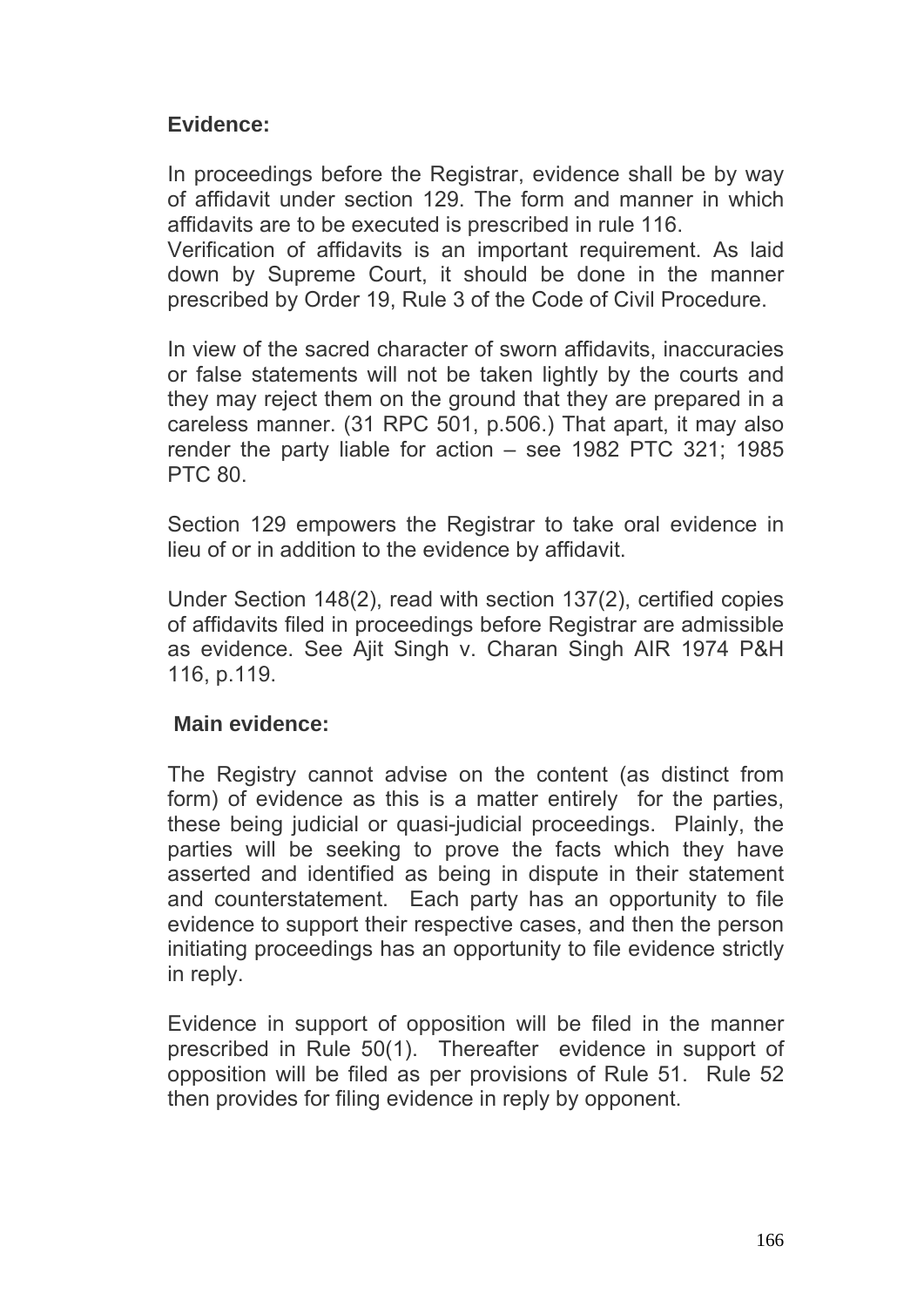Evidence in reply:

The question of what is evidence 'strictly in reply' has been discussed in a number of cases (e.g. 'Ford Motor Company Ltd (Nastas's) Application [1968] RPC 220, Ernest Scragg & Sons Ltd's Application [1972] RPC 679 and Peckitt's Application [1999] RPC 337. In Scragg's Application, Graham J. quoted the general position in regard to onus found in Halsbury's Laws of England, volume 15, paragraph 495

 When the onus of proof on all issues is on one party, that party must ordinarily, when presenting his case, adduce all his evidence, and may not, after the close of his opponent's case seek to adduce additional evidence to strengthen his own case.

If an opponent has case, Graham J. said that he should straight away state what that case is, to avoid 'skirmishing'.

Clearly, the aim of the 'evidence in reply' rule is to achieve finality in the proceeding; evidence in reply must not involve a departure from a case put in chief, but may consist of comment on the other side's evidence. There is however nothing wrong with repeating elements put in chief, adding emphasis, using different language or posing rhetorical questions.

When bad faith allegation is made:

Evidence to support a claim under section 11(10) of the Act must be particularly focused as this is a very serious claim. Section 11(10) of the Act states that the Registrar shall take into consideration the bad faith involved either of the applicant or the opponent

In Gromax Plasticulture Ltd v. Don & Law Nonwavens Ltd [1999] RPC 367, Lindsay J stated at page 379:

 "I shall not attempt to define bad faith in this context. Plainly it includes dishonesty and, as I would hold, includes also some dealings which fall short of the standards of acceptable commercial behaviour observed by reasonable and experienced men in the particular area being examined. Parliament has wisely not attempted to explain in detail what is or is not bad faith in this context; how far a dealing must so fall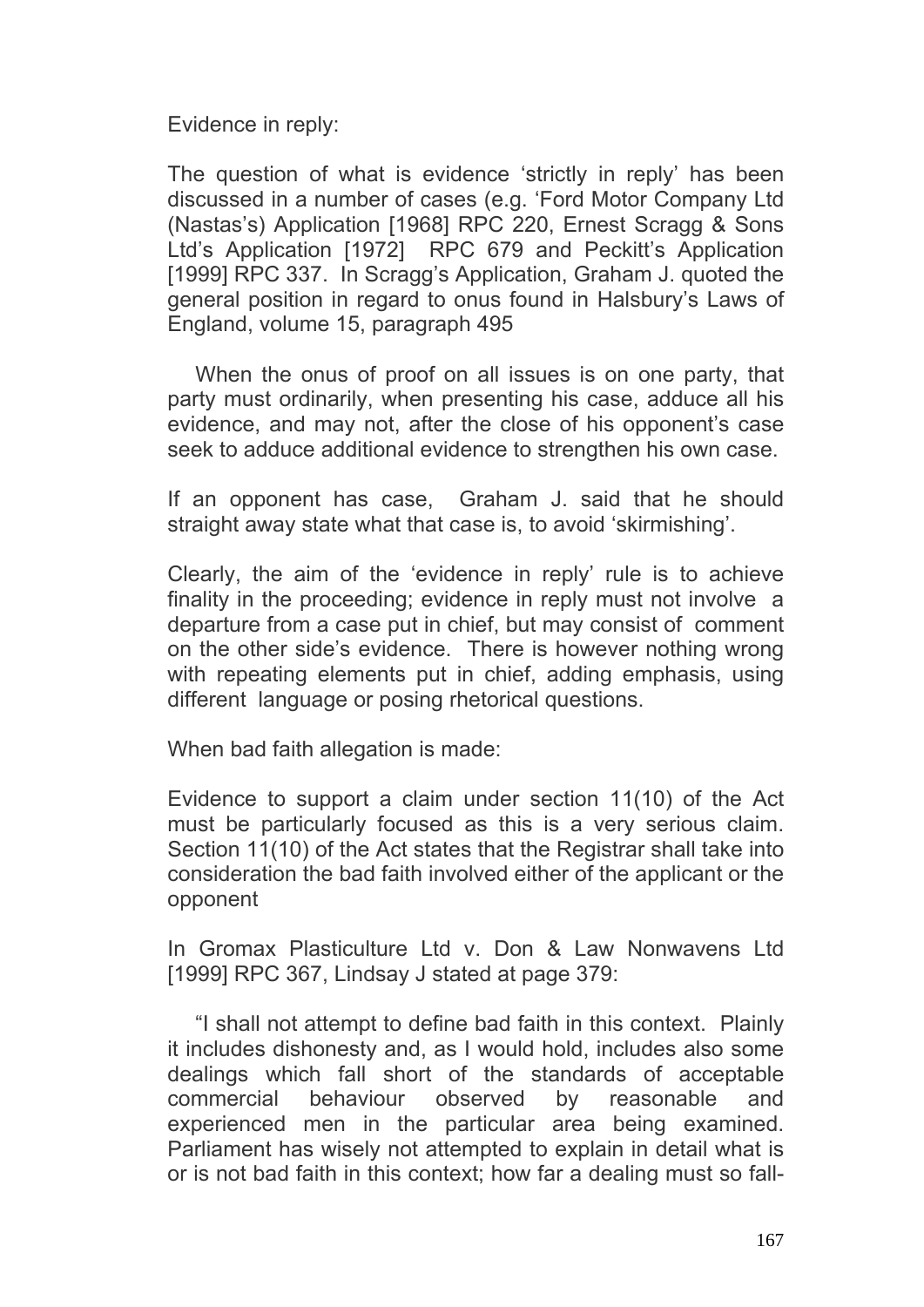short in order to amount to bad faith is a mater best left to be adjudged not by some paraphrase by the court(which leads to the danger of the courts then construing not the Act but the paraphrase) but by reference to the words of the Act and upon a regard to all material surrounding circumstances".

And in Royal Enfield case the Appointed Person, held:

 "An allegation that a trade mark has been applied for in bad faith is a serious allegation. It is an allegation of a form of commercial fraud. A plea of fraud should not be lightly made (see Lord Denning M.R. in Associated Newspapers (1970)2 QB 450 at 456) and if made should be distinctly alleged and distinctly proved. It is not permissible to leave fraud to be inferred from the facts (see Davy v. Garrett(1878) 7 Ch.D.473 at 489). It should not be made unless it can be fully and properly pleaded and should not be upheld unless it is distinctively proved and this will rarely be possible by a process of inference"

Therefore a claim under section 11(10)) must be supported by evidence of dishonest activities or dealings or at the least commercial behaviour or activities below the standard regarded as acceptable by the community at large.

Section 11(1) objection:

Section 11(1) reads as follows:

 (1) Save as provided in section 12, a trade mark shall not be registered, if because of-

 (a) its identity with an earlier trade mark and similarity of goods or services covered by the trade mark; or

 (b) its similarity to an earlier trade mark and the identity or similarity of the goods or services covered by the trade mark,

there exists a likelihood of confusion on the part of the public, which includes the likelihood of association with the earlier trade mark.

 The following propositions would arise in connection with an objection under section 11(1).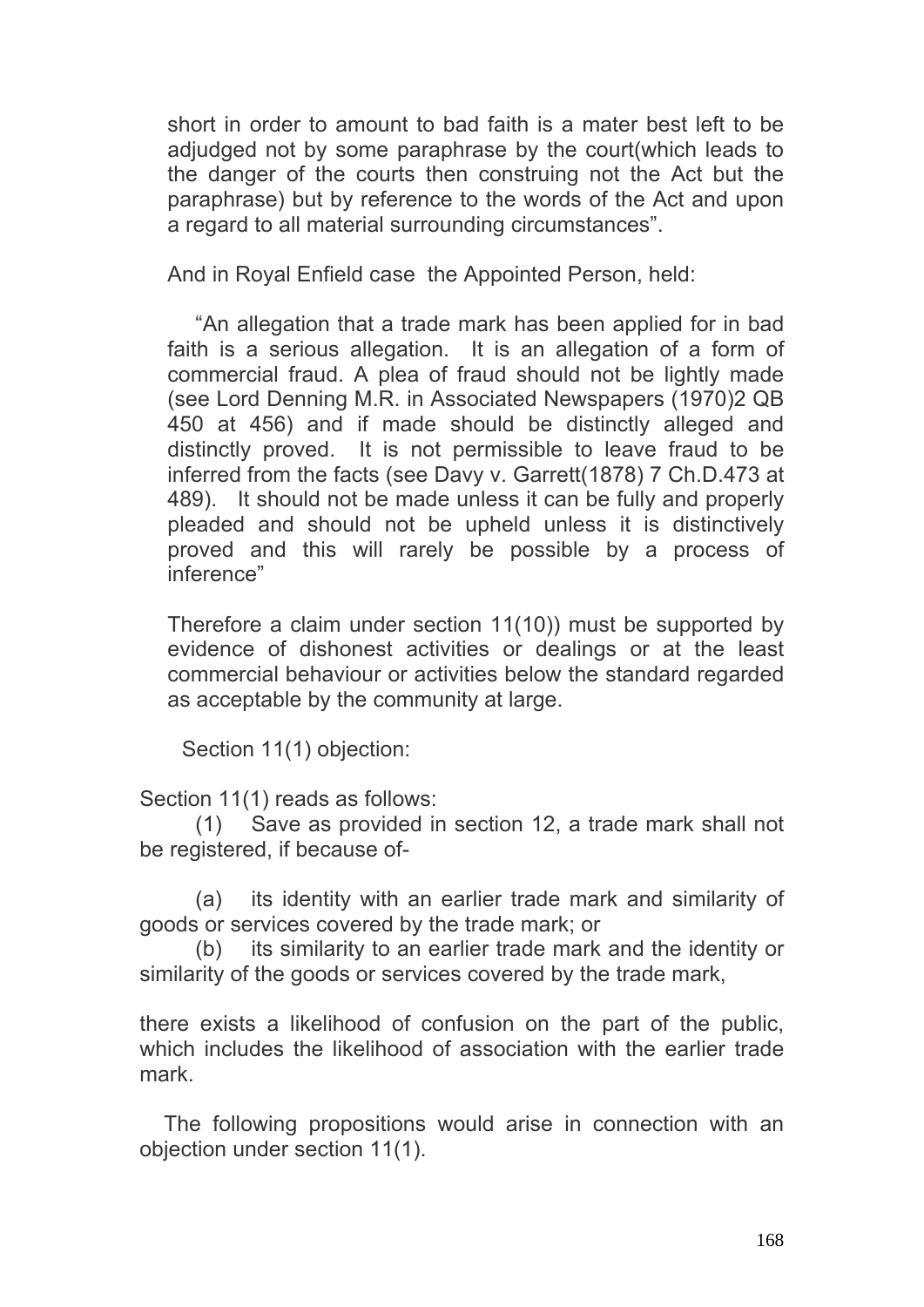Are there similarities in terms of marks and goods, which would combine to create a likelihood of confusion if the 'earlier trade mark' and the mark applied for registration are used concurrently in relation to the goods/services for which they are respectively registered or proposed to be registered.

The 'earlier' mark need not have reputation to benefit from section 11(1).

Distinctiveness resemblance and proximity of trading are matters of fact and degree which should be given weight and priority they deserve, as part of overall assessment.

Where people are likely to perceive or assume correctly that similar marks are being used by separate undertakings trading independently of one another registration need not be prevented. See Naturelle TM (1999) RPC 320. page 330. Also see British Sugar vs. James Robertson(1996) RPC 281, p. 297.

Section 11(2) objection:

Section 11(2) runs thus:

A trade mark which –

a) is identical with or similar to an earlier trade mark; and

b) is to be registered for goods or services which are not similar to those for which the earlier trade mark is registered in the name of a different proprietor,

shall not be registered if or to the extent the earlier trade mark is a wellknown trade mark in India and the use of the later mark without due cause would take unfair advantage of or be detrimental to the distinctive character or repute of the earlier trade mark.

The following considerations are relevant.

the distinctiveness of the earlier trade mark

the extent to which the earlier trade mark is a well known mark in India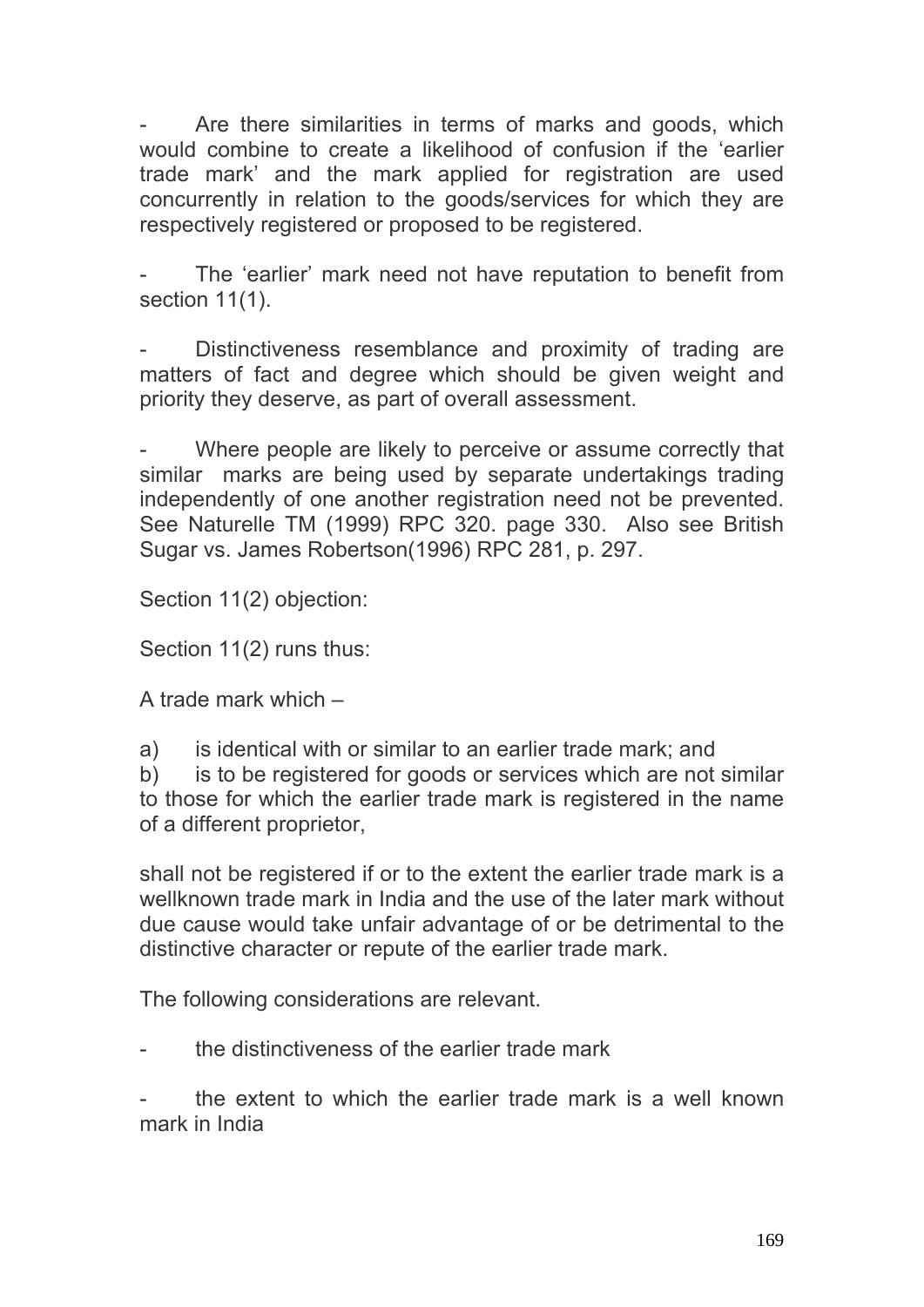the range of goods or services for which the earlier trade mark is wellknown.

whether the mark applied for is identical or similar to the earlier trade mark

whether the respective goods/services, although dissimilar, are in some way related or likely to be sold through the same outlets.

whether the sue of the later mark is without due cause and such use would take unfair advantage of or be detrimental to the distinctive character or repute of the earlier trade mark

Where objection is raised under section 11(2) as a ground of opposition and the party claims that the mark has a reputation to reinforce their argument, then evidence will need to be provided to prove that the mark has the reputation claimed. The onus is also on the person claiming reputation to prove that the use of the mark applied for without due cause would damage the distinctive character and repute of the mark.

This evidence will have to cover a wide range of factors, such as –

- inherent capacity of the mark to distinguish itself,
- he length of use of the mark and for which goods/services,

the turnover or intensity of the use and the market share attained

- the geographical spread of the use,
- the amount invested in promotion and advertising, and

evidence from the public and from the trade of their recognition of the mark.

To counter this the other party would need to provide evidence demonstrating the low distinctive character of the other mark and that there has been honest concurrent use, by showing use of both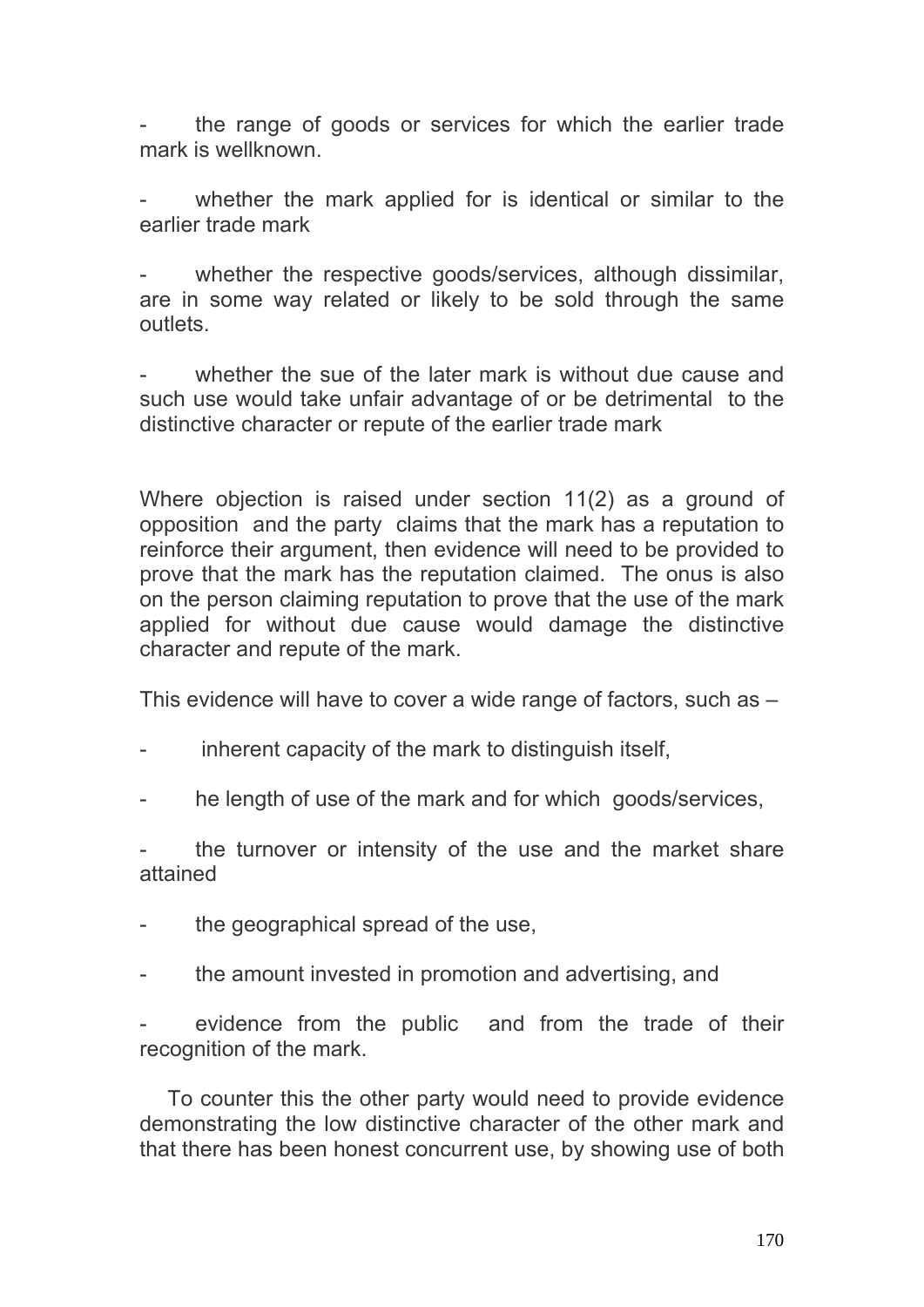marks (as registered and/or applied for) in the market place over a period of time.

Section 11(3) objection-

Section 11(3) provides as follows:

A trade mark shall not be registered if, or to the extent that, its use in India is liable to be prevented-

a) by virtue of any law in particular the law of passing off protecting an unregistered trade mark used in the course of trade; or

b) by virtue of law of copyright.

Objection under section 11(3) call for evidence of facts from which it could be properly concluded that normal and fair use of the trade mark for the purpose of distinguishing the goods/services of the applicant from those of others was liable to be prevented at the date of application for registration of the later mark by enforcement of rights in a passing of action or under copyright law.

It is an essential element that there be a misrepresentation, which is likely to lead to damage. "In the interests of fair trading and in the interests of all who may wish to buy or sell goods the law recognizes that certain limitations upon freedom of action are necessary and desirable. In some situation the law has had to resolve what might at first appear to be conflicts between competing rights. In solving the problems which have arisen there has been no need to resort to any; abstruse principles but rather, I think, to the straight-forward principle that trading must not only be honest but must not even unintentionally be unfair".

The principles of passing off were restated by Lord Oliver in Reckitt & Colman Products Ltd v. Borden Inc [1990] RPC 341, at 406. Lord Oliver considered that the tort of passing off is constituted where there is:-

"(1) reputation or goodwill attaching to the goods of a trader in the minds of the buying public that are identified by a distinctive mark; and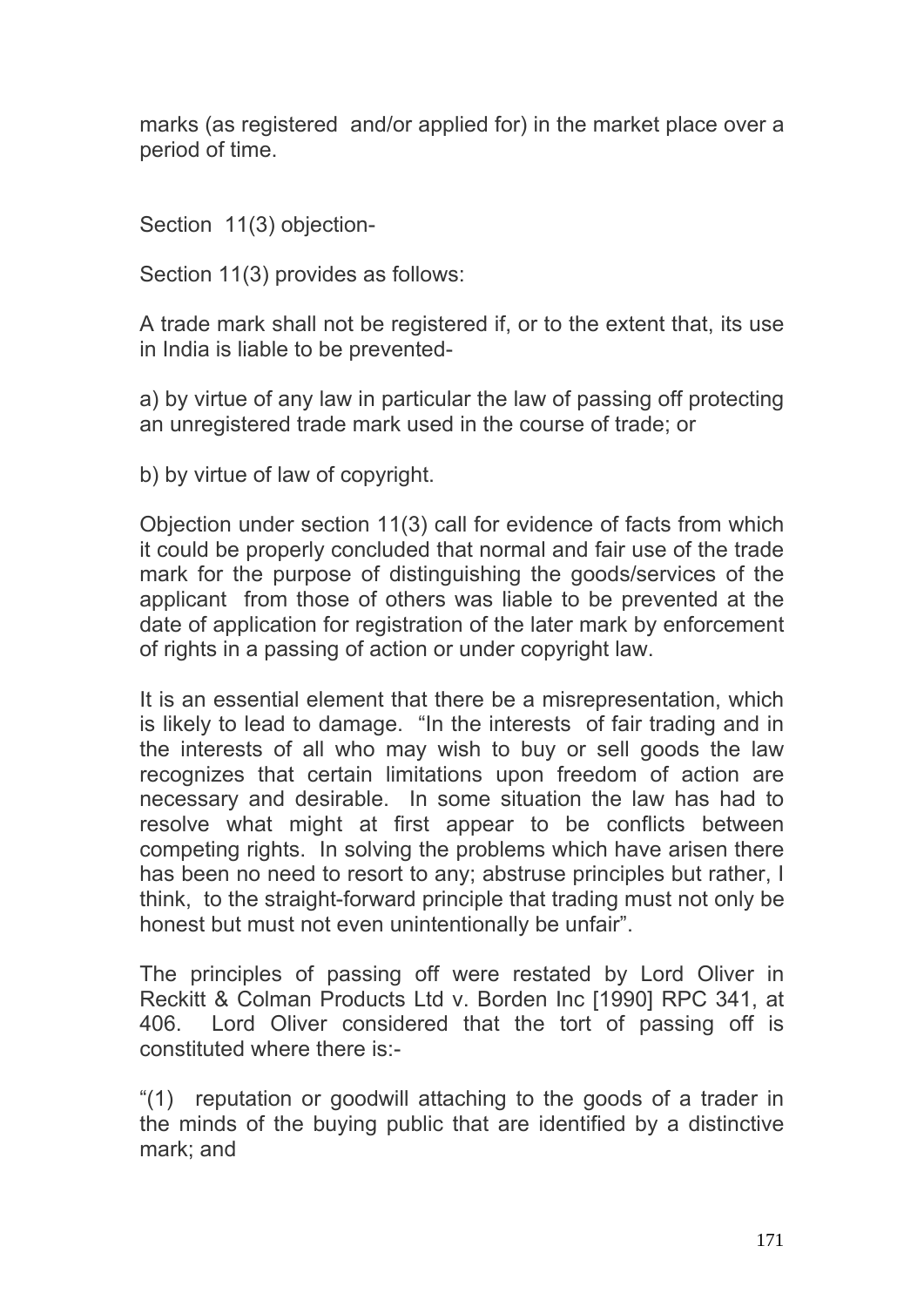(2) a misrepresentation to the public, whether intentional or not, by another trader likely to lead the public to believe his goods were those of the first trader; and

(3) damage or a really serious risk of damage to the first trader as a result of the erroneous belief engendered by the misrepresentation".

Law of copyright:

Registration of a mark, the use of which would be contrary to law of copyright would be considered to be contrary to law. Even after registration, it may liable for cancellation whether registration is liable to be prevented by virtue of copyright law is one of the fact and a matter of evidence.

# **Hearing and decision**

Ordinarily within 3 months after completion of evidence, the Registrar will appoint a date of hearing and notify the parties. The date of hearing shall be at least 1 month after the date of the notice.

The parties to the hearing are required to notify the Registrar on Form TM-7 their intention to attend the hearing. Failure to do so within 14 days from the date of receipt of the notice, may render the party liable to be treated as not desiring to be heard and the Registrar may act accordingly in the matter – vide Rule 56(1). The Registrar has inherent power to adjourn the date of hearing.

However, requests from parties to the proceedings for adjournment of hearing will be regulated in the light of sub-rules (2) to (7) of Rule 56.

In the context of a proceeding under the Act, the Registrar is a "tribunal", exercising quasi-judicial functions. See section 2(1)(ze) which contains the definition of 'tribunal". The term "Registrar" includes any officer when discharging the functions of Registrar under section 3(2) of the Act. While functioning as 'tribunal', he adheres to the same principles as are applied in courts in dealing with the cases justly. These include: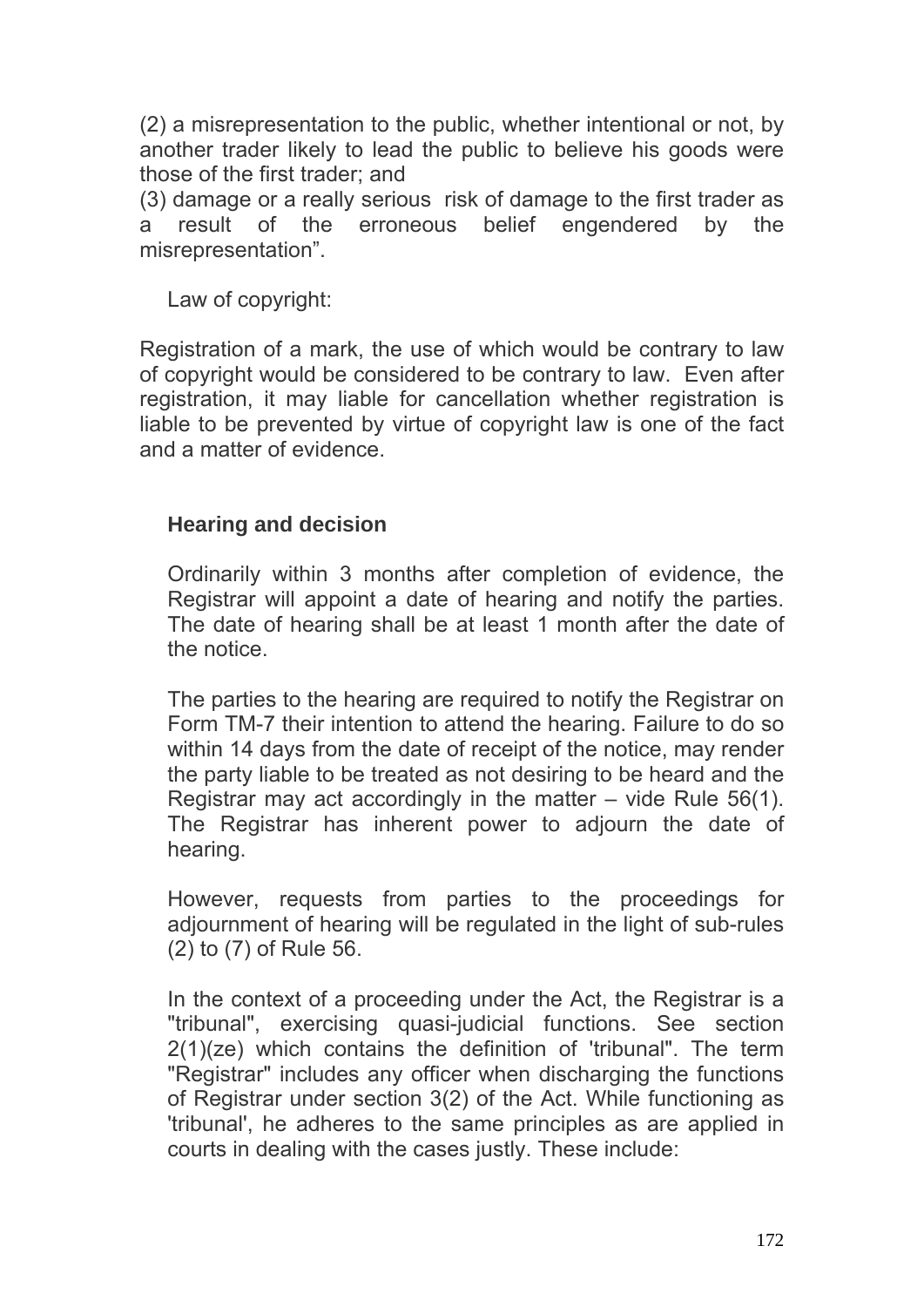The parties before him are on equal footing

 Ensuring that the case is dealt with and decided expeditiously and fairly in accordance with law, regardless of whatever 'initial' views might have been expressed or stand taken by the registry on the basis of what the parties would have submitted in the matter earlier. Once the matter becomes subject matter of inter party proceedings, the role of the Registrar changes from administrative to that of a tribunal and the matter would be considered afresh in all its aspects. He is not bound by any earlier ex parte decision given by him. See (1982) PTC 284, p.292.

 As was held by the Supreme Court 'the procedure by the courts is regularly prescribed…the procedure which the tribunals have to follow may not always be so strictly prescribed, but the approach adopted by both the courts and tribunals is substantially the same.' AIR 1965 SC 1595, p.1599.

## **Responsibility of one party to the other**

In proceedings involving two parties, correspondence addressed to the Registrar must also be copied to the other party to the proceedings. The Registrar will send copies of the forms while commencing the action to the other party and any defense filed, but the registry will not, as a matter of course, copy any other document. In the case of a request for an extension of time, failure to send copy to the other side, has the consequence that the request may not be considered especially when objected to by the other side. It is important therefore for parties to proceedings to clearly indicate that a letter or form addressed to the Registrar has been copied to the other side. Proof of such sending may be relevant where it is contested.

### **Correction of error or amendment:**

Sub-section (7) of section 21 empowers the Registrar to permit, on request correction of any error in, or any amendment of, a notice of opposition or a counterstatement on such terms as he thinks just. The Registrar has powers to allow amendment of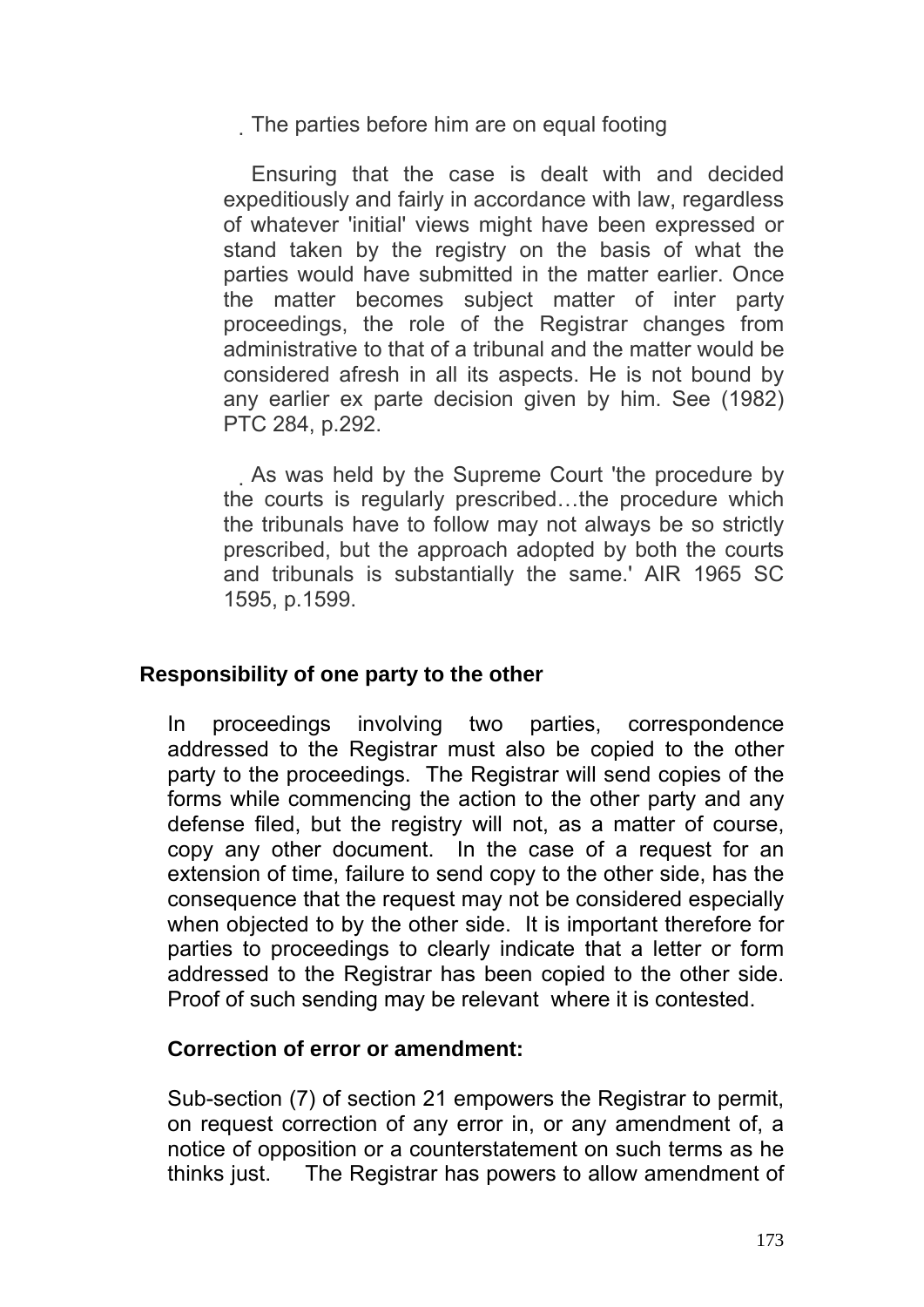the notice of the opposition, including introduction of new ground. It has been held that the power is wide and must be construed liberally. See Aminchand vs. Sohanlal 1977 2 IPLR 160(DEL).

Where the goods /services are shown by mistake in a wrong class it may be allowed to be amended . Where the goods /services and the class number are consistent with each other , amendment of the class will not be allowed. Altecnic Ltd Appln. 2001 RPC, 227.

It is the practice of the Registry to require party to file an interlocutory application when any amendment of notice of opposition or counterstatement is sought. In all such cases, the petition will be disposed of only after affording opportunity of a hearing to the parties to the proceedings, except where there is a written consent to allow the interlocutory application by the other party without a hearing.

As it is a discretionary matter the Registrar may seek or may be given an undertaking that no further evidence is to be filed

Where amendment is allowed, the Registrar will give further directions as to amendment of the counterstatement and any further evidence if it has been occasioned by amendment of the pleadings.

Correction of errors:

A party wishing to correct a genuine error in their forms or pleadings should apply to the Registrar for correction. Comments from the other side will be invited and the Registrar will then determine the matter

### **Compromise between the parties :**

Section 11(4) of the Act expressly enacts that "nothing in this section shall prevent the registration of a trade mark where the proprietor of the earlier trade mark or other earlier right consents to the registration, and in such case the Registrar may register the mark under special circumstances under section 12"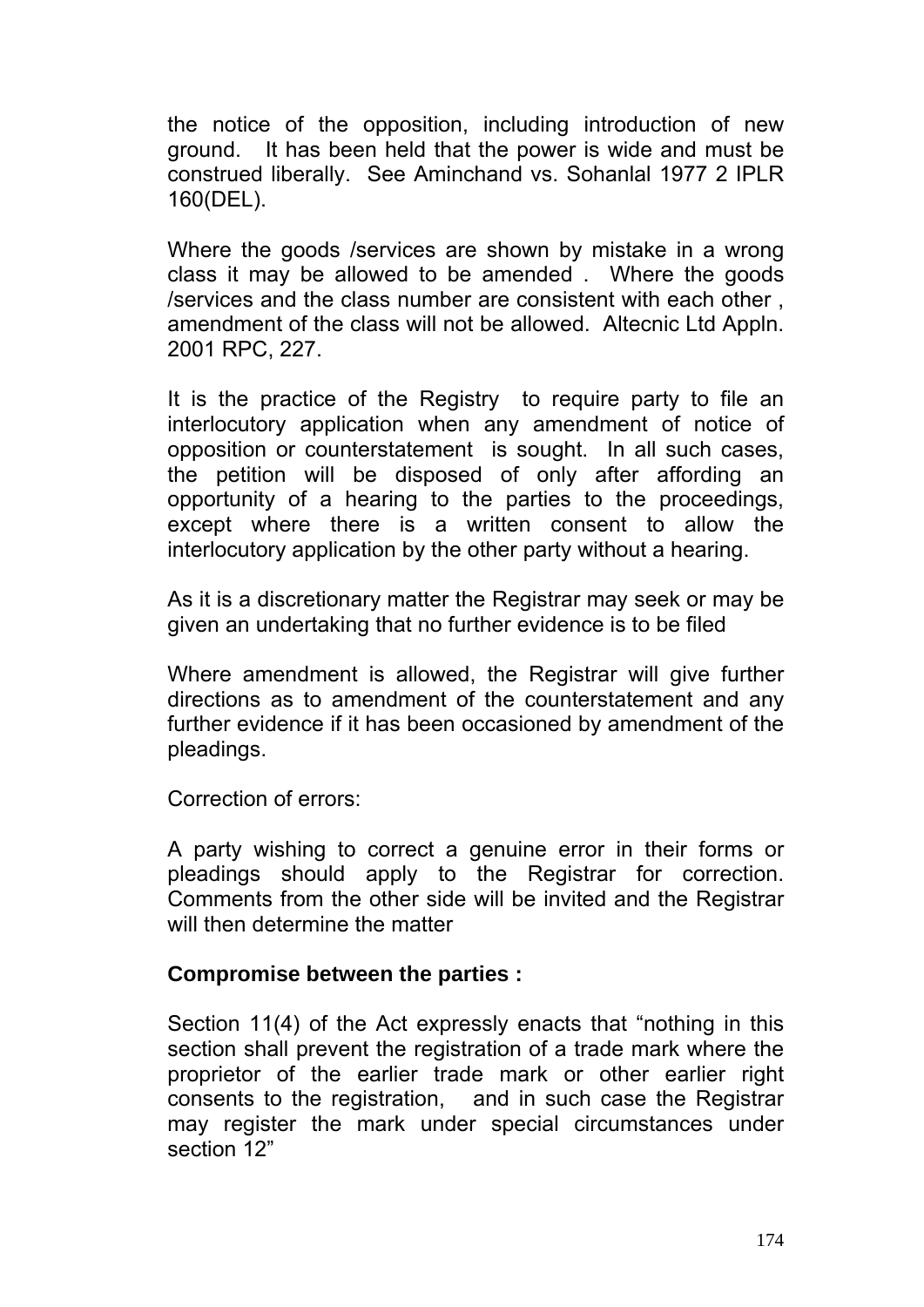When there is compromise between the opponent and the applicant, the Registrar may pass orders on the basis of the agreement between the parties and allow registration of the trade mark, either absolutely or subject to conditions or limitations as may be considered necessary. See Jacques Jaunet S.A vs. New Man, 2004(29) PTC 594(IPAB).

Consolidation of case:

Instances of where consolidation may occur are:

- Cross-opposition, where the applicant in one case is the opponent in another and the marks are similar

- Cross opposition/rectification, where the proprietor of one mark opposes a mark he believes to be too close to his own mark and the applicant has applied to rectify or cancel registration in response.

 In ordering consolidation, the Registrar will take into account the following:

are the parties the same?

are the cases susceptible to having the same evidence filed: in other words, are the legal bases on which they are founded the same?

at what stage are the proceedings? Ideally they should be at the same stage or close in order to avoid suspension of one set of proceedings to enable the other to catch up.

Will the issue of a single decision covering all proceedings cause complications in the event of an appeal?

Even if consolidation is not considered appropriate by the Registrar, it would be appropriate that the cases are heard on the same day, one following the other, and by the same Heading **Officer** 

**Stay of proceedings before Registrar:** 

**As a Tribunal under the Trade Marks Act , 1999, the Registrar has inherent powers to stay the proceedings before him wherever necessary, particularly in cases where court proceedings are pending concerning the same matters and issues. See Christine Holden v. Johnson, (1981) PTC 201 (TMR).**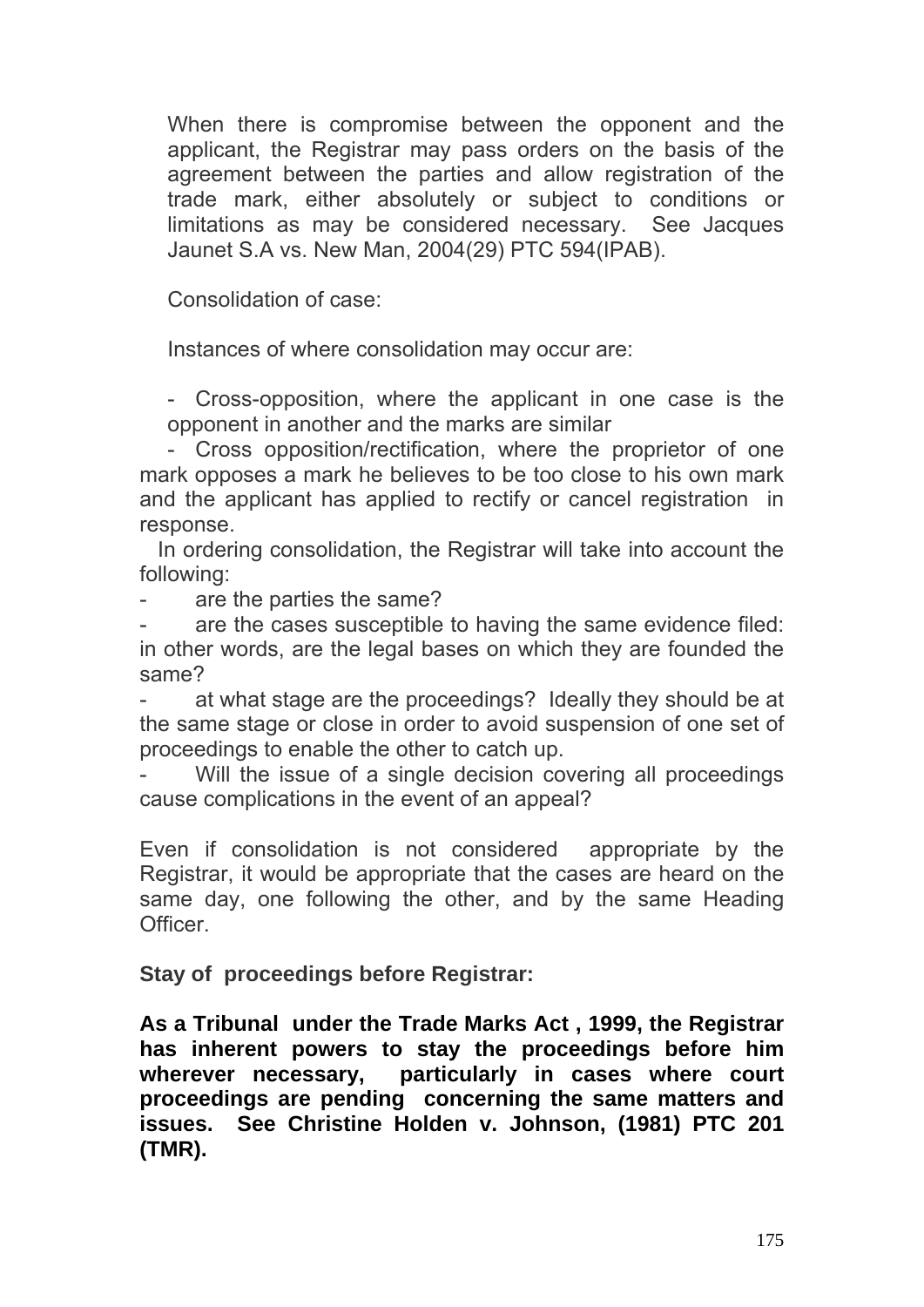**The Registrar has a discretion to stay proceedings. Application for this purpose has to be made by the party desiring stay and comments will be invited from the other side if they have not already indicated their opposition or consent. A decision to stay will not automatically follow if there is consent as all relevant circumstances, including any public interest, will have to be considered.** 

 **There are a number of factors to consider before the Registrar grants a stay including the balance of convenience. If, for example, a higher authority such as the Court, has before it questions which substantially overlap those before the Registrar it is likely that a stay in the Registrar's proceedings will follow. This is because final determination is closer if the Court is involved. Whilst resolution of the case before the Registrar may be less expensive or quicker than the court, one should also consider potential costs of successive appeal from a decision of the Registrar.** 

 **A stay is a matter of discretion and the Registrar may impose conditions in connection with granting a stay and may require the parties to keep Registrar informed of the progress of related proceedings.** 

Power of review of decision by Registrar :

Section 127 (c) empowers the Registrar on an application made in prescribed manner, to review his own decision. Rule 115 provides that an application to the Registrar for the review of his decision shall be made on form TM-57 within one month from the date of such decision or within such further period not exceeding one month thereafter as the Registrar may, on request allow. The review application is to be accompanied by a statement setting out the grounds on which the review is sought. If the decision sought to be reviewed concerns any other person , the review application and the statement should be filed in triplicate. The Registrar will transmit a copy of the application and statement to the other person concerned. The Registrar will dispose of the review application after giving the parties an opportunity of hearing.

It is a well established practice before the Registrar to follow the provisions in section 145 of the Civil Procedure Code, read with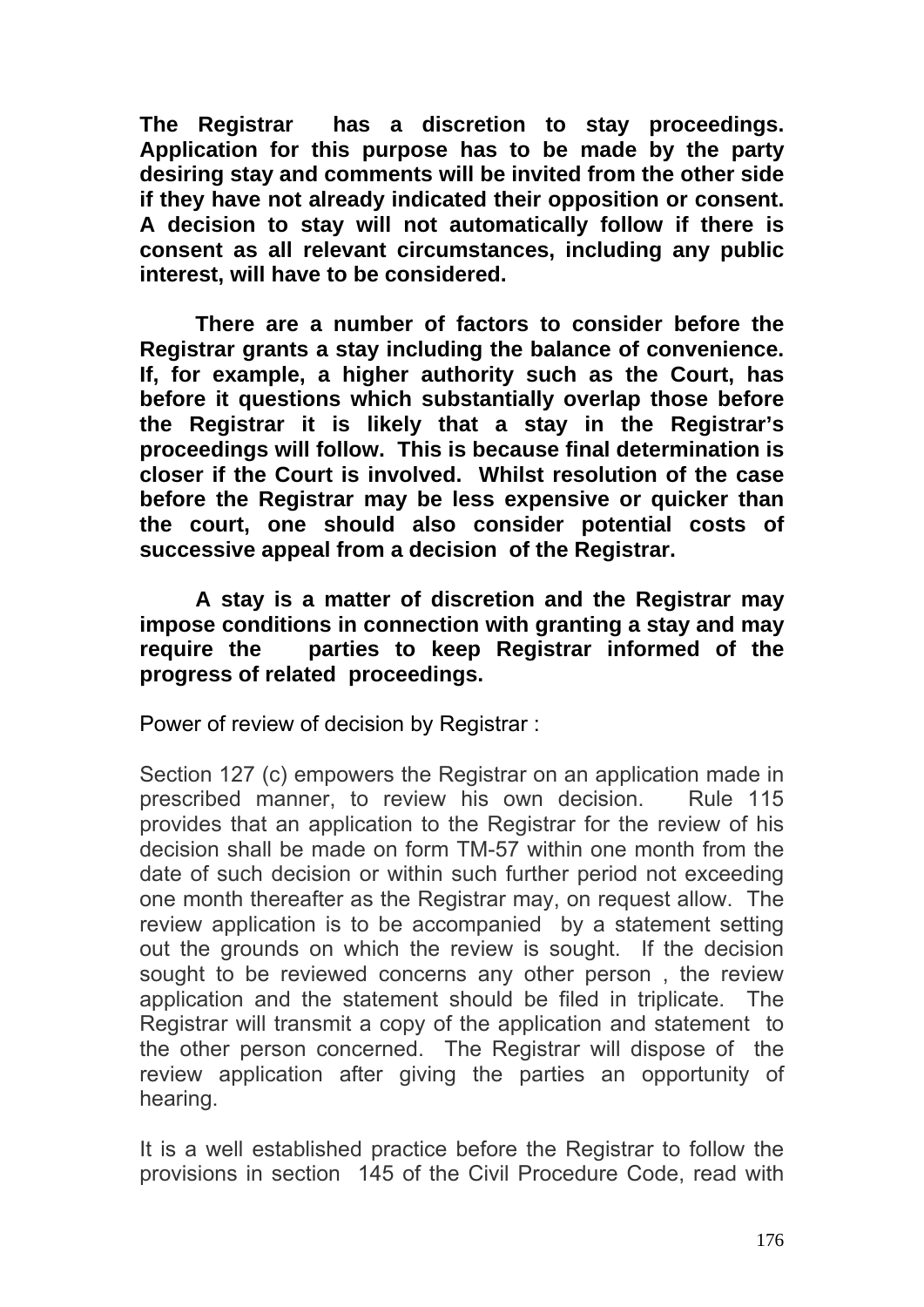rule 1 under Order 47, which limits the review to the following classes:

- a) where there is discovery of new and important matter or evidence;
- b) where there is a mistake or error apparent on the face of the record; and
- c) for any other sufficient reason.

While the circumstance in (a) above would obviously justify a review, 'an error apparent on the face of record' must be such an error which must strike one on merely looking at the record and would not require any long drawn process of reasoning on points where there may be conceivably two opinions. See Meera Bhanja vs. Smt. Nirmala Kumari Chaudhary, AIR 1995 SC 455: (1995) 1 SCC 170: (1995) 1 Mah LJ 825.

The words "any other sufficient reason" have been interpreted as "reason sufficient on grounds atleast analogous to those specified immediately previously" i.e. excusable failure to bring to the notice of the court new and important matters or error apparent on the face of the record. See Maranmar vs. Mar Paulose, AIR 1954 SC 526.

### **Who can consider a review application?**

An application for review of decision issued by the Registrar is generally considered by the same officer who issued the detailed decision. This is subject to the specific provision contained in section 4 which has been newly introduced in the present Act empowering the Registrar to transfer a case to another hearing officer.

An "order as to costs" which is a procedural order and is not a speaking order or a judgment or a decision is not based on any hearing. More often such orders are of self executory nature to give effect to the provisions of section 21(2) (where an applicant is deemed to have abandoned his application for failure to file counterstatement within the statutory period) or rule 50(2) which provides that an opponent shall be deemed to have abandoned his opposition if he takes no action under subrule (1) of rule 50 within the time mentioned therein. In these cases, the scope of scrutiny of the basis of the order is very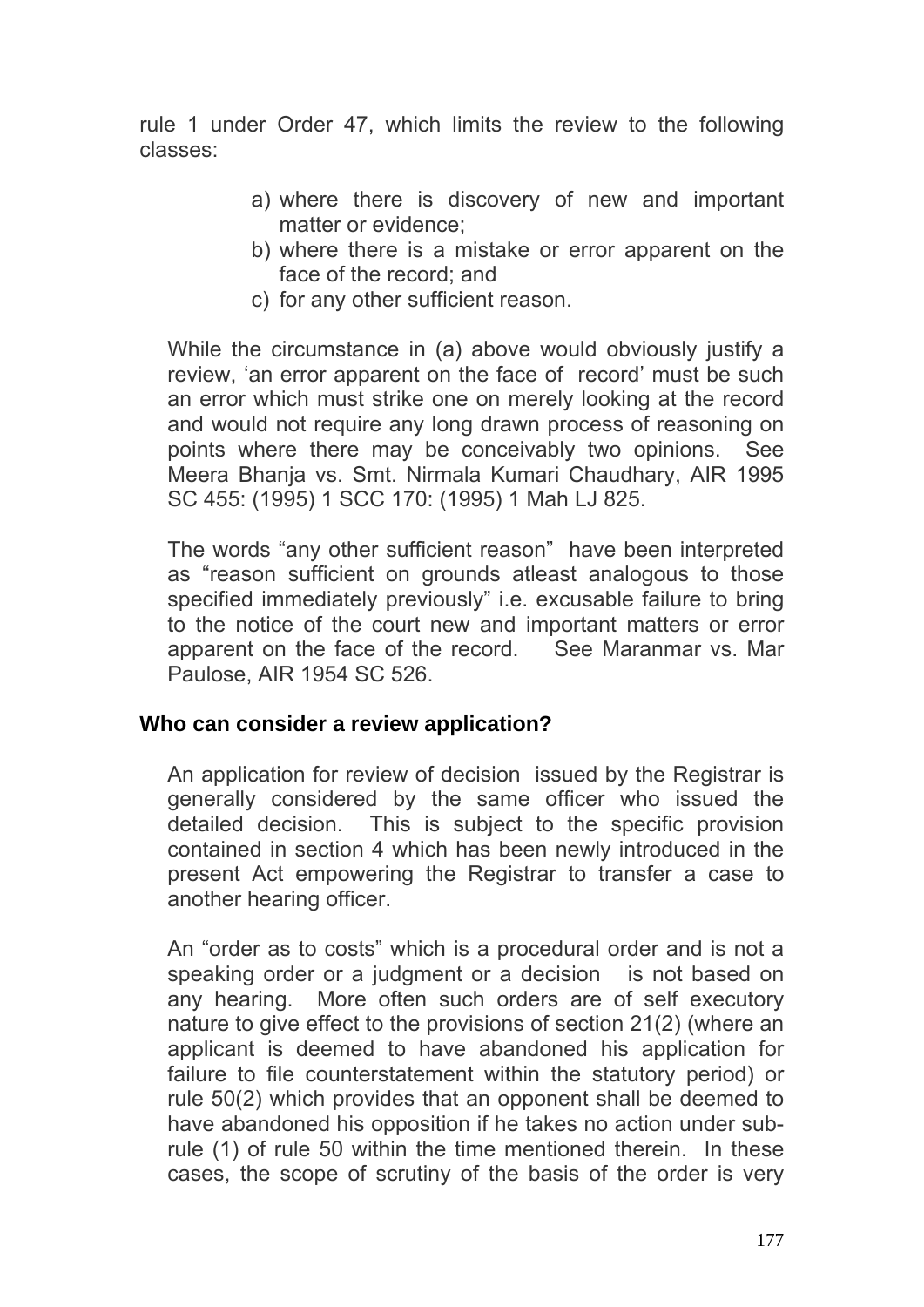limited, whether such an order has been issued by mistake without considering an application for extension of time under rule 50(1) already pending at the Registry. In those cases it is not necessary that the same officer who signed the order for costs should alone consider the review application. See Hind Azad Factory v. Azad Factory (1986) IPLR 133. Under section 21(2) where the prescribed period is nonextendable, the limited question to consider is whether the particular order was correctly made.

# **Role of H.O. after hearing:**

Having given his decision the Hearing Officer becomes 'functus officio' (Latin- function discharged), that is , he or she can no longer take any role in the matter adjudicated upon. Queries or explanation in relation to the decision reached cannot be entertained, and must be pursued through appeal proceedings. Likewise, it is not possible to pursue substantive issues through channels such as office complaints procedures, although a complaint about handling may be considered.

# **Corrections of errors in judgment/order:**

In the matter of correction of any clerical error or mistakes in the judgments or orders, the Registrar follows the principles contained in section 152 of the Civil Procedure Code, which provides as follows:

"Clerical or arithmetical mistakes in judgments, decrees or orders or errors arising therein from any accidental slip or omission may, at any time, be corrected by the court either of its own motion or on the application of any of the parties" .

## **Docketing:**

 The file of an opposition case should have at the beginning an Information Sheet containing the relevant information, viz.

1. Journal No. of date on which the trade mark was advertised, and the date when the Journal was made available to the public (for counting the three months period for filing opposition) 2. Date on which TM-44 filed for grant of extension of time to file notice of opposition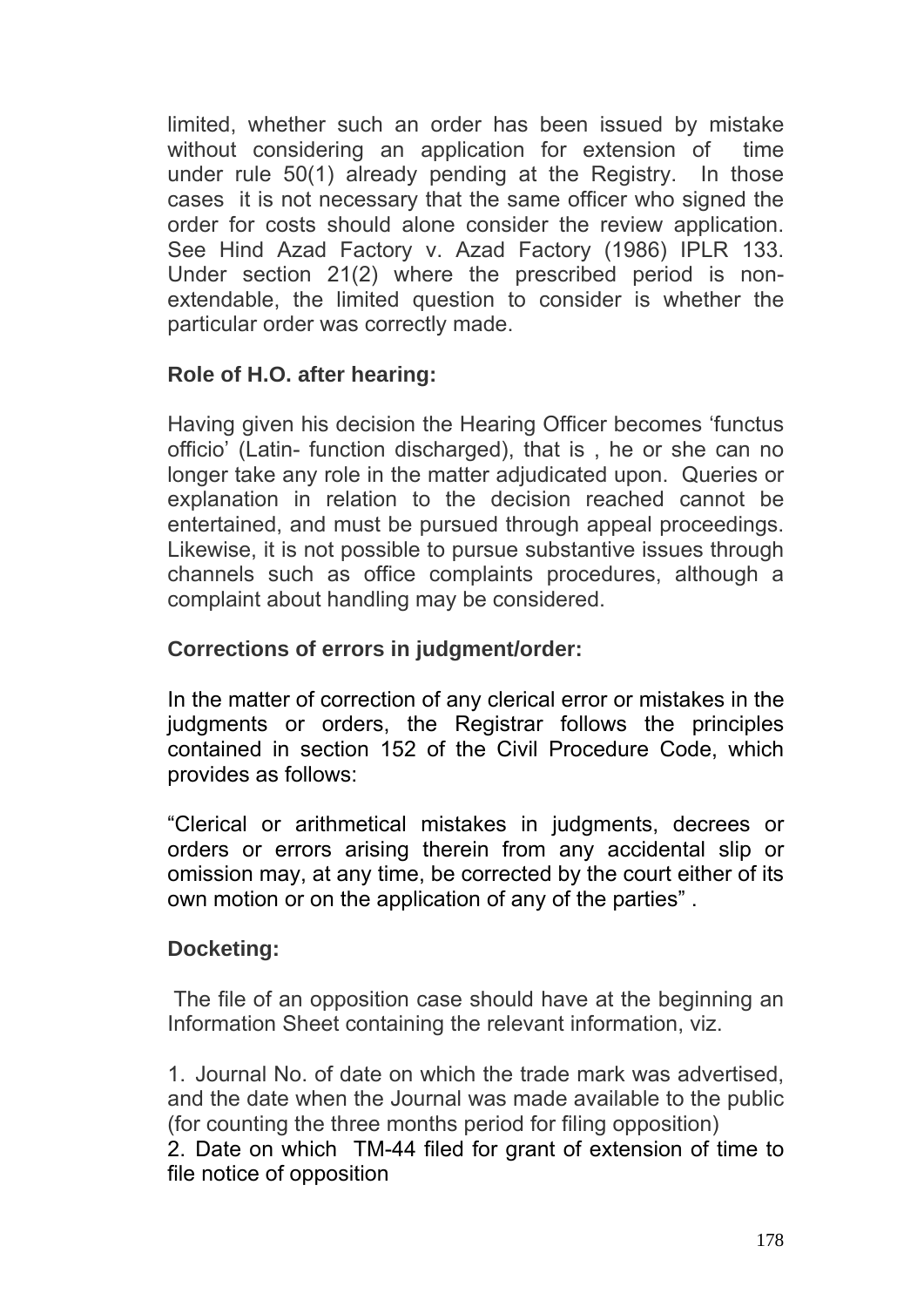3. Date of filing of notice of opposition

4. P.A. filed and properly stamped/not filed/taken on record

5. Date on which copy of notice of opposition served on applicant

6. Notice of opposition (TM-5) filed beyond time, show cause notice may be issued

- 7. Any other remarks
- 8. Counterstatement (TM-6) filed in time
- 9. P.A. filed on behalf of applicant
- 10. TM-6 filed beyond time. Show cause notice may be issued.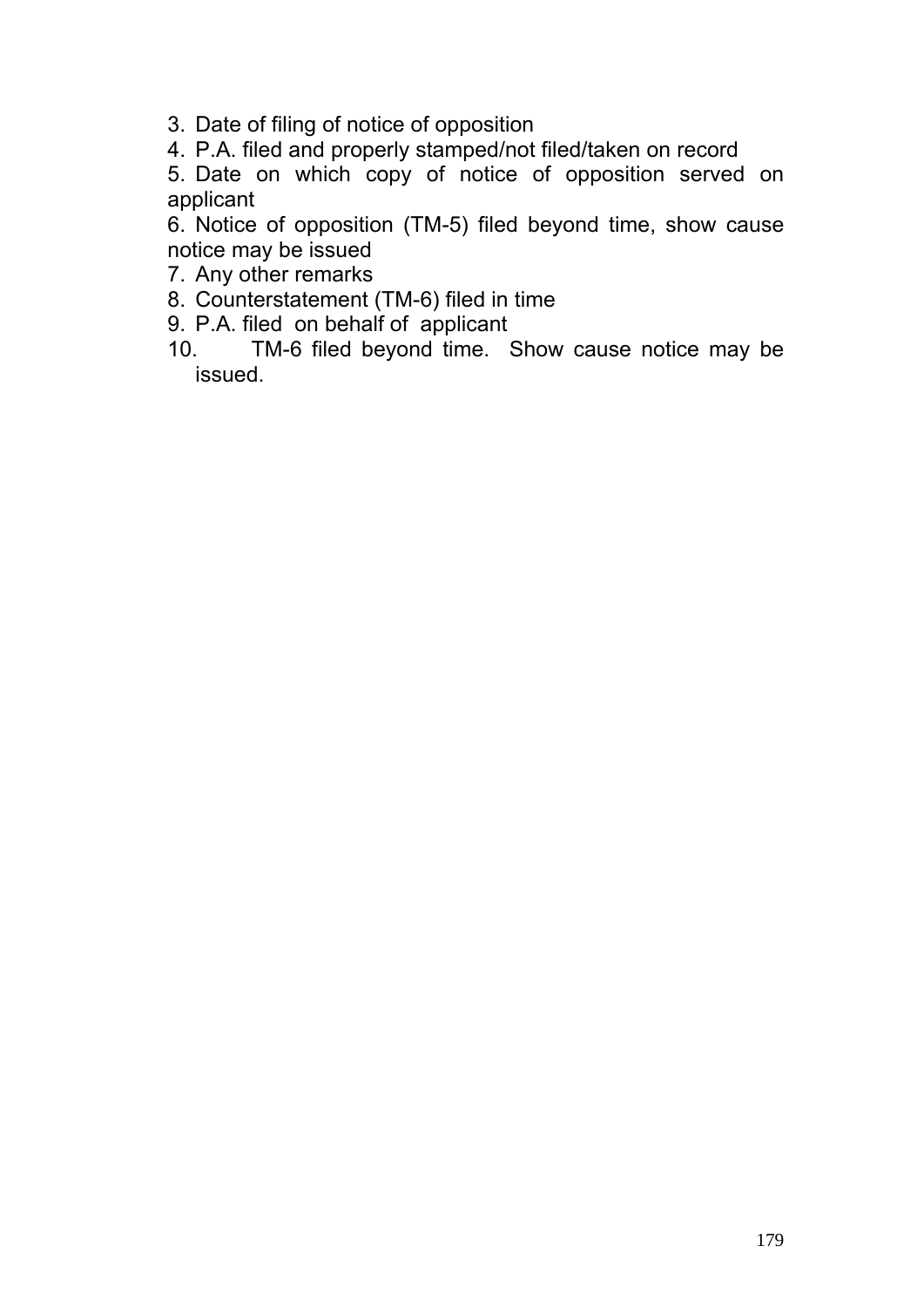## **CHAPER IV**

### **MANUAL OF PROCEDURE CONCERNING POST REGISTRATION PROCEEDINGS**

#### **1. The Register of Trade Marks maintained under section 6 read with rule 59(2) of the Trade Marks Act contain the following particulars:**

- All registered trade marks with the names, addresses and description of the proprietors ;
- Notifications of assignment and transmissions :
- Names, addresses and description of the registered users;
- Conditions, limitations in respect of registered trade marks
- the address of the principal place of business in India, if any, of the proprietor of the trade mark or in the case of a jointly owned trade mark, of such of the joint proprietors of the trade mark as have a principal place of business in India;
- where the proprietor of the trade mark has no place of business in India, his address for service in India as entered in the application for registration together with his address in his home country;
- in the case of a jointly owned trade mark, where none of the joint proprietors has a principal place of business, in India, the address for service in India as given in the application together with the address of each of the joint proprietors in his home country;
- particulars of the trade, business, profession, occupation or other description of the proprietor or, in the case of a jointly owned trade mark, of the joint proprietors of the trade mark as entered in the application for registration;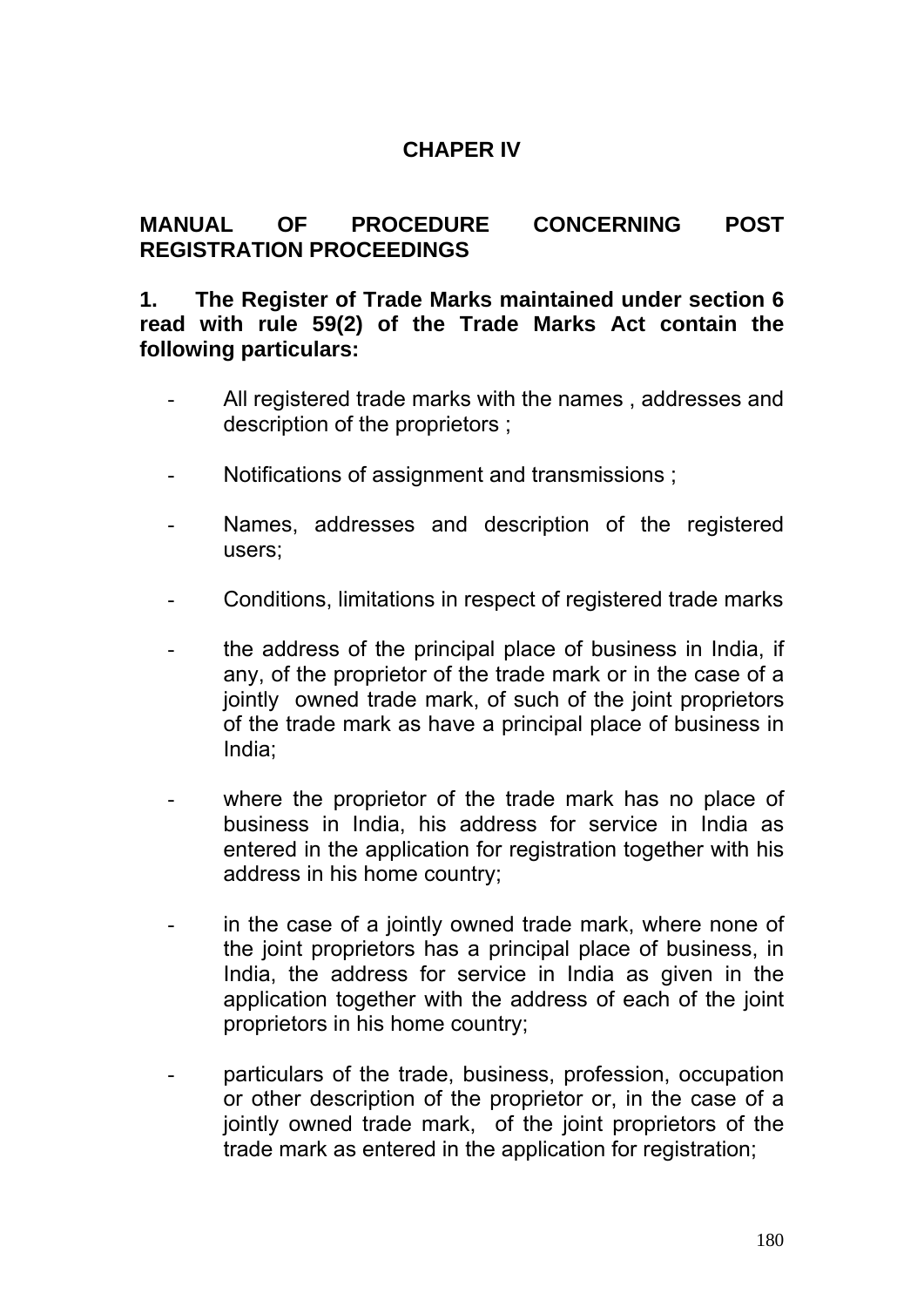- particulars affecting the scope of the registration or the rights conferred by the registration;
- the convention application date(if any), to be accorded pursuant to an application from applicants of a convention country made under section 154;
- where the mark is a collective or certification mark, that fact;
- where the mark is registered pursuant to sub-section  $(4)$ of section 11 with the consent of the proprietor of an earlier trade mark or other earlier right, that fact; and
- the appropriate office of the Trade Marks Registry in relation to the trade mark.

Currently the register is maintained in electronic media. Part A and Part B of the register which existed at the commencement of the Act has been incorporated in to form part of the register maintained under the new Act. The register is a statutory document and amendment of any matters entered therein is to be carried out only by the processing of a valid request in the prescribed manner or by the Registrar on his own motion in accordance with the Act and Rules.

## **2. Post Registration Proceedings**

After a trade mark is registered, generally the following proceedings arise:

- renewal of registration
- removal of trade mark for non-renewal and restoration of registration of removed mark
- registration of registered user
- assignment of trade mark
- rectification of register under section 47 by removing the mark for non-use or under section 57 or 58 for rectification of/ correction of register
- Alteration of registered trade mark under section 59
- Issue of certified copies of entries in the register for use in legal proceedings or for obtaining registration abroad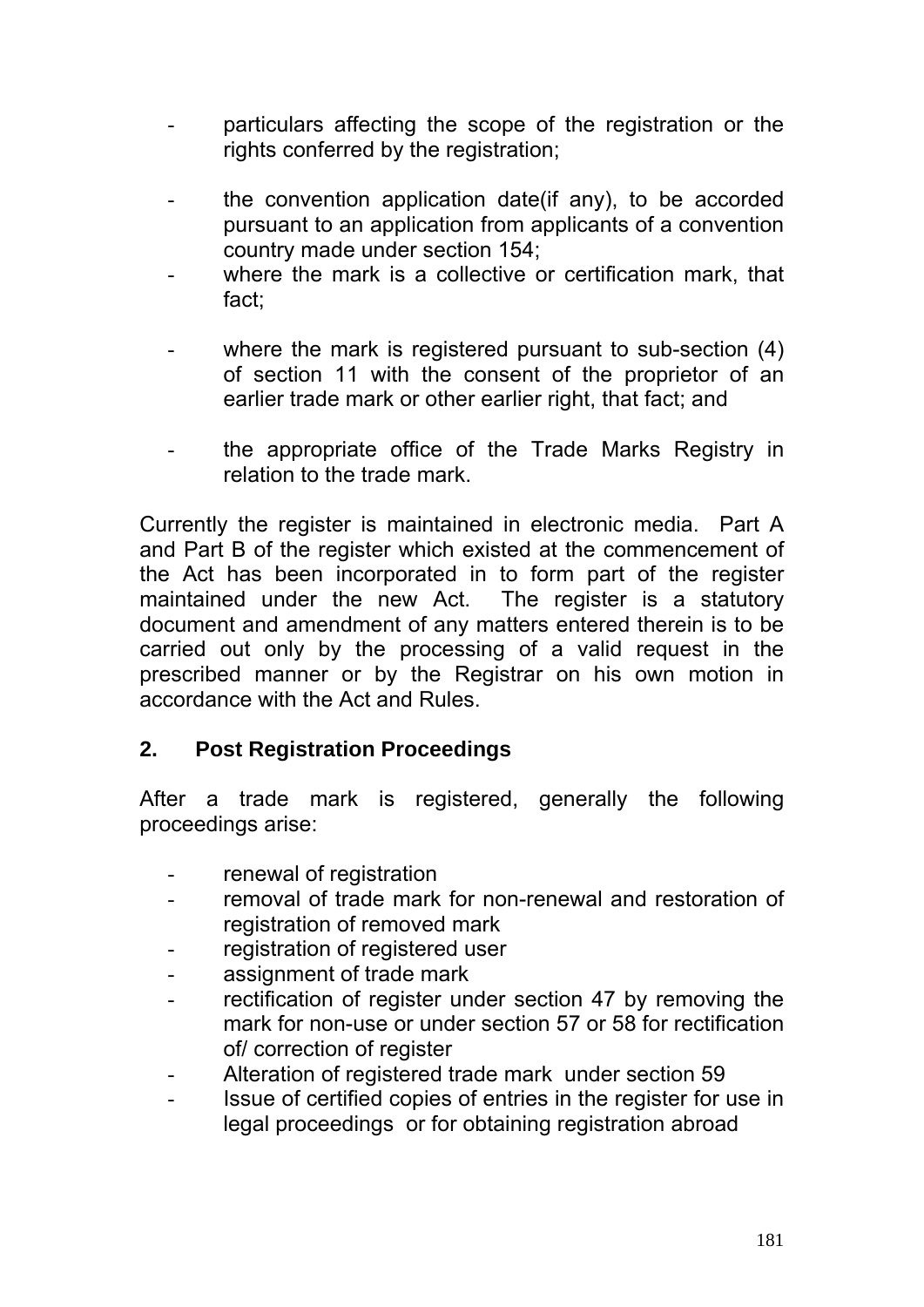## **3. Renewals :**

The period of registration which was 7 years until recently under 1958 Act, has been increased to 10 years under the present Act. The 10 year period of registration is reckoned from the date of making of the application[section 23(1)], which is deemed to be the date of registration.

3.1 The Registrar issues renewal reminder notice on form O-3 before the expiration of registration of the mark duly indicating the date of expiration and the condition as to payment of renewal fees - section 25(3). Under rule 64, the notice is sent to the Registered Proprietor or in the case of jointly owned mark to each such proprietors and each registered user at the address specified. The notice is issued not more than one month and not less than two months before the expiration of last registration being a statutory requirement. Non-receipt of O-3 notice when established is considered adequate reason for renewal with late fee.

3.2 Registrations may be renewed by payment of prescribed renewal fees in all cases(trade mark/collective marks/certification marks) on form TM-12. The application is filed by the proprietor of the registered trade mark or his agent. If there is any change in the proprietorship of the mark, and it has not been brought on record, proof of title shall be filed in the first instance. See Rule 63(3). Under rule 8, the document and fees may be sent or paid either at the appropriate office or the Head Office of the Trade Marks Registry, in matters of renewals.

# 3.3 **Late registration:**

Where an application takes more than 10 years to get registered, namely after the first renewal date, the Registrar allows the payment of standard renewal fees on form TM-12 within a period of 3 months from the date of actual registration. If the mark is not renewed by payment of renewal fee, the provisions of section 25(3) will operate, and the mark becomes liable for removal..

# **3.4 Grace period:**

Proviso to sub-section (3) of section 25 enables the registered proprietor to get the registration renewed for a period of 10 years, on an application made in the prescribed form (TM-10) and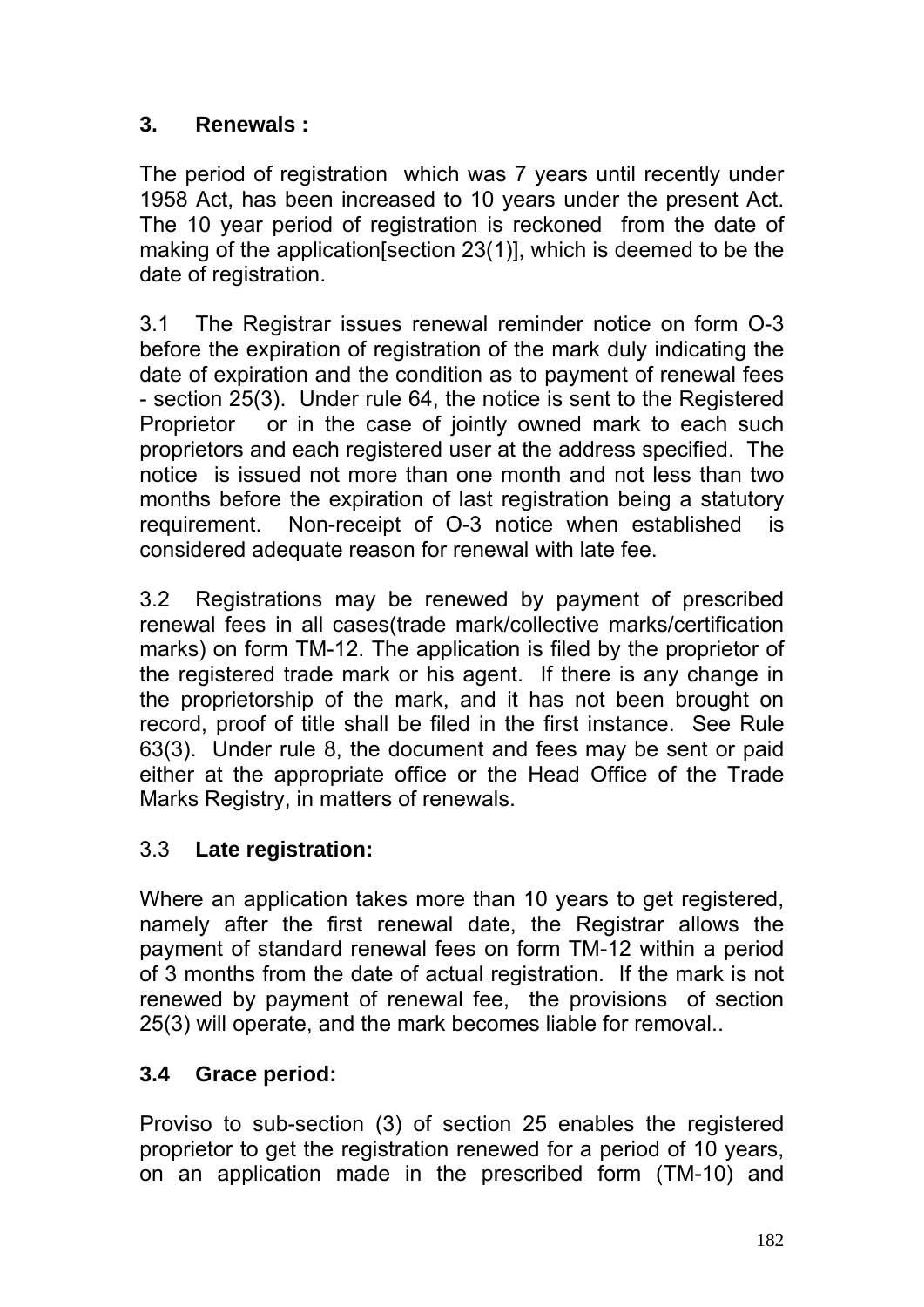payment of prescribed fee and surcharge within six months from the expiration of last registration. Accordingly the Registrar will not remove the trade mark from the register for a period of six months after the expiration of the last registration.

### 3.5 Removal of trade mark for non-renewal and its effect:

In all cases the Registrar will delay the actual removal of the mark from the register for non-payment of renewal fee for at least six months from the date of expiry of last registration. [see proviso to section 25(3)]. If still no renewal fee is paid along with the prescribed surcharge within six months, after the expiry of registration, the mark becomes liable to be removed from the register.

Once a trade mark is removed , it is not possible to take any action, such as recordal of assignment, registration of registered user etc on a mark which has already expired. The fact of removal of the mark will be notified in the Trade Marks Journal.

Though the trade mark is removed, under section 26, it shall be deemed to be a trade mark on the register during one year, for the purpose of any application for registration of another trade mark on ground of conflict.

3.6 Restoration of registration of removed mark:

**Section 25(4)** provides for restoration of removed trade mark to the register and its renewal up to one year after the expiration of the last registration. In such cases, the request has to be made on form TM-13 along with prescribed fees plus the applicable renewal fees. In these cases, the discretion is vested with the Registrar , in that he must be satisfied that it is just so to do before restoring the mark and renewing the registration. He may allow restoration either generally or subject to such conditions or limitation as he thinks fit to impose. For example as a condition of renewal, Registrar may say that no proceedings for infringement be brought in respect of events prior to the date of renewal after the expiration of last registration. (1995 RPC 423) The restoration of trade mark will be published in the Trade Marks Journal.

4. Registration of registered user: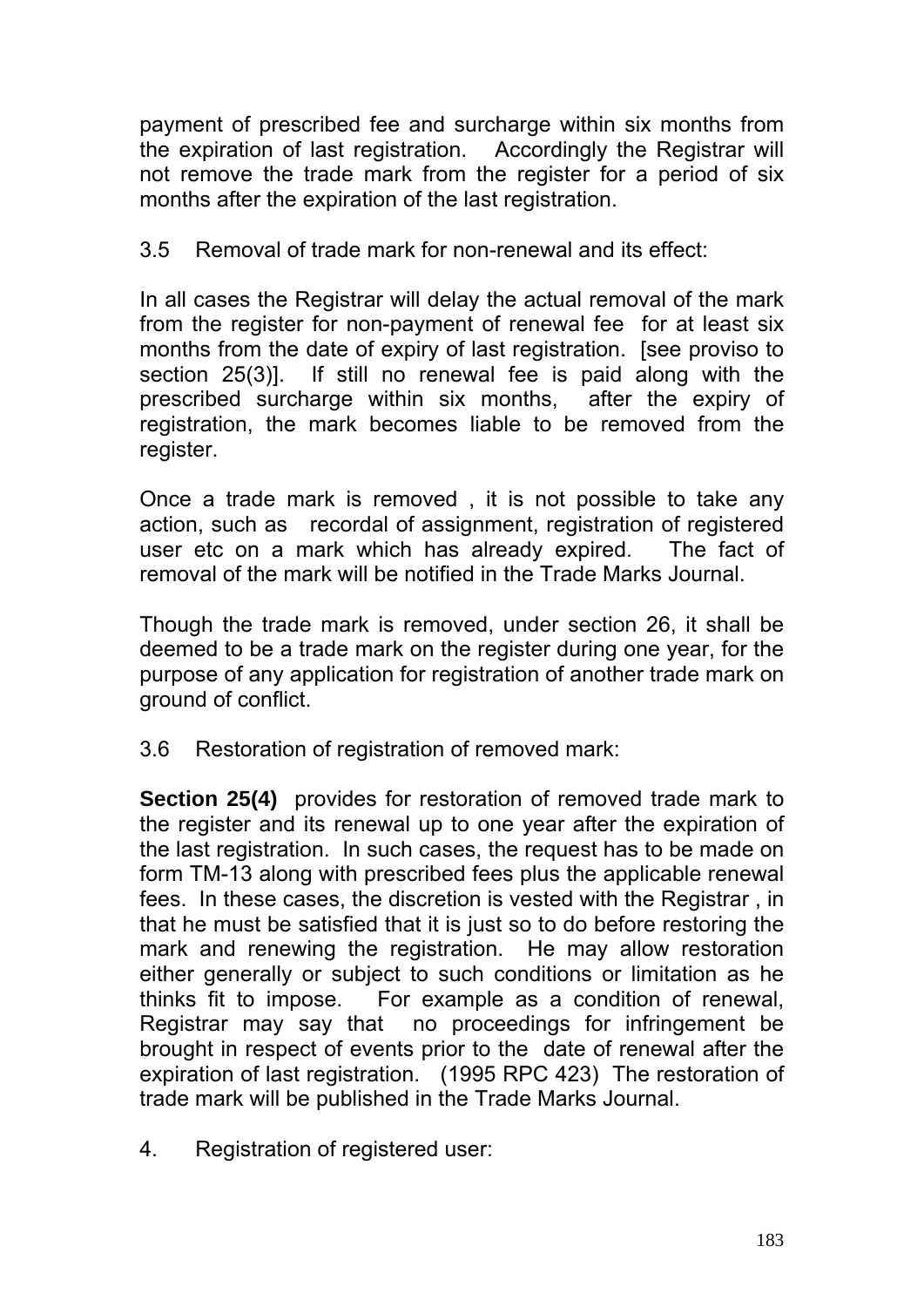4.1 Trade Marks Act, 1999 has simplified the law governing licensing of trade marks.(vide sections 48 to 55) As is mentioned in the notes on clauses in the Amendment Bill "Licensing of trade mark is an important industrial property right" and as such "the procedure for registration be made simple to encourage such registration".

**4.2 Section 48 provides that a person other than the registered proprietor may be registered as registered user thereof in respect of any or all other goods or services in respect of which the trade mark is registered. By registering licensees, the proprietor of the trade mark gives public notice as to who are permitted to use his mark . The licenses can be either exclusive or non-exclusive.** 

4.3 An exclusive license is the license granted by the registered proprietor to the exclusion of all others including himself. A nonexclusive license is the license granted by the registered proprietor to more than one licensee permitting them to use the same mark. Apart from the names, addresses and description of registered users, particulars regarding whether the license is exclusive , whether the license is for the limited period and if so, the duration of the license, are entered in the Register.

"Permitted use" is deemed to be use by the proprietor .

4.4 Section 48(2) enacts that "the permitted use of a trade mark shall be deemed to be use by the proprietor thereof , and shall be deemed not to be use by a person other than the proprietor, for the purposes of section 47 or for any other purpose for which such use is material under this Act or any other law"

Procedure for registration:

*4.5 An Application for registration of registered user will be filed by the registered proprietor and proposed user jointly on form TM-28 along with the prescribed fees together with the following documents.* 

1. Agreement in writing between the registered proprietor and proposed user or duly authenticated copy thereof with respect to the permitted use of the trade mark. It is to be noted that in terms of sub-rule (4) of Rule 80 no application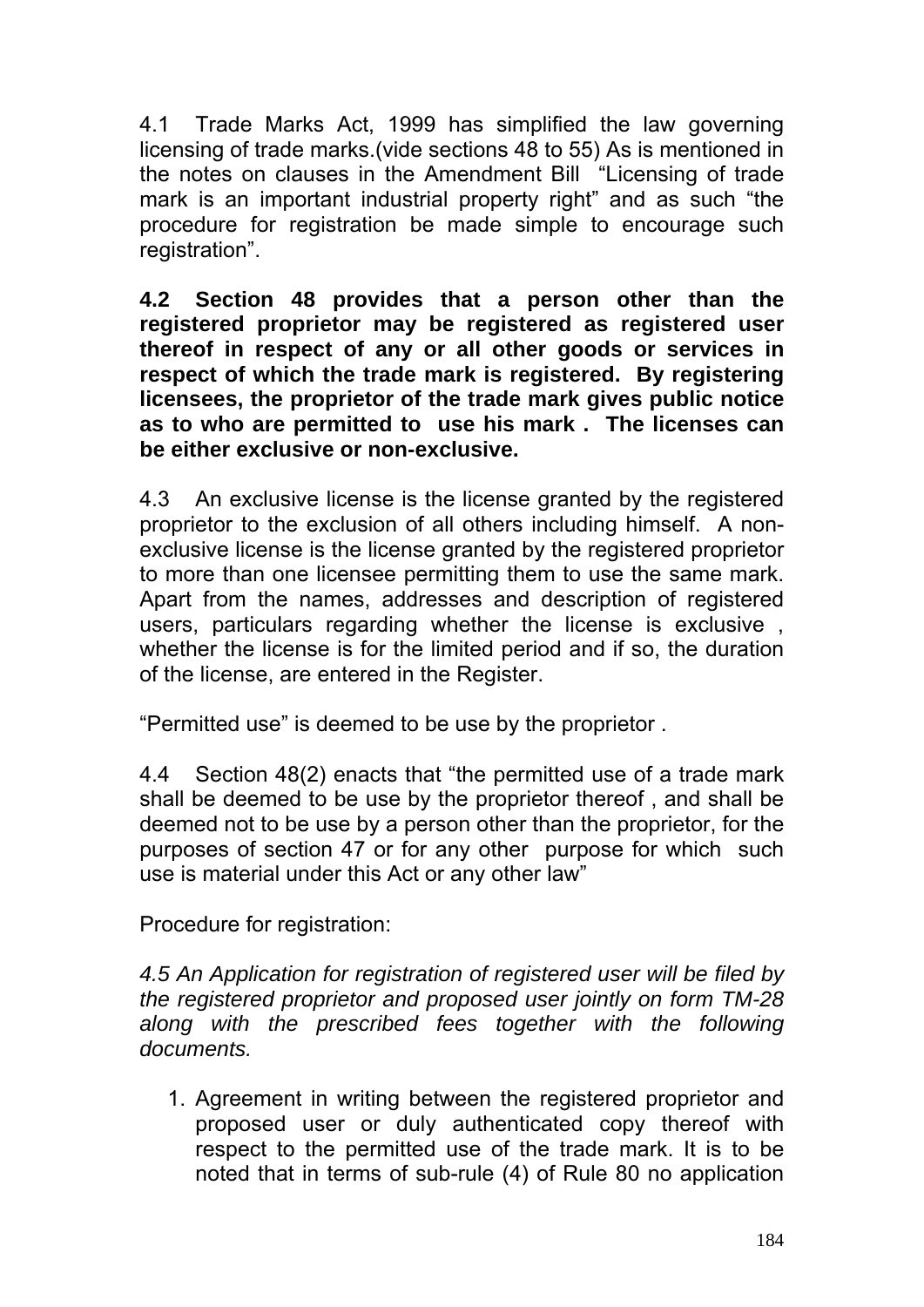will be entertained unless the same has been filed within 6 months from the date of agreement.

- 2. Document and correspondence, if any mentioned in the agreement or authenticated copies thereof
- 3. An affidavit of the registered proprietor or by some person authorized, testifying to the genuineness of the documents accompanying the application and containing
	- a. the particulars and statements required by clause(b) of sub-section (1) of section 49;[including degree of control to be exercised by the proprietor over the permitted use; the duration of the permitted use, etc]
	- b. the precise relationship between the registered proprietor and proposed user, if any, for instance whether the relationship is as principal and subsidiary company or whether there is common control between their business;
	- c. a statement as to the goods or services in which the registered proprietor is dealing, together with details as to whether the trade mark which is the subject of the application has been used by him in the course of trade before the date of the application and if so the amount and duration of such user.
- 4. Such further or other documents and evidence/information, as the Registrar may call for.

### **Legal position of licensee:**

4.6 Subject to the provisions of the license agreement between the parties, the owner has the right to terminate the license agreement. The only course open to the licensee if he is so aggrieved to file a suit for damages. See Pepsi Foods vs. Jal Drinks Pvt. Ltd 1996 PTC, 181 Delhi. The goodwill of business by the use of the licensed trade mark goes only to the licensor. As pointed out by Wadlow in Law of Passing Off (Second Edition (1995) at Para 2.62 – "If a valid license of a name or mark is in operation then the goodwill in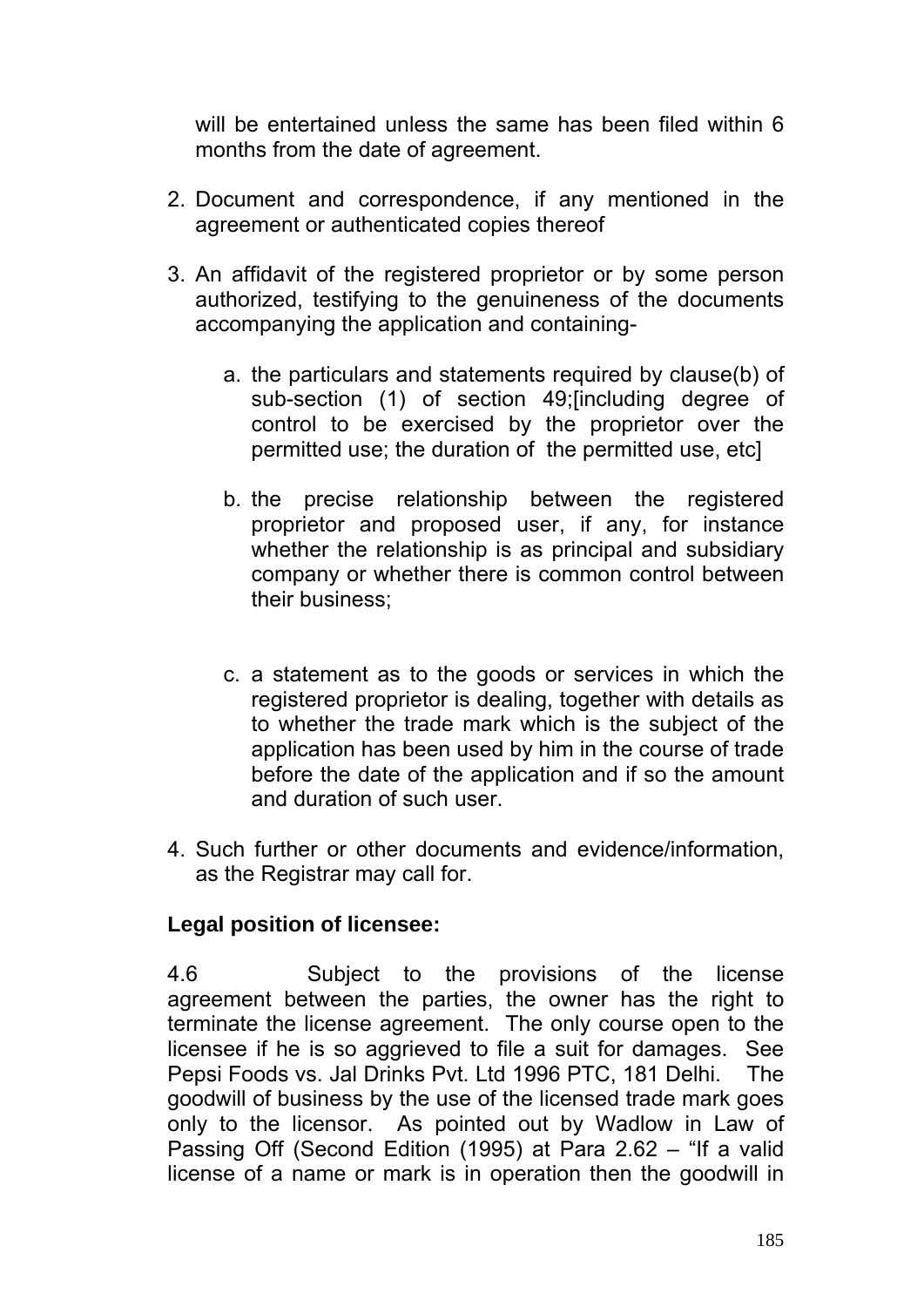respect of the business so carried on accrues to the licensor rather than the licensee…. The licensee acquires no interest in the name or mark, and must cease using it on termination of the license…. Provided the license is valid, it does not matter that the licensee may be held out as the provider of the goods in question and may in fact be primarily responsible for their character or quality".

## **Registration as registered user:**

4.7 Once the joint application made by the proprietor and the proposed user complies with all the requirements under the Act and the Rules, the Registrar will register the proposed registered user in respect of the goods or services as to which he is so satisfied. The Registrar will then issue a notice in the prescribed manner of the fact of registration to other registered users, if any – See sub-section (3) of section 49.

4.8 The date on which the application was made will be deemed to be the date of registration as registered user. In addition to the particulars and statements mentioned in paragraph (i) to (iv) of sub-clause (b) of clause (1) of section 49 , the entry will contain the name, description and principal place of business in India of the registered user and if he does not carry on business in India, his address for service in India will be entered.

## **Confidentiality of information:**

4.9 If so requested by the applicant, the Registrar will take necessary steps to secure that the information provided in connection with the registration of registered user is kept confidential. Accordingly except matters which are entered on the register, the Registrar will not make available other matters to any other person. – See sub-section (4) of section 49.

### **Variation of entry in the register**

4.10 Section 50 enables the registered proprietor to make an application on form TM-29 for variation of the registration of the registered user under section 50. Such application must be accompanied by a statement in triplicate of the grounds on which it is made and where the registered user thereof consents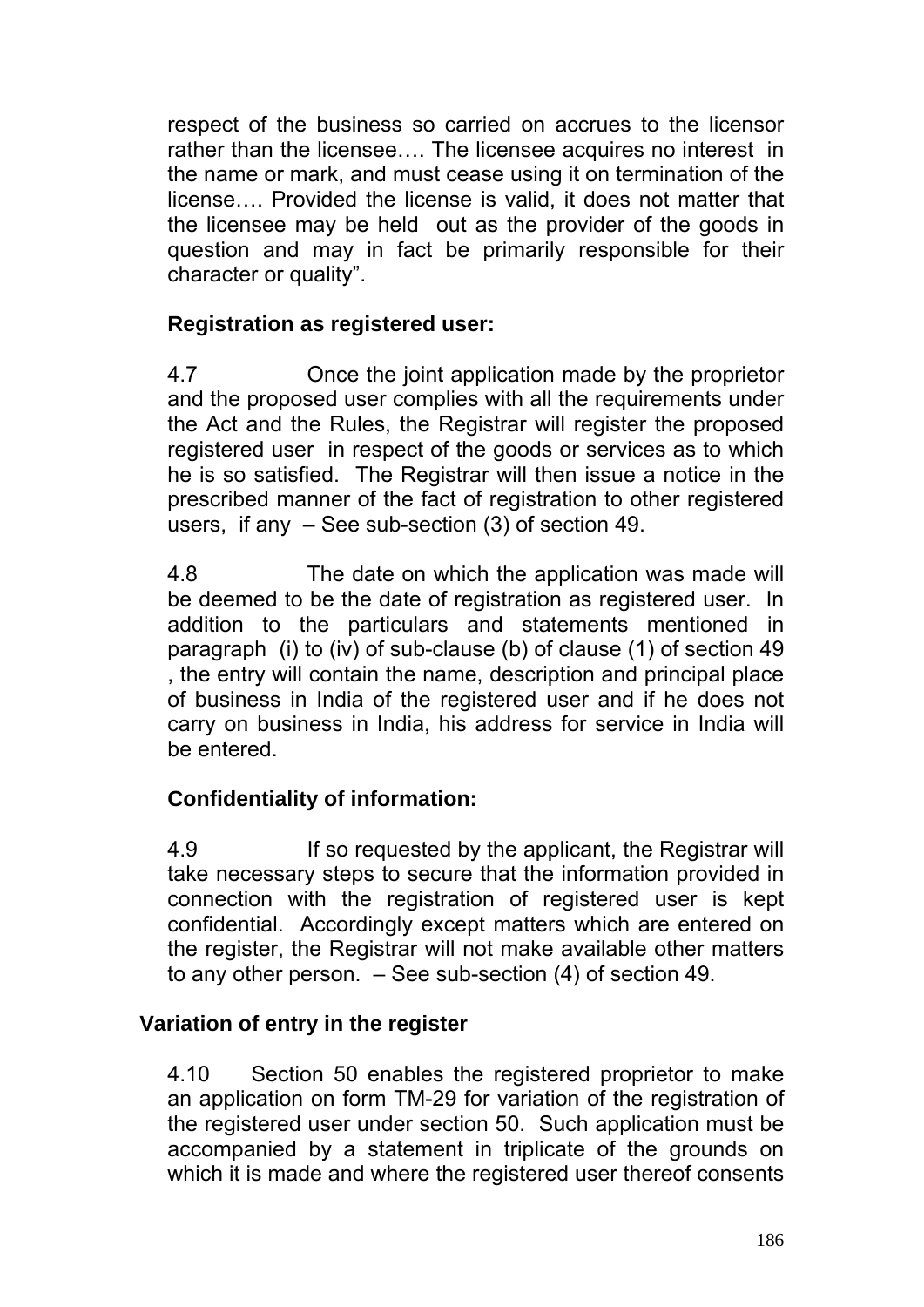, by the written consent of the registered user. The variation envisaged is in respect of any entry made in the register relating to registered user which include-

- (a) particulars and statements mentioned in paragraph (1) to (iv of sub-clause (b) of sub-section (1) of section 49.
- (b) The name, description and principal place of business in India of the registered user and if he does not carry on business in India, his address for service in India
- (c) Any conditions or restrictions relating to the registration of user, such as duration of registration as registered user.

Cancellation of registration as registered user:

4.11 Proceedings for cancellation of registration of the registered user may be initiated as follows:

- 1. On form TM-30 by the registered proprietor of the mark or by any other registered users
- 2. On form TM-31 by any person for cancellation of registration on any of the grounds mentioned in section 50(1)(c ) (d) read with rule 88(1).
- 3. Section 50(1)(d) empowers the Registrar to cancel the registration of a registered user of his own motion or on an application of any person on the ground that any stipulation in the agreement regarding the quality of goods/services is either not being enforced or not being complied with.
- 4.12 Where registration of the registered user is for a particular period, the Registrar shall cancel the entry at the end of the period.
- 4.13 Where some or all the goods or services are omitted from those in respect of which a trade mark is registered, the Registrar shall at the same time omit them from those specifications of registered users of the trade mark in which they are comprised.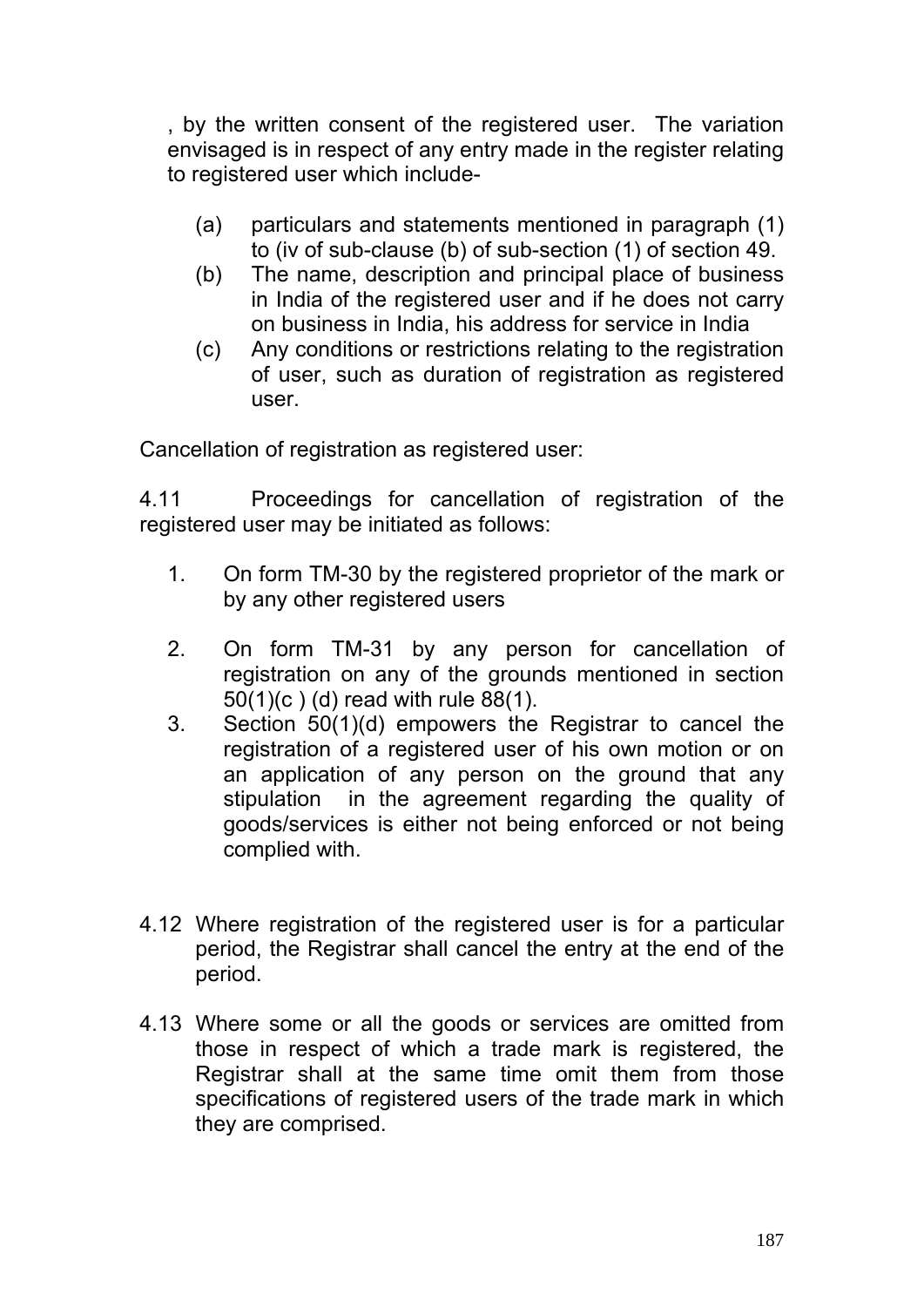- 4.14 The Registrar shall notify every cancellation or omission to the registered users whose permitted use is affected thereby and to the registered proprietor of the trade mark.
- 4.15 It is open to any third party to apply for cancellation of registration on any one or more of the following grounds:
	- 1. that the registered user has used the trade mark otherwise than in accordance with the agreement under clause(a) of sub-section (1) of section 49 or in such a way as to cause or to be likely to cause, deception or confusion;
	- 2. that the proprietor or the registered user misrepresented, or failed to disclose, some fact material to the application for registration which if accurately represented or disclosed would not have justified the registration of the registered user;
	- 3. that the circumstances have changed since the date of registration in such a way that at the date of such application for cancellation it would not have justified registration of the registered user;
	- 4. that the registration ought not to have been effected having regard to rights vested in the applicant by virtue of a contract in the performance of which he is interested.
	- 5. Any stipulation in the agreement between the registered proprietor and the registered user regarding the quality of the goods or services in relation to which the trade mark is to be used is either not being enforced or is not being complied with.
	- 6. In respect of any goods or services in relation to which the mark is no longer registered.

Under section 50(2), the Registrar will issue notice to the registered proprietor and each registered user of the trade mark and before cancellation of registration will afford an opportunity of being heard to the registered proprietor. See Rule 90 which prescribes the procedure to vary or cancel the registration.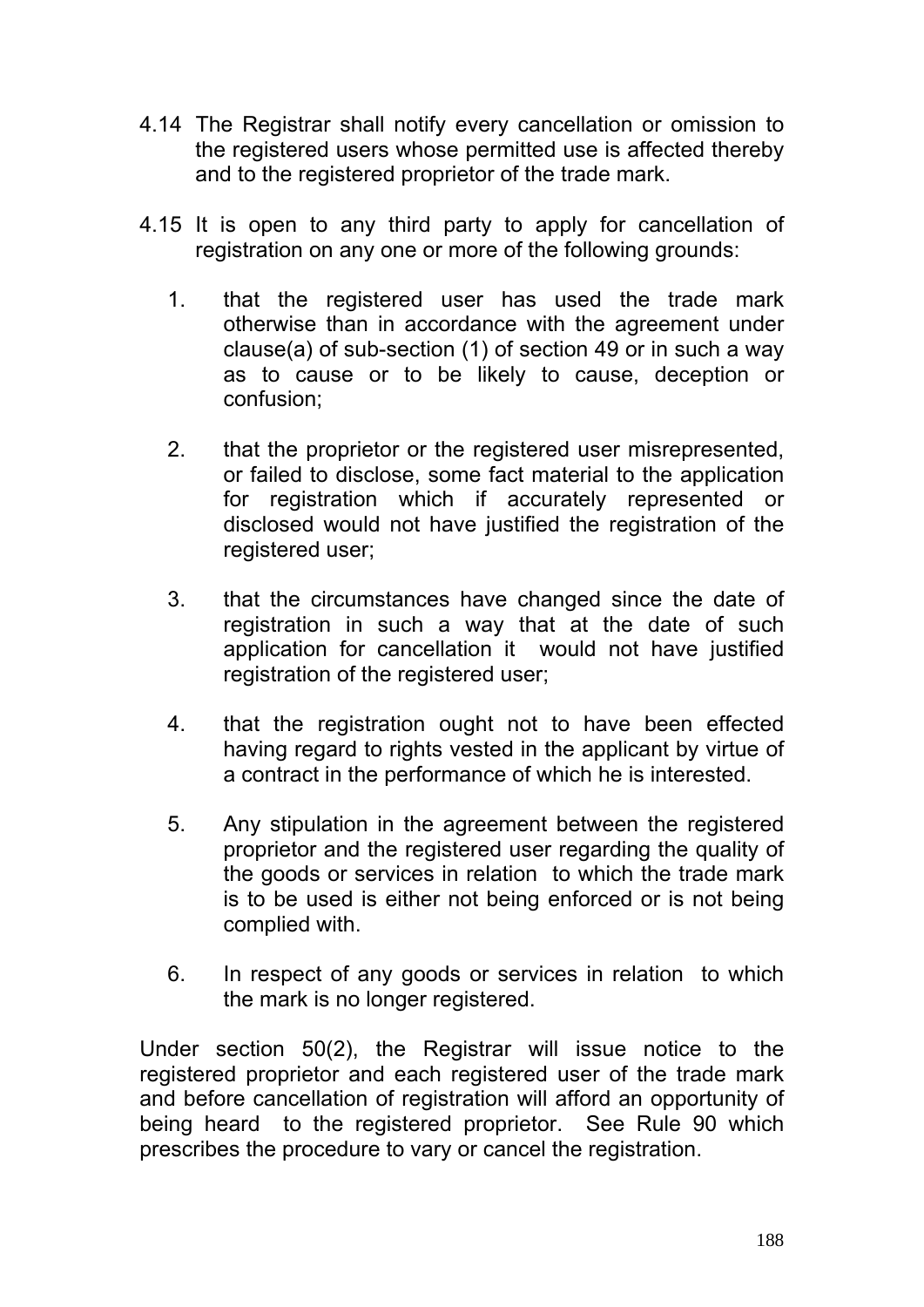**4.16 Power of Registrar to call for information in respect of registered users:** 

**With the simplification of procedure for registration of registered user, the Registrar is empowered under section 51 to require the proprietor to confirm at any time whether the agreement on the basis of which the registered user was registered is still in force. If such confirmation is not received within the stipulated time, the registration of registered user shall cease. The Registrar will notify such fact to the parties concerned.** 

- 4.17 Rights of registered user:
	- a) Subject to the conditions and limitations entered on the register and the registered user agreement. The registered user has the right to use the registered mark in relation to goods or services for which the trade mark remains registered.
	- b) If the registered user enters into a partnership with any other person for carrying on the business concerned, the firm may use the trade mark so long as the registered user continues to be a partner of the firm.
	- c) If the registered user is a partnership firm and undergoes change in its constitution, the reconstituted firm may use the trade mark only so long as any partner of the original firm at the time of its registration as registered user , continues to be a partner of the reconstituted firm(section 54)
	- d) Subject to any agreement between the parties, section 52 recognizes the right of the registered user to take proceedings against infringement. On the other hand section 53 explicitly enacts that an unregistered licensee shall have no right to institute such proceedings

In terms of section 48 the use of the trade mark by the registered user is deemed in law to be use by the proprietor. As such the registered user cannot at any time claim any right or share in the goodwill of the business associated with the trade mark. Since the registered user is merely a licensed user of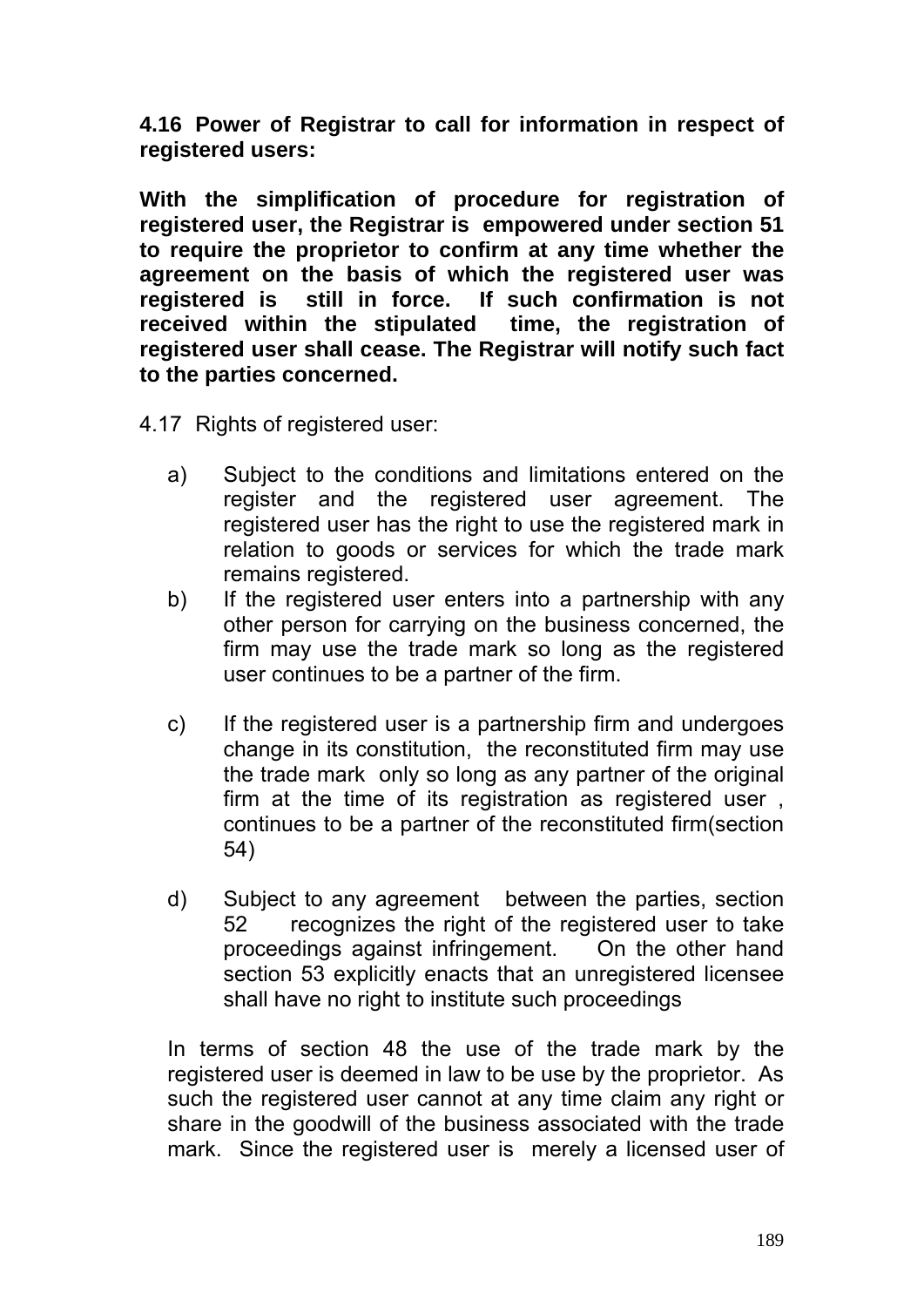the trade mark under a written agreement, he has no assignable or transmissible right in respect of the trade mark.

## **5. Assignment:**

**5.1 As distinguished from licensing of a trade mark where the proprietor merely permits the licensee to use the mark for a specified period in relation to certain goods or services, assignment of trade mark involves transfer of ownership of the trade mark to another person or entity.** 

5.2 The provisions concerning assignment and transmission of trade mark are contained in section 37 to 45 read with rule 68 to 79.

5.3 The following gives a brief summary of the provisions of the law in this respect.

- 1. The right of the registered proprietor to assign a trade mark for any consideration is recognized – section 37
- 2. A registered trade mark is assignable or transmissible with or without the goodwill in respect of all goods /services or some only of such goods/services for which the mark is registered- Section 38.
- 3. An important change introduced by the new law is that it enables an unregistered trade mark to be assigned or transmitted with or without the goodwill of the business-Section 39. This change brings the law in line with the requirement in Article 21 of the TRIPS agreement.
- 4. The law provides restrictions on assignment or transmission where multiple exclusive rights would be created in more than one person and also to prevent splitting of right on territorial basis and creating right in different persons in different parts of India. However the Registrar is empowered to approve assignment where he satisfied that it would not be contrary to the public interest-Section 41.
- 5. Where there is an assignment without goodwill of business, it will not take effect unless the assignor obtains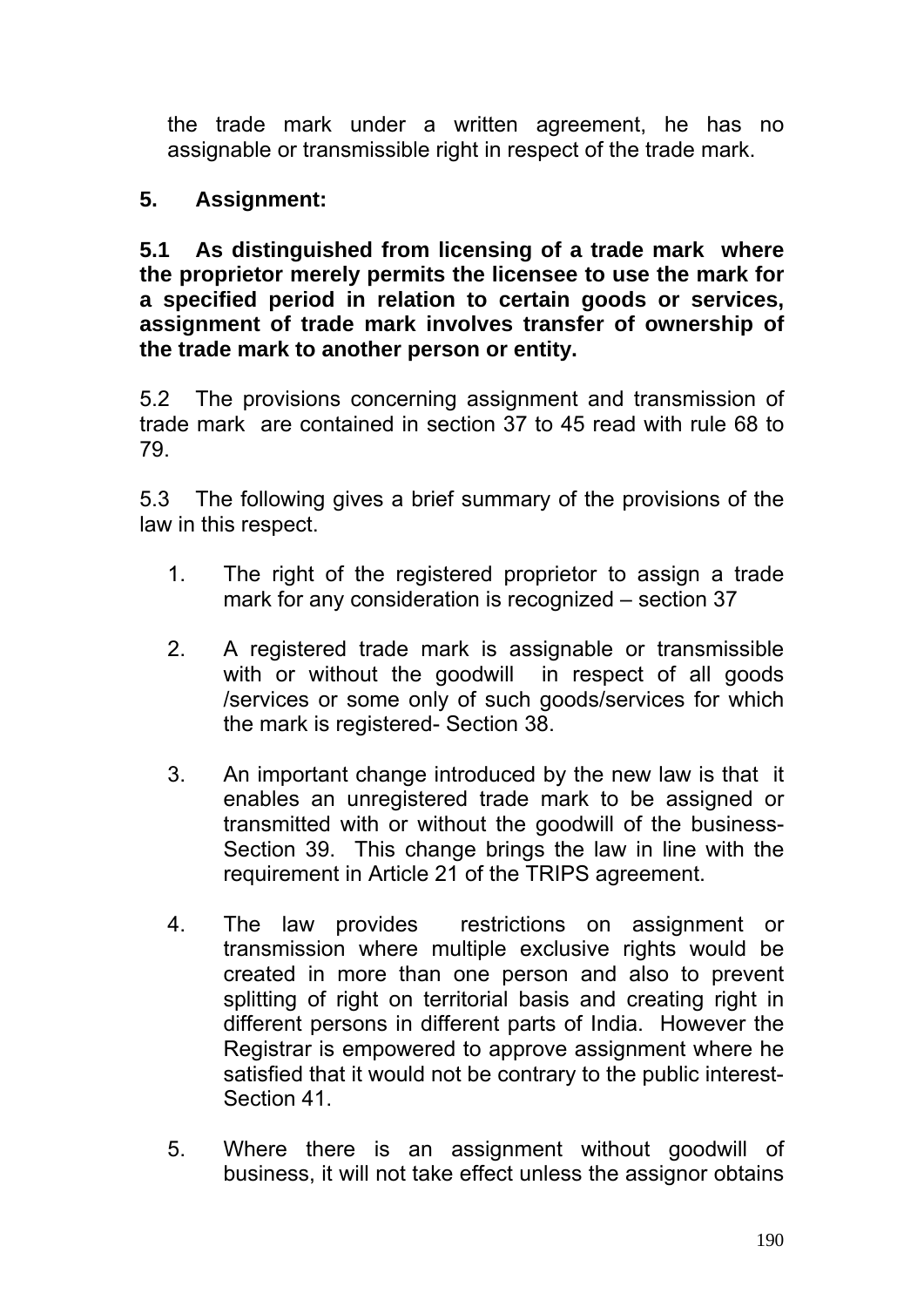directions of the Registrar and advertises the assignment as per directions - Section 42.

- 6. Assignment of certification trade mark can only be done with the consent of the Registrar -Section 43.
- 7. Associated trade mark will have to assigned together Section 44.
- 8. Section 45 provides for registration of assignment and transmission. If the validity of assignment is in dispute, Registrar may refuse to register unless the right of the parties are determined by a competent court. Where the assignment involves transmission of money outside India, permission of authority specified in any law for transmission of money abroad will have to be produced before recordal of assignment- Rule 73.

**Assign ability with or without goodwill of business:** 

**5.4 Section 38 of the Act permits assign ability and transmissibility of a registered trade mark, whether with or without the goodwill of business. Section 39 now explicitly permits unregistered trade mark also to be assigned with or without goodwill of business concerned.** 

Effect of assignment with goodwill:

**5.5 The word "goodwill" is to be understood "to include whatever adds to the value to a business by reason of situation, name and reputation, connection, introduction to old customers, and agreed absence from competition, or any of these things, and there may be others. In this wide sense, goodwill is inseparable from the business to which it adds value and, in my opinion, exist where the business is carried on. Where such business is carried on in one place or country or in several and if in several, there may be several businesses each having a goodwill of its own". See Commissioner of Inland Revenue vs. Mullar & Co. (1901) ASC 217, page 235.** 

**5.6 The transfer of goodwill confers on the transferee the exclusive right to carry on the business transferred, the**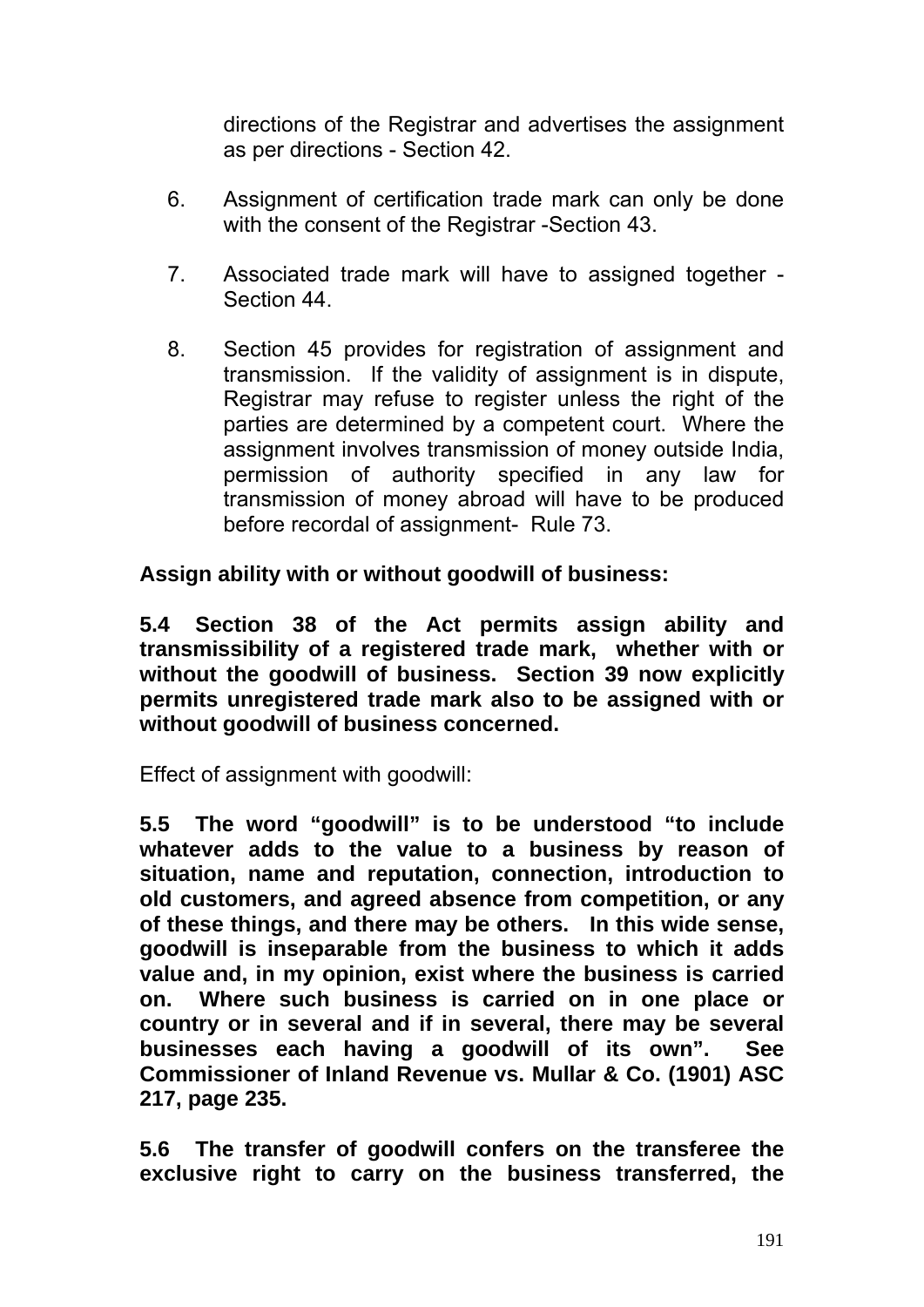**exclusive right to represent himself as carrying on such business and as against the transferor the exclusive right to use the name under which the business has been carried on, but such name must not be used so as to expose the transferor to a risk of personal liability owing to his being held out as the owner of or a partner in the business. See Reuter vs. Mulhens (1953)70 RPC 103, page 121.** 

Effect of assignment on existing licensee :

**5.7 In BDA Ltd, vs. State of Uttar Pradesh (1996 IPLR 93), it is held that after assignment of the trade mark, the license agreement stands automatically terminated. This decision was followed in Wonderworld Electrodes (P) Ltd vs. Ahura Welding Electrodes Manufacturing Co. Ltd, (2003) 26 PTC 37 where the court observed that "it is settled law that once there is a transfer of property, the license granted by the owner/transferor for use of the property stands automatically terminated. The said principle is not only applicable to immovable property right, but also apply in respect of movable property as well.** 

Assignment without goodwill of the business:

**5.8 Section 42 stipulates conditions for assignment of a trade mark without goodwill of business,. The law prescribes the following procedure in such cases.** 

**An application is required to be made on form TM-20, stating the date on which the assignment is made and giving particulars of registration in case of registered trade mark.** 

**The Registrar may call for any evidence further information and on being satisfied with regard to assignment he will issue directions in writing with respect to advertisement of the assignment. The object of advertisement is merely to give notice to the public about the transfer of ownership of the mark, without the transfer of the business itself. The law is based on common law principle that the goodwill of business was indivisible in which the mark was used and therefore an assignment of trade mark without the goodwill of the business and stock in trade was bad. The modern view is different. The Trade Marks Act, 1994 in the UK abolished such**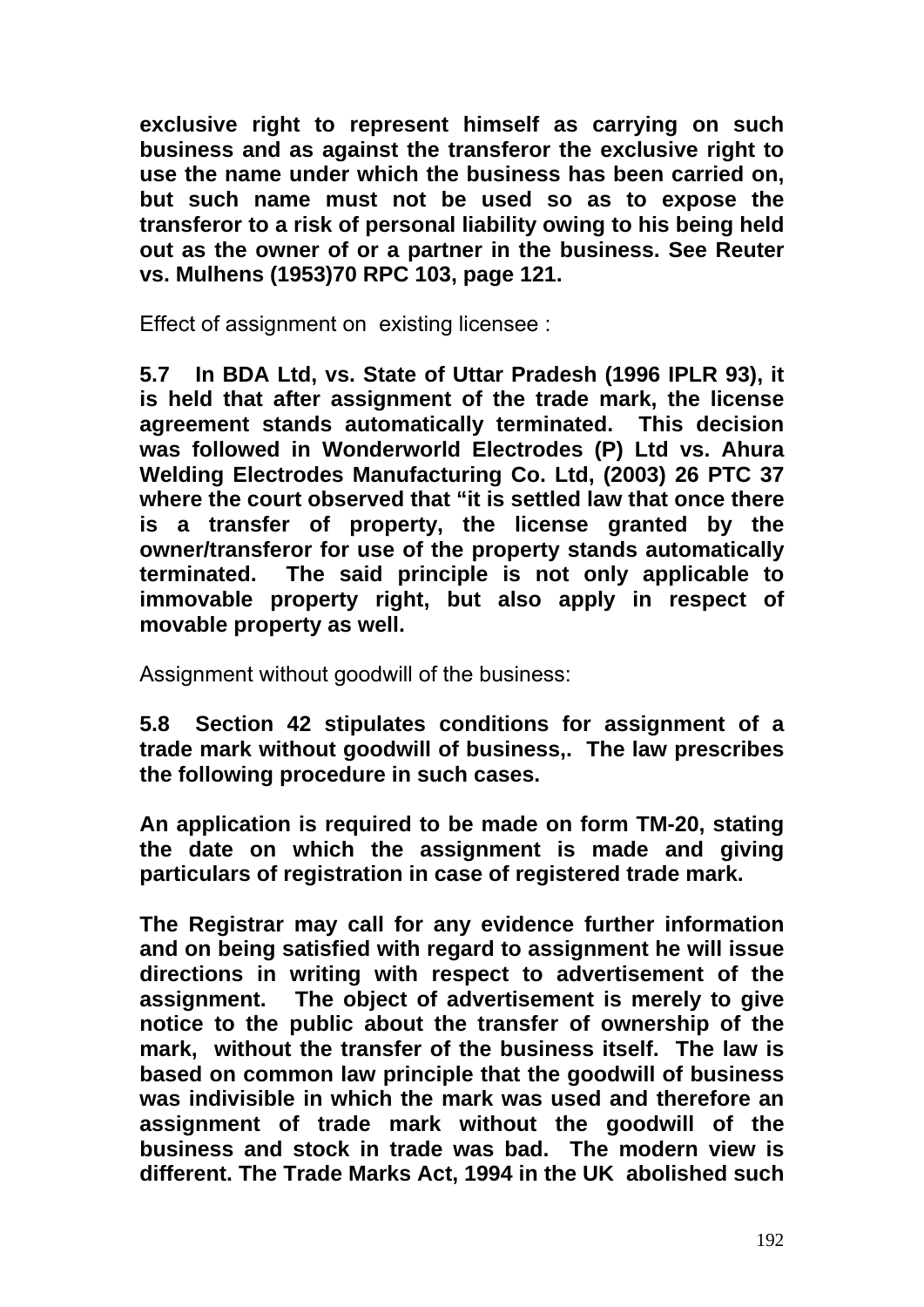**requirement as being of little practical effect as a safeguard to the public. The British Govt. also found that the requirement was a "burden to the trade mark owners and the Registry". It is proposed to amend present section 42 of the Trade marks Act, 1999 with the modern trend.** 

**An application for assignment under section 42 without goodwill of business is to be made within six months from the date on which the assignment is made, with possible extension of the period by request, made on form TM-21. (See rule 74)** 

**After advertisement of the assignment an application to register, the title of the transferee or the assignee is to be made on form TM-24 or TM-23.** 

Restrictions on assignment where multiple exclusive right would be created. :

**5.9 Section 40 makes provisions containing restriction on assignment or transmission where multiple exclusive rights would be created in more than one person, which would be likely to deceive or cause confusion. Nevertheless such assignment is not deemed to be invalid when accompanied by suitable safeguard, with conditions and limitations, so that such exclusive rights are not exercisable by two or more persons within India, otherwise than for export or in relation to goods to be exported to the same market outside India.** 

**In accordance with the prescribed procedure, an application will be made on form TM-17 along with a statement of case with a draft copy of the proposed deed of assignment. The Registrar may call for any additional information or require the case to be verified. The Registrar may also hear the applicant and any other person who may be interested in the assignment. Thereafter the Registrar may issue the certificate as to whether the proposed assignment would or would not be invalid under sub-section(1) of section 40.** 

5.10 Restrictions / assignment when exclusive rights would be created in different parts of India: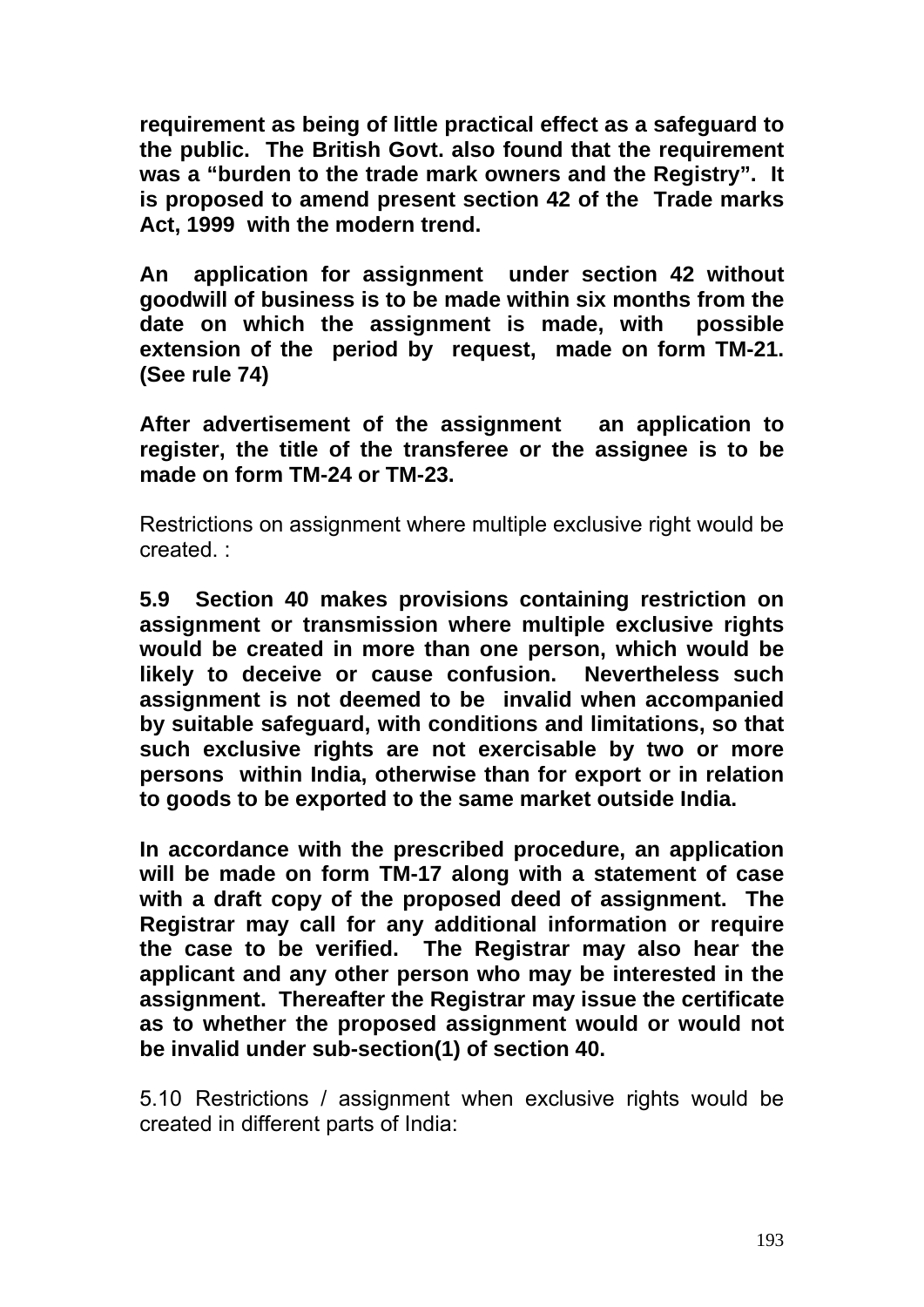**Section 41 lays down restrictions on assignment or transmission so as to prevent splitting of rights of a trade mark on a territorial basis and creating rights on different persons in different parts of India . However, the Registrar has been empowered to approve such assignment, if he is satisfied that it would not be contrary to public interest.** 

Registrar's prior approval of proposed assignment:

**5.11 An application on form TM-19 may be made together with a statement of case setting out the circumstances and a copy of any instrument or proposed instrument effecting the assignment or transmission under proviso to section 41. After hearing the applicant and any other person whom the Registrar may consider to be interested in the transfer, he may issue a written approval or disapproval of the proposed assignment.** 

**Where an approval has been given, application for registration of the title is to be made within six months from the date of approval.** 

Consideration of the case:

**Whether the proposed assignment or transmission would not be contrary to public interest is to be considered from a practical point of view, having regard to the nature of goods and the business. For this purpose, the law empowers the Registrar to approve cases where he is satisfied that the use of the mark would not be contrary to public interest. In this regard, the Registrar adopts a discriminatory approach between business extending throughout the country and local trade without altogether prohibiting the assignment of trade mark resulting in concurrent right being vested in different persons and in different places in India. Such approach is considered to be justified where the trade in relation to which the mark is used is local in character e.g. vegetables, ice cream, bread or similar perishable articles.** 

Recordal of assignment:

**The procedure for recordal of assignment and transmission is contained in section 45 read with rule 68.**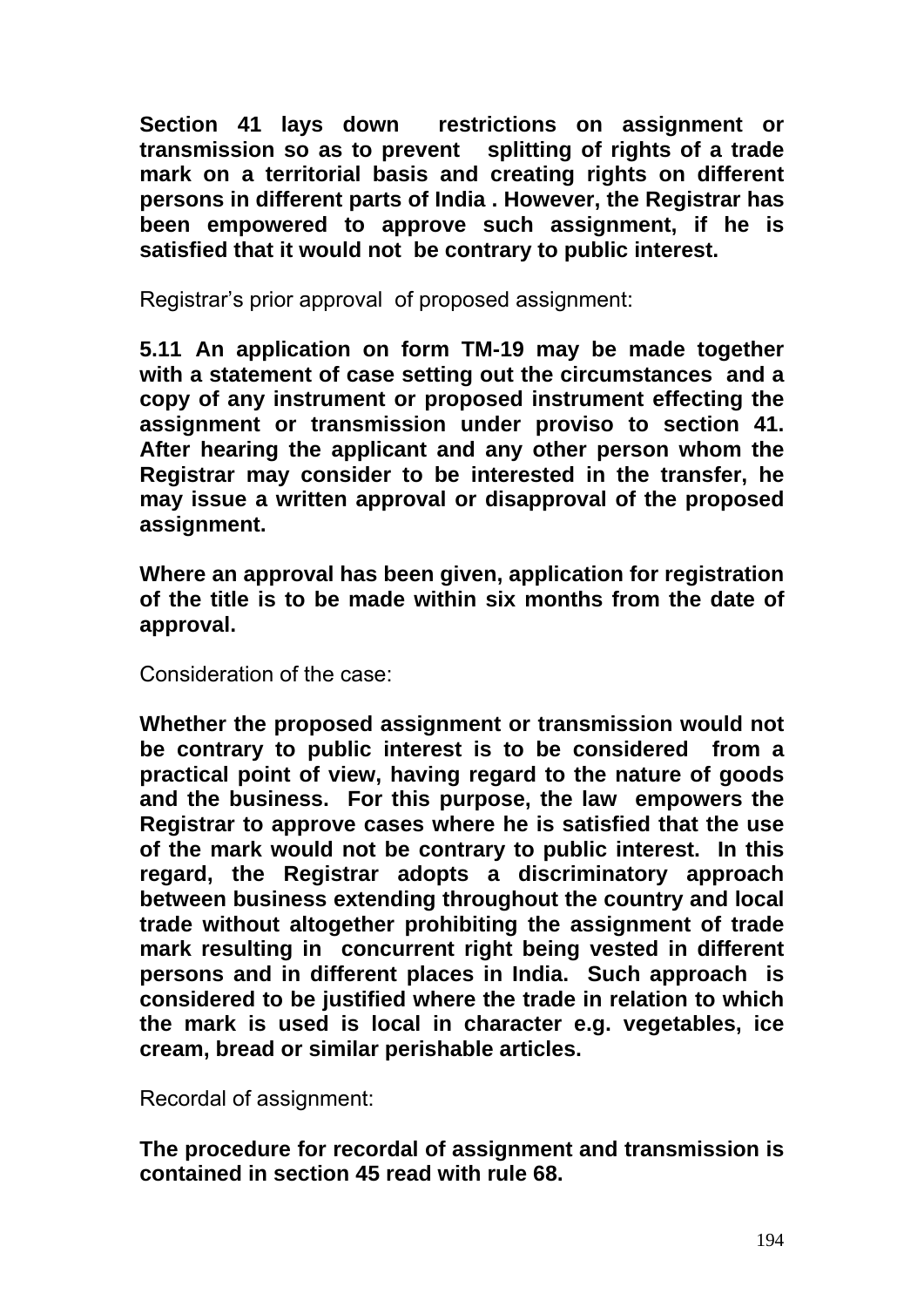**An application to register the title of a person who becomes entitled by assignment or transmission to a registered trade mark is to be made on form TM-24 or TM-23 together with prescribed fees depending upon whether the application is made by such person alone or jointly with the registered proprietor.** 

**The application should contain full particulars of the instrument under which the person claims to be entitled to the trade mark together with the certified copy thereof. On proof of title, the Registrar will register him as the subsequent proprietor of the trade mark and cause the particulars to be entered on the register.** 

**After the mark is assigned, the assignor ceases to have any interest or right in the trade mark and the assignee alone comes to possess the exclusive right.** 

**When assignment or transmission is in dispute under proviso to section 45 the Registrar may refuse to register until rights of parties are determined by a competent court.** 

**It is well settled that in the case of a partnership , changes made in the register of trade mark at the instance of some of the partners without any notice to the other partners, is invalid. Accordingly, it is essential that due notice must be given about a request for change in proprietorship of the mark. See Radhakishan Khandelwal vs. Registrar of Trade Marks AIR 1969 DEL 324 where it was held that "there is in the eye of law a necessary implication that the party adversely affected should be heard before an order for removal of his name can be made".** 

#### 6. Removal of registered trade mark for non-use:

**6.1 A trade mark which is not used within five years of its registration becomes liable for removal either completely or in respect of those goods or services for which the mark has not been used. The object of this provision in section 47 is that a person cannot be permitted to register a trade mark when he has not used it in relation to the goods or services in respect of which it is sought to be registered or does not intend to use it in relation to those goods or services, as the registration**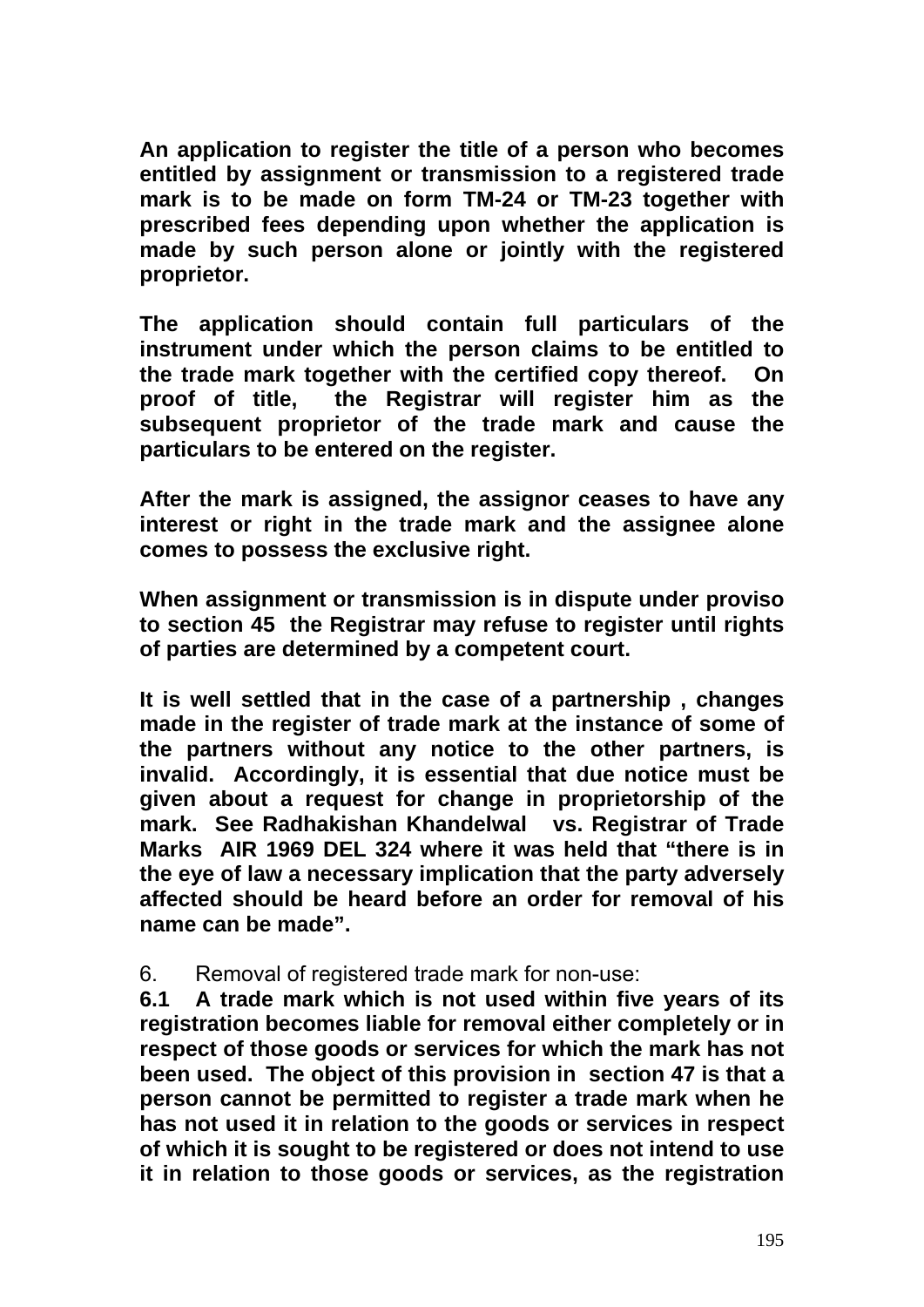**confers valuable rights upon the registered proprietor. This is borne out of section 18 of the Act which enables a trade mark to be registered by "any person claiming to be the proprietor of the trade mark used or proposed to be used by him". The only two exceptions which are contained in section 46 providing for application for registration to be made by a person who does not use or propose to use the mark are -** 

**a) A company which is about to be formed and registered under the Companies Act and the applicant intends to assign the trade mark to that company; or** 

**b) Proprietor intends it to be used by a person to be registered as the registered user, after the registration of the mark.** 

**An application for removal of registered mark under section 47 may be made to the Registrar or to the Appellate Board .** 

**6.2 The procedure before the Registrar in such cases is prescribed in rule 92. Application will be made on form TM-26 together with prescribed fees and accompanied by a statement in triplicate setting out fully the nature of applicant's interest (viz. demonstrating as to how the applicant claims to be an "aggrieved person"), the facts upon which he bases his case and the relief which he seeks. Where there are registered users, such application and statements shall be accompanied by as many copies thereof as there are registered users.** 

**6.3 Under rule 92, a copy of each of the application and statement of case will be transmitted by the Registrar to the Registered Proprietor and to the registered users and any other person who appears from the register to have an interest in the trade mark.** 

**6.4 Thereafter within two months from the date of receipt by the registered proprietor of the copy of the application, the Registered proprietor will send his counterstatement on form TM-6 in triplicate setting out the grounds on which the application is contested. The Registrar will serve the copy of the counterstatement on the applicant. Thereafter, the provisions of rule 50 to 57 will apply mutatis mutandis to the**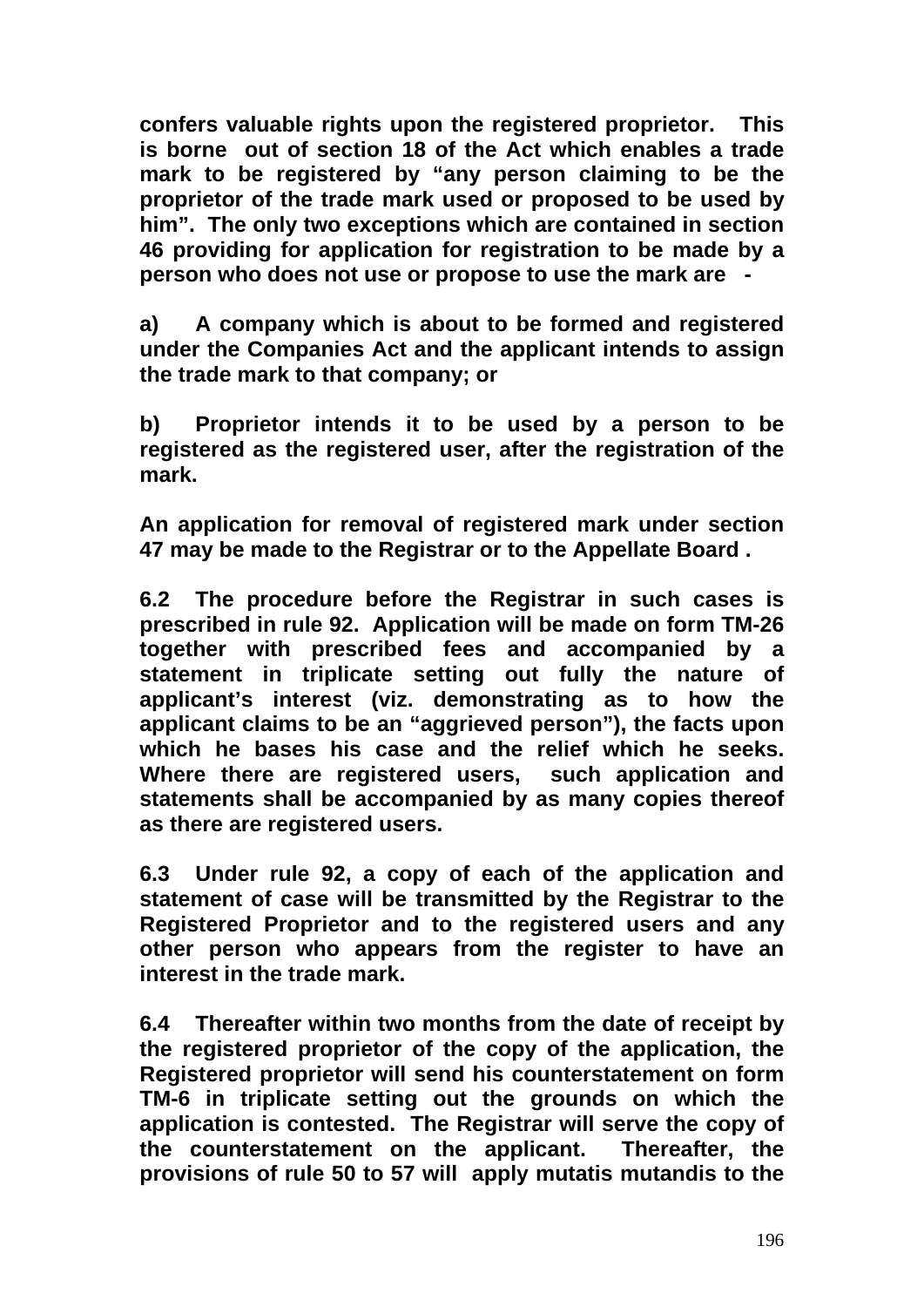**further proceedings on the application. Rule 93 clearly lays down that the Registrar will not however remove the mark merely because the registered proprietor has not filed the counterstatement, unless he is satisfied that the delay in filing the counterstatement is willful and is not justified by the circumstance of the case.** 

7. Grounds for removal

**7.1 Section 47 provides two alternative grounds for removal of mark on ground of non-use. The application for this purpose may be made only by a "person aggrieved" on either of the following grounds:** 

**a) the trade mark was registered without any bonafide intention that it should be used in relation to those goods/services, and that there has in fact been no bonafide use of the trade mark up to a date three months before the date of application, or** 

**b) A continuous period of five years from the actual date of registration or longer has elapsed during which there was no bonafide use thereof upto three months before the date of application.** 

**7.2 As regards the "bonafide intention to use" the fundamental legal proposition is, as was held in Batt & Co's TM (1899) 16 RPC 411 page 413,** 

**"If a man procures a trade mark to be registered for goods in which he does not deal either when he applies for registration or within a reasonable time afterwards, he does so at his peril and he exposes himself to the risk of having his mark expunged or having his registration restricted to his legitimate requirement."** 

**7.3 In regard to the allegation that there has been no bonafide use of the trade mark in relation to the registered goods/services the onus is on the applicant to establish the same. In the Gerber TM (2003) RPC 34 it was held that –** 

**"bonafide use" means use that is honest and genuine and "not pretended" - substantiality of use judged by ordinary**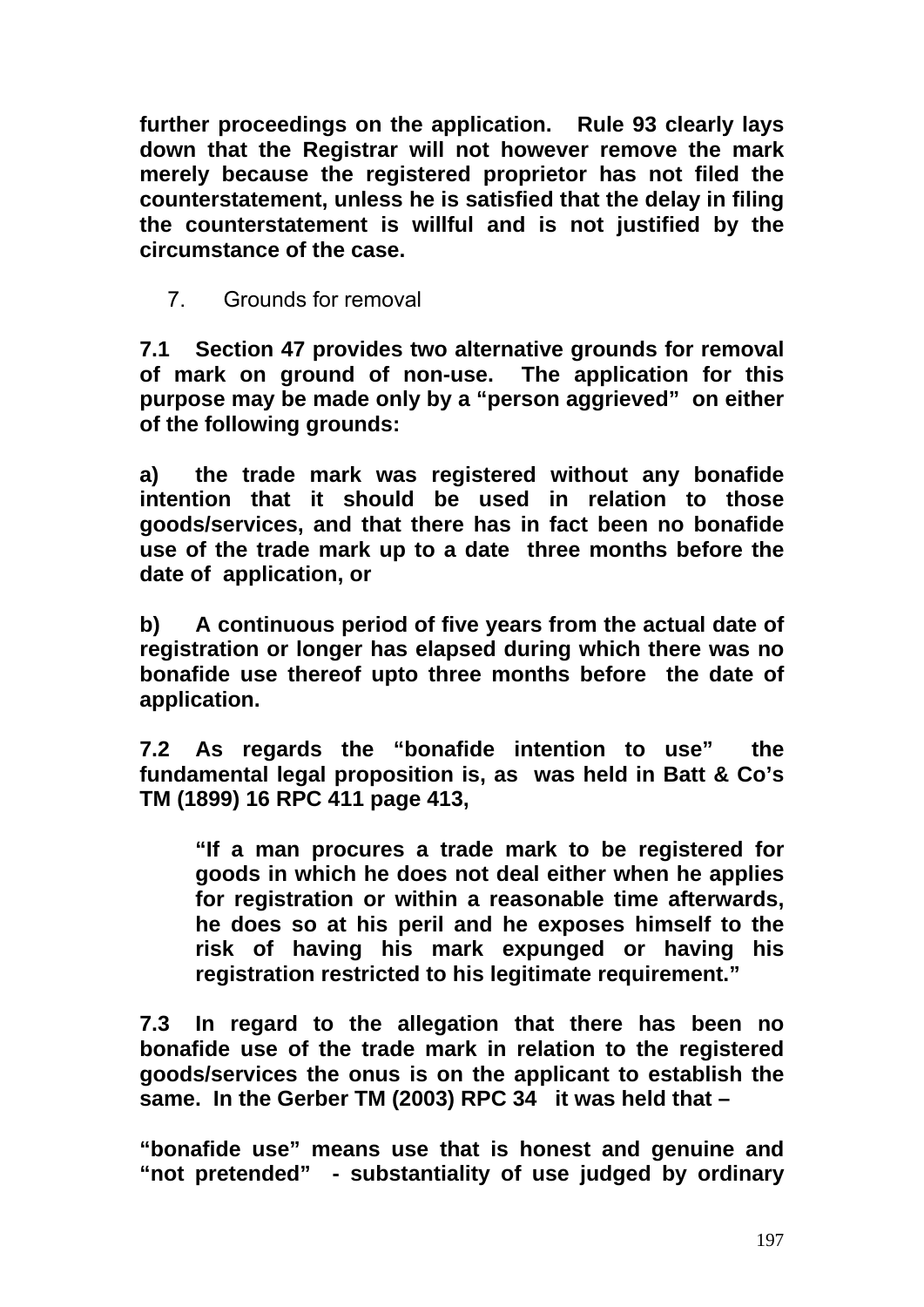**commercial standards, depending upon the nature and circumstances of the case may be relevant to determine whether it was in fact bonafide" .** 

**Court of appeal found that "test marketing" was bonafide use.** 

**7.4 Once a prima facie case is shown by the applicant, the onus shifts to the registered proprietor to repel the allegation. The obligation to demonstrate use is not applicable immediately after registration of the trade mark, instead the registered proprietor has five years following the completion of registration procedure to put the trade mark into use on the goods and /or services for which the trade mark was registered.** 

7.5 Commencement of period of non-user:

**The law has been amended to explicitly provide that the period of five years under section 47(1) will commence from the date on which the trade mark is actually entered in the register. This date is to be contrasted with the date of registration mentioned in section 23 which relates back to the date of making the application and that date is deemed to be the date of registration. In order to remove ambiguity it is clearly now provided under section 47(1) that the five year period will begin from the date on which the trade mark is actually entered in the register.** 

**It is enacted in section 47(1)(a) and (b), any use of the impugned trade mark just three months before the filing of an application for removal of mark will be disregarded. This is to prevent the owner of the unused mark to frustrate an application for removal of mark by starting use of the mark on sensing that an application for removal is about to be filed and consequently defeat the law in this respect.** 

### 7.6 Intervention by third party:

**Any person other than the registered proprietor alleging interest in the registered mark may apply on form TM-27 for leave to intervene explaining the nature of his interest in the case. The Registrar may either grant leave or refuse after a hearing if so required.**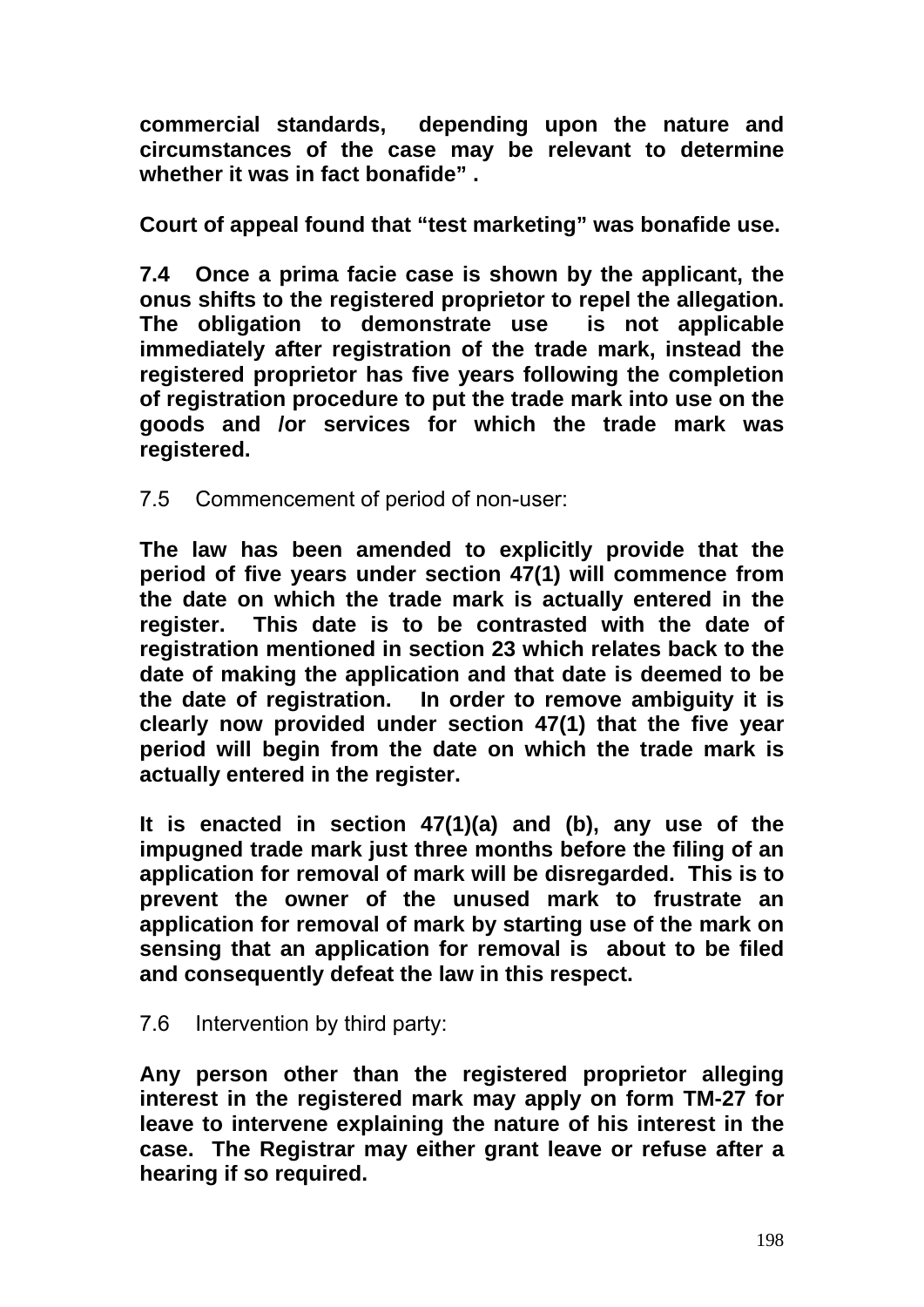7.7 Partial rectification:

 **If the registration of a trade mark covered a wide specification of goods and it is found that the trade mark has been actually used only in relation to some of those goods, it is open to the Registrar to require the specification of goods or services for which the trade mark was registered to be rewritten in order to achieve the required degree of rectification. See Minerva TM (2000) FSR 734.** 

7.8 Special circumstances:

 **Section 47(3) protects the registered trade mark from being removed on ground of non-use, if such non-use is shown to have been "due to special circumstances in the trade", which include restriction on the use of the trade mark in India imposed by any law or regulation and not to any intention to abandon or not to use the trade mark in relation to such goods or services.** 

**The onus is on the registered proprietor to establish "special circumstances" for non-user to save the mark from removal** 

8. Rectification of register:

**8.1 As distinct from removal of trade mark for non-use under section 47 as above, rectification of register may arise out of the following procedures under the Act:** 

**i) Under section 57 a "person aggrieved" may make an application for canceling or varying the registration of a trade mark on the ground of any contravention or failure to observe the conditions entered on the register or by absence or omission from the register any entry or by any entry made in the register without sufficient cause, or by any entry wrongly remaining on the register, or by any error or defect in any entry in the register. The Tribunal may make such order for making, expunging or varying the entry as it may think fit.**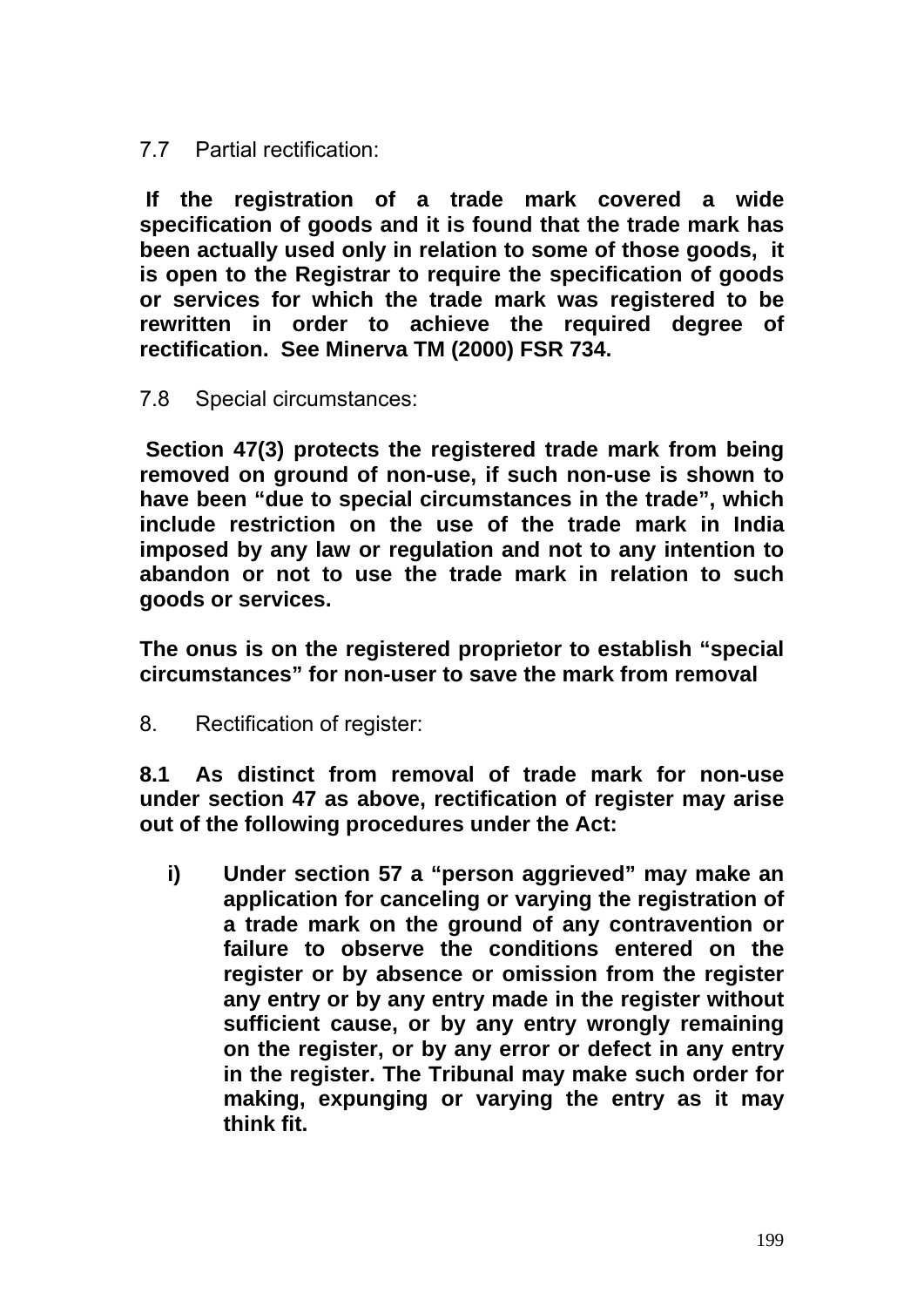- **ii) The Tribunal (the Registrar or the Appellate Board)of its own motion after giving a notice to the parties concerned and giving them an opportunity of hearing, make any order as above. – Section 57(4)**
- **iii) On application made in the prescribed manner by the registered proprietor, the Registrar may correct any error in the name, address or description or any other entry relating to the trade mark ;enter any change in the name, address or description of the registered proprietor; cancel the entry of a trade mark in the register; strike out any goods or classes of goods or services in respect of the registered mark and make consequential amendments or alterations in certificate of registration.- section 58.**
- **iv) Alteration of the registered trade mark section 59.**
- **v) Change of classification of goods to align with any revised classification – section 60**
- 8.2 Application for rectification

**An application for rectification under section 57 may be made either to the Registrar or the Appellate Board. The procedure before the Registrar is prescribed in rules 92 to 101 of the Trade Marks Rules, 2002. An application under section 57 is to be made in triplicate on form TM-26 or TM-43( in the case of collective mark or certification mark) The application is to be accompanied by a statement of case , in triplicate, setting out the nature of applicant's interest, facts upon which the case is based and the relief sought for. To enable the Registrar to serve copies of application, the applicant is required to submit as many copies of the application and statement of case as there are registered users.** 

**The provisions of rules 50 to 57 will apply** *mutatis mutandis* **to further proceedings of the application as regards filing of counterstatement and evidence.** 

8.3 "Person aggrieved":

**Though the term "person aggrieved" is not defined in the Act or Rules, it has been liberally construed in several cases. In Powell's trade mark, 10 RPC 195 CA , it was held that**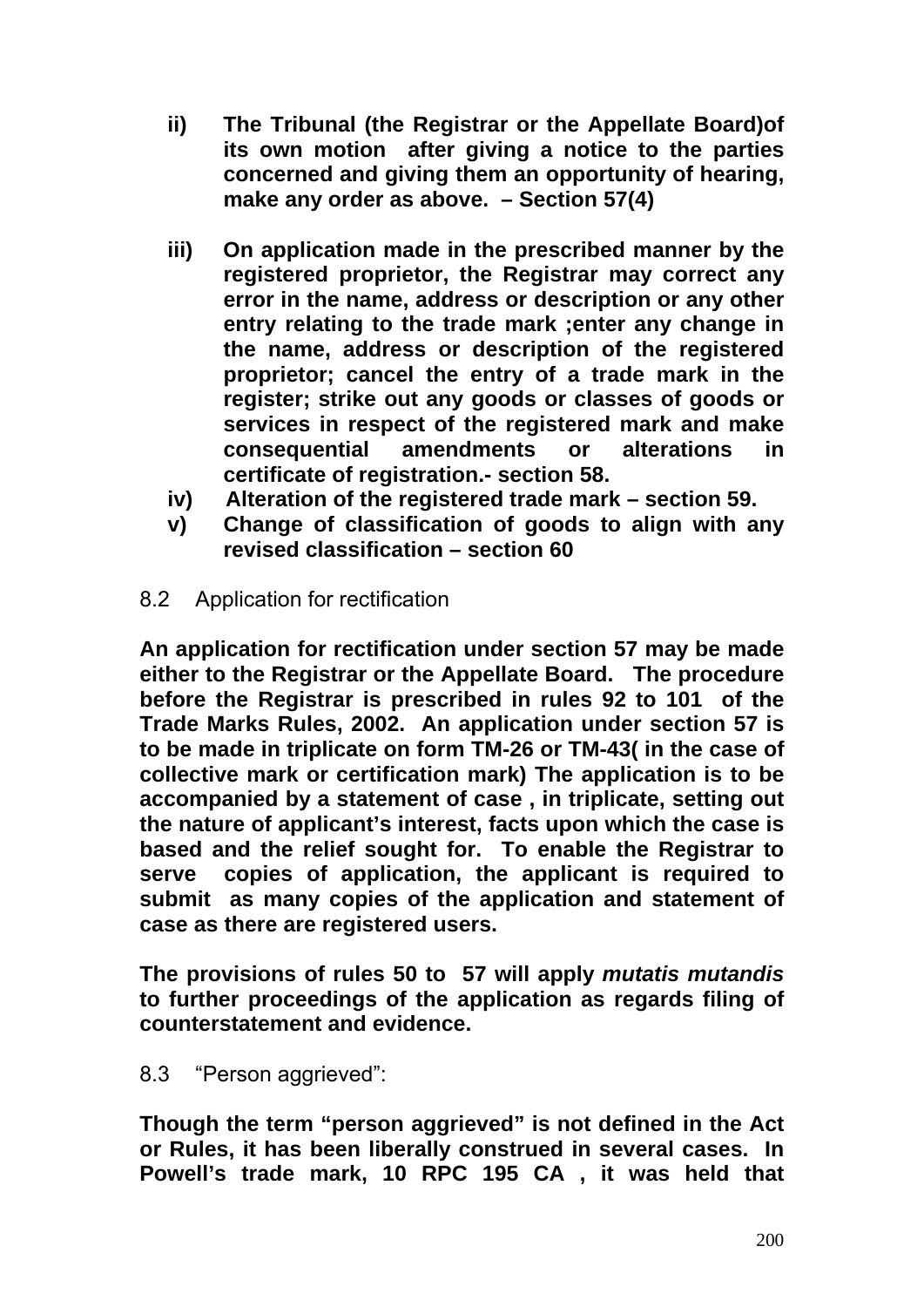**"persons who are aggrieved are persons who are in some way or the other substantially interested in having the mark removed from the register or persons who would be substantially damaged if the mark remained". "The object of rectification is purifying the register , which is a public purpose. Hence, applicant's** *locus standi* **is determined on principles akin to those in public interest litigation". Toshiba Corporation vs. Toshiba Appliances (1994) PTC 53 page 61.** 

8.4 Grounds for rectification:

**Sections 57(1) and 57(2) refer to the following grounds for rectification:** 

- **a) any contravention, or failure to observe a condition entered on the register in relation thereto (section 57(1)**
- **b) absence or omission from the register of any entry (section 57(2))**
- **c) any entry made in the register without sufficient cause (section 57(2))**
- **d) any entry wrongly remaining on the register (section 57(2))**
- **e) any error or defect in any entry in the register (section 57(2)).**

**Under section 31(1) in all legal proceedings relating to a trade mark (including application under section 57), the original registration of the trade mark shall be prima facie evidence of the validity thereof.** 

**Therefore, if the grounds contemplated in section 57 for rectification are not shown, the application is liable to be rejected . See Kamaladevi vs. Palani Mudaliar and Co. 2004 (29) PTC 589 IPAB.** 

**8.5 The ground "contravention on failure to observe a condition", is attracted only if there is non-compliance or violation of any conditions and does not extend to "limitations" as defined in section 2(1)(l). For example when a trade mark is registered with limitations as to colour under section 10, the use of the mark in any other colour will not be considered to constitute contravention of any condition. On**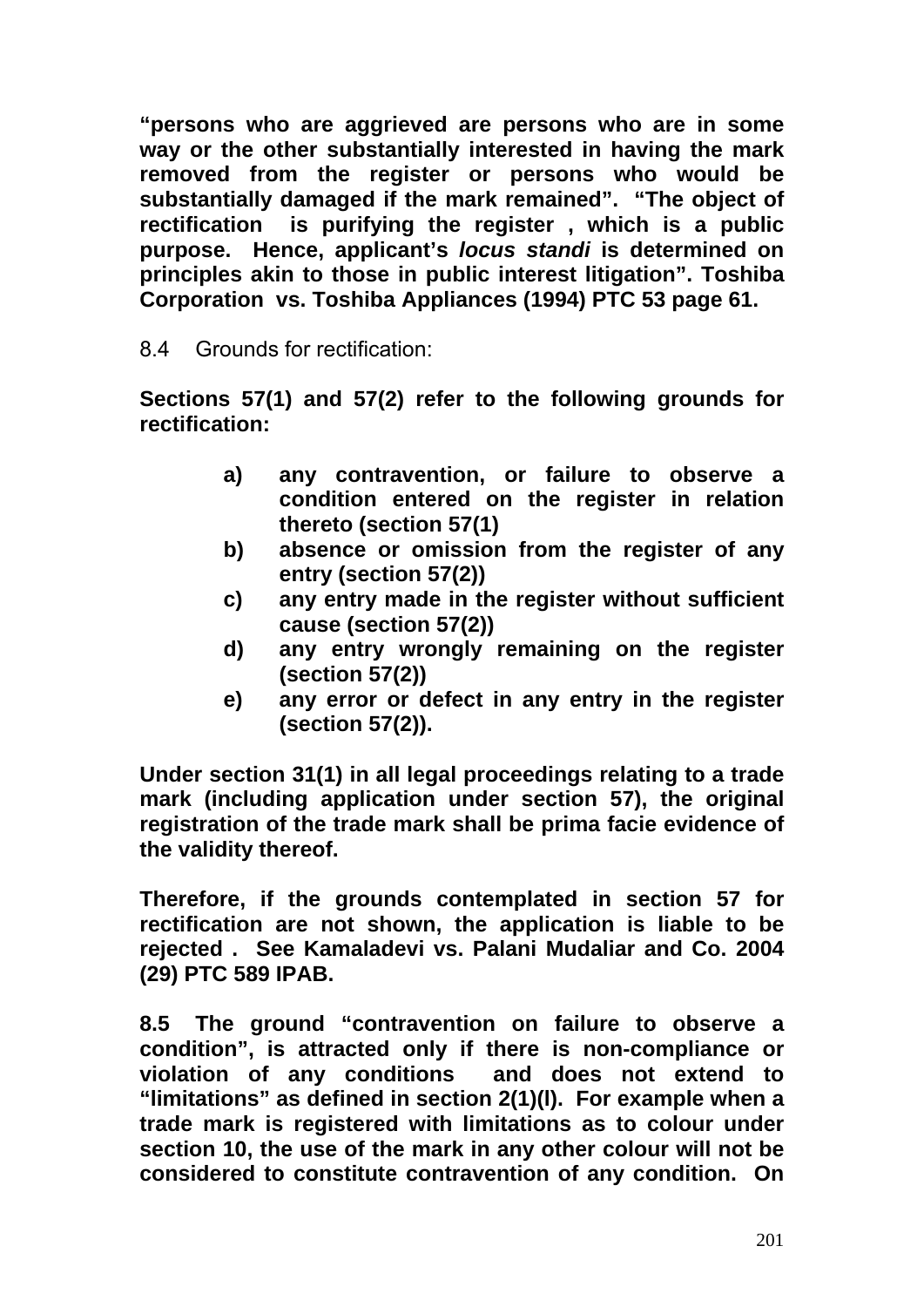**the contrary if there is an express condition imposed against use of a particular colour or combination of colours in the label of the trade mark, it would be a condition of registration and accordingly the violation of such condition may attract rectification under section 57(1).** 

- 8.6 **The ground of "absence or omission" of any entry in the register may be invoked against a trade mark which has been registered without a condition and when such registration operates in restraint of any third party's rights. When registration of a trade mark is made in contravention of any of the provisions of the Act and Rules , the entry could be challenged as one "made without sufficient cause" . For instance the registration of trade mark by an agent or representative , without the authority of the proprietor in his own name is contrary to section 146. Such case would attract objection under section 57(2) and accordingly the entry will be considered as "made without sufficient cause" and as such wrongly remaining on the register.**
- 8.7 Relevant date:

**In the context of an allegation that "entry was made in the register without sufficient cause", the relevant date is the date of registration , which relates back to the date of application under section 23. In its widest sense, if the registration is found to have been made in contravention of any of the provisions of the Act or the Rules, the registration may be challenged as "made without sufficient cause".** 

**On the other hand, the material date for considering the ground that the entry "is wrongly remaining on the register" is not date of registration but the date on which the application for rectification was made. The attack is not so much as to whether or not the original entry was rightly made , but against the entry wrongly remaining on the register by subsequent events, including the conduct of the registered proprietor . Accordingly the relevant date in such cases is the date of application for rectification –(1950) 68 RPC 168, page 171.**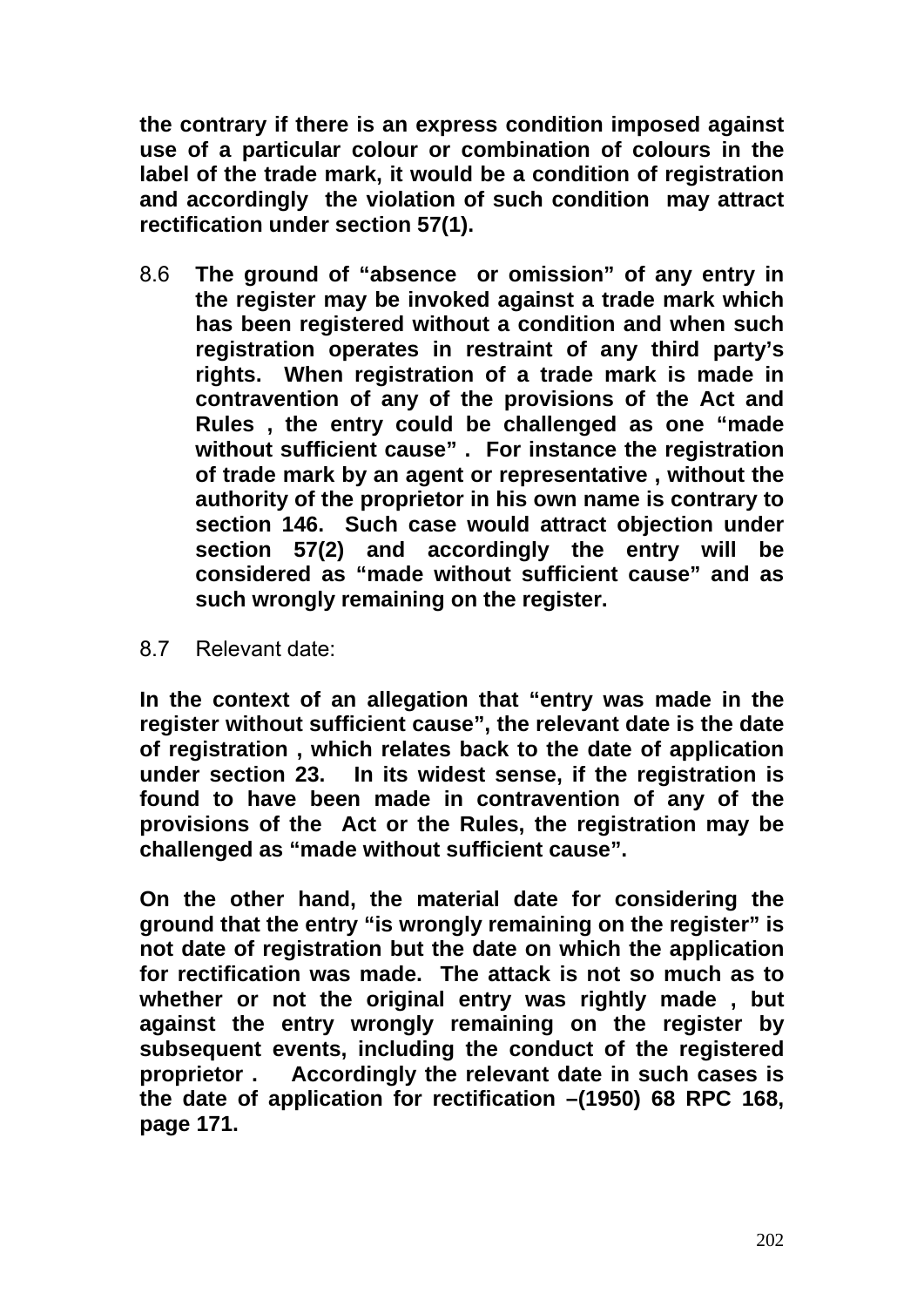**By way of example, where a mark has become due for renewal, and the registered proprietor has not complied with the provisions concerning renewal, the registration lapses and as such the trade mark is wrongly remaining on the register.** 

**Another ground of rectification is on account of "any error or defect in any entry in the register" . In these cases, the relevant date for consideration is the date of application for registration. If there is any major defect in the original entry it is difficult to rectify the entry by correction as the registration will be** *ab-initio* **improper and would require to be expunged. Obviously therefore, error of simple or minor nature in any entry in the register could only be rectified, e.g. correction of error in the name, address or description.** 

8.8 Nature of orders that may be passed:

**In the trade mark administration purity of register of trade marks is significant. The court and the Registrar have always thus balanced the duty of protecting the public as well as conflicting rights of trade marks owners and maintaining the purity of the register in the sense that it should not have upon it marks which are not trade marks or capable of fulfilling the function of trade marks. see GE TM 1969 RPC 418** . **Keeping in mind these broad principles, the Tribunal may pass suitable orders either for wholly expunging the entry, varying the entry or by making some suitable entry as it may think fit.** 

**Scope of registration may be ordered to be limited . Obviously the Tribunal cannot make any order for enlarging the scope of registration as it would be a contravention of the Act and Rules to make any entry, which has the effect of enlarging the scope of registration without going through the procedure prescribed by law, namely, advertisement, and notice to public for opposition. See Riviere's TM 1885 55 LJ CH.545. It is to be remembered that under section 23 the date of registration relates back to the date of making of the application and it is impermissible to enlarge the scope later.**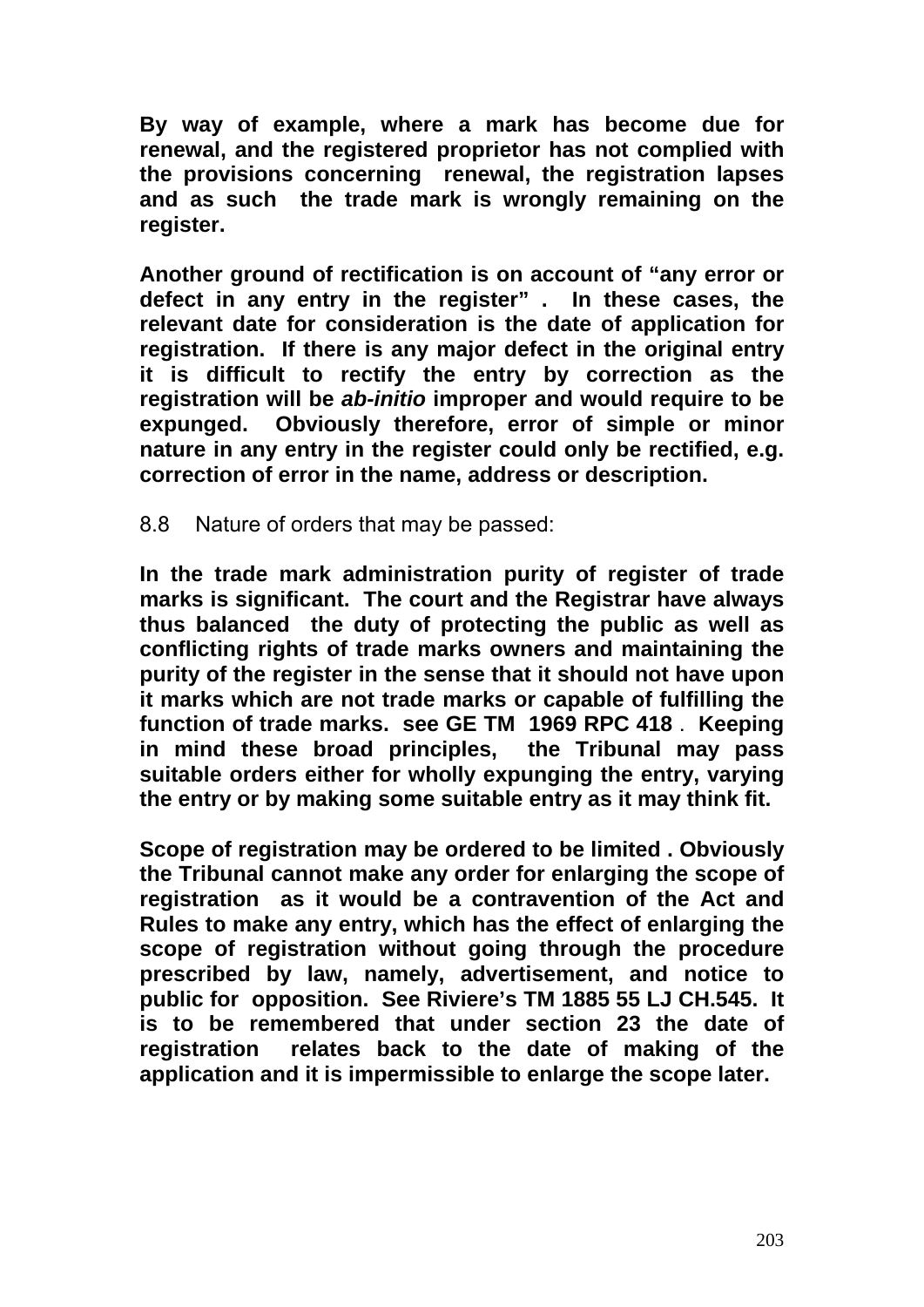8.9. Power of rectification by Tribunal "of its motion":

**Section 57(4) empowers the Tribunal , of its own motion to make any order for rectification of the Register mentioned in section 57(1) or (2).** 

**As provided in rule 95, the Registrar shall send a notice in writing to the registered proprietor and to each registered user if any, stating the grounds on which the Registrar proposes to rectify the register. The notice should also specify the time , not being less than one month from the date of such notice, within which an application for a hearing shall be made. If the person so notified does not send a statement in writing setting out fully the facts upon which he relies to meet the grounds stated in the notice or applies for a hearing, he may be treated as not desiring to take part in the proceedings and the Registrar may act accordingly.** 

**The Registrar's decision shall be communicated in writing to all concerned.** 

**The proceedings under section 57(4) are by their very nature distinct from the procedure contemplated under section 57(1) and 57(2). Therefore the proceeding under 57(4) should not be regarded or treated as an easy substitute for proceedings under section 57(1) or (2). Ordinarily therefore the Tribunal will not act except on an application by a "person aggrieved" made in the prescribed manner for rectification of register.** 

**In the following types of cases, the Registrar, is justified in initiating proceedings on his own motion under section 57(4).** 

**- Where a mark is wrongly registered, during the pendency of an opposition proceedings.** 

**- Where a mark prohibited from registration under the Emblems and Names (Prevention of Improper Use ) Act, 1950, is found to have been registered contrary to section 9(2) of the Act, or where registration is made contrary to section 13 which prohibits the registration of international nonproprietory names , as trade marks .**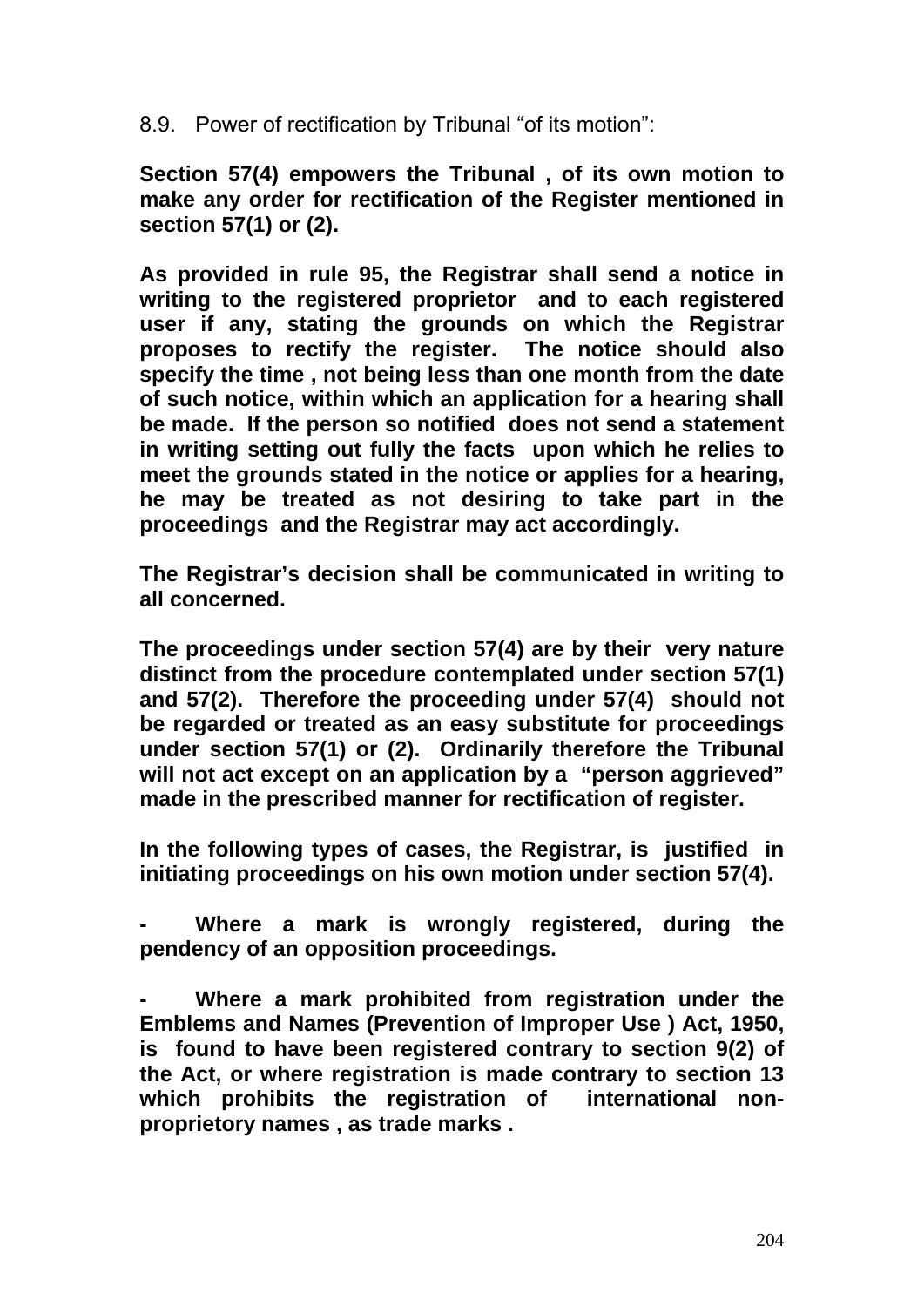**- Where the registration is found to have been made in contravention of any of the provisions of Act and Rules, or against the directions of the Central Government.** 

### **8.9 Correction of register:**

**The procedure under section 58 which contemplates correction of the register in respect of the following matters can be invoked only on an application made by the registered proprietor.** 

- **a) any error in the name, address or description of the registered proprietor of a trade mark, or any other entry relating to the trade mark;**
- **b) any change in the name, address or description of the person who is registered as proprietor**
- **c) cancellation of the entry of a trade mark;**
- **d) striking out of any goods or classes of goods or services in respect of which the mark is registered.**

**Rules 96 and 97 prescribe the procedure in respect of such proceedings. Under clause (a), permissible correction is only correction of any clerical error in the name, address or description of the registered proprietor or any other entry relating to the trade mark. For this purpose a request on Form TM-16 is to be filed. No correction which has the result of affecting the rights conferred by registration is permissible. Also the inclusion of name of any new partner or substitution of the name of the proprietor by a different person is not covered by this provision.** 

**Under Clause (b) will come the recordal of merely a change in the name, such as in the case of a Private Ltd. Company becoming a Ltd. Company. The prescribed form is TM-33. Form TM-34 is to be used in respect of request for alteration of address, or principal place of business or address of home country. The name could include the change and address or description of the person. Recordal of any change in ownership in the trade mark is not envisaged by this clause. It is altogether a different proceeding governed by section 45, read with rules 68 to 79.**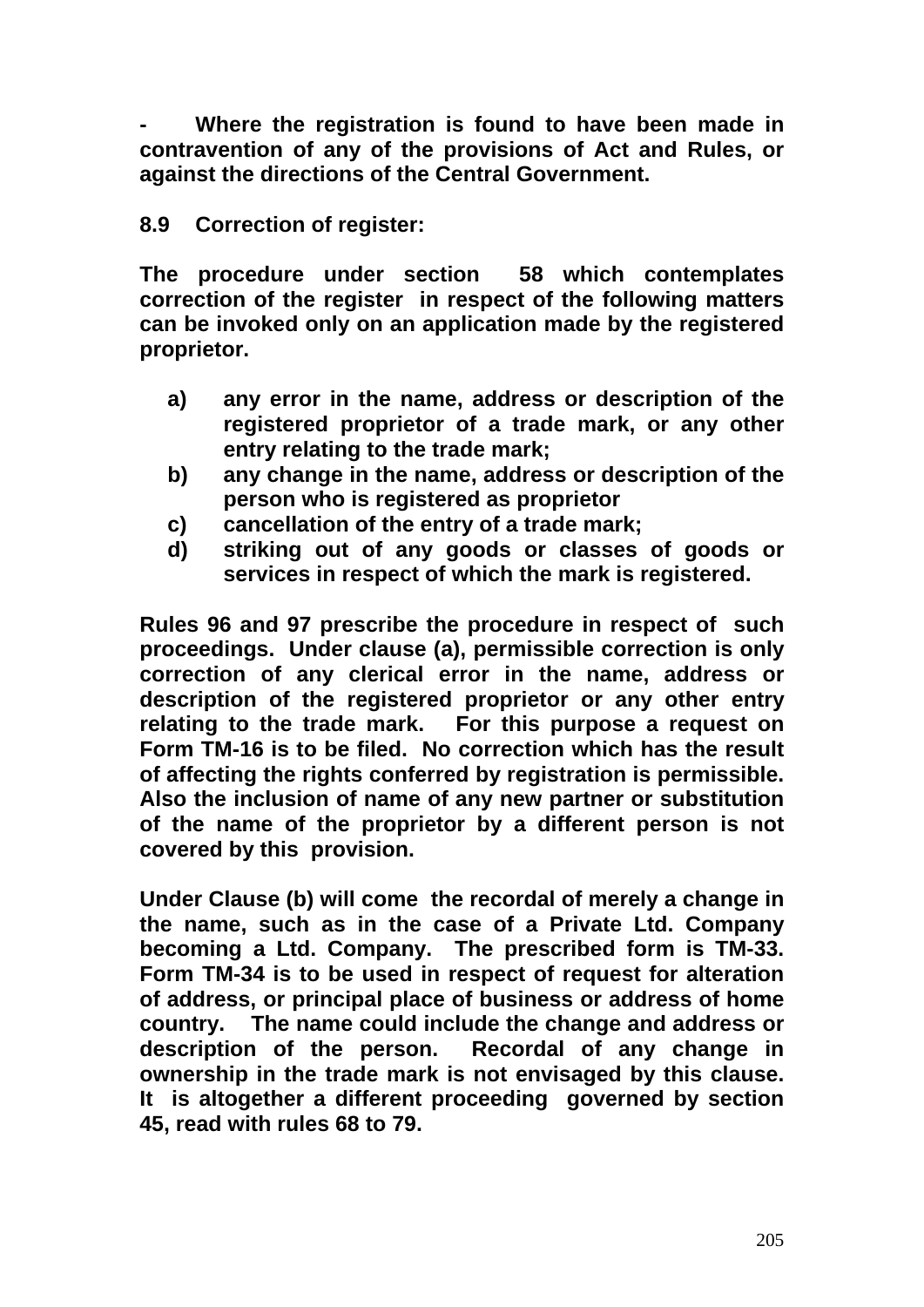**Request for cancellation of entry of the trade mark may be made on form TM-35. If there is any registered user, a copy of the application is to be served on him and the fact confirmed in the application.** 

**Clause (d) provides for striking out any goods or classes of goods or services in respect of which the mark is registered. For this purpose request on form TM-36 is to be filed. Such cases may arise where a registered mark covers a wide specification of goods/services and becomes the subject matter of proceedings under section 47 for non-use in respect o f certain goods/services. The registered proprietor may take suitable action by filing TM-36 to strike out those goods or services in respect of which there is non-use.** 

**Correction in respect of registered user:**

**Correction or amendment similar to those envisaged by section 58(1) in respect of registered trade mark is contemplated under sub-section (2) in respect of the registered users. Rule 91 prescribes the procedure for the purpose.** 

**Alteration of registered trade mark:**

**The Trade Marks Act provides for alteration of registered trade mark under section 59, read with rule 98.** 

**Where the registered proprietor applies under section 59 for leave to add to or alter his registered trade mark he shall make an application on form TM-38 and furnish five copies of the mark as it will appear as so altered. It is also required that a copy of the application and of the trade mark so amended or altered shall be served by the registered proprietor on every registered user, if any.** 

**Section 59(1) expressly prohibits any addition or alteration in a manner substantially affecting the identity of the registered trade mark. Whether or not any proposed amendment substantially affects the identity of the registered trade mark will depend upon the nature of the amendment. There are no general rules in this behalf. However the well established**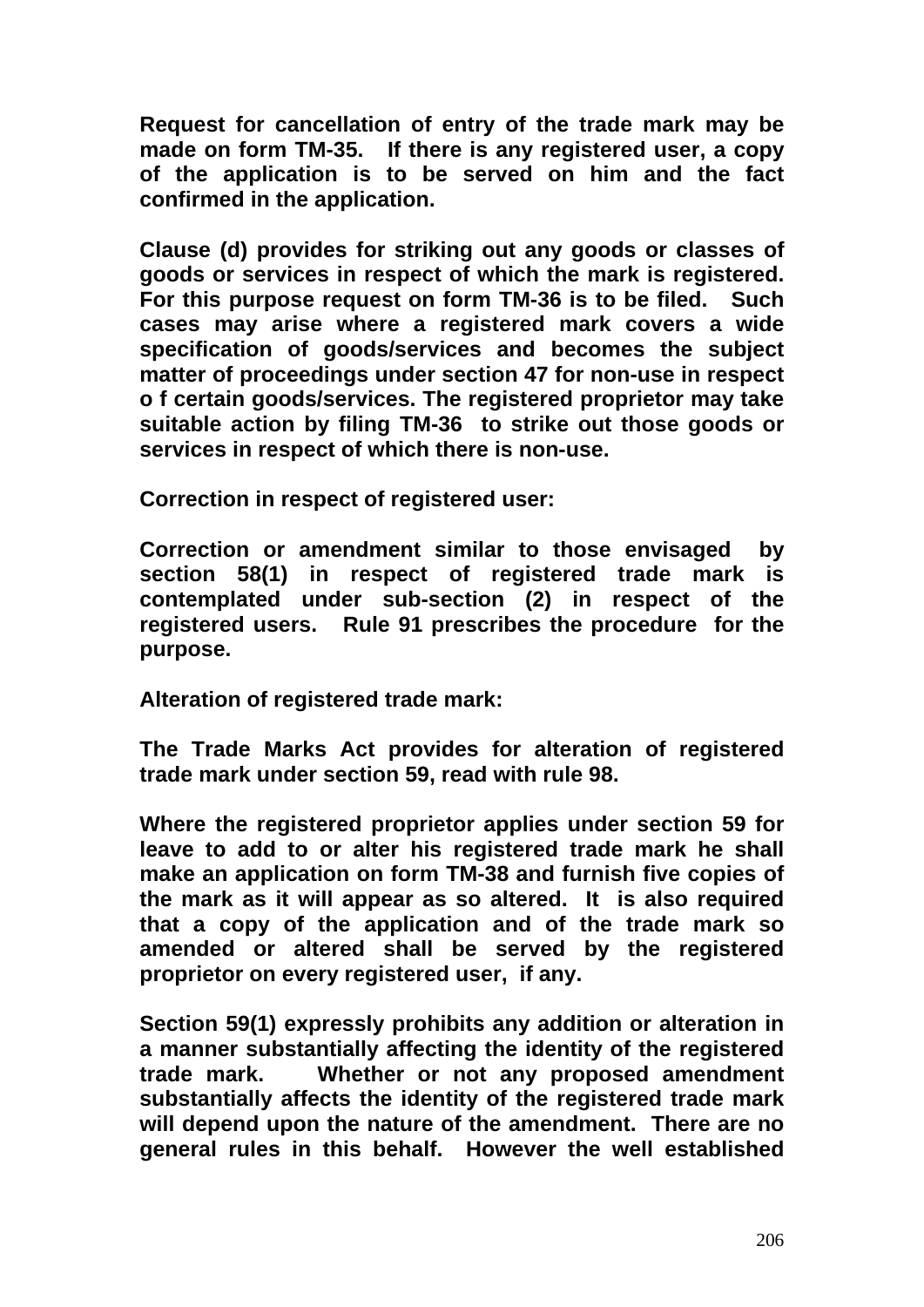**practice of the Registry will have to be continued to be followed thus –** 

- **If the proposed alteration is such as would need a fresh search the amendment should not be allowed.**
- **Introduction of any new element in the mark even of a descriptive character is not permissible . See 1955 (72) RPC 66**
- **The addition of a word , describing the device of an already registered trade mark is considered to affect the identity of the mark. Addition of the word "arrow" to the registered mark containing the device of arrow not allowed.- 1958 RPC 335.**
- **Addition of letter "e" to the registered trade mark "Otrivin" to read as "Otrivine" was not permitted-1967 RPC 613.**

**Permissible alteration or amendments**

**When there is a change in the name of the registered proprietor or address in the label, leave is given for alteration of the mark. To make the change in the name of the address in the label is not considered to be an essential particular of the mark. 20 RPC 353.** 

**Addition of the word "Limited" in the name of a company is permissible. However if the name of the company is represented in the form of a signature, alteration is not permitted.** 

**Where the Registrar considers it expedient, he may cause the application to be advertised in the Journal before deciding the matter. Any person may give notice of opposition to the application for amendment on form TM-39 giving a statement of objections A copy of the notice and statement will be sent by the Registrar to the Registered. Proprietor and other interested persons. The Registered,. Proprietor will file his counterstatement contesting the opposition on form TM-6. Thereafter the provisions of rules 50 to 57 will apply to further proceedings on the opposition.**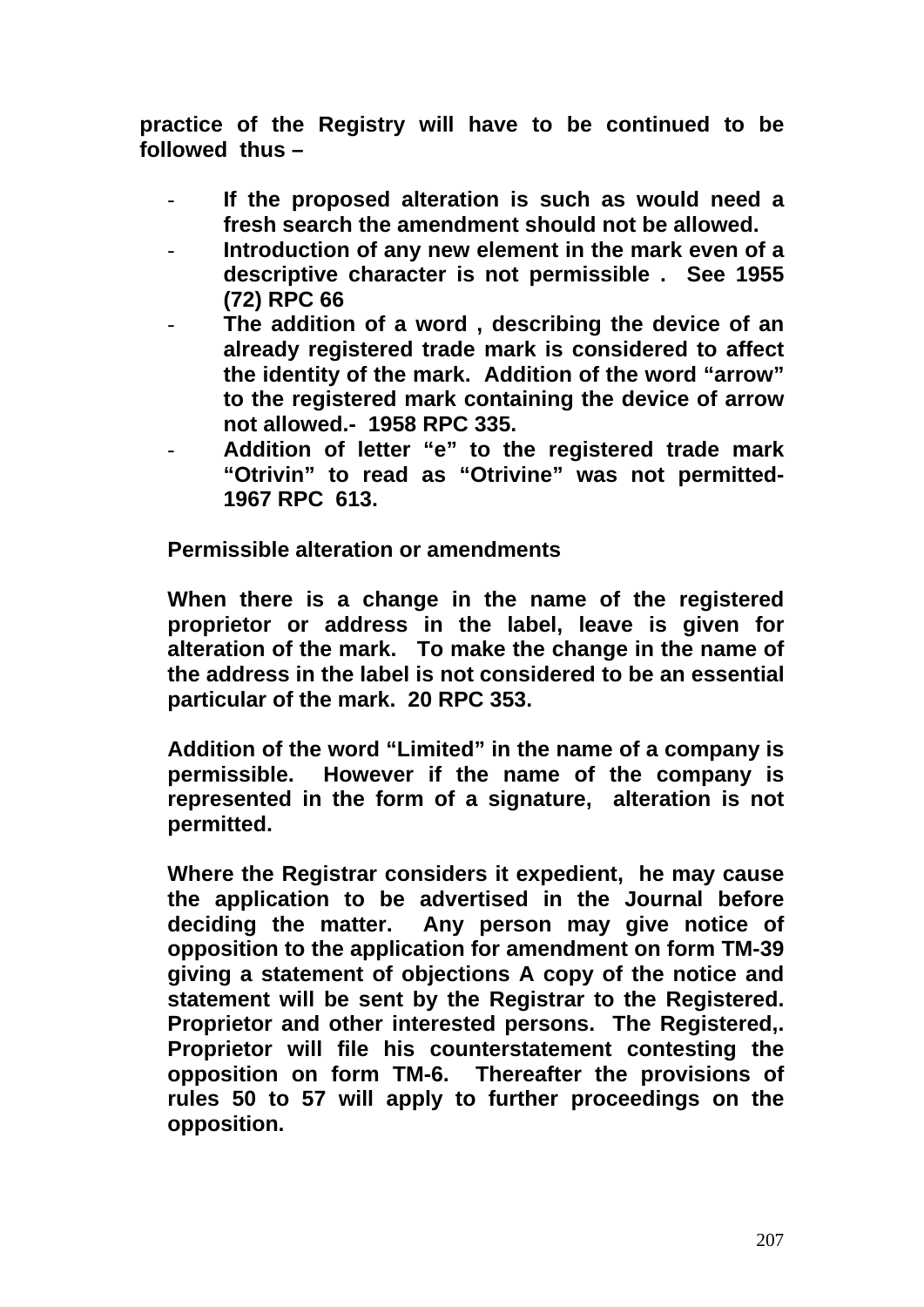**There will be no adverse consequence merely because the regd,. Proprietor has not filed or there is delay in filing of the counterstatement.** 

**If there is no opposition within the time specified, the Registrar will allow or refuse the application if necessary after hearing the Regd. Proprietor. The altered mark will be advertised in the Trade Marks Journal.** 

**Issue of certified copies:** 

**Section 148 provides for inspection of register and following other documents and obtain certified copies thereof:** 

- **the register and any document upon which any entry in the register is based;**
- **every notice of opposition to the registration of a trade mark, application for rectification before the Registrar, counterstatement thereto, and any affidavit or document filed by the parties in any proceedings before the Registrar**
- **all regulations deposited under section 63 in connection with the registration of collective marks or section 74 governing the use of the certification marks and all applications under section 66 or section 77 for varying such regulations**
- such other documents as the Central Government **may, by notification in the official gazette, specify**

Certified copies:

**Whatever documents which are open to public are also available for obtaining certified copies on a request filed on form TM-46 accompanied by the prescribed fees. For obtaining expeditious copies, request on Form TM-70 may be filed.** 

**Section 137 enacts that copy of any entry in the register or of any documents certified by the Registrar with the seal of the Registry constitutes evidence and admissible as such in all courts and in any proceedings without production of the original.**